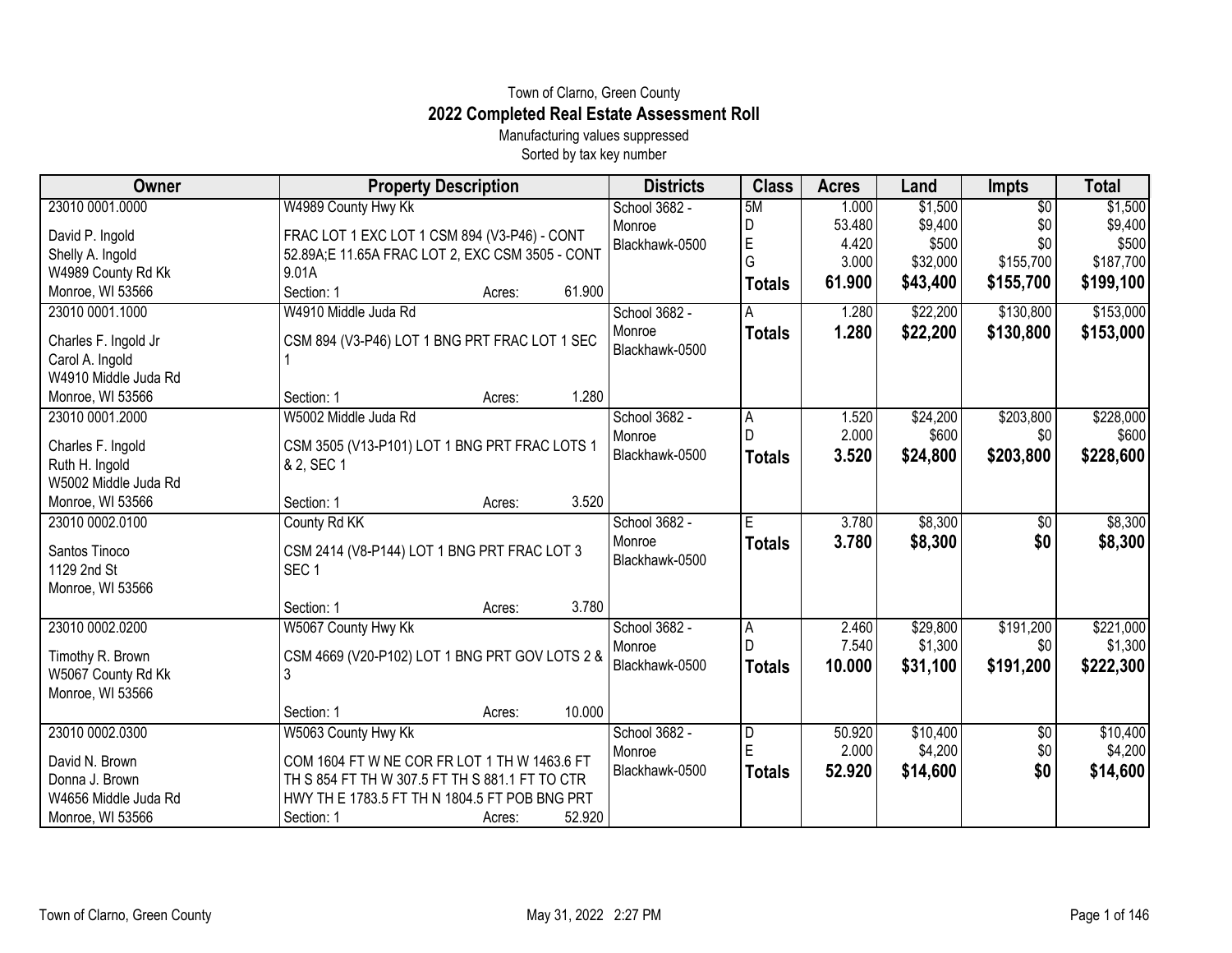| <b>Owner</b>                                                                                                                                                                 | <b>Property Description</b>                                                                                                                                                                     | <b>Districts</b>                          | <b>Class</b>                            | <b>Acres</b>                         | Land                                      | <b>Impts</b>                         | <b>Total</b>                                |
|------------------------------------------------------------------------------------------------------------------------------------------------------------------------------|-------------------------------------------------------------------------------------------------------------------------------------------------------------------------------------------------|-------------------------------------------|-----------------------------------------|--------------------------------------|-------------------------------------------|--------------------------------------|---------------------------------------------|
| 23010 0003,0000                                                                                                                                                              | W5173 County Hwy Kk                                                                                                                                                                             | School 3682 -                             | R                                       | 8.100                                | \$52,400                                  | \$170,100                            | \$222,500                                   |
| Norma J. Trickel<br>W5173 County Rd Kk<br>Monroe, WI 53566                                                                                                                   | COM 30 RODS & 10 FT E OF NW COR LOT 3 SEC 1<br>TH S 52 RODS TH E 24 RODS & 10 FT TH N 52 RODS<br>TH W 24 RODS & 10 FT POB BNG PRT FRAC LOT 3<br>8.100<br>Section: 1<br>Acres:                   | Monroe<br>Blackhawk-0500                  | <b>Totals</b>                           | 8.100                                | \$52,400                                  | \$170,100                            | \$222,500                                   |
| 23010 0004.0120                                                                                                                                                              | Middle Juda Rd                                                                                                                                                                                  | School 3682 -                             | D                                       | 1.050                                | \$200                                     | \$0                                  | \$200                                       |
| Heinzelman Henry and Lois Revocable<br><b>Living Trust</b><br>c/o Heinzelman Henry & Lois Rev Living                                                                         | PRT CSM 4850 (V21-P241) LOT 1, EXC CSM 4895 LOT<br>1 BNG PRT FRAC LOT 4                                                                                                                         | Monroe<br>Blackhawk-0500                  | E<br><b>Totals</b>                      | 0.250<br>1.300                       | \$100<br>\$300                            | \$0<br>\$0                           | \$100<br>\$300                              |
| Trust<br>W5264 Middle Juda Rd<br>Monroe, WI 53566                                                                                                                            | 1.300<br>Section: 1<br>Acres:                                                                                                                                                                   |                                           |                                         |                                      |                                           |                                      |                                             |
| 23010 0004.0130                                                                                                                                                              | W5264 Middle Juda Rd                                                                                                                                                                            | School 3682 -                             | A                                       | 5.290                                | \$41,200                                  | \$135,800                            | \$177,000                                   |
| Stanley Heinzelman<br>Lois Heinzelman Le<br>W3704 Sylvester Rd                                                                                                               | CSM 4895 (V22-P63) LOT 1 BNG PRT FRAC L4 & PRT<br>CSM 4850 LOT 1                                                                                                                                | Monroe<br>Blackhawk-0500                  | <b>Totals</b>                           | 5.290                                | \$41,200                                  | \$135,800                            | \$177,000                                   |
| Monroe, WI 53566                                                                                                                                                             | 5.290<br>Section: 1<br>Acres:                                                                                                                                                                   |                                           |                                         |                                      |                                           |                                      |                                             |
| 23010 0004.0220<br>Heinzelman Henry and Lois Revocable<br><b>Living Trust</b><br>c/o Heinzelman Henry & Lois Rev Living<br>Trust<br>W5264 Middle Juda Rd<br>Monroe, WI 53566 | County Rd KK<br>COM 831.6 FT W NE COR FRAC LOT 3 TH W TO NW<br>COR TH S TO SW COR TH E 572.5 FT TH N 881 FT<br>TH W 97 FT TH N 854 FT POB - CONT 21.35A; FRAC<br>62.410<br>Section: 1<br>Acres: | School 3682 -<br>Monroe<br>Blackhawk-0500 | $\overline{D}$<br>E<br><b>Totals</b>    | 60.710<br>1.700<br>62.410            | \$14,600<br>\$200<br>\$14,800             | \$0<br>\$0<br>\$0                    | \$14,600<br>\$200<br>\$14,800               |
| 23010 0004.1000<br>Green County Hwy                                                                                                                                          | SECTION 1 PARC FRAC LOT 4 5A                                                                                                                                                                    | School 3682 -<br>Monroe<br>Blackhawk-0500 | $\overline{\text{X3}}$<br><b>Totals</b> | 5.000<br>5.000                       | $\overline{50}$<br>\$0                    | \$0<br>\$0                           | $\sqrt{50}$<br>\$0                          |
| Monroe, WI 53566                                                                                                                                                             | 5.000<br>Section: 1                                                                                                                                                                             |                                           |                                         |                                      |                                           |                                      |                                             |
| 23010 0005.0000<br>C H Lindahl Farm Partnership<br>622 Green St<br>Bensenville, IL 60106                                                                                     | Acres:<br>W5027 Middle Juda Rd<br>E 21A FRAC LOT 7; FRAC LOT 8 40A; FRAC LOT 9<br>40A; E2 FRAC LOT 10 - CONT 20A, IN SEC 1                                                                      | School 3682 -<br>Monroe<br>Blackhawk-0500 | D<br>E<br>G<br><b>Totals</b>            | 115.800<br>1.500<br>3.700<br>121.000 | \$25,600<br>\$200<br>\$34,800<br>\$60,600 | \$0<br>\$0<br>\$138,900<br>\$138,900 | \$25,600<br>\$200<br>\$173,700<br>\$199,500 |
|                                                                                                                                                                              | 121.000<br>Section: 1<br>Acres:                                                                                                                                                                 |                                           |                                         |                                      |                                           |                                      |                                             |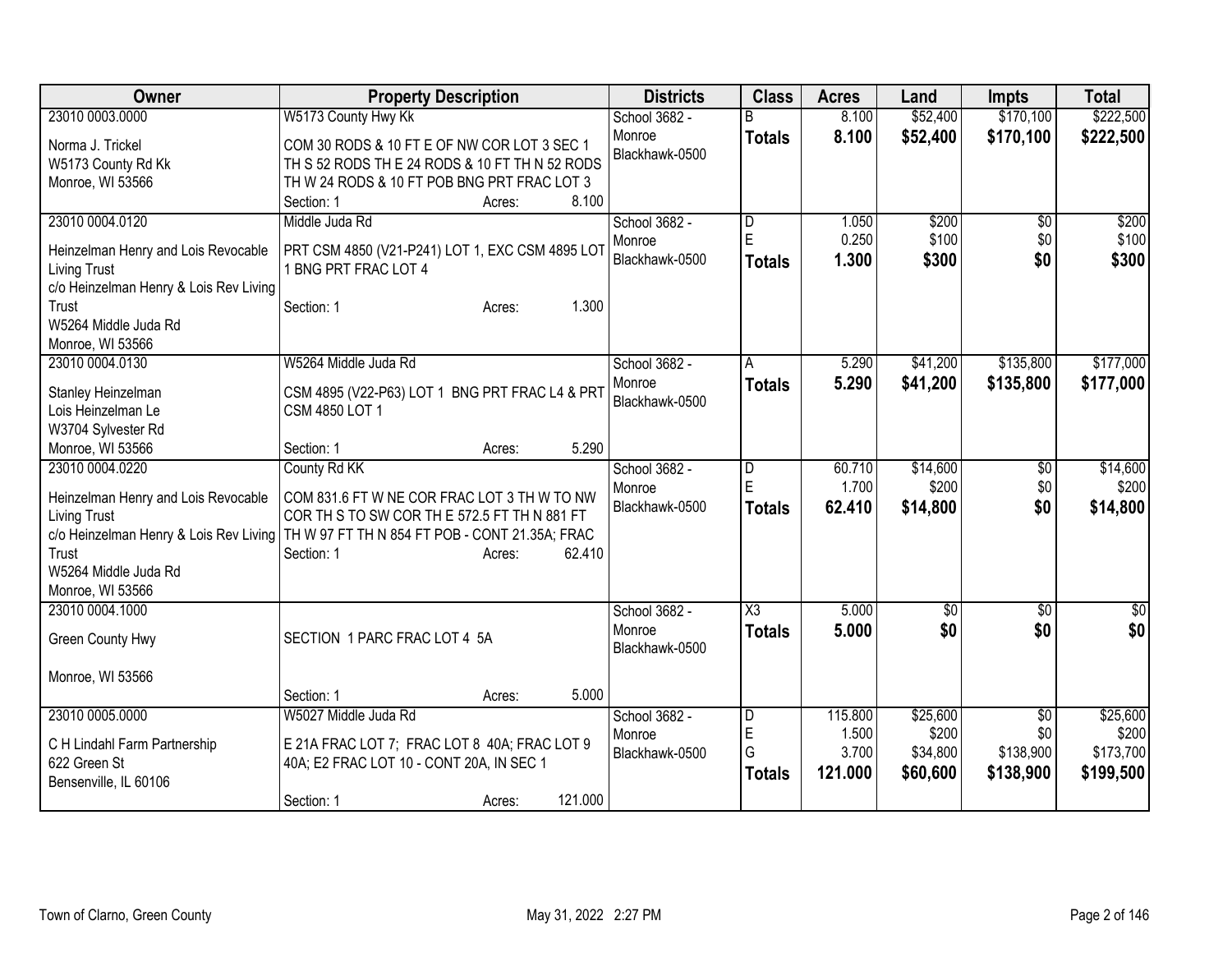| Owner                                 | <b>Property Description</b>                      | <b>Districts</b> | <b>Class</b>            | <b>Acres</b> | Land            | Impts           | <b>Total</b>    |
|---------------------------------------|--------------------------------------------------|------------------|-------------------------|--------------|-----------------|-----------------|-----------------|
| 23010 0006.0000                       | N2375 Gempeler Rd                                | School 3682 -    | D                       | 5.400        | \$1,300         | $\overline{50}$ | \$1,300         |
| Briana E. Froseth et al               | CSM 3809 (V14-P320) LOT 3 BNG PRT FRAC LOT 5     | Monroe           | G                       | 0.100        | \$3,300         | \$71,700        | \$75,000        |
| c/o Michael D. Froseth                | SEC 1 & PRT FRAC LOT 8 SEC 2                     | Blackhawk-0500   | <b>Totals</b>           | 5.500        | \$4,600         | \$71,700        | \$76,300        |
| N2365 Gempeler Rd                     |                                                  |                  |                         |              |                 |                 |                 |
| Monroe, WI 53566                      | 5.500<br>Section: 1<br>Acres:                    |                  |                         |              |                 |                 |                 |
| 23010 0006.0100                       | County Rd K                                      | School 3682 -    | $\overline{\mathsf{D}}$ | 88.530       | \$21,100        | $\overline{50}$ | \$21,100        |
| C H Lindahl Farm Partnership          | PRT FRAC LOT 5 - CONT 18.48A; FRAC LOT 6 -       | Monroe           | E                       | 2.700        | \$300           | \$0             | \$300           |
| 622 Green St                          | CONT 40.00A; W 19A FRAC LOT 7; N 5A W2 FRAC      | Blackhawk-0500   | G                       | 0.250        | \$8,200         | \$1,700         | \$9,900         |
| Bensenville, IL 60106                 | LOT 10; N8A FRAC LOT 11; PRT FRAC LOT 12 - 1A,   |                  | <b>Totals</b>           | 91.480       | \$29,600        | \$1,700         | \$31,300        |
|                                       | 91.480<br>Section: 1<br>Acres:                   |                  |                         |              |                 |                 |                 |
| 23010 0006.0220                       | County Rd K                                      | School 3682 -    | A                       | 9.000        | \$56,000        | \$100           | \$56,100        |
| Eric Eckdhal et al                    | CSM 1673 (V5-P226) PRT LOT 1 BNG PRT FRAC        | Monroe           | Ė                       | 0.560        | \$200           | \$0             | \$200           |
| c/o Eric J. Eckdhal                   | LOTS 5 & 12, EXC CSM 4885 (V22-P38) PRT LOT 1    | Blackhawk-0500   | <b>Totals</b>           | 9.560        | \$56,200        | \$100           | \$56,300        |
| W4644 Woodridge Dr                    |                                                  |                  |                         |              |                 |                 |                 |
| Monroe, WI 53566                      | 9.560<br>Section: 1<br>Acres:                    |                  |                         |              |                 |                 |                 |
| 23010 0006.0230                       | N2365 Gempeler Rd                                | School 3682 -    | Α                       | 4.230        | \$36,900        | \$162,800       | \$199,700       |
|                                       |                                                  | Monroe           | <b>Totals</b>           | 4.230        | \$36,900        | \$162,800       | \$199,700       |
| Michael D. Froseth                    | CSM 4885 (V22-P38) LOT 1 BNG PRT FRAC LOT 5 OF   | Blackhawk-0500   |                         |              |                 |                 |                 |
| Briana E. Froseth                     | SW4 NW4 SEC 1 & PRT FRAC LOT 8 SE4 NE4 SEC 2     |                  |                         |              |                 |                 |                 |
| N2365 Gempeler Rd<br>Monroe, WI 53566 | 4.230                                            |                  |                         |              |                 |                 |                 |
| 23010 0006.1000                       | Section: 1<br>Acres:                             | School 3682 -    | $\overline{\chi_3}$     | 5.290        | $\overline{50}$ | $\overline{50}$ | $\overline{50}$ |
|                                       |                                                  | Monroe           |                         | 5.290        | \$0             |                 | \$0             |
| Green County Hwy                      | SECTION 1 PRT FR LOTS 5, 11, & 12 CONT 5.29A     | Blackhawk-0500   | <b>Totals</b>           |              |                 | \$0             |                 |
|                                       |                                                  |                  |                         |              |                 |                 |                 |
| Monroe, WI 53566                      |                                                  |                  |                         |              |                 |                 |                 |
|                                       | 5.290<br>Section: 1<br>Acres:                    |                  |                         |              |                 |                 |                 |
| 23010 0006.2000                       | N2381 County Hwy K                               | School 3682 -    | A                       | 2.880        | \$31,500        | \$205,200       | \$236,700       |
| Robert Bobak                          | PRT GOV LOT 5 BGN WLY ROW CTY K & N LN LOT 5     | Monroe           | <b>Totals</b>           | 2.880        | \$31,500        | \$205,200       | \$236,700       |
| Lessa Bobak                           | SEC 1 TH S22*E 187.93 FT TO POB TH S02*E 640 FT  | Blackhawk-0500   |                         |              |                 |                 |                 |
| N2381 County Rd K                     | TH S24*E 57.91 FT TH S37*E 70.40 FT TH S54*E 350 |                  |                         |              |                 |                 |                 |
| Monroe, WI 53566                      | 2.880<br>Section: 1<br>Acres:                    |                  |                         |              |                 |                 |                 |
| 23010 0006.3000                       | N2395 Gempeler Rd                                | School 3682 -    | Α                       | 3.130        | \$32,500        | \$176,900       | \$209,400       |
| Keith A. Gempeler                     | CSM 3809 (V14-P320) LOT 1 BNG PRT GOV LOT 5,     | Monroe           | <b>Totals</b>           | 3.130        | \$32,500        | \$176,900       | \$209,400       |
| Kathleen J. Gempeler                  | SEC <sub>1</sub>                                 | Blackhawk-0500   |                         |              |                 |                 |                 |
| N2395 Gempeler Rd                     |                                                  |                  |                         |              |                 |                 |                 |
| Monroe, WI 53566                      | 3.130<br>Section: 1<br>Acres:                    |                  |                         |              |                 |                 |                 |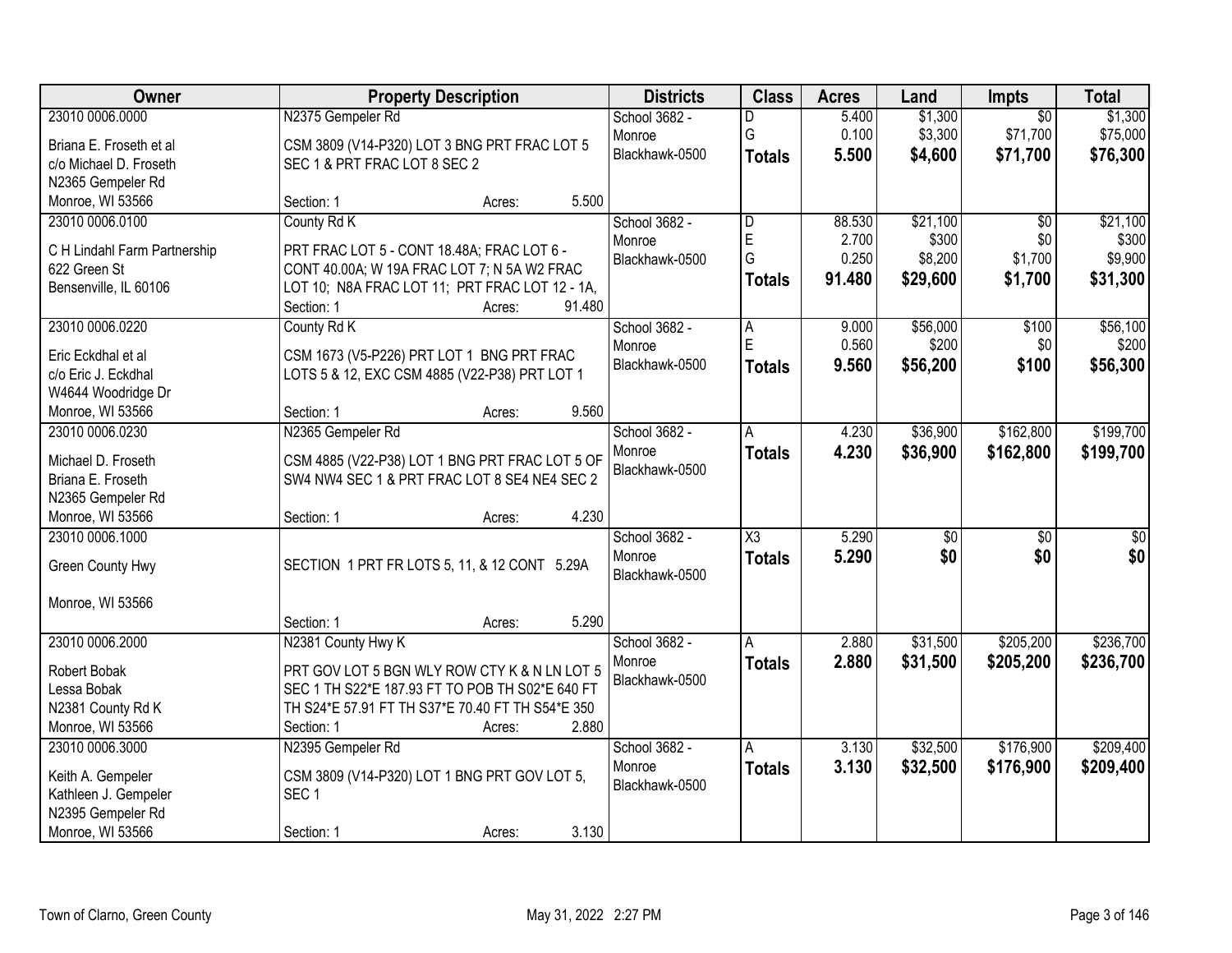| Owner                                | <b>Property Description</b>                                        | <b>Districts</b> | <b>Class</b>           | <b>Acres</b> | Land        | Impts           | <b>Total</b> |
|--------------------------------------|--------------------------------------------------------------------|------------------|------------------------|--------------|-------------|-----------------|--------------|
| 23010 0006.4000                      | N2385 Gempeler Rd                                                  | School 3682 -    | D                      | 2.000        | \$500       | $\overline{50}$ | \$500        |
| Michael D. Froseth                   | CSM 3809 (V14-P320) LOT 2 BNG PRT FRAC LOT 5,                      | Monroe           | G                      | 1.290        | \$22,300    | \$65,800        | \$88,100     |
| Briana E. Froseth                    | SEC <sub>1</sub>                                                   | Blackhawk-0500   | <b>Totals</b>          | 3.290        | \$22,800    | \$65,800        | \$88,600     |
| N2365 Gempeler Rd                    |                                                                    |                  |                        |              |             |                 |              |
| Monroe, WI 53566                     | 3.290<br>Section: 1<br>Acres:                                      |                  |                        |              |             |                 |              |
| 23010 0006.5000                      | N2305 County Hwy K                                                 | School 3682 -    | A                      | 6.510        | \$46,000    | \$407,900       | \$453,900    |
| Mark Jacobson                        | CSM 3810 (V14-P322) LOT 1 BNG PRT GOV LOTS 11                      | Monroe           | <b>Totals</b>          | 6.510        | \$46,000    | \$407,900       | \$453,900    |
| N2305 County Rd K                    | & 12 SEC 1                                                         | Blackhawk-0500   |                        |              |             |                 |              |
| Monroe, WI 53566                     |                                                                    |                  |                        |              |             |                 |              |
|                                      | 6.510<br>Section: 1<br>Acres:                                      |                  |                        |              |             |                 |              |
| 23010 0007.0000                      | N2290 County Hwy K                                                 | School 3682 -    | Α                      | 1.470        | \$23,800    | \$101,600       | \$125,400    |
| Roy L. Schmid                        | COM CL HWY 59.5 RDS N & 85 RDS 10 FT W SE COR                      | Monroe           | <b>Totals</b>          | 1.470        | \$23,800    | \$101,600       | \$125,400    |
| N2290 County Rd K                    | SE4 NW4 E 383 FT S 142.5 FT W 283.5 FT CL HWY NV                   | Blackhawk-0500   |                        |              |             |                 |              |
| Monroe, WI 53566                     | ALG CTR LN HWY 241 FT POB                                          |                  |                        |              |             |                 |              |
|                                      | 1.470<br>Section: 1<br>Acres:                                      |                  |                        |              |             |                 |              |
| 23010 0008.0100                      | County Rd K                                                        | School 3682 -    | D                      | 59.490       | \$14,600    | $\overline{50}$ | \$14,600     |
|                                      |                                                                    | Monroe           | <b>Totals</b>          | 59.490       | \$14,600    | \$0             | \$14,600     |
| Steven F. Blunt<br>Larene L. Blunt   | CSM 4687 (V20-P142) LOT 1 BNG PRT FR LOT 11 &<br>NE4 SW4 & NW4 SW4 | Blackhawk-0500   |                        |              |             |                 |              |
| W4365 Middle Juda Rd                 |                                                                    |                  |                        |              |             |                 |              |
| Monroe, WI 53566                     | 59.490<br>Section: 1<br>Acres:                                     |                  |                        |              |             |                 |              |
| 23010 0008.0300                      | N2254 County Hwy K                                                 | School 3682 -    | Α                      | 1.390        | \$23,100    | \$72,100        | \$95,200     |
|                                      |                                                                    | Monroe           | <b>Totals</b>          | 1.390        | \$23,100    | \$72,100        | \$95,200     |
| Sacker James A & Susan A Revocable   | CSM 4687 (V20-P142) LOT 3 BNG PRT FRAC LOT 11                      | Blackhawk-0500   |                        |              |             |                 |              |
| Trust Dated June 30.                 | & PRT NE4 SW4                                                      |                  |                        |              |             |                 |              |
| c/o Sacker James A & Susan A         |                                                                    |                  |                        |              |             |                 |              |
| Revocable Trust<br>N2249 County Rd K | 1.390<br>Section: 1<br>Acres:                                      |                  |                        |              |             |                 |              |
| Monroe, WI 53566                     |                                                                    |                  |                        |              |             |                 |              |
| 23010 0008.1000                      |                                                                    | School 3682 -    | $\overline{\text{X3}}$ | 0.430        | $\sqrt{50}$ | $\sqrt{6}$      | \$0          |
|                                      |                                                                    | Monroe           | <b>Totals</b>          | 0.430        | \$0         | \$0             | \$0          |
| Green County Hwy                     | SECTION 1 PARC IN FRAC LOTS 11 & 12 CONT .43A                      | Blackhawk-0500   |                        |              |             |                 |              |
|                                      |                                                                    |                  |                        |              |             |                 |              |
| Monroe, WI 53566                     | 0.430<br>Section: 1                                                |                  |                        |              |             |                 |              |
| 23010 0008.2200                      | Acres:<br>N2270 County Hwy K                                       | School 3682 -    | Α                      | 1.450        | \$23,600    | \$177,800       | \$201,400    |
|                                      |                                                                    | Monroe           | <b>Totals</b>          | 1.450        | \$23,600    | \$177,800       | \$201,400    |
| Todd H. Seffrood                     | CSM 4687 (V20-P142) LOT 2 BNG PRT SE4 NW4                          | Blackhawk-0500   |                        |              |             |                 |              |
| Angela K. Seffrood                   |                                                                    |                  |                        |              |             |                 |              |
| N2270 County Rd K                    |                                                                    |                  |                        |              |             |                 |              |
| Monroe, WI 53566                     | 1.450<br>Section: 1<br>Acres:                                      |                  |                        |              |             |                 |              |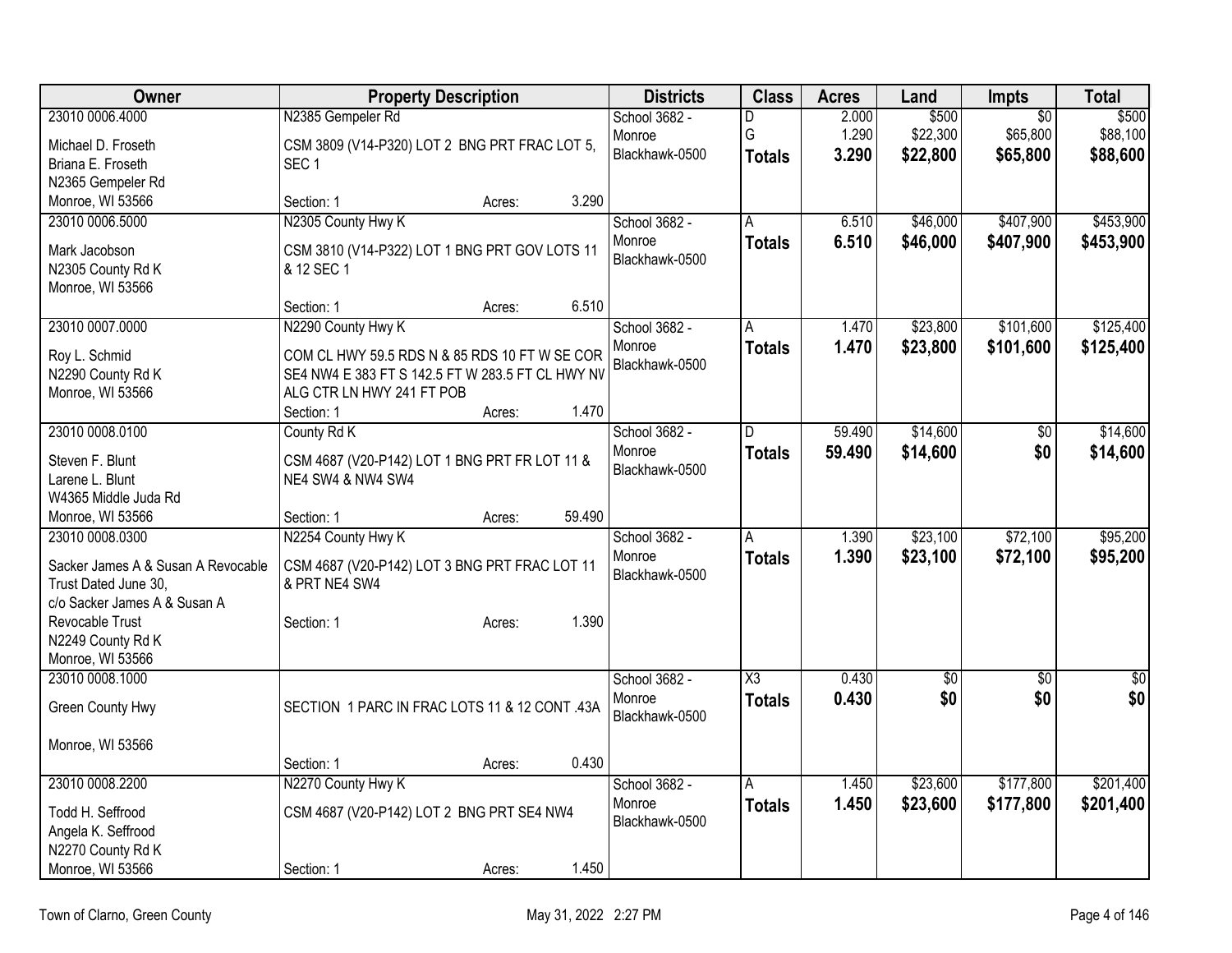| Owner                                                | <b>Property Description</b>                     | <b>Districts</b>         | <b>Class</b>        | <b>Acres</b> | Land            | <b>Impts</b>    | <b>Total</b>    |
|------------------------------------------------------|-------------------------------------------------|--------------------------|---------------------|--------------|-----------------|-----------------|-----------------|
| 23010 0009.0000                                      | N2249 County Hwy K                              | School 3682 -            | D                   | 130.700      | \$29,500        | $\overline{30}$ | \$29,500        |
| Sacker James A & Susan A Revocable                   | SW4 LYG E OF RR & W HWY - CONT 102.95A; W2 SE4  | Monroe                   | E                   | 5.800        | \$600           | \$0             | \$600           |
| Trust Dated June 30,                                 | LYG S & W OF HWY SD RR & SD HWY PASSING         | Blackhawk-0500           | G                   | 4.000        | \$36,000        | \$324,200       | \$360,200       |
| c/o Sacker James A & Susan A                         | DIAGNLY THU S2 OF SD SEC NWLY & SELY CONT -     |                          | <b>Totals</b>       | 140.500      | \$66,100        | \$324,200       | \$390,300       |
| Revocable Trust                                      | 140.500<br>Section: 1<br>Acres:                 |                          |                     |              |                 |                 |                 |
| N2249 County Rd K                                    |                                                 |                          |                     |              |                 |                 |                 |
| Monroe, WI 53566                                     |                                                 |                          |                     |              |                 |                 |                 |
| 23010 0009.1000                                      |                                                 | School 3682 -            | X3                  | 2.020        | $\overline{50}$ | $\overline{50}$ | $\sqrt{30}$     |
| Green County Hwy                                     | SECTION 1 PARC W2 SE4 - CONT 2.02AM/L           | Monroe<br>Blackhawk-0500 | <b>Totals</b>       | 2.020        | \$0             | \$0             | \$0             |
| Monroe, WI 53566                                     |                                                 |                          |                     |              |                 |                 |                 |
|                                                      | 2.020<br>Section: 1<br>Acres:                   |                          |                     |              |                 |                 |                 |
| 23010 0010.0000                                      | County Rd K                                     | School 3682 -            | 5M                  | 1.200        | \$1,600         | \$0             | \$1,600         |
| C H Lindahl Farm Partnership                         | SECTION 1 E 55.11A N2 SE4; PRT E2 SW4 SE4 LYG N | Monroe                   | D                   | 61.910       | \$14,500        | \$0             | \$14,500        |
| 622 Green St                                         | OF HWY - CONT 1.60A W2 SE4 SE4 - CONT 7.38A     | Blackhawk-0500           | E                   | 1.000        | \$100           | \$0             | \$100           |
| Bensenville, IL 60106                                | EXC LOT 1 CSM 1276                              |                          | <b>Totals</b>       | 64.110       | \$16,200        | \$0             | \$16,200        |
|                                                      | 64.110<br>Section: 1<br>Acres:                  |                          |                     |              |                 |                 |                 |
| 23010 0010.1000                                      |                                                 | School 3682 -            | $\overline{\chi_3}$ | 1.110        | $\overline{50}$ | $\overline{50}$ | $\overline{50}$ |
| Green County Hwy                                     | SECTION 1 PARC W2 SE4 SE4 L.11A                 | Monroe<br>Blackhawk-0500 | <b>Totals</b>       | 1.110        | \$0             | \$0             | \$0             |
| Monroe, WI 53566                                     |                                                 |                          |                     |              |                 |                 |                 |
|                                                      | 1.110<br>Section: 1<br>Acres:                   |                          |                     |              |                 |                 |                 |
| 23010 0010.2000                                      | N2160 County Hwy K                              | School 3682 -            | A                   | 3.200        | \$32,800        | \$173,900       | \$206,700       |
| Kenneth J. Fields                                    | CSM 1276 (V4-P149) LOT 1 BNG PRT SE4 SEC 1      | Monroe                   | <b>Totals</b>       | 3.200        | \$32,800        | \$173,900       | \$206,700       |
| Mary S. Nafzger                                      |                                                 | Blackhawk-0500           |                     |              |                 |                 |                 |
| N2160 County Rd K                                    |                                                 |                          |                     |              |                 |                 |                 |
| Monroe, WI 53566                                     | 3.200<br>Section: 1<br>Acres:                   |                          |                     |              |                 |                 |                 |
| 23010 0010.3000                                      | N2155 County Rd K                               | School 3682 -            | A                   | 3.000        | \$32,000        | \$7,500         | \$39,500        |
|                                                      |                                                 | Monroe                   | D                   | 6.500        | \$1,100         | \$0             | \$1,100         |
| Sacker James A & Susan A Revocable                   | PRT W2 SE4 SE4 LYG S OF CTY K                   | Blackhawk-0500           | E                   | 0.400        | \$100           | \$0             | \$100           |
| Trust Dated June 30,<br>c/o Sacker James A & Susan A |                                                 |                          | <b>Totals</b>       | 9.900        | \$33,200        | \$7,500         | \$40,700        |
| Revocable Trust                                      | 9.900<br>Section: 1<br>Acres:                   |                          |                     |              |                 |                 |                 |
| N2249 County Rd K                                    |                                                 |                          |                     |              |                 |                 |                 |
| Monroe, WI 53566                                     |                                                 |                          |                     |              |                 |                 |                 |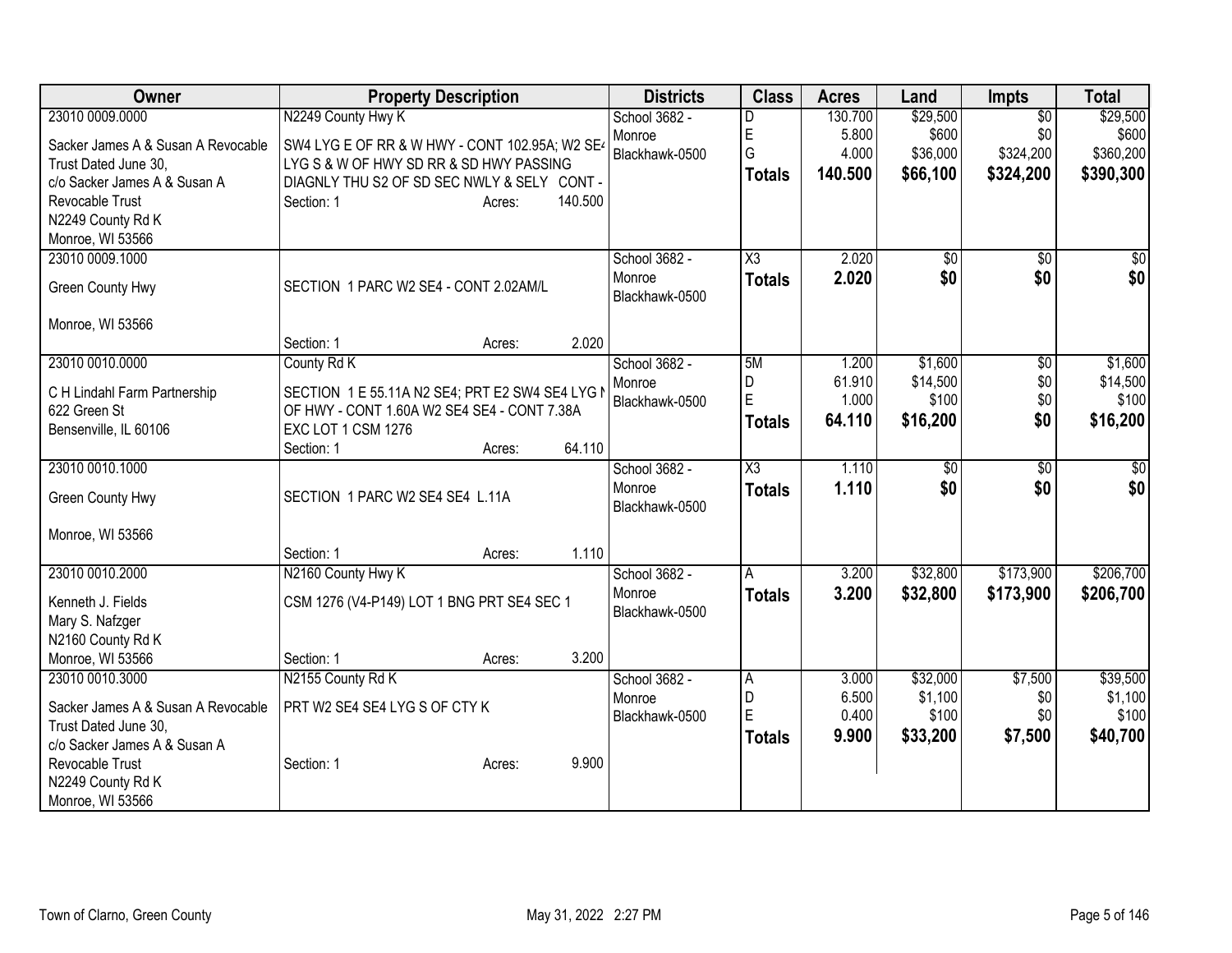| Owner                                                      | <b>Property Description</b>                                                                   |        |        | <b>Districts</b>         | <b>Class</b>           | <b>Acres</b> | Land            | <b>Impts</b>    | Total           |
|------------------------------------------------------------|-----------------------------------------------------------------------------------------------|--------|--------|--------------------------|------------------------|--------------|-----------------|-----------------|-----------------|
| 23010 0011.0000                                            | Haddinger Rd                                                                                  |        |        | School 3682 -            | D                      | 40.300       | \$9,400         | $\overline{50}$ | \$9,400         |
| Tracy M. Signer                                            | PRT SW4 LYG SW RR, SEC 1                                                                      |        |        | Monroe                   | $\mathsf E$            | 0.750        | \$100           | \$0             | \$100           |
| Wendi S. Signer                                            |                                                                                               |        |        | Blackhawk-0500           | <b>Totals</b>          | 41.050       | \$9,500         | \$0             | \$9,500         |
| N2184 Haddinger Rd                                         |                                                                                               |        |        |                          |                        |              |                 |                 |                 |
| Monroe, WI 53566                                           | Section: 1                                                                                    | Acres: | 41.050 |                          |                        |              |                 |                 |                 |
| 23010 0012.0000                                            | County Rd K                                                                                   |        |        | School 3682 -            | D                      | 3.290        | \$800           | $\overline{50}$ | \$800           |
|                                                            |                                                                                               |        |        | Monroe                   | <b>Totals</b>          | 3.290        | \$800           | \$0             | \$800           |
| Sacker James A & Susan A Revocable<br>Trust Dated June 30, | PRT E2 SE4 SE4, COM SE COR TH W 39 RODS & 17<br>LINKS TH N 31RODS & 5 LINKS TH S 52*E 51 RODS |        |        | Blackhawk-0500           |                        |              |                 |                 |                 |
| c/o Sacker James A & Susan A                               | TO POB, EXC DAMAGES (V166-P119), & EXC CSM                                                    |        |        |                          |                        |              |                 |                 |                 |
| Revocable Trust                                            | Section: 1                                                                                    | Acres: | 3.290  |                          |                        |              |                 |                 |                 |
| N2249 County Rd K                                          |                                                                                               |        |        |                          |                        |              |                 |                 |                 |
| Monroe, WI 53566                                           |                                                                                               |        |        |                          |                        |              |                 |                 |                 |
| 23010 0012.1000                                            |                                                                                               |        |        | School 3682 -            | $\overline{\text{X3}}$ | 0.200        | $\overline{50}$ | $\overline{50}$ | $\overline{50}$ |
|                                                            |                                                                                               |        |        | Monroe                   | <b>Totals</b>          | 0.200        | \$0             | \$0             | \$0             |
| Green County Hwy                                           | SECTION 1 PARC E2 SE4 SE4 .2A                                                                 |        |        | Blackhawk-0500           |                        |              |                 |                 |                 |
|                                                            |                                                                                               |        |        |                          |                        |              |                 |                 |                 |
| Monroe, WI 53566                                           |                                                                                               |        | 0.200  |                          |                        |              |                 |                 |                 |
|                                                            | Section: 1                                                                                    | Acres: |        |                          |                        | 3.000        | \$32,000        | \$177,500       | \$209,500       |
| 23010 0013.0200                                            | N2120 County Hwy K                                                                            |        |        | School 3682 -            | A                      |              |                 |                 |                 |
| Dustin A. Schirmer                                         | CSM 5181 (V24-P223) LOT 2 BNG PRT SE4 SE4                                                     |        |        | Monroe<br>Blackhawk-0500 | <b>Totals</b>          | 3.000        | \$32,000        | \$177,500       | \$209,500       |
| Alyssa K. Schirmer                                         |                                                                                               |        |        |                          |                        |              |                 |                 |                 |
| N2120 County Rd K                                          |                                                                                               |        |        |                          |                        |              |                 |                 |                 |
| Monroe, WI 53566                                           | Section: 1                                                                                    | Acres: | 3.000  |                          |                        |              |                 |                 |                 |
| 23010 0013.0300                                            | N2124 County Hwy K                                                                            |        |        | School 3682 -            | A                      | 10.370       | \$61,500        | \$182,200       | \$243,700       |
| Chad A. Kundert                                            | CSM 5181 (V24-P223) LOT 1 BNG PRT SE4 SE4                                                     |        |        | Monroe                   | Totals                 | 10.370       | \$61,500        | \$182,200       | \$243,700       |
| Genevieve S. Kundert                                       |                                                                                               |        |        | Blackhawk-0500           |                        |              |                 |                 |                 |
| N2124 County Rd K                                          |                                                                                               |        |        |                          |                        |              |                 |                 |                 |
| Monroe, WI 53566                                           | Section:                                                                                      | Acres: | 10.370 |                          |                        |              |                 |                 |                 |
| 23010 0013.1000                                            |                                                                                               |        |        | School 3682 -            | X3                     | 0.450        | $\overline{50}$ | $\overline{50}$ | $\overline{50}$ |
|                                                            |                                                                                               |        |        | Monroe                   | <b>Totals</b>          | 0.450        | \$0             | \$0             | \$0             |
| Green County Hwy                                           | PARC E2 SE4 SE4                                                                               |        |        | Blackhawk-0500           |                        |              |                 |                 |                 |
| Monroe, WI 53566                                           |                                                                                               |        |        |                          |                        |              |                 |                 |                 |
|                                                            | Section: 1                                                                                    |        | 0.450  |                          |                        |              |                 |                 |                 |
| 23010 0013.2000                                            | N2112 County Rd K                                                                             | Acres: |        | School 3682 -            | A                      | 1.640        | \$25,100        | \$213,200       | \$238,300       |
|                                                            |                                                                                               |        |        | Monroe                   | Totals                 | 1.640        | \$25,100        | \$213,200       | \$238,300       |
| Alisha E. Funk                                             | CSM 1856 (V6-P111) LOT 1 BNG LOTS 2 & 3 CSM                                                   |        |        | Blackhawk-0500           |                        |              |                 |                 |                 |
| N2112 County Rd K                                          | 1520 IN SE4 SE4                                                                               |        |        |                          |                        |              |                 |                 |                 |
| Monroe, WI 53566                                           |                                                                                               |        |        |                          |                        |              |                 |                 |                 |
|                                                            | Section: 1                                                                                    | Acres: | 1.640  |                          |                        |              |                 |                 |                 |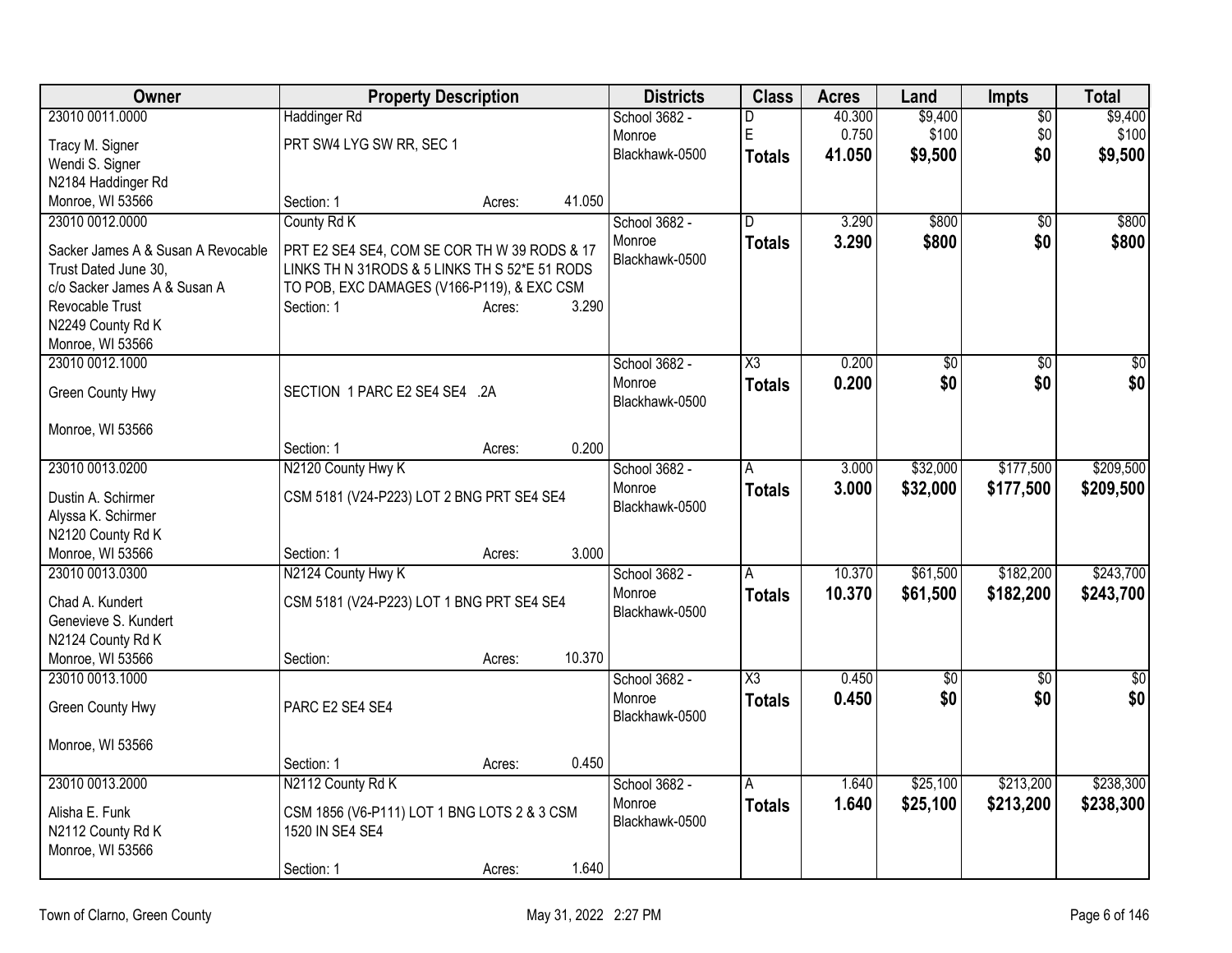| Owner                                     | <b>Property Description</b>                                                                                                             |        | <b>Districts</b> | <b>Class</b>   | <b>Acres</b> | Land            | Impts           | <b>Total</b>    |
|-------------------------------------------|-----------------------------------------------------------------------------------------------------------------------------------------|--------|------------------|----------------|--------------|-----------------|-----------------|-----------------|
| 23010 0014.0000                           | County Rd K                                                                                                                             |        | School 3682 -    | А              | 1.960        | \$27,700        | $\overline{50}$ | \$27,700        |
| Keith S. Wiesenberg                       | SECTION 2 CSM 3810 (V14-P322) LOT 2 BNG PRT                                                                                             |        | Monroe           | D              | 35.500       | \$8,400         | \$0             | \$8,400         |
| Vicki L. Wiesenberg                       | FRAC LOTS 8 & 9-12.91A & PRT FRAC LOT 11 & 12                                                                                           |        | Blackhawk-0500   | E              | 1.500        | \$200           | \$0             | \$200           |
| N1099 Rahberger Rd                        | SEC 1 26.05A                                                                                                                            |        |                  | <b>Totals</b>  | 38.960       | \$36,300        | \$0             | \$36,300        |
| Monroe, WI 53566                          | Section: 2<br>Acres:                                                                                                                    | 38.960 |                  |                |              |                 |                 |                 |
| 23010 0014.1200                           | Gempeler Rd                                                                                                                             |        | School 3682 -    | Έ              | 6.600        | \$14,500        | $\overline{50}$ | \$14,500        |
|                                           |                                                                                                                                         |        | Monroe           |                | 3.000        | \$9,000         | \$0             | \$9,000         |
| Eric Eckdhal et al<br>c/o Eric J. Eckdhal | CSM 1673 (V5-P226) PRT LOT 1 BNG PRT FRAC<br>LOTS 8 & 9, EXC CSM 4885 (V22-P38/39), PRT LOT 1                                           |        | Blackhawk-0500   | <b>Totals</b>  | 9.600        | \$23,500        | \$0             | \$23,500        |
| W4644 Woodridge Dr                        |                                                                                                                                         |        |                  |                |              |                 |                 |                 |
| Monroe, WI 53566                          | Section: 2<br>Acres:                                                                                                                    | 9.600  |                  |                |              |                 |                 |                 |
| 23010 0015.0000                           | N2395 Haddinger Rd                                                                                                                      |        | School 3682 -    | A              | 0.930        | \$19,300        | \$129,400       | \$148,700       |
|                                           |                                                                                                                                         |        | Monroe           |                | 0.930        | \$19,300        | \$129,400       | \$148,700       |
| Dennis G. Meighan                         | COM 350 FT S NE COR FR LOT 7 TH N 350 FT TH W                                                                                           |        | Blackhawk-0500   | <b>Totals</b>  |              |                 |                 |                 |
| N2392 Haddinger Rd                        | 232 FT TO RR ROW TH SELY POB SEC 2                                                                                                      |        |                  |                |              |                 |                 |                 |
| Monroe, WI 53566                          |                                                                                                                                         |        |                  |                |              |                 |                 |                 |
|                                           | Section: 2<br>Acres:                                                                                                                    | 0.930  |                  |                |              |                 |                 |                 |
| 23010 0015.1000                           | N2392 Haddinger Rd                                                                                                                      |        | School 3682 -    | A              | 0.656        | \$16,400        | \$174,300       | \$190,700       |
| Dennis G. Meighan                         | CSM 935 (V3-P102) COM NE COR SEC 2 TH S1*E ALG                                                                                          |        | Monroe           | <b>Totals</b>  | 0.656        | \$16,400        | \$174,300       | \$190,700       |
| N2392 Haddinger Rd                        | E LN SEC 1729.91 FT TH N87*W 1136.97 FT POB TH S                                                                                        |        | Blackhawk-0500   |                |              |                 |                 |                 |
| Monroe, WI 53566                          | 157 FT TH N87*W 182.05 FT TH N 157 FT TH S87*E                                                                                          |        |                  |                |              |                 |                 |                 |
|                                           | Section: 2<br>Acres:                                                                                                                    | 0.656  |                  |                |              |                 |                 |                 |
| 23010 0015.1100                           | W5297 18th St                                                                                                                           |        | School 3682 -    | $\overline{B}$ | 0.320        | \$9,800         | \$94,400        | \$104,200       |
|                                           |                                                                                                                                         |        | Monroe           | <b>Totals</b>  | 0.320        | \$9,800         | \$94,400        | \$104,200       |
| Heinzelman Henry and Lois Revocable       | SECTION 2BEG PT E LN SD NE4 1094.59 FT S0*50'E                                                                                          |        | Blackhawk-0500   |                |              |                 |                 |                 |
| <b>Living Trust</b>                       | OF NE COR SD SEC 2 TH CONT S0*50'E 630.88 FT<br>c/o Heinzelman Henry & Lois Rev Living   TH N85*36'W 85.72 FT TH N0*11'W 627 FT TH S87* |        |                  |                |              |                 |                 |                 |
| Trust                                     | Section: 2<br>Acres:                                                                                                                    | 0.320  |                  |                |              |                 |                 |                 |
| W5264 Middle Juda Rd                      |                                                                                                                                         |        |                  |                |              |                 |                 |                 |
| Monroe, WI 53566                          |                                                                                                                                         |        |                  |                |              |                 |                 |                 |
| 23010 0015.2000                           |                                                                                                                                         |        | School 3682 -    | X5             | 0.110        | $\overline{50}$ | $\overline{50}$ | $\overline{30}$ |
|                                           |                                                                                                                                         |        | Monroe           | <b>Totals</b>  | 0.110        | \$0             | \$0             | \$0             |
| Greenwood Cemetery                        | SECTION 2 BEG ON E LINE NE4 BNG S0*E 1664.61 F                                                                                          |        | Blackhawk-0500   |                |              |                 |                 |                 |
| N/A                                       | S OF NE4 TH S0*E 60.86 FT TH N85*W 85.72 FT TH                                                                                          |        |                  |                |              |                 |                 |                 |
| Monroe, WI 53566                          | N0*W ALG E LINE CEMETERY 54 FT TH N89*E 84.75                                                                                           |        |                  |                |              |                 |                 |                 |
|                                           | Section: 2<br>Acres:                                                                                                                    | 0.110  |                  |                |              |                 |                 |                 |
| 23010 0017.0000                           | Haddinger Rd                                                                                                                            |        | School 3682 -    | B              | 26.670       | \$106,700       | \$50,000        | \$156,700       |
| Monroe Golf Club Inc                      | COM NW COR FR LOT 7 S 898 FT E 650 FT S 90 FT E                                                                                         |        | Monroe           | <b>Totals</b>  | 26.670       | \$106,700       | \$50,000        | \$156,700       |
| c/o Monroe Country Club                   | 670 FT N TO RR ALG RR TO N LN LOT 7 POB, SEC 2                                                                                          |        | Blackhawk-0500   |                |              |                 |                 |                 |
| PO Box 427                                |                                                                                                                                         |        |                  |                |              |                 |                 |                 |
| Monroe, WI 53566                          | Section: 2<br>Acres:                                                                                                                    | 26.670 |                  |                |              |                 |                 |                 |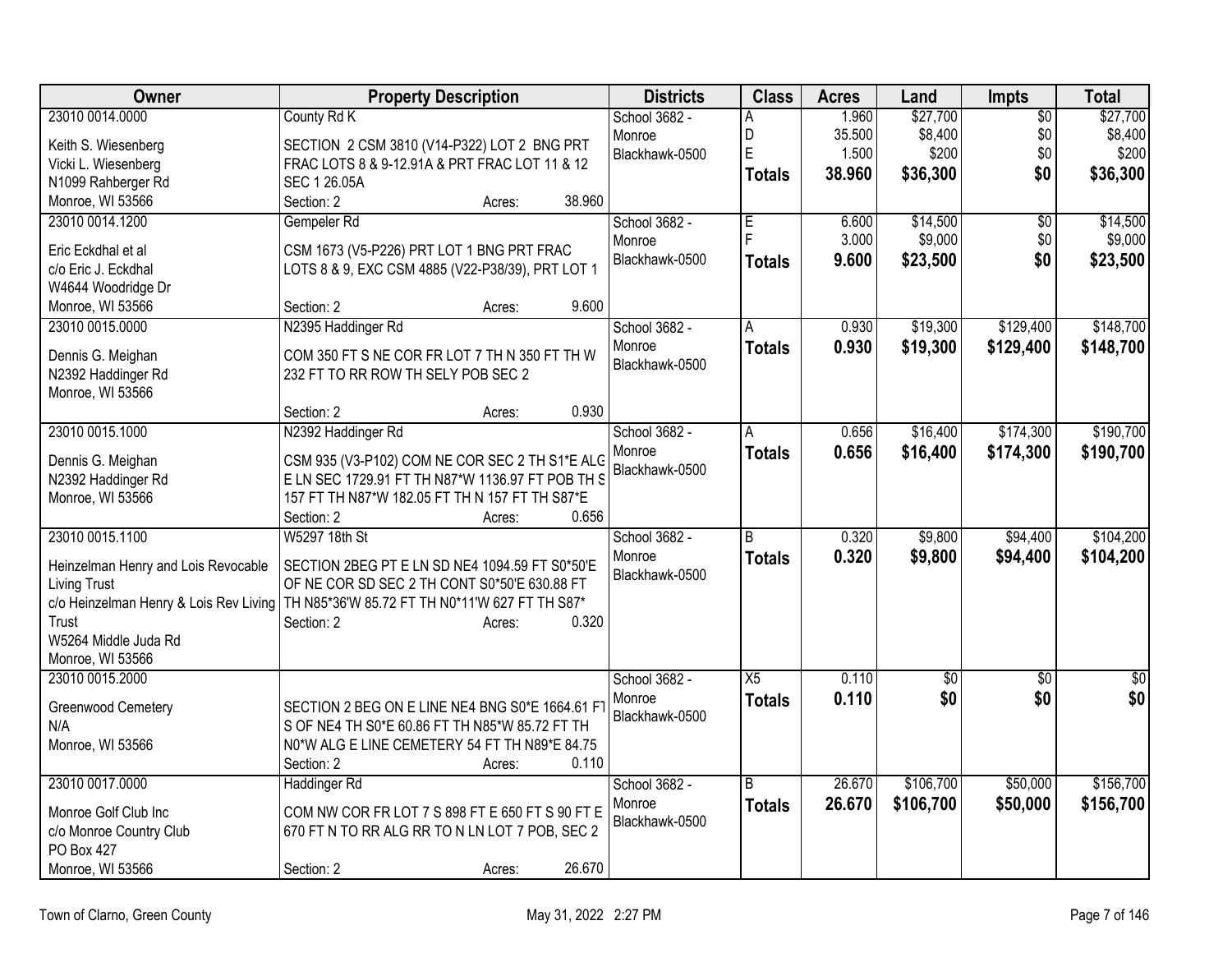| Owner                                                                                      | <b>Property Description</b>                                        |                 | <b>Districts</b>         | <b>Class</b>  | <b>Acres</b> | Land     | <b>Impts</b>    | <b>Total</b> |
|--------------------------------------------------------------------------------------------|--------------------------------------------------------------------|-----------------|--------------------------|---------------|--------------|----------|-----------------|--------------|
| 23010 0018.0000                                                                            | N2388 Haddinger Rd                                                 |                 | School 3682 -            | A             | 4.490        | \$38,000 | \$124,200       | \$162,200    |
| Huston Enoch E and Geraldine R Family SECTION 2CSM 833 (V2-P416) LOT 1 BNG PRT FR<br>Trust | LOT 8 COM 660 FT E & 768 FT S NW COR FR LOT 8                      |                 | Monroe<br>Blackhawk-0500 | <b>Totals</b> | 4.490        | \$38,000 | \$124,200       | \$162,200    |
| c/o Huston Enoch E & Geraldine R Fam                                                       | TH W 514 FT TO RR TH SELY ALG RR TO S LN LT 8                      |                 |                          |               |              |          |                 |              |
| Trust                                                                                      | Section: 2                                                         | 4.490<br>Acres: |                          |               |              |          |                 |              |
| N2388 Haddinger Rd<br>Monroe, WI 53566                                                     |                                                                    |                 |                          |               |              |          |                 |              |
| 23010 0019.1000                                                                            | Asmus Rd                                                           |                 | School 3682 -            | D             | 0.820        | \$200    | $\overline{50}$ | \$200        |
| Bader Brothers Holdings, LLC<br>W7210 County Rd B<br>Monroe, WI 53566                      | SKYLINE WEST ESTATES LOT 1 BNG PRT NW4 SW4                         |                 | Monroe<br>Blackhawk-0500 | <b>Totals</b> | 0.820        | \$200    | \$0             | \$200        |
|                                                                                            | Section: 2                                                         | 0.820<br>Acres: |                          |               |              |          |                 |              |
| 23010 0019.2000                                                                            | Asmus Rd                                                           |                 | School 3682 -            | D             | 0.790        | \$200    | $\overline{50}$ | \$200        |
| Bader Brothers Holdings, LLC<br>W7210 County Rd B<br>Monroe, WI 53566                      | SKYLINE WEST ESTATES LOT 2 BNG PRT NW4 SW4                         |                 | Monroe<br>Blackhawk-0500 | <b>Totals</b> | 0.790        | \$200    | \$0             | \$200        |
|                                                                                            | Section: 2                                                         | 0.790<br>Acres: |                          |               |              |          |                 |              |
| 23010 0019.3000                                                                            | Asmus Rd                                                           |                 | School 3682 -            | D             | 0.890        | \$200    | \$0             | \$200        |
| Bader Brothers Holdings, LLC<br>W7210 County Rd B<br>Monroe, WI 53566                      | SKYLINE WEST ESTATES LOT 3 BNG PRT NW4 SW4                         |                 | Monroe<br>Blackhawk-0500 | <b>Totals</b> | 0.890        | \$200    | \$0             | \$200        |
|                                                                                            | Section: 2                                                         | 0.890<br>Acres: |                          |               |              |          |                 |              |
| 23010 0019.4000                                                                            | Asmus Rd                                                           |                 | School 3682 -            | D             | 0.860        | \$200    | $\overline{50}$ | \$200        |
| Bader Brothers Holdings, LLC<br>W7210 County Rd B<br>Monroe, WI 53566                      | SKYLINE WEST ESTATES CSM 4239 (V17-P59) LOT 2<br>BNG PRT NW4 SW4   |                 | Monroe<br>Blackhawk-0500 | <b>Totals</b> | 0.860        | \$200    | \$0             | \$200        |
|                                                                                            | Section: 2                                                         | 0.860<br>Acres: |                          |               |              |          |                 |              |
| 23010 0019.5000                                                                            | Asmus Rd                                                           |                 | School 3682 -            | D             | 0.760        | \$200    | $\overline{50}$ | \$200        |
| Bader Brothers Holdings, LLC<br>W7210 County Rd B<br>Monroe, WI 53566                      | SKYLINE WEST ESTATES LOT 5 BNG PRT NW4 SW4                         |                 | Monroe<br>Blackhawk-0500 | <b>Totals</b> | 0.760        | \$200    | \$0             | \$200        |
|                                                                                            | Section: 2                                                         | 0.760<br>Acres: |                          |               |              |          |                 |              |
| 23010 0019.6000                                                                            | Asmus Rd                                                           |                 | School 3682 -            | D             | 0.870        | \$200    | $\overline{50}$ | \$200        |
| Bader Brothers Holdings, LLC<br>W7210 County Rd B<br>Monroe, WI 53566                      | SKYLINE WEST ESTATESLOT 6 BNG PRT NW4 SW4<br>SEC 2 & NE4 SE4 SEC 3 |                 | Monroe<br>Blackhawk-0500 | Totals        | 0.870        | \$200    | \$0             | \$200        |
|                                                                                            | Section: 2                                                         | 0.870<br>Acres: |                          |               |              |          |                 |              |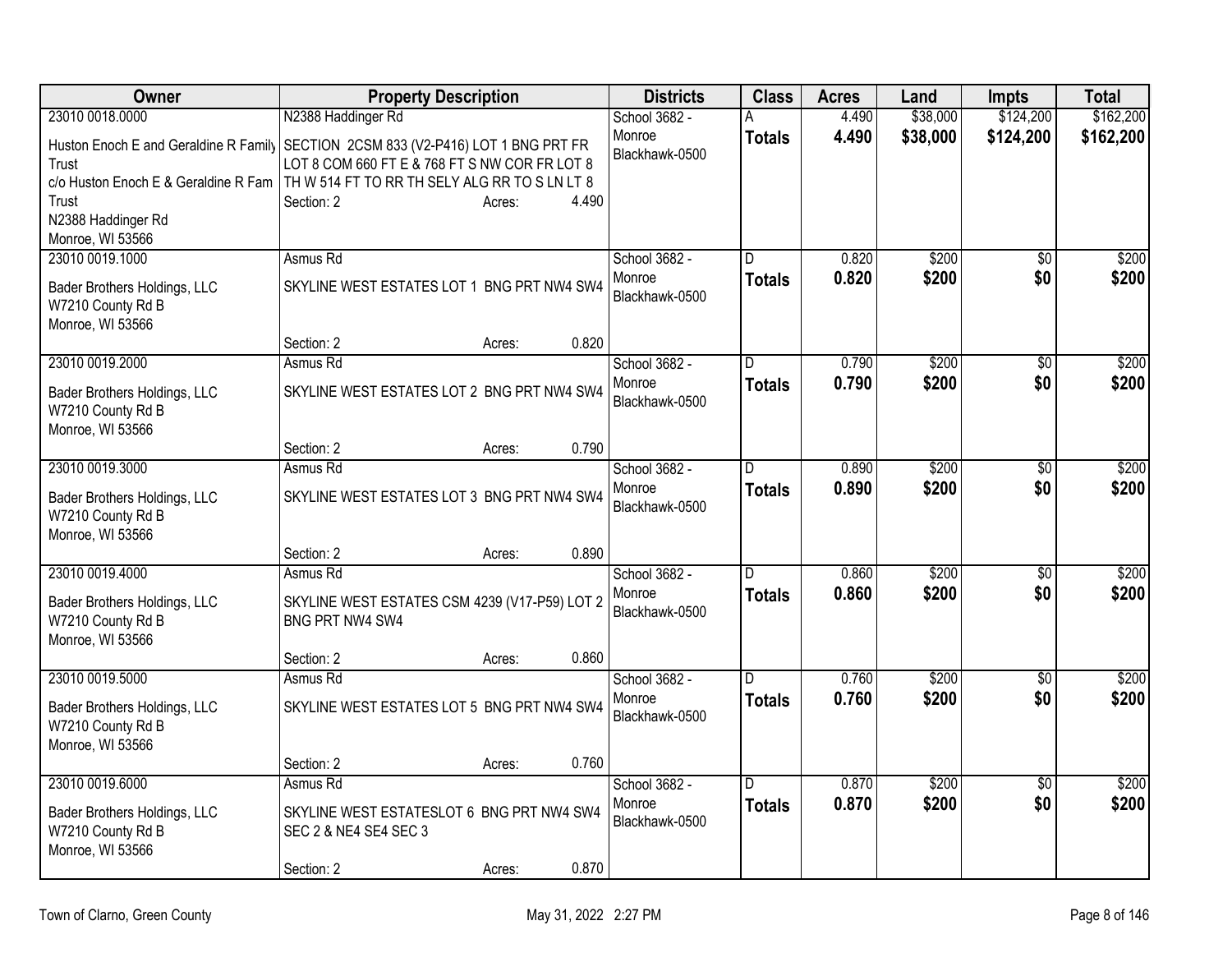| Owner                                  | <b>Property Description</b>                     |        | <b>Districts</b> | <b>Class</b>   | <b>Acres</b> | Land      | <b>Impts</b>    | Total     |
|----------------------------------------|-------------------------------------------------|--------|------------------|----------------|--------------|-----------|-----------------|-----------|
| 23010 0019.7000                        | Asmus Rd                                        |        | School 3682 -    | D.             | 1.150        | \$300     | $\overline{50}$ | \$300     |
| Bader Brothers Holdings, LLC           | CSM 4239 (V17-P59) LOT 1 BNG PRT NW4 SW4 SEC 2  |        | Monroe           | <b>Totals</b>  | 1.150        | \$300     | \$0             | \$300     |
| W7210 County Rd B                      | & NE4 SE4 SEC 3                                 |        | Blackhawk-0500   |                |              |           |                 |           |
| Monroe, WI 53566                       |                                                 |        |                  |                |              |           |                 |           |
|                                        | Section: 2<br>Acres:                            | 1.150  |                  |                |              |           |                 |           |
| 23010 0020.0000                        | Haddinger Rd                                    |        | School 3682 -    | D              | 8.940        | \$2,200   | $\overline{50}$ | \$2,200   |
| Ronald J. Schilt                       | PRT FRAC LOT 9 IN NE4 SEC 2 COM NW COR FR       |        | Monroe           | E              | 0.750        | \$100     | \$0             | \$100     |
| Loni J. Schilt                         | LOT 9 TH S 828 FT TH E 700 FT M/L TO WLY LN RR  |        | Blackhawk-0500   | Totals         | 9.690        | \$2,300   | \$0             | \$2,300   |
| N409 Haddinger Rd                      | ROW TH NWLY ALG ROW TO N LN TH W 278 FT M/L     |        |                  |                |              |           |                 |           |
| Monroe, WI 53566                       | Section: 2<br>Acres:                            | 9.690  |                  |                |              |           |                 |           |
| 23010 0020.0130                        | N2345 Haddinger Rd                              |        | School 3682 -    | A              | 1.730        | \$31,000  | \$145,800       | \$176,800 |
|                                        |                                                 |        | Monroe           | <b>Totals</b>  | 1.730        | \$31,000  | \$145,800       | \$176,800 |
| Richard F. Rufenacht                   | CSM 4937 (V22-P164) LOT 1 BNG PRT FL 7 & 10 IN  |        | Blackhawk-0500   |                |              |           |                 |           |
| W6379 Wald Rd                          | NE4                                             |        |                  |                |              |           |                 |           |
| Monroe, WI 53566                       | Section: 2                                      | 1.730  |                  |                |              |           |                 |           |
| 23010 0020.1210                        | Acres:<br>N2365 Haddinger Rd                    |        | School 3682 -    | R              | 49.610       | \$198,400 | \$95,500        | \$293,900 |
|                                        |                                                 |        | Monroe           |                |              |           |                 |           |
| Monroe Country Club, Inc               | PRT NE4, COM CNTR OF SEC 2 TH N ALG TH N & S 4  |        | Blackhawk-0500   | <b>Totals</b>  | 49.610       | \$198,400 | \$95,500        | \$293,900 |
| c/o Monroe Country Club, Inc           | LN 1776.3 FT TH S87*E 462 FT TH S63*E 222 FT TH |        |                  |                |              |           |                 |           |
| <b>PO Box 427</b>                      | S87*E 646 FT TO CNTR HWY TH S ALG CNTRLN HWY    |        |                  |                |              |           |                 |           |
| Monroe, WI 53566                       | Section: 2<br>Acres:                            | 49.610 |                  |                |              |           |                 |           |
| 23010 0020.2000                        | <b>Haddinger Rd</b>                             |        | School 3682 -    | $\overline{A}$ | 0.380        | \$11,300  | \$6,700         | \$18,000  |
| Ronald J. Schilt                       | PRT FRAC LOT 8 IN NE4 SEC 2 COM SE COR FR LOT   |        | Monroe           | D              | 2.000        | \$500     | \$0             | \$500     |
| Loni J. Schilt                         | 10 IN NE4 SD SEC TH N ALG FR LOT LN & CLN OF    |        | Blackhawk-0500   | <b>Totals</b>  | 2.380        | \$11,800  | \$6,700         | \$18,500  |
| N409 Haddinger Rd                      | RD 1557.75 FT TH E TO W ROW LN RR POB TH W      |        |                  |                |              |           |                 |           |
| Monroe, WI 53566                       | Section: 2<br>Acres:                            | 2.380  |                  |                |              |           |                 |           |
| 23010 0021.0000                        | N2221 Asmus Rd                                  |        | School 3682 -    | A              | 2.190        | \$28,800  | \$215,800       | \$244,600 |
|                                        |                                                 |        | Monroe           | <b>Totals</b>  | 2.190        | \$28,800  | \$215,800       | \$244,600 |
| Sheila J. Fry                          | CSM 4327 (V17-P257) LOT 1 BNG PRT NW4 SW4 SEC   |        | Blackhawk-0500   |                |              |           |                 |           |
| N2221 Asmus Rd                         | 2 & PRT NE4 SE4 SEC 3                           |        |                  |                |              |           |                 |           |
| Monroe, WI 53566                       | Section: 2                                      | 2.190  |                  |                |              |           |                 |           |
| 23010 0021.0200                        | Acres:<br>Asmus Rd                              |        | School 3682 -    | D.             | 1.840        | \$400     |                 | \$400     |
|                                        |                                                 |        | Monroe           |                | 1.840        |           | \$0<br>\$0      | \$400     |
| Signer Neil H & Nancy M Revoc Living   | CSM 4053 (V16-P50) LOT 13 BNG PRT SW4 SW4       |        | Blackhawk-0500   | Totals         |              | \$400     |                 |           |
| Trust U/A June 2,2                     |                                                 |        |                  |                |              |           |                 |           |
| c/o Signer Neil H & Nancy M Rev Living |                                                 |        |                  |                |              |           |                 |           |
| Trust                                  | Section: 2<br>Acres:                            | 1.840  |                  |                |              |           |                 |           |
| N2110 Clarno Rd                        |                                                 |        |                  |                |              |           |                 |           |
| Monroe, WI 53566                       |                                                 |        |                  |                |              |           |                 |           |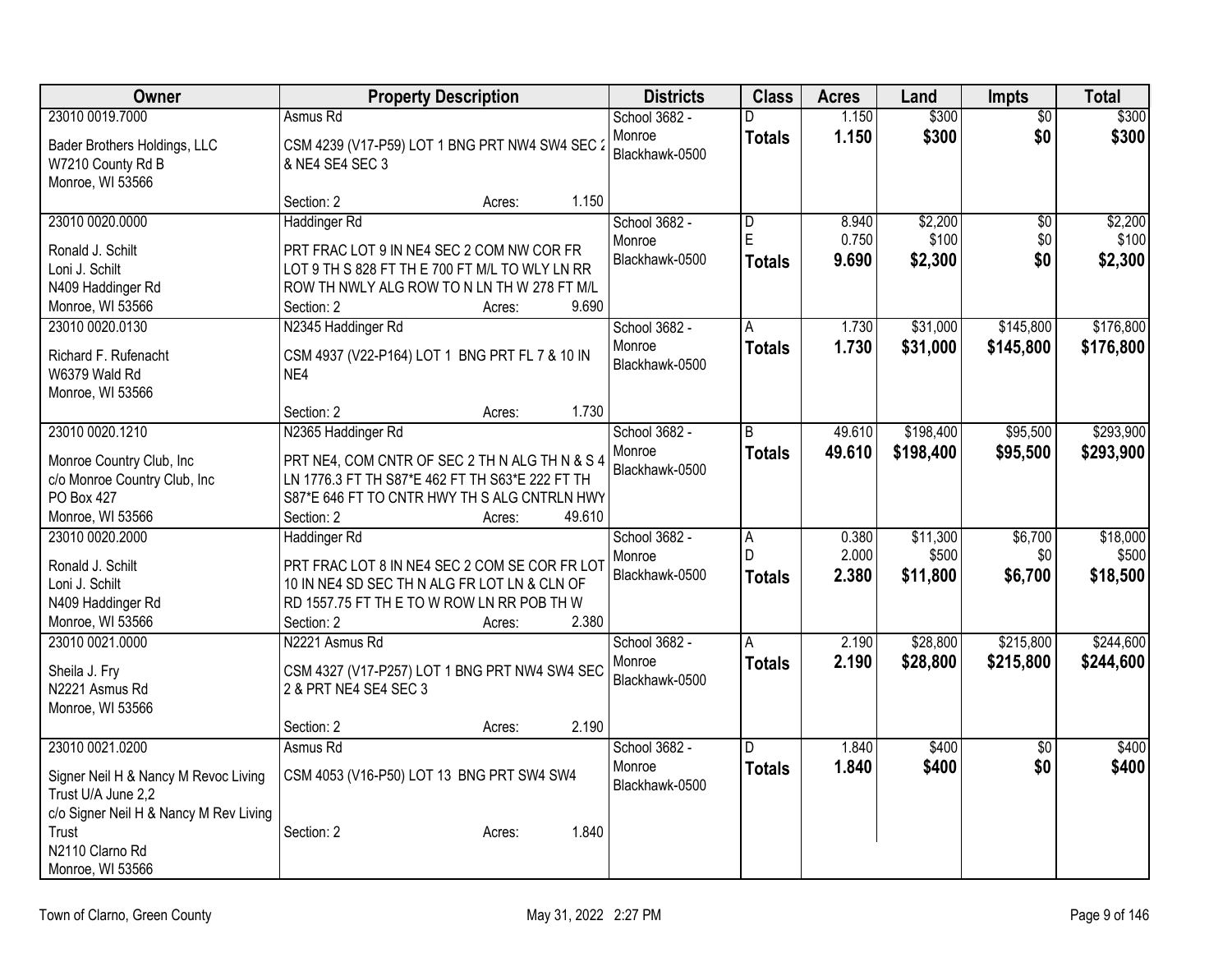| Owner                                                                                                | <b>Property Description</b>                                                                                   | <b>Districts</b>         | <b>Class</b>       | <b>Acres</b>    | Land                 | <b>Impts</b>           | <b>Total</b>           |
|------------------------------------------------------------------------------------------------------|---------------------------------------------------------------------------------------------------------------|--------------------------|--------------------|-----------------|----------------------|------------------------|------------------------|
| 23010 0021.0300                                                                                      | Mings Rd                                                                                                      | School 3682 -            |                    | 2.080           | \$500                | $\overline{50}$        | \$500                  |
| Signer Neil H & Nancy M Revoc Living<br>Trust U/A June 2,2<br>c/o Signer Neil H & Nancy M Rev Living | CSM 4053 (V16-P50) LOT 14 BNG PRT SW4 SW4 SEC<br>2 & PRT SE4 SE4 SEC 3                                        | Monroe<br>Blackhawk-0500 | <b>Totals</b>      | 2.080           | \$500                | \$0                    | \$500                  |
| Trust<br>N2110 Clarno Rd<br>Monroe, WI 53566                                                         | 2.080<br>Section: 2<br>Acres:                                                                                 |                          |                    |                 |                      |                        |                        |
| 23010 0021.1000                                                                                      | Mings Rd                                                                                                      | School 3682 -            | D                  | 4.250           | \$1,000              | \$0                    | \$1,000                |
| Bader Brothers Holdings, LLC<br>W7210 County Rd B<br>Monroe, WI 53566                                | PRT SW4 SW4                                                                                                   | Monroe<br>Blackhawk-0500 | E<br><b>Totals</b> | 0.250<br>4.500  | \$100<br>\$1,100     | \$0<br>\$0             | \$100<br>\$1,100       |
|                                                                                                      | 4.500<br>Section: 2<br>Acres:                                                                                 |                          |                    |                 |                      |                        |                        |
| 23010 0022.0000                                                                                      | N2244 Asmus Rd                                                                                                | School 3682 -<br>Monroe  | A<br><b>Totals</b> | 1.520<br>1.520  | \$24,200<br>\$24,200 | \$311,500<br>\$311,500 | \$335,700<br>\$335,700 |
| Gregory M. Boll<br>Kirsten L. Boll                                                                   | CSM 3344 (V12-P170) LOT 1 BNG PRT NW4 SW4                                                                     | Blackhawk-0500           |                    |                 |                      |                        |                        |
| N2244 Asmus Rd                                                                                       |                                                                                                               |                          |                    |                 |                      |                        |                        |
| Monroe, WI 53566                                                                                     | 1.520<br>Section: 2<br>Acres:                                                                                 |                          |                    |                 |                      |                        |                        |
| 23010 0022.0110                                                                                      | N2170 Asmus Rd                                                                                                | School 3682 -            | Α                  | 2.430           | \$29,700             | \$340,500              | \$370,200              |
| Trt Dtd 11/12/0<br>c/o Bartsch Arthur G & Barbara A Rev                                              | Bartsch Arthur G & Barbara A Rev Living CSM 4891 (V22-P53) LOT 1 BNG PRT SW4 SW4 SEC 2<br>& PRT SE4 SE4 SEC 3 | Monroe<br>Blackhawk-0500 | <b>Totals</b>      | 2.430           | \$29,700             | \$340,500              | \$370,200              |
| Lvg Trt<br>N2170 Asmus Rd<br>Monroe, WI 53566                                                        | 2.430<br>Section: 2<br>Acres:                                                                                 |                          |                    |                 |                      |                        |                        |
| 23010 0022.0210                                                                                      | N2234 Asmus Rd                                                                                                | School 3682 -            | A                  | 1.680           | \$25,400             | \$0                    | \$25,400               |
| Bader Brothers Holdings, LLC                                                                         | PRT NW4 SW4 LYG E OF HWY EXC LOTS 1 & 2 CSM                                                                   | Monroe                   | D                  | 45.390          | \$12,300             | \$0                    | \$12,300               |
| W7210 County Rd B                                                                                    | 1155 & EXC 5.5A PCL - CONT 22.1A; ALSO PT SW4                                                                 | Blackhawk-0500           | E                  | 2.600<br>49.670 | \$300                | \$0<br>\$0             | \$300                  |
| Monroe, WI 53566                                                                                     | SW4 EXC CSM 4891 (V22-P53) LOT 1 ( PRT POS                                                                    |                          | <b>Totals</b>      |                 | \$38,000             |                        | \$38,000               |
|                                                                                                      | 49.670<br>Section: 2<br>Acres:                                                                                |                          |                    |                 |                      |                        |                        |
| 23010 0022.1000                                                                                      | W5625 30th St                                                                                                 | School 3682 -            | A                  | 2.000           | \$28,000             | \$317,600              | \$345,600              |
| Sean P. Seibert                                                                                      | CSM 1155 (V3-P500) LOT 1 & PRT ROW BNG PRT                                                                    | Monroe<br>Blackhawk-0500 | <b>Totals</b>      | 2.000           | \$28,000             | \$317,600              | \$345,600              |
| Natalie L. Seibert                                                                                   | NW4 SW4                                                                                                       |                          |                    |                 |                      |                        |                        |
| W5625 30th St                                                                                        |                                                                                                               |                          |                    |                 |                      |                        |                        |
| Monroe, WI 53566                                                                                     | 2.000<br>Section: 2<br>Acres:                                                                                 |                          |                    |                 |                      |                        |                        |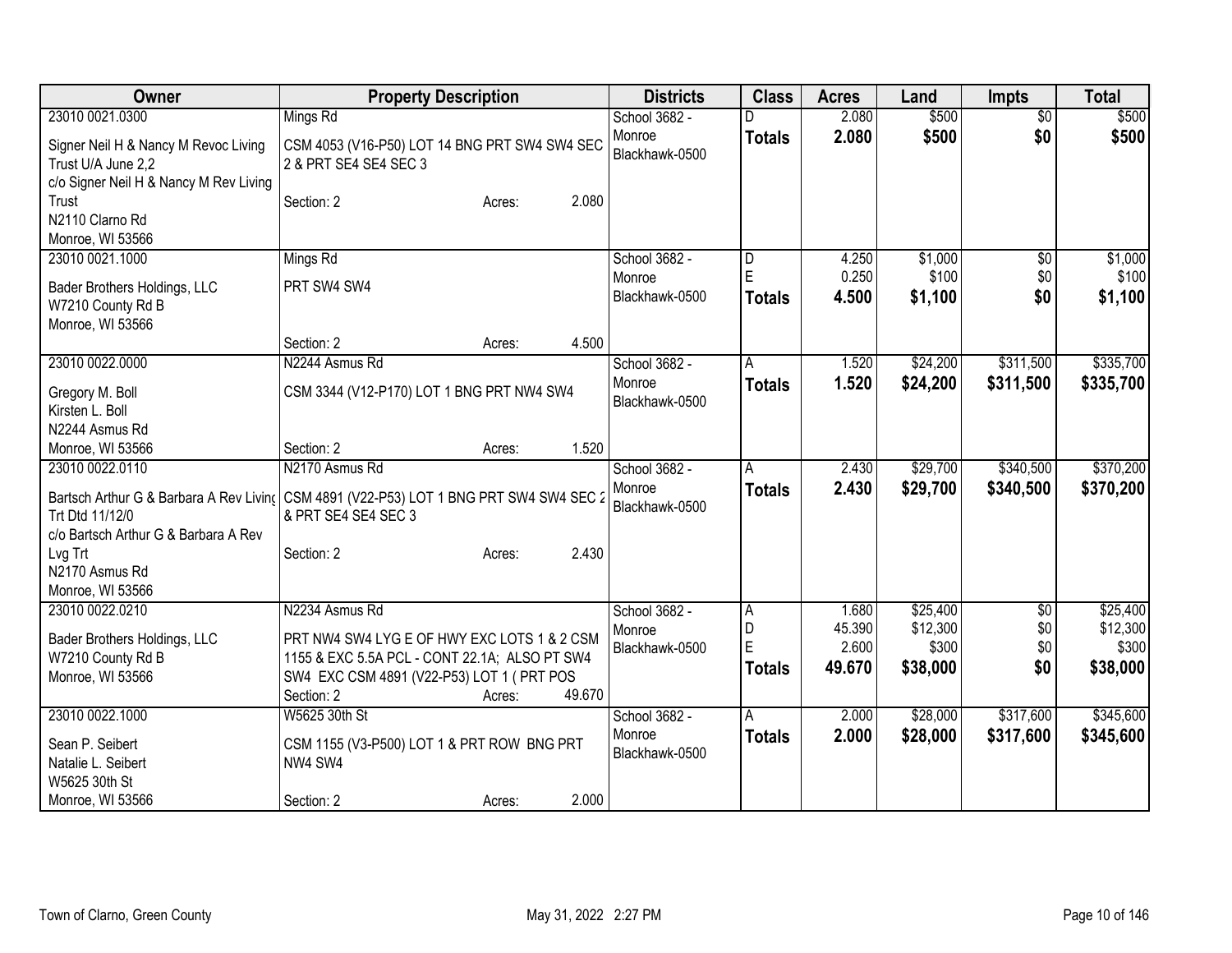| Owner                                                                                              | <b>Property Description</b>                            | <b>Districts</b>         | <b>Class</b>       | <b>Acres</b>   | Land                 | <b>Impts</b>           | <b>Total</b>           |
|----------------------------------------------------------------------------------------------------|--------------------------------------------------------|--------------------------|--------------------|----------------|----------------------|------------------------|------------------------|
| 23010 0022.2000                                                                                    | Jeffery Rd                                             | School 3682 -            |                    | 1.720          | \$25,800             | $\overline{50}$        | \$25,800               |
| Bartsch Arthur G & Barbara A Rev Living<br>Trt Dtd 11/12/0<br>c/o Bartsch Arthur G & Barbara A Rev | CSM 1155 (V3-P500) LOT 2 & PRT RDWY BNG PRT<br>NW4 SW4 | Monroe<br>Blackhawk-0500 | <b>Totals</b>      | 1.720          | \$25,800             | \$0                    | \$25,800               |
| Lvg Trt<br>N2170 Asmus Rd<br>Monroe, WI 53566                                                      | 1.720<br>Section: 2<br>Acres:                          |                          |                    |                |                      |                        |                        |
| 23010 0022.3000                                                                                    | N2252 Asmus Rd                                         | School 3682 -<br>Monroe  | A<br><b>Totals</b> | 1.360<br>1.360 | \$22,900<br>\$22,900 | \$234,300<br>\$234,300 | \$257,200<br>\$257,200 |
| Paul L. Barta                                                                                      | CSM 3344 (V12-P170) LOT 2 BNG PRT NW4 SW4              | Blackhawk-0500           |                    |                |                      |                        |                        |
| Renee L. Barta<br>N2252 Asmus Rd                                                                   |                                                        |                          |                    |                |                      |                        |                        |
| Monroe, WI 53566                                                                                   | 1.360<br>Section: 2<br>Acres:                          |                          |                    |                |                      |                        |                        |
| 23010 0022.4000                                                                                    | N2246 Asmus Rd                                         | School 3682 -            | A                  | 1.420          | \$23,400             | \$245,600              | \$269,000              |
|                                                                                                    |                                                        | Monroe                   | <b>Totals</b>      | 1.420          | \$23,400             | \$245,600              | \$269,000              |
| Douglas B. Adrian                                                                                  | CSM 3344 (V12-P170) LOT 3 BNG PRT NW4 SW4              | Blackhawk-0500           |                    |                |                      |                        |                        |
| Heidi K. Adrian                                                                                    | <b>SUBJ TO EASEMENT</b>                                |                          |                    |                |                      |                        |                        |
| N2246 Asmus Rd                                                                                     |                                                        |                          |                    |                |                      |                        |                        |
| Monroe, WI 53566                                                                                   | 1.420<br>Section: 2<br>Acres:                          |                          |                    |                |                      |                        |                        |
| 23010 0022.5000                                                                                    | N2248 Asmus Rd                                         | School 3682 -            | А                  | 1.210          | \$21,700             | \$322,900              | \$344,600              |
| Netzel Revocable Trust 3/5/04                                                                      | CSM 3344 (V12-P170) LOT 4 BNG PRT NW4 SW4              | Monroe                   | <b>Totals</b>      | 1.210          | \$21,700             | \$322,900              | \$344,600              |
| c/o Netzel Revocable Trust                                                                         |                                                        | Blackhawk-0500           |                    |                |                      |                        |                        |
| Michael A Netzel & Jacqueline                                                                      |                                                        |                          |                    |                |                      |                        |                        |
| N2248 Asmus Rd                                                                                     | 1.210<br>Section: 2<br>Acres:                          |                          |                    |                |                      |                        |                        |
| Monroe, WI 53566                                                                                   |                                                        |                          |                    |                |                      |                        |                        |
| 23010 0023.0000                                                                                    | Jeffery Rd                                             | School 3682 -            | D                  | 63.700         | \$16,600             | \$0                    | \$16,600               |
| Kundert Marian L Revocable Trust Dtd                                                               | PRT E1/2 SW4 SEC 2 EXC CSM 3521, CSM 3116, CSM         | Monroe                   | Ė                  | 2.570          | \$600                | \$0                    | \$600                  |
| Feb 1, 2021                                                                                        | 4359 & EXC 8.88A ANNEXED INTO C MONROE PCL             | Blackhawk-0500           | <b>Totals</b>      | 66.270         | \$17,200             | \$0                    | \$17,200               |
| c/o Kundert Marian L Revocable Trust                                                               | 4220                                                   |                          |                    |                |                      |                        |                        |
| 2207 Countryside Ln                                                                                | 66.270<br>Section: 2<br>Acres:                         |                          |                    |                |                      |                        |                        |
| Freeport, IL 61032-2801                                                                            |                                                        |                          |                    |                |                      |                        |                        |
| 23010 0023.1000                                                                                    | W5502 Mings Rd                                         | School 3682 -            | A                  | 1.000          | \$20,000             | \$178,000              | \$198,000              |
| Justin F. Kranig                                                                                   | CSM 4359 (V18-P18) LOT 1 BNG PRT SE4 SW4               | Monroe                   | <b>Totals</b>      | 1.000          | \$20,000             | \$178,000              | \$198,000              |
| Jenee D. Kranig                                                                                    |                                                        | Blackhawk-0500           |                    |                |                      |                        |                        |
| W5502 Mings Rd                                                                                     |                                                        |                          |                    |                |                      |                        |                        |
| Monroe, WI 53566                                                                                   | 1.000<br>Section: 2<br>Acres:                          |                          |                    |                |                      |                        |                        |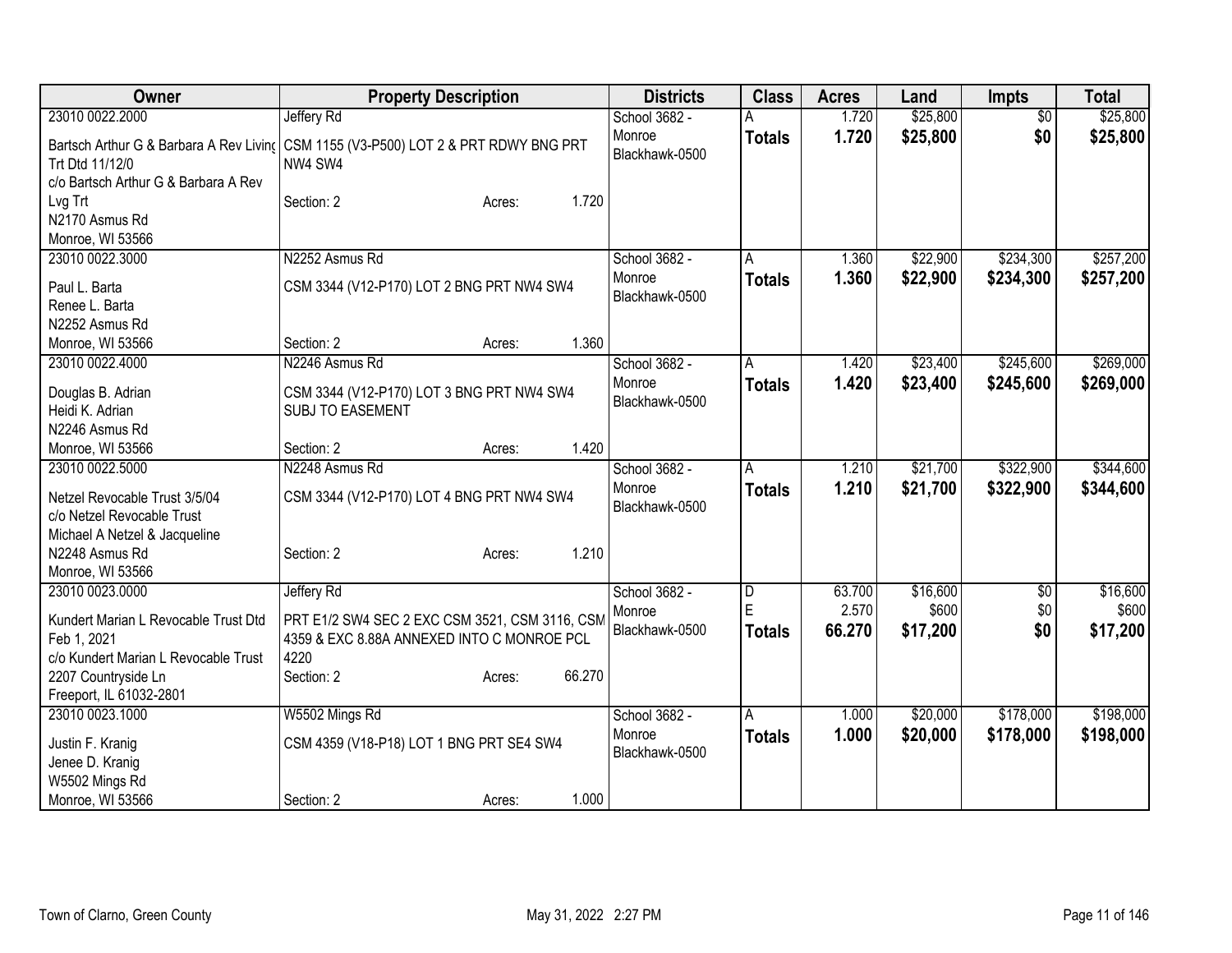| Owner                               | <b>Property Description</b>                       | <b>Districts</b>         | <b>Class</b>   | <b>Acres</b> | Land     | Impts           | <b>Total</b> |
|-------------------------------------|---------------------------------------------------|--------------------------|----------------|--------------|----------|-----------------|--------------|
| 23010 0023.2000                     | N2248 Jeffery Rd                                  | School 3682 -            |                | 3.850        | \$35,400 | \$286,300       | \$321,700    |
| John S. Kundert<br>Laura H. Kundert | CSM 3521 (V13-P126) LOT 1 BNG PRT NE4 SW4         | Monroe<br>Blackhawk-0500 | <b>Totals</b>  | 3.850        | \$35,400 | \$286,300       | \$321,700    |
| N2248 Jeffery Rd                    |                                                   |                          |                |              |          |                 |              |
| Monroe, WI 53566                    | Section: 2<br>3.850<br>Acres:                     |                          |                |              |          |                 |              |
| 23010 0024.0000                     | <b>Haddinger Rd</b>                               | School 3682 -            | $\overline{R}$ | 5.000        | \$20,000 | \$20,000        | \$40,000     |
| Monroe Golf Club Inc                | COM NE COR W2 SE4 W 40 RDS E & W X 20 RDS N &     | Monroe<br>Blackhawk-0500 | <b>Totals</b>  | 5.000        | \$20,000 | \$20,000        | \$40,000     |
| c/o Monroe Country Club             | S, SEC 2                                          |                          |                |              |          |                 |              |
| <b>PO Box 427</b>                   |                                                   |                          |                |              |          |                 |              |
| Monroe, WI 53566                    | 5.000<br>Section: 2<br>Acres:                     |                          |                |              |          |                 |              |
| 23010 0025.0100                     | Mings Rd                                          | School 3682 -            | D              | 63.830       | \$15,200 | \$0             | \$15,200     |
| Tck Enterprises, LLC                | PRT W2 SE4, EXC PRT LOT 1 CSM 4615                | Monroe                   | E              | 3.540        | \$900    | \$0             | \$900        |
| C/O Steven F Streff                 |                                                   | Blackhawk-0500           | <b>Totals</b>  | 67.370       | \$16,100 | \$0             | \$16,100     |
| 10639 Eagle Ridge Ct                |                                                   |                          |                |              |          |                 |              |
| Peosta, IA 52068-7004               | 67.370<br>Section: 2<br>Acres:                    |                          |                |              |          |                 |              |
| 23010 0025.1000                     | W5480 Mings Rd                                    | School 3682 -            | A              | 5.900        | \$43,600 | \$248,500       | \$292,100    |
|                                     |                                                   | Monroe                   |                | 5.900        | \$43,600 | \$248,500       |              |
| Richard E. Hager                    | COM SE COR SW4 SE4 TH W 819.5 FT POB TH S90*V     | Blackhawk-0500           | <b>Totals</b>  |              |          |                 | \$292,100    |
| W5480 Mings Rd                      | 472 FT ALG CTRLN TOWN RD TH N1*W 33 FT TH         |                          |                |              |          |                 |              |
| Monroe, WI 53566                    | N1*W 54.60 FT TH N79*E 155.87 FT TH N9*W 159.25   |                          |                |              |          |                 |              |
|                                     | 5.900<br>Section: 2<br>Acres:                     |                          |                |              |          |                 |              |
| 23010 0025.2000                     | W5480 Mings Rd                                    | School 3682 -            | Α              | 1.540        | \$6,200  | \$5,400         | \$11,600     |
| Richard E. Hager                    | COM SE COR SW4 SE4 TH W 1291.5 FT POB TH W 26     | Monroe                   | <b>Totals</b>  | 1.540        | \$6,200  | \$5,400         | \$11,600     |
| W5480 Mings Rd                      | FT TH N2*W 498.70 FT TH E 150.05 FT TH S4*E       | Blackhawk-0500           |                |              |          |                 |              |
| Monroe, WI 53566                    | 225.33 FT TH S9*E 159.25 FT TH S79*W 155.87 FT TH |                          |                |              |          |                 |              |
|                                     | 1.540<br>Section: 2<br>Acres:                     |                          |                |              |          |                 |              |
| 23010 0026.0000                     | N2184 Haddinger Rd                                | School 3682 -            | D              | 80.300       | \$16,100 | $\overline{50}$ | \$16,100     |
|                                     |                                                   | Monroe                   | E              | 5.000        | \$500    | \$0             | \$500        |
| Tracy M. Signer                     | COM 492 FT N OF SW COR FR LOT 9 TH S 492 FT TH    | Blackhawk-0500           | G              | 3.200        | \$32,800 | \$251,600       | \$284,400    |
| Wendi S. Signer                     | E 1160 FT TO RR TH NWLY ALG RR TO PT 790 FT E     |                          | <b>Totals</b>  | 88.500       | \$49,400 | \$251,600       | \$301,000    |
| N2184 Haddinger Rd                  | POB TH W 790 FT POB - CONT 11A; BNG PRT E2 SE4    |                          |                |              |          |                 |              |
| Monroe, WI 53566                    | 88.500<br>Section: 2<br>Acres:                    |                          |                |              |          |                 |              |
| 23010 0026.1000                     | N2262 Haddinger Rd                                | School 3682 -            | A              | 1.000        | \$20,000 | \$208,900       | \$228,900    |
| Richard F. Barry                    | PRT FRAC LOT 9 OF NE4 SEC 2 COM PT CTR RD         | Monroe                   | <b>Totals</b>  | 1.000        | \$20,000 | \$208,900       | \$228,900    |
| N2262 Haddinger Rd                  | BNG SE COR FR LOT 10 OF NE4 TH N ALG CTRLN        | Blackhawk-0500           |                |              |          |                 |              |
| Monroe, WI 53566                    | 79.5 FT TO POB TH S87*E 210 FT TH N 207.5 FT TH   |                          |                |              |          |                 |              |
|                                     | 1.000<br>Section: 2<br>Acres:                     |                          |                |              |          |                 |              |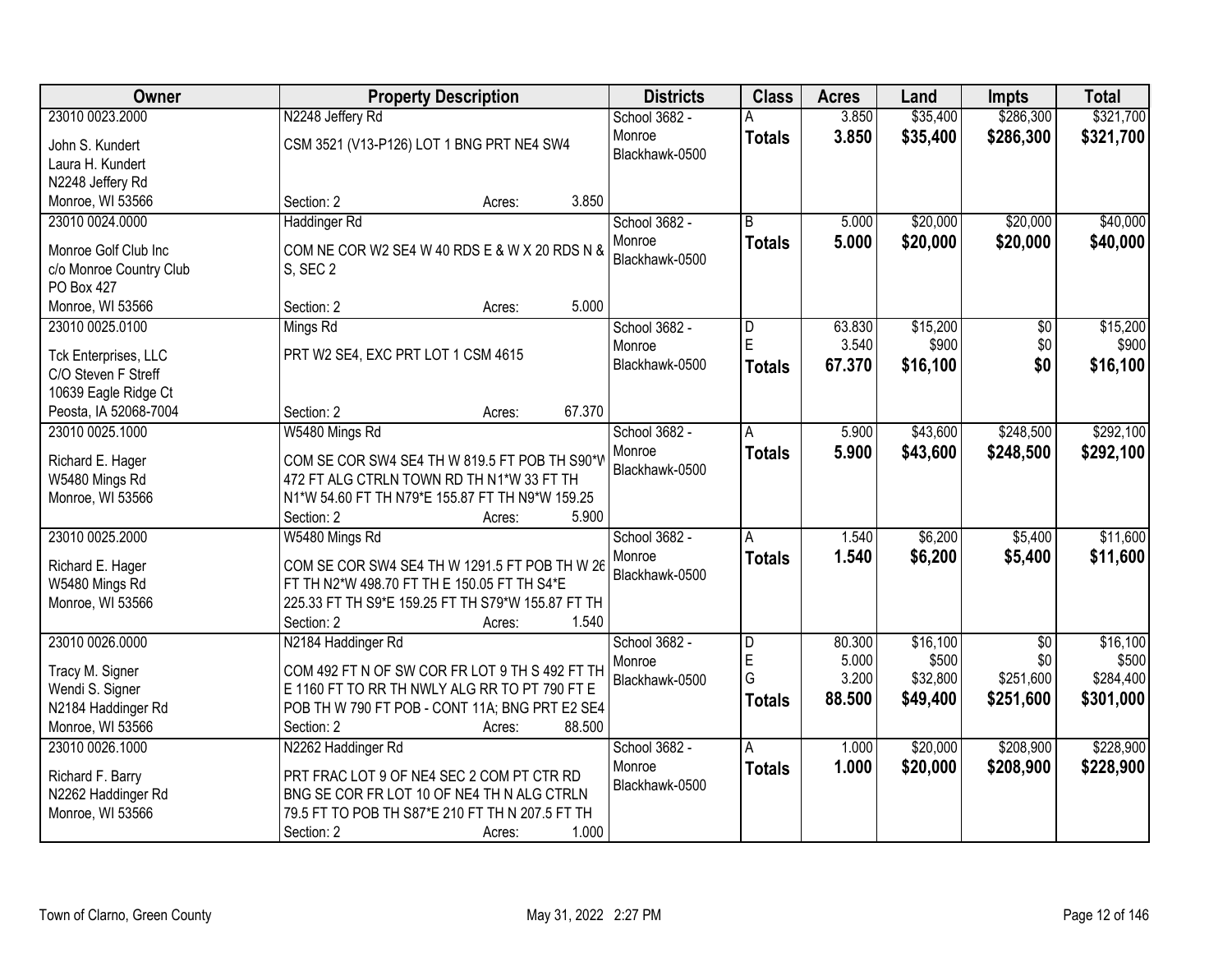| Owner                                    | <b>Property Description</b>                                   |                   | <b>Districts</b>         | <b>Class</b>  | <b>Acres</b> | Land     | <b>Impts</b>           | <b>Total</b>         |
|------------------------------------------|---------------------------------------------------------------|-------------------|--------------------------|---------------|--------------|----------|------------------------|----------------------|
| 23010 0026.2000                          | N2274 Haddinger Rd                                            |                   | School 3682 -            |               | 1.000        | \$20,000 | \$141,500              | \$161,500            |
| Donna R. Severson                        | COM SE COR FRAC LOT 10 OF NE4 SEC 2 TH N ALG                  |                   | Monroe                   | <b>Totals</b> | 1.000        | \$20,000 | \$141,500              | \$161,500            |
| N2274 Haddinger Rd                       | CLN RD 287 FT TO POB TH N ALG CLN RD 207.5 FT                 |                   | Blackhawk-0500           |               |              |          |                        |                      |
| Monroe, WI 53566                         | TH S87*E 210 FT TH S 207.5 FT TH N87* W 210 FT                |                   |                          |               |              |          |                        |                      |
|                                          | Section: 2                                                    | 1.000<br>Acres:   |                          |               |              |          |                        |                      |
| 23010 0027.0100                          | N2105 Haddinger Rd                                            |                   | School 3682 -            | A             | 0.750        | \$17,800 | \$99,900               | \$117,700            |
|                                          |                                                               |                   | Monroe                   | <b>Totals</b> | 0.750        | \$17,800 | \$99,900               | \$117,700            |
| Larry E. Janssens                        | CSM 4615 (V19-P256) LOT 1 BNG PRT SW4 SE4                     |                   | Blackhawk-0500           |               |              |          |                        |                      |
| Lois A. Janssens                         |                                                               |                   |                          |               |              |          |                        |                      |
| N2105 Haddinger Rd                       |                                                               |                   |                          |               |              |          |                        |                      |
| Monroe, WI 53566                         | Section: 2                                                    | 0.750<br>Acres:   |                          |               |              |          |                        |                      |
| 23010 0030.1000                          | N2492 Bethel Rd                                               |                   | School 3682 -            | A             | 1.530        | \$24,200 | \$127,400              | \$151,600            |
| Terrance G. Schuster                     | SECTION 3 PARC FRAC LOT 4                                     |                   | Monroe<br>Blackhawk-0500 | <b>Totals</b> | 1.530        | \$24,200 | \$127,400              | \$151,600            |
| N2492 Bethel Rd                          |                                                               |                   |                          |               |              |          |                        |                      |
| Monroe, WI 53566                         |                                                               |                   |                          |               |              |          |                        |                      |
|                                          | Section: 3                                                    | 1.530<br>Acres:   |                          |               |              |          |                        |                      |
| 23010 0032.0000                          |                                                               |                   | School 3682 -            | X4            | 1.260        | \$0      | \$0                    | \$0                  |
| City of Monroe                           | SECTION 3 PRT FR LOT 4 W OF ICRR & N OF CM &                  |                   | Monroe                   | <b>Totals</b> | 1.260        | \$0      | \$0                    | \$0                  |
| 1110 18th Ave                            | ST P RR EXC CSM 573 & EXC CSM 863 FOR STR                     |                   | Blackhawk-0500           |               |              |          |                        |                      |
| Monroe, WI 53566                         | CITY OF MONROE & EXC CSM 2022 & EXC LOT 1                     |                   |                          |               |              |          |                        |                      |
|                                          | Section: 3                                                    | 1.260<br>Acres:   |                          |               |              |          |                        |                      |
| 23010 0033.1000                          | 215 W 21st St                                                 |                   | School 3682 -            | Α             | 1.380        | \$23,000 | \$113,900              | \$136,900            |
|                                          |                                                               |                   | Monroe                   | <b>Totals</b> | 1.380        | \$23,000 | \$113,900              | \$136,900            |
| Richard W. Golackson                     | PRT NW4 SEC 3 COM SW COR FRAC LOT 4 TH N TO                   |                   | Blackhawk-0500           |               |              |          |                        |                      |
| Deborah L. Golackson                     | S LN RR TH ELY ALG S LN RR 437 FT TO W LN ICRR                |                   |                          |               |              |          |                        |                      |
| 215 W 21st St                            | TH SLY ALG LN 185 FT TO S LN SD LOT TH W 469 FT<br>Section: 3 | 1.380             |                          |               |              |          |                        |                      |
| Monroe, WI 53566<br>23010 0034.0000      | Franklin Rd                                                   | Acres:            |                          |               | 10.000       | \$15,000 |                        |                      |
|                                          |                                                               |                   | School 3682 -<br>Monroe  | 5M<br>D       | 85.500       | \$21,700 | $\overline{50}$<br>\$0 | \$15,000<br>\$21,700 |
| Miller David F and June E Revocable      | PRT FRAC LOT 12 LYG W OF RR - CONT 30.75A;                    |                   | Blackhawk-0500           | E             | 8.000        | \$2,600  | \$0                    | \$2,600              |
| <b>Living Trust</b>                      | W1/2 SW4 - CONT 72.75A                                        |                   |                          |               | 103.500      | \$39,300 | \$0                    | \$39,300             |
| c/o Miller David F and June E Rev Livinc |                                                               |                   |                          | <b>Totals</b> |              |          |                        |                      |
| Trust                                    | Section: 3                                                    | 103.500<br>Acres: |                          |               |              |          |                        |                      |
| W6134 Franklin Rd                        |                                                               |                   |                          |               |              |          |                        |                      |
| Monroe, WI 53566                         |                                                               |                   |                          |               |              |          |                        |                      |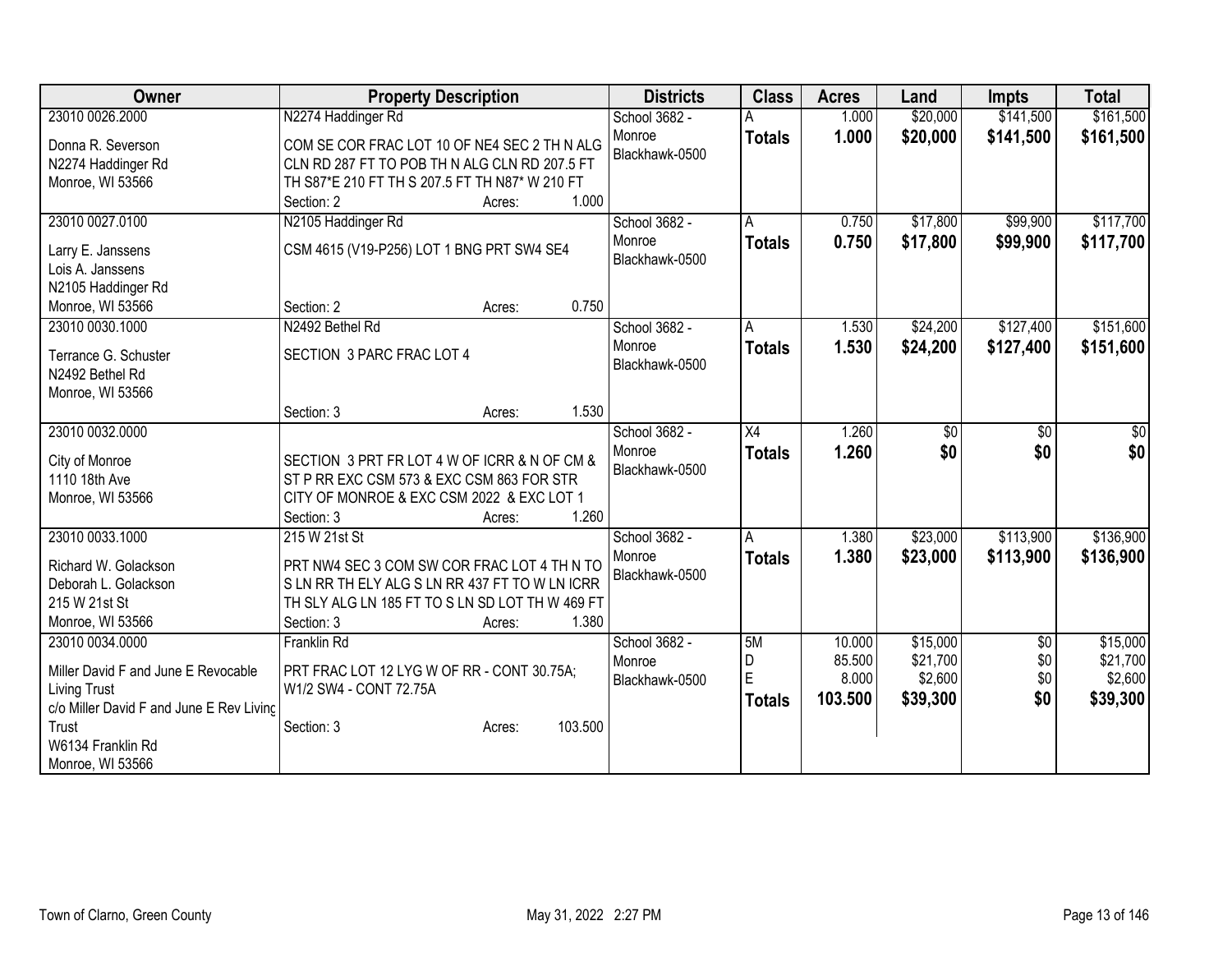| Owner                                             | <b>Property Description</b>                    | <b>Districts</b>         | <b>Class</b>    | <b>Acres</b> | Land       | <b>Impts</b>    | <b>Total</b> |
|---------------------------------------------------|------------------------------------------------|--------------------------|-----------------|--------------|------------|-----------------|--------------|
| 23010 0035.0000                                   | State Highway 69                               | School 3682 -            |                 | 18.500       | \$4,300    | $\overline{50}$ | \$4,300      |
| Miller David F and June E Revocable               | PRT E1/2 SW4 LYG W OF W ROW HWY 69 & LYG S O   | Monroe                   | E               | 3.500        | \$900      | \$0             | \$900        |
| <b>Living Trust</b>                               | S LN LOT 1 CSM 256 (V1-P256) & S LN CSM 486    | Blackhawk-0500           | <b>Totals</b>   | 22.000       | \$5,200    | \$0             | \$5,200      |
| c/o Miller David F and June E Rev Living (V2-P11) |                                                |                          |                 |              |            |                 |              |
| Trust                                             | 22.000<br>Section: 3<br>Acres:                 |                          |                 |              |            |                 |              |
| W6134 Franklin Rd                                 |                                                |                          |                 |              |            |                 |              |
| Monroe, WI 53566                                  |                                                |                          |                 |              |            |                 |              |
| 23010 0035.1000                                   | State Highway 69                               | School 3682 -            | X3              | 1.090        | \$0        | \$0             | \$0          |
| Green County Hwy                                  | SECTION 3 PARC E2 SW4 FOR HWY 69 CONT 1.09A    | Monroe<br>Blackhawk-0500 | <b>Totals</b>   | 1.090        | \$0        | \$0             | \$0          |
| Monroe, WI 53566                                  |                                                |                          |                 |              |            |                 |              |
|                                                   | Section: 3<br>1.090<br>Acres:                  |                          |                 |              |            |                 |              |
| 23010 0035.1100                                   | W5971 Patina Ln                                | School 3682 -            | A               | 2.070        | \$28,300   | \$118,900       | \$147,200    |
|                                                   |                                                | Monroe                   | <b>Totals</b>   | 2.070        | \$28,300   | \$118,900       | \$147,200    |
| Bruce J. Kafer<br>Linda M. Kafer                  | CSM 1025 (V3-P217) LOT 1 BNG PRT NE4 SW4 SEC 3 | Blackhawk-0500           |                 |              |            |                 |              |
| W5971 Patina Ln                                   |                                                |                          |                 |              |            |                 |              |
| Monroe, WI 53566                                  | 2.070<br>Section: 3<br>Acres:                  |                          |                 |              |            |                 |              |
| 23010 0035.2000                                   | N2109 Clarno Rd                                | School 3682 -            | A               | 4.470        | \$37,900   | \$202,600       | \$240,500    |
|                                                   |                                                | Monroe                   | <b>Totals</b>   | 4.470        | \$37,900   | \$202,600       | \$240,500    |
| Josh E. Erickson                                  | PRT SW4 SE4 S 428 FT E OF RR                   | Blackhawk-0500           |                 |              |            |                 |              |
| Carla R. Erickson                                 |                                                |                          |                 |              |            |                 |              |
| N2109 Clarno Rd                                   |                                                |                          |                 |              |            |                 |              |
| Monroe, WI 53566                                  | 4.470<br>Section: 3<br>Acres:                  |                          |                 |              |            |                 |              |
| 23010 0035.3000                                   | W5970 Patina Ln                                | School 3682 -            | A               | 1.530        | \$24,200   | \$199,000       | \$223,200    |
| Scott A. Daubert                                  | PRT NE4 SW4 COM W4 COR SD SEC TH S82*E         | Monroe                   | <b>Totals</b>   | 1.530        | \$24,200   | \$199,000       | \$223,200    |
| Marsha L. Daubert                                 | 1636.84 FT TO SW ROW RR POB TH S47*E 361.0 FT  | Blackhawk-0500           |                 |              |            |                 |              |
| W5970 Patina Ln                                   | TH S41*W 168.40 FT TH N85*W 204.16 FT TH N7*E  |                          |                 |              |            |                 |              |
| Monroe, WI 53566                                  | 1.530<br>Section: 3<br>Acres:                  |                          |                 |              |            |                 |              |
| 23010 0035.4000                                   | W5961 Patina Ln                                | School 3682 -            | $\overline{X5}$ | 4.000        | $\sqrt{6}$ | $\overline{50}$ | \$0          |
| Church of Nazarene<br>W5951 Patina Ln             | CSM 256 (V1-P263) LOT 1 BNG E2 SW4             | Monroe<br>Blackhawk-0500 | <b>Totals</b>   | 4.000        | \$0        | \$0             | \$0          |
| Monroe, WI 53566                                  |                                                |                          |                 |              |            |                 |              |
|                                                   | 4.000<br>Section: 3<br>Acres:                  |                          |                 |              |            |                 |              |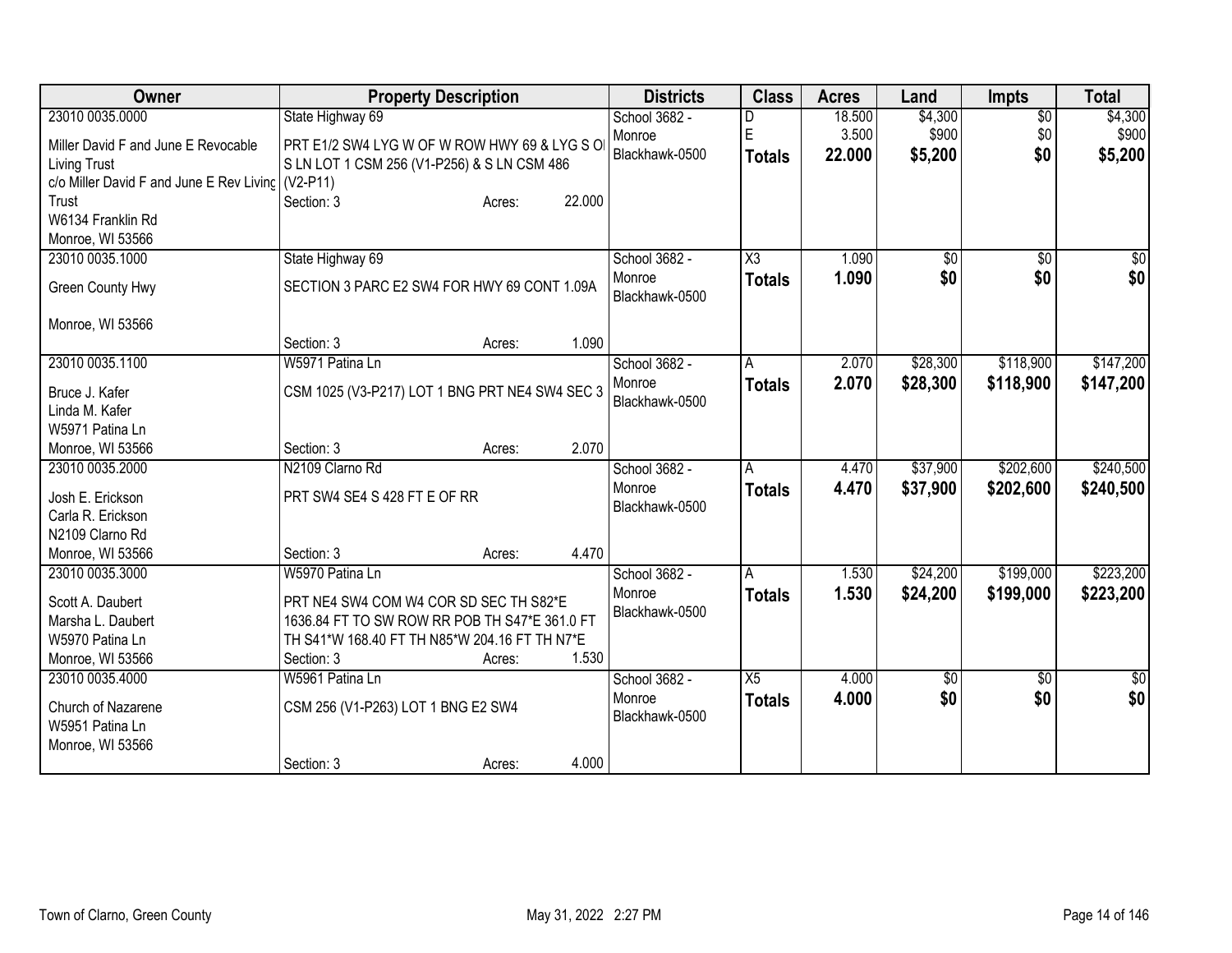| Owner                                    | <b>Property Description</b>                                                                     | <b>Districts</b> | <b>Class</b>   | <b>Acres</b> | Land     | <b>Impts</b> | <b>Total</b> |
|------------------------------------------|-------------------------------------------------------------------------------------------------|------------------|----------------|--------------|----------|--------------|--------------|
| 23010 0035.5000                          | W5969 Patina Ln                                                                                 | School 3682 -    | А              | 1.880        | \$27,000 | \$188,200    | \$215,200    |
| Anderson Gregory & Susan M Rev Lvg       | CSM 486 (V2-P11) LOT 1 BNG PRT NE4 SW4                                                          | Monroe           | <b>Totals</b>  | 1.880        | \$27,000 | \$188,200    | \$215,200    |
| Trust Dtd March 31,                      |                                                                                                 | Blackhawk-0500   |                |              |          |              |              |
| c/o Anderson Gregory & Susan Rev Lvg     |                                                                                                 |                  |                |              |          |              |              |
| Trust                                    | 1.880<br>Section: 3<br>Acres:                                                                   |                  |                |              |          |              |              |
| W5969 Patina Ln                          |                                                                                                 |                  |                |              |          |              |              |
| Monroe, WI 53566                         |                                                                                                 |                  |                |              |          |              |              |
| 23010 0035.6000                          | W5962 Patina Ln                                                                                 | School 3682 -    | A              | 1.500        | \$24,000 | \$242,500    | \$266,500    |
| Casselberry Revocable Trust 11/16/09     | CSM 488 (V2-P13) LOT 1 BNG PRT CSM 325 LOT 1 IN                                                 | Monroe           | <b>Totals</b>  | 1.500        | \$24,000 | \$242,500    | \$266,500    |
| W5962 Patina Ln                          | NE4 SW4                                                                                         | Blackhawk-0500   |                |              |          |              |              |
| Monroe, WI 53566                         |                                                                                                 |                  |                |              |          |              |              |
|                                          | 1.500<br>Section: 3<br>Acres:                                                                   |                  |                |              |          |              |              |
| 23010 0035.7000                          | W5948 Patina Ln                                                                                 | School 3682 -    | Α              | 1.690        | \$25,500 | \$128,700    | \$154,200    |
| Terry J. Tregloan                        | CSM 488 (V2-P13) LOT 2 BNG PRT CSM 325 LOT 1 IN                                                 | Monroe           | <b>Totals</b>  | 1.690        | \$25,500 | \$128,700    | \$154,200    |
| W5948 Patina Ln                          | NE4 SW4                                                                                         | Blackhawk-0500   |                |              |          |              |              |
| Monroe, WI 53566                         |                                                                                                 |                  |                |              |          |              |              |
|                                          | 1.690<br>Section: 3<br>Acres:                                                                   |                  |                |              |          |              |              |
| 23010 0035.8000                          | W5974 Patina Ln                                                                                 | School 3682 -    | A              | 2.000        | \$28,000 | \$149,100    | \$177,100    |
| Lyle Kraus                               | CSM 796 (V2-P374) LOT 1 BNG PRT NE4 SW4                                                         | Monroe           | <b>Totals</b>  | 2.000        | \$28,000 | \$149,100    | \$177,100    |
| Cheryl Kraus                             |                                                                                                 | Blackhawk-0500   |                |              |          |              |              |
| W5974 Patina Ln                          |                                                                                                 |                  |                |              |          |              |              |
| Monroe, WI 53566                         | 2.000<br>Section: 3<br>Acres:                                                                   |                  |                |              |          |              |              |
| 23010 0036.0000                          | N2260 State Hwy 69                                                                              | School 3682 -    | Α              | 1.500        | \$24,000 | \$5,500      | \$29,500     |
|                                          |                                                                                                 | Monroe           | D              | 4.100        | \$700    | \$0          | \$700        |
| Katherine M. Brennan<br>David W. Brennan | BNG PRT NE4 SW4 & PRT NW4 SE4, BEG 986.5 FT W<br>& 1045.86 FT S OF NE COR NW4 SE4 SEC 3 TH N0*E | Blackhawk-0500   | <b>Totals</b>  | 5.600        | \$24,700 | \$5,500      | \$30,200     |
| 1226 Hague Ave                           | 551.5 FT TH N89*W 500.9 FT TO HWY 69 TH S20*W                                                   |                  |                |              |          |              |              |
| St Paul, MN 55104                        | 5.600<br>Section: 3<br>Acres:                                                                   |                  |                |              |          |              |              |
| 23010 0036.1000                          | Clarno Rd                                                                                       | School 3682 -    | $\overline{D}$ | 8.650        | \$2,400  | $\sqrt{6}$   | \$2,400      |
|                                          |                                                                                                 | Monroe           | E              | 4.500        | \$13,300 | \$0          | \$13,300     |
| South Salvage, LLC                       | PRT W2 SE4 BEG 986.5 FT W & 1045.86 FT S OF NE<br>COR OF NW4 SE4 TH S2*W 150.2 FT TO N ROW RR   | Blackhawk-0500   | <b>Totals</b>  | 13.150       | \$15,700 | \$0          | \$15,700     |
| c/o South Salvage, LLC<br>W8486 Pilz Rd  | TH SELY ALG ROW S43*E 185 FT TH S38*E 47 FT TH                                                  |                  |                |              |          |              |              |
| Browntown, WI 53522-9784                 | 13.150<br>Section: 3<br>Acres:                                                                  |                  |                |              |          |              |              |
| 23010 0036.4400                          | 714 30th St                                                                                     | School 3682 -    | B              | 2.430        | \$9,000  | \$206,900    | \$215,900    |
|                                          |                                                                                                 | Monroe           | <b>Totals</b>  | 2.430        | \$9,000  | \$206,900    | \$215,900    |
| Chester J. Johnson                       | CSM 5300 (V25-P247) LOT 1 BNG PRT NW4 SE4                                                       | Blackhawk-0500   |                |              |          |              |              |
| 811 22nd St                              |                                                                                                 |                  |                |              |          |              |              |
| Monroe, WI 53566                         | 2.430                                                                                           |                  |                |              |          |              |              |
|                                          | Section:<br>Acres:                                                                              |                  |                |              |          |              |              |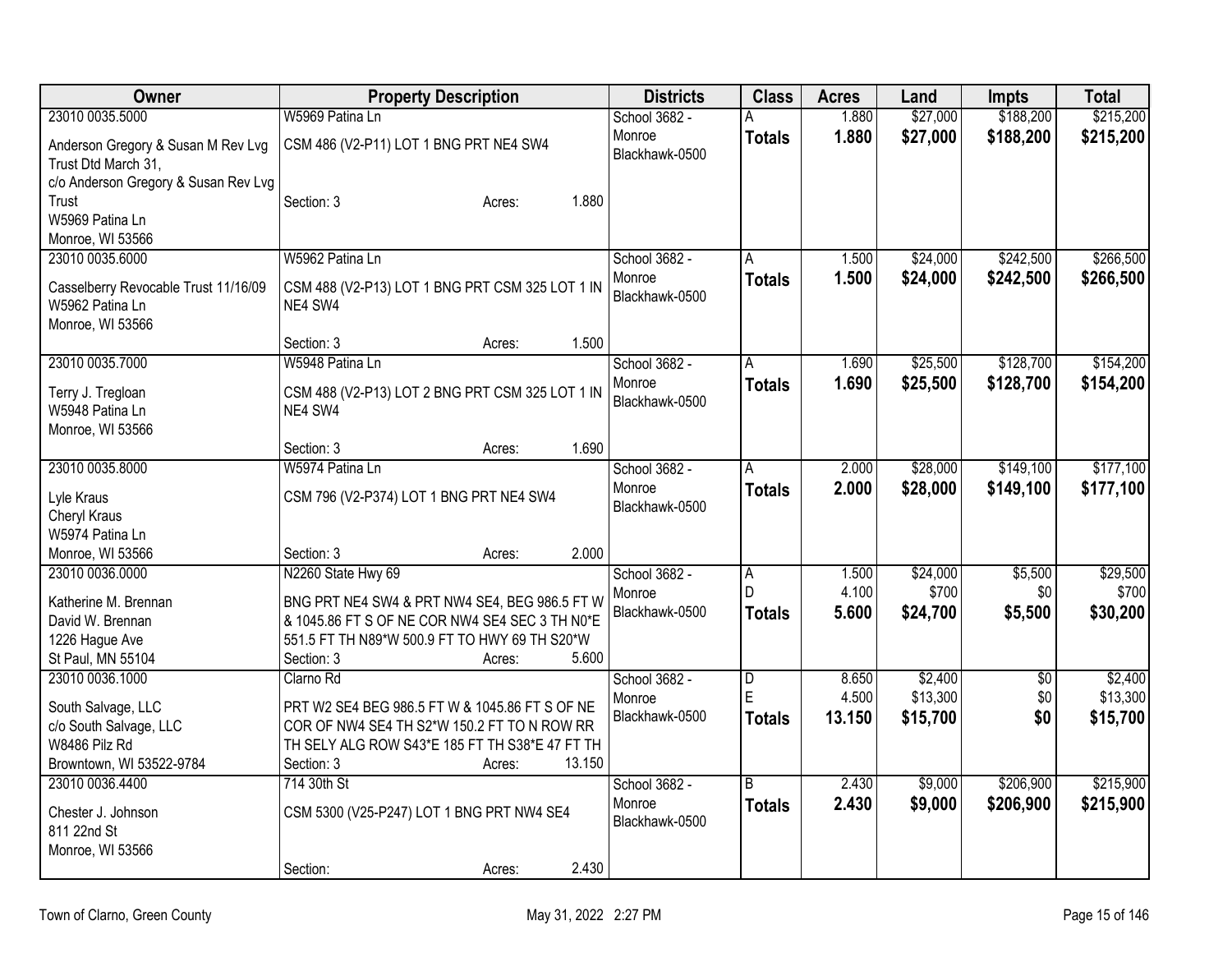| Owner                                           | <b>Property Description</b>                                         | <b>Districts</b> | <b>Class</b>  | <b>Acres</b> | Land     | <b>Impts</b> | <b>Total</b>    |
|-------------------------------------------------|---------------------------------------------------------------------|------------------|---------------|--------------|----------|--------------|-----------------|
| 23010 0036.5000                                 | 808 30th St                                                         | School 3682 -    |               | 0.660        | \$24,700 | \$175,500    | \$200,200       |
| Benjamin M. Johnson et al                       | PRT NW4 SE4 COM E4 COR TH W ALG N LN SE4                            | Monroe           | <b>Totals</b> | 0.660        | \$24,700 | \$175,500    | \$200,200       |
| 1725 20th St                                    | 2321.49 FT TH S0*E 30.71 FT TH S89*E 102.10 FT TO                   | Blackhawk-0500   |               |              |          |              |                 |
| Monroe, WI 53566                                | POB TH S0*E 244.24 FT TH S88*E 116.13 FT TH N0*W                    |                  |               |              |          |              |                 |
|                                                 | Section: 3<br>0.660<br>Acres:                                       |                  |               |              |          |              |                 |
| 23010 0036.6000                                 | N2223 Clarno Rd                                                     | School 3682 -    | B             | 0.280        | \$13,300 | \$16,500     | \$29,800        |
|                                                 | S 40 FT OF FOLLOWING COM PT 80.46 FT W & 475.8                      | Monroe           | <b>Totals</b> | 0.280        | \$13,300 | \$16,500     | \$29,800        |
| Pauline J. Niffenegger<br>902 2nd St            | FT S OF NE COR NW4 SE4 TH S 80 FT TH W 120 FT                       | Blackhawk-0500   |               |              |          |              |                 |
| Monroe, WI 53566                                | TH N 80 FT TH E 120 FT POB EXC .3A; ALSO COM PT                     |                  |               |              |          |              |                 |
|                                                 | 0.280<br>Section: 3<br>Acres:                                       |                  |               |              |          |              |                 |
| 23010 0036.7000                                 | N2227 Clarno Rd                                                     | School 3682 -    | B             | 0.140        | \$6,900  | \$37,700     | \$44,600        |
|                                                 |                                                                     | Monroe           | <b>Totals</b> | 0.140        | \$6,900  | \$37,700     | \$44,600        |
| Pauline J. Niffenegger                          | N 40 FT OF COM PT 30 FT W & 475.87 FT S NE COR                      | Blackhawk-0500   |               |              |          |              |                 |
| 902 2nd St                                      | NW4 SE4 TH S 80 FT TH W 120 FT TH N 80 FT TH E                      |                  |               |              |          |              |                 |
| Monroe, WI 53566                                | 120 FT POB                                                          |                  |               |              |          |              |                 |
|                                                 | 0.140<br>Section: 3<br>Acres:                                       |                  |               |              |          |              |                 |
| 23010 0036.8000                                 | N2197 Clarno Rd                                                     | School 3682 -    | С             | 6.380        | \$0      | \$0          | \$0             |
| North Salvage, LLC                              | CSM 3508 (V13-P105) LOT 1 BNG PRT NW4 SE4                           | Monroe           | <b>Totals</b> | 6.380        | \$0      | \$0          | \$0             |
| c/o North Salvage, LLC                          | (STATE ASSESSED)                                                    | Blackhawk-0500   |               |              |          |              |                 |
| W8486 Pilz Rd                                   |                                                                     |                  |               |              |          |              |                 |
| Browntown, WI 53522-9784                        | 6.380<br>Section: 3<br>Acres:                                       |                  |               |              |          |              |                 |
| 23010 0036.9000                                 |                                                                     | School 3682 -    | C             | 6.015        | \$0      | \$0          | $\overline{30}$ |
| South Salvage, LLC                              | W2 SE4 COM PT 1045.86 FT S OF NE COR NW4 SE4                        | Monroe           | <b>Totals</b> | 6.015        | \$0      | \$0          | \$0             |
| c/o South Salvage, LLC                          | TH W 562.44 FT TH S 386.88 FT TH E 562.44 FT TO                     | Blackhawk-0500   |               |              |          |              |                 |
| W8486 Pilz Rd                                   | CNTR TWN RD TH N ALG RD 386.88 FT TO POB 5A                         |                  |               |              |          |              |                 |
| Browntown, WI 53522-9784                        | Section: 3<br>6.015<br>Acres:                                       |                  |               |              |          |              |                 |
| 23010 0037.0000                                 | N2110 Clarno Rd                                                     | School 3682 -    | A             | 2.000        | \$28,000 | \$98,100     | \$126,100       |
|                                                 |                                                                     | Monroe           | D             | 9.500        | \$2,200  | \$0          | \$2,200         |
| Signer Neil H & Nancy M Revoc Living            | PRT SE4 SE4 LYG W OF TWP RD EXC 2.0A IN NW                          | Blackhawk-0500   | E             | 0.490        | \$100    | \$0          | \$100           |
| Trust U/A June 2,2                              | COR & EXC PRT LOT 6 & ALL LOT 7 CSM 4051 &                          |                  | <b>Totals</b> | 11.990       | \$30,300 | \$98,100     | \$128,400       |
| c/o Signer Neil H & Nancy M Rev Living<br>Trust | LOTS 8-11 CSM 4052 EXC PRT LOT 1 CSM 4236 &<br>11.990<br>Section: 3 |                  |               |              |          |              |                 |
| N2110 Clarno Rd                                 | Acres:                                                              |                  |               |              |          |              |                 |
| Monroe, WI 53566                                |                                                                     |                  |               |              |          |              |                 |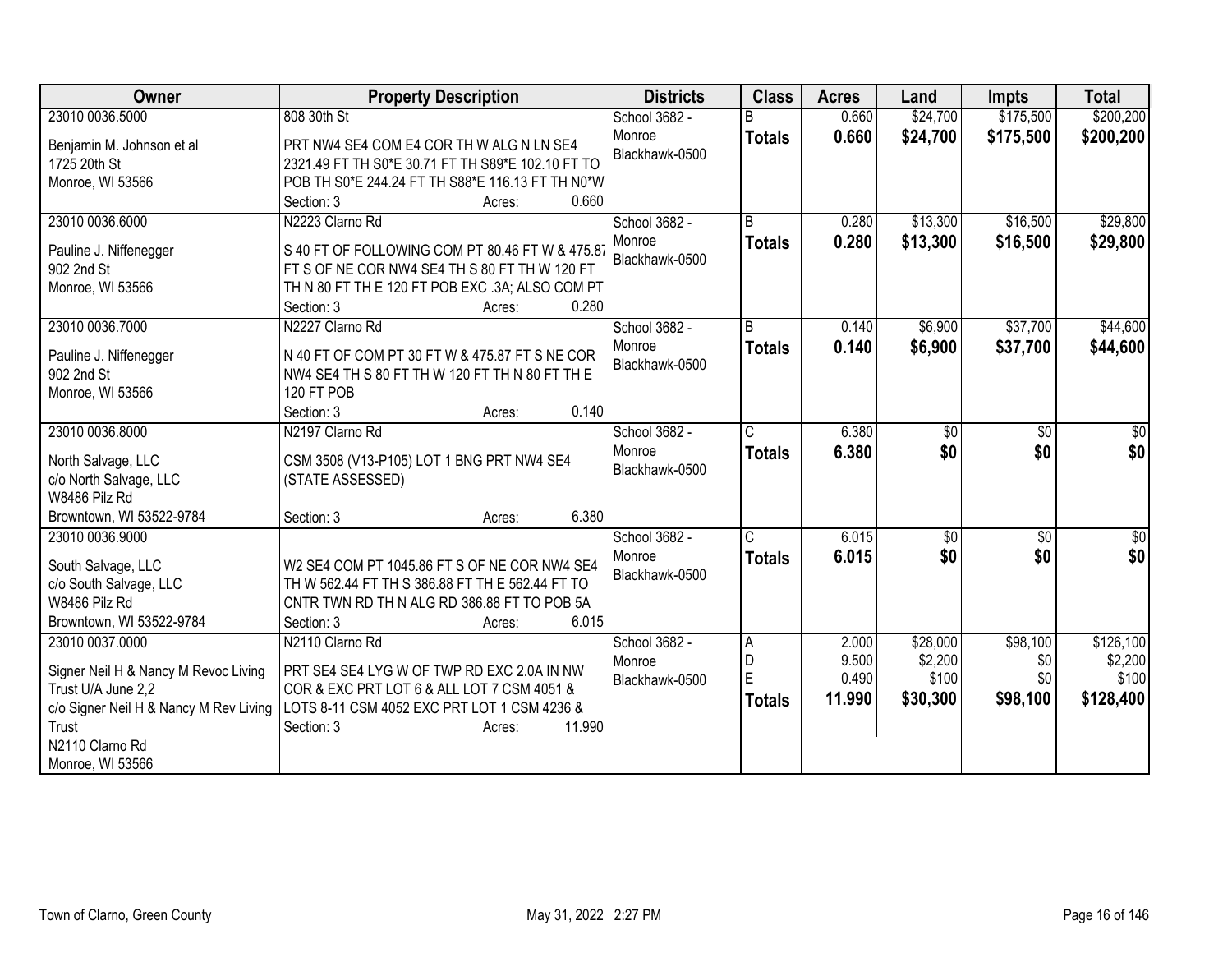| Owner                                                                                                | <b>Property Description</b>                           | <b>Districts</b>         | <b>Class</b>  | <b>Acres</b> | Land  | <b>Impts</b>    | <b>Total</b> |
|------------------------------------------------------------------------------------------------------|-------------------------------------------------------|--------------------------|---------------|--------------|-------|-----------------|--------------|
| 23010 0037.0100                                                                                      | Asmus Rd                                              | School 3682 -            |               | 1.720        | \$500 | $\overline{50}$ | \$500        |
| Signer Neil H & Nancy M Revoc Living<br>Trust U/A June 2,2<br>c/o Signer Neil H & Nancy M Rev Living | CSM 4051 (V16-P46) LOT 6 BNG PRT NE4 SE4 & SE4<br>SE4 | Monroe<br>Blackhawk-0500 | <b>Totals</b> | 1.720        | \$500 | \$0             | \$500        |
| Trust<br>N2110 Clarno Rd<br>Monroe, WI 53566                                                         | Section: 3<br>1.720<br>Acres:                         |                          |               |              |       |                 |              |
| 23010 0037.0200                                                                                      | Asmus Rd                                              | School 3682 -            |               | 1.720        | \$500 | $\overline{60}$ | \$500        |
| Signer Neil H & Nancy M Revoc Living<br>Trust U/A June 2,2<br>c/o Signer Neil H & Nancy M Rev Living | CSM 4051 (V16-P46) LOT 7 BNG PRT SE4 SE4              | Monroe<br>Blackhawk-0500 | <b>Totals</b> | 1.720        | \$500 | \$0             | \$500        |
| Trust<br>N2110 Clarno Rd<br>Monroe, WI 53566                                                         | 1.720<br>Section: 3<br>Acres:                         |                          |               |              |       |                 |              |
| 23010 0037.0300                                                                                      | Asmus Rd                                              | School 3682 -            | D             | 1.720        | \$500 | $\sqrt{6}$      | \$500        |
| Signer Neil H & Nancy M Revoc Living<br>Trust U/A June 2,2                                           | CSM 4052 (V16-P48) LOT 8 BNG PRT SE4 SE4              | Monroe<br>Blackhawk-0500 | <b>Totals</b> | 1.720        | \$500 | \$0             | \$500        |
| c/o Signer Neil H & Nancy M Rev Living<br>Trust<br>N2110 Clarno Rd<br>Monroe, WI 53566               | 1.720<br>Section: 3<br>Acres:                         |                          |               |              |       |                 |              |
| 23010 0037.0400                                                                                      | Asmus Rd                                              | School 3682 -            |               | 1.720        | \$500 | \$0             | \$500        |
| Signer Neil H & Nancy M Revoc Living<br>Trust U/A June 2,2                                           | CSM 4052 (V16-P48) LOT 9 BNG PRT SE4 SE4              | Monroe<br>Blackhawk-0500 | <b>Totals</b> | 1.720        | \$500 | \$0             | \$500        |
| c/o Signer Neil H & Nancy M Rev Living<br>Trust<br>N2110 Clarno Rd<br>Monroe, WI 53566               | 1.720<br>Section: 3<br>Acres:                         |                          |               |              |       |                 |              |
| 23010 0037.0500                                                                                      | Asmus Rd                                              | School 3682 -            | D             | 1.690        | \$500 | \$0             | \$500        |
| Signer Neil H & Nancy M Revoc Living<br>Trust U/A June 2,2<br>c/o Signer Neil H & Nancy M Rev Living | CSM 4052 (V16-P48) LOT 10 BNG PRT SE4 SE4             | Monroe<br>Blackhawk-0500 | <b>Totals</b> | 1.690        | \$500 | \$0             | \$500        |
| Trust<br>N2110 Clarno Rd<br>Monroe, WI 53566                                                         | 1.690<br>Section: 3<br>Acres:                         |                          |               |              |       |                 |              |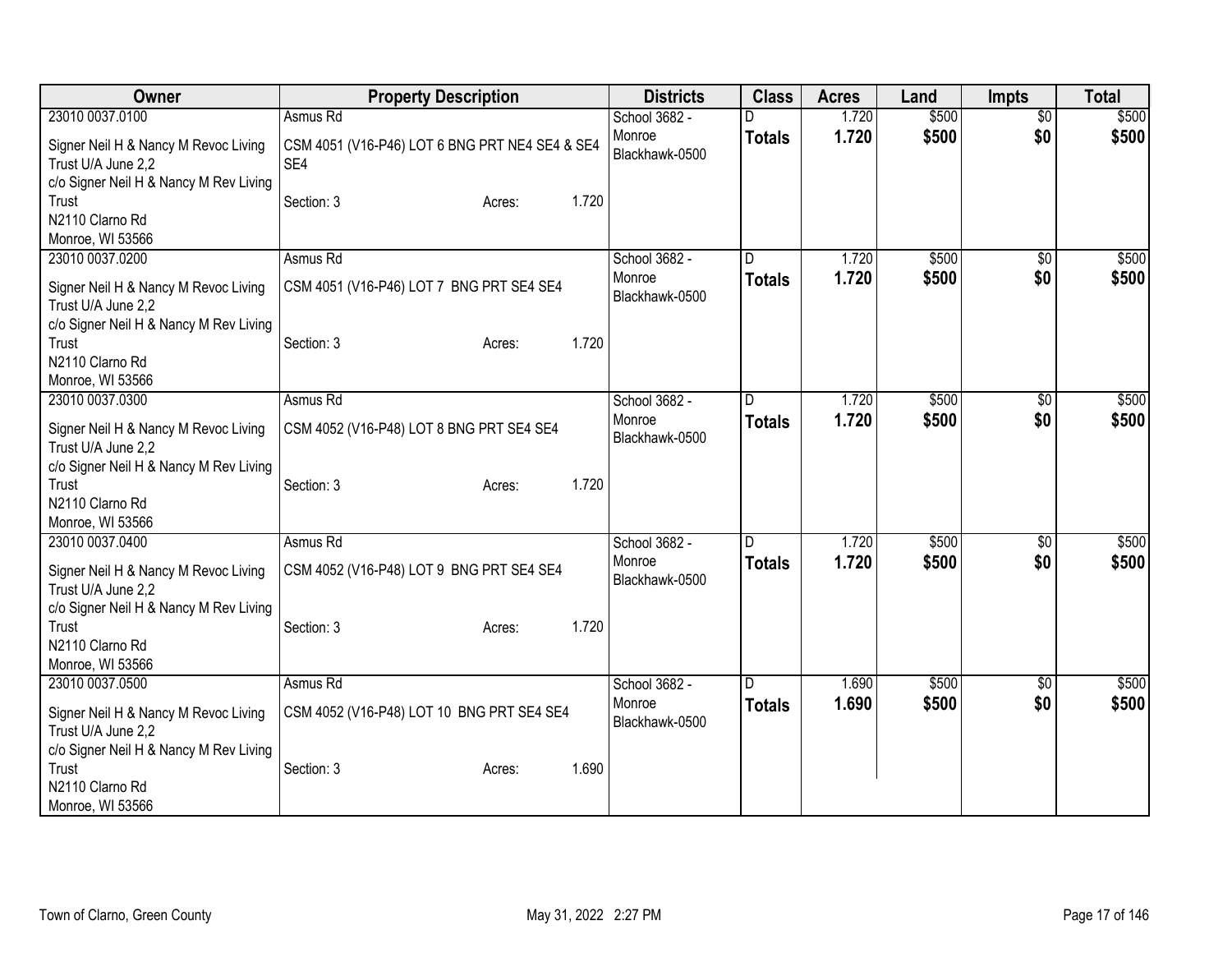| Owner                                                                                                                                               | <b>Property Description</b>                                                                                                                                                                      | <b>Districts</b>                          | <b>Class</b>                     | <b>Acres</b>            | Land                          | <b>Impts</b>                  | <b>Total</b>                    |
|-----------------------------------------------------------------------------------------------------------------------------------------------------|--------------------------------------------------------------------------------------------------------------------------------------------------------------------------------------------------|-------------------------------------------|----------------------------------|-------------------------|-------------------------------|-------------------------------|---------------------------------|
| 23010 0037.0600                                                                                                                                     | Asmus Rd                                                                                                                                                                                         | School 3682 -                             |                                  | 1.880                   | \$400                         | $\overline{50}$               | \$400                           |
| Signer Neil H & Nancy M Revoc Living<br>Trust U/A June 2,2                                                                                          | CSM 4052 (V16-P48) LOT 11 BNG PRT SE4 SE4                                                                                                                                                        | Monroe<br>Blackhawk-0500                  | <b>Totals</b>                    | 1.880                   | \$400                         | \$0                           | \$400                           |
| c/o Signer Neil H & Nancy M Rev Living<br>Trust<br>N2110 Clarno Rd<br>Monroe, WI 53566                                                              | Section: 3<br>1.880<br>Acres:                                                                                                                                                                    |                                           |                                  |                         |                               |                               |                                 |
| 23010 0037.1000                                                                                                                                     | Asmus Rd                                                                                                                                                                                         | School 3682 -<br>Monroe                   | D<br>E                           | 5.500<br>1.000          | \$1,300<br>\$100              | \$0<br>\$0                    | \$1,300<br>\$100                |
| Bader Brothers Holdings, LLC<br>W7210 County Rd B<br>Monroe, WI 53566                                                                               | PRT SE4 SE4                                                                                                                                                                                      | Blackhawk-0500                            | <b>Totals</b>                    | 6.500                   | \$1,400                       | \$0                           | \$1,400                         |
|                                                                                                                                                     | 6.500<br>Section: 3<br>Acres:                                                                                                                                                                    |                                           |                                  |                         |                               |                               |                                 |
| 23010 0037.2000<br>City of Monroe<br>1110 18th Ave                                                                                                  | CSM 4236 (V17-P52) LOT 1 BNG PRT SE4 SE4<br><b>EXEMPT</b>                                                                                                                                        | School 3682 -<br>Monroe<br>Blackhawk-0500 | $\overline{X4}$<br><b>Totals</b> | 5.540<br>5.540          | $\overline{50}$<br>\$0        | $\overline{50}$<br>\$0        | \$0<br>\$0                      |
| Monroe, WI 53566                                                                                                                                    | 5.540<br>Section: 3<br>Acres:                                                                                                                                                                    |                                           |                                  |                         |                               |                               |                                 |
| 23010 0037.3000                                                                                                                                     | Clarno Rd                                                                                                                                                                                        | School 3682 -                             | $\overline{D}$                   | 2.750                   | \$800                         | \$0                           | \$800                           |
| Hay Shed, LLC<br>N2192 Clarno Rd<br>Monroe, WI 53566                                                                                                | CSM 4236 (V17-P52) LOT 2 BNG PRT SE4 SE4                                                                                                                                                         | Monroe<br>Blackhawk-0500                  | E<br>G<br><b>Totals</b>          | 0.410<br>0.250<br>3.410 | \$100<br>\$8,200<br>\$9,100   | \$0<br>\$10,900<br>\$10,900   | \$100<br>\$19,100<br>\$20,000   |
|                                                                                                                                                     | 3.410<br>Section: 3<br>Acres:                                                                                                                                                                    |                                           |                                  |                         |                               |                               |                                 |
| 23010 0038.0000<br>Signer Neil H & Nancy M Revoc Living<br>Trust U/A June 2,2<br>c/o Signer Neil H & Nancy M Rev Living<br>Trust<br>N2110 Clarno Rd | Asmus Rd<br>PRT S 25.05A OF NE4 SE4 & SE4 SE4 LYG W ASMUS<br>RD RD EXC 3.47A LYG W OF CRK & EXC LOTS 1,2 & 3<br>CSM 4050 & LOTS 4 & 6 CSM 4051 & LOT 5 CSM 4051<br>Section: 3<br>5.420<br>Acres: | School 3682 -<br>Monroe<br>Blackhawk-0500 | D.<br><b>Totals</b>              | 5.420<br>5.420          | \$1,300<br>\$1,300            | \$0<br>\$0                    | \$1,300<br>\$1,300              |
| Monroe, WI 53566                                                                                                                                    |                                                                                                                                                                                                  |                                           |                                  |                         |                               |                               |                                 |
| 23010 0038.0100<br>Justin G. Pulver<br>Crimson E. Pulver<br>N2209 Asmus Rd                                                                          | N2209 Asmus Rd<br>CSM 4327 (V17-P257) LOT 2 BNG PRT NE4 SE4 SEC<br>3 & PRT NW4 SW4 SEC 2                                                                                                         | School 3682 -<br>Monroe<br>Blackhawk-0500 | A<br><b>Totals</b>               | 0.660<br>0.400<br>1.060 | \$13,200<br>\$100<br>\$13,300 | \$107,700<br>\$0<br>\$107,700 | \$120,900<br>\$100<br>\$121,000 |
| Monroe, WI 53566                                                                                                                                    | 1.060<br>Section: 3<br>Acres:                                                                                                                                                                    |                                           |                                  |                         |                               |                               |                                 |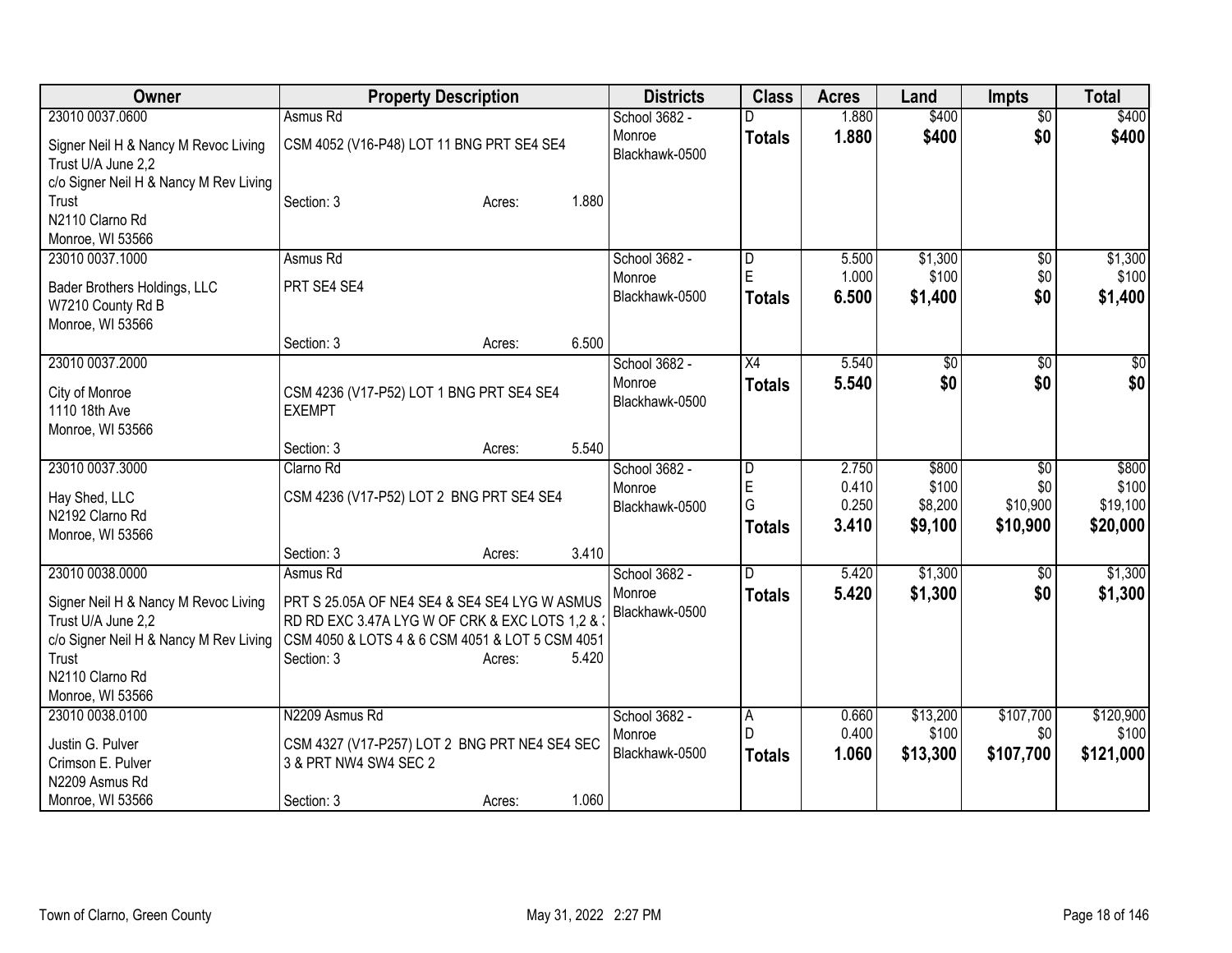| Owner                                   | <b>Property Description</b>                    | <b>Districts</b> | <b>Class</b>   | <b>Acres</b> | Land     | Impts           | <b>Total</b> |
|-----------------------------------------|------------------------------------------------|------------------|----------------|--------------|----------|-----------------|--------------|
| 23010 0038.0200                         | N2205 Asmus Rd                                 | School 3682 -    |                | 1.030        | \$20,200 | \$71,200        | \$91,400     |
| Justin Pulver et al                     | CSM 4051 (V16-P46) LOT 4 BNG PRT NE4 SE4 SEC 3 | Monroe           | <b>Totals</b>  | 1.030        | \$20,200 | \$71,200        | \$91,400     |
| c/o Justin G. Pulver                    | & PRT NW4 SW4 SEC 2                            | Blackhawk-0500   |                |              |          |                 |              |
| N2209 Asmus Rd                          |                                                |                  |                |              |          |                 |              |
| Monroe, WI 53566                        | 1.030<br>Section: 3<br>Acres:                  |                  |                |              |          |                 |              |
| 23010 0038.0300                         | Asmus Rd                                       | School 3682 -    | D              | 1.720        | \$400    | $\overline{50}$ | \$400        |
|                                         |                                                | Monroe           | <b>Totals</b>  | 1.720        | \$400    | \$0             | \$400        |
| Signer Neil H & Nancy M Revoc Living    | CSM 4051 (V16-P46) LOT 5 BNG PRT NE4 SE4       | Blackhawk-0500   |                |              |          |                 |              |
| Trust U/A June 2,2                      |                                                |                  |                |              |          |                 |              |
| c/o Signer Neil H & Nancy M Rev Living  |                                                |                  |                |              |          |                 |              |
| Trust                                   | 1.720<br>Section: 3<br>Acres:                  |                  |                |              |          |                 |              |
| N2110 Clarno Rd                         |                                                |                  |                |              |          |                 |              |
| Monroe, WI 53566                        |                                                |                  |                |              |          |                 |              |
| 23010 0038.0400                         | Asmus Rd                                       | School 3682 -    | D              | 2.080        | \$500    | $\overline{30}$ | \$500        |
| Signer Neil H & Nancy M Revoc Living    | CSM 4053 (V16-P50) LOT 12 BNG PRT SE4 SE4 SEC  | Monroe           | <b>Totals</b>  | 2.080        | \$500    | \$0             | \$500        |
| Trust U/A June 2,2                      | 3 & PRT SW4 SW4 SEC 2                          | Blackhawk-0500   |                |              |          |                 |              |
| c/o Signer Neil H & Nancy M Rev Living  |                                                |                  |                |              |          |                 |              |
| Trust                                   | 2.080<br>Section: 3<br>Acres:                  |                  |                |              |          |                 |              |
| N2110 Clarno Rd                         |                                                |                  |                |              |          |                 |              |
| Monroe, WI 53566                        |                                                |                  |                |              |          |                 |              |
| 23010 0038.0500                         | Asmus Rd                                       | School 3682 -    | D              | 2.280        | \$500    | \$0             | \$500        |
|                                         |                                                | Monroe           | <b>Totals</b>  | 2.280        | \$500    | \$0             | \$500        |
| Signer Neil H & Nancy M Revoc Living    | CSM 4053 (V16-P50) LOT 15 BNG PRT SE4 SE4      | Blackhawk-0500   |                |              |          |                 |              |
| Trust U/A June 2,2                      |                                                |                  |                |              |          |                 |              |
| c/o Signer Neil H & Nancy M Rev Living  |                                                |                  |                |              |          |                 |              |
| Trust                                   | Section: 3<br>2.280<br>Acres:                  |                  |                |              |          |                 |              |
| N2110 Clarno Rd                         |                                                |                  |                |              |          |                 |              |
| Monroe, WI 53566                        |                                                |                  |                |              |          |                 |              |
| 23010 0038.3000                         | N2226 Clarno Rd                                | School 3682 -    | A              | 1.490        | \$23,900 | \$81,800        | \$105,700    |
| Catherine D. Zimmerman                  | PARC SE COR W2 OF E2 SE4 COM SE COR TH         | Monroe           | <b>Totals</b>  | 1.490        | \$23,900 | \$81,800        | \$105,700    |
| N2226 Clarno Rd                         | N89*W 1368.8 FT TH N0*E ALG CLN HWY 1965.5 FT  | Blackhawk-0500   |                |              |          |                 |              |
| Monroe, WI 53566                        | POB TH N0*E ALG CLN HWY 208 FT TH N89*E 312 FT |                  |                |              |          |                 |              |
|                                         | 1.490<br>Section: 3<br>Acres:                  |                  |                |              |          |                 |              |
| 23010 0038.4000                         | N2192 Clarno Rd                                | School 3682 -    | $\overline{B}$ | 3.770        | \$38,600 | \$450,200       | \$488,800    |
|                                         |                                                | Monroe           | D              | 10.000       | \$2,300  | \$0             | \$2,300      |
| Country View Equestrian Center, Inc     | COM SE COR SD SEC TH N89*W 1371.97 FT TH N0*E  | Blackhawk-0500   | <b>Totals</b>  | 13.770       | \$40,900 | \$450,200       | \$491,100    |
| c/o Country View Equestrian Center, Inc | 1092.14 FT POB TH N0*E 885 FT TH N89*E 312.2   |                  |                |              |          |                 |              |
| N2192 Clarno Rd                         | FTTH N0*E 200.9 FT TH N89*E 687.36 FT TH S79*E |                  |                |              |          |                 |              |
| Monroe, WI 53566                        | 13.770<br>Section: 3<br>Acres:                 |                  |                |              |          |                 |              |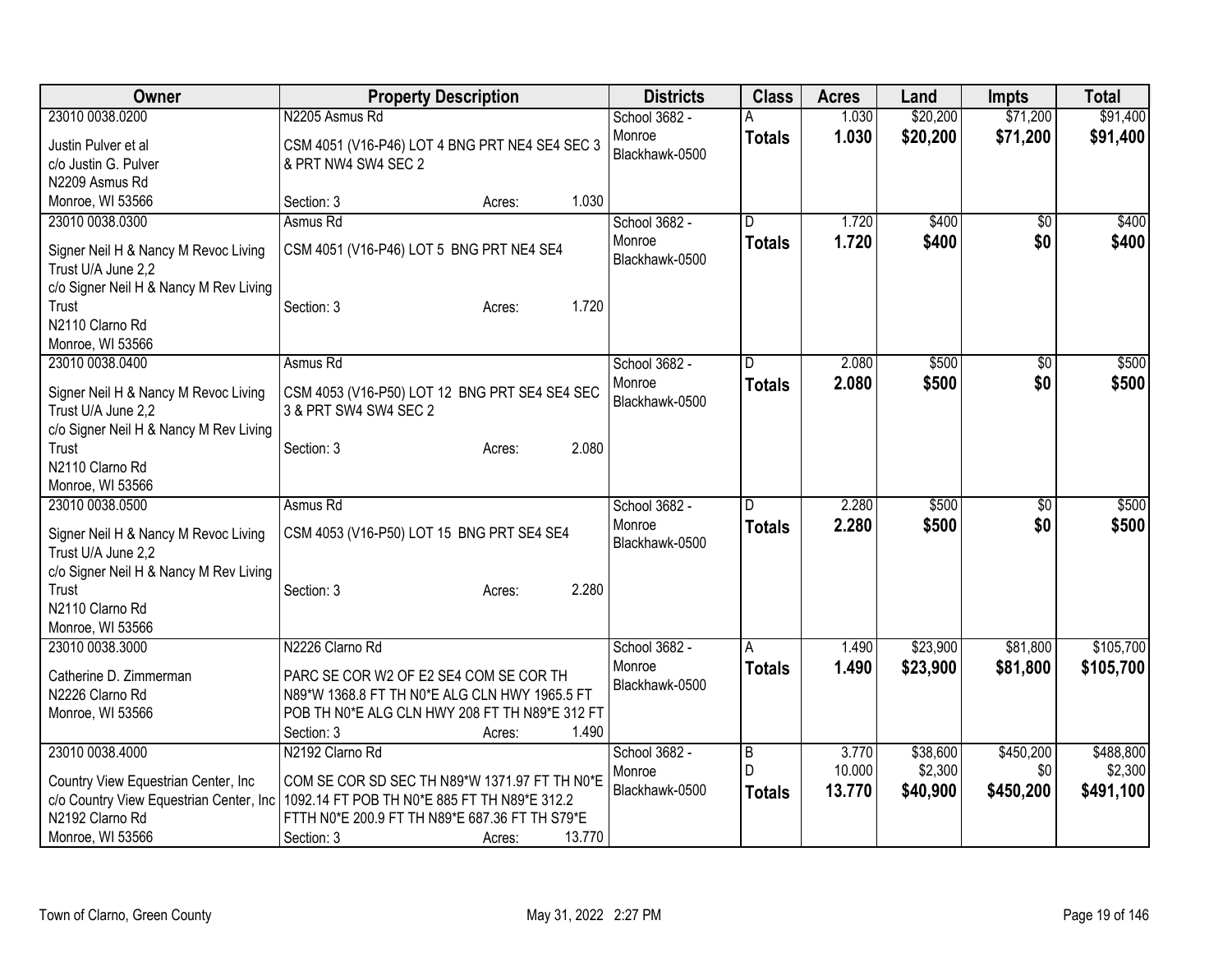| Owner                                           |                                                           | <b>Property Description</b> |        | <b>Districts</b>         | <b>Class</b>           | <b>Acres</b>   | Land               | <b>Impts</b>           | <b>Total</b>       |
|-------------------------------------------------|-----------------------------------------------------------|-----------------------------|--------|--------------------------|------------------------|----------------|--------------------|------------------------|--------------------|
| 23010 0039.0000<br>Bader Brothers Holdings, LLC | 30th St<br>CSM 4235 (V17-P49) LOT 1 BNG PRT NE4 SE4       |                             |        | School 3682 -<br>Monroe  | <b>Totals</b>          | 2.030<br>2.030 | \$4,500<br>\$4,500 | $\overline{50}$<br>\$0 | \$4,500<br>\$4,500 |
| W7210 County Rd B<br>Monroe, WI 53566           |                                                           |                             |        | Blackhawk-0500           |                        |                |                    |                        |                    |
|                                                 | Section: 3                                                | Acres:                      | 2.030  |                          |                        |                |                    |                        |                    |
| 23010 0039.2000                                 |                                                           |                             |        | School 3682 -            | $\overline{X4}$        | 2.440          | \$0                | \$0                    | \$0                |
| City of Monroe<br>1110 18th Ave                 | CSM 4235 (V17-P49) LOT 2 BNG PRT NE4 SE4<br><b>EXEMPT</b> |                             |        | Monroe<br>Blackhawk-0500 | <b>Totals</b>          | 2.440          | \$0                | \$0                    | \$0                |
| Monroe, WI 53566                                |                                                           |                             |        |                          |                        |                |                    |                        |                    |
|                                                 | Section: 3                                                | Acres:                      | 2.440  |                          |                        |                |                    |                        |                    |
| 23010 0039.3000                                 | 30th St                                                   |                             |        | School 3682 -            | D                      | 1.920          | \$300              | \$0                    | \$300              |
| Bader Brothers Holdings, LLC                    | CSM 4235 (V17-P49) LOT 3 BNG PRT NE4 SE4 SEC 3            |                             |        | Monroe<br>Blackhawk-0500 | <b>Totals</b>          | 1.920          | \$300              | \$0                    | \$300              |
| W7210 County Rd B                               | & PRT NW4 SW4 SEC 2                                       |                             |        |                          |                        |                |                    |                        |                    |
| Monroe, WI 53566                                |                                                           |                             |        |                          |                        |                |                    |                        |                    |
| 23010 0042.0000                                 | Section: 3<br>N2128 State Hwy 69                          | Acres:                      | 1.920  | School 3682 -            |                        | 1.260          | \$22,100           | \$15,400               | \$37,500           |
|                                                 |                                                           |                             |        | Monroe                   | A<br>D                 | 39.000         | \$10,100           | \$0                    | \$10,100           |
| Bader Brothers Holdings, LLC                    | PRT NE & SE SW4 & PRT NW & SW SE4, LYG S OF RI            |                             |        | Blackhawk-0500           | <b>Totals</b>          | 40.260         | \$32,200           | \$15,400               | \$47,600           |
| W7210 County Rd B                               | & E OF HWY 69(PCL A, POS V11-P7)                          |                             |        |                          |                        |                |                    |                        |                    |
| Monroe, WI 53566                                |                                                           |                             |        |                          |                        |                |                    |                        |                    |
| 23010 0042.1000                                 | Section: 3                                                | Acres:                      | 40.260 |                          | $\overline{\text{X3}}$ | 1.950          |                    |                        |                    |
|                                                 | State Highway 69                                          |                             |        | School 3682 -<br>Monroe  |                        | 1.950          | \$0<br>\$0         | $\overline{50}$<br>\$0 | $\sqrt{50}$        |
| Green County Hwy                                | SECTION 3 PARC SE4 SW4 NE4 SW4 CONT 1.95A                 |                             |        | Blackhawk-0500           | <b>Totals</b>          |                |                    |                        | \$0                |
| Monroe, WI 53566                                |                                                           |                             |        |                          |                        |                |                    |                        |                    |
|                                                 | Section: 3                                                | Acres:                      | 1.950  |                          |                        |                |                    |                        |                    |
| 23010 0044.0000                                 | N2419 Bethel Rd                                           |                             |        | School 3682 -            | $\overline{B}$         | 2.000          | \$28,000           | \$1,000                | \$29,000           |
| Bse Ventures, LLC                               | SECTION 4 PRT GOV LOT 3 LYG N RR OF NW4 COM               |                             |        | Monroe                   | E                      | 27.430         | \$18,500           | \$0                    | \$18,500           |
| c/o Bse Ventures, LLC                           | NE COR LOT 3 TH S 1211.76 FT TO N BOUNDARY RR             |                             |        | Blackhawk-0500           | <b>Totals</b>          | 29.430         | \$46,500           | \$1,000                | \$47,500           |
| 820 W 17th St                                   | ROW TH NWLY 1368 FT TH N 916 FT TO N LN TH E              |                             |        |                          |                        |                |                    |                        |                    |
| Monroe, WI 53566                                | Section: 4                                                | Acres:                      | 29.430 |                          |                        |                |                    |                        |                    |
| 23010 0044.0100                                 | <b>Bethel Rd</b>                                          |                             |        | School 3682 -            | $\overline{E}$         | 2.200          | \$200              | $\overline{50}$        | \$200              |
| Bse Ventures, LLC                               | CSM 1646 (V5-P185) LOT 1 BNG PART GOV LOT 1 & 2           |                             |        | Monroe                   | <b>Totals</b>          | 2.200          | \$200              | \$0                    | \$200              |
| c/o Bse Ventures, LLC                           | IN NW4 NE4(PRT POS V16-P1 PARC B)                         |                             |        | Blackhawk-0500           |                        |                |                    |                        |                    |
| 820 W 17th St                                   |                                                           |                             |        |                          |                        |                |                    |                        |                    |
| Monroe, WI 53566                                | Section: 4                                                | Acres:                      | 2.200  |                          |                        |                |                    |                        |                    |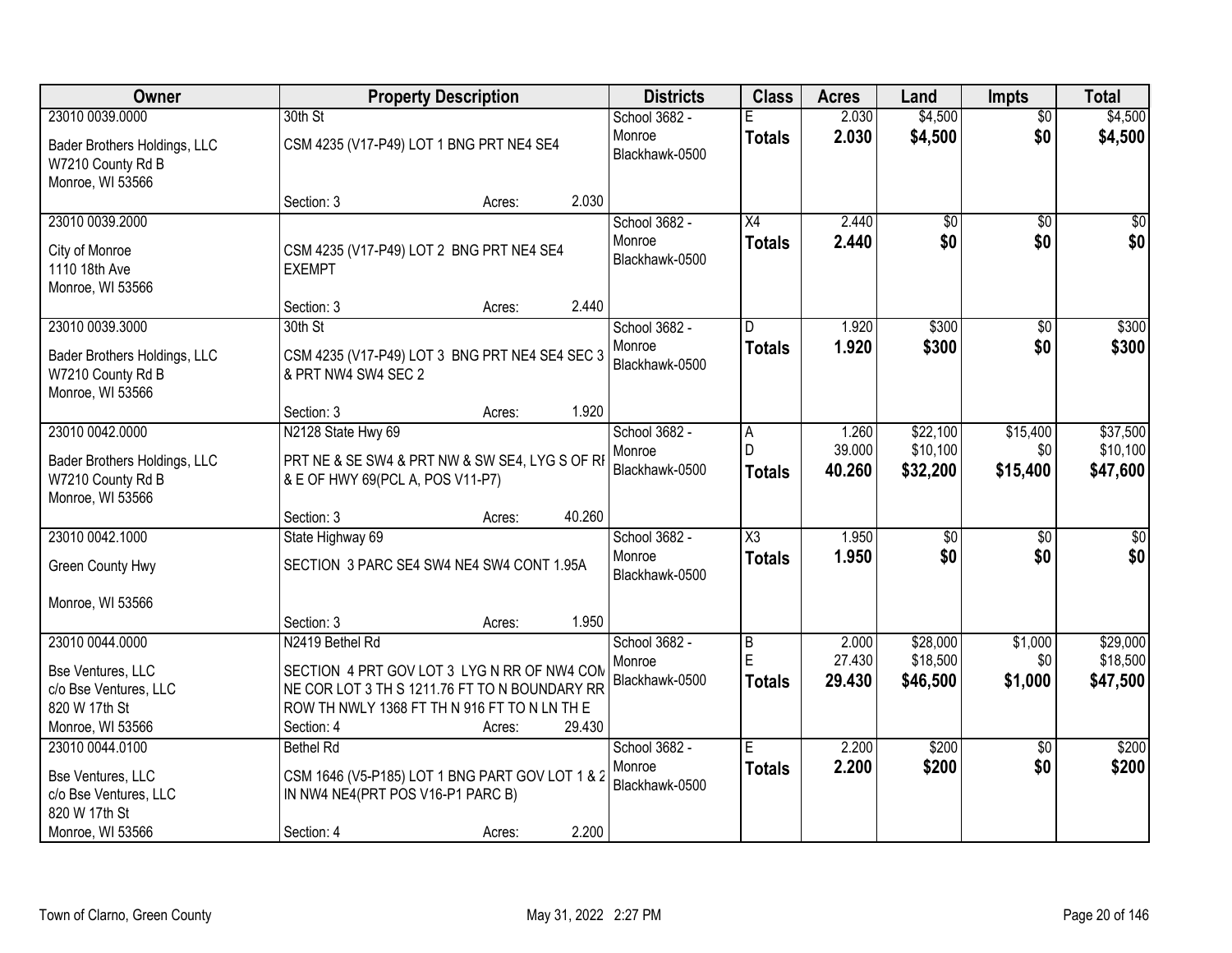| Owner                 |                                                | <b>Property Description</b> |       | <b>Districts</b>         | <b>Class</b>    | <b>Acres</b> | Land            | <b>Impts</b>    | <b>Total</b> |
|-----------------------|------------------------------------------------|-----------------------------|-------|--------------------------|-----------------|--------------|-----------------|-----------------|--------------|
| 23010 0045.0000       | Carnie Rd                                      |                             |       | School 3682 -            | $\overline{X4}$ | 1.850        | $\overline{50}$ | $\overline{50}$ | $\sqrt{30}$  |
| Town of Clarno        | SECTION 4CSM 3525 (V13-P137) OUTLOT 1, EXC RD  |                             |       | Monroe                   | <b>Totals</b>   | 1.850        | \$0             | \$0             | \$0          |
| C/O James Rutledge    | CONV DEED #563897 (.06A)                       | <b>EXEMPT</b>               |       | Blackhawk-0500           |                 |              |                 |                 |              |
| W6764 Cty Hwy B       |                                                |                             |       |                          |                 |              |                 |                 |              |
| Monroe, WI 53566      | Section: 4                                     | Acres:                      | 1.850 |                          |                 |              |                 |                 |              |
| 23010 0045.0010       | Vanmatre Ln                                    |                             |       | School 3682 -            | $\overline{X4}$ | 2.650        | $\overline{50}$ | $\overline{50}$ | \$0          |
|                       |                                                |                             |       | Monroe                   | <b>Totals</b>   | 2.650        | \$0             | \$0             | \$0          |
| Town of Clarno        | SECTION 4CSM 3523 (V13-P131) OUTLOT 1 - CONT   |                             |       | Blackhawk-0500           |                 |              |                 |                 |              |
| C/O James Rutledge    | 1.47A CSM 3524 (V13-P134) OUTLOT 1 - CONT .38A |                             |       |                          |                 |              |                 |                 |              |
| W6764 Cty Hwy B       | CSM 3531 (V13-P155) OUTLOT 1 - CONT .80A       |                             |       |                          |                 |              |                 |                 |              |
| Monroe, WI 53566      | Section: 4                                     | Acres:                      | 2.650 |                          |                 |              |                 |                 |              |
| 23010 0045.0100       | Carnie Rd                                      |                             |       | School 3682 -            | A               | 0.500        | \$13,100        | \$0             | \$13,100     |
| Michael L. Kindschi   | CSM 3503 (V13-P96) PRT LOT 22 BNG PRT NW4 NW4  |                             |       | Monroe                   | <b>Totals</b>   | 0.500        | \$13,100        | \$0             | \$13,100     |
| Melissa J. Kindschi   | (SEE T MONROE-PCL 527.03 FOR OTHER PRT LOT     |                             |       | Blackhawk-0500           |                 |              |                 |                 |              |
| N2510 Carnie Rd       | 22)                                            |                             |       |                          |                 |              |                 |                 |              |
| Monroe, WI 53566      | Section: 4                                     | Acres:                      | 0.500 |                          |                 |              |                 |                 |              |
| 23010 0045.0300       | N2491 Vanmatre Ln                              |                             |       | School 3682 -            | A               | 1.520        | \$24,200        | \$168,200       | \$192,400    |
|                       |                                                |                             |       | Monroe                   | <b>Totals</b>   | 1.520        | \$24,200        | \$168,200       | \$192,400    |
| Chad G. Hartwig       | CSM 3532 (V13-P158) LOT 30 BNG PRT NW4 NW4     |                             |       | Blackhawk-0500           |                 |              |                 |                 |              |
| Tammy J. Hartwig      |                                                |                             |       |                          |                 |              |                 |                 |              |
| N2491 Vanmatre Ln     |                                                |                             |       |                          |                 |              |                 |                 |              |
| Monroe, WI 53566      | Section: 4                                     | Acres:                      | 1.520 |                          |                 |              |                 |                 |              |
| 23010 0045.1000       | N2486 Vanmatre Ln                              |                             |       | School 3682 -            | A               | 1.580        | \$24,600        | \$265,000       | \$289,600    |
| Dean F. Isely         | CSM 3523 (V13-P131) LOT 1 BNG PRT NW4 NW4      |                             |       | Monroe                   | <b>Totals</b>   | 1.580        | \$24,600        | \$265,000       | \$289,600    |
| Shelly J. Isely       |                                                |                             |       | Blackhawk-0500           |                 |              |                 |                 |              |
| N2486 Vanmatre Ln     |                                                |                             |       |                          |                 |              |                 |                 |              |
| Monroe, WI 53566      | Section: 4                                     | Acres:                      | 1.580 |                          |                 |              |                 |                 |              |
| 23010 0045.2000       | N2474 Vanmatre Ln                              |                             |       | School 3682 -            | A               | 1.670        | \$25,400        | \$267,100       | \$292,500    |
|                       |                                                |                             |       |                          |                 |              |                 |                 |              |
| Aaron A. Abraham      | CSM 3523 (V13-P131) LOT 2 BNG PRT NW4 NW4      |                             |       | Monroe<br>Blackhawk-0500 | <b>Totals</b>   | 1.670        | \$25,400        | \$267,100       | \$292,500    |
| Katie A. Abraham      |                                                |                             |       |                          |                 |              |                 |                 |              |
| N2474 Van Matre Ln    |                                                |                             |       |                          |                 |              |                 |                 |              |
| Monroe, WI 53566-8414 | Section: 4                                     | Acres:                      | 1.670 |                          |                 |              |                 |                 |              |
| 23010 0045.2200       | N2473 Carnie Rd                                |                             |       | School 3682 -            | A               | 1.530        | \$24,200        | \$229,600       | \$253,800    |
|                       |                                                |                             |       | Monroe                   | <b>Totals</b>   | 1.530        | \$24,200        | \$229,600       | \$253,800    |
| Eugene R. Budd        | CSM 3530 (V13-P152) LOT 22 BNG PRT NW4 NW4     |                             |       | Blackhawk-0500           |                 |              |                 |                 |              |
| Linda L. Budd         | SEC 4 & PRT NE4 NE4 SEC 5                      |                             |       |                          |                 |              |                 |                 |              |
| N2473 Carnie Rd       |                                                |                             |       |                          |                 |              |                 |                 |              |
| Monroe, WI 53566      | Section: 4                                     | Acres:                      | 1.530 |                          |                 |              |                 |                 |              |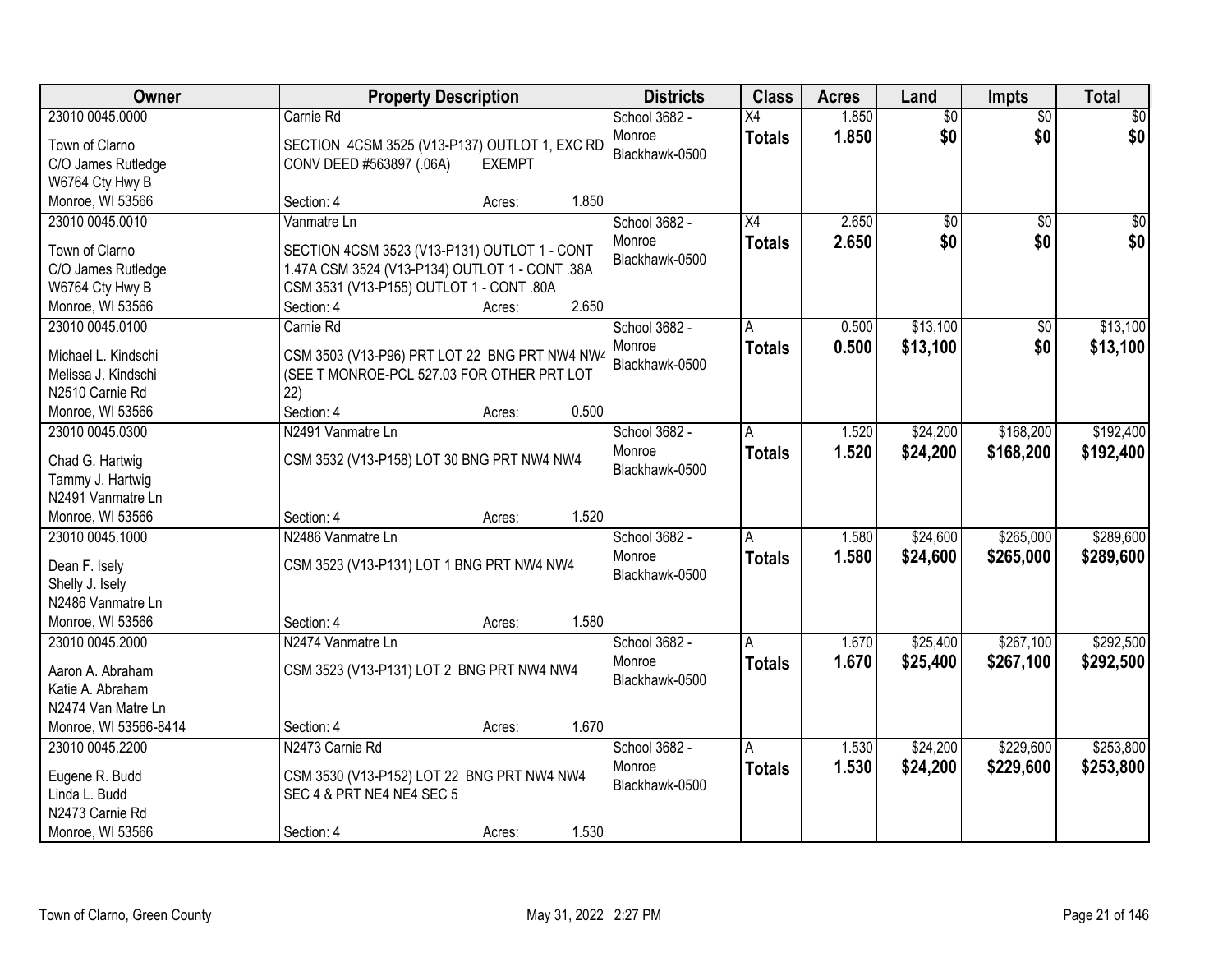| Owner                 |                                            | <b>Property Description</b> |       | <b>Districts</b> | <b>Class</b>  | <b>Acres</b> | Land     | <b>Impts</b> | <b>Total</b> |
|-----------------------|--------------------------------------------|-----------------------------|-------|------------------|---------------|--------------|----------|--------------|--------------|
| 23010 0045.2300       | N2487 Carnie Rd                            |                             |       | School 3682 -    |               | 1.610        | \$24,900 | \$224,800    | \$249,700    |
| <b>Tracy Hamilton</b> | CSM 3530 (V13-P152) LOT 23 BNG PRT NW4 NW4 |                             |       | Monroe           | <b>Totals</b> | 1.610        | \$24,900 | \$224,800    | \$249,700    |
| Pam Hamilton          | SEC 4 & PRT NE4 NE4 SEC 5                  |                             |       | Blackhawk-0500   |               |              |          |              |              |
| N2487 Carnie Rd       |                                            |                             |       |                  |               |              |          |              |              |
| Monroe, WI 53566      | Section: 4                                 | Acres:                      | 1.610 |                  |               |              |          |              |              |
| 23010 0045.2602       | N2490 Carnie Rd                            |                             |       | School 3682 -    | A             | 2.320        | \$29,300 | \$263,500    | \$292,800    |
|                       |                                            |                             |       | Monroe           | <b>Totals</b> | 2.320        | \$29,300 | \$263,500    | \$292,800    |
| Peggy L. Rote         | CSM 4564 (V19-P138) PRT LOT 26 BNG PRT NW4 |                             |       | Blackhawk-0500   |               |              |          |              |              |
| N2490 Carnie Rd       | NW4(SEE PCL 05272500 - TOWN OF MONROE FOR  |                             |       |                  |               |              |          |              |              |
| Monroe, WI 53566      | REST OF LOT 26)                            |                             |       |                  |               |              |          |              |              |
|                       | Section: 4                                 | Acres:                      | 2.320 |                  |               |              |          |              |              |
| 23010 0045.2702       | N2411 Vanmatre Ln                          |                             |       | School 3682 -    | A             | 2.400        | \$26,600 | \$189,800    | \$216,400    |
| Peter P. Leutenegger  | CSM 4564 (V19-P138) LOT 27 BNG PRT NW4 NW4 |                             |       | Monroe           | <b>Totals</b> | 2.400        | \$26,600 | \$189,800    | \$216,400    |
| Sara F. Leutenegger   |                                            |                             |       | Blackhawk-0500   |               |              |          |              |              |
| N2411 Van Matre Ln    |                                            |                             |       |                  |               |              |          |              |              |
| Monroe, WI 53566      | Section: 4                                 | Acres:                      | 2.400 |                  |               |              |          |              |              |
| 23010 0045.2800       | N2441 Vanmatre Ln                          |                             |       | School 3682 -    | A             | 1.510        | \$24,100 | \$260,300    | \$284,400    |
|                       |                                            |                             |       | Monroe           | <b>Totals</b> | 1.510        | \$24,100 | \$260,300    | \$284,400    |
| Heidi L. Seffrood     | CSM 3532 (V13-P158) LOT 28 BNG PRT NW4 NW4 |                             |       | Blackhawk-0500   |               |              |          |              |              |
| N2441 Vanmatre Ln     |                                            |                             |       |                  |               |              |          |              |              |
| Monroe, WI 53566      |                                            |                             |       |                  |               |              |          |              |              |
|                       | Section: 4                                 | Acres:                      | 1.510 |                  |               |              |          |              |              |
| 23010 0045.2900       | N2471 Vanmatre Ln                          |                             |       | School 3682 -    | Α             | 1.140        | \$21,100 | \$210,600    | \$231,700    |
| Mark A. Elmer         | CSM 3532 (V13-P158) LOT 29 BNG PRT NW4 NW4 |                             |       | Monroe           | <b>Totals</b> | 1.140        | \$21,100 | \$210,600    | \$231,700    |
| N2471 Van Matre Ln    |                                            |                             |       | Blackhawk-0500   |               |              |          |              |              |
| Monroe, WI 53566      |                                            |                             |       |                  |               |              |          |              |              |
|                       | Section: 4                                 | Acres:                      | 1.140 |                  |               |              |          |              |              |
| 23010 0045.3000       | N2468 Vanmatre Ln                          |                             |       | School 3682 -    | A             | 1.650        | \$25,200 | \$237,200    | \$262,400    |
| Craig D. Shager       | CSM 3523 (V13-P131) LOT 3 BNG PRT NW4 NW4  |                             |       | Monroe           | <b>Totals</b> | 1.650        | \$25,200 | \$237,200    | \$262,400    |
| Amy S. Shager         |                                            |                             |       | Blackhawk-0500   |               |              |          |              |              |
| N2468 Van Matre Ln    |                                            |                             |       |                  |               |              |          |              |              |
| Monroe, WI 53566      | Section: 4                                 | Acres:                      | 1.650 |                  |               |              |          |              |              |
| 23010 0045.3100       | N2503 Vanmatre Ln                          |                             |       | School 3682 -    | A             | 0.880        | \$18,400 | \$226,000    | \$244,400    |
|                       |                                            |                             |       | Monroe           |               | 0.880        |          | \$226,000    |              |
| Dustin K. Allendorf   | CSM 3532 (V13-P158) PRT LOT 31 BNG PRT NW4 |                             |       | Blackhawk-0500   | <b>Totals</b> |              | \$18,400 |              | \$244,400    |
| Nicole H. Allendorf   | NW4 (SEE T MONROE PCL 0527.31 FOR REST OF  |                             |       |                  |               |              |          |              |              |
| N2503 Van Matre Ln    | LOT 31)                                    |                             |       |                  |               |              |          |              |              |
| Monroe, WI 53566      | Section: 4                                 | Acres:                      | 0.880 |                  |               |              |          |              |              |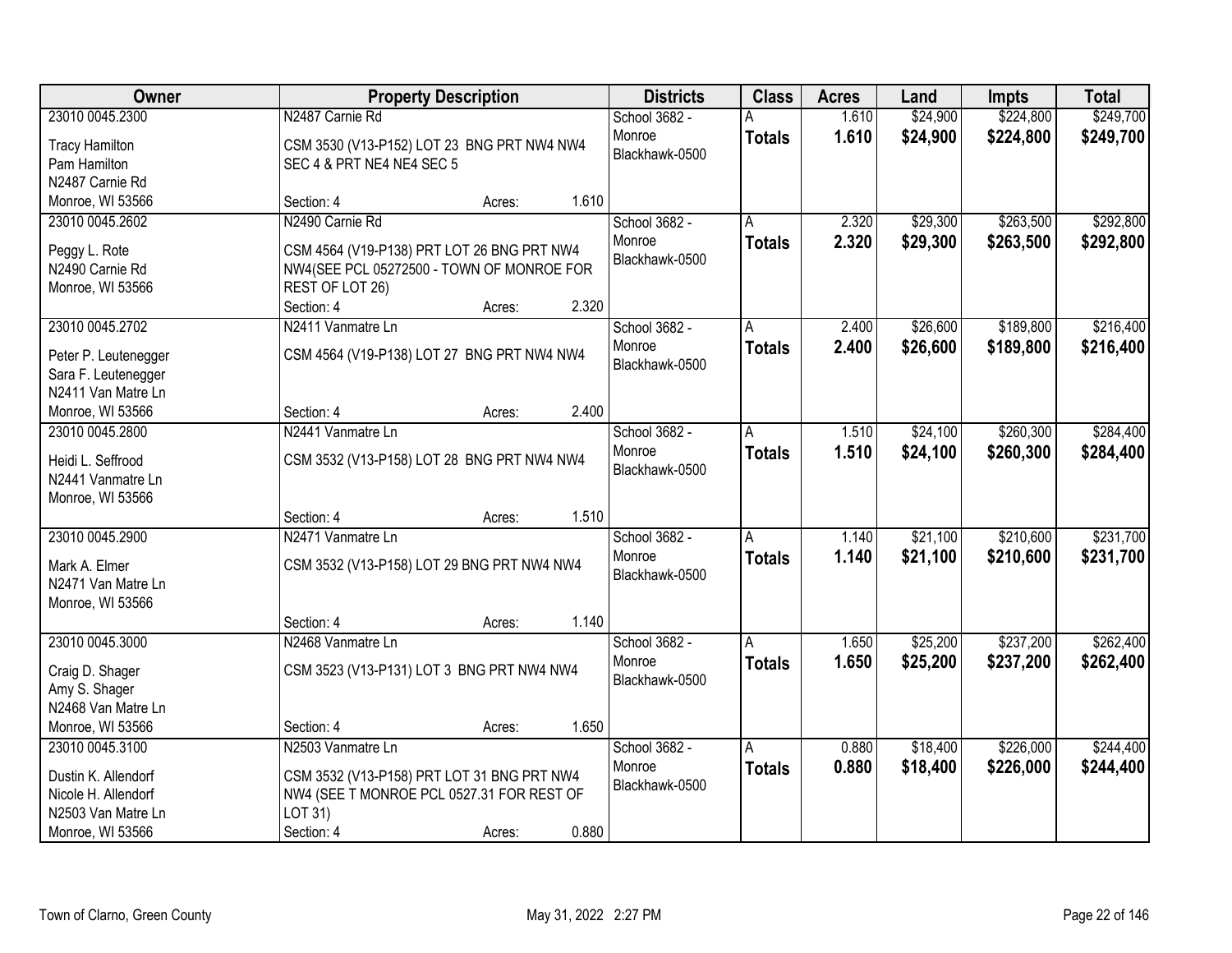| Owner                                  | <b>Property Description</b>                    |       | <b>Districts</b> | <b>Class</b>  | <b>Acres</b> | Land     | Impts           | <b>Total</b> |
|----------------------------------------|------------------------------------------------|-------|------------------|---------------|--------------|----------|-----------------|--------------|
| 23010 0045.4000                        | Vanmatre Ln                                    |       | School 3682 -    |               | 1.700        | \$8,200  | $\overline{50}$ | \$8,200      |
| Craig D. Shager                        | CSM 3524 (V13-P134) LOT 4 BNG PRT NW4 NW4      |       | Monroe           | <b>Totals</b> | 1.700        | \$8,200  | \$0             | \$8,200      |
| Amy S. Shager                          |                                                |       | Blackhawk-0500   |               |              |          |                 |              |
| N2468 Van Matre Ln                     |                                                |       |                  |               |              |          |                 |              |
| Monroe, WI 53566                       | Section: 4<br>Acres:                           | 1.700 |                  |               |              |          |                 |              |
| 23010 0045.5000                        | N2450 Vanmatre Ln                              |       | School 3682 -    | A             | 1.640        | \$25,100 | \$223,200       | \$248,300    |
|                                        |                                                |       | Monroe           | <b>Totals</b> | 1.640        | \$25,100 | \$223,200       | \$248,300    |
| William B. Schager                     | CSM 3524 (V13-P134) LOT 5 BNG PRT NW4 NW4      |       | Blackhawk-0500   |               |              |          |                 |              |
| Ann M. Wild                            |                                                |       |                  |               |              |          |                 |              |
| N2450 Vanmatre Ln                      |                                                |       |                  |               |              |          |                 |              |
| Monroe, WI 53566                       | Section: 4<br>Acres:                           | 1.640 |                  |               |              |          |                 |              |
| 23010 0045.6000                        | N2436 Vanmatre Ln                              |       | School 3682 -    | A             | 1.710        | \$25,700 | \$171,400       | \$197,100    |
| Lon A. Scheuerell                      | CSM 3524 (V13-P134) LOT 6 BNG PRT NW4 NW4      |       | Monroe           | <b>Totals</b> | 1.710        | \$25,700 | \$171,400       | \$197,100    |
| Kelly J. Scheuerell                    |                                                |       | Blackhawk-0500   |               |              |          |                 |              |
| N2436 Vanmatre Ln                      |                                                |       |                  |               |              |          |                 |              |
| Monroe, WI 53566                       | Section: 4<br>Acres:                           | 1.710 |                  |               |              |          |                 |              |
| 23010 0045.7000                        | Vanmatre Ln                                    |       | School 3682 -    | D.            | 1.570        | \$400    | \$0             | \$400        |
|                                        | CSM 3525 (V13-P137) LOT 7 BNG PRT NW4 NW4      |       | Monroe           | <b>Totals</b> | 1.570        | \$400    | \$0             | \$400        |
| Brad B. Albaugh<br>Amanda L. Albaugh   |                                                |       | Blackhawk-0500   |               |              |          |                 |              |
| 1408 14th Ave                          |                                                |       |                  |               |              |          |                 |              |
| Monroe, WI 53566                       | Section: 4<br>Acres:                           | 1.570 |                  |               |              |          |                 |              |
| 23010 0045.8000                        | Carnie Rd                                      |       | School 3682 -    | D.            | 1.710        | \$400    | $\overline{50}$ | \$400        |
|                                        |                                                |       | Monroe           | <b>Totals</b> | 1.710        | \$400    | \$0             | \$400        |
| Brad B. Albaugh                        | CSM 3525 (V13-P137) LOT 8 BNG PRT NW4 NW4      |       | Blackhawk-0500   |               |              |          |                 |              |
| Amanda L. Albaugh                      |                                                |       |                  |               |              |          |                 |              |
| 1408 14th Ave                          |                                                |       |                  |               |              |          |                 |              |
| Monroe, WI 53566                       | Section: 4<br>Acres:                           | 1.710 |                  |               |              |          |                 |              |
| 23010 0045.9000                        | Carnie Rd                                      |       | School 3682 -    | D             | 1.730        | \$400    | $\overline{50}$ | \$400        |
| Vm Construction of Blanchardville, LLC | CSM 3525 (V13-P137) LOT 9 BNG PRT NW4 NW4,     |       | Monroe           | <b>Totals</b> | 1.730        | \$400    | \$0             | \$400        |
| 710 Delladonna Way                     | INCL NON-EXCL EASEMENT EXC TOWN CONV DOC       |       | Blackhawk-0500   |               |              |          |                 |              |
| Madison, WI 53704                      | 563898                                         |       |                  |               |              |          |                 |              |
|                                        | Section: 4<br>Acres:                           | 1.730 |                  |               |              |          |                 |              |
| 23010 0046.1000                        | W6430 Patterson Rd                             |       | School 3682 -    | A             | 1.870        | \$27,000 | \$232,500       | \$259,500    |
|                                        |                                                |       | Monroe           | <b>Totals</b> | 1.870        | \$27,000 | \$232,500       | \$259,500    |
| Todd K. Schindler                      | CSM 3952 (V15-P218) LOT 1 BNG PRT FRAC LOT 4 & |       | Blackhawk-0500   |               |              |          |                 |              |
| Sherri L. Schindler                    | 5 IN NW4 SEC 4                                 |       |                  |               |              |          |                 |              |
| W6430 Patterson Rd                     |                                                |       |                  |               |              |          |                 |              |
| Monroe, WI 53566                       | Section: 4<br>Acres:                           | 1.870 |                  |               |              |          |                 |              |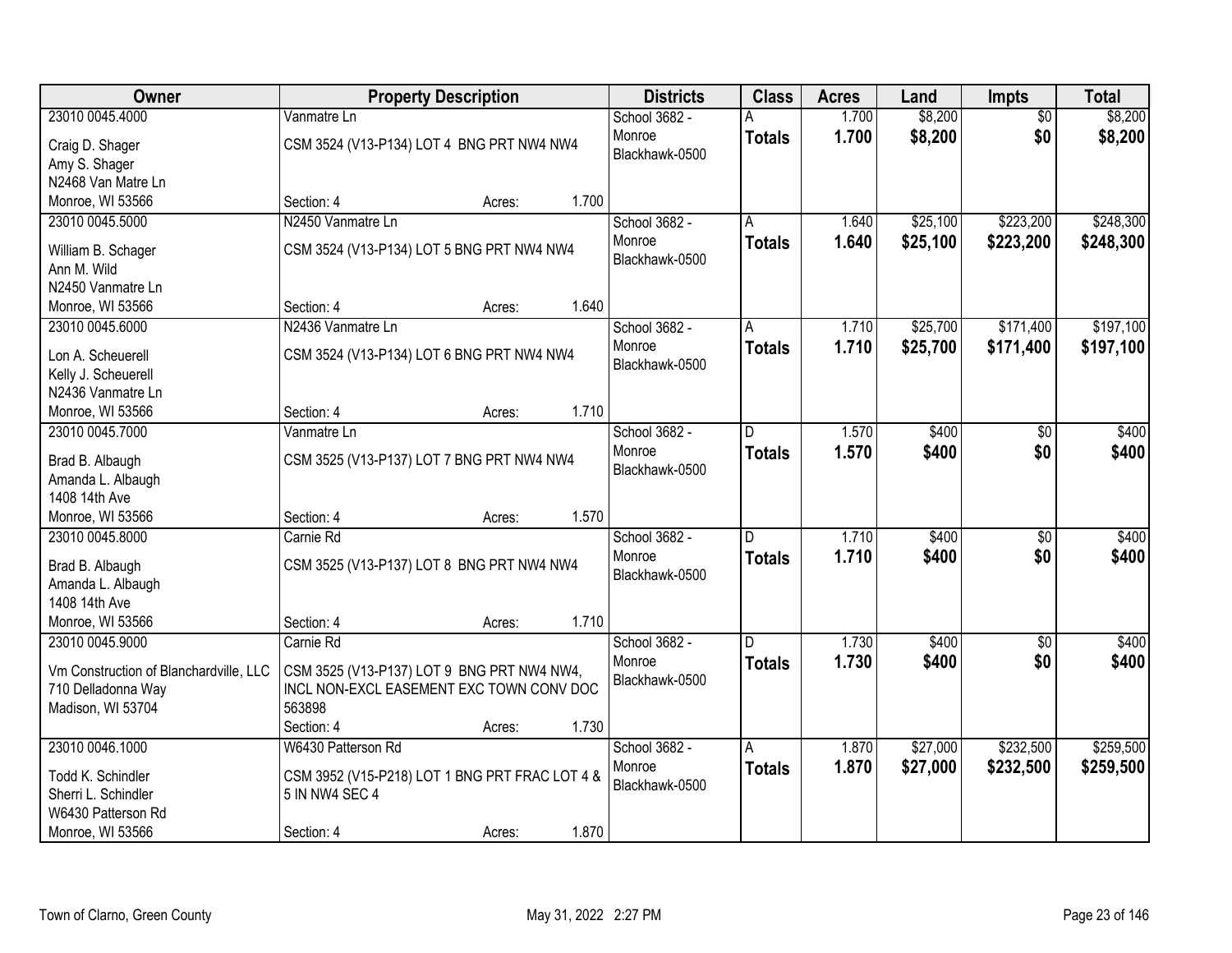| Owner                               | <b>Property Description</b>                                     | <b>Districts</b> | <b>Class</b>  | <b>Acres</b> | Land     | Impts           | <b>Total</b> |
|-------------------------------------|-----------------------------------------------------------------|------------------|---------------|--------------|----------|-----------------|--------------|
| 23010 0046.2000                     | Patterson Rd                                                    | School 3682 -    | A             | 0.510        | \$3,000  | $\overline{60}$ | \$3,000      |
| Kenneth L. Schindler                | CSM 3952 (V15-P218) LOT 2 BNG PRT FRAC LOTS 4                   | Monroe           | D             | 0.930        | \$200    | \$0             | \$200        |
| W6430 Patterson Rd                  | & 5 IN NW4 SEC 4                                                | Blackhawk-0500   | <b>Totals</b> | 1.440        | \$3,200  | \$0             | \$3,200      |
| Monroe, WI 53566                    |                                                                 |                  |               |              |          |                 |              |
|                                     | 1.440<br>Section: 4<br>Acres:                                   |                  |               |              |          |                 |              |
| 23010 0046.3000                     | W6468 Patterson Rd                                              | School 3682 -    | A             | 2.500        | \$30,000 | \$99,600        | \$129,600    |
| Jesse C. Petersen                   | CSM 5431 (V27-P1) LOT 1 BNG PRT FRAC LOTS 4 & 5                 | Monroe           | D             | 1.880        | \$500    | \$0             | \$500        |
| Gracie R. Petersen                  | OF NW4                                                          | Blackhawk-0500   | E             | 0.390        | \$100    | \$0             | \$100        |
| W6468 Patterson Rd                  |                                                                 |                  | <b>Totals</b> | 4.770        | \$30,600 | \$99,600        | \$130,200    |
| Monroe, WI 53566                    | 4.770<br>Section:<br>Acres:                                     |                  |               |              |          |                 |              |
| 23010 0046.4000                     | Patterson Rd                                                    | School 3682 -    | D             | 9.520        | \$2,300  | \$0             | \$2,300      |
| Kenneth L. Schindler                | PRT FRAC LOT 4 LYG S OF RR; ALSO COM NW COR                     | Monroe           | <b>Totals</b> | 9.520        | \$2,300  | \$0             | \$2,300      |
| W6430 Patterson Rd                  | FRAC LOT 5 TH E 1419 FT TH S38.75*W 317.46 FT TH                | Blackhawk-0500   |               |              |          |                 |              |
| Monroe, WI 53566                    | S46.5*W 584.1 FT TH N50*W 1048.08 FT POB EXC                    |                  |               |              |          |                 |              |
|                                     | 9.520<br>Section:<br>Acres:                                     |                  |               |              |          |                 |              |
| 23010 0048.0000                     | <b>Bethel Rd</b>                                                | School 3682 -    | A             | 0.500        | \$14,200 | \$25,800        | \$40,000     |
|                                     |                                                                 | Monroe           | D             | 68.500       | \$15,700 | \$0             | \$15,700     |
| Ronald G. Stauffer                  | W2 GOV LOTS 8 & 9 - 40A; PRT GOV LOTS 3, 5, 6 & 1               | Blackhawk-0500   | E             | 1.320        | \$200    | \$0             | \$200        |
| N2333 Bethel Rd<br>Monroe, WI 53566 | - CONT 30.32A; EXC CSM 2103 & EXC 1.67A PCL<br>SEC <sub>4</sub> |                  | <b>Totals</b> | 70.320       | \$30,100 | \$25,800        | \$55,900     |
|                                     | 70.320<br>Section: 4<br>Acres:                                  |                  |               |              |          |                 |              |
| 23010 0048.0100                     | N2333 Bethel Rd                                                 | School 3682 -    | A             | 2.010        | \$28,000 | \$217,800       | \$245,800    |
|                                     |                                                                 | Monroe           | <b>Totals</b> | 2.010        | \$28,000 | \$217,800       | \$245,800    |
| Ronald G. Stauffer                  | CSM 2103 (V7-P45) LOT 1 BNG PRT GOV LOT 6 SEC                   | Blackhawk-0500   |               |              |          |                 |              |
| Michelle D. Stauffer                | 4                                                               |                  |               |              |          |                 |              |
| N2333 Bethel Rd                     |                                                                 |                  |               |              |          |                 |              |
| Monroe, WI 53566                    | 2.010<br>Section: 4<br>Acres:                                   |                  |               |              |          |                 |              |
| 23010 0048.1000                     | N2343 Bethel Rd                                                 | School 3682 -    | A             | 1.670        | \$25,400 | \$136,900       | \$162,300    |
| Donald S. Golackson                 | SECTION 4 NE COR FR LOT 6 TH S 511.5 FT TH S                    | Monroe           | <b>Totals</b> | 1.670        | \$25,400 | \$136,900       | \$162,300    |
| Amy J. Golackson                    | 72*W 475.5 FT POB TH S72*W 36.15 FT TH S30*W                    | Blackhawk-0500   |               |              |          |                 |              |
| N2343 Bethel Rd                     | 220.25 FT TH N55*W 300 FT TH N35*E 250 FT TH                    |                  |               |              |          |                 |              |
| Monroe, WI 53566                    | 1.670<br>Section: 4<br>Acres:                                   |                  |               |              |          |                 |              |
| 23010 0049.0000                     | <b>Bethel Rd</b>                                                | School 3682 -    | D             | 36.000       | \$9,200  | $\overline{50}$ | \$9,200      |
| Lbr Rentals, LLC                    | COM SE COR LOT 10 TH S 10 CH TH W 30 CH TH N                    | Monroe           | E             | 3.340        | \$900    | \$0             | \$900        |
| N2408 Bethel Rd                     | 10 CH TH E 10 CH TH N 7 CH 14 LKS TH E 7 CH 82                  | Blackhawk-0500   | <b>Totals</b> | 39.340       | \$10,100 | \$0             | \$10,100     |
| Monroe, WI 53566                    | LKS TH N 26 CH 75 LKS TH N67*E 13 CH 24 LKS TH S                |                  |               |              |          |                 |              |
|                                     | 39.340<br>Section: 4<br>Acres:                                  |                  |               |              |          |                 |              |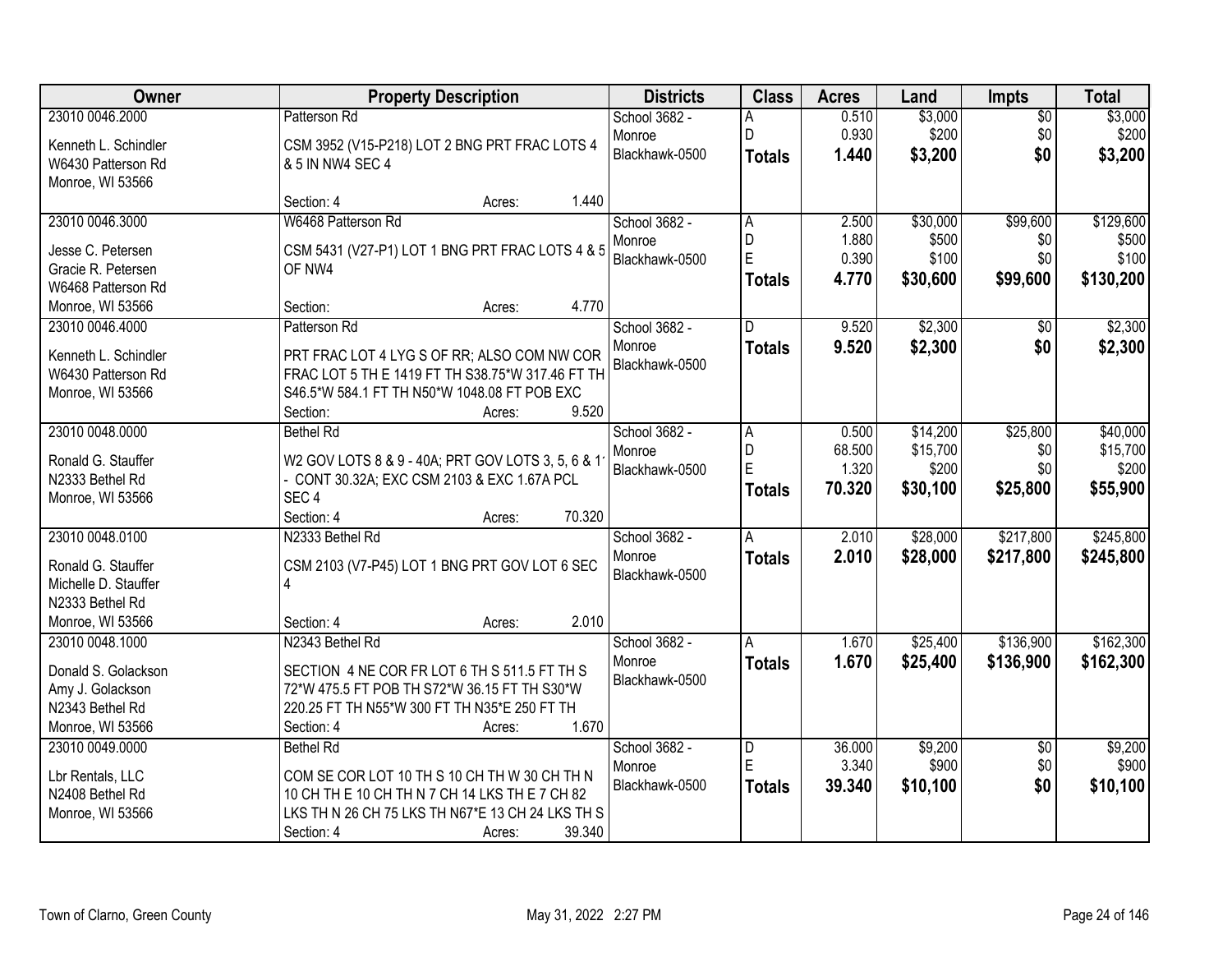| Owner                                  | <b>Property Description</b>                                                                     | <b>Districts</b> | <b>Class</b>    | <b>Acres</b> | Land            | <b>Impts</b>    | <b>Total</b> |
|----------------------------------------|-------------------------------------------------------------------------------------------------|------------------|-----------------|--------------|-----------------|-----------------|--------------|
| 23010 0049.0100                        | N2408 Bethel Rd                                                                                 | School 3682 -    | B               | 5.170        | \$46,900        | \$341,000       | \$387,900    |
| Lbr Rentals, LLC                       | CSM 1209 (V4-P64) LOT 1 BNG PRT FRAC LOTS 7 &                                                   | Monroe           | D               | 5.000        | \$1,200         | \$0             | \$1,200      |
| N2408 Bethel Rd                        | 10 SEC 4                                                                                        | Blackhawk-0500   | <b>Totals</b>   | 10.170       | \$48,100        | \$341,000       | \$389,100    |
| Monroe, WI 53566                       |                                                                                                 |                  |                 |              |                 |                 |              |
|                                        | 10.170<br>Section: 4<br>Acres:                                                                  |                  |                 |              |                 |                 |              |
| 23010 0049.1000                        | N2325 Bloom Ln                                                                                  | School 3682 -    | $\overline{B}$  | 20.220       | \$111,900       | \$138,500       | \$250,400    |
| Alpine Estates, LLC                    | CSM 763 (V2-P329) LOT 1 BNG PRT SE4 & SW4 OF                                                    | Monroe           | <b>Totals</b>   | 20.220       | \$111,900       | \$138,500       | \$250,400    |
| Attn: DI                               | NE4, NE4 & NW4 OF SE4 EXC .59A BNG APPROX 66                                                    | Blackhawk-0500   |                 |              |                 |                 |              |
| W3986 Towns Rd                         | FT X 391.21 FT IN SW COR SD LOT 1                                                               |                  |                 |              |                 |                 |              |
| Monticello, WI 53570                   | 20.220<br>Section: 4<br>Acres:                                                                  |                  |                 |              |                 |                 |              |
| 23010 0049.1100                        | <b>Bethel Rd</b>                                                                                | School 3682 -    | D               | 10.290       | \$2,400         | \$0             | \$2,400      |
|                                        |                                                                                                 | Monroe           | <b>Totals</b>   | 10.290       | \$2,400         | \$0             | \$2,400      |
| Lbr Rentals, LLC<br>N2408 Bethel Rd    | CSM 734 (V2-P295) LOT 1 BNG PRT NE4 SW4 & NW4<br>SE4 -9.70A; ALSO .593A NW4 SE4, PRT CSM 763    | Blackhawk-0500   |                 |              |                 |                 |              |
| Monroe, WI 53566                       | (V2-329) LOT 1                                                                                  |                  |                 |              |                 |                 |              |
|                                        | 10.290<br>Section: 4<br>Acres:                                                                  |                  |                 |              |                 |                 |              |
| 23010 0049.2000                        | N2339 Bloom Ln                                                                                  | School 3682 -    | A               | 0.920        | \$19,200        | \$112,000       | \$131,200    |
|                                        |                                                                                                 | Monroe           | <b>Totals</b>   | 0.920        | \$19,200        | \$112,000       | \$131,200    |
| Patricia L. Seffrood<br>N2339 Bloom Ln | BNG PRT W2 NE FRAC 4 SEC 4 COM NW COR OF<br>NE4 SE4 TH N 1270.02 FT TH S89*W 371.0 FT TH        | Blackhawk-0500   |                 |              |                 |                 |              |
| Monroe, WI 53566                       | 29.50 FT TO POB OF DESC TH W 200 FT TH N 200 FT                                                 |                  |                 |              |                 |                 |              |
|                                        | 0.920<br>Section: 4<br>Acres:                                                                   |                  |                 |              |                 |                 |              |
| 23010 0049.3000                        | N2407 Bethel Rd                                                                                 | School 3682 -    | R.              | 2.610        | \$31,700        | \$137,000       | \$168,700    |
|                                        |                                                                                                 | Monroe           | <b>Totals</b>   | 2.610        | \$31,700        | \$137,000       | \$168,700    |
| Dean C. Fuchs                          | PRT FRAC LOT 2 & 7 SEC 4 COM NE COR W2 FRAC                                                     | Blackhawk-0500   |                 |              |                 |                 |              |
| 615 19th Ave<br>Monroe, WI 53566       | L8 N88*W ALG N LN FR LT 8 677.27 FT POB N0*W 22<br>FT TH N81*W ALG CHD CRV RT FOR ROW 501.20 FT |                  |                 |              |                 |                 |              |
|                                        | 2.610<br>Section: 4<br>Acres:                                                                   |                  |                 |              |                 |                 |              |
| 23010 0049.4000                        |                                                                                                 | School 3682 -    | $\overline{X4}$ | 2.000        | $\overline{60}$ | $\overline{50}$ | $\sqrt{50}$  |
|                                        |                                                                                                 | Monroe           | <b>Totals</b>   | 2.000        | \$0             | \$0             | \$0          |
| Town of Clarno                         | SECTION 4 PARC NW COR SE4 SE4 2A                                                                | Blackhawk-0500   |                 |              |                 |                 |              |
| C/O James Rutledge                     |                                                                                                 |                  |                 |              |                 |                 |              |
| W6764 Cty Hwy B<br>Monroe, WI 53566    | 2.000<br>Section: 4                                                                             |                  |                 |              |                 |                 |              |
| 23010 0050.0000                        | Acres:<br>N2381 Bethel Rd                                                                       | School 3682 -    |                 | 2.750        | \$31,000        | \$93,300        | \$124,300    |
|                                        |                                                                                                 | Monroe           | A<br>D          | 4.430        | \$1,200         | \$0             | \$1,200      |
| Kandee J. Maddrell                     | PRT FRAC LOT 2 LYG S RR EXC E 30 FT - CONT                                                      | Blackhawk-0500   | E               | 0.250        | \$100           | \$0             | \$100        |
| N2381 Bethel Rd                        | 2.199A; COM 850 FT E NW COR FR LOT 7 TH W 850                                                   |                  | <b>Totals</b>   | 7.430        | \$32,300        | \$93,300        | \$125,600    |
| Monroe, WI 53566                       | FT TH S 520 FT TO CLN RD TH NELY IN RD TO POB                                                   |                  |                 |              |                 |                 |              |
|                                        | 7.430<br>Section: 4<br>Acres:                                                                   |                  |                 |              |                 |                 |              |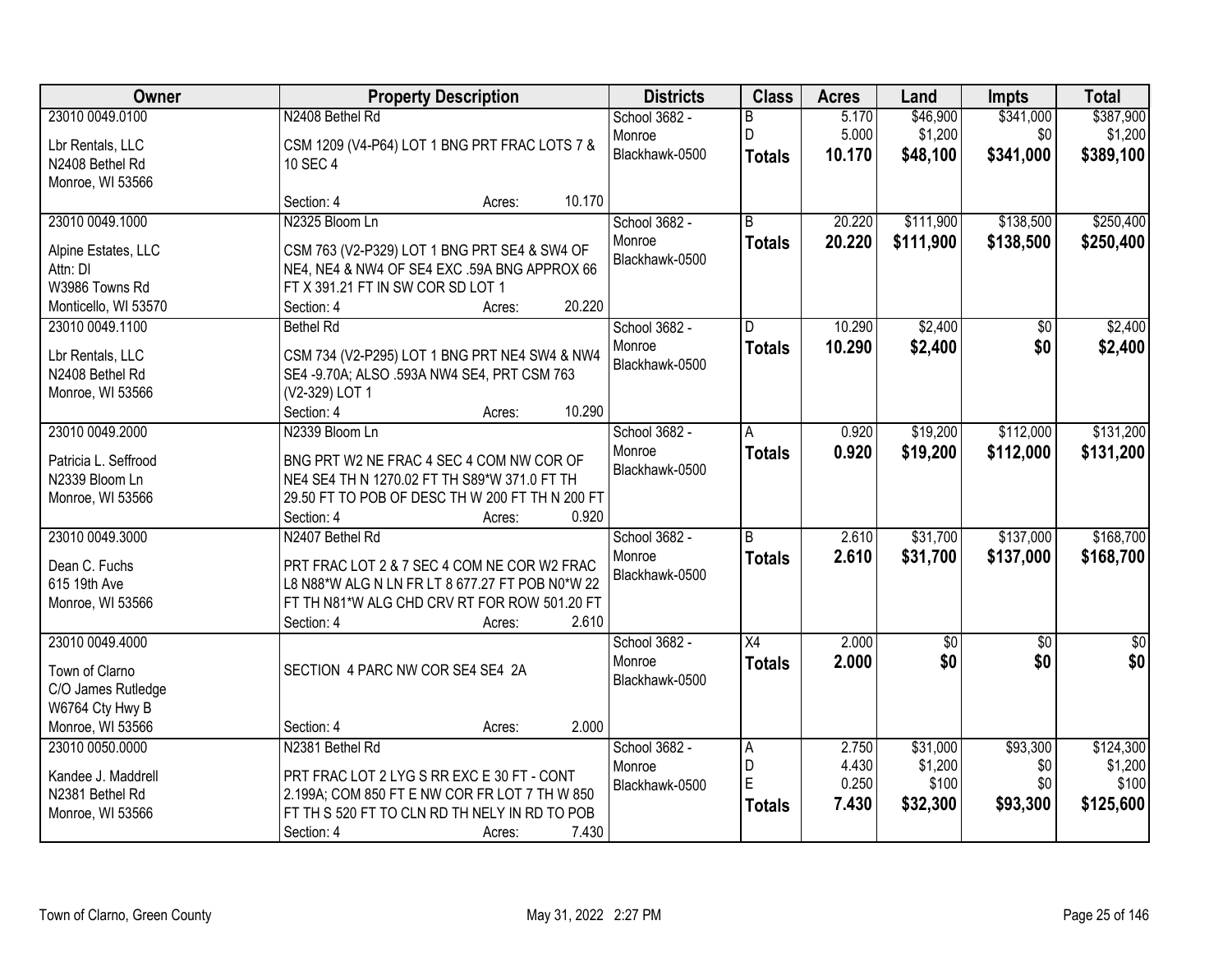| Owner                                                                                                                  | <b>Property Description</b>                                                                                                                                                                       | <b>Districts</b>                          | <b>Class</b>                  | <b>Acres</b>                       | Land                                     | <b>Impts</b>                         | <b>Total</b>                             |
|------------------------------------------------------------------------------------------------------------------------|---------------------------------------------------------------------------------------------------------------------------------------------------------------------------------------------------|-------------------------------------------|-------------------------------|------------------------------------|------------------------------------------|--------------------------------------|------------------------------------------|
| 23010 0050.1000                                                                                                        | N2371 Bethel Rd                                                                                                                                                                                   | School 3682 -                             |                               | 1.070                              | \$20,600                                 | \$125,300                            | \$145,900                                |
| Karen S. Rackow<br>N2371 Bethel Rd<br>Monroe, WI 53566                                                                 | COM NW COR FR LOT 7 TH S 220.85 FT POB TH S<br>290.65 FT TO CTR RD TH N72*E 161 FT TH N 290.65<br>FT TH S72*W 161 FT POB BNG PRT FRAC LOT 7 SEC<br>1.070<br>Section: 4<br>Acres:                  | Monroe<br>Blackhawk-0500                  | <b>Totals</b>                 | 1.070                              | \$20,600                                 | \$125,300                            | \$145,900                                |
| 23010 0050.2000<br>Sara F. Leutenegger et al<br>c/o Peter P. Leutenegger<br>N2411 Van Matre Ln                         | <b>Bethel Rd</b><br>CSM 4180 (V16-P268) LOT 1 BNG PRT FRAC LOTS 2<br>& 7 OF NE4                                                                                                                   | School 3682 -<br>Monroe<br>Blackhawk-0500 | A<br><b>Totals</b>            | 1.400<br>1.400                     | \$11,000<br>\$11,000                     | \$30,100<br>\$30,100                 | \$41,100<br>\$41,100                     |
| Monroe, WI 53566                                                                                                       | 1.400<br>Section: 4<br>Acres:                                                                                                                                                                     |                                           |                               |                                    |                                          |                                      |                                          |
| 23010 0050.2100<br>Dustin J. Leutenegger<br>Rebecca L. Thompson<br>N2397 Bethel Rd                                     | N2397 Bethel Rd<br>CSM 4180 (V16-P268) LOT 2 BNG PRT FRAC LOTS 2<br>& 7 OF NE4 SEC 4                                                                                                              | School 3682 -<br>Monroe<br>Blackhawk-0500 | A<br><b>Totals</b>            | 0.910<br>0.910                     | \$19,100<br>\$19,100                     | \$166,400<br>\$166,400               | \$185,500<br>\$185,500                   |
| Monroe, WI 53566                                                                                                       | 0.910<br>Section: 4<br>Acres:                                                                                                                                                                     |                                           |                               |                                    |                                          |                                      |                                          |
| 23010 0051.0000<br>Lbr Rentals, LLC<br>N2408 Bethel Rd<br>Monroe, WI 53566                                             | <b>Bethel Rd</b><br>SECTION 4 COM PT 7.75 CHS S NW COR FRAC LOT<br>7 TH N73*E 4.25 CH TO POB TH S 24.72 CH TH<br>N88*W 20.41 CH TO CNTR HWY TH N15*E 2.15 CH TH<br>45.490<br>Section: 4<br>Acres: | School 3682 -<br>Monroe<br>Blackhawk-0500 | D<br>E<br><b>Totals</b>       | 37.240<br>8.250<br>45.490          | \$9,600<br>\$2,900<br>\$12,500           | \$0<br>\$0<br>\$0                    | \$9,600<br>\$2,900<br>\$12,500           |
| 23010 0051.0010<br>Norma K. Bader<br>W5671 Spring Valley Rd<br>New Glarus, WI 53574                                    | Patterson Rd<br>CSM 4334 (V17-P274) LOT 2 BNG PRT FRAC LOTS<br>5,11,12 & PRT N1/2 N1/2 OF SW4 SEC 4<br>28.400<br>Section: 4<br>Acres:                                                             | School 3682 -<br>Monroe<br>Blackhawk-0500 | D<br>E<br><b>Totals</b>       | 25.400<br>3.000<br>28.400          | \$5,900<br>\$600<br>\$6,500              | $\overline{50}$<br>\$0<br>\$0        | \$5,900<br>\$600<br>\$6,500              |
| 23010 0051.0020<br>Patterson-Bader Farm, LLC<br>c/o Patterson-Bader Farm, LLC<br>W7210 County Rd B<br>Monroe, WI 53566 | Patterson Rd<br>CSM 4334 (V17-P274) LOT 3 BNG PRT N1/2 SW4 &<br>PRT FRAC LOTS 5 & 12 SEC 4<br>34.000<br>Section: 4<br>Acres:                                                                      | School 3682 -<br>Monroe<br>Blackhawk-0500 | 5M<br>D<br>E<br><b>Totals</b> | 1.000<br>30.000<br>3.000<br>34.000 | \$1,500<br>\$6,800<br>\$1,100<br>\$9,400 | $\overline{50}$<br>\$0<br>\$0<br>\$0 | \$1,500<br>\$6,800<br>\$1,100<br>\$9,400 |
| 23010 0051.0100<br>Mellody R. Haug<br>N2323 Bethel Rd<br>Monroe, WI 53566                                              | N2323 Bethel Rd<br>CSM 4334 (V17-P274) LOT 1 BNG PRT FR LOTS 6, 11<br>& 12 SEC 4<br>5.000<br>Section: 4<br>Acres:                                                                                 | School 3682 -<br>Monroe<br>Blackhawk-0500 | A<br>D.<br><b>Totals</b>      | 1.000<br>4.000<br>5.000            | \$20,000<br>\$900<br>\$20,900            | \$189,400<br>\$0<br>\$189,400        | \$209,400<br>\$900<br>\$210,300          |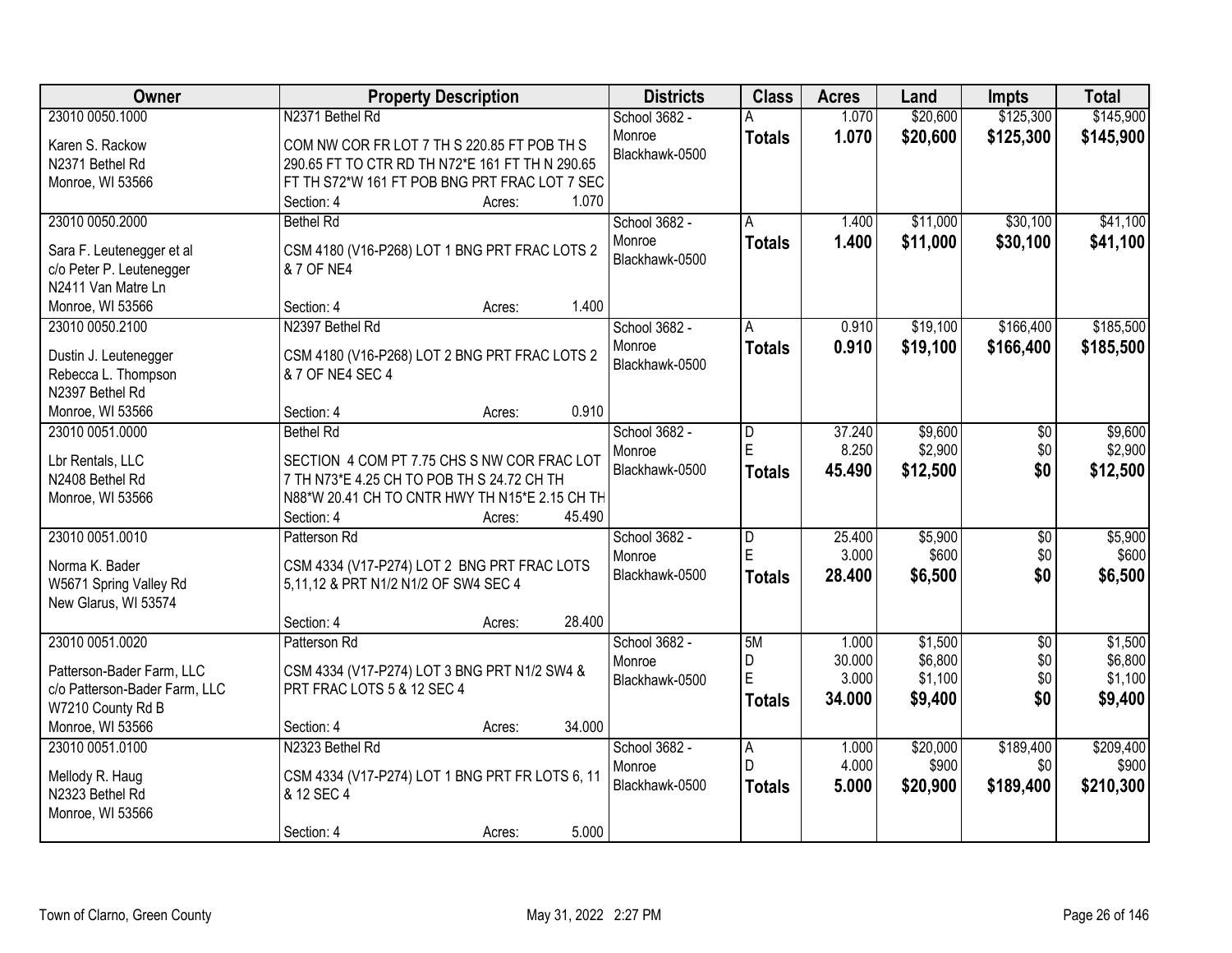| <b>Owner</b>                               |                                                  | <b>Property Description</b> |       | <b>Districts</b>         | <b>Class</b>   | <b>Acres</b> | Land     | Impts     | <b>Total</b> |
|--------------------------------------------|--------------------------------------------------|-----------------------------|-------|--------------------------|----------------|--------------|----------|-----------|--------------|
| 23010 0051.0110                            | N2358 Bethel Rd                                  |                             |       | School 3682 -            |                | 3.560        | \$34,200 | \$218,500 | \$252,700    |
| Edward A. Stampfli Sr                      | CSM 3954 (V15-P222) LOT 1 BNG IN GOV LT 6 SEC 4, |                             |       | Monroe                   | <b>Totals</b>  | 3.560        | \$34,200 | \$218,500 | \$252,700    |
| N2358 Bethel Rd                            | FMLY PRT LOT 1 CSM 3456                          |                             |       | Blackhawk-0500           |                |              |          |           |              |
| Monroe, WI 53566                           |                                                  |                             |       |                          |                |              |          |           |              |
|                                            | Section: 4                                       | Acres:                      | 3.560 |                          |                |              |          |           |              |
| 23010 0051.0111                            | N2338 Bethel Rd                                  |                             |       | School 3682 -            | A              | 0.390        | \$11,500 | \$106,300 | \$117,800    |
| Barbara A. Boll                            | BETHEL ROAD CONDOMINIUM NORTH UNIT 1 BNG         |                             |       | Monroe                   | <b>Totals</b>  | 0.390        | \$11,500 | \$106,300 | \$117,800    |
| N2338 Bethel Rd Unit 1                     | PRT GOV LOT 6 IN NW4                             |                             |       | Blackhawk-0500           |                |              |          |           |              |
| Monroe, WI 53566                           |                                                  |                             |       |                          |                |              |          |           |              |
|                                            | Section: 4                                       | Acres:                      | 0.390 |                          |                |              |          |           |              |
| 23010 0051.0112                            | N2338 Bethel Rd                                  |                             |       | School 3682 -            | A              | 0.380        | \$11,300 | \$108,100 | \$119,400    |
|                                            | BETHEL ROAD CONDOMINIUM NORTH UNIT 2 BNG         |                             |       | Monroe                   | <b>Totals</b>  | 0.380        | \$11,300 | \$108,100 | \$119,400    |
| Jodi A. Gile<br>N2338 Bethel Rd - Unit 2   | PRT GOV LOT 6 IN NW4                             |                             |       | Blackhawk-0500           |                |              |          |           |              |
| Monroe, WI 53566                           |                                                  |                             |       |                          |                |              |          |           |              |
|                                            | Section: 4                                       | Acres:                      | 0.380 |                          |                |              |          |           |              |
| 23010 0051.0113                            | N2336 Bethel Rd                                  |                             |       | School 3682 -            | A              | 0.490        | \$13,900 | \$107,200 | \$121,100    |
|                                            |                                                  |                             |       | Monroe                   | <b>Totals</b>  | 0.490        | \$13,900 | \$107,200 | \$121,100    |
| Mark D. Heacock                            | BETHEL ROAD CONDOMINIUM SOUTH UNIT 1             |                             |       | Blackhawk-0500           |                |              |          |           |              |
| Ann M. Heacock                             |                                                  |                             |       |                          |                |              |          |           |              |
| 4645 Shenandoah Ln N                       |                                                  |                             | 0.490 |                          |                |              |          |           |              |
| Plymouth, MN 55446-2105<br>23010 0051.0114 | Section: 4<br>N2336 Bethel Rd                    | Acres:                      |       |                          | $\overline{A}$ | 0.780        | \$18,000 | \$107,300 | \$125,300    |
|                                            |                                                  |                             |       | School 3682 -<br>Monroe  |                | 0.780        |          |           |              |
| Quittschreiber Patricia J General Trust    | BETHEL ROAD CONDOMINIUM SOUTHUNIT 2 BNG          |                             |       | Blackhawk-0500           | <b>Totals</b>  |              | \$18,000 | \$107,300 | \$125,300    |
| <b>Declaration Dtd</b>                     | PRT GOV LOT 6 IN NW4                             |                             |       |                          |                |              |          |           |              |
| c/o Quittschreiber Patricia J General Tru  |                                                  |                             |       |                          |                |              |          |           |              |
| N2336 Bethel Rd Unit 2                     | Section: 4                                       | Acres:                      | 0.780 |                          |                |              |          |           |              |
| Monroe, WI 53566                           |                                                  |                             |       |                          |                |              |          |           |              |
| 23010 0051.0120                            | N2322 Bethel Rd                                  |                             |       | School 3682 -            | A              | 4.610        | \$38,400 | \$248,400 | \$286,800    |
| Beatrice J. Bergum                         | CSM 3796 (V14-P294) LOT 2 BNG PRT LOT 2 CSM      |                             |       | Monroe<br>Blackhawk-0500 | <b>Totals</b>  | 4.610        | \$38,400 | \$248,400 | \$286,800    |
| N2322 Bethel Rd                            | 3456, IN GOV LOTS 6 & 11 SEC 4                   |                             |       |                          |                |              |          |           |              |
| Monroe, WI 53566                           |                                                  |                             |       |                          |                |              |          |           |              |
|                                            | Section: 4                                       | Acres:                      | 4.610 |                          |                |              |          |           |              |
| 23010 0051.0121                            | N2326 Bethel Rd                                  |                             |       | School 3682 -            | A              | 2.240        | \$29,000 | \$124,600 | \$153,600    |
| Garrett R. Davis                           | CSM 3796 (V14-P294) LOT 1 BNG PRT GOV LTS 6 &    |                             |       | Monroe                   | <b>Totals</b>  | 2.240        | \$29,000 | \$124,600 | \$153,600    |
| Amy L. Davis                               | 11 SEC 4                                         |                             |       | Blackhawk-0500           |                |              |          |           |              |
| N2326 Bethel Rd                            |                                                  |                             |       |                          |                |              |          |           |              |
| Monroe, WI 53566                           | Section: 4                                       | Acres:                      | 2.240 |                          |                |              |          |           |              |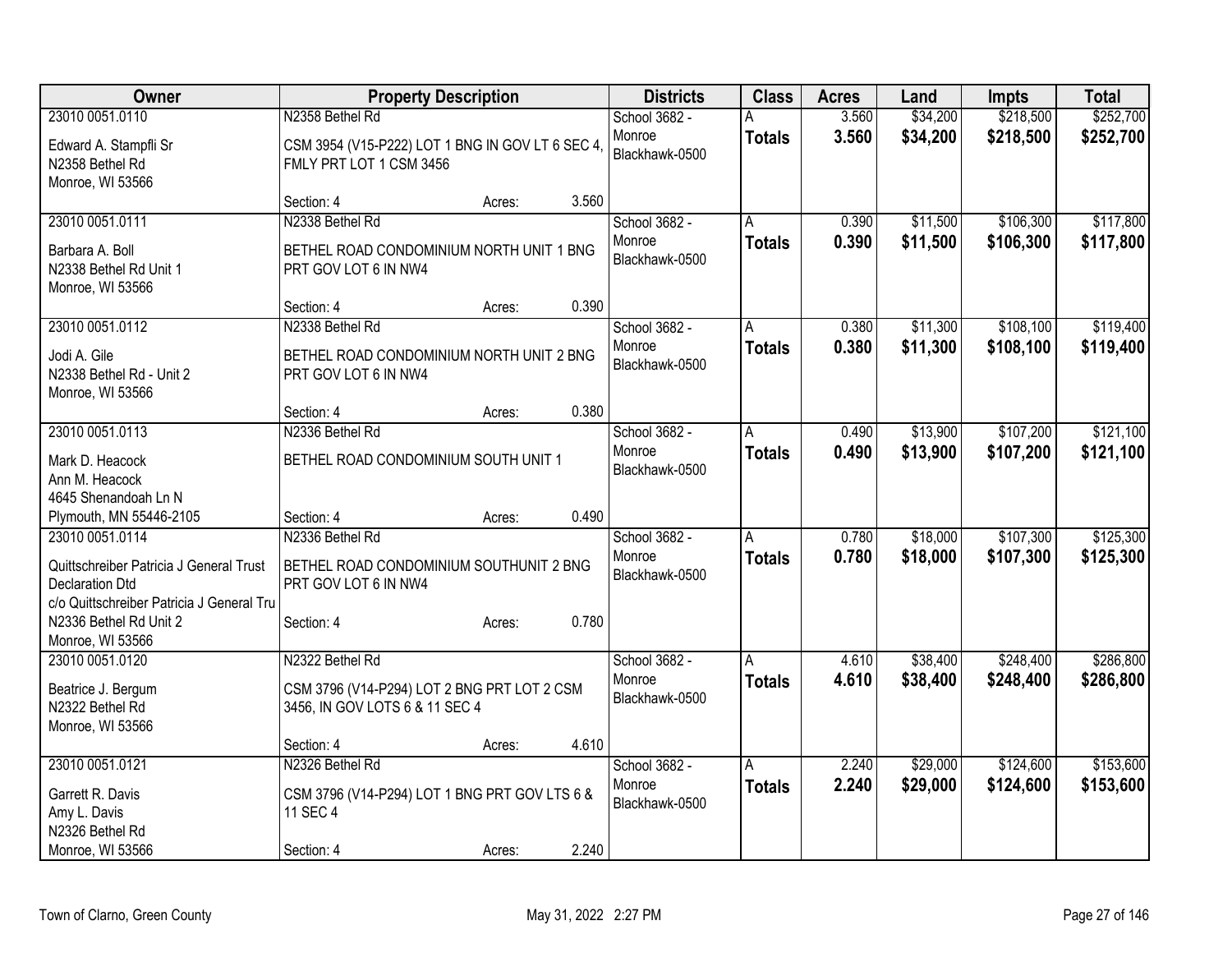| Owner                                                                                                                                                                       | <b>Property Description</b>                                                                                                                                                                          | <b>Districts</b>                          | <b>Class</b>            | <b>Acres</b>              | Land                            | <b>Impts</b>                  | <b>Total</b>                      |
|-----------------------------------------------------------------------------------------------------------------------------------------------------------------------------|------------------------------------------------------------------------------------------------------------------------------------------------------------------------------------------------------|-------------------------------------------|-------------------------|---------------------------|---------------------------------|-------------------------------|-----------------------------------|
| 23010 0051.0130<br>John W. Ditter<br>Cindy J. Ditter<br>N2312 Bethel Rd                                                                                                     | N2312 Bethel Rd<br>CSM 3456 (V13-P24) LOT 3 BNG PRT CSM 1706 LOT<br>1 IN GOV LOT 11 SEC 4                                                                                                            | School 3682 -<br>Monroe<br>Blackhawk-0500 | <b>Totals</b>           | 5.320<br>5.320            | \$41,300<br>\$41,300            | \$244,900<br>\$244,900        | \$286,200<br>\$286,200            |
| Monroe, WI 53566                                                                                                                                                            | 5.320<br>Section: 4<br>Acres:                                                                                                                                                                        |                                           |                         |                           |                                 |                               |                                   |
| 23010 0052.0000<br>Lbr Rentals, LLC<br>N2408 Bethel Rd<br>Monroe, WI 53566                                                                                                  | <b>Bethel Rd</b><br>COM SE COR FRAC LOT 11 TH W 20.34 CH TH N15*E<br>10.90 CH TH E 17.06 CH TO E LN FRAC LOT 11 TH S<br>10.55 CH TO POB; ALSO COM 7.75 CHS S OF NW<br>17.300<br>Section: 4<br>Acres: | School 3682 -<br>Monroe<br>Blackhawk-0500 | D<br>E<br><b>Totals</b> | 17.000<br>0.300<br>17.300 | \$4,000<br>\$100<br>\$4,100     | \$0<br>\$0<br>\$0             | \$4,000<br>\$100<br>\$4,100       |
| 23010 0052.1000<br>Teresa A. Goetz<br>1919 8th St<br>Monroe, WI 53566                                                                                                       | N2292 Bethel Rd<br>CSM 1842 (V6-P96) LOT 1 BNG PRT FRAC LOT 11<br>SEC <sub>4</sub><br>4.190<br>Section: 4<br>Acres:                                                                                  | School 3682 -<br>Monroe<br>Blackhawk-0500 | A<br><b>Totals</b>      | 4.190<br>4.190            | \$36,800<br>\$36,800            | \$546,100<br>\$546,100        | \$582,900<br>\$582,900            |
| 23010 0053.1000<br>Miller David F and June E Revocable<br><b>Living Trust</b><br>c/o Miller David F and June E Rev Living<br>Trust<br>W6134 Franklin Rd<br>Monroe, WI 53566 | <b>Bethel Rd</b><br>S2 NE4 SW4 EXC LOT 1 CSM 2668<br>15.700<br>Section: 4<br>Acres:                                                                                                                  | School 3682 -<br>Monroe<br>Blackhawk-0500 | D<br>E<br><b>Totals</b> | 15.200<br>0.500<br>15.700 | \$3,700<br>\$100<br>\$3,800     | $\overline{50}$<br>\$0<br>\$0 | \$3,700<br>\$100<br>\$3,800       |
| 23010 0053.1100<br>Yvonne L. Hughes<br>N2199 Bethel Rd<br>Monroe, WI 53566                                                                                                  | N2199 Bethel Rd<br>PRT NW4 SW4 COM SE COR NW4 SW4 SEC 4 TH N<br>ALG CNTR RD 993 FT TH W 268 FT TH S18*W<br>1038.20 FT TH E 609.34 FT TO CNTR RD/POB EXC<br>8.040<br>Section: 4<br>Acres:             | School 3682 -<br>Monroe<br>Blackhawk-0500 | A<br>D<br><b>Totals</b> | 2.040<br>6.000<br>8.040   | \$28,200<br>\$1,400<br>\$29,600 | \$125,000<br>\$0<br>\$125,000 | \$153,200<br>\$1,400<br>\$154,600 |
| 23010 0053.1200<br>Zimmerman Brian L & Cindy R<br>Revocable Trust Dated July<br>c/o Zimmerman Brian L & Cindy R Rev<br>Trust<br>N2202 Bethel Rd<br>Monroe, WI 53566         | N2202 Bethel Rd<br>CSM 2668 (V9-P161) LOT 1 BNG PRT NE4 SW4<br>4.300<br>Section: 4<br>Acres:                                                                                                         | School 3682 -<br>Monroe<br>Blackhawk-0500 | A<br><b>Totals</b>      | 4.300<br>4.300            | \$37,200<br>\$37,200            | \$367,500<br>\$367,500        | \$404,700<br>\$404,700            |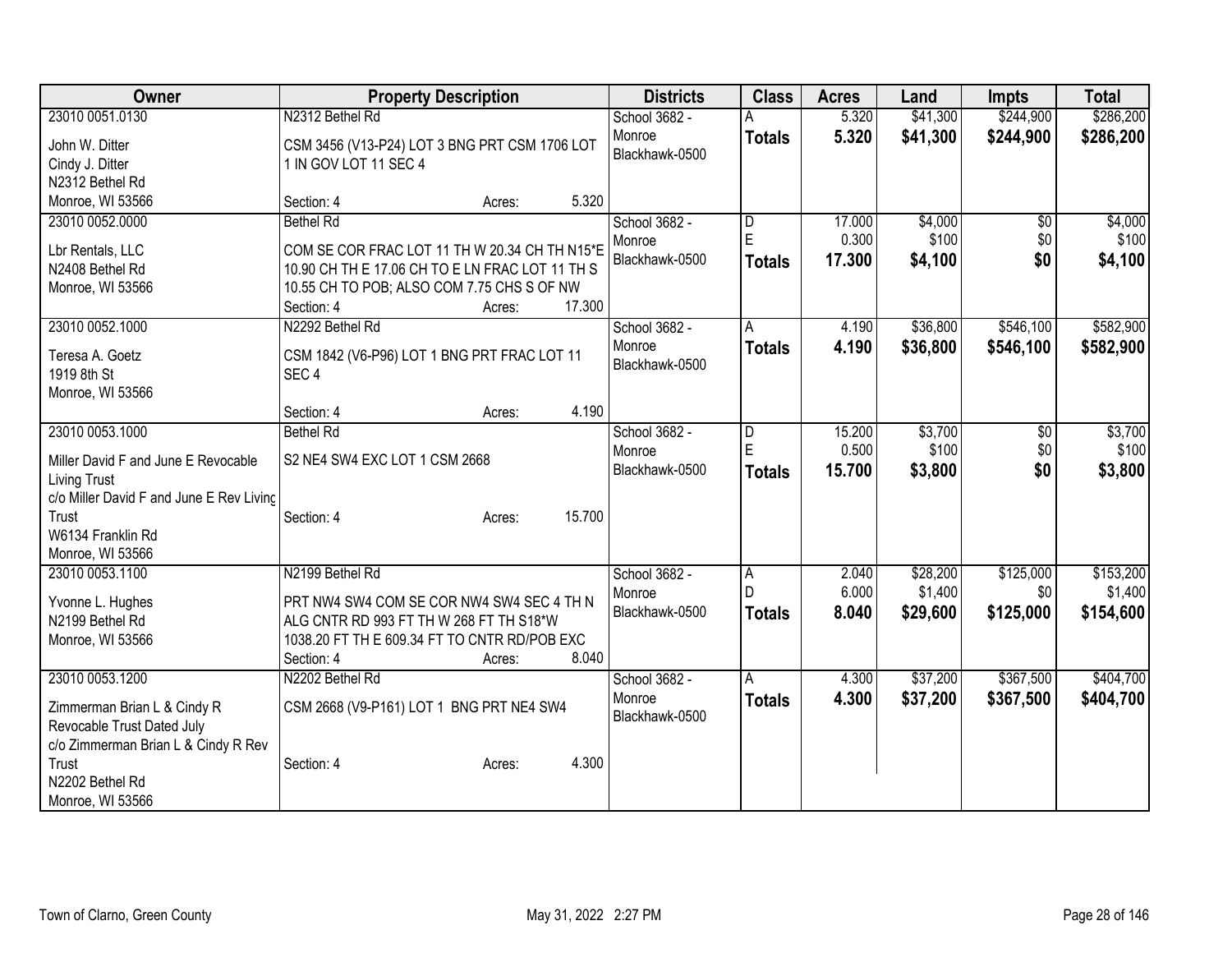| <b>Owner</b>                                                       | <b>Property Description</b>                    | <b>Districts</b> | <b>Class</b>            | <b>Acres</b> | Land            | <b>Impts</b>    | <b>Total</b> |
|--------------------------------------------------------------------|------------------------------------------------|------------------|-------------------------|--------------|-----------------|-----------------|--------------|
| 23010 0053.2000                                                    | N2225 Bethel Rd                                | School 3682 -    |                         | 1.960        | \$27,700        | \$96,000        | \$123,700    |
| Caitlin M. Carroll                                                 | PRT NW4 SW4 COM SW COR SEC TH E 1330.75 FT     | Monroe           | <b>Totals</b>           | 1.960        | \$27,700        | \$96,000        | \$123,700    |
| N2225 Bethel Rd                                                    | TH N2*W 2040.98 FT POB TH N2*W 275 FT TH S89*W | Blackhawk-0500   |                         |              |                 |                 |              |
| Monroe, WI 53566                                                   | 268 FT TH S16*W 282.12 FT TH E 358.93 FT POB   |                  |                         |              |                 |                 |              |
|                                                                    | 1.960<br>Section: 4<br>Acres:                  |                  |                         |              |                 |                 |              |
| 23010 0053.4000                                                    | <b>Bethel Rd</b>                               | School 3682 -    | $\overline{\mathsf{D}}$ | 9.000        | \$2,100         | $\overline{50}$ | \$2,100      |
| Dearlove David G Trust Uad 3/22/2000                               | PRT NW4 SW4 EXC COM SE COR NW4 SW4 SEC 4 T     | Monroe           | E                       | 7.720        | \$2,000         | \$0             | \$2,000      |
| c/o Dearlove David G Trust                                         | N ALG CNTR RD 993 FT TH W 268 FT TH S18*W      | Blackhawk-0500   | <b>Totals</b>           | 16.720       | \$4,100         | \$0             | \$4,100      |
| 1426 Chandler St                                                   | 1038.20 FT TH E 609.34 FT TO CNTR RD/POB EXC   |                  |                         |              |                 |                 |              |
| Madison, WI 53711-2208                                             | 16.720<br>Section:<br>Acres:                   |                  |                         |              |                 |                 |              |
| 23010 0054.0000                                                    | W6445 Patterson Rd                             | School 3682 -    | A                       | 5.510        | \$42,000        | \$92,100        | \$134,100    |
|                                                                    |                                                | Monroe           | <b>Totals</b>           | 5.510        | \$42,000        | \$92,100        | \$134,100    |
| Roberta R. Krueger                                                 | COM NEAR NW COR FT LOT 5 AT PT CTR HWY & ON    | Blackhawk-0500   |                         |              |                 |                 |              |
| W6445 Patterson Rd                                                 | SE SIDE RR TH ALG CTR HWY SELY 14.79 CHAINS    |                  |                         |              |                 |                 |              |
| Monroe, WI 53566                                                   | TH AT R ANGLES W/HWY SWLY 4.72 CHAINS TH R     |                  |                         |              |                 |                 |              |
|                                                                    | 5.510<br>Section: 4<br>Acres:                  |                  |                         |              |                 |                 |              |
| 23010 0055.2100                                                    | N2147 Bethel Rd                                | School 3682 -    | A                       | 1.030        | \$20,200        | \$124,500       | \$144,700    |
| David L. Silbaugh                                                  | CSM 5229 (V25-P53) LOT 2 BNG PRT SW4 SW4       | Monroe           | <b>Totals</b>           | 1.030        | \$20,200        | \$124,500       | \$144,700    |
| Diane R. Silbaugh                                                  |                                                | Blackhawk-0500   |                         |              |                 |                 |              |
| N2147 Bethel Rd                                                    |                                                |                  |                         |              |                 |                 |              |
| Monroe, WI 53566                                                   | 1.030<br>Section:<br>Acres:                    |                  |                         |              |                 |                 |              |
| 23010 0055.4000                                                    |                                                | School 3682 -    | D                       | 21.410       | \$5,500         | $\overline{50}$ | \$5,500      |
|                                                                    |                                                | Monroe           | E                       | 13.990       | \$4,600         | \$0             | \$4,600      |
| Dearlove David G Trust Uad 3/22/2000<br>c/o Dearlove David G Trust | SW4 SW4 EXC SCHOOL HOUSE SITE & EXC CSM        | Blackhawk-0500   | <b>Totals</b>           | 35.400       | \$10,100        | \$0             | \$10,100     |
| 1426 Chandler St                                                   | 5229 (V25-P53) LOTS 1 & 2                      |                  |                         |              |                 |                 |              |
| Madison, WI 53711-2208                                             | 35.400<br>Section:<br>Acres:                   |                  |                         |              |                 |                 |              |
| 23010 0055.5000                                                    | <b>Bethel Rd</b>                               | School 3682 -    | Α                       | 1.450        | $\overline{50}$ | \$3,300         | \$3,300      |
|                                                                    |                                                | Monroe           | D                       | 4.590        | \$1,100         | \$0             | \$1,100      |
| David L. Silbaugh                                                  | CSM 5229 (V25-P53) LOT 1 BNG PRT SW4 & NW4 OF  | Blackhawk-0500   | E                       | 0.780        | \$300           | \$0             | \$300        |
| Diane R. Silbaugh                                                  | SW4                                            |                  | <b>Totals</b>           | 6.820        | \$1,400         | \$3,300         | \$4,700      |
| N2147 Bethel Rd                                                    |                                                |                  |                         |              |                 |                 |              |
| Monroe, WI 53566                                                   | 6.820<br>Section:<br>Acres:                    |                  |                         |              |                 |                 |              |
| 23010 0056.0000                                                    | <b>Bethel Rd</b>                               | School 3682 -    | $\overline{D}$          | 18.500       | \$4,000         | $\overline{50}$ | \$4,000      |
| Haug Melvin and Barbara Revocable                                  | W2 SE4 SW4                                     | Monroe           | E                       | 1.500        | \$200           | \$0             | \$200        |
| Living Trust 10/7/201                                              |                                                | Blackhawk-0500   | <b>Totals</b>           | 20.000       | \$4,200         | \$0             | \$4,200      |
| c/o Haug Melvin and Barbara Rev Lvg                                |                                                |                  |                         |              |                 |                 |              |
| Trust                                                              | 20.000<br>Section: 4<br>Acres:                 |                  |                         |              |                 |                 |              |
| 2721 3rd Ave                                                       |                                                |                  |                         |              |                 |                 |              |
| Monroe, WI 53566                                                   |                                                |                  |                         |              |                 |                 |              |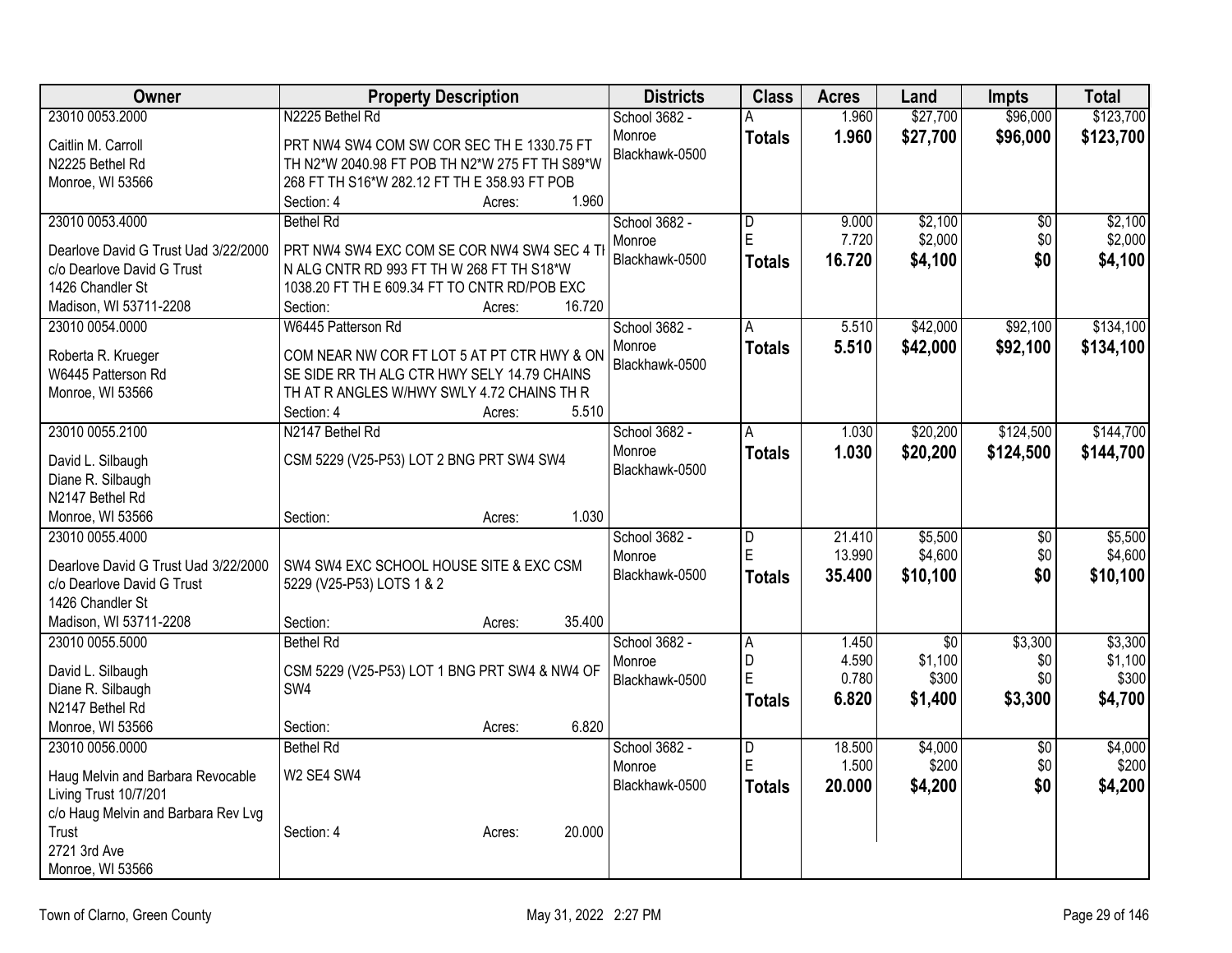| Owner                                    | <b>Property Description</b>                     | <b>Districts</b>         | <b>Class</b>  | <b>Acres</b> | Land            | Impts           | <b>Total</b>    |
|------------------------------------------|-------------------------------------------------|--------------------------|---------------|--------------|-----------------|-----------------|-----------------|
| 23010 0057.0000                          | Patterson Rd                                    | School 3682 -            | A             | 2.000        | \$8,000         | $\overline{50}$ | \$8,000         |
| Patterson-Bader Farm, LLC                | SECTION 4 PRT FR LOTS 5 & 12 COM NW COR FR      | Monroe                   | D             | 3.000        | \$500           | \$0             | \$500           |
| c/o Patterson-Bader Farm, LLC            | LOT 5 S50*E 16 CHAIN & 98 LINKS ALG CTR RD TH S | Blackhawk-0500           | Ė             | 1.000        | \$400           | \$0             | \$400           |
| W7210 County Rd B                        | S49*W 17 CHS & 4 LINKS TO W LN SD SEC TH N 22   |                          | <b>Totals</b> | 6.000        | \$8,900         | \$0             | \$8,900         |
| Monroe, WI 53566                         | 6.000<br>Section: 4<br>Acres:                   |                          |               |              |                 |                 |                 |
| 23010 0058.0000                          | <b>Bethel Rd</b>                                | School 3682 -            | D             | 8.180        | \$1,900         | $\overline{50}$ | \$1,900         |
|                                          | PRT FRAC LOTS 7 & 10 SEC 4 COM NW COR FRAC      | Monroe                   | E             | 1.250        | \$500           | \$0             | \$500           |
| Lbr Rentals, LLC<br>N2408 Bethel Rd      | LOT 7 TH S 7.75 CHS TO CNTR RD TH ELY 4.25 CH   | Blackhawk-0500           | <b>Totals</b> | 9.430        | \$2,400         | \$0             | \$2,400         |
| Monroe, WI 53566                         | POB TH S 26.095 CH TH E 3.75 CH TH N 27.245 CHS |                          |               |              |                 |                 |                 |
|                                          | 9.430<br>Section: 4<br>Acres:                   |                          |               |              |                 |                 |                 |
| 23010 0059.0000                          | W6134 Franklin Rd                               | School 3682 -            | D             | 151.000      | \$37,400        | $\overline{50}$ | \$37,400        |
|                                          |                                                 | Monroe                   | E             | 5.000        | \$500           | \$0             | \$500           |
| Miller David F and June E Revocable      | E2 SE4 SW4 20A; SE4 EXC N2 NW4 SE4 140A         | Blackhawk-0500           | G             | 4.000        | \$36,000        | \$174,600       | \$210,600       |
| <b>Living Trust</b>                      |                                                 |                          | <b>Totals</b> | 160.000      | \$73,900        | \$174,600       | \$248,500       |
| c/o Miller David F and June E Rev Livinc |                                                 |                          |               |              |                 |                 |                 |
| Trust                                    | 160.000<br>Section: 4<br>Acres:                 |                          |               |              |                 |                 |                 |
| W6134 Franklin Rd                        |                                                 |                          |               |              |                 |                 |                 |
| Monroe, WI 53566                         |                                                 |                          |               |              |                 |                 |                 |
| 23010 0061.0000                          |                                                 | School 3682 -            | X4            | 2.220        | $\overline{50}$ | $\sqrt{6}$      | $\overline{50}$ |
| Town of Clarno                           | SECTION 5 CSM 3526 (V13-P140) OUTLOT 1 - CONT   | Monroe<br>Blackhawk-0500 | <b>Totals</b> | 2.220        | \$0             | \$0             | \$0             |
| C/O James Rutledge                       | 1.14A; CSM 3527 - (V13-P143) OUTLOT 1 - CONT    |                          |               |              |                 |                 |                 |
| W6764 Cty Hwy B                          | 1.08A                                           |                          |               |              |                 |                 |                 |
| Monroe, WI 53566                         | 2.220<br>Section: 5<br>Acres:                   |                          |               |              |                 |                 |                 |
| 23010 0061.0100                          | Carnie Rd                                       | School 3682 -            | A             | 0.700        | \$9,100         | \$10,400        | \$19,500        |
| Michael J. Marty                         | CSM 2907 (V10-P163) PRT LOT 21 BNG PRT NE4      | Monroe                   | <b>Totals</b> | 0.700        | \$9,100         | \$10,400        | \$19,500        |
| Janel L. Marty                           | NE4 (SEE PCL 517.18-T MONROE)                   | Blackhawk-0500           |               |              |                 |                 |                 |
| N2515 Carnie Rd                          |                                                 |                          |               |              |                 |                 |                 |
| Monroe, WI 53566                         | 0.700<br>Section: 5<br>Acres:                   |                          |               |              |                 |                 |                 |
| 23010 0061.1000                          | W6505 Platinum Dr                               | School 3682 -            | A             | 1.860        | \$26,900        | \$228,500       | \$255,400       |
|                                          |                                                 | Monroe                   | <b>Totals</b> | 1.860        | \$26,900        | \$228,500       | \$255,400       |
| Holly A. Walker                          | CSM 3526 (V13-P140) LOT 10 BNG PRT FRAC LOT 4   | Blackhawk-0500           |               |              |                 |                 |                 |
| Daniel D. Walker                         | SEC 4 & PRT FRAC 1 SEC 5 INCL NON-EXCL          |                          |               |              |                 |                 |                 |
| W6505 Platinum Dr                        | <b>EASEMENT</b><br>1.860                        |                          |               |              |                 |                 |                 |
| Monroe, WI 53566                         | Section: 5<br>Acres:<br>W6527 Platinum Dr       |                          |               |              |                 | \$244,300       |                 |
| 23010 0061.1100                          |                                                 | School 3682 -<br>Monroe  | Α             | 1.740        | \$25,900        |                 | \$270,200       |
| Michael D. Garchie                       | CSM 3526 (V13-P140) LOT 11 BNG PRT NE4 NE4      | Blackhawk-0500           | <b>Totals</b> | 1.740        | \$25,900        | \$244,300       | \$270,200       |
| Jacqueline L. Garchie                    |                                                 |                          |               |              |                 |                 |                 |
| W6527 Platinum Dr                        |                                                 |                          |               |              |                 |                 |                 |
| Monroe, WI 53566                         | 1.740<br>Section: 5<br>Acres:                   |                          |               |              |                 |                 |                 |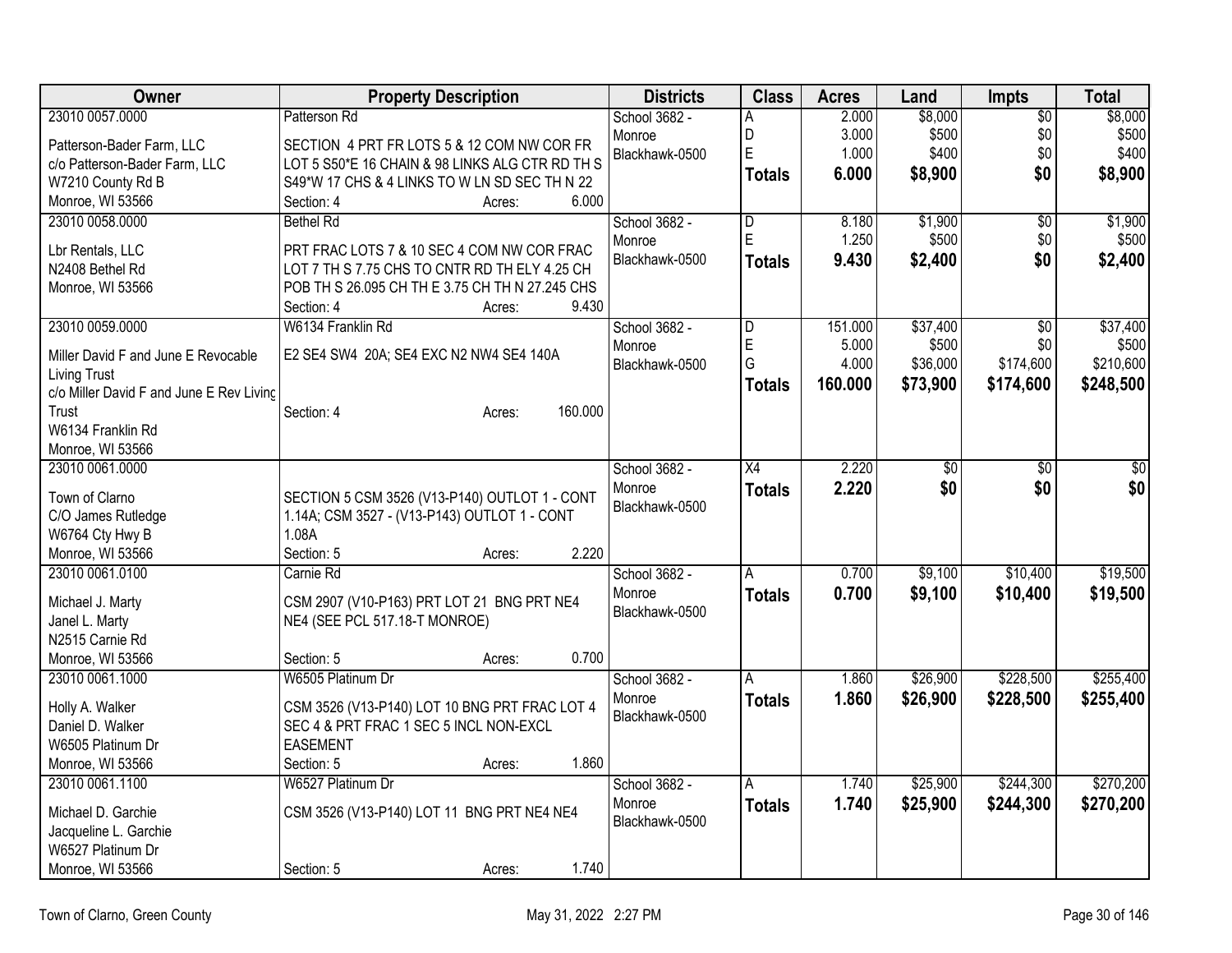| Owner                                |                                            | <b>Property Description</b> |       | <b>Districts</b> | <b>Class</b>  | <b>Acres</b> | Land     | <b>Impts</b>    | <b>Total</b> |
|--------------------------------------|--------------------------------------------|-----------------------------|-------|------------------|---------------|--------------|----------|-----------------|--------------|
| 23010 0061.1200                      | W6531 Platinum Dr                          |                             |       | School 3682 -    |               | 1.640        | \$25,100 | \$208,700       | \$233,800    |
| James C. Kollatz Jr                  | CSM 3526 (V13-P140) LOT 12 BNG PRT NE4 NE4 |                             |       | Monroe           | <b>Totals</b> | 1.640        | \$25,100 | \$208,700       | \$233,800    |
| Amy J. Kollatz                       |                                            |                             |       | Blackhawk-0500   |               |              |          |                 |              |
| W6531 Platinum Dr                    |                                            |                             |       |                  |               |              |          |                 |              |
| Monroe, WI 53566                     | Section: 5                                 | Acres:                      | 1.640 |                  |               |              |          |                 |              |
| 23010 0061.1300                      | W6563 Platinum Dr                          |                             |       | School 3682 -    |               | 1.640        | \$25,100 | \$211,700       | \$236,800    |
| Justin L. Gerber                     | CSM 3527 (V13-P143) LOT 13 BNG PRT NE4 NE4 |                             |       | Monroe           | <b>Totals</b> | 1.640        | \$25,100 | \$211,700       | \$236,800    |
| Amanda J. Gerber                     |                                            |                             |       | Blackhawk-0500   |               |              |          |                 |              |
| W6563 Platinum Dr                    |                                            |                             |       |                  |               |              |          |                 |              |
| Monroe, WI 53566                     | Section: 5                                 | Acres:                      | 1.640 |                  |               |              |          |                 |              |
| 23010 0061.1400                      | W6585 Platinum Dr                          |                             |       | School 3682 -    | A             | 1.640        | \$25,100 | \$204,000       | \$229,100    |
|                                      |                                            |                             |       | Monroe           | <b>Totals</b> | 1.640        | \$25,100 | \$204,000       | \$229,100    |
| Kevin L. Larson                      | CSM 3527 (V13-P143) LOT 14 BNG PRT NE4 NE4 |                             |       | Blackhawk-0500   |               |              |          |                 |              |
| Heidi L. Larson<br>W6585 Platinum Dr |                                            |                             |       |                  |               |              |          |                 |              |
| Monroe, WI 53566                     | Section: 5                                 | Acres:                      | 1.640 |                  |               |              |          |                 |              |
| 23010 0061.1500                      |                                            |                             |       | School 3682 -    | A             | 1.810        | \$26,500 | $\overline{50}$ | \$26,500     |
|                                      |                                            |                             |       | Monroe           | <b>Totals</b> | 1.810        | \$26,500 | \$0             | \$26,500     |
| Curtis E. Bartels                    | CSM 3527 (V13-P143) LOT 15 BNG PRT NE4     |                             |       | Blackhawk-0500   |               |              |          |                 |              |
| W6578 Platinum Dr                    | NE4(ALSO NON-EXCL EASEMENT)                |                             |       |                  |               |              |          |                 |              |
| Monroe, WI 53566                     |                                            |                             |       |                  |               |              |          |                 |              |
|                                      | Section: 5                                 | Acres:                      | 1.810 |                  |               |              |          |                 |              |
| 23010 0061.1600                      | W6578 Platinum Dr                          |                             |       | School 3682 -    | A             | 1.610        | \$24,900 | \$198,200       | \$223,100    |
| Curtis E. Bartels                    | CSM 3528 (V13-P146) LOT 16 BNG PRT NE4 NE4 |                             |       | Monroe           | <b>Totals</b> | 1.610        | \$24,900 | \$198,200       | \$223,100    |
| W6578 Platinum Dr                    |                                            |                             |       | Blackhawk-0500   |               |              |          |                 |              |
| Monroe, WI 53566                     |                                            |                             |       |                  |               |              |          |                 |              |
|                                      | Section: 5                                 | Acres:                      | 1.610 |                  |               |              |          |                 |              |
| 23010 0061.1700                      | W6556 Platinum Dr                          |                             |       | School 3682 -    | A             | 1.680        | \$25,400 | \$194,700       | \$220,100    |
| Vernon W. Harris                     | CSM 3528 (V13-P146) LOT 17 BNG PRT NE4 NE4 |                             |       | Monroe           | <b>Totals</b> | 1.680        | \$25,400 | \$194,700       | \$220,100    |
| Jo E. Harris                         |                                            |                             |       | Blackhawk-0500   |               |              |          |                 |              |
| W6556 Platinum Dr                    |                                            |                             |       |                  |               |              |          |                 |              |
| Monroe, WI 53566                     | Section: 5                                 | Acres:                      | 1.680 |                  |               |              |          |                 |              |
| 23010 0061.1800                      | W6544 Platinum Dr                          |                             |       | School 3682 -    | A             | 1.690        | \$25,500 | \$260,500       | \$286,000    |
| Adam A. Bansley                      | CSM 3528 (V13-P146) LOT 18 BNG PRT NE4 NE4 |                             |       | Monroe           | <b>Totals</b> | 1.690        | \$25,500 | \$260,500       | \$286,000    |
| Kristin L. Bansley                   |                                            |                             |       | Blackhawk-0500   |               |              |          |                 |              |
| W6544 Platinum Dr                    |                                            |                             |       |                  |               |              |          |                 |              |
| Monroe, WI 53566                     | Section: 5                                 | Acres:                      | 1.690 |                  |               |              |          |                 |              |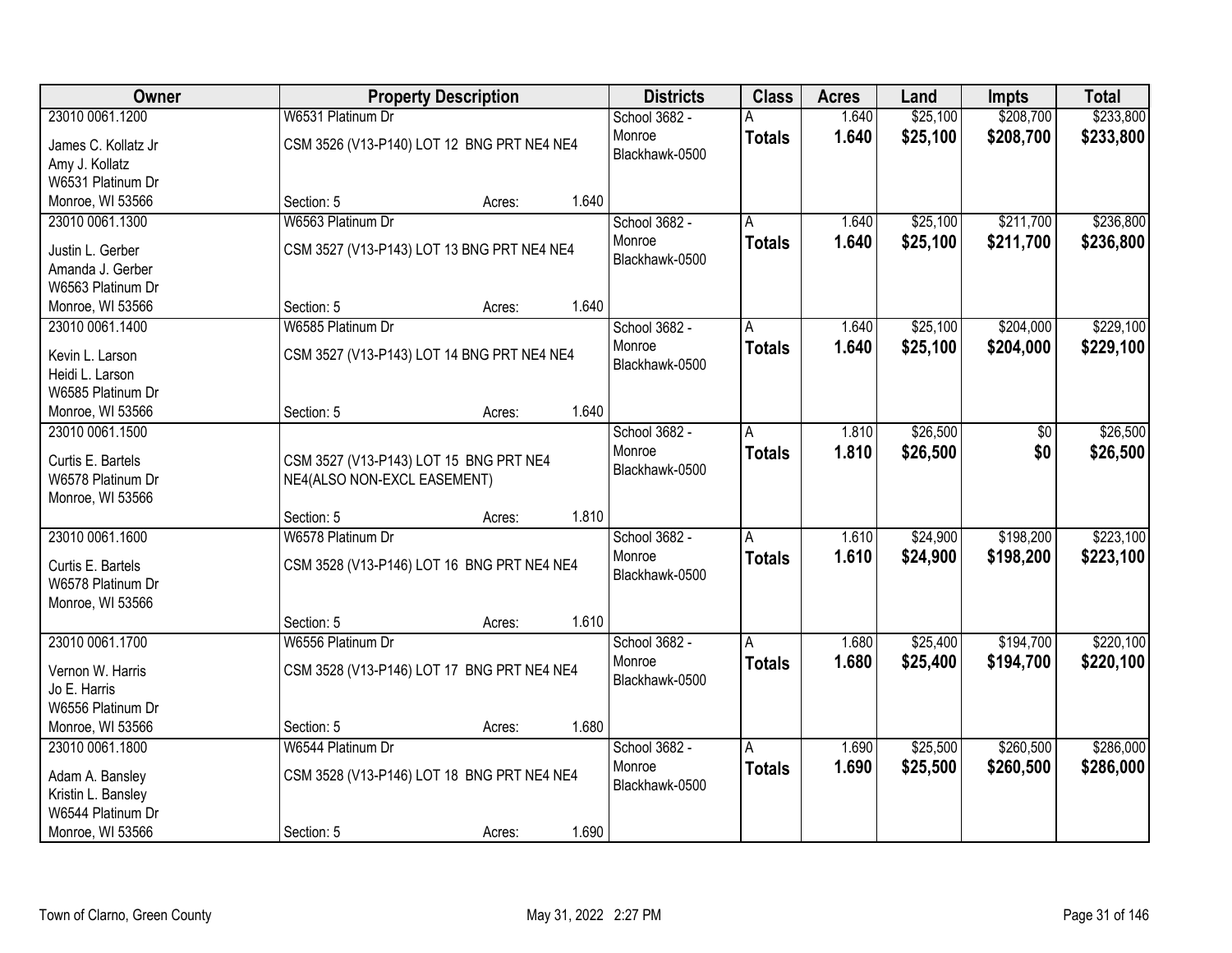| W6536 Platinum Dr<br>\$234,300<br>\$259,400<br>23010 0061.1900<br>School 3682 -<br>1.640<br>\$25,100<br>1.640<br>Monroe<br>\$25,100<br>\$234,300<br>\$259,400<br><b>Totals</b><br>CSM 3529 (V13-P149) LOT 19 BNG PRT NE4 NE4<br>Bryan R. Douglas<br>Blackhawk-0500<br>Janice J. Douglas<br>W6536 Platinum Dr<br>1.640<br>Monroe, WI 53566<br>Section: 5<br>Acres:<br>\$189,200<br>23010 0061.2000<br>W6524 Platinum Dr<br>School 3682 -<br>\$25,000<br>\$164,200<br>1.630<br>Α<br>1.630<br>\$25,000<br>\$164,200<br>Monroe<br>\$189,200<br><b>Totals</b><br>CSM 3529 (V13-P149) LOT 20 BNG PRT NE4 NE4 SEC<br>Jamie J. Ritschard<br>Blackhawk-0500<br>Michelle J. Ritschard<br>5 & NW4 NW4 SEC 4 INCL EASEMENT<br>W6524 Platinum Dr<br>1.630<br>Monroe, WI 53566<br>Section: 5<br>Acres:<br>\$170,400<br>23010 0061.2100<br>\$25,000<br>\$195,400<br>W6510 Platinum Dr<br>School 3682 -<br>1.630<br>A<br>1.630<br>Monroe<br>\$25,000<br>\$170,400<br>\$195,400<br><b>Totals</b><br>Andrew L. Edwards<br>CSM 3529 (V13-P149) LOT 21 BNG PRT NE4 NE4<br>Blackhawk-0500<br>SEC 5 & PRT NW4 NW4 SEC 4<br>Cari A. Edwards<br>W6510 Platinum Dr<br>1.630<br>Monroe, WI 53566<br>Section: 5<br>Acres:<br>\$8,600<br>\$8,600<br>23010 0061.2400<br>School 3682 -<br>1.150<br>$\sqrt[6]{}$<br>A<br>Monroe<br>1.150<br>\$8,600<br>\$0<br>\$8,600<br><b>Totals</b><br>CSM 3530 (V13-P152) PRT LOT 24 BNG PRT NE4<br>Michael J. Marty<br>Blackhawk-0500<br>NE4 SEC 5 & PRT NW4 NW4 SEC 4 (SEE T MONROE<br>Janel L. Marty<br>N2515 Carnie Rd<br>PCL 517.24 FOR REMAINING ACRES)<br>1.150<br>Monroe, WI 53566<br>Section: 5<br>Acres:<br>\$98,200<br>\$122,200<br>23010 0062.0000<br>W6554 Patterson Rd<br>1.500<br>\$24,000<br>School 3682 -<br>$\overline{A}$<br>D<br>16.710<br>\$2,800<br>\$0<br>Monroe<br>Dana Vallero et al<br>COM 130 FT S NW COR FR LOT 1 S 1320 FT TO SW<br>E<br>\$0<br>1.000<br>\$100<br>\$100<br>Blackhawk-0500<br>c/o Dana R. Vallero<br>COR E 1320 FT TO SE COR LOT 1 NWLY POB, EXC<br>\$98,200<br>19.210<br>\$26,900<br>\$125,100<br><b>Totals</b><br>W8034 Williams Rd<br>.79A OF ROAD CONV TO TOWN CLARNO<br>19.210<br>Browntown, WI 53522<br>Section: 5<br>Acres:<br>$\overline{X4}$<br>2.770<br>23010 0062.0100<br>School 3682 -<br>$\sqrt{50}$<br>$\sqrt{6}$<br>$\frac{1}{6}$<br>\$0<br>\$0<br>2.770<br>\$0<br>Monroe<br><b>Totals</b><br>Town of Clarno<br>PRT NE4 NW4 SEC 4 & NE4 NE4 SEC 5, LAND<br>Blackhawk-0500<br>C/O James Rutledge<br>CONVEYANCE FOR ROAD PURPOSES (EXEMPT)<br>W6764 Cty Hwy B<br>Monroe, WI 53566<br>2.770<br>Section: 5<br>Acres: | <b>Owner</b>    | <b>Property Description</b> | <b>Districts</b> | <b>Class</b>            | <b>Acres</b> | Land    | <b>Impts</b>    | <b>Total</b> |
|----------------------------------------------------------------------------------------------------------------------------------------------------------------------------------------------------------------------------------------------------------------------------------------------------------------------------------------------------------------------------------------------------------------------------------------------------------------------------------------------------------------------------------------------------------------------------------------------------------------------------------------------------------------------------------------------------------------------------------------------------------------------------------------------------------------------------------------------------------------------------------------------------------------------------------------------------------------------------------------------------------------------------------------------------------------------------------------------------------------------------------------------------------------------------------------------------------------------------------------------------------------------------------------------------------------------------------------------------------------------------------------------------------------------------------------------------------------------------------------------------------------------------------------------------------------------------------------------------------------------------------------------------------------------------------------------------------------------------------------------------------------------------------------------------------------------------------------------------------------------------------------------------------------------------------------------------------------------------------------------------------------------------------------------------------------------------------------------------------------------------------------------------------------------------------------------------------------------------------------------------------------------------------------------------------------------------------------------------------------------------------------------------------------------------------------------------------------------------------------------------------------------------------------------------------------------------------|-----------------|-----------------------------|------------------|-------------------------|--------------|---------|-----------------|--------------|
|                                                                                                                                                                                                                                                                                                                                                                                                                                                                                                                                                                                                                                                                                                                                                                                                                                                                                                                                                                                                                                                                                                                                                                                                                                                                                                                                                                                                                                                                                                                                                                                                                                                                                                                                                                                                                                                                                                                                                                                                                                                                                                                                                                                                                                                                                                                                                                                                                                                                                                                                                                                  |                 |                             |                  |                         |              |         |                 |              |
|                                                                                                                                                                                                                                                                                                                                                                                                                                                                                                                                                                                                                                                                                                                                                                                                                                                                                                                                                                                                                                                                                                                                                                                                                                                                                                                                                                                                                                                                                                                                                                                                                                                                                                                                                                                                                                                                                                                                                                                                                                                                                                                                                                                                                                                                                                                                                                                                                                                                                                                                                                                  |                 |                             |                  |                         |              |         |                 |              |
|                                                                                                                                                                                                                                                                                                                                                                                                                                                                                                                                                                                                                                                                                                                                                                                                                                                                                                                                                                                                                                                                                                                                                                                                                                                                                                                                                                                                                                                                                                                                                                                                                                                                                                                                                                                                                                                                                                                                                                                                                                                                                                                                                                                                                                                                                                                                                                                                                                                                                                                                                                                  |                 |                             |                  |                         |              |         |                 |              |
|                                                                                                                                                                                                                                                                                                                                                                                                                                                                                                                                                                                                                                                                                                                                                                                                                                                                                                                                                                                                                                                                                                                                                                                                                                                                                                                                                                                                                                                                                                                                                                                                                                                                                                                                                                                                                                                                                                                                                                                                                                                                                                                                                                                                                                                                                                                                                                                                                                                                                                                                                                                  |                 |                             |                  |                         |              |         |                 |              |
|                                                                                                                                                                                                                                                                                                                                                                                                                                                                                                                                                                                                                                                                                                                                                                                                                                                                                                                                                                                                                                                                                                                                                                                                                                                                                                                                                                                                                                                                                                                                                                                                                                                                                                                                                                                                                                                                                                                                                                                                                                                                                                                                                                                                                                                                                                                                                                                                                                                                                                                                                                                  |                 |                             |                  |                         |              |         |                 |              |
|                                                                                                                                                                                                                                                                                                                                                                                                                                                                                                                                                                                                                                                                                                                                                                                                                                                                                                                                                                                                                                                                                                                                                                                                                                                                                                                                                                                                                                                                                                                                                                                                                                                                                                                                                                                                                                                                                                                                                                                                                                                                                                                                                                                                                                                                                                                                                                                                                                                                                                                                                                                  |                 |                             |                  |                         |              |         |                 |              |
|                                                                                                                                                                                                                                                                                                                                                                                                                                                                                                                                                                                                                                                                                                                                                                                                                                                                                                                                                                                                                                                                                                                                                                                                                                                                                                                                                                                                                                                                                                                                                                                                                                                                                                                                                                                                                                                                                                                                                                                                                                                                                                                                                                                                                                                                                                                                                                                                                                                                                                                                                                                  |                 |                             |                  |                         |              |         |                 |              |
|                                                                                                                                                                                                                                                                                                                                                                                                                                                                                                                                                                                                                                                                                                                                                                                                                                                                                                                                                                                                                                                                                                                                                                                                                                                                                                                                                                                                                                                                                                                                                                                                                                                                                                                                                                                                                                                                                                                                                                                                                                                                                                                                                                                                                                                                                                                                                                                                                                                                                                                                                                                  |                 |                             |                  |                         |              |         |                 |              |
|                                                                                                                                                                                                                                                                                                                                                                                                                                                                                                                                                                                                                                                                                                                                                                                                                                                                                                                                                                                                                                                                                                                                                                                                                                                                                                                                                                                                                                                                                                                                                                                                                                                                                                                                                                                                                                                                                                                                                                                                                                                                                                                                                                                                                                                                                                                                                                                                                                                                                                                                                                                  |                 |                             |                  |                         |              |         |                 |              |
|                                                                                                                                                                                                                                                                                                                                                                                                                                                                                                                                                                                                                                                                                                                                                                                                                                                                                                                                                                                                                                                                                                                                                                                                                                                                                                                                                                                                                                                                                                                                                                                                                                                                                                                                                                                                                                                                                                                                                                                                                                                                                                                                                                                                                                                                                                                                                                                                                                                                                                                                                                                  |                 |                             |                  |                         |              |         |                 |              |
|                                                                                                                                                                                                                                                                                                                                                                                                                                                                                                                                                                                                                                                                                                                                                                                                                                                                                                                                                                                                                                                                                                                                                                                                                                                                                                                                                                                                                                                                                                                                                                                                                                                                                                                                                                                                                                                                                                                                                                                                                                                                                                                                                                                                                                                                                                                                                                                                                                                                                                                                                                                  |                 |                             |                  |                         |              |         |                 |              |
|                                                                                                                                                                                                                                                                                                                                                                                                                                                                                                                                                                                                                                                                                                                                                                                                                                                                                                                                                                                                                                                                                                                                                                                                                                                                                                                                                                                                                                                                                                                                                                                                                                                                                                                                                                                                                                                                                                                                                                                                                                                                                                                                                                                                                                                                                                                                                                                                                                                                                                                                                                                  |                 |                             |                  |                         |              |         |                 |              |
|                                                                                                                                                                                                                                                                                                                                                                                                                                                                                                                                                                                                                                                                                                                                                                                                                                                                                                                                                                                                                                                                                                                                                                                                                                                                                                                                                                                                                                                                                                                                                                                                                                                                                                                                                                                                                                                                                                                                                                                                                                                                                                                                                                                                                                                                                                                                                                                                                                                                                                                                                                                  |                 |                             |                  |                         |              |         |                 |              |
|                                                                                                                                                                                                                                                                                                                                                                                                                                                                                                                                                                                                                                                                                                                                                                                                                                                                                                                                                                                                                                                                                                                                                                                                                                                                                                                                                                                                                                                                                                                                                                                                                                                                                                                                                                                                                                                                                                                                                                                                                                                                                                                                                                                                                                                                                                                                                                                                                                                                                                                                                                                  |                 |                             |                  |                         |              |         |                 |              |
|                                                                                                                                                                                                                                                                                                                                                                                                                                                                                                                                                                                                                                                                                                                                                                                                                                                                                                                                                                                                                                                                                                                                                                                                                                                                                                                                                                                                                                                                                                                                                                                                                                                                                                                                                                                                                                                                                                                                                                                                                                                                                                                                                                                                                                                                                                                                                                                                                                                                                                                                                                                  |                 |                             |                  |                         |              |         |                 |              |
|                                                                                                                                                                                                                                                                                                                                                                                                                                                                                                                                                                                                                                                                                                                                                                                                                                                                                                                                                                                                                                                                                                                                                                                                                                                                                                                                                                                                                                                                                                                                                                                                                                                                                                                                                                                                                                                                                                                                                                                                                                                                                                                                                                                                                                                                                                                                                                                                                                                                                                                                                                                  |                 |                             |                  |                         |              |         |                 |              |
|                                                                                                                                                                                                                                                                                                                                                                                                                                                                                                                                                                                                                                                                                                                                                                                                                                                                                                                                                                                                                                                                                                                                                                                                                                                                                                                                                                                                                                                                                                                                                                                                                                                                                                                                                                                                                                                                                                                                                                                                                                                                                                                                                                                                                                                                                                                                                                                                                                                                                                                                                                                  |                 |                             |                  |                         |              |         |                 |              |
|                                                                                                                                                                                                                                                                                                                                                                                                                                                                                                                                                                                                                                                                                                                                                                                                                                                                                                                                                                                                                                                                                                                                                                                                                                                                                                                                                                                                                                                                                                                                                                                                                                                                                                                                                                                                                                                                                                                                                                                                                                                                                                                                                                                                                                                                                                                                                                                                                                                                                                                                                                                  |                 |                             |                  |                         |              |         |                 |              |
|                                                                                                                                                                                                                                                                                                                                                                                                                                                                                                                                                                                                                                                                                                                                                                                                                                                                                                                                                                                                                                                                                                                                                                                                                                                                                                                                                                                                                                                                                                                                                                                                                                                                                                                                                                                                                                                                                                                                                                                                                                                                                                                                                                                                                                                                                                                                                                                                                                                                                                                                                                                  |                 |                             |                  |                         |              |         |                 |              |
|                                                                                                                                                                                                                                                                                                                                                                                                                                                                                                                                                                                                                                                                                                                                                                                                                                                                                                                                                                                                                                                                                                                                                                                                                                                                                                                                                                                                                                                                                                                                                                                                                                                                                                                                                                                                                                                                                                                                                                                                                                                                                                                                                                                                                                                                                                                                                                                                                                                                                                                                                                                  |                 |                             |                  |                         |              |         |                 |              |
| \$2,800                                                                                                                                                                                                                                                                                                                                                                                                                                                                                                                                                                                                                                                                                                                                                                                                                                                                                                                                                                                                                                                                                                                                                                                                                                                                                                                                                                                                                                                                                                                                                                                                                                                                                                                                                                                                                                                                                                                                                                                                                                                                                                                                                                                                                                                                                                                                                                                                                                                                                                                                                                          |                 |                             |                  |                         |              |         |                 |              |
|                                                                                                                                                                                                                                                                                                                                                                                                                                                                                                                                                                                                                                                                                                                                                                                                                                                                                                                                                                                                                                                                                                                                                                                                                                                                                                                                                                                                                                                                                                                                                                                                                                                                                                                                                                                                                                                                                                                                                                                                                                                                                                                                                                                                                                                                                                                                                                                                                                                                                                                                                                                  |                 |                             |                  |                         |              |         |                 |              |
|                                                                                                                                                                                                                                                                                                                                                                                                                                                                                                                                                                                                                                                                                                                                                                                                                                                                                                                                                                                                                                                                                                                                                                                                                                                                                                                                                                                                                                                                                                                                                                                                                                                                                                                                                                                                                                                                                                                                                                                                                                                                                                                                                                                                                                                                                                                                                                                                                                                                                                                                                                                  |                 |                             |                  |                         |              |         |                 |              |
|                                                                                                                                                                                                                                                                                                                                                                                                                                                                                                                                                                                                                                                                                                                                                                                                                                                                                                                                                                                                                                                                                                                                                                                                                                                                                                                                                                                                                                                                                                                                                                                                                                                                                                                                                                                                                                                                                                                                                                                                                                                                                                                                                                                                                                                                                                                                                                                                                                                                                                                                                                                  |                 |                             |                  |                         |              |         |                 |              |
|                                                                                                                                                                                                                                                                                                                                                                                                                                                                                                                                                                                                                                                                                                                                                                                                                                                                                                                                                                                                                                                                                                                                                                                                                                                                                                                                                                                                                                                                                                                                                                                                                                                                                                                                                                                                                                                                                                                                                                                                                                                                                                                                                                                                                                                                                                                                                                                                                                                                                                                                                                                  |                 |                             |                  |                         |              |         |                 |              |
|                                                                                                                                                                                                                                                                                                                                                                                                                                                                                                                                                                                                                                                                                                                                                                                                                                                                                                                                                                                                                                                                                                                                                                                                                                                                                                                                                                                                                                                                                                                                                                                                                                                                                                                                                                                                                                                                                                                                                                                                                                                                                                                                                                                                                                                                                                                                                                                                                                                                                                                                                                                  |                 |                             |                  |                         |              |         |                 |              |
|                                                                                                                                                                                                                                                                                                                                                                                                                                                                                                                                                                                                                                                                                                                                                                                                                                                                                                                                                                                                                                                                                                                                                                                                                                                                                                                                                                                                                                                                                                                                                                                                                                                                                                                                                                                                                                                                                                                                                                                                                                                                                                                                                                                                                                                                                                                                                                                                                                                                                                                                                                                  |                 |                             |                  |                         |              |         |                 |              |
|                                                                                                                                                                                                                                                                                                                                                                                                                                                                                                                                                                                                                                                                                                                                                                                                                                                                                                                                                                                                                                                                                                                                                                                                                                                                                                                                                                                                                                                                                                                                                                                                                                                                                                                                                                                                                                                                                                                                                                                                                                                                                                                                                                                                                                                                                                                                                                                                                                                                                                                                                                                  |                 |                             |                  |                         |              |         |                 |              |
|                                                                                                                                                                                                                                                                                                                                                                                                                                                                                                                                                                                                                                                                                                                                                                                                                                                                                                                                                                                                                                                                                                                                                                                                                                                                                                                                                                                                                                                                                                                                                                                                                                                                                                                                                                                                                                                                                                                                                                                                                                                                                                                                                                                                                                                                                                                                                                                                                                                                                                                                                                                  |                 |                             |                  |                         |              |         |                 |              |
|                                                                                                                                                                                                                                                                                                                                                                                                                                                                                                                                                                                                                                                                                                                                                                                                                                                                                                                                                                                                                                                                                                                                                                                                                                                                                                                                                                                                                                                                                                                                                                                                                                                                                                                                                                                                                                                                                                                                                                                                                                                                                                                                                                                                                                                                                                                                                                                                                                                                                                                                                                                  |                 |                             |                  |                         |              |         |                 |              |
|                                                                                                                                                                                                                                                                                                                                                                                                                                                                                                                                                                                                                                                                                                                                                                                                                                                                                                                                                                                                                                                                                                                                                                                                                                                                                                                                                                                                                                                                                                                                                                                                                                                                                                                                                                                                                                                                                                                                                                                                                                                                                                                                                                                                                                                                                                                                                                                                                                                                                                                                                                                  |                 |                             |                  |                         |              |         |                 |              |
|                                                                                                                                                                                                                                                                                                                                                                                                                                                                                                                                                                                                                                                                                                                                                                                                                                                                                                                                                                                                                                                                                                                                                                                                                                                                                                                                                                                                                                                                                                                                                                                                                                                                                                                                                                                                                                                                                                                                                                                                                                                                                                                                                                                                                                                                                                                                                                                                                                                                                                                                                                                  |                 |                             |                  |                         |              |         |                 |              |
|                                                                                                                                                                                                                                                                                                                                                                                                                                                                                                                                                                                                                                                                                                                                                                                                                                                                                                                                                                                                                                                                                                                                                                                                                                                                                                                                                                                                                                                                                                                                                                                                                                                                                                                                                                                                                                                                                                                                                                                                                                                                                                                                                                                                                                                                                                                                                                                                                                                                                                                                                                                  |                 |                             |                  |                         |              |         |                 |              |
|                                                                                                                                                                                                                                                                                                                                                                                                                                                                                                                                                                                                                                                                                                                                                                                                                                                                                                                                                                                                                                                                                                                                                                                                                                                                                                                                                                                                                                                                                                                                                                                                                                                                                                                                                                                                                                                                                                                                                                                                                                                                                                                                                                                                                                                                                                                                                                                                                                                                                                                                                                                  | 23010 0063.0000 | W6620 Patterson Rd          | School 3682 -    | $\overline{\mathsf{D}}$ | 40.000       | \$8,300 | $\overline{50}$ | \$8,300      |
| E<br>0.920<br>\$100<br>\$0<br>\$100<br>Monroe<br>SECTION 5 FRAC LOT 2 NE4 EXC RD ROW<br><b>Delbert Rosenstiel</b>                                                                                                                                                                                                                                                                                                                                                                                                                                                                                                                                                                                                                                                                                                                                                                                                                                                                                                                                                                                                                                                                                                                                                                                                                                                                                                                                                                                                                                                                                                                                                                                                                                                                                                                                                                                                                                                                                                                                                                                                                                                                                                                                                                                                                                                                                                                                                                                                                                                                |                 |                             |                  |                         |              |         |                 |              |
| G<br>2.000<br>\$28,000<br>\$103,400<br>\$75,400<br>Blackhawk-0500<br>Daniel D. Rosenstiel                                                                                                                                                                                                                                                                                                                                                                                                                                                                                                                                                                                                                                                                                                                                                                                                                                                                                                                                                                                                                                                                                                                                                                                                                                                                                                                                                                                                                                                                                                                                                                                                                                                                                                                                                                                                                                                                                                                                                                                                                                                                                                                                                                                                                                                                                                                                                                                                                                                                                        |                 |                             |                  |                         |              |         |                 |              |
| 42.920<br>\$36,400<br>\$111,800<br>\$75,400<br><b>Totals</b><br>W6620 Patterson Rd                                                                                                                                                                                                                                                                                                                                                                                                                                                                                                                                                                                                                                                                                                                                                                                                                                                                                                                                                                                                                                                                                                                                                                                                                                                                                                                                                                                                                                                                                                                                                                                                                                                                                                                                                                                                                                                                                                                                                                                                                                                                                                                                                                                                                                                                                                                                                                                                                                                                                               |                 |                             |                  |                         |              |         |                 |              |
| 42.920<br>Monroe, WI 53566<br>Section: 5<br>Acres:                                                                                                                                                                                                                                                                                                                                                                                                                                                                                                                                                                                                                                                                                                                                                                                                                                                                                                                                                                                                                                                                                                                                                                                                                                                                                                                                                                                                                                                                                                                                                                                                                                                                                                                                                                                                                                                                                                                                                                                                                                                                                                                                                                                                                                                                                                                                                                                                                                                                                                                               |                 |                             |                  |                         |              |         |                 |              |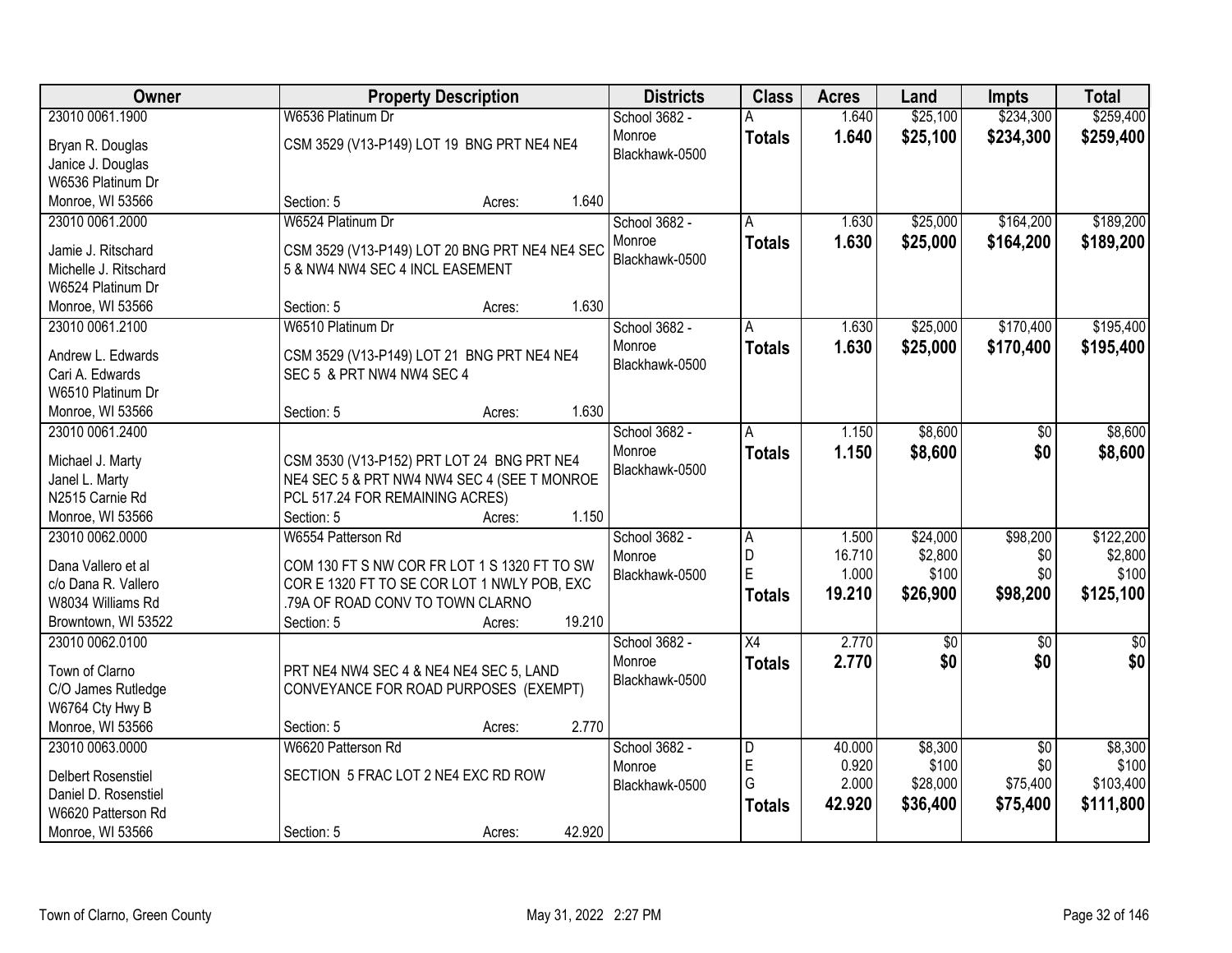| 23010 0064.0100<br>School 3682 -<br>2.000<br>\$28,000<br>\$827,600<br>2.000<br>\$28,000<br>\$827,600<br>Monroe<br><b>Totals</b><br>CSM 4591 (V19-P204) LOT 1 BNG PRT FRAC LOT 8<br>Troy D. Bader<br>Blackhawk-0500<br>Janel K. Bader<br>W6411 Patterson Rd<br>2.000<br>Monroe, WI 53566<br>Section: 5<br>Acres:<br>\$132,600<br>23010 0064.0200<br>Patterson Rd<br>School 3682 -<br>\$14,400<br>3.600<br>A<br>D<br>63.160<br>\$15,800<br>\$15,800<br>\$0<br>Monroe<br>PRT FRAC LOT 7, EXC CSM 4159; PRT FR LOT 8, EXC<br>Patterson-Bader Farm, LLC<br>E<br>9.000<br>\$2,900<br>\$0<br>\$2,900<br>Blackhawk-0500<br>c/o Patterson-Bader Farm, LLC<br>CSM 4591; PRT FR LOT 9 COM NE COR SD LOT S TO<br>75.760<br>\$132,600<br>\$33,100<br>\$165,700<br><b>Totals</b><br>SE COR FR LOT W 231 FT N TO N LN LOT E 231 FT<br>W7210 County Rd B<br>Monroe, WI 53566<br>Section: 5<br>75.760<br>Acres:<br>23010 0064.1000<br>\$24,800<br>\$81,500<br>W6579 Patterson Rd<br>School 3682 -<br>1.600<br>A<br>\$24,800<br>Monroe<br>1.600<br>\$81,500<br><b>Totals</b><br>CSM 4083 (V16-P101) LOT 1 BNG PRT FRAC LOT 8<br>Dustin T. Fink<br>Blackhawk-0500 | <b>Owner</b>       | <b>Property Description</b> | <b>Districts</b> | <b>Class</b> | <b>Acres</b> | Land | <b>Impts</b> | <b>Total</b> |
|------------------------------------------------------------------------------------------------------------------------------------------------------------------------------------------------------------------------------------------------------------------------------------------------------------------------------------------------------------------------------------------------------------------------------------------------------------------------------------------------------------------------------------------------------------------------------------------------------------------------------------------------------------------------------------------------------------------------------------------------------------------------------------------------------------------------------------------------------------------------------------------------------------------------------------------------------------------------------------------------------------------------------------------------------------------------------------------------------------------------------------------------|--------------------|-----------------------------|------------------|--------------|--------------|------|--------------|--------------|
|                                                                                                                                                                                                                                                                                                                                                                                                                                                                                                                                                                                                                                                                                                                                                                                                                                                                                                                                                                                                                                                                                                                                                |                    | W6411 Patterson Rd          |                  |              |              |      |              | \$855,600    |
|                                                                                                                                                                                                                                                                                                                                                                                                                                                                                                                                                                                                                                                                                                                                                                                                                                                                                                                                                                                                                                                                                                                                                |                    |                             |                  |              |              |      |              | \$855,600    |
|                                                                                                                                                                                                                                                                                                                                                                                                                                                                                                                                                                                                                                                                                                                                                                                                                                                                                                                                                                                                                                                                                                                                                |                    |                             |                  |              |              |      |              |              |
|                                                                                                                                                                                                                                                                                                                                                                                                                                                                                                                                                                                                                                                                                                                                                                                                                                                                                                                                                                                                                                                                                                                                                |                    |                             |                  |              |              |      |              |              |
|                                                                                                                                                                                                                                                                                                                                                                                                                                                                                                                                                                                                                                                                                                                                                                                                                                                                                                                                                                                                                                                                                                                                                |                    |                             |                  |              |              |      |              |              |
|                                                                                                                                                                                                                                                                                                                                                                                                                                                                                                                                                                                                                                                                                                                                                                                                                                                                                                                                                                                                                                                                                                                                                |                    |                             |                  |              |              |      |              | \$147,000    |
|                                                                                                                                                                                                                                                                                                                                                                                                                                                                                                                                                                                                                                                                                                                                                                                                                                                                                                                                                                                                                                                                                                                                                |                    |                             |                  |              |              |      |              |              |
|                                                                                                                                                                                                                                                                                                                                                                                                                                                                                                                                                                                                                                                                                                                                                                                                                                                                                                                                                                                                                                                                                                                                                |                    |                             |                  |              |              |      |              |              |
|                                                                                                                                                                                                                                                                                                                                                                                                                                                                                                                                                                                                                                                                                                                                                                                                                                                                                                                                                                                                                                                                                                                                                |                    |                             |                  |              |              |      |              |              |
|                                                                                                                                                                                                                                                                                                                                                                                                                                                                                                                                                                                                                                                                                                                                                                                                                                                                                                                                                                                                                                                                                                                                                |                    |                             |                  |              |              |      |              |              |
|                                                                                                                                                                                                                                                                                                                                                                                                                                                                                                                                                                                                                                                                                                                                                                                                                                                                                                                                                                                                                                                                                                                                                |                    |                             |                  |              |              |      |              | \$106,300    |
|                                                                                                                                                                                                                                                                                                                                                                                                                                                                                                                                                                                                                                                                                                                                                                                                                                                                                                                                                                                                                                                                                                                                                |                    |                             |                  |              |              |      |              | \$106,300    |
|                                                                                                                                                                                                                                                                                                                                                                                                                                                                                                                                                                                                                                                                                                                                                                                                                                                                                                                                                                                                                                                                                                                                                | W6579 Patterson Rd | SEC <sub>5</sub>            |                  |              |              |      |              |              |
| Monroe, WI 53566                                                                                                                                                                                                                                                                                                                                                                                                                                                                                                                                                                                                                                                                                                                                                                                                                                                                                                                                                                                                                                                                                                                               |                    |                             |                  |              |              |      |              |              |
| 1.600<br>Section: 5<br>Acres:                                                                                                                                                                                                                                                                                                                                                                                                                                                                                                                                                                                                                                                                                                                                                                                                                                                                                                                                                                                                                                                                                                                  |                    |                             |                  |              |              |      |              |              |
| 23010 0064.2000<br>\$3,300<br>Patterson Rd<br>School 3682 -<br>14.000<br>\$0<br>D                                                                                                                                                                                                                                                                                                                                                                                                                                                                                                                                                                                                                                                                                                                                                                                                                                                                                                                                                                                                                                                              |                    |                             |                  |              |              |      |              | \$3,300      |
| E<br>1.000<br>\$100<br>\$0<br>Monroe<br>PRT FRAC LOT 10 IN SW4 NE4 LYG S & E OF RR<br>Dearlove David G Trust Uad 3/22/2000                                                                                                                                                                                                                                                                                                                                                                                                                                                                                                                                                                                                                                                                                                                                                                                                                                                                                                                                                                                                                     |                    |                             |                  |              |              |      |              | \$100        |
| \$0<br>Blackhawk-0500<br>15.000<br>\$3,400<br><b>Totals</b><br>c/o Dearlove David G Trust<br><b>ROW</b>                                                                                                                                                                                                                                                                                                                                                                                                                                                                                                                                                                                                                                                                                                                                                                                                                                                                                                                                                                                                                                        |                    |                             |                  |              |              |      |              | \$3,400      |
| 1426 Chandler St                                                                                                                                                                                                                                                                                                                                                                                                                                                                                                                                                                                                                                                                                                                                                                                                                                                                                                                                                                                                                                                                                                                               |                    |                             |                  |              |              |      |              |              |
| 15.000<br>Madison, WI 53711-2208<br>Section: 5<br>Acres:                                                                                                                                                                                                                                                                                                                                                                                                                                                                                                                                                                                                                                                                                                                                                                                                                                                                                                                                                                                                                                                                                       |                    |                             |                  |              |              |      |              |              |
| 23010 0064.3000<br>W6525 Patterson Rd<br>\$27,500<br>\$300,100<br>School 3682 -<br>$\overline{A}$<br>1.940                                                                                                                                                                                                                                                                                                                                                                                                                                                                                                                                                                                                                                                                                                                                                                                                                                                                                                                                                                                                                                     |                    |                             |                  |              |              |      |              | \$327,600    |
| E<br>2.950<br>\$9,000<br>\$0<br>Monroe<br>Chris A. Johnson<br>CSM 4062 (V16-P64) LOT 1 BNG PRT FRAC LOT 8                                                                                                                                                                                                                                                                                                                                                                                                                                                                                                                                                                                                                                                                                                                                                                                                                                                                                                                                                                                                                                      |                    |                             |                  |              |              |      |              | \$9,000      |
| 4.890<br>\$300,100<br>Blackhawk-0500<br>\$36,500<br><b>Totals</b><br>SEC 5 EXC LAND CONV FOR RD PURPOSES .69A<br>Cari D. Johnson                                                                                                                                                                                                                                                                                                                                                                                                                                                                                                                                                                                                                                                                                                                                                                                                                                                                                                                                                                                                               |                    |                             |                  |              |              |      |              | \$336,600    |
| W6525 Patterson Rd                                                                                                                                                                                                                                                                                                                                                                                                                                                                                                                                                                                                                                                                                                                                                                                                                                                                                                                                                                                                                                                                                                                             |                    |                             |                  |              |              |      |              |              |
| 4.890<br>Monroe, WI 53566<br>Section: 5<br>Acres:                                                                                                                                                                                                                                                                                                                                                                                                                                                                                                                                                                                                                                                                                                                                                                                                                                                                                                                                                                                                                                                                                              |                    |                             |                  |              |              |      |              |              |
| W6571 Patterson Rd<br>\$122,400<br>23010 0064.5000<br>School 3682 -<br>\$36,000<br>A<br>4.000                                                                                                                                                                                                                                                                                                                                                                                                                                                                                                                                                                                                                                                                                                                                                                                                                                                                                                                                                                                                                                                  |                    |                             |                  |              |              |      |              | \$158,400    |
| 12.400<br>\$2,500<br>D<br>\$0<br>Monroe                                                                                                                                                                                                                                                                                                                                                                                                                                                                                                                                                                                                                                                                                                                                                                                                                                                                                                                                                                                                                                                                                                        |                    |                             |                  |              |              |      |              | \$2,500      |
| PRT FR LOTS 7, 8 & 10 BNG IN NE4, BEG NE COR SD<br>Kenneth E. Thomas<br>Blackhawk-0500<br>16.400<br>\$38,500<br>\$122,400<br><b>Totals</b><br>SEC 5 TH S0*E 1450.16 FT TH N89*W 759.48 FT POB<br>W6571 Patterson Rd                                                                                                                                                                                                                                                                                                                                                                                                                                                                                                                                                                                                                                                                                                                                                                                                                                                                                                                            |                    |                             |                  |              |              |      |              | \$160,900    |
| TH N89*W 314.37 FT TH S1*E 187.81 FT TH S56*E<br>Monroe, WI 53566                                                                                                                                                                                                                                                                                                                                                                                                                                                                                                                                                                                                                                                                                                                                                                                                                                                                                                                                                                                                                                                                              |                    |                             |                  |              |              |      |              |              |
| 16.400<br>Section: 5<br>Acres:                                                                                                                                                                                                                                                                                                                                                                                                                                                                                                                                                                                                                                                                                                                                                                                                                                                                                                                                                                                                                                                                                                                 |                    |                             |                  |              |              |      |              |              |
| 23010 0064.6000<br>\$32,000<br>\$142,700<br>W6615 Patterson Rd<br>School 3682 -<br>A<br>3.000                                                                                                                                                                                                                                                                                                                                                                                                                                                                                                                                                                                                                                                                                                                                                                                                                                                                                                                                                                                                                                                  |                    |                             |                  |              |              |      |              | \$174,700    |
| Monroe<br>3.000<br>\$32,000<br>\$142,700<br><b>Totals</b>                                                                                                                                                                                                                                                                                                                                                                                                                                                                                                                                                                                                                                                                                                                                                                                                                                                                                                                                                                                                                                                                                      |                    |                             |                  |              |              |      |              | \$174,700    |
| CSM 4159 (V16-P232) LOT 1 BNG PRT FRAC LOT 7<br>Kim S. Diemer<br>Blackhawk-0500                                                                                                                                                                                                                                                                                                                                                                                                                                                                                                                                                                                                                                                                                                                                                                                                                                                                                                                                                                                                                                                                |                    |                             |                  |              |              |      |              |              |
| Pamela K. Gilbertson<br>SEC <sub>5</sub><br>W6615 Patterson Rd                                                                                                                                                                                                                                                                                                                                                                                                                                                                                                                                                                                                                                                                                                                                                                                                                                                                                                                                                                                                                                                                                 |                    |                             |                  |              |              |      |              |              |
| 3.000<br>Monroe, WI 53566<br>Section: 5<br>Acres:                                                                                                                                                                                                                                                                                                                                                                                                                                                                                                                                                                                                                                                                                                                                                                                                                                                                                                                                                                                                                                                                                              |                    |                             |                  |              |              |      |              |              |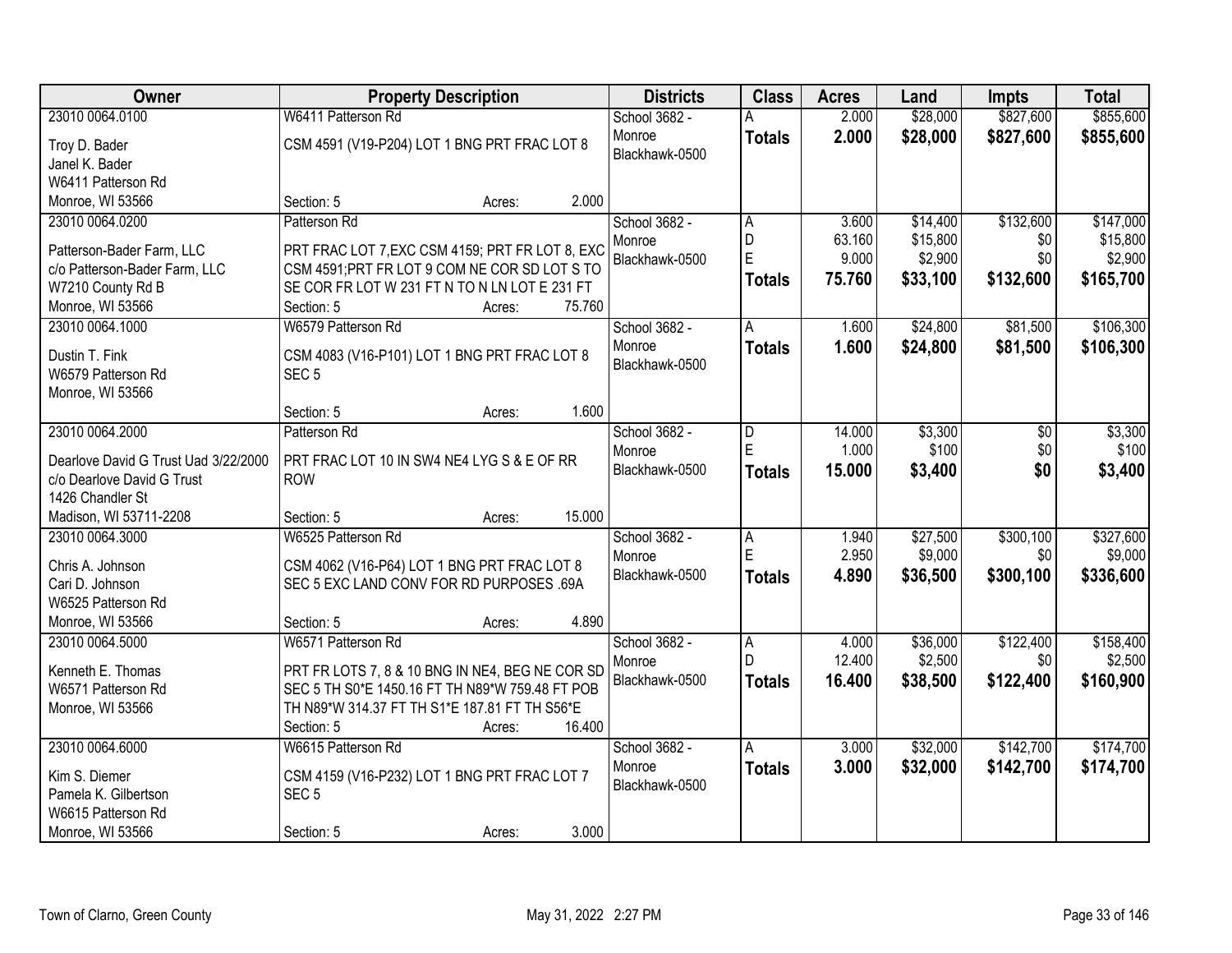| Owner                                                                                     | <b>Property Description</b>                      |                   | <b>Districts</b> | <b>Class</b>            | <b>Acres</b> | Land            | <b>Impts</b>    | <b>Total</b>     |
|-------------------------------------------------------------------------------------------|--------------------------------------------------|-------------------|------------------|-------------------------|--------------|-----------------|-----------------|------------------|
| 23010 0065.0000                                                                           | Patterson Rd                                     |                   | School 3682 -    |                         | 0.400        | \$100           | $\overline{50}$ | \$100            |
| Roberta R. Krueger                                                                        | SECTION 5 COM 410 FT S NE COR FR LOT 8 TH N      |                   | Monroe           | <b>Totals</b>           | 0.400        | \$100           | \$0             | \$100            |
| W6445 Patterson Rd                                                                        | 410 FT TO RR TH SWLY ALG RR 158 FT TH SELY 176   |                   | Blackhawk-0500   |                         |              |                 |                 |                  |
| Monroe, WI 53566                                                                          | FT POB                                           |                   |                  |                         |              |                 |                 |                  |
|                                                                                           | Section: 5                                       | 0.400<br>Acres:   |                  |                         |              |                 |                 |                  |
| 23010 0066.0000                                                                           | State Highway 11                                 |                   | School 3682 -    | $\overline{\mathsf{D}}$ | 3.000        | \$700           | \$0             | \$700            |
| Matthew H. Larse                                                                          | PRT GOV LOT 4 IN NW4 SEC 5 COM AT SW COR SEC     |                   | Monroe           | E                       | 0.400        | \$100           | \$0             | \$100            |
| W6886 State Rd 11                                                                         | 32 TH N89*E 1117.62 FT TH S0*E 1029.61 FT POB TH |                   | Blackhawk-0500   | <b>Totals</b>           | 3.400        | \$800           | \$0             | \$800            |
| Monroe, WI 53566                                                                          | S0*E 377.13 FT TO SE COR GOV LOT 4 SEC 5 TH      |                   |                  |                         |              |                 |                 |                  |
|                                                                                           | Section: 5                                       | 3.400<br>Acres:   |                  |                         |              |                 |                 |                  |
| 23010 0066.1000                                                                           | W6728 Patterson Rd                               |                   | School 3682 -    | $\overline{\mathsf{D}}$ | 190.000      | \$43,600        | $\overline{50}$ | \$43,600         |
|                                                                                           |                                                  |                   | Monroe           | E                       | 3.010        | \$300           | \$0             | \$300            |
| Schuetz-Bader Farm, LLC                                                                   | SECTION 5 FR LOT 3 EXC HWY-CONT 39.01A; FR       |                   | Blackhawk-0500   | G                       | 3.000        | \$32,000        | \$0             | \$32,000         |
| c/o Schuetz-Bader Farm, LLC                                                               | LOT 5 EXC HWY-CONT 37.00A;FR LOT 6-40A; FR       |                   |                  | <b>Totals</b>           | 196.010      | \$75,900        | \$0             | \$75,900         |
| W7210 County Rd B                                                                         | LOT 11-40A; FR LOT 12 40A EXC 6.78A FOR HWY &    |                   |                  |                         |              |                 |                 |                  |
| Monroe, WI 53566                                                                          | Section: 5                                       | 196.010<br>Acres: |                  |                         |              |                 |                 |                  |
| 23010 0066.2000                                                                           | State Highway 11                                 |                   | School 3682 -    | A                       | 0.130        | \$1,100         | $\sqrt[6]{}$    | \$1,100          |
| Debra L. Kleppe                                                                           | SECTION 5 PRT FRAC LOTS 2 & 3 EXC HWY .03A       |                   | Monroe           | <b>Totals</b>           | 0.130        | \$1,100         | \$0             | \$1,100          |
| W6750 State Rd 11                                                                         |                                                  |                   | Blackhawk-0500   |                         |              |                 |                 |                  |
| Monroe, WI 53566                                                                          |                                                  |                   |                  |                         |              |                 |                 |                  |
|                                                                                           | Section: 5                                       | 0.130<br>Acres:   |                  |                         |              |                 |                 |                  |
| 23010 0066.3000                                                                           |                                                  |                   | School 3682 -    | $\overline{\text{X2}}$  | 12.660       | $\overline{50}$ | $\overline{30}$ | $\overline{\$0}$ |
| State of Wisconsin Dept of Transportatic   SECTION 5 PRT GOV LOTS 2 & 3 .03A PRT GOV LOTS |                                                  |                   | Monroe           | <b>Totals</b>           | 12.660       | \$0             | \$0             | \$0              |
| 2101 Wright St                                                                            | 3 & 5 6.78A PRT GOV LOT 4 3.67A PRT GOV LOT 2    |                   | Blackhawk-0500   |                         |              |                 |                 |                  |
| Madison, WI 53704                                                                         | 2.18A                                            |                   |                  |                         |              |                 |                 |                  |
|                                                                                           | Section: 5                                       | 12.660<br>Acres:  |                  |                         |              |                 |                 |                  |
| 23010 0066.4000                                                                           | State Highway 11                                 |                   | School 3682 -    | D.                      | 19.740       | \$4,600         | $\sqrt{$0}$     | \$4,600          |
|                                                                                           |                                                  |                   | Monroe           | <b>Totals</b>           | 19.740       | \$4,600         | \$0             | \$4,600          |
| Gary L. Kleppe                                                                            | SECTION 5 PRT FRAC LOT 4, BNG PRT PCL A -POS     |                   | Blackhawk-0500   |                         |              |                 |                 |                  |
| Debra L. Kleppe<br>W6750 State Rd 11                                                      | V10-P173                                         |                   |                  |                         |              |                 |                 |                  |
| Monroe, WI 53566                                                                          | Section: 5                                       | 19.740<br>Acres:  |                  |                         |              |                 |                 |                  |
| 23010 0067.0000                                                                           | <b>Franklin Rd</b>                               |                   | School 3682 -    | D.                      | 80.300       | \$21,300        | $\overline{50}$ | \$21,300         |
|                                                                                           |                                                  |                   | Monroe           |                         | 80.300       | \$21,300        | \$0             |                  |
| Schuetz-Bader Farm, LLC                                                                   | ALL OF DESC PROP LYG N OF FORMER RR ROW          |                   | Blackhawk-0500   | <b>Totals</b>           |              |                 |                 | \$21,300         |
| W7210 County Rd B                                                                         | DESC AS SW4 & W 1/2 SE4 SEC 5 INCL EASEMENT      |                   |                  |                         |              |                 |                 |                  |
| Monroe, WI 53566                                                                          |                                                  |                   |                  |                         |              |                 |                 |                  |
|                                                                                           | Section: 5                                       | 80.300<br>Acres:  |                  |                         |              |                 |                 |                  |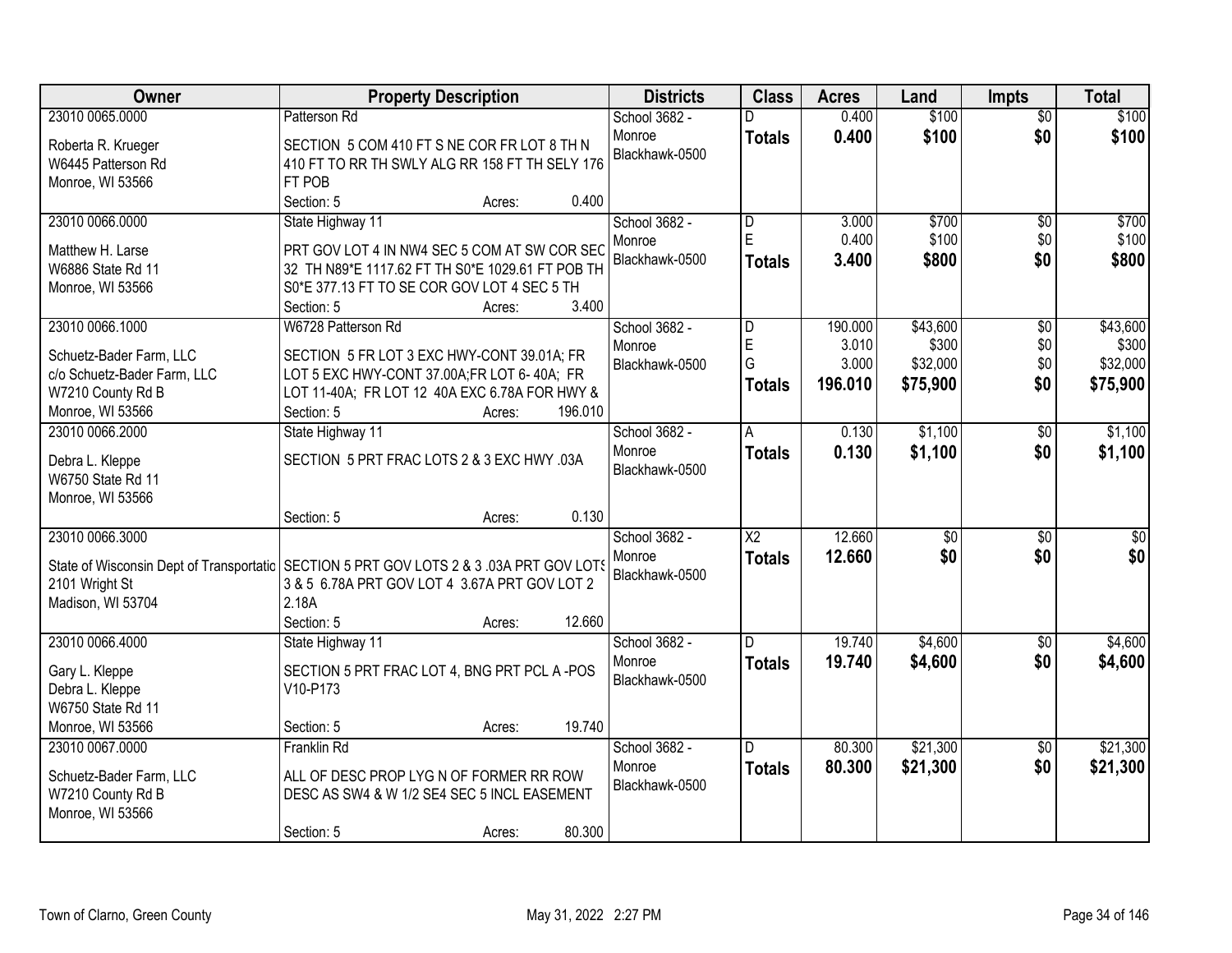| Owner                                |                                                 | <b>Property Description</b> |         | <b>Districts</b> | <b>Class</b>            | <b>Acres</b> | Land     | <b>Impts</b>    | <b>Total</b> |
|--------------------------------------|-------------------------------------------------|-----------------------------|---------|------------------|-------------------------|--------------|----------|-----------------|--------------|
| 23010 0067.0100                      | W6634 Franklin Rd                               |                             |         | School 3682 -    | А                       | 2.000        | \$28,000 | \$189,600       | \$217,600    |
| Ricky A. Kamps                       | CSM 2453 (V8-P200) LOT 1 BNG PRT SW4 SE4        |                             |         | Monroe           | E                       | 16.760       | \$36,900 | \$0             | \$36,900     |
| Michelle D. Krebs                    |                                                 |                             |         | Blackhawk-0500   | <b>Totals</b>           | 18.760       | \$64,900 | \$189,600       | \$254,500    |
| W6634 Franklin Rd                    |                                                 |                             |         |                  |                         |              |          |                 |              |
| Monroe, WI 53566                     | Section: 5                                      | Acres:                      | 18.760  |                  |                         |              |          |                 |              |
| 23010 0067.0200                      | Franklin Rd                                     |                             |         | School 3682 -    | $\overline{\mathsf{D}}$ | 108.100      | \$27,800 | \$0             | \$27,800     |
| Kent-Bader Farm, LLC                 | CSM 2470 (V8 P224) LOT 1 BNG PRT SW4 & W2 SE4   |                             |         | Monroe           | E                       | 1.640        | \$200    | \$0             | \$200        |
| c/o Kent-Bader Farm, LLC             |                                                 |                             |         | Blackhawk-0500   | <b>Totals</b>           | 109.740      | \$28,000 | \$0             | \$28,000     |
| W7210 County Rd B                    |                                                 |                             |         |                  |                         |              |          |                 |              |
| Monroe, WI 53566                     | Section: 5                                      | Acres:                      | 109.740 |                  |                         |              |          |                 |              |
| 23010 0067.1000                      | W6704 Franklin Rd                               |                             |         | School 3682 -    | $\overline{\mathsf{D}}$ | 10.000       | \$2,000  | \$0             | \$2,000      |
| Cory T. Bidlingmaier                 | CSM 2470 (V8- P224) LOT 2 BNG PRT SE4 SW4       |                             |         | Monroe           | E                       | 0.550        | \$100    | \$0             | \$100        |
| W7163 Franklin Rd                    |                                                 |                             |         | Blackhawk-0500   | G                       | 3.500        | \$34,000 | \$103,800       | \$137,800    |
| Monroe, WI 53566                     |                                                 |                             |         |                  | <b>Totals</b>           | 14.050       | \$36,100 | \$103,800       | \$139,900    |
|                                      | Section: 5                                      | Acres:                      | 14.050  |                  |                         |              |          |                 |              |
| 23010 0067.1100                      | Franklin Rd                                     |                             |         | School 3682 -    | D                       | 8.720        | \$1,800  | \$0             | \$1,800      |
| Kent-Bader Farm, LLC                 | CSM 2453 (V8-P200) LOT 2 BNG PRT SW4 & NW4 OF   |                             |         | Monroe           | E                       | 5.000        | \$11,000 | \$0             | \$11,000     |
| c/o Kent-Bader Farm, LLC             | SE4                                             |                             |         | Blackhawk-0500   | <b>Totals</b>           | 13.720       | \$12,800 | \$0             | \$12,800     |
| W7210 County Rd B                    |                                                 |                             |         |                  |                         |              |          |                 |              |
| Monroe, WI 53566                     | Section: 5                                      | Acres:                      | 13.720  |                  |                         |              |          |                 |              |
| 23010 0068.1000                      | W6576 Franklin Rd                               |                             |         | School 3682 -    | $\overline{\mathsf{G}}$ | 6.390        | \$28,800 | \$212,800       | \$241,600    |
| Spencer L. Slotten                   | CSM 5207 (V24-P295) LOT 1 BNG PRT SE4 SE4       |                             |         | Monroe           | <b>Totals</b>           | 6.390        | \$28,800 | \$212,800       | \$241,600    |
| W6576 Franklin Rd                    |                                                 |                             |         | Blackhawk-0500   |                         |              |          |                 |              |
| Monroe, WI 53566                     |                                                 |                             |         |                  |                         |              |          |                 |              |
|                                      | Section:                                        | Acres:                      | 6.390   |                  |                         |              |          |                 |              |
| 23010 0068.2000                      | Franklin Rd                                     |                             |         | School 3682 -    | 5M                      | 10.000       | \$15,000 | $\overline{30}$ | \$15,000     |
| Dearlove David G Trust Uad 3/22/2000 | FRAC LOT 9 EXC 7 ACRES OFF E SD OF & EXC RR     |                             |         | Monroe           | D                       | 93.610       | \$20,500 | \$0             | \$20,500     |
| c/o Dearlove David G Trust           | ROW IN NW COR; E1/2 SE4 EXC CSM 5207 LOT 1      |                             |         | Blackhawk-0500   | E                       | 1.130        | \$100    | \$0             | \$100        |
| 1426 Chandler St                     |                                                 |                             |         |                  | <b>Totals</b>           | 104.740      | \$35,600 | \$0             | \$35,600     |
| Madison, WI 53711-2208               | Section:                                        | Acres:                      | 104.740 |                  |                         |              |          |                 |              |
| 23010 0069.0100                      | W6886 State Hwy 11                              |                             |         | School 3682 -    | A                       | 2.010        | \$28,000 | \$286,300       | \$314,300    |
| Matthew H. Larse                     | CSM 4626 (V19-P283) LOT 1 BNG PRT FRAC LOT 1 IN |                             |         | Monroe           | <b>Totals</b>           | 2.010        | \$28,000 | \$286,300       | \$314,300    |
| W6886 State Rd 11                    | NE4                                             |                             |         | Blackhawk-0500   |                         |              |          |                 |              |
| Monroe, WI 53566                     |                                                 |                             |         |                  |                         |              |          |                 |              |
|                                      | Section: 6                                      | Acres:                      | 2.010   |                  |                         |              |          |                 |              |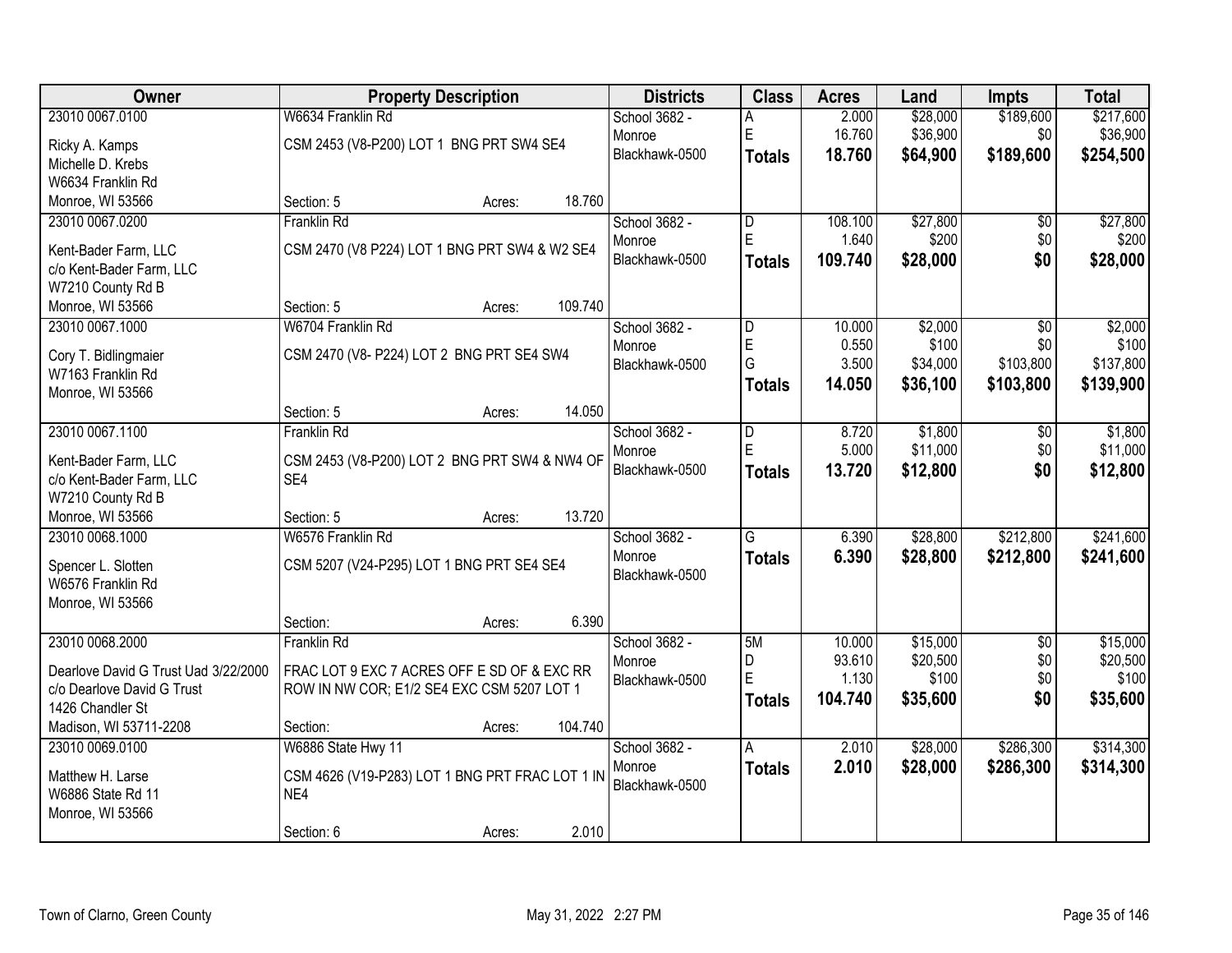| Owner                                | <b>Property Description</b>                     | <b>Districts</b> | <b>Class</b>            | <b>Acres</b> | Land     | Impts           | <b>Total</b> |
|--------------------------------------|-------------------------------------------------|------------------|-------------------------|--------------|----------|-----------------|--------------|
| 23010 0069.0200                      | W6886 State Highway 11                          | School 3682 -    | D                       | 20.000       | \$4,300  | $\overline{50}$ | \$4,300      |
| Matthew H. Larse                     | COM NW COR SEC 5 TH S0*E 462.67 FT POB TH E     | Monroe           | G                       | 1.990        | \$27,900 | \$36,300        | \$64,200     |
| W6886 State Rd 11                    | 775.72 FT TH S16*E 585.92 FT ON NLY ROW HWY 11  | Blackhawk-0500   | <b>Totals</b>           | 21.990       | \$32,200 | \$36,300        | \$68,500     |
| Monroe, WI 53566                     | TH S21*E ALG HWY 20 FT TH S68*W 861.97 FT TH    |                  |                         |              |          |                 |              |
|                                      | 21.990<br>Section: 6<br>Acres:                  |                  |                         |              |          |                 |              |
| 23010 0069.1000                      | State Highway 11                                | School 3682 -    | $\overline{\mathsf{B}}$ | 1.930        | \$9,700  | $\overline{50}$ | \$9,700      |
|                                      | SECTION 6PRT FRAC LOT 1                         | Monroe           | Ē                       | 8.983        | \$26,900 | \$0             | \$26,900     |
| Mcguire Farms Inc                    |                                                 | Blackhawk-0500   | <b>Totals</b>           | 10.913       | \$36,600 | \$0             | \$36,600     |
| c/o Mcguire Farms, Inc               |                                                 |                  |                         |              |          |                 |              |
| C/O Nancy R Mcguire                  |                                                 |                  |                         |              |          |                 |              |
| 1009 3rd St N                        | 10.913<br>Section: 6<br>Acres:                  |                  |                         |              |          |                 |              |
| Monroe, WI 53566                     |                                                 |                  |                         |              |          |                 |              |
| 23010 0069.2000                      | State Highway 11                                | School 3682 -    | $\overline{\mathsf{D}}$ | 13.400       | \$2,700  | $\overline{50}$ | \$2,700      |
| Gary L. Kleppe                       | SECTION 6 PT FR LOT 1, BNG PRT PCL A -POS       | Monroe           | E                       | 2.000        | \$4,400  | \$0             | \$4,400      |
| Debra L. Kleppe                      | V10-P173                                        | Blackhawk-0500   | <b>Totals</b>           | 15.400       | \$7,100  | \$0             | \$7,100      |
| W6750 State Rd 11                    |                                                 |                  |                         |              |          |                 |              |
| Monroe, WI 53566                     | 15.400<br>Section: 6<br>Acres:                  |                  |                         |              |          |                 |              |
| 23010 0070.0000                      | W7022 State Hwy 11                              | School 3682 -    | Α                       | 2.500        | \$30,000 | \$263,100       | \$293,100    |
|                                      |                                                 | Monroe           | D                       | 1.300        | \$300    | \$0             | \$300        |
| Timothy M. Mcguire                   | PRT GOV LOT 2 & GOV LOT 7 COM PT ON N ROW       | Blackhawk-0500   |                         |              |          |                 |              |
| W7022 State Rd 11                    | HWY 11 PT BNG 400 FT W OF E LN GOV LT 7 & 200   |                  | <b>Totals</b>           | 3.800        | \$30,300 | \$263,100       | \$293,400    |
| Monroe, WI 53566                     | FT N CTLN HWY POB TH N 575 FT TH E TO S LN      |                  |                         |              |          |                 |              |
|                                      | 3.800<br>Section: 6<br>Acres:                   |                  |                         |              |          |                 |              |
| 23010 0070.1000                      | W7112 Keller Rd                                 | School 3682 -    | A                       | 6.000        | \$44,000 | \$169,200       | \$213,200    |
|                                      |                                                 | Monroe           | <b>Totals</b>           | 6.000        | \$44,000 | \$169,200       | \$213,200    |
| Larry R. Winter                      | SECTION 6 PARC 420 FT E & W X 622 FT N & S IN   | Blackhawk-0500   |                         |              |          |                 |              |
| Deborah K. Winter                    | SW COR LOT 2 & S 8A OF LOT 1 & PRTS OF LOTS 7 & |                  |                         |              |          |                 |              |
| W7112 Keller Rd                      | 8 LYG N OF HWY 6A                               |                  |                         |              |          |                 |              |
| Monroe, WI 53566                     | 6.000<br>Section: 6<br>Acres:                   |                  |                         |              |          |                 |              |
| 23010 0070.2000                      |                                                 | School 3682 -    | G                       | 2.000        | \$28,000 | $\sqrt{6}$      | \$28,000     |
| Bruce K. Duemler                     | SECTION 6 PARC 56 FT WIDE BY 1/4 MI LONG COR    | Monroe           | <b>Totals</b>           | 2.000        | \$28,000 | \$0             | \$28,000     |
| Christine V. Duemler                 | ROW - 2A BNG PRT FR LOTS 2 & 3                  | Blackhawk-0500   |                         |              |          |                 |              |
| W7116 Keller Rd                      |                                                 |                  |                         |              |          |                 |              |
| Monroe, WI 53566                     | 2.000<br>Section: 6<br>Acres:                   |                  |                         |              |          |                 |              |
| 23010 0070.3000                      | W6952 State Hwy 11                              | School 3682 -    | $\overline{B}$          | 3.700        | \$34,800 | \$110,300       | \$145,100    |
|                                      |                                                 | Monroe           | D                       | 3.370        | \$800    | \$0             | \$800        |
| McGuire Engineering and Construction | SECTION 6 COM SE COR LOT 1 IN NE4 TH W ALG S    | Blackhawk-0500   |                         |              |          |                 |              |
| c/o Mcguire Engineering and          | LN SD LOT 9 RODS & 51/2 FT TH S 19 RODS 6 FT TO |                  | <b>Totals</b>           | 7.070        | \$35,600 | \$110,300       | \$145,900    |
| Construction, LLC                    | CTR RD POB TH N 370 FT TH W 719 FT TH S 653 FT  |                  |                         |              |          |                 |              |
| W7022 State Rd 11                    | 7.070<br>Section: 6<br>Acres:                   |                  |                         |              |          |                 |              |
| Monroe, WI 53566                     |                                                 |                  |                         |              |          |                 |              |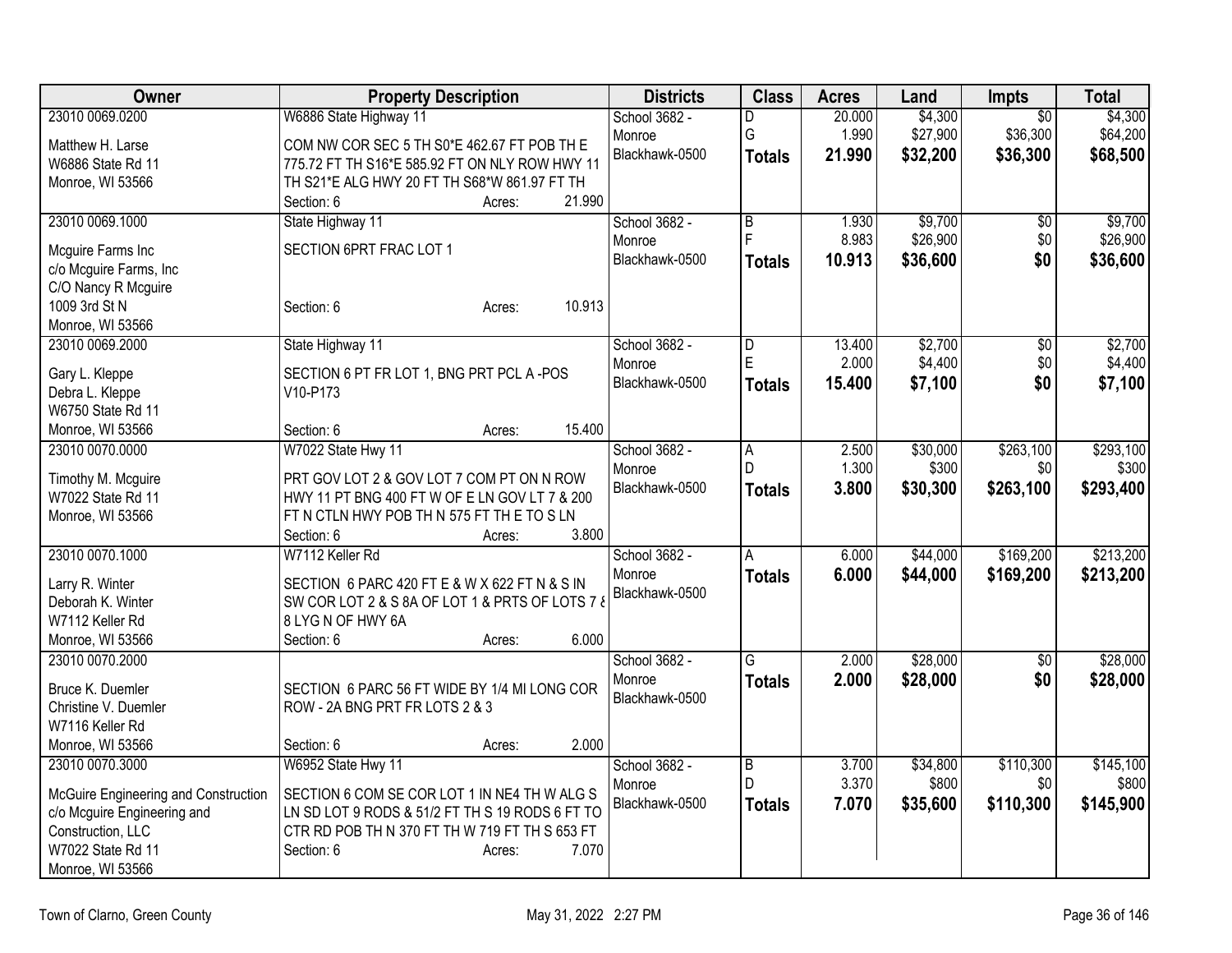| Owner                  | <b>Property Description</b>                                            | <b>Districts</b> | <b>Class</b>        | <b>Acres</b> | Land     | <b>Impts</b>   | <b>Total</b> |
|------------------------|------------------------------------------------------------------------|------------------|---------------------|--------------|----------|----------------|--------------|
| 23010 0070.4000        | State Highway 11                                                       | School 3682 -    | 5M                  | 7.500        | \$11,300 | \$0            | \$11,300     |
| Mcguire Farms Inc      | SECTION 6 FR LOT 2; S 8AC FR LOT 1, EXC E 9                            | Monroe           | D                   | 43.000       | \$7,900  | \$0            | \$7,900      |
| c/o Mcguire Farms, Inc | RODS 5 1/2 FT; FR LOTS 7 & 8 LYG N HWY EXC 8.7A                        | Blackhawk-0500   | <b>Totals</b>       | 50,500       | \$19,200 | \$0            | \$19,200     |
| C/O Nancy R Mcguire    | PCL BNG PRT LOTS 1 & 8, EXC 2.0A PCL BNG PRT                           |                  |                     |              |          |                |              |
| 1009 3rd St N          | Section: 6<br>50.500<br>Acres:                                         |                  |                     |              |          |                |              |
| Monroe, WI 53566       |                                                                        |                  |                     |              |          |                |              |
| 23010 0071.0000        | State Highway 11                                                       | School 3682 -    | D                   | 22.600       | \$4,100  | \$0            | \$4,100      |
|                        |                                                                        | Monroe           | <b>Totals</b>       | 22.600       | \$4,100  | \$0            | \$4,100      |
| Russell E. Yeager      | SECTION 6PRT FR LOT 6 LYG N OF ST HWY 11 & S                           | Blackhawk-0500   |                     |              |          |                |              |
| 206 Oak Terrace Ct     | & W OF KELLER RD, EXC LAND DEEDED FOR HWY                              |                  |                     |              |          |                |              |
| Lena, IL 61048         |                                                                        |                  |                     |              |          |                |              |
|                        | 22.600<br>Section: 6<br>Acres:                                         |                  |                     |              |          |                |              |
| 23010 0071.0110        | Keller Rd                                                              | School 3682 -    | 5M                  | 5.500        | \$7,500  | \$0            | \$7,500      |
| Smock Valley, LLC      | SECTION 6 PRT FR LOT 3; PRT FR LOT 6 LYG N OF                          | Monroe           | D<br>$\overline{E}$ | 29.500       | \$7,500  | \$0            | \$7,500      |
| c/o Smock Valley, LLC  | KELLER RD EXC CSM 2477, LOT 1 & EXC PRT LOT 1                          | Blackhawk-0500   |                     | 0.470        | \$100    | \$0            | \$100        |
| W7116 Keller Rd        | CSM 4607 (PRT POS V13-P21)                                             |                  | Totals              | 35.470       | \$15,100 | \$0            | \$15,100     |
| Monroe, WI 53566       | 35.470<br>Section: 6<br>Acres:                                         |                  |                     |              |          |                |              |
| 23010 0071.0210        | W7202 Keller Rd                                                        | School 3682 -    | A                   | 2.290        | \$29,200 | \$234,200      | \$263,400    |
|                        |                                                                        | Monroe           | <b>Totals</b>       | 2.290        | \$29,200 | \$234,200      | \$263,400    |
| Gerald H. Beckman      | CSM 4607 (V19-P241) LOT 1 BNG PRT FRAC LOTS 3                          | Blackhawk-0500   |                     |              |          |                |              |
| Paula J. Beckman       | & 6                                                                    |                  |                     |              |          |                |              |
| W7202 Keller Rd        | 2.290                                                                  |                  |                     |              |          |                |              |
| Monroe, WI 53566       | Section: 6<br>Acres:                                                   |                  |                     |              |          |                |              |
| 23010 0071.1000        | State Highway 11                                                       | School 3682 -    | D                   | 1.650        | \$300    | $\sqrt[6]{30}$ | \$300        |
| Michael Krebs          | SECTION 6PARC IN FRAC LOT 6                                            | Monroe           | E                   | 0.250        | \$100    | \$0            | \$100        |
| Mary Ann Krebs         |                                                                        | Blackhawk-0500   | <b>Totals</b>       | 1.900        | \$400    | \$0            | \$400        |
| N2196 Steiner Rd       |                                                                        |                  |                     |              |          |                |              |
| Monroe, WI 53566       | 1.900<br>Section: 6<br>Acres:                                          |                  |                     |              |          |                |              |
| 23010 0071.2000        | W7120 Keller Rd                                                        | School 3682 -    | A                   | 2.000        | \$28,000 | \$164,000      | \$192,000    |
|                        |                                                                        | Monroe           | Totals              | 2.000        | \$28,000 | \$164,000      | \$192,000    |
| Joseph O. Austin       | COM PT 1592 FT S & 8 FT W OF NE COR FRAC LOT 3                         | Blackhawk-0500   |                     |              |          |                |              |
| W7120 Keller Rd        | SEC 6 TH S 264.24 FT TH S22*W 37.3 FT TH N68*W                         |                  |                     |              |          |                |              |
| Monroe, WI 53566       | 387 FT TH N14*E 164.76 FT TH E 335.13 FT TO POB<br>2.000<br>Section: 6 |                  |                     |              |          |                |              |
|                        | Acres:                                                                 |                  |                     |              |          |                |              |
| 23010 0071.3000        | W7156 Keller Rd                                                        | School 3682 -    | A                   | 1.460        | \$23,700 | \$282,900      | \$306,600    |
| Bruce K. Duemler       | CSM 626 (V2-P173) LOT 1 BNG PRT FRAC LOTS 3 & 6                        | Monroe           | Totals              | 1.460        | \$23,700 | \$282,900      | \$306,600    |
| Christine V. Duemler   |                                                                        | Blackhawk-0500   |                     |              |          |                |              |
| W7116 Keller Rd        |                                                                        |                  |                     |              |          |                |              |
| Monroe, WI 53566       | 1.460<br>Section: 6<br>Acres:                                          |                  |                     |              |          |                |              |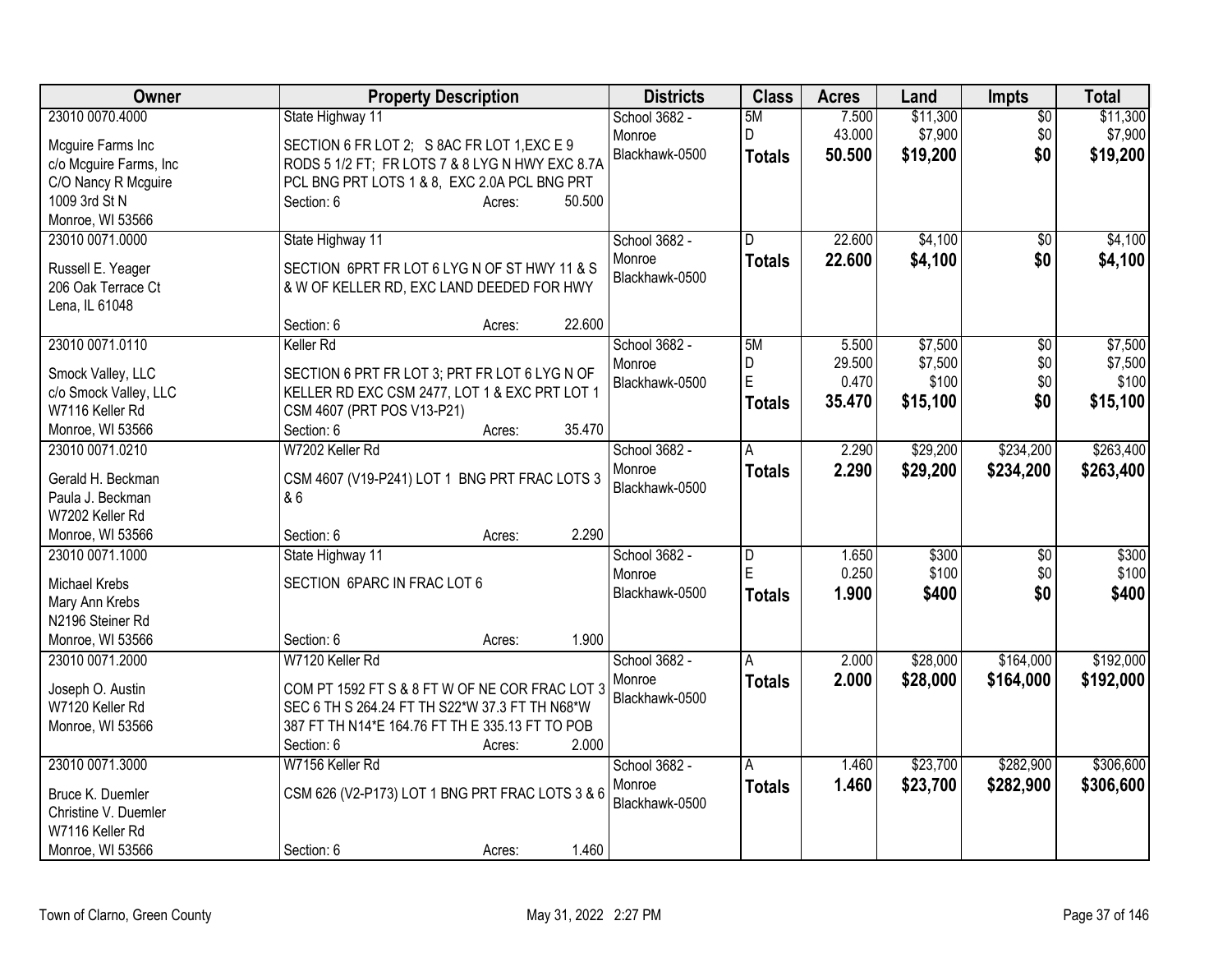| <b>Owner</b>              |                                                                  | <b>Property Description</b> |         | <b>Districts</b> | <b>Class</b>  | <b>Acres</b> | Land         | <b>Impts</b>    | <b>Total</b> |
|---------------------------|------------------------------------------------------------------|-----------------------------|---------|------------------|---------------|--------------|--------------|-----------------|--------------|
| 23010 0071.4000           | 7116 Keller Rd                                                   |                             |         | School 3682 -    | A             | 0.690        | \$16,900     | \$27,100        | \$44,000     |
| Bruce K. Duemler          | CSM 626 (V2-P173) LOT 2 BNG PRT FRAC LOTS 3 & 6                  |                             |         | Monroe           | D             | 3.000        | \$700        | \$0             | \$700        |
| Christine V. Duemler      |                                                                  |                             |         | Blackhawk-0500   | Totals        | 3.690        | \$17,600     | \$27,100        | \$44,700     |
| W7116 Keller Rd           |                                                                  |                             |         |                  |               |              |              |                 |              |
| Monroe, WI 53566          | Section: 6                                                       | Acres:                      | 3.690   |                  |               |              |              |                 |              |
| 23010 0071.5000           |                                                                  |                             |         | School 3682 -    | X3            | 13.500       | \$0          | $\overline{30}$ | \$0          |
|                           |                                                                  |                             |         | Monroe           | <b>Totals</b> | 13.500       | \$0          | \$0             | \$0          |
| Green County Hwy          | SECTION 6 PARC FR LOT 6 - CONT 13.5AM/L                          |                             |         | Blackhawk-0500   |               |              |              |                 |              |
| Monroe, WI 53566          |                                                                  |                             |         |                  |               |              |              |                 |              |
|                           | Section: 6                                                       | Acres:                      | 13.500  |                  |               |              |              |                 |              |
| 23010 0072.0000           | W7244 Keller Rd                                                  |                             |         | School 3682 -    | 5M            | 9.200        | \$13,800     | $\overline{50}$ | \$13,800     |
|                           |                                                                  |                             |         | Monroe           | D             | 31.800       | \$6,200      | \$0             | \$6,200      |
| Linda G. Mayer            | SECTION 6 CSM 799 (V2-P377) LOT 1 BNG PRT                        |                             |         | Blackhawk-0500   | E             | 5.920        | \$9,000      | \$0             | \$9,000      |
| Carl R. Steinbach         | FRAC LOTS 3 & 5 ALL FRAC LOT 4                                   |                             |         |                  | G             | 2.000        | \$28,000     | \$153,400       | \$181,400    |
| C/O Jay Harris            |                                                                  |                             |         |                  | Totals        | 48.920       | \$57,000     | \$153,400       | \$210,400    |
| 5233 Hilltop Rd           | Section: 6                                                       | Acres:                      | 48.920  |                  |               |              |              |                 |              |
| Long Grove, IL 60047-5199 |                                                                  |                             |         |                  |               |              |              |                 |              |
| 23010 0073.0000           | N2196 Steiner Rd                                                 |                             |         | School 3682 -    | 5M            | 22.000       | \$33,000     | \$0             | \$33,000     |
| Michael Krebs             | SECTION 6 GOVT LOTS 11 & 12 SW4 EXC 3A, 3.20A &                  |                             |         | Monroe           | D             | 160.600      | \$36,400     | \$0             | \$36,400     |
| Mary Ann Krebs            | 24A EXC HWY 2.86A                                                |                             |         | Blackhawk-0500   | E<br>G        | 2.290        | \$300        | \$0             | \$300        |
| N2196 Steiner Rd          |                                                                  |                             |         |                  |               | 4.400        | \$37,600     | \$277,100       | \$314,700    |
| Monroe, WI 53566          | Section: 6                                                       | Acres:                      | 189.290 |                  | Totals        | 189.290      | \$107,300    | \$277,100       | \$384,400    |
| 23010 0073.1000           |                                                                  |                             |         | School 3682 -    | X3            | 5.850        | $\sqrt[6]{}$ | \$0             | \$0          |
|                           |                                                                  |                             |         | Monroe           | <b>Totals</b> | 5.850        | \$0          | \$0             | \$0          |
| Green County Hwy          | SECTION 6 PARC NE4 NW4 & FR LOTS 5, 11 & 12<br><b>CONT 5.85A</b> |                             |         | Blackhawk-0500   |               |              |              |                 |              |
| Monroe, WI 53566          |                                                                  |                             |         |                  |               |              |              |                 |              |
|                           | Section: 6                                                       | Acres:                      | 5.850   |                  |               |              |              |                 |              |
| 23010 0073.2000           | Steiner Rd                                                       |                             |         | School 3682 -    | D             | 23.000       | \$5,500      | $\overline{50}$ | \$5,500      |
|                           |                                                                  |                             |         | Monroe           | E             | 1.000        | \$100        | \$0             | \$100        |
| Russell E. Yeager         | SECTION 6PARC FRAC LOT 5 & 12 OF NW FR QTR                       |                             |         | Blackhawk-0500   | <b>Totals</b> | 24.000       | \$5,600      | \$0             | \$5,600      |
| 206 Oak Terrace Ct        | LYGN ST RD 11 & S OF CTRLN KELLER RD                             |                             |         |                  |               |              |              |                 |              |
| Lena, IL 61048            |                                                                  |                             |         |                  |               |              |              |                 |              |
|                           | Section: 6                                                       | Acres:                      | 24.000  |                  |               |              |              |                 |              |
| 23010 0075.0100           | W7256 Franklin Rd                                                |                             |         | School 3682 -    | A             | 1.980        | \$25,000     | \$130,000       | \$155,000    |
| Michael J. Foht           | CSM 4688 (V20-P144) LOT 1 BNG PRT SW4 SW4                        |                             |         | Monroe           | <b>Totals</b> | 1.980        | \$25,000     | \$130,000       | \$155,000    |
| Merri L. Foht             |                                                                  |                             |         | Blackhawk-0500   |               |              |              |                 |              |
| W7256 Franklin Rd         |                                                                  |                             |         |                  |               |              |              |                 |              |
| Monroe, WI 53566          | Section: 6                                                       | Acres:                      | 1.980   |                  |               |              |              |                 |              |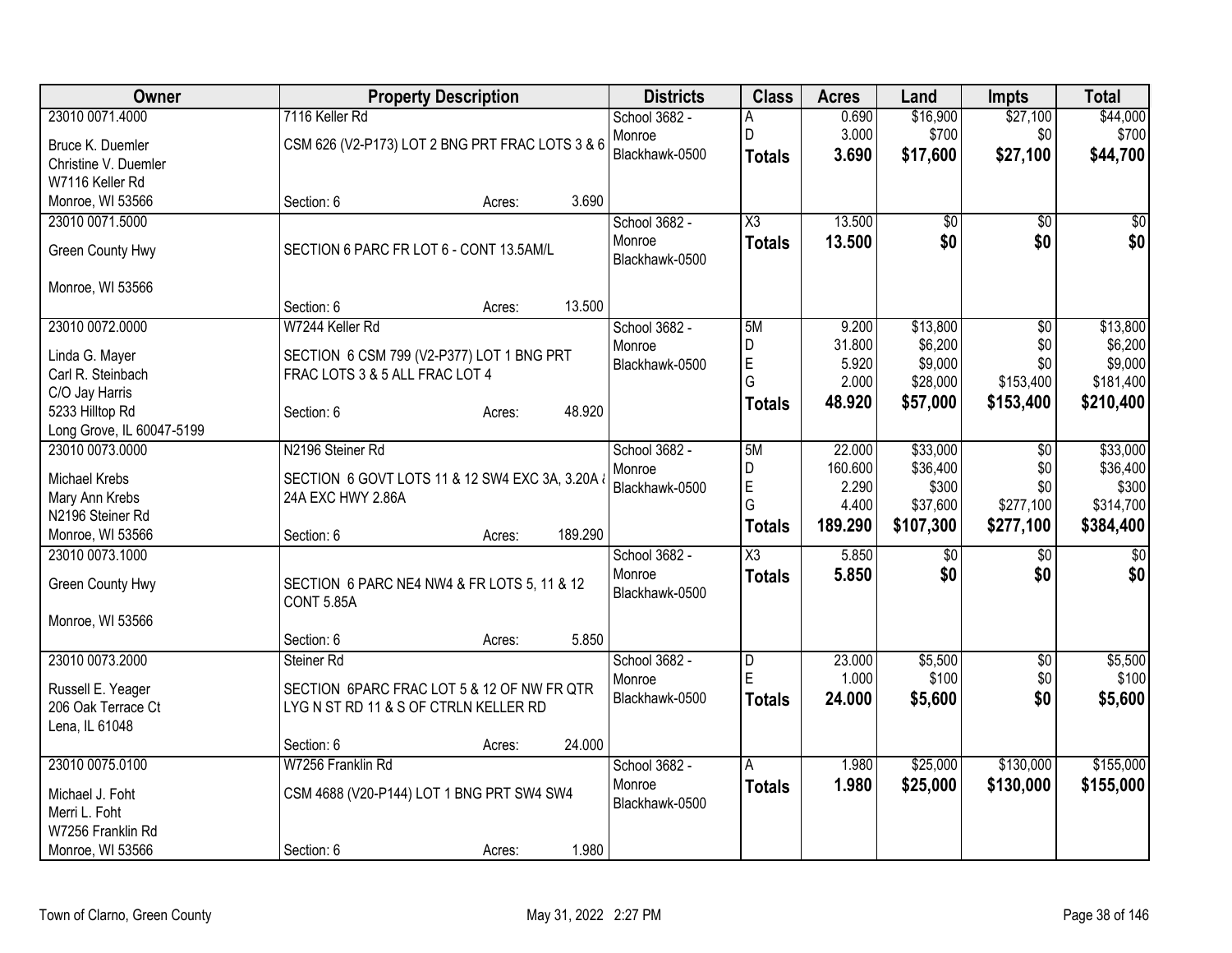| Owner                                                      | <b>Property Description</b>                     |         | <b>Districts</b> | <b>Class</b>            | <b>Acres</b> | Land            | <b>Impts</b>    | <b>Total</b>    |
|------------------------------------------------------------|-------------------------------------------------|---------|------------------|-------------------------|--------------|-----------------|-----------------|-----------------|
| 23010 0076.0200                                            | <b>Franklin Rd</b>                              |         | School 3682 -    | D                       | 16.180       | \$4,500         | $\overline{50}$ | \$4,500         |
| Randal D. Severson                                         | PRT SW4 & SE4 SW4 LYG S RR EXC LOT 1 CSM 4688   |         | Monroe           | E                       | 2.000        | \$500           | \$0             | \$500           |
| Denise E. Severson                                         |                                                 |         | Blackhawk-0500   | <b>Totals</b>           | 18.180       | \$5,000         | \$0             | \$5,000         |
| W6967 Franklin Rd                                          |                                                 |         |                  |                         |              |                 |                 |                 |
| Monroe, WI 53566                                           | Section: 6<br>Acres:                            | 18.180  |                  |                         |              |                 |                 |                 |
| 23010 0077.0000                                            | W7052 Franklin Rd                               |         | School 3682 -    | 5M                      | 13.000       | \$19,500        | $\overline{50}$ | \$19,500        |
| Thompson-Bader Farm, LLC                                   | SECTION 6 PRT FR LOT 7 LYG S HWY EXC            |         | Monroe           | D                       | 255.240      | \$63,600        | \$0             | \$63,600        |
| c/o Thompson-Bader Farm, LLC                               | HWY-CONT 15.7A; PRT FR LOT 8 LYG S HWY EXC      |         | Blackhawk-0500   | <b>Totals</b>           | 268.240      | \$83,100        | \$0             | \$83,100        |
| W7210 County Rd B                                          | PRT FOR HWY-CONT 28.29A; FR LOT 9-40A; FR       |         |                  |                         |              |                 |                 |                 |
| Monroe, WI 53566                                           | Section: 6<br>Acres:                            | 268.240 |                  |                         |              |                 |                 |                 |
| 23010 0077.1010                                            | W7098 Keller Rd                                 |         | School 3682 -    | A                       | 0.500        | \$14,200        | \$35,100        | \$49,300        |
|                                                            |                                                 |         | Monroe           | D.                      | 2.490        | \$600           | \$0             | \$600           |
| Manchester Properties of Monroe, LLC                       | CSM 4826 (V21-P183) LOT 1 BNG PRT FRAC LOT 7 IN |         | Blackhawk-0500   | <b>Totals</b>           | 2.990        | \$14,800        | \$35,100        | \$49,900        |
| c/o Manchester Properties of Monroe,                       | NE4 SEC 6                                       |         |                  |                         |              |                 |                 |                 |
| <b>LLC</b>                                                 |                                                 |         |                  |                         |              |                 |                 |                 |
| N2626 Carnie Rd                                            | Section: 6<br>Acres:                            | 2.990   |                  |                         |              |                 |                 |                 |
| Monroe, WI 53566<br>23010 0077.1200                        | W7068 State Hwy 11                              |         | School 3682 -    |                         | 1.460        | \$23,700        | \$152,500       | \$176,200       |
|                                                            |                                                 |         | Monroe           | A                       |              |                 |                 |                 |
| Rhett E. Skeel                                             | CSM 4826 (V21-P183) LOT 2 BNG PRT FRAC LOT 7 IN |         | Blackhawk-0500   | <b>Totals</b>           | 1.460        | \$23,700        | \$152,500       | \$176,200       |
| Pamela S. Skeel                                            | NE4                                             |         |                  |                         |              |                 |                 |                 |
| W7068 State Rd 11                                          |                                                 |         |                  |                         |              |                 |                 |                 |
| Monroe, WI 53566                                           | Section: 6<br>Acres:                            | 1.460   |                  |                         |              |                 |                 |                 |
| 23010 0077.2100                                            | W7056 State Hwy 11                              |         | School 3682 -    | A                       | 1.160        | \$21,300        | \$131,200       | \$152,500       |
| Carl E. Anderson                                           | CSM 4826 (V21-P183) LOT 3 BNG PRT FRAC LOT 7    |         | Monroe           | <b>Totals</b>           | 1.160        | \$21,300        | \$131,200       | \$152,500       |
| M K. Anderson                                              | OF NE4                                          |         | Blackhawk-0500   |                         |              |                 |                 |                 |
| W7056 State Rd 11                                          |                                                 |         |                  |                         |              |                 |                 |                 |
| Monroe, WI 53566                                           | Section: 6<br>Acres:                            | 1.160   |                  |                         |              |                 |                 |                 |
| 23010 0077.3000                                            |                                                 |         | School 3682 -    | $\overline{\text{X2}}$  | 12.460       | $\overline{50}$ | $\overline{30}$ | $\overline{30}$ |
|                                                            | SECTION 6PRT GOV LOT 7 - CONT 1.41A; PRT GOV    |         | Monroe           | <b>Totals</b>           | 12.460       | \$0             | \$0             | \$0             |
| State of Wisconsin Dept of Transportatic<br>2101 Wright St | LOTS 11 & 12 - CONT 2.86A; PRT GOV LOT 7 - CONT |         | Blackhawk-0500   |                         |              |                 |                 |                 |
| Madison, WI 53704                                          | .87A; PART GOV LOTS 7 & 8 - CONT 6.21A; PRT GOV |         |                  |                         |              |                 |                 |                 |
|                                                            | Section: 6<br>Acres:                            | 12.460  |                  |                         |              |                 |                 |                 |
| 23010 0078.0000                                            | <b>Franklin Rd</b>                              |         | School 3682 -    | $\overline{\mathsf{D}}$ | 6.500        | \$1,500         | $\overline{50}$ | \$1,500         |
|                                                            |                                                 |         | Monroe           | E                       | 2.750        | \$300           | \$0             | \$300           |
| Donald L. Thompson                                         | PRT SE4 LYG S OF RR                             |         | Blackhawk-0500   | <b>Totals</b>           | 9.250        | \$1,800         | \$0             | \$1,800         |
| Karen L. Thompson                                          |                                                 |         |                  |                         |              |                 |                 |                 |
| W5558 County Rd H                                          |                                                 |         |                  |                         |              |                 |                 |                 |
| New Glarus, WI 53574                                       | Section: 6<br>Acres:                            | 9.250   |                  |                         |              |                 |                 |                 |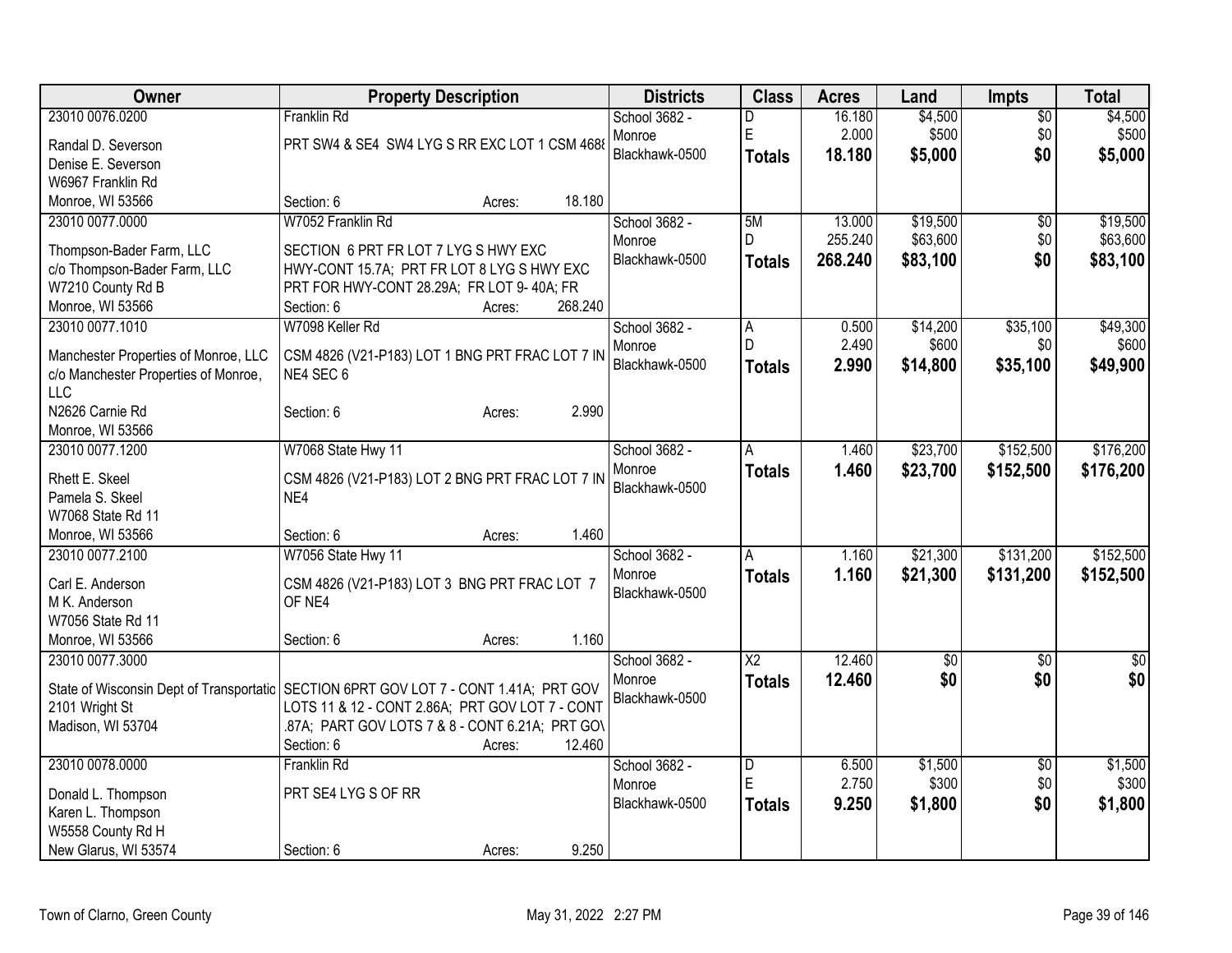| Owner                                                                    |                                            | <b>Property Description</b> |         | <b>Districts</b>         | <b>Class</b>            | <b>Acres</b>               | Land                            | <b>Impts</b>      | <b>Total</b>                    |
|--------------------------------------------------------------------------|--------------------------------------------|-----------------------------|---------|--------------------------|-------------------------|----------------------------|---------------------------------|-------------------|---------------------------------|
| 23010 0079.0010                                                          | W6967 Franklin Rd                          |                             |         | School 3682 -            | G                       | 5.000                      | \$40,000                        | \$260,900         | \$300,900                       |
| Randal D. Severson<br>W6967 Franklin Rd<br>Monroe, WI 53566              | CSM 4576 (V19-P168) LOT 1 BNG PRT NE4 NE4  |                             |         | Monroe<br>Blackhawk-0500 | <b>Totals</b>           | 5.000                      | \$40,000                        | \$260,900         | \$300,900                       |
|                                                                          | Section: 7                                 | Acres:                      | 5.000   |                          |                         |                            |                                 |                   |                                 |
| 23010 0079.0020                                                          | Franklin Rd                                |                             |         | School 3682 -            | D                       | 151.000                    | \$35,200                        | $\overline{50}$   | \$35,200                        |
| Krebs Acres, Inc<br>c/o Krebs Acres, Inc<br>N2196 Steiner Rd             | N2 NE4 EXC CSM 4576 - CONT 75A; S2 NE4 80A |                             |         | Monroe<br>Blackhawk-0500 | E<br><b>Totals</b>      | 4.000<br>155.000           | \$400<br>\$35,600               | \$0<br>\$0        | \$400<br>\$35,600               |
| Monroe, WI 53566                                                         | Section: 7                                 | Acres:                      | 155.000 |                          |                         |                            |                                 |                   |                                 |
| 23010 0080.0000                                                          | W7163 Franklin Rd                          |                             |         | School 3682 -            | 5M                      | 11.000                     | \$14,900                        | \$0               | \$14,900                        |
| <b>Bidlingmaier Family Trust</b><br>N687 Allen Rd<br>Browntown, WI 53522 | E1/2 NW4 & FR SW4 NW4 EXC CSM 4341 LOT 1   |                             |         | Monroe<br>Blackhawk-0500 | D<br>E<br><b>Totals</b> | 95.270<br>3.000<br>109.270 | \$23,400<br>\$4,500<br>\$42,800 | \$0<br>\$0<br>\$0 | \$23,400<br>\$4,500<br>\$42,800 |
|                                                                          | Section: 7                                 | Acres:                      | 109.270 |                          |                         |                            |                                 |                   |                                 |
| 23010 0080.1000                                                          | W7159 Franklin Rd                          |                             |         | School 3682 -            | D                       | 5.200                      | \$1,200                         | \$0               | \$1,200                         |
|                                                                          |                                            |                             |         | Monroe                   | E                       | 0.300                      | \$100                           | \$0               | \$100                           |
| <b>Bidlingmaier Family Trust</b><br>N687 Allen Rd                        | CSM 4341 (V17-P286) LOT 1 BNG PRT FR NW4   |                             |         | Blackhawk-0500           | G                       | 2.800                      | \$31,200                        | \$129,600         | \$160,800                       |
| Browntown, WI 53522                                                      |                                            |                             |         |                          | <b>Totals</b>           | 8.300                      | \$32,500                        | \$129,600         | \$162,100                       |
|                                                                          | Section: 7                                 | Acres:                      | 8.300   |                          |                         |                            |                                 |                   |                                 |
| 23010 0081.0000                                                          | N2028 Steiner Rd                           |                             |         | School 3682 -            | $\overline{A}$          | 4.000                      | \$36,000                        | \$216,200         | \$252,200                       |
| Ivan J. Gobeli                                                           | NW4 NW4 EXC E 40 RDS                       |                             |         | Monroe                   | E                       | 14.500                     | \$39,200                        | \$0               | \$39,200                        |
| N2028 Steiner Rd<br>Monroe, WI 53566                                     |                                            |                             |         | Blackhawk-0500           | <b>Totals</b>           | 18.500                     | \$75,200                        | \$216,200         | \$291,400                       |
|                                                                          | Section: 7                                 | Acres:                      | 18.500  |                          |                         |                            |                                 |                   |                                 |
| 23010 0081.1000                                                          | W7159 Franklin Rd                          |                             |         | School 3682 -            | D                       | 19.000                     | \$5,000                         | $\overline{50}$   | \$5,000                         |
| <b>Bidlingmaier Family Trust</b><br>N687 Allen Rd<br>Browntown, WI 53522 | E2 NW4 NW4                                 |                             |         | Monroe<br>Blackhawk-0500 | E<br><b>Totals</b>      | 1.000<br>20.000            | \$100<br>\$5,100                | \$0<br>\$0        | \$100<br>\$5,100                |
|                                                                          | Section: 7                                 | Acres:                      | 20.000  |                          |                         |                            |                                 |                   |                                 |
| 23010 0082.0000                                                          | <b>Melvin Rd</b>                           |                             |         | School 3682 -            | D                       | 79.000                     | \$20,200                        | $\overline{50}$   | \$20,200                        |
| Paul D. Beach                                                            | <b>E1/2 OF SW4</b>                         |                             |         | Monroe                   | E                       | 1.000                      | \$100                           | \$0               | \$100                           |
| N1671 Honey Creek Rd<br>Monroe, WI 53566                                 |                                            |                             |         | Blackhawk-0500           | <b>Totals</b>           | 80.000                     | \$20,300                        | \$0               | \$20,300                        |
|                                                                          | Section: 7                                 | Acres:                      | 80.000  |                          |                         |                            |                                 |                   |                                 |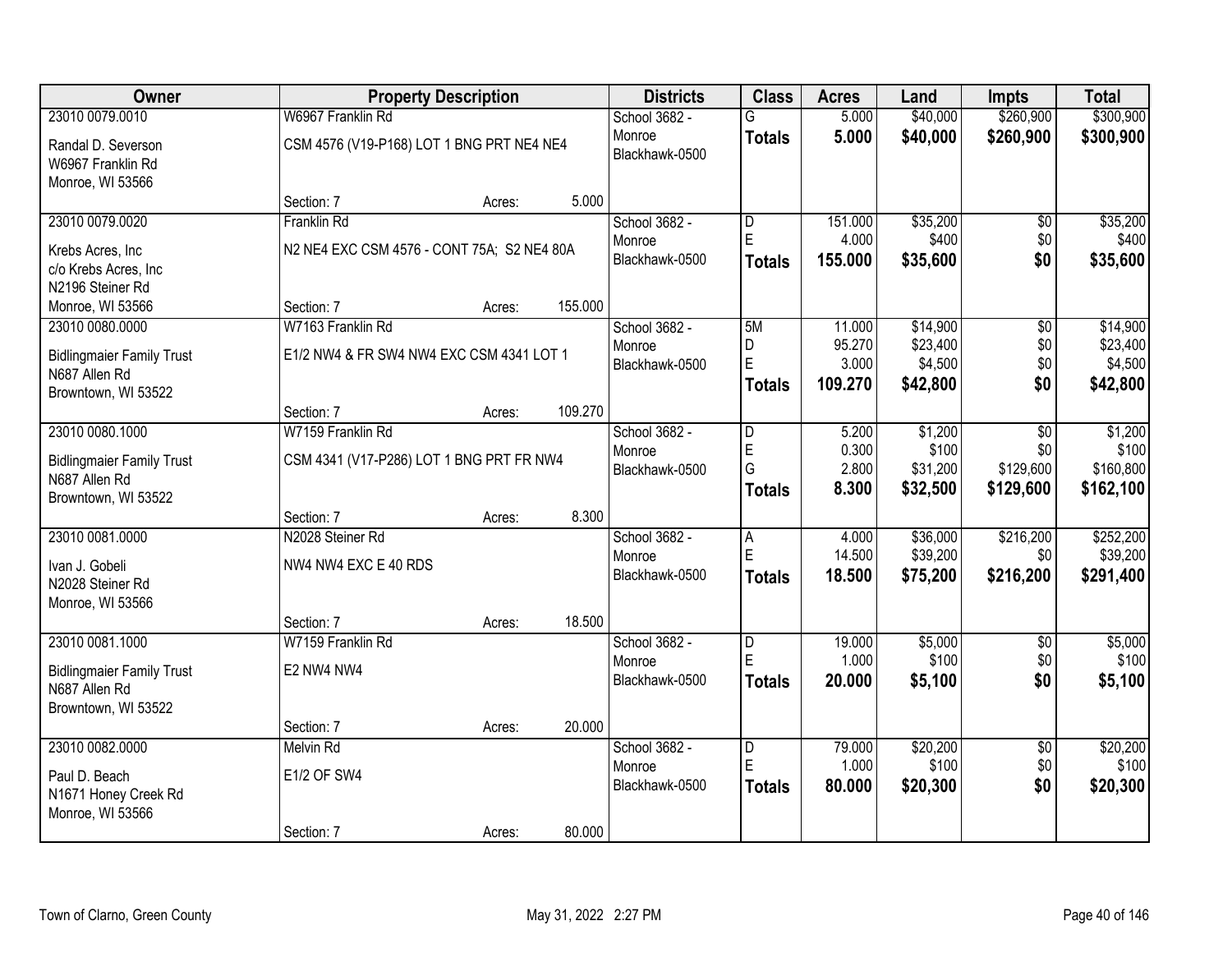| Owner                                    |                                                | <b>Property Description</b> |        | <b>Districts</b>         | <b>Class</b>            | <b>Acres</b>    | Land     | Impts           | <b>Total</b>      |
|------------------------------------------|------------------------------------------------|-----------------------------|--------|--------------------------|-------------------------|-----------------|----------|-----------------|-------------------|
| 23010 0083.0000                          | W7270 Melvin Rd                                |                             |        | School 3682 -            | 5M                      | 6.000           | \$8,100  | $\overline{50}$ | \$8,100           |
| Susan M. Konopacki                       | FR NW4 SW4 37.82A; FR SW4 SW4 35.932A          |                             |        | Monroe                   | А                       | 3.000           | \$32,000 | \$102,400       | \$134,400         |
| Thomas J. Konopacki                      |                                                |                             |        | Blackhawk-0500           | D                       | 56.000          | \$13,000 | \$0             | \$13,000          |
| N1846 Steiner Rd                         |                                                |                             |        |                          | E                       | 8.750           | \$15,600 | \$0             | \$15,600          |
| Monroe, WI 53566                         | Section: 7                                     | Acres:                      | 73.750 |                          | <b>Totals</b>           | 73.750          | \$68,700 | \$102,400       | \$171,100         |
| 23010 0083.1000                          | N1846 Steiner Rd                               |                             |        | School 3682 -            |                         | 2.140           | \$28,600 | \$190,900       | \$219,500         |
|                                          |                                                |                             |        | Monroe                   | <b>Totals</b>           | 2.140           | \$28,600 | \$190,900       | \$219,500         |
| Thomas J. Konopacki et al                | CSM 997 (V3-P183) LOT 1 BNG PRT FRAC SW4 SW4   |                             |        | Blackhawk-0500           |                         |                 |          |                 |                   |
| c/o Susan M. Konopacki                   |                                                |                             |        |                          |                         |                 |          |                 |                   |
| N1846 Steiner Rd<br>Monroe, WI 53566     | Section: 7                                     |                             | 2.140  |                          |                         |                 |          |                 |                   |
|                                          |                                                | Acres:                      |        |                          |                         |                 | \$20,000 |                 |                   |
| 23010 0084.0000                          | N1841 Honey Creek Rd                           |                             |        | School 3682 -            | A<br>D                  | 1.000<br>38.500 | \$10,100 | \$63,700<br>\$0 | \$83,700          |
| John E. Bartlett                         | NE4 SE4                                        |                             |        | Monroe<br>Blackhawk-0500 | E                       | 0.500           | \$100    | \$0             | \$10,100<br>\$100 |
| Amy J. Bartlett                          |                                                |                             |        |                          |                         |                 |          |                 |                   |
| N1904 Honey Creek Rd                     |                                                |                             |        |                          | <b>Totals</b>           | 40.000          | \$30,200 | \$63,700        | \$93,900          |
| Monroe, WI 53566                         | Section: 7                                     | Acres:                      | 40.000 |                          |                         |                 |          |                 |                   |
| 23010 0084.1000                          | <b>Franklin Rd</b>                             |                             |        | School 3682 -            | D                       | 40.000          | \$10,600 | $\sqrt[6]{3}$   | \$10,600          |
|                                          | NW4 SE4                                        |                             |        | Monroe                   | <b>Totals</b>           | 40.000          | \$10,600 | \$0             | \$10,600          |
| Krebs Acres, Inc<br>c/o Krebs Acres, Inc |                                                |                             |        | Blackhawk-0500           |                         |                 |          |                 |                   |
| N2196 Steiner Rd                         |                                                |                             |        |                          |                         |                 |          |                 |                   |
| Monroe, WI 53566                         | Section: 7                                     | Acres:                      | 40.000 |                          |                         |                 |          |                 |                   |
| 23010 0084.2000                          | <b>Melvin Rd</b>                               |                             |        | School 3682 -            | $\overline{\mathsf{D}}$ | 39.000          | \$10,200 | $\overline{50}$ | \$10,200          |
|                                          |                                                |                             |        | Monroe                   | E                       | 1.000           | \$100    | \$0             | \$100             |
| Jeffrey Landorf                          | SW4 SE4                                        |                             |        | Blackhawk-0500           | <b>Totals</b>           | 40.000          | \$10,300 | \$0             | \$10,300          |
| W6877 Melvin Rd                          |                                                |                             |        |                          |                         |                 |          |                 |                   |
| Monroe, WI 53566                         |                                                |                             |        |                          |                         |                 |          |                 |                   |
|                                          | Section: 7                                     | Acres:                      | 40.000 |                          |                         |                 |          |                 |                   |
| 23010 0085.0000                          | N1775 Honey Creek Rd                           |                             |        | School 3682 -            | A                       | 3.000           | \$32,000 | \$20,500        | \$52,500          |
| Jeffrey Landorf                          | SE4 SE4                                        |                             |        | Monroe                   | D                       | 35.000          | \$8,600  | \$0             | \$8,600           |
| W6877 Melvin Rd                          |                                                |                             |        | Blackhawk-0500           | E                       | 2.000           | \$200    | \$0             | \$200             |
| Monroe, WI 53566                         |                                                |                             |        |                          | <b>Totals</b>           | 40.000          | \$40,800 | \$20,500        | \$61,300          |
|                                          | Section: 7                                     | Acres:                      | 40.000 |                          |                         |                 |          |                 |                   |
| 23010 0086.0000                          | Franklin Rd                                    |                             |        | School 3682 -            | 5M                      | 5.130           | \$7,700  | $\overline{50}$ | \$7,700           |
|                                          |                                                |                             |        | Monroe                   | D                       | 71.870          | \$15,800 | \$0             | \$15,800          |
| GI Farm Land, LLC                        | NW4 & NE4 NE4 EXC PARC COM NW COR TH E 32 F    |                             |        | Blackhawk-0500           | E                       | 2.790           | \$300    | \$0             | \$300             |
| c/o GI Farm Land, LLC                    | TH S 156 FT TH W 32 FT TH N 156 FT TO POB (BNG |                             |        |                          | <b>Totals</b>           | 79.790          | \$23,800 | \$0             | \$23,800          |
| N5835 Biggs Rd                           | PRT LOT 1 CSM 590) & EXC COM NE COR LOT 1      |                             |        |                          |                         |                 |          |                 |                   |
| Argyle, WI 53504                         | Section: 8                                     | Acres:                      | 79.790 |                          |                         |                 |          |                 |                   |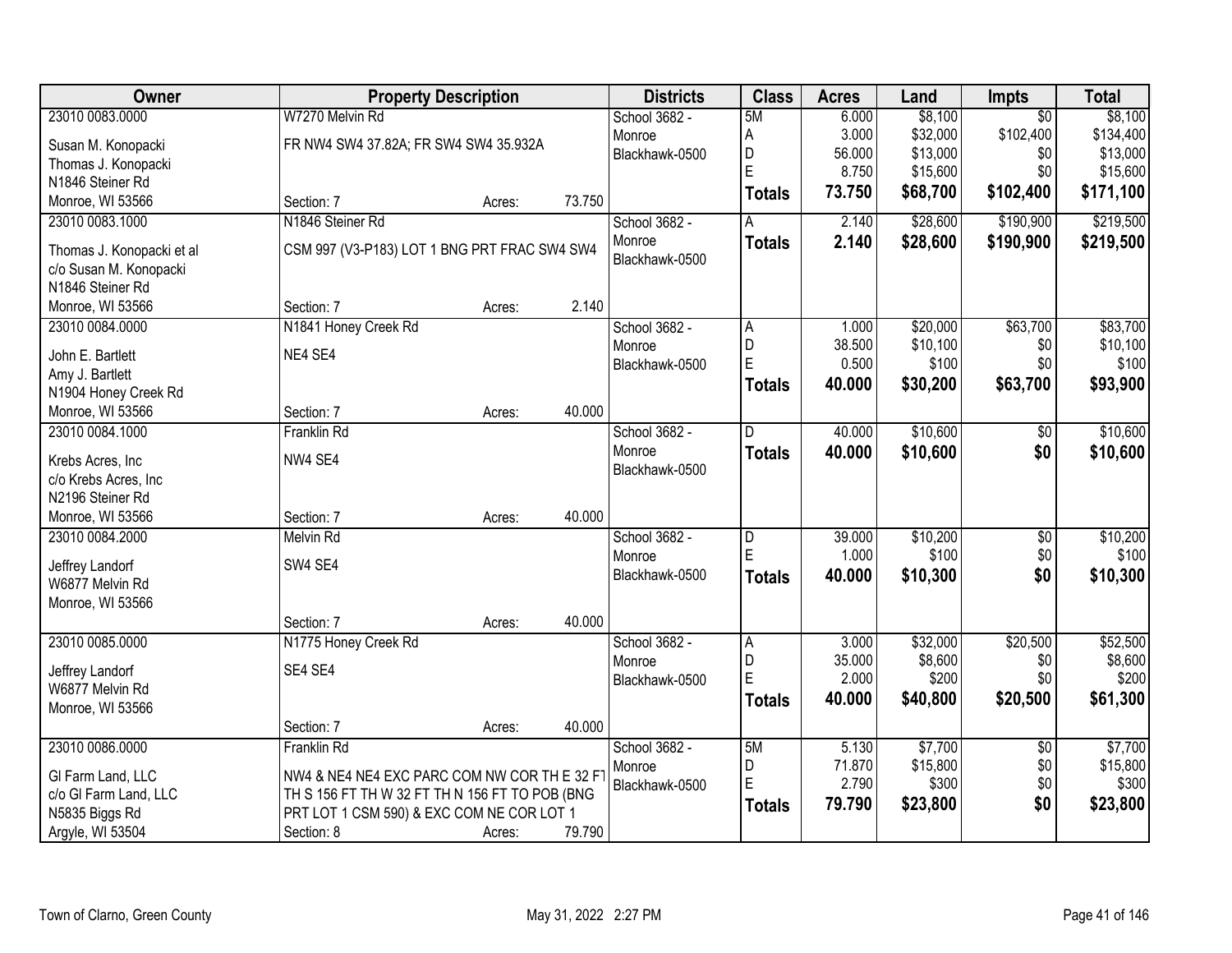| Owner                                   | <b>Property Description</b>                     | <b>Districts</b> | <b>Class</b>   | <b>Acres</b> | Land     | Impts           | <b>Total</b> |
|-----------------------------------------|-------------------------------------------------|------------------|----------------|--------------|----------|-----------------|--------------|
| 23010 0087.0100                         | <b>Franklin Rd</b>                              | School 3682 -    | 5M             | 5.460        | \$8,200  | $\overline{50}$ | \$8,200      |
| GI Farm Land, LLC                       | S2 SE4 NW4 20A; S2 NE4 80A; ALSO COM SW COR     | Monroe           | D              | 95.000       | \$23,000 | \$0             | \$23,000     |
| c/o GI Farm Land, LLC                   | LOT 3 CSM 530 TH N0*W 3 FT TH ELY TO PT ON E LN | Blackhawk-0500   | <b>Totals</b>  | 100.460      | \$31,200 | \$0             | \$31,200     |
| N5835 Biggs Rd                          | APPROX 9 FT NE OF SE COR TH S8*W 9 FT TO SE     |                  |                |              |          |                 |              |
| Argyle, WI 53504                        | 100.460<br>Section: 8<br>Acres:                 |                  |                |              |          |                 |              |
| 23010 0088.0000                         | W6687 Franklin Rd                               | School 3682 -    | $\overline{B}$ | 1.000        | \$20,000 | \$0             | \$20,000     |
|                                         |                                                 | Monroe           | Ė              | 3.600        | \$11,000 | \$0             | \$11,000     |
| Brenda K. Leuzinger                     | CSM 2454 (V8-P201) LOT 3 BNG PRT NE4 NW4 EXC    | Blackhawk-0500   | <b>Totals</b>  | 4.600        | \$31,000 | \$0             | \$31,000     |
| Danielle L. Maurer                      | LOT 1 CSM 2711 (V9-P224)                        |                  |                |              |          |                 |              |
| 2414 9th Ave                            | 4.600<br>Section: 8                             |                  |                |              |          |                 |              |
| Monroe, WI 53566<br>23010 0088.0100     | Acres:<br>W6691 Franklin Rd                     | School 3682 -    |                | 2.500        | \$30,000 | \$144,800       | \$174,800    |
|                                         |                                                 | Monroe           | A              | 4.650        | \$14,000 | \$0             | \$14,000     |
| Sandra A. Mayer                         | CSM 1219 (V4-P76) LOT 1 EXC .2A M/L ALG S END   | Blackhawk-0500   |                | 7.150        | \$44,000 | \$144,800       | \$188,800    |
| W6691 Franklin Rd                       | WHICH IS S OF AN EXISTING PROPERTY LN FENCE:    |                  | <b>Totals</b>  |              |          |                 |              |
| Monroe, WI 53566                        | ALSO .2A M/L LYG W OF EXISTING FENCE LN         |                  |                |              |          |                 |              |
|                                         | 7.150<br>Section: 8<br>Acres:                   |                  |                |              |          |                 |              |
| 23010 0088.0200                         | <b>Franklin Rd</b>                              | School 3682 -    | D              | 11.940       | \$2,800  | $\frac{1}{20}$  | \$2,800      |
| Duane L. Bennett                        | CSM 2454 (V8 P201) LOT 1 BNG PRT NE4 NW4        | Monroe           | E              | 0.090        | \$100    | \$0             | \$100        |
| W6697 Franklin Rd                       |                                                 | Blackhawk-0500   | <b>Totals</b>  | 12.030       | \$2,900  | \$0             | \$2,900      |
| Monroe, WI 53566                        |                                                 |                  |                |              |          |                 |              |
|                                         | 12.030<br>Section: 8<br>Acres:                  |                  |                |              |          |                 |              |
| 23010 0088.0310                         |                                                 | School 3682 -    | Ā              | 0.550        | \$4,800  | $\overline{50}$ | \$4,800      |
|                                         |                                                 | Monroe           | <b>Totals</b>  | 0.550        | \$4,800  | \$0             | \$4,800      |
| Tommy W. Snodgrass                      | CSM 4984 (V22-P300) PRT LOT 1 BNG PRT NE4 NW4   | Blackhawk-0500   |                |              |          |                 |              |
| Fenna M. Snodgrass<br>W6703 Franklin Rd |                                                 |                  |                |              |          |                 |              |
| Monroe, WI 53566                        | 0.550<br>Section: 8                             |                  |                |              |          |                 |              |
| 23010 0088.1000                         | Acres:<br>W6693 Franklin Rd                     | School 3682 -    | A              | 5.580        | \$42,300 | \$95,300        | \$137,600    |
|                                         |                                                 | Monroe           |                | 5.580        |          |                 |              |
| Scott L. Aebly                          | CSM 1133 (V3-P471) LOT 1 BNG PRT NE4 & SE4 NW4  | Blackhawk-0500   | <b>Totals</b>  |              | \$42,300 | \$95,300        | \$137,600    |
| W6693 Franklin Rd                       | <b>INCL EASEMENTS</b>                           |                  |                |              |          |                 |              |
| Monroe, WI 53566                        |                                                 |                  |                |              |          |                 |              |
|                                         | 5.580<br>Section: 8<br>Acres:                   |                  |                |              |          |                 |              |
| 23010 0088.2200                         | W6697 Franklin Rd                               | School 3682 -    | 5M             | 19.830       | \$29,800 | $\overline{50}$ | \$29,800     |
| Duane L. Bennett                        | CSM 530 (V2-P63) LOT 2 CONT -1.97A & CSM 1133   | Monroe           | A              | 1.970        | \$27,800 | \$113,900       | \$141,700    |
| W6697 Franklin Rd                       | (V3-P471) LOT 2 CONT 20.133A PRT NE4 SE4 NW4    | Blackhawk-0500   | <b>Totals</b>  | 21.800       | \$57,600 | \$113,900       | \$171,500    |
| Monroe, WI 53566                        | EXC COM SW COR LOT 2 CSM 1133 TH N8*E           |                  |                |              |          |                 |              |
|                                         | 21.800<br>Section: 8<br>Acres:                  |                  |                |              |          |                 |              |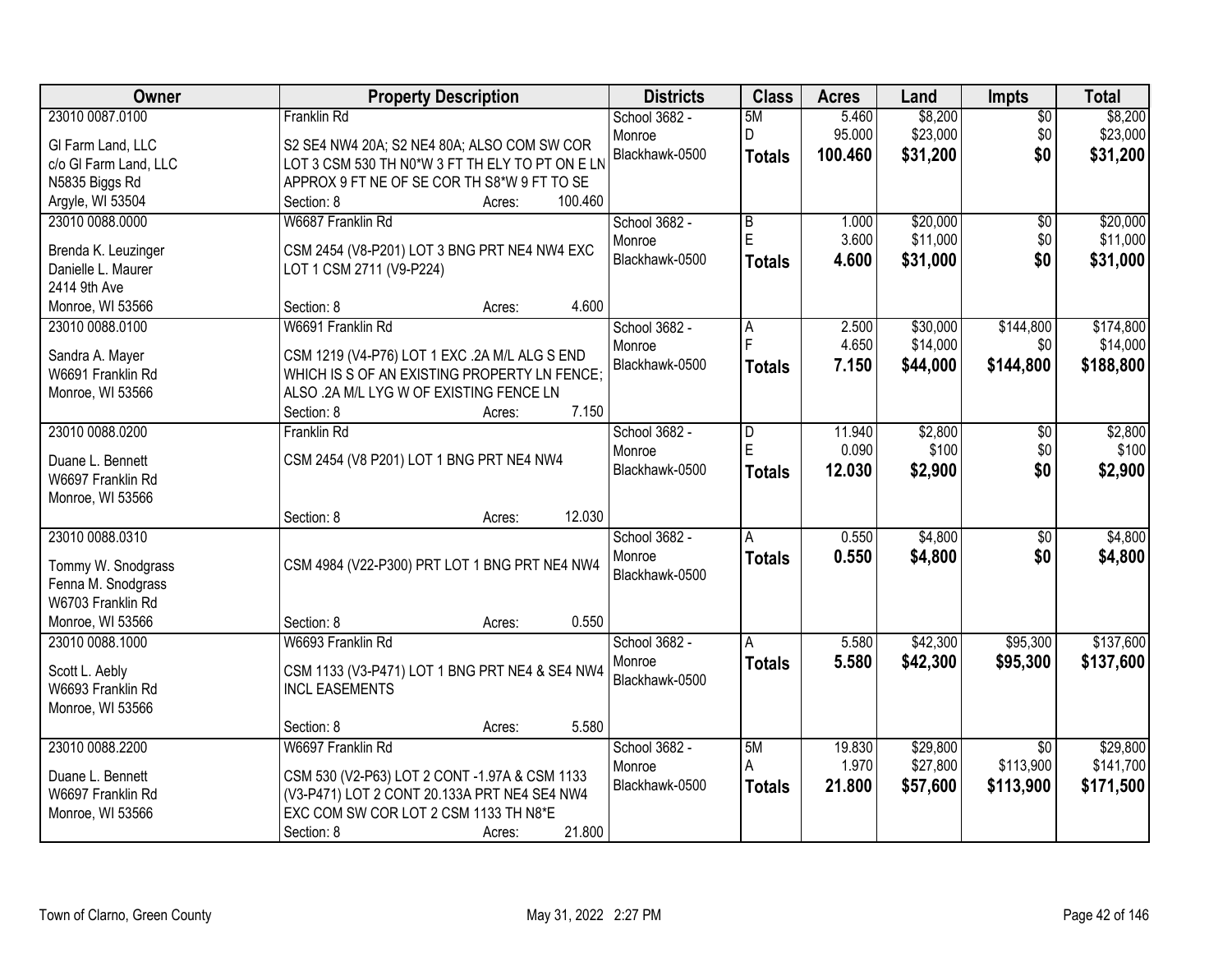| Owner                               | <b>Property Description</b>                    |                          | <b>Districts</b> | <b>Class</b>   | <b>Acres</b>    | Land             | <b>Impts</b>           | <b>Total</b>     |
|-------------------------------------|------------------------------------------------|--------------------------|------------------|----------------|-----------------|------------------|------------------------|------------------|
| 23010 0088.3200                     | W6695 Franklin Rd                              | School 3682 -            |                  |                | 2.240           | \$29,000         | \$158,900              | \$187,900        |
| Michael T. Brown                    | CSM 530 (V2-P63) LOT 3 EXC COM SW COR LOT 3    | Monroe                   |                  | <b>Totals</b>  | 2.240           | \$29,000         | \$158,900              | \$187,900        |
| Betsy A. Brown                      | TH N0*W 3 FT TH ELY ALG EXISTING FENCE LINE TO | Blackhawk-0500           |                  |                |                 |                  |                        |                  |
| PO Box 197                          | POINT ON E BDRY LN SD LOT APPROX 9 FT NE OF    |                          |                  |                |                 |                  |                        |                  |
| Juda, WI 53550                      | Section: 8<br>Acres:                           | 2.240                    |                  |                |                 |                  |                        |                  |
| 23010 0088.4100                     | W6703 Franklin Rd                              | School 3682 -            |                  | A              | 2.230           | \$28,900         | \$43,200               | \$72,100         |
|                                     |                                                | Monroe                   |                  | D.             | 1.500           | \$400            | \$0                    | \$400            |
| Tommy W. Snodgrass                  | CSM 4984 (V22-P300) PRT LOT 1 BNG PRT NE4 NW4  | Blackhawk-0500           |                  | <b>Totals</b>  | 3.730           | \$29,300         | \$43,200               | \$72,500         |
| W6703 Franklin Rd                   | & NW4 NE4                                      |                          |                  |                |                 |                  |                        |                  |
| Monroe, WI 53566                    |                                                | 3.730                    |                  |                |                 |                  |                        |                  |
| 23010 0088.5000                     | Section: 8<br>Acres:<br>W6687 Franklin Rd      |                          |                  |                | 2.330           |                  | \$27,800               | \$57,100         |
|                                     |                                                | School 3682 -            |                  | A              |                 | \$29,300         |                        |                  |
| Gary L. Aebly                       | CSM 2711 (V9-P224) LOT 1 BNG PRT NE4 NW4       | Monroe<br>Blackhawk-0500 |                  | <b>Totals</b>  | 2.330           | \$29,300         | \$27,800               | \$57,100         |
| Valerie L. Aebly                    |                                                |                          |                  |                |                 |                  |                        |                  |
| 1105 30th Ave                       |                                                |                          |                  |                |                 |                  |                        |                  |
| Monroe, WI 53566                    | Section: 8<br>Acres:                           | 2.330                    |                  |                |                 |                  |                        |                  |
| 23010 0089.0000                     | <b>Franklin Rd</b>                             | School 3682 -            |                  | D              | 38.000          | \$10,100         | \$0                    | \$10,100         |
| Krebs Acres, Inc                    | NW4 NW4                                        | Monroe                   |                  | E              | 2.000           | \$200            | \$0                    | \$200            |
| c/o Krebs Acres, Inc                |                                                | Blackhawk-0500           |                  | <b>Totals</b>  | 40.000          | \$10,300         | \$0                    | \$10,300         |
| N2196 Steiner Rd                    |                                                |                          |                  |                |                 |                  |                        |                  |
| Monroe, WI 53566                    | Section: 8<br>Acres:                           | 40.000                   |                  |                |                 |                  |                        |                  |
| 23010 0090.0000                     | N1904 Honey Creek Rd                           | School 3682 -            |                  | 5M             | 20.000          | \$30,000         | $\overline{50}$        | \$30,000         |
|                                     |                                                | Monroe                   |                  | D              | 96.000          | \$22,800         | \$0                    | \$22,800         |
| Amy J. Bartlett et al               | SW4 NW4 40A; N2 SW4 80A                        | Blackhawk-0500           |                  | E              | 2.000           | \$200            | \$0                    | \$200            |
| c/o John E. Bartlett                |                                                |                          |                  | G              | 2.000           | \$28,000         | \$110,200              | \$138,200        |
| N1904 Honey Creek Rd                |                                                | 120.000                  |                  | <b>Totals</b>  | 120.000         | \$81,000         | \$110,200              | \$191,200        |
| Monroe, WI 53566<br>23010 0091.0000 | Section: 8<br>Acres:                           |                          |                  |                |                 |                  |                        |                  |
|                                     | <b>Melvin Rd</b>                               | School 3682 -            |                  | D<br>E         | 33.500<br>1.500 | \$7,600<br>\$200 | $\overline{50}$<br>\$0 | \$7,600<br>\$200 |
| Jeff Landorf et al                  | SW4 SW4 EXC N 5A OF W 10A                      | Monroe<br>Blackhawk-0500 |                  |                |                 |                  | \$0                    |                  |
| W6877 Melvin Rd                     |                                                |                          |                  | <b>Totals</b>  | 35.000          | \$7,800          |                        | \$7,800          |
| Monroe, WI 53566                    |                                                |                          |                  |                |                 |                  |                        |                  |
|                                     | Section: 8<br>Acres:                           | 35.000                   |                  |                |                 |                  |                        |                  |
| 23010 0092.0000                     | Honey Creek Rd                                 | School 3682 -            |                  | $\overline{D}$ | 4.500           | \$1,100          | $\overline{50}$        | \$1,100          |
| Jeff Landorf et al                  | N 5A OF W 10A SW4 SW4                          | Monroe                   |                  | E              | 0.500           | \$100            | \$0                    | \$100            |
| W6877 Melvin Rd                     |                                                | Blackhawk-0500           |                  | <b>Totals</b>  | 5.000           | \$1,200          | \$0                    | \$1,200          |
| Monroe, WI 53566                    |                                                |                          |                  |                |                 |                  |                        |                  |
|                                     | Section: 8<br>Acres:                           | 5.000                    |                  |                |                 |                  |                        |                  |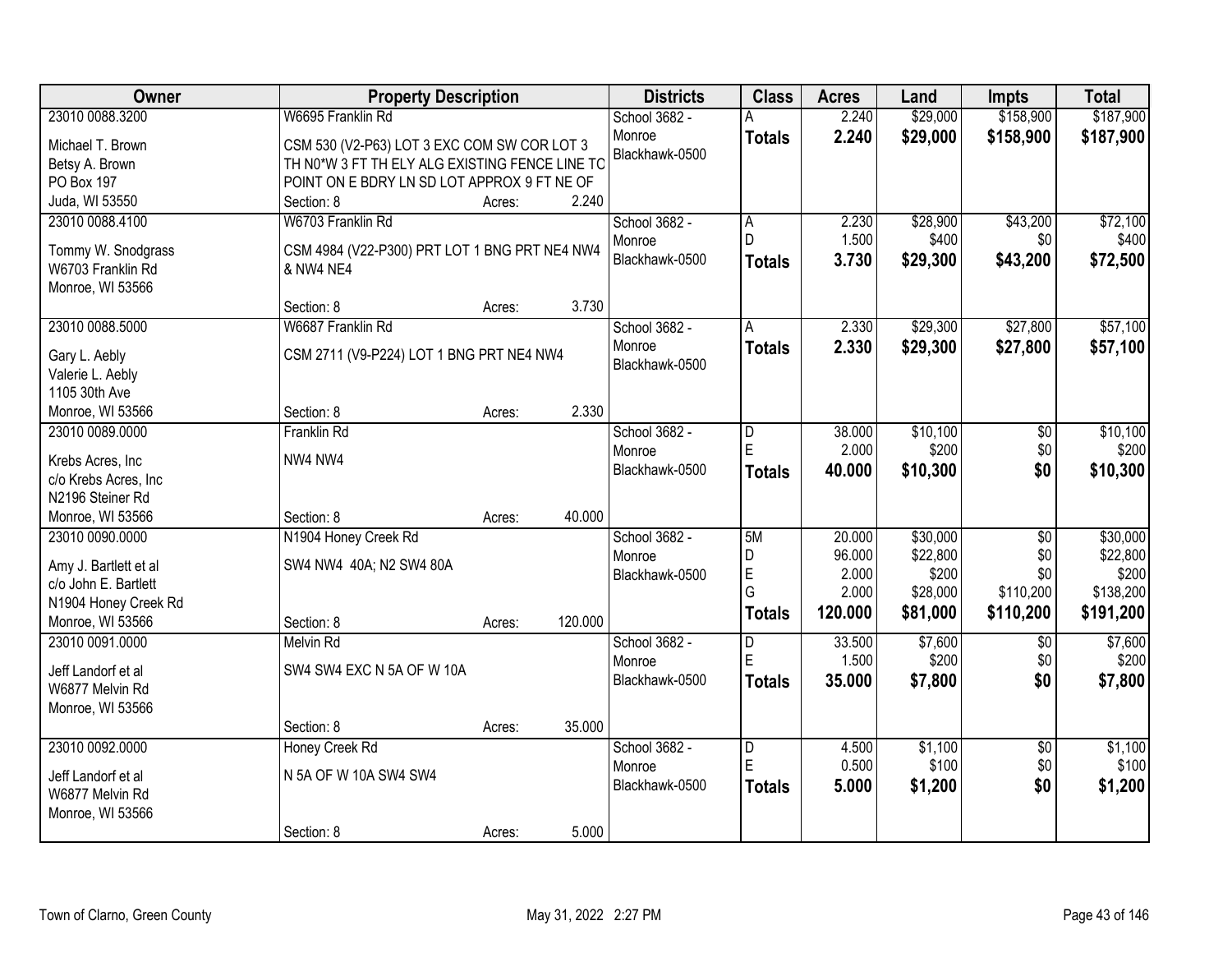| Owner                                    |                                                  | <b>Property Description</b> |        | <b>Districts</b>         | <b>Class</b>  | <b>Acres</b> | Land     | <b>Impts</b>    | <b>Total</b> |
|------------------------------------------|--------------------------------------------------|-----------------------------|--------|--------------------------|---------------|--------------|----------|-----------------|--------------|
| 23010 0093.0000                          | <b>Melvin Rd</b>                                 |                             |        | School 3682 -            | D             | 9.750        | \$2,300  | $\overline{50}$ | \$2,300      |
| Jeff Landorf et al                       | W 10A IN SE4 SW4                                 |                             |        | Monroe                   | E             | 0.250        | \$100    | \$0             | \$100        |
| W6877 Melvin Rd                          |                                                  |                             |        | Blackhawk-0500           | <b>Totals</b> | 10.000       | \$2,400  | \$0             | \$2,400      |
| Monroe, WI 53566                         |                                                  |                             |        |                          |               |              |          |                 |              |
|                                          | Section: 8                                       | Acres:                      | 10.000 |                          |               |              |          |                 |              |
| 23010 0093.1000                          | W6710 Melvin Rd                                  |                             |        | School 3682 -            | D             | 25.000       | \$4,500  | $\overline{60}$ | \$4,500      |
| Kenneth C. Clark et al                   | E 30A IN SE4 SW4                                 |                             |        | Monroe                   | E             | 0.500        | \$100    | \$0             | \$100        |
| c/o Kenneth C. Clark                     |                                                  |                             |        | Blackhawk-0500           | G             | 4.500        | \$38,000 | \$413,400       | \$451,400    |
| W6710 Melvin Rd                          |                                                  |                             |        |                          | <b>Totals</b> | 30.000       | \$42,600 | \$413,400       | \$456,000    |
| Monroe, WI 53566                         | Section: 8                                       | Acres:                      | 30.000 |                          |               |              |          |                 |              |
| 23010 0094.0000                          | <b>Melvin Rd</b>                                 |                             |        | School 3682 -            | D             | 79.000       | \$18,200 | $\sqrt[6]{}$    | \$18,200     |
| Kenneth C. Clark et al                   | E <sub>2</sub> SE <sub>4</sub>                   |                             |        | Monroe                   | ΙE            | 1.000        | \$100    | \$0             | \$100        |
| c/o Kenneth C. Clark                     |                                                  |                             |        | Blackhawk-0500           | <b>Totals</b> | 80.000       | \$18,300 | \$0             | \$18,300     |
| W6710 Melvin Rd                          |                                                  |                             |        |                          |               |              |          |                 |              |
| Monroe, WI 53566                         | Section: 8                                       | Acres:                      | 80.000 |                          |               |              |          |                 |              |
| 23010 0095.0000                          | W6642 Melvin Rd                                  |                             |        | School 3682 -            | 5M            | 9.000        | \$13,500 | \$0             | \$13,500     |
|                                          |                                                  |                             |        | Monroe                   | D             | 68.000       | \$15,400 | \$0             | \$15,400     |
| John E. Bartlett                         | W <sub>2</sub> SE4                               |                             |        | Blackhawk-0500           | E             | 1.000        | \$100    | \$0             | \$100        |
| Amy J. Bartlett                          |                                                  |                             |        |                          | G             | 2.000        | \$28,000 | \$140,100       | \$168,100    |
| N1904 Honey Creek Rd<br>Monroe, WI 53566 | Section: 8                                       | Acres:                      | 80.000 |                          | <b>Totals</b> | 80.000       | \$57,000 | \$140,100       | \$197,100    |
| 23010 0096.0000                          | Franklin Rd                                      |                             |        | School 3682 -            | 5M            | 24.580       | \$36,900 | $\sqrt[6]{}$    | \$36,900     |
|                                          |                                                  |                             |        | Monroe                   | <b>Totals</b> | 24.580       | \$36,900 | \$0             | \$36,900     |
| Ronald L. Brandt Jr                      | CSM 511 (V2-P39) LOT 1 BNG PRT NE4 NW4 & SW4     |                             |        | Blackhawk-0500           |               |              |          |                 |              |
| Heidi A. Brandt                          | NE4, EXC N 13 AC                                 |                             |        |                          |               |              |          |                 |              |
| 1701 13th Ave                            |                                                  |                             |        |                          |               |              |          |                 |              |
| Monroe, WI 53566                         | Section: 9                                       | Acres:                      | 24.580 |                          |               |              |          |                 |              |
| 23010 0096.0100                          | W6259 Franklin Rd                                |                             |        | School 3682 -            | A<br>F        | 8.000        | \$52,000 | \$242,300       | \$294,300    |
| Ronald L. Brandt Jr                      | CSM 511 (V2-P39) N 13 A LOT 1 BNG PRT NE4 NW4 &  |                             |        | Monroe<br>Blackhawk-0500 |               | 5.000        | \$15,000 | \$0             | \$15,000     |
| Heidi A. Brandt                          | SW4 NE4                                          |                             |        |                          | <b>Totals</b> | 13.000       | \$67,000 | \$242,300       | \$309,300    |
| 1701 13th Ave                            |                                                  |                             |        |                          |               |              |          |                 |              |
| Monroe, WI 53566                         | Section: 9                                       | Acres:                      | 13.000 |                          |               |              |          |                 |              |
| 23010 0096.1000                          | Franklin Rd                                      |                             |        | School 3682 -            | D             | 95.000       | \$25,400 | $\sqrt{6}$      | \$25,400     |
| Schmid Conrad A Revocable Living         | CSM 512 (V2-P40) LOT 1 EXC LOTS 1,2,3,4 CSM 2070 |                             |        | Monroe                   | E             | 2.000        | \$200    | \$0             | \$200        |
| Trust Dtd Jan 19, 2018                   | LOTS 5,6,7,8 CSM 2071 & LOTS 9 & 10 CSM 2072     |                             |        | Blackhawk-0500           | <b>Totals</b> | 97.000       | \$25,600 | \$0             | \$25,600     |
| c/o Schmid Conrad A Rev Living Trust     | BNG PRT NE4, NW4, SE4 & SW4 OF NE4               |                             |        |                          |               |              |          |                 |              |
| 5745 SW 56th Ave                         | Section: 9                                       | Acres:                      | 97.000 |                          |               |              |          |                 |              |
| Ocala, FL 34474-7607                     |                                                  |                             |        |                          |               |              |          |                 |              |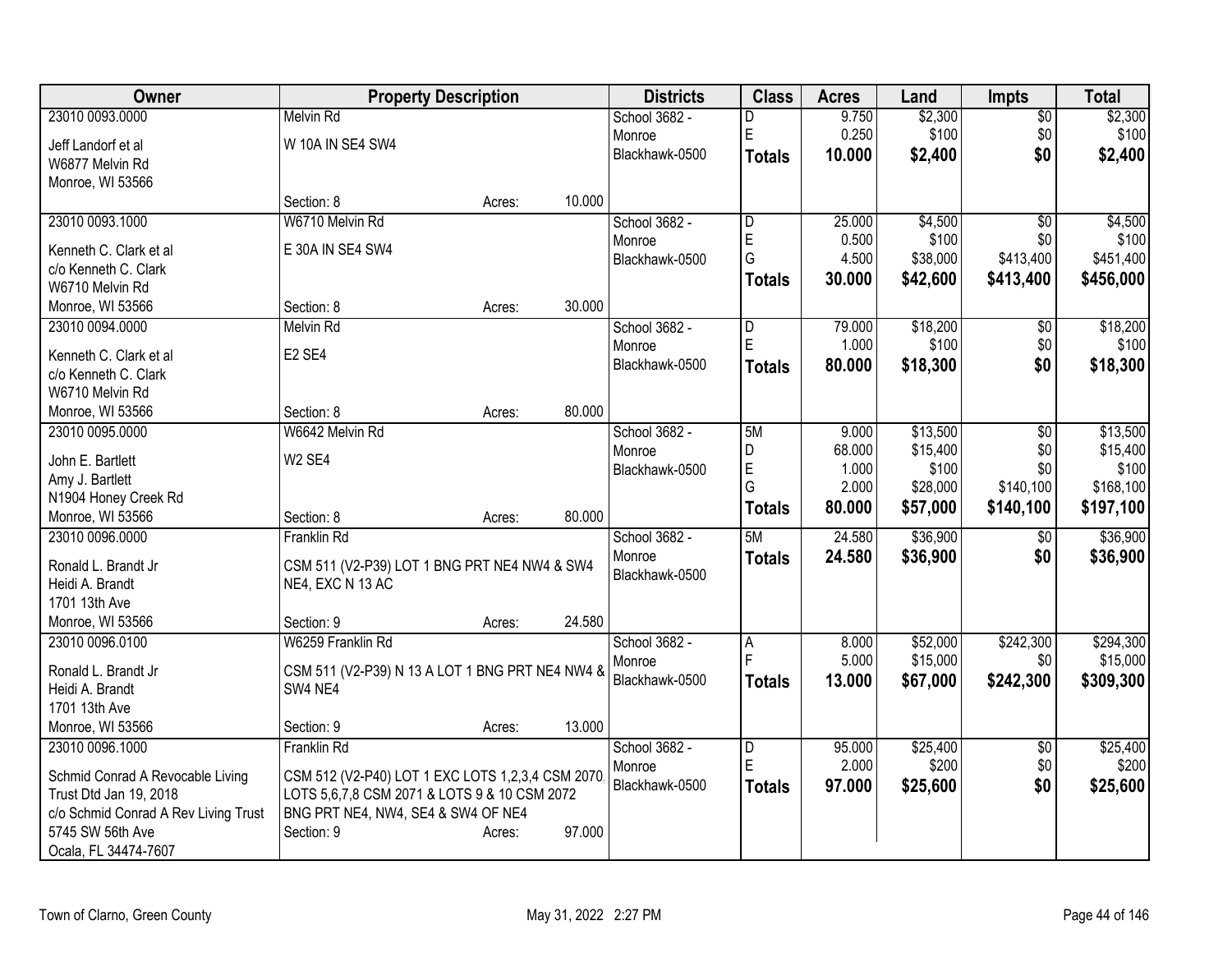| Owner                                    |                                                                     | <b>Property Description</b> |         | <b>Districts</b> | <b>Class</b>           | <b>Acres</b> | Land            | Impts           | <b>Total</b> |
|------------------------------------------|---------------------------------------------------------------------|-----------------------------|---------|------------------|------------------------|--------------|-----------------|-----------------|--------------|
| 23010 0096.3000                          |                                                                     |                             |         | School 3682 -    | $\overline{\text{X2}}$ | 1.850        | $\overline{60}$ | $\overline{50}$ | \$0          |
| State of Wisconsin                       | PARC IN SE4 NW4 & NE4 NW4                                           |                             |         | Monroe           | <b>Totals</b>          | 1.850        | \$0             | \$0             | \$0          |
|                                          |                                                                     |                             |         | Blackhawk-0500   |                        |              |                 |                 |              |
|                                          |                                                                     |                             |         |                  |                        |              |                 |                 |              |
|                                          | Section: 9                                                          | Acres:                      | 1.850   |                  |                        |              |                 |                 |              |
| 23010 0097.0000                          | <b>Franklin Rd</b>                                                  |                             |         | School 3682 -    | D.                     | 10.000       | \$2,800         | \$0             | \$2,800      |
| Ronald L. Brandt Jr                      | N2 OF W4 W2 NE4                                                     |                             |         | Monroe           | <b>Totals</b>          | 10.000       | \$2,800         | \$0             | \$2,800      |
| Heidi A. Brandt                          |                                                                     |                             |         | Blackhawk-0500   |                        |              |                 |                 |              |
| 1701 13th Ave                            |                                                                     |                             |         |                  |                        |              |                 |                 |              |
| Monroe, WI 53566                         | Section: 9                                                          | Acres:                      | 10.000  |                  |                        |              |                 |                 |              |
| 23010 0098.0100                          | <b>Melvin Rd</b>                                                    |                             |         | School 3682 -    | D                      | 188.000      | \$50,500        | $\overline{50}$ | \$50,500     |
| David O. Reid                            | W 10A SW4 NE4 - CONT 10A; W2 SE4 CONT 80A; E1/                      |                             |         | Monroe           | E.                     | 6.500        | \$1,500         | \$0             | \$1,500      |
| W8633 Buckhorn Rd                        | NW4 & E1/2 SW4, EXC CSM 987 & EXC COM SW COR                        |                             |         | Blackhawk-0500   | <b>Totals</b>          | 194.500      | \$52,000        | \$0             | \$52,000     |
| Browntown, WI 53522                      | SD SEC 9 TH S88*E 1312.02 FT POB TH N0*W 2651.66                    |                             |         |                  |                        |              |                 |                 |              |
|                                          | Section: 9                                                          | Acres:                      | 194.500 |                  |                        |              |                 |                 |              |
| 23010 0098.0200                          | N1808 Bethel Rd                                                     |                             |         | School 3682 -    | G                      | 3.960        | \$35,800        | \$132,400       | \$168,200    |
| Kenneth H. Parr et al                    | CSM 4546 (V19-P100) LOT 1 BNG PRT NE4 & SE4 OF                      |                             |         | Monroe           | <b>Totals</b>          | 3.960        | \$35,800        | \$132,400       | \$168,200    |
| c/o Kenneth H. Parr                      | SW4                                                                 |                             |         | Blackhawk-0500   |                        |              |                 |                 |              |
| N1808 Bethel Rd                          |                                                                     |                             |         |                  |                        |              |                 |                 |              |
| Monroe, WI 53566-9639                    | Section: 9                                                          | Acres:                      | 3.960   |                  |                        |              |                 |                 |              |
| 23010 0098.0300                          |                                                                     |                             |         | School 3682 -    | 5M                     | 6.500        | \$9,800         | \$0             | \$9,800      |
|                                          |                                                                     |                             |         | Monroe           | D                      | 40.000       | \$10,000        | \$0             | \$10,000     |
| Kenneth H. Parr et al                    | PRT W2 SE4 NW4 EXC 1.5A & EXC CSM 987 & EXC N                       |                             |         | Blackhawk-0500   | E                      | 1.540        | \$200           | \$0             | \$200        |
| c/o Kenneth H. Parr                      | 4.5A CONT 12A; W2 E2 SW4 EXC LOT 1 CSM 4546 -<br><b>CONT 36,04A</b> |                             |         |                  | <b>Totals</b>          | 48.040       | \$20,000        | \$0             | \$20,000     |
| N1808 Bethel Rd<br>Monroe, WI 53566-9639 | Section: 9                                                          |                             | 48.040  |                  |                        |              |                 |                 |              |
| 23010 0098.1000                          | N1972 Bethel Rd                                                     | Acres:                      |         | School 3682 -    | A                      | 2.000        | \$28,000        | \$167,300       | \$195,300    |
|                                          |                                                                     |                             |         | Monroe           | <b>Totals</b>          | 2.000        | \$28,000        | \$167,300       | \$195,300    |
| Karl J. Goebel                           | CSM 987 (V3-P170) LOT 1 BNG PRT SE4 NW4                             |                             |         | Blackhawk-0500   |                        |              |                 |                 |              |
| Sarah S. Goebel                          |                                                                     |                             |         |                  |                        |              |                 |                 |              |
| N1972 Bethel Rd                          |                                                                     |                             |         |                  |                        |              |                 |                 |              |
| Monroe, WI 53566                         | Section: 9                                                          | Acres:                      | 2.000   |                  |                        |              |                 |                 |              |
| 23010 0099.0000                          |                                                                     |                             |         | School 3682 -    | D                      | 38.000       | \$7,100         | $\overline{50}$ | \$7,100      |
| GI Farm Land, LLC                        | NW4 NW4                                                             |                             |         | Monroe           | E                      | 2.000        | \$200           | \$0             | \$200        |
| c/o GI Farm Land, LLC                    |                                                                     |                             |         | Blackhawk-0500   | <b>Totals</b>          | 40.000       | \$7,300         | \$0             | \$7,300      |
| N5835 Biggs Rd                           |                                                                     |                             |         |                  |                        |              |                 |                 |              |
| Argyle, WI 53504                         | Section: 9                                                          | Acres:                      | 40.000  |                  |                        |              |                 |                 |              |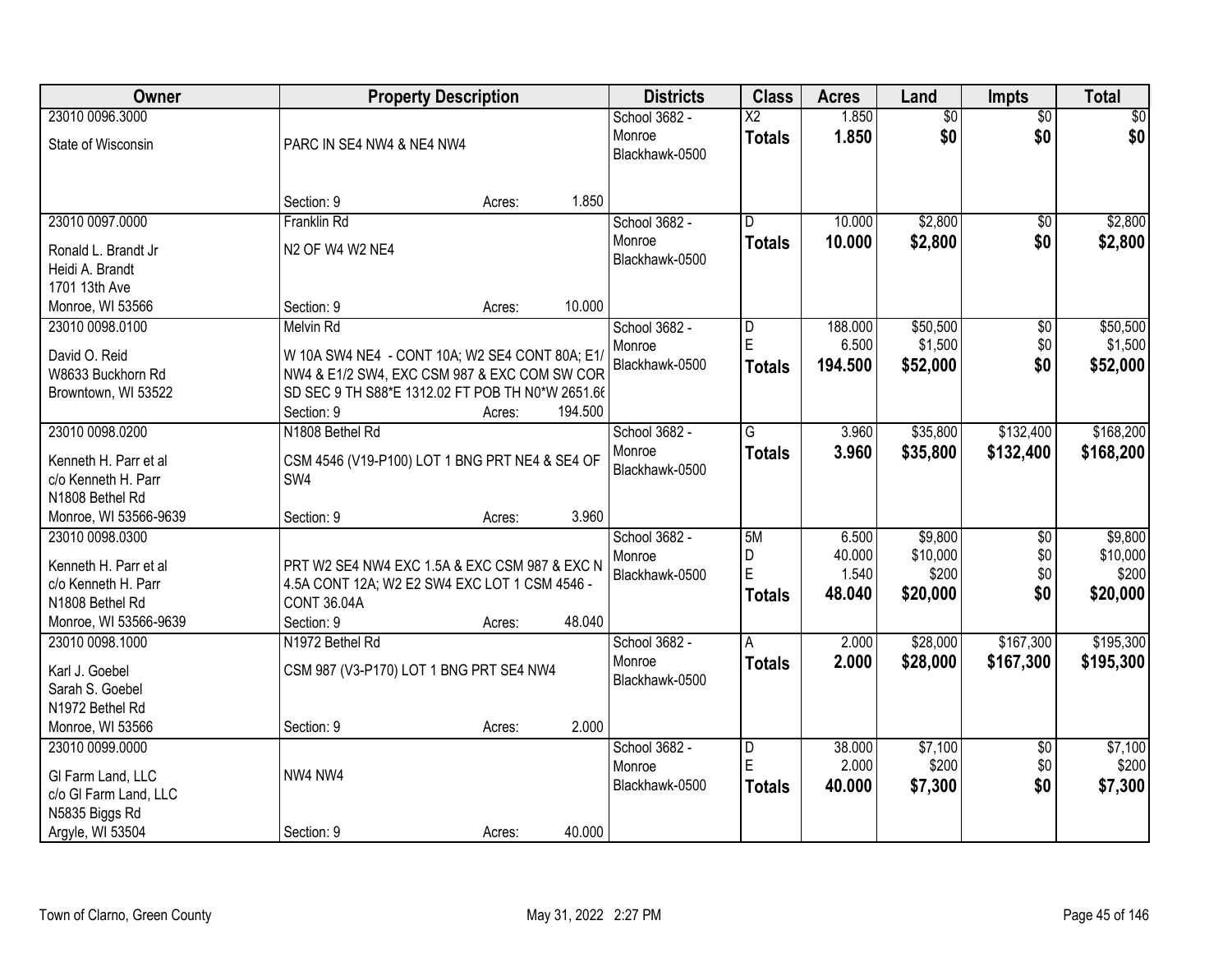| Owner                                           |                                              | <b>Property Description</b> |        | <b>Districts</b> | <b>Class</b>   | <b>Acres</b> | Land        | <b>Impts</b>    | <b>Total</b>    |
|-------------------------------------------------|----------------------------------------------|-----------------------------|--------|------------------|----------------|--------------|-------------|-----------------|-----------------|
| 23010 0100.0100                                 | N1975 Bethel Rd                              |                             |        | School 3682 -    | D              | 2.290        | \$200       | $\overline{50}$ | \$200           |
| Elizabeth D. Bade et al                         | CSM 4609 (V19-P245) LOT 1 BNG PRT SW4 NW4    |                             |        | Monroe           | G              | 2.700        | \$30,800    | \$208,600       | \$239,400       |
| c/o Robert D. Bade                              |                                              |                             |        | Blackhawk-0500   | <b>Totals</b>  | 4.990        | \$31,000    | \$208,600       | \$239,600       |
| N1975 Bethel Rd                                 |                                              |                             |        |                  |                |              |             |                 |                 |
| Monroe, WI 53566                                | Section: 9                                   | Acres:                      | 4.990  |                  |                |              |             |                 |                 |
| 23010 0100.0200                                 | <b>Bethel Rd</b>                             |                             |        | School 3682 -    | $\overline{D}$ | 34.160       | \$6,400     | $\overline{50}$ | \$6,400         |
| Elizabeth D. Bade et al                         | CSM 5122 (V24-P88) LOT 1 BNG PRT SW4 NW4     |                             |        | Monroe           | E              | 1.000        | \$100       | \$0             | \$100           |
| c/o Robert D. Bade                              |                                              |                             |        | Blackhawk-0500   | <b>Totals</b>  | 35.160       | \$6,500     | \$0             | \$6,500         |
| N1975 Bethel Rd                                 |                                              |                             |        |                  |                |              |             |                 |                 |
| Monroe, WI 53566                                | Section: 9                                   | Acres:                      | 35.160 |                  |                |              |             |                 |                 |
| 23010 0101.0000                                 | <b>Bethel Rd</b>                             |                             |        | School 3682 -    | X5             | 1.500        | $\sqrt{50}$ | $\overline{50}$ | $\overline{50}$ |
| <b>Bethel Cemetery</b>                          | SECTION 9 COM 432 FT N OF SW COR SE4 NW4 510 |                             |        | Monroe           | <b>Totals</b>  | 1.500        | \$0         | \$0             | \$0             |
|                                                 | FT E & W X 128 FT N & S CONT 1.5A            |                             |        | Blackhawk-0500   |                |              |             |                 |                 |
|                                                 |                                              |                             |        |                  |                |              |             |                 |                 |
|                                                 | Section: 9                                   | Acres:                      | 1.500  |                  |                |              |             |                 |                 |
| 23010 0102.0000                                 | N1715 Bethel Rd                              |                             |        | School 3682 -    | A              | 4.000        | \$36,000    | \$187,700       | \$223,700       |
| James S. Huffman                                | <b>W2 SW4</b>                                |                             |        | Monroe           | D              | 73.000       | \$16,400    | \$0             | \$16,400        |
| N1715 Bethel Rd                                 |                                              |                             |        | Blackhawk-0500   | E              | 3.000        | \$300       | \$0             | \$300           |
| Monroe, WI 53566                                |                                              |                             |        |                  | <b>Totals</b>  | 80.000       | \$52,700    | \$187,700       | \$240,400       |
|                                                 | Section: 9                                   | Acres:                      | 80.000 |                  |                |              |             |                 |                 |
| 23010 0103.0000                                 |                                              |                             |        | School 3682 -    | $\overline{D}$ | 40.000       | \$10,000    | \$0             | \$10,000        |
| Timm Dudley H & Henrietta E Revocable   NE4 SE4 |                                              |                             |        | Monroe           | <b>Totals</b>  | 40.000       | \$10,000    | \$0             | \$10,000        |
| Trust Dtd 12/21/2                               |                                              |                             |        | Blackhawk-0500   |                |              |             |                 |                 |
| c/o Timm Dudley H & Henrietta E Rev             |                                              |                             |        |                  |                |              |             |                 |                 |
| Trust                                           | Section: 9                                   | Acres:                      | 40.000 |                  |                |              |             |                 |                 |
| N1853 State Rd 69                               |                                              |                             |        |                  |                |              |             |                 |                 |
| Monroe, WI 53566                                |                                              |                             |        |                  |                |              |             |                 |                 |
| 23010 0104.0000                                 | <b>Melvin Rd</b>                             |                             |        | School 3682 -    | $\overline{D}$ | 39.000       | \$10,100    | $\overline{50}$ | \$10,100        |
| John R. Wuethrich                               | SE4 SE4                                      |                             |        | Monroe           | E              | 1.000        | \$100       | \$0             | \$100           |
| W6299 Melvin Rd                                 |                                              |                             |        | Blackhawk-0500   | <b>Totals</b>  | 40.000       | \$10,200    | \$0             | \$10,200        |
| Monroe, WI 53566                                |                                              |                             |        |                  |                |              |             |                 |                 |
|                                                 | Section: 9                                   | Acres:                      | 40.000 |                  |                |              |             |                 |                 |
| 23010 0105.0000                                 | Mings Rd                                     |                             |        | School 3682 -    | D.             | 2.130        | \$500       | $\overline{50}$ | \$500           |
| Ronald J. Schmid et al                          | CSM 3975 (V15-P258) LOT 1 BNG PRT NE4 NE4    |                             |        | Monroe           | <b>Totals</b>  | 2.130        | \$500       | \$0             | \$500           |
| W5942 Melvin Rd                                 |                                              |                             |        | Blackhawk-0500   |                |              |             |                 |                 |
| Monroe, WI 53566                                |                                              |                             |        |                  |                |              |             |                 |                 |
|                                                 | Section: 10                                  | Acres:                      | 2.130  |                  |                |              |             |                 |                 |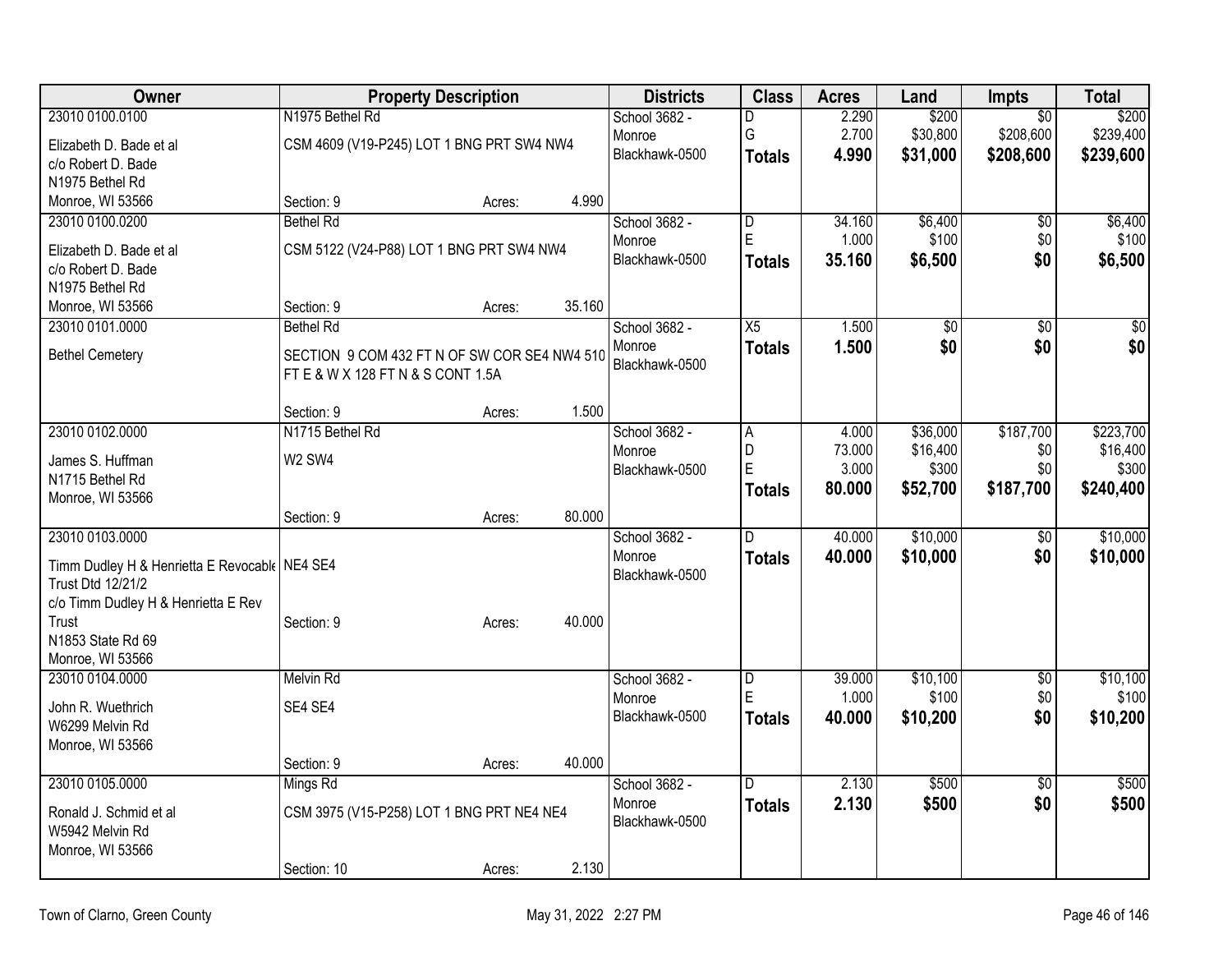| Owner                                                         |                    | <b>Property Description</b>                  |       | <b>Districts</b>                          | <b>Class</b>   | <b>Acres</b>   | Land           | <b>Impts</b>           | <b>Total</b>   |
|---------------------------------------------------------------|--------------------|----------------------------------------------|-------|-------------------------------------------|----------------|----------------|----------------|------------------------|----------------|
| 23010 0105.0010<br>Ronald J. Schmid et al<br>W5942 Melvin Rd  | Mings Rd<br>OF NE4 | CSM 3977 (V15-P264) LOT 10 BNG PRT SE4 & NE4 |       | School 3682 -<br>Monroe<br>Blackhawk-0500 | <b>Totals</b>  | 1.930<br>1.930 | \$500<br>\$500 | $\overline{50}$<br>\$0 | \$500<br>\$500 |
| Monroe, WI 53566                                              | Section: 10        | Acres:                                       | 1.930 |                                           |                |                |                |                        |                |
| 23010 0105.0100                                               | Mings Rd           |                                              |       | School 3682 -                             | D.             | 1.960          | \$500          | $\overline{50}$        | \$500          |
| Ronald J. Schmid et al<br>W5942 Melvin Rd<br>Monroe, WI 53566 |                    | CSM 3975 (V15-P258) LOT 2 BNG PRT NE4 NE4    |       | Monroe<br>Blackhawk-0500                  | <b>Totals</b>  | 1.960          | \$500          | \$0                    | \$500          |
|                                                               | Section: 10        | Acres:                                       | 1.960 |                                           |                |                |                |                        |                |
| 23010 0105.0110                                               | Mings Rd           |                                              |       | School 3682 -                             | D              | 2.230          | \$500          | \$0                    | \$500          |
| Ronald J. Schmid et al<br>W5942 Melvin Rd<br>Monroe, WI 53566 |                    | CSM 3977 (V15-P264) LOT 11 BNG PRT NE4 NE4   |       | Monroe<br>Blackhawk-0500                  | <b>Totals</b>  | 2.230          | \$500          | \$0                    | \$500          |
|                                                               | Section: 10        | Acres:                                       | 2.230 |                                           |                |                |                |                        |                |
| 23010 0105.0120                                               | Mings Rd           |                                              |       | School 3682 -                             | D              | 2.270          | \$500          | \$0                    | \$500          |
| Ronald J. Schmid et al<br>W5942 Melvin Rd<br>Monroe, WI 53566 |                    | CSM 3978 (V15-P267) LOT 12 BNG PRT NE4 NE4   |       | Monroe<br>Blackhawk-0500                  | <b>Totals</b>  | 2.270          | \$500          | \$0                    | \$500          |
|                                                               | Section: 10        | Acres:                                       | 2.270 |                                           |                |                |                |                        |                |
| 23010 0105.0130                                               | Mings Rd           |                                              |       | School 3682 -                             | $\overline{D}$ | 2.040          | \$500          | \$0                    | \$500          |
| Ronald J. Schmid et al<br>W5942 Melvin Rd<br>Monroe, WI 53566 |                    | CSM 3978 (V15-P267) LOT 13 BNG PRT NE4 NE4   |       | Monroe<br>Blackhawk-0500                  | <b>Totals</b>  | 2.040          | \$500          | \$0                    | \$500          |
|                                                               | Section: 10        | Acres:                                       | 2.040 |                                           |                |                |                |                        |                |
| 23010 0105.0140                                               | Mings Rd           |                                              |       | School 3682 -                             | D              | 2.120          | \$500          | \$0                    | \$500          |
| Ronald J. Schmid et al<br>W5942 Melvin Rd<br>Monroe, WI 53566 |                    | CSM 3978 (V15-P267) LOT 14 BNG PRT NE4 NE4   |       | Monroe<br>Blackhawk-0500                  | <b>Totals</b>  | 2.120          | \$500          | \$0                    | \$500          |
|                                                               | Section: 10        | Acres:                                       | 2.120 |                                           |                |                |                |                        |                |
| 23010 0105.0150                                               | Mings Rd           |                                              |       | School 3682 -                             | $\overline{D}$ | 2.270          | \$500          | $\overline{50}$        | \$500          |
| Ronald J. Schmid et al<br>W5942 Melvin Rd<br>Monroe, WI 53566 |                    | CSM 3979 (V15-P270) LOT 15 BNG PRT NE4 NE4   |       | Monroe<br>Blackhawk-0500                  | <b>Totals</b>  | 2.270          | \$500          | \$0                    | \$500          |
|                                                               | Section: 10        | Acres:                                       | 2.270 |                                           |                |                |                |                        |                |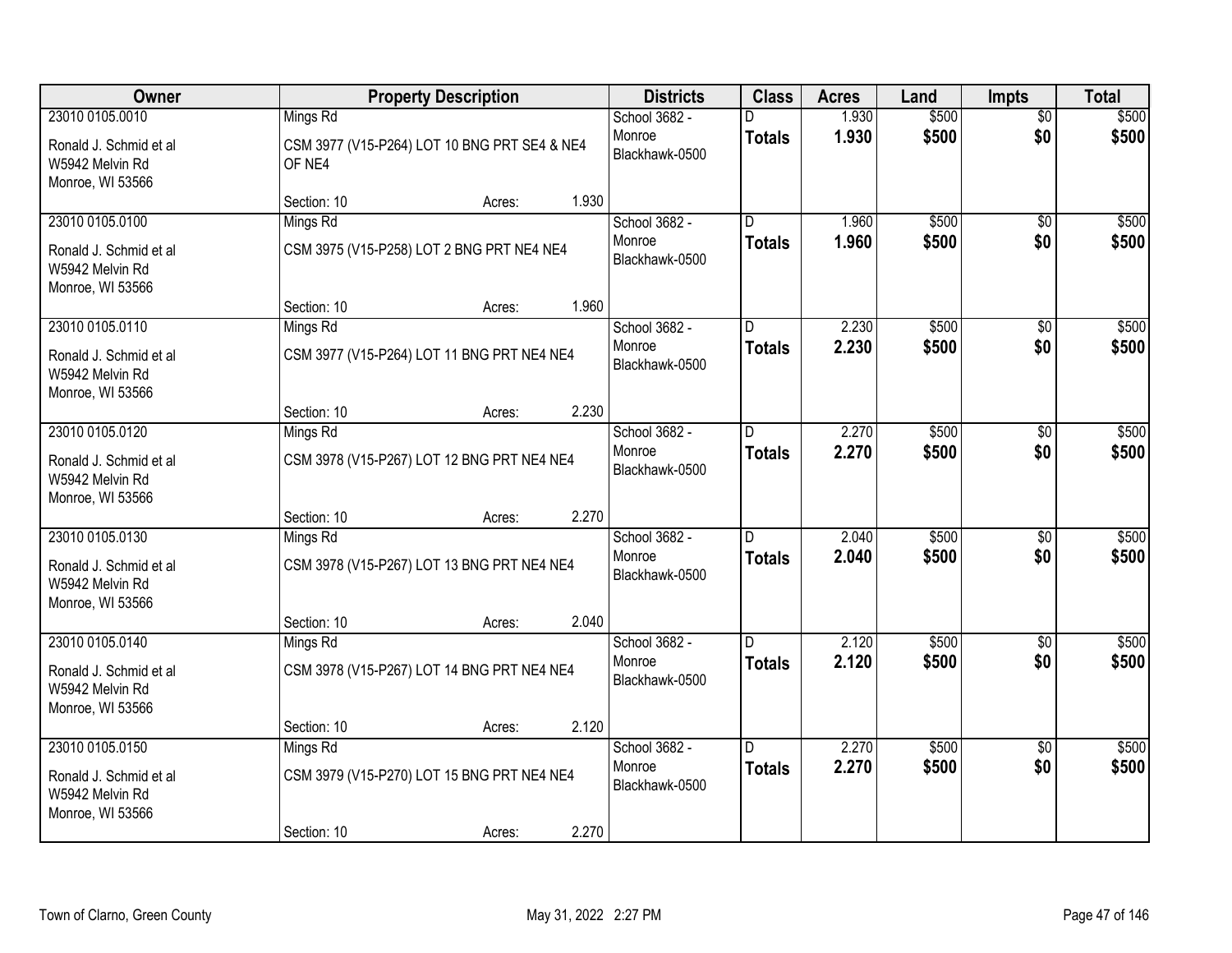| Owner                                                         |             | <b>Property Description</b>                  |       | <b>Districts</b>         | <b>Class</b>   | <b>Acres</b> | Land  | <b>Impts</b>    | <b>Total</b> |
|---------------------------------------------------------------|-------------|----------------------------------------------|-------|--------------------------|----------------|--------------|-------|-----------------|--------------|
| 23010 0105.0160                                               | Mings Rd    |                                              |       | School 3682 -            |                | 2.510        | \$600 | $\overline{50}$ | \$600        |
| Ronald J. Schmid et al<br>W5942 Melvin Rd<br>Monroe, WI 53566 |             | CSM 3979 (V15-P270) LOT 16 BNG PRT NE4 NE4   |       | Monroe<br>Blackhawk-0500 | <b>Totals</b>  | 2.510        | \$600 | \$0             | \$600        |
|                                                               | Section: 10 | Acres:                                       | 2.510 |                          |                |              |       |                 |              |
| 23010 0105.0170                                               | Mings Rd    |                                              |       | School 3682 -            | D.             | 2.270        | \$500 | $\overline{50}$ | \$500        |
| Ronald J. Schmid et al<br>W5942 Melvin Rd<br>Monroe, WI 53566 |             | CSM 3980 (V15-P273) LOT 17 BNG PRT NE4 NE4   |       | Monroe<br>Blackhawk-0500 | <b>Totals</b>  | 2.270        | \$500 | \$0             | \$500        |
|                                                               | Section: 10 | Acres:                                       | 2.270 |                          |                |              |       |                 |              |
| 23010 0105.0180                                               | Mings Rd    |                                              |       | School 3682 -            | D              | 2.000        | \$500 | \$0             | \$500        |
| Ronald J. Schmid et al<br>W5942 Melvin Rd<br>Monroe, WI 53566 |             | CSM 3980 (V15-P273) LOT 18 BNG PRT NE4 NE4   |       | Monroe<br>Blackhawk-0500 | <b>Totals</b>  | 2.000        | \$500 | \$0             | \$500        |
|                                                               | Section: 10 | Acres:                                       | 2.000 |                          |                |              |       |                 |              |
| 23010 0105.0190                                               | Mings Rd    |                                              |       | School 3682 -            | D              | 2.230        | \$500 | \$0             | \$500        |
| Ronald J. Schmid et al<br>W5942 Melvin Rd<br>Monroe, WI 53566 | OF NE4      | CSM 3980 (V15-P273) LOT 19 BNG PRT NE4 & SE4 |       | Monroe<br>Blackhawk-0500 | Totals         | 2.230        | \$500 | \$0             | \$500        |
|                                                               | Section: 10 | Acres:                                       | 2.230 |                          |                |              |       |                 |              |
| 23010 0105.0200                                               | Mings Rd    |                                              |       | School 3682 -            | n              | 2.230        | \$500 | \$0             | \$500        |
| Ronald J. Schmid et al<br>W5942 Melvin Rd<br>Monroe, WI 53566 | OF NE4      | CSM 3981 (V15-P276) LOT 20 BNG PRT NE4 & SE4 |       | Monroe<br>Blackhawk-0500 | <b>Totals</b>  | 2.230        | \$500 | \$0             | \$500        |
|                                                               | Section: 10 | Acres:                                       | 2.230 |                          |                |              |       |                 |              |
| 23010 0105.0210                                               | Mings Rd    |                                              |       | School 3682 -            | D.             | 2.000        | \$500 | \$0             | \$500        |
| Ronald J. Schmid et al<br>W5942 Melvin Rd<br>Monroe, WI 53566 |             | CSM 3981 (V15-P276) LOT 21 BNG PRT NE4 NE4   |       | Monroe<br>Blackhawk-0500 | <b>Totals</b>  | 2.000        | \$500 | \$0             | \$500        |
|                                                               | Section: 10 | Acres:                                       | 2.000 |                          |                |              |       |                 |              |
| 23010 0105.0220                                               | Mings Rd    |                                              |       | School 3682 -            | $\overline{D}$ | 2.230        | \$500 | $\overline{50}$ | \$500        |
| Ronald J. Schmid et al<br>W5942 Melvin Rd<br>Monroe, WI 53566 |             | CSM 3981 (V15-P276) LOT 22 BNG PRT NE4 NE4   |       | Monroe<br>Blackhawk-0500 | <b>Totals</b>  | 2.230        | \$500 | \$0             | \$500        |
|                                                               | Section: 10 | Acres:                                       | 2.230 |                          |                |              |       |                 |              |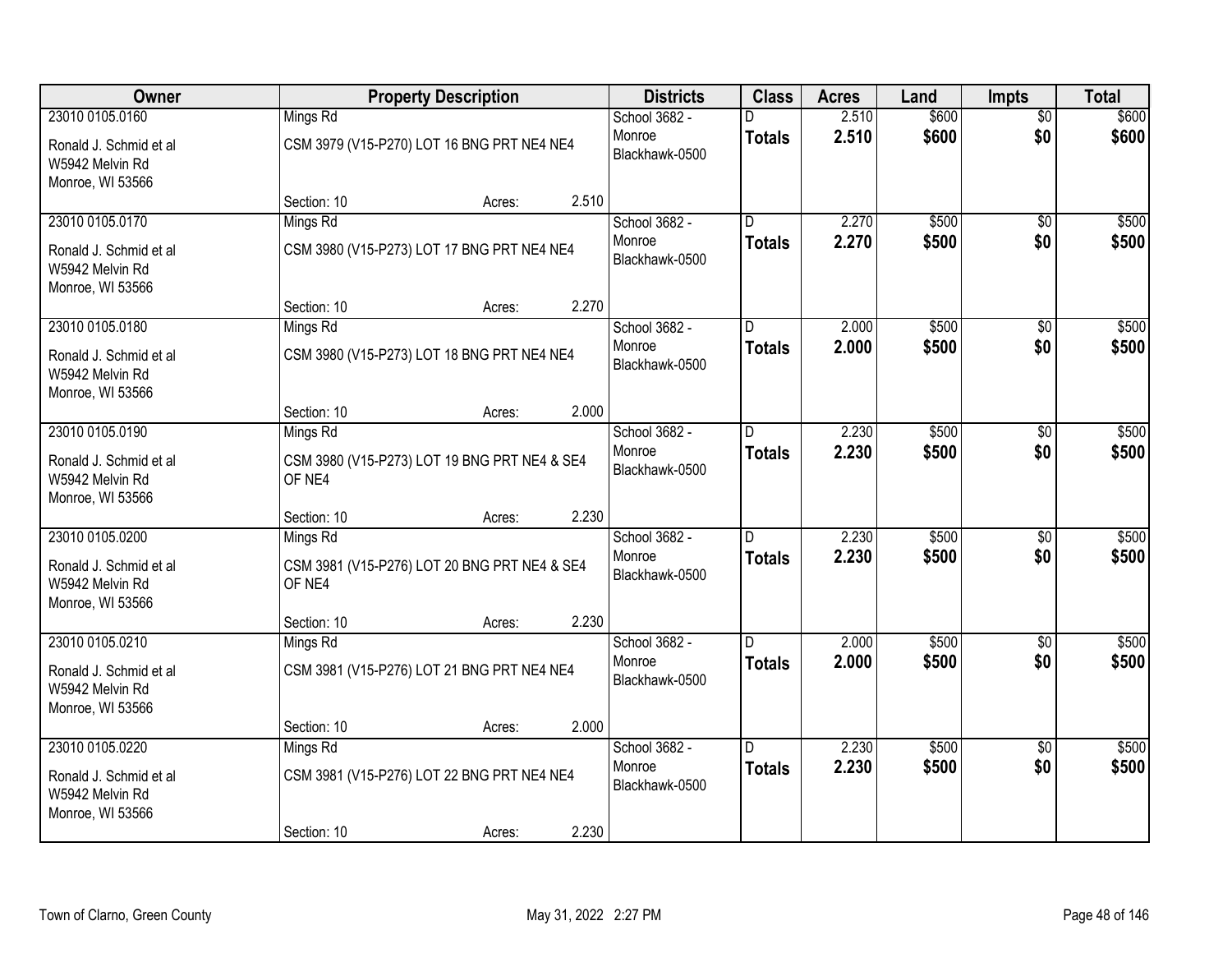| Owner                                                         |             | <b>Property Description</b>                |       | <b>Districts</b>         | <b>Class</b>  | <b>Acres</b> | Land  | <b>Impts</b>    | <b>Total</b> |
|---------------------------------------------------------------|-------------|--------------------------------------------|-------|--------------------------|---------------|--------------|-------|-----------------|--------------|
| 23010 0105.0300                                               | Mings Rd    |                                            |       | School 3682 -            |               | 2.110        | \$500 | $\overline{50}$ | \$500        |
| Ronald J. Schmid et al<br>W5942 Melvin Rd<br>Monroe, WI 53566 |             | CSM 3975 (V15-P258) LOT 3 BNG PRT NE4 NE4  |       | Monroe<br>Blackhawk-0500 | <b>Totals</b> | 2.110        | \$500 | \$0             | \$500        |
|                                                               | Section: 10 | Acres:                                     | 2.110 |                          |               |              |       |                 |              |
| 23010 0105.0400                                               | Mings Rd    |                                            |       | School 3682 -            | D.            | 1.960        | \$500 | $\overline{50}$ | \$500        |
| Ronald J. Schmid et al<br>W5942 Melvin Rd<br>Monroe, WI 53566 |             | CSM 3976 (V15-P261) LOT 4 BNG PRT NE4 NE4  |       | Monroe<br>Blackhawk-0500 | <b>Totals</b> | 1.960        | \$500 | \$0             | \$500        |
|                                                               | Section: 10 | Acres:                                     | 1.960 |                          |               |              |       |                 |              |
| 23010 0105.0500                                               | Mings Rd    |                                            |       | School 3682 -            | D             | 1.670        | \$400 | \$0             | \$400        |
| Ronald J. Schmid et al<br>W5942 Melvin Rd<br>Monroe, WI 53566 |             | CSM 3976 (V15-P261) LOT 5 BNG PRT E1/2 NE4 |       | Monroe<br>Blackhawk-0500 | <b>Totals</b> | 1.670        | \$400 | \$0             | \$400        |
|                                                               | Section: 10 | Acres:                                     | 1.670 |                          |               |              |       |                 |              |
| 23010 0105.0600                                               | Mings Rd    |                                            |       | School 3682 -            | D             | 1.750        | \$400 | \$0             | \$400        |
| Ronald J. Schmid et al<br>W5942 Melvin Rd<br>Monroe, WI 53566 |             | CSM 3976 (V15-P261) LOT 6 BNG PRT SE4 NE4  |       | Monroe<br>Blackhawk-0500 | Totals        | 1.750        | \$400 | \$0             | \$400        |
|                                                               | Section: 10 | Acres:                                     | 1.750 |                          |               |              |       |                 |              |
| 23010 0105.0700                                               | Mings Rd    |                                            |       | School 3682 -            | D             | 1.920        | \$400 | \$0             | \$400        |
| Ronald J. Schmid et al<br>W5942 Melvin Rd<br>Monroe, WI 53566 |             | CSM 3976 (V15-P261) LOT 7 BNG PRT SE4 NE4  |       | Monroe<br>Blackhawk-0500 | <b>Totals</b> | 1.920        | \$400 | \$0             | \$400        |
|                                                               | Section: 10 | Acres:                                     | 1.920 |                          |               |              |       |                 |              |
| 23010 0105.0800                                               | Mings Rd    |                                            |       | School 3682 -            | D.            | 1.920        | \$400 | \$0             | \$400        |
| Ronald J. Schmid et al<br>W5942 Melvin Rd<br>Monroe, WI 53566 |             | CSM 3977 (V15-P264) LOT 8 BNG PRT SE4 NE4  |       | Monroe<br>Blackhawk-0500 | <b>Totals</b> | 1.920        | \$400 | \$0             | \$400        |
|                                                               | Section: 10 | Acres:                                     | 1.920 |                          |               |              |       |                 |              |
| 23010 0105.0900                                               | Mings Rd    |                                            |       | School 3682 -            | D.            | 1.820        | \$400 | $\overline{50}$ | \$400        |
| Ronald J. Schmid et al<br>W5942 Melvin Rd<br>Monroe, WI 53566 |             | CSM 3977 (V15-P264) LOT 9 BNG PRT SE4 NE4  |       | Monroe<br>Blackhawk-0500 | <b>Totals</b> | 1.820        | \$400 | \$0             | \$400        |
|                                                               | Section: 10 | Acres:                                     | 1.820 |                          |               |              |       |                 |              |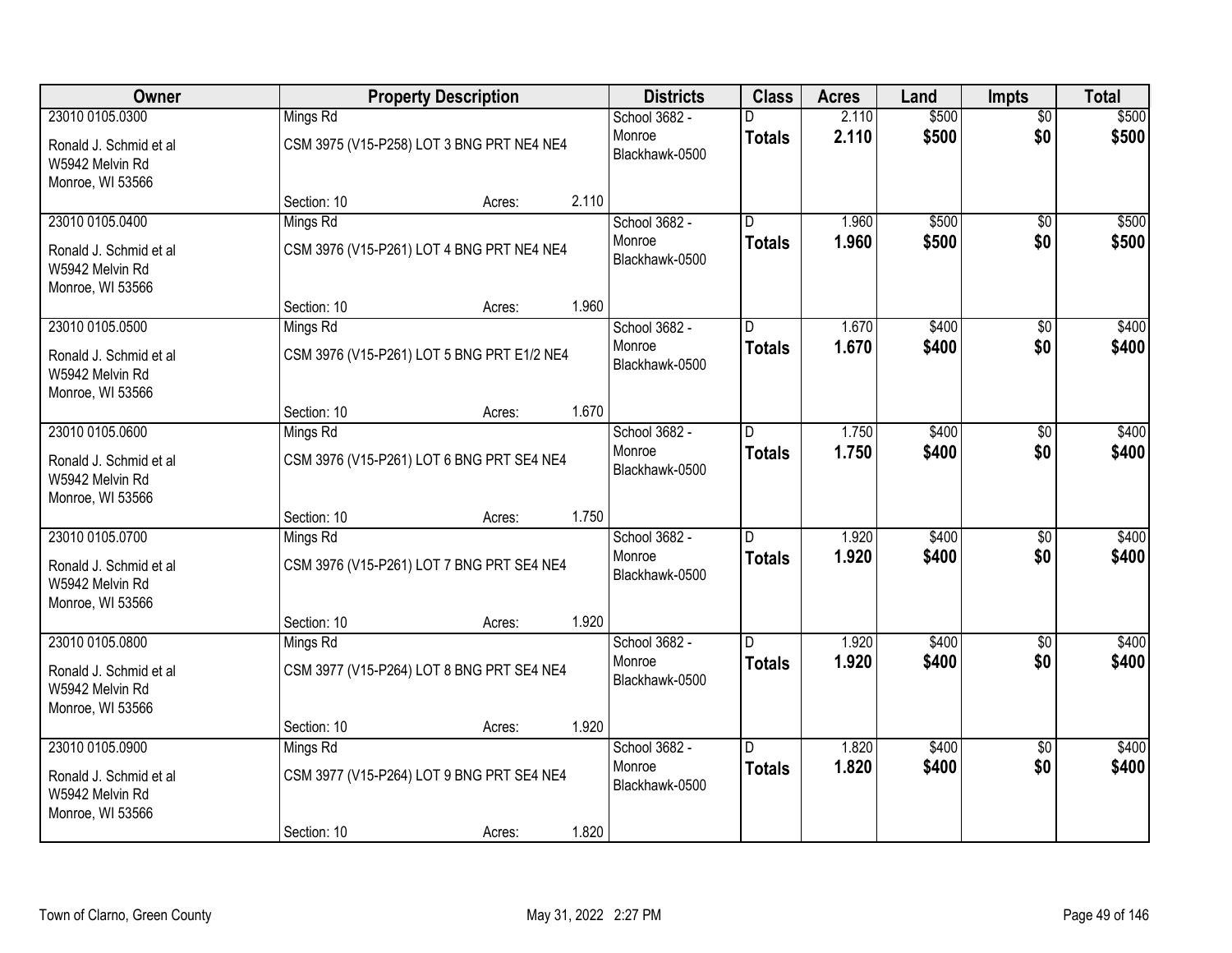| Owner                                             | <b>Property Description</b>                    | <b>Districts</b> |                | <b>Class</b>  | <b>Acres</b> | Land     | <b>Impts</b>    | <b>Total</b> |
|---------------------------------------------------|------------------------------------------------|------------------|----------------|---------------|--------------|----------|-----------------|--------------|
| 23010 0105.1000                                   | W5797 Mings Rd                                 |                  | School 3682 -  |               | 0.570        | \$15,200 | \$122,700       | \$137,900    |
| John J. Eberle                                    | PRT NE4 NE4 SEC 10 COM PT CNTR RD BNG NW       |                  | Monroe         | <b>Totals</b> | 0.570        | \$15,200 | \$122,700       | \$137,900    |
| Debra A. Tobiason-Eberle                          | COR NE4 NE4 TH S 165 FT TH ELY 150 FT TH N 165 |                  | Blackhawk-0500 |               |              |          |                 |              |
| 2585 13th St                                      | FT TH WLY 150 FT TO POB                        |                  |                |               |              |          |                 |              |
| Monroe, WI 53566                                  | Section: 10<br>Acres:                          | 0.570            |                |               |              |          |                 |              |
| 23010 0105.2000                                   | N2084 Clarno Rd                                |                  | School 3682 -  | A             | 0.600        | \$15,600 | \$92,200        | \$107,800    |
|                                                   |                                                |                  | Monroe         | <b>Totals</b> | 0.600        | \$15,600 | \$92,200        | \$107,800    |
| Scott P. Seffrood                                 | COM 165 FT S NW COR NE4 NE4 POB TH S 165 FT    |                  | Blackhawk-0500 |               |              |          |                 |              |
| Laurie S. Seffrood                                | TH S89*E 150 FT TH N 165 FT TH WLY 150 FT POB  |                  |                |               |              |          |                 |              |
| N2084 Clarno Rd                                   |                                                |                  |                |               |              |          |                 |              |
| Monroe, WI 53566                                  | Section: 10<br>Acres:                          | 0.600            |                |               |              |          |                 |              |
| 23010 0105.3000                                   | Clarno Rd                                      |                  | School 3682 -  | D             | 48.090       | \$11,600 | \$0             | \$11,600     |
| Triple T Dairy, LLC                               | PRT W2 NE4 E OF RR                             |                  | Monroe         | E             | 2.000        | \$200    | \$0             | \$200        |
| c/o Triple T Dairy, LLC                           |                                                |                  | Blackhawk-0500 | <b>Totals</b> | 50.090       | \$11,800 | \$0             | \$11,800     |
| N1808 State Rd 69                                 |                                                |                  |                |               |              |          |                 |              |
| Monroe, WI 53566                                  | Section: 10<br>Acres:                          | 50.090           |                |               |              |          |                 |              |
| 23010 0105.4000                                   | W5759 Mings Rd                                 |                  | School 3682 -  | A             | 2.540        | \$30,200 | \$86,800        | \$117,000    |
|                                                   |                                                |                  | Monroe         | <b>Totals</b> | 2.540        | \$30,200 | \$86,800        | \$117,000    |
| Richard B. Werrline                               | CSM 3590 (V13-P250) LOT 1 BNG PRT NE4 NE4      |                  | Blackhawk-0500 |               |              |          |                 |              |
| Laura L. Werrline                                 |                                                |                  |                |               |              |          |                 |              |
| W5759 Mings Rd                                    |                                                |                  |                |               |              |          |                 |              |
| Monroe, WI 53566                                  | Section: 10<br>Acres:                          | 2.540            |                |               |              |          |                 |              |
| 23010 0105.5000                                   | Mings Rd                                       |                  | School 3682 -  | D.            | 2.010        | \$500    | $\overline{50}$ | \$500        |
| Ronald J. Schmid et al                            | CSM 3799 (V14-P300) LOT 1 BNG PRT NE4 NE4      |                  | Monroe         | <b>Totals</b> | 2.010        | \$500    | \$0             | \$500        |
| W5942 Melvin Rd                                   |                                                |                  | Blackhawk-0500 |               |              |          |                 |              |
| Monroe, WI 53566                                  |                                                |                  |                |               |              |          |                 |              |
|                                                   | Section: 10<br>Acres:                          | 2.010            |                |               |              |          |                 |              |
| 23010 0106.0000                                   | State Highway 69                               |                  | School 3682 -  | D             | 27.110       | \$7,500  | $\sqrt{6}$      | \$7,500      |
|                                                   |                                                |                  | Monroe         | E             | 1.500        | \$600    | \$0             | \$600        |
| Bader Brothers Holdings, LLC<br>W7210 County Rd B | PRT NE4 & SE4 OF NW4 & PRT NW4 & SW4 OF NE4    |                  | Blackhawk-0500 | <b>Totals</b> | 28.610       | \$8,100  | \$0             | \$8,100      |
| Monroe, WI 53566                                  | LYG W RR & LYG E HWY 69 (PCL B - POS V11-P7)   |                  |                |               |              |          |                 |              |
|                                                   | Section: 10<br>Acres:                          | 28.610           |                |               |              |          |                 |              |
| 23010 0106.0100                                   | N1985 Alphorn Rd                               |                  | School 3682 -  | A             | 1.750        | \$26,000 | \$248,500       | \$274,500    |
|                                                   |                                                |                  | Monroe         |               | 1.750        |          |                 |              |
| Curtis H. Elmer                                   | CSM 1870 (V6-P139) LOT 20 BNG PRT NW4 NW4      |                  | Blackhawk-0500 | <b>Totals</b> |              | \$26,000 | \$248,500       | \$274,500    |
| Holly K. Elmer                                    |                                                |                  |                |               |              |          |                 |              |
| N1985 Alphorn Rd                                  |                                                |                  |                |               |              |          |                 |              |
| Monroe, WI 53566                                  | Section: 10<br>Acres:                          | 1.750            |                |               |              |          |                 |              |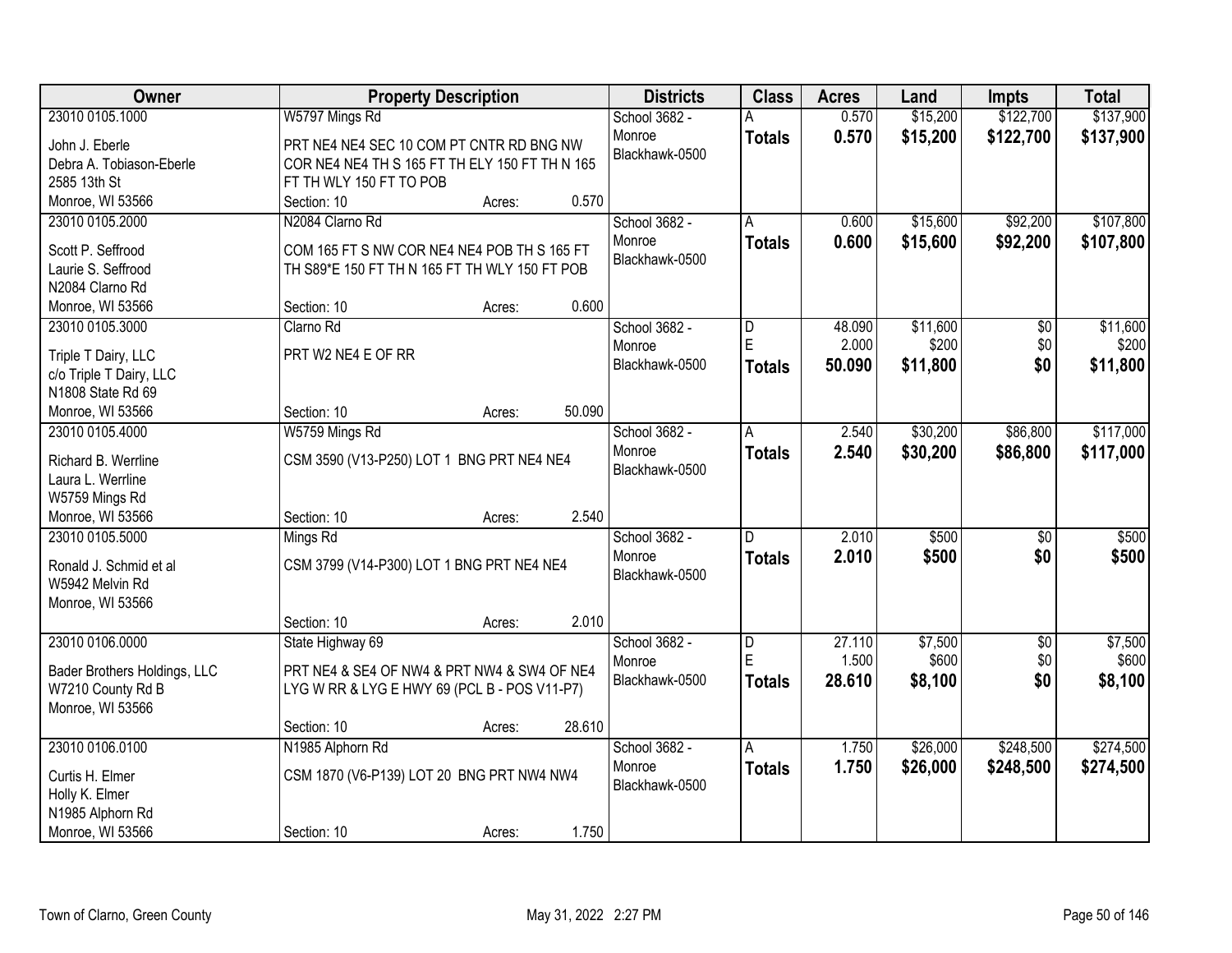| <b>Owner</b>                 | <b>Property Description</b>                       |        |        | <b>Districts</b>         | <b>Class</b>           | <b>Acres</b> | Land            | <b>Impts</b>    | <b>Total</b>    |
|------------------------------|---------------------------------------------------|--------|--------|--------------------------|------------------------|--------------|-----------------|-----------------|-----------------|
| 23010 0106.0200              | Mings Rd                                          |        |        | School 3682 -            |                        | 3.760        | \$1,000         | $\overline{50}$ | \$1,000         |
| Kim E. Remley et al          | CSM 2053 (V6-P389) LOT 1 BNG PRT LOT 18 CSM       |        |        | Monroe                   | <b>Totals</b>          | 3.760        | \$1,000         | \$0             | \$1,000         |
| c/o John F. Remley           | 1869 IN N2 NW4                                    |        |        | Blackhawk-0500           |                        |              |                 |                 |                 |
| W6011 Franklin Rd            |                                                   |        |        |                          |                        |              |                 |                 |                 |
| Monroe, WI 53566             | Section: 10                                       | Acres: | 3.760  |                          |                        |              |                 |                 |                 |
| 23010 0106.1000              |                                                   |        |        | School 3682 -            | $\overline{\chi_3}$    | 1.000        | $\overline{50}$ | $\overline{50}$ | $\sqrt{50}$     |
| Green County Hwy             | SECTION 10 PARC SE4 NW4 NE4 NW4 HWY 69 CONT<br>1A |        |        | Monroe<br>Blackhawk-0500 | <b>Totals</b>          | 1.000        | \$0             | \$0             | \$0             |
| Monroe, WI 53566             |                                                   |        |        |                          |                        |              |                 |                 |                 |
|                              | Section: 10                                       | Acres: | 1.000  |                          |                        |              |                 |                 |                 |
| 23010 0106.2000              | N1936 State Hwy 69                                |        |        | School 3682 -            | B                      | 11.940       | \$78,800        | \$87,100        | \$165,900       |
| Goetz Theatres, Inc          | PARC SE4 NW4 DESC AS COM SE COR SW4 NE4 TH        |        |        | Monroe                   | <b>Totals</b>          | 11.940       | \$78,800        | \$87,100        | \$165,900       |
| c/o Goetz Theatres, Inc      | W 1050 FT M/L INTERS CL ICRR ROW & E-W4 SEC LN    |        |        | Blackhawk-0500           |                        |              |                 |                 |                 |
| 1704 11th St                 | TH W 689.5 FT TH N 294.5 FT POB EXC .36A          |        |        |                          |                        |              |                 |                 |                 |
| Monroe, WI 53566             | Section: 10                                       | Acres: | 11.940 |                          |                        |              |                 |                 |                 |
| 23010 0106.3000              |                                                   |        |        | School 3682 -            | $\overline{\text{X2}}$ | 0.360        | \$0             | \$0             | \$0             |
| State of Wisconsin           | PRT SE4 NW4 HWY 69                                |        |        | Monroe                   | <b>Totals</b>          | 0.360        | \$0             | \$0             | \$0             |
| Highway                      |                                                   |        |        | Blackhawk-0500           |                        |              |                 |                 |                 |
|                              |                                                   |        |        |                          |                        |              |                 |                 |                 |
|                              | Section: 10                                       | Acres: | 0.360  |                          |                        |              |                 |                 |                 |
| 23010 0106.4000              |                                                   |        |        | School 3682 -            | D                      | 39.600       | \$9,700         | $\overline{50}$ | \$9,700         |
| Bader Brothers Holdings, LLC | PRT NE4 NW4 & NW4 NE4 LYG W RR & E HWY 69(PC      |        |        | Monroe                   | E                      | 8.000        | \$2,800         | \$0             | \$2,800         |
| W7210 County Rd B            | A, POS V11-P7)                                    |        |        | Blackhawk-0500           | <b>Totals</b>          | 47.600       | \$12,500        | \$0             | \$12,500        |
| Monroe, WI 53566             |                                                   |        |        |                          |                        |              |                 |                 |                 |
|                              | Section: 10                                       | Acres: | 47.600 |                          |                        |              |                 |                 |                 |
| 23010 0107.0000              | N1930 Clarno Rd                                   |        |        | School 3682 -            | A                      | 2.000        | \$28,000        | \$192,600       | \$220,600       |
| Wilson G. Bear               | S 30A OF SE4 NE4; N 10A OF NE4 SE4                |        |        | Monroe                   | D                      | 37.000       | \$8,900         | \$0             | \$8,900         |
| Sara E. Bear                 |                                                   |        |        | Blackhawk-0500           | E                      | 1.000        | \$100           | \$0             | \$100           |
| N1930 Clarno Rd              |                                                   |        |        |                          | <b>Totals</b>          | 40.000       | \$37,000        | \$192,600       | \$229,600       |
| Monroe, WI 53566             | Section: 10                                       | Acres: | 40.000 |                          |                        |              |                 |                 |                 |
| 23010 0108,0000              |                                                   |        |        | School 3682 -            | $\overline{X4}$        | 5.750        | \$0             | $\overline{50}$ | $\overline{50}$ |
| Town of Clarno               | SECTION 10 ALPHORN RD ROW                         |        |        | Monroe                   | <b>Totals</b>          | 5.750        | \$0             | \$0             | \$0             |
| C/O James Rutledge           |                                                   |        |        | Blackhawk-0500           |                        |              |                 |                 |                 |
| W6764 Cty Hwy B              |                                                   |        |        |                          |                        |              |                 |                 |                 |
| Monroe, WI 53566             | Section: 10                                       | Acres: | 5.750  |                          |                        |              |                 |                 |                 |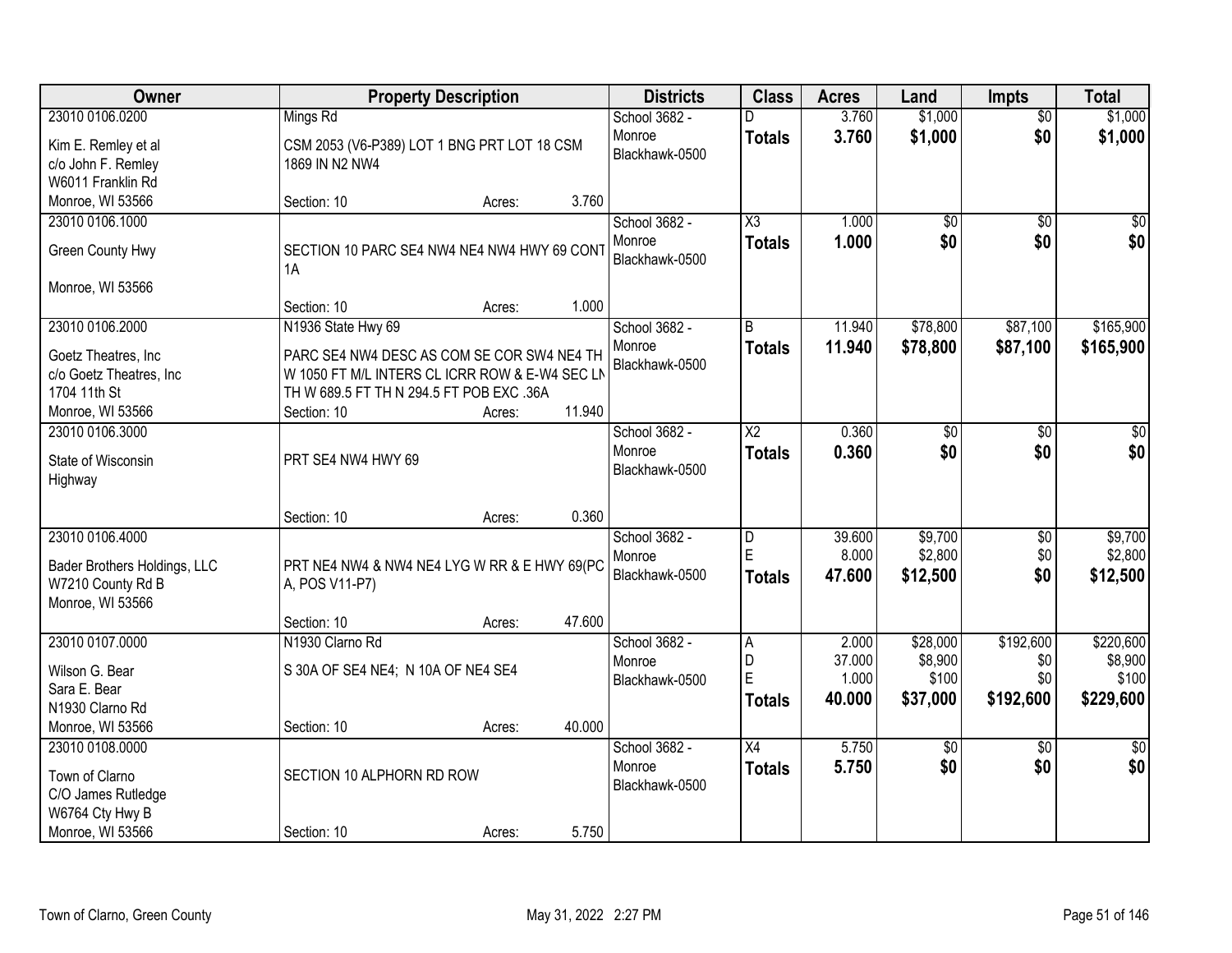| Owner                                               | <b>Property Description</b>                                                          | <b>Districts</b> | <b>Class</b>  | <b>Acres</b> | Land     | <b>Impts</b>    | <b>Total</b> |
|-----------------------------------------------------|--------------------------------------------------------------------------------------|------------------|---------------|--------------|----------|-----------------|--------------|
| 23010 0108.0010                                     | Franklin Rd                                                                          | School 3682 -    | D             | 1.940        | \$500    | $\overline{60}$ | \$500        |
| Terry Trust Dated September 19, 2012                | CSM 1864 (V6-P122) LOT 1 BNG PRT NW4 NW4 SEC                                         | Monroe           | <b>Totals</b> | 1.940        | \$500    | \$0             | \$500        |
| c/o Terry Trust                                     | 10 - 77A & PRT NE4 NE4 SEC 9 - 1.17A                                                 | Blackhawk-0500   |               |              |          |                 |              |
| 25415 31st St                                       |                                                                                      |                  |               |              |          |                 |              |
| Salem, WI 53168                                     | 1.940<br>Section: 10<br>Acres:                                                       |                  |               |              |          |                 |              |
| 23010 0108.0011                                     | <b>Franklin Rd</b>                                                                   | School 3682 -    | D             | 2.150        | \$500    | $\overline{50}$ | \$500        |
| Terry Trust Dated September 19, 2012                | CSM 1864 (V6-P122) LOT 2 BNG PRT NW4 NW4                                             | Monroe           | <b>Totals</b> | 2.150        | \$500    | \$0             | \$500        |
| c/o Terry Trust                                     |                                                                                      | Blackhawk-0500   |               |              |          |                 |              |
| 25415 31st St                                       |                                                                                      |                  |               |              |          |                 |              |
| Salem, WI 53168                                     | 2.150<br>Section: 10<br>Acres:                                                       |                  |               |              |          |                 |              |
| 23010 0108.0020                                     | <b>Franklin Rd</b>                                                                   | School 3682 -    | D             | 2.080        | \$500    | $\overline{50}$ | \$500        |
| Terry Trust Dated September 19, 2012                | CSM 1864 (V6-P122) LOT 3 BNG PRT NW4 NW4                                             | Monroe           | <b>Totals</b> | 2.080        | \$500    | \$0             | \$500        |
| c/o Terry Trust                                     |                                                                                      | Blackhawk-0500   |               |              |          |                 |              |
| 25415 31st St                                       |                                                                                      |                  |               |              |          |                 |              |
| Salem, WI 53168                                     | 2.080<br>Section: 10<br>Acres:                                                       |                  |               |              |          |                 |              |
| 23010 0108.0021                                     | N2081 Alphorn Rd                                                                     | School 3682 -    | A             | 2.410        | \$29,600 | \$468,800       | \$498,400    |
|                                                     |                                                                                      | Monroe           | <b>Totals</b> | 2.410        | \$29,600 | \$468,800       | \$498,400    |
| Jon T. Craigo<br>Lezlee Craigo                      | CSM 1864 (V6-P122) LOT 4 BNG PRT NW4 NW4 SEC<br>10 -1.87A & PRT NE4 NE4 SEC 9 - .54A | Blackhawk-0500   |               |              |          |                 |              |
| N2081 Alphorn Rd                                    |                                                                                      |                  |               |              |          |                 |              |
| Monroe, WI 53566                                    | 2.410<br>Section: 10<br>Acres:                                                       |                  |               |              |          |                 |              |
| 23010 0108.0030                                     | Alphorn Rd                                                                           | School 3682 -    | A             | 2.260        | \$9,000  | \$0             | \$9,000      |
|                                                     |                                                                                      | Monroe           | <b>Totals</b> | 2.260        | \$9,000  | \$0             | \$9,000      |
| Jon T. Craigo<br>Lezlee Craigo                      | CSM 1865 (V6-P125) LOT 5 BNG PRT W2 NW4 SEC 10<br>- 1.73A & PRT E2 NE4 SEC 9 - 0.53A | Blackhawk-0500   |               |              |          |                 |              |
| N2081 Alphorn Rd                                    |                                                                                      |                  |               |              |          |                 |              |
| Monroe, WI 53566                                    | 2.260<br>Section: 10<br>Acres:                                                       |                  |               |              |          |                 |              |
| 23010 0108.0031                                     | Alphorn Rd                                                                           | School 3682 -    | A             | 1.880        | \$27,000 | $\overline{50}$ | \$27,000     |
|                                                     |                                                                                      | Monroe           | <b>Totals</b> | 1.880        | \$27,000 | \$0             | \$27,000     |
| Zeitler Trust Dated 7/20/99                         | CSM 1865 (V6-P125) LOT 6 BNG PRT W2 NW4 SEC 10                                       | Blackhawk-0500   |               |              |          |                 |              |
| c/o Zeitler Trust<br>Charles & Gail Zeitler Trustee | - 1.33A & PRT E2 NE4 SEC 9 - .55A                                                    |                  |               |              |          |                 |              |
| N2045 Alphorn Rd                                    | 1.880<br>Section: 10<br>Acres:                                                       |                  |               |              |          |                 |              |
| Monroe, WI 53566                                    |                                                                                      |                  |               |              |          |                 |              |
| 23010 0108.0040                                     | <b>Alphorn Rd</b>                                                                    | School 3682 -    | A             | 1.860        | \$26,900 | $\sqrt{$0}$     | \$26,900     |
|                                                     |                                                                                      | Monroe           | <b>Totals</b> | 1.860        | \$26,900 | \$0             | \$26,900     |
| Zeitler Trust Dated 7/20/99<br>c/o Zeitler Trust    | CSM 1865 (V6-P125) LOT 7 BNG PRT W2 NW4 SEC<br>10 -1.17A & PRT E2 NE4 SEC 9 - .69A   | Blackhawk-0500   |               |              |          |                 |              |
| Charles & Gail Zeitler Trustee                      |                                                                                      |                  |               |              |          |                 |              |
| N2045 Alphorn Rd                                    | 1.860<br>Section: 10<br>Acres:                                                       |                  |               |              |          |                 |              |
| Monroe, WI 53566                                    |                                                                                      |                  |               |              |          |                 |              |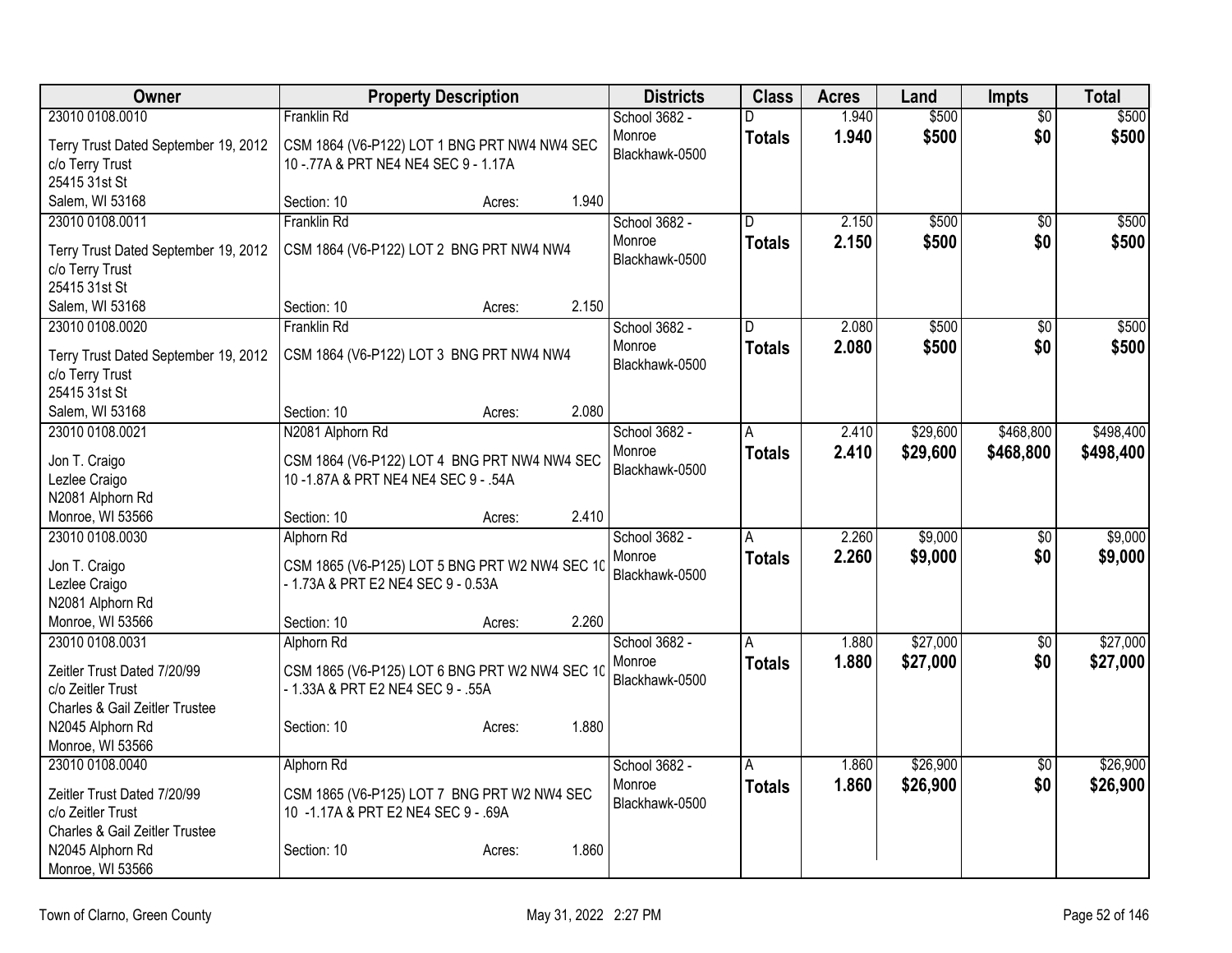| Owner                              | <b>Property Description</b>               | <b>Districts</b> | <b>Class</b>            | <b>Acres</b> | Land     | Impts     | <b>Total</b> |
|------------------------------------|-------------------------------------------|------------------|-------------------------|--------------|----------|-----------|--------------|
| 23010 0108.0050                    | N2015 Alphorn Rd                          | School 3682 -    | Α                       | 1.500        | \$24,000 | \$226,700 | \$250,700    |
| Shelton Harley and Merla Revocable | CSM 1866 (V6-P128) LOT 8 BNG PRT W2 NW4   | Monroe           | <b>Totals</b>           | 1.500        | \$24,000 | \$226,700 | \$250,700    |
| Living Trust Dtd 9-3               |                                           | Blackhawk-0500   |                         |              |          |           |              |
| c/o Shelton Harley & Merla Rev Lvg |                                           |                  |                         |              |          |           |              |
| Trust                              | 1.500<br>Section: 10<br>Acres:            |                  |                         |              |          |           |              |
| N2015 Alphorn Rd                   |                                           |                  |                         |              |          |           |              |
| Monroe, WI 53566                   |                                           |                  |                         |              |          |           |              |
| 23010 0108.0051                    | Alphorn Rd                                | School 3682 -    | $\overline{\mathsf{A}}$ | 2.160        | \$28,600 | \$0       | \$28,600     |
| Elisha Hudson                      | CSM 1866 (V6-P128) LOT 9 BNG PRT W2 NW4   | Monroe           | <b>Totals</b>           | 2.160        | \$28,600 | \$0       | \$28,600     |
| 13488 Maxella Ave Apt 475          |                                           | Blackhawk-0500   |                         |              |          |           |              |
| Marina Del Rey, CA 90292-4308      |                                           |                  |                         |              |          |           |              |
|                                    | 2.160<br>Section: 10<br>Acres:            |                  |                         |              |          |           |              |
| 23010 0108.0060                    | N2020 Alphorn Rd                          | School 3682 -    | A                       | 1.690        | \$25,500 | \$251,400 | \$276,900    |
| Brett A. Ambrose                   | CSM 1866 (V6-P128) LOT 10 BNG PRT W2 NW4  | Monroe           | <b>Totals</b>           | 1.690        | \$25,500 | \$251,400 | \$276,900    |
| Shawn L. Ambrose                   |                                           | Blackhawk-0500   |                         |              |          |           |              |
| N2020 Alphorn Rd                   |                                           |                  |                         |              |          |           |              |
| Monroe, WI 53566                   | 1.690<br>Section: 10<br>Acres:            |                  |                         |              |          |           |              |
| 23010 0108.0061                    | N1992 Alphorn Rd                          | School 3682 -    | A                       | 1.580        | \$24,600 | \$168,100 | \$192,700    |
| Robert G. Smith                    | CSM 1866 (V6-P128) LOT 11 BNG PRT W2 NW4  | Monroe           | <b>Totals</b>           | 1.580        | \$24,600 | \$168,100 | \$192,700    |
| N1992 Alphorn Rd                   |                                           | Blackhawk-0500   |                         |              |          |           |              |
| Monroe, WI 53566                   |                                           |                  |                         |              |          |           |              |
|                                    | 1.580<br>Section: 10<br>Acres:            |                  |                         |              |          |           |              |
| 23010 0108.0070                    | N1986 Alphorn Rd                          | School 3682 -    | A                       | 1.910        | \$27,300 | \$237,100 | \$264,400    |
| Mary S. Wolf                       | CSM 1867 (V6-P131) LOT 12 BNG PRT NW4 NW4 | Monroe           | <b>Totals</b>           | 1.910        | \$27,300 | \$237,100 | \$264,400    |
| N1986 Alphorn Rd                   |                                           | Blackhawk-0500   |                         |              |          |           |              |
| Monroe, WI 53566                   |                                           |                  |                         |              |          |           |              |
|                                    | Section: 10<br>1.910<br>Acres:            |                  |                         |              |          |           |              |
| 23010 0108.0071                    | N1974 Alphorn Rd                          | School 3682 -    | A                       | 1.540        | \$24,300 | \$253,200 | \$277,500    |
| Brett L. Hartwig                   | CSM 1867 (V6-P131) LOT 13 BNG PRT NW4 NW4 | Monroe           | <b>Totals</b>           | 1.540        | \$24,300 | \$253,200 | \$277,500    |
| Jeanne E. Hartwig                  |                                           | Blackhawk-0500   |                         |              |          |           |              |
| N1974 Alphorn Rd                   |                                           |                  |                         |              |          |           |              |
| Monroe, WI 53566                   | 1.540<br>Section: 10<br>Acres:            |                  |                         |              |          |           |              |
| 23010 0108.0080                    | N1970 Alphorn Rd                          | School 3682 -    | Α                       | 1.630        | \$25,000 | \$369,100 | \$394,100    |
| Kevin P. Hoyt                      | CSM 1868 (V6-P133) LOT 14 BNG PRT NW4 NW4 | Monroe           | <b>Totals</b>           | 1.630        | \$25,000 | \$369,100 | \$394,100    |
| 3340 Dans Dr                       |                                           | Blackhawk-0500   |                         |              |          |           |              |
| Stevens Point, WI 54481-5413       |                                           |                  |                         |              |          |           |              |
|                                    | 1.630<br>Section: 10<br>Acres:            |                  |                         |              |          |           |              |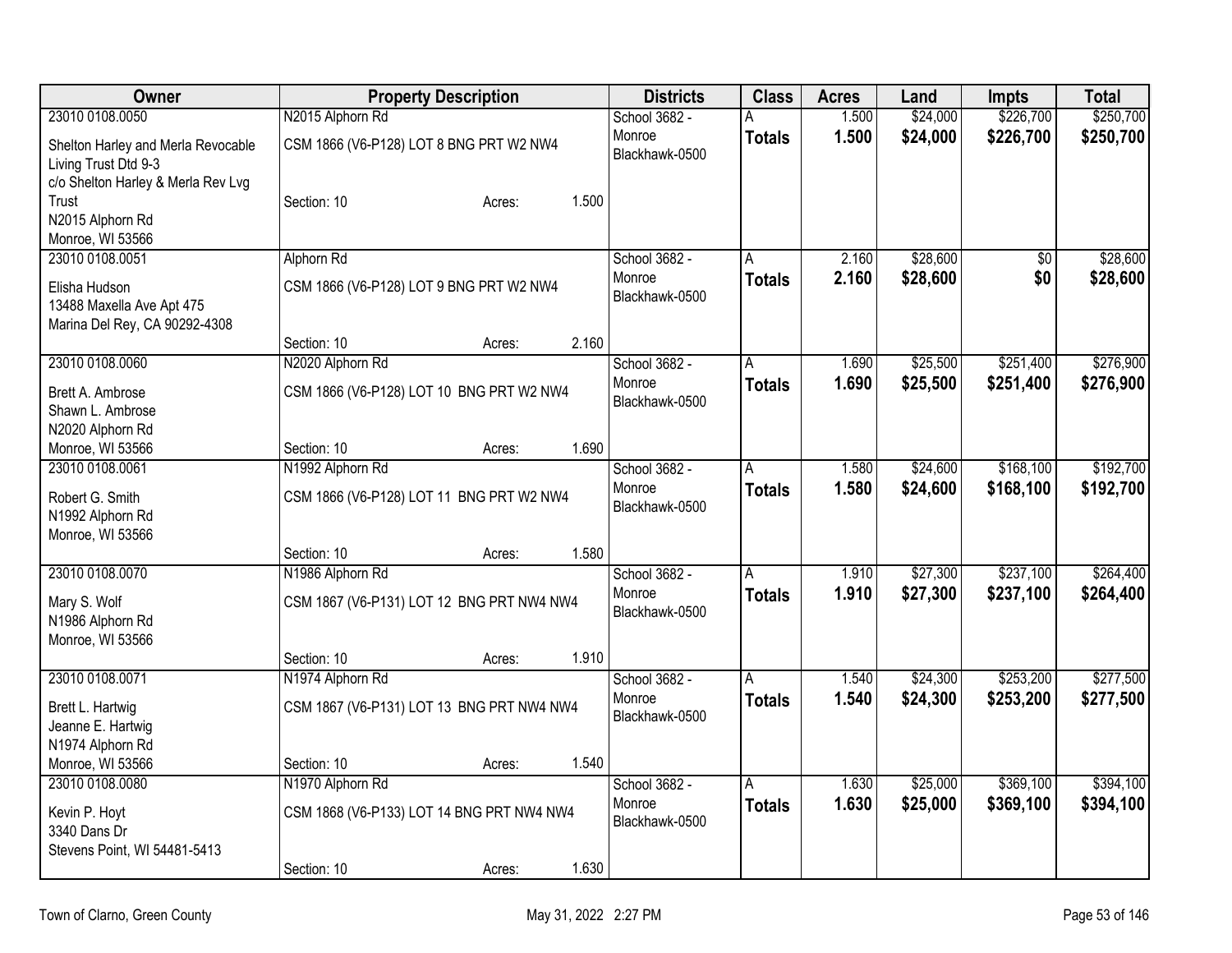| Owner               | <b>Property Description</b>               | <b>Districts</b>        | <b>Class</b>  | <b>Acres</b> | Land     | <b>Impts</b>    | <b>Total</b> |
|---------------------|-------------------------------------------|-------------------------|---------------|--------------|----------|-----------------|--------------|
| 23010 0108.0081     | N1960 Alphorn Rd                          | School 3682 -           |               | 1.760        | \$26,100 | \$338,900       | \$365,000    |
| Todd A. Montgomery  | CSM 1868 (V6-P133) LOT 15 BNG PRT NW4 NW4 | Monroe                  | <b>Totals</b> | 1.760        | \$26,100 | \$338,900       | \$365,000    |
| Terri L. Montgomery |                                           | Blackhawk-0500          |               |              |          |                 |              |
| N1960 Alphorn Rd    |                                           |                         |               |              |          |                 |              |
| Monroe, WI 53566    | 1.760<br>Section: 10<br>Acres:            |                         |               |              |          |                 |              |
| 23010 0108.0090     | N1959 Alphorn Rd                          | School 3682 -           | A             | 1.700        | \$25,600 | \$356,500       | \$382,100    |
|                     |                                           | Monroe                  | <b>Totals</b> | 1.700        | \$25,600 | \$356,500       | \$382,100    |
| Kari L. Cook        | CSM 1868 (V6-P133) LOT 16 BNG PRT NW4 NW4 | Blackhawk-0500          |               |              |          |                 |              |
| N1959 Alphorn Rd    |                                           |                         |               |              |          |                 |              |
| Monroe, WI 53566    | 1.700                                     |                         |               |              |          |                 |              |
|                     | Section: 10<br>Acres:                     |                         |               |              |          |                 |              |
| 23010 0108.0091     | Alphorn Rd                                | School 3682 -<br>Monroe | D             | 1.600        | \$400    | \$0             | \$400        |
| John F. Remley      | CSM 1868 (V6-P133) LOT 17 BNG PRT NW4 NW4 | Blackhawk-0500          | <b>Totals</b> | 1.600        | \$400    | \$0             | \$400        |
| W6011 Franklin Rd   |                                           |                         |               |              |          |                 |              |
| Monroe, WI 53566    |                                           |                         |               |              |          |                 |              |
|                     | 1.600<br>Section: 10<br>Acres:            |                         |               |              |          |                 |              |
| 23010 0108.0092     | Alphorn Rd                                | School 3682 -           | D.            | 3.080        | \$900    | \$0             | \$900        |
| John F. Remley      | CSM 3681 (V14-P73) LOT 1 BNG PRT N1/2 NW4 | Monroe                  | <b>Totals</b> | 3.080        | \$900    | \$0             | \$900        |
| Kim E. Remley       |                                           | Blackhawk-0500          |               |              |          |                 |              |
| W6011 Franklin Rd   |                                           |                         |               |              |          |                 |              |
| Monroe, WI 53566    | 3.080<br>Section: 10<br>Acres:            |                         |               |              |          |                 |              |
| 23010 0108.0093     | N1975 Alphorn Rd                          | School 3682 -           | A             | 1.920        | \$27,400 | \$249,400       | \$276,800    |
|                     |                                           | Monroe                  | <b>Totals</b> | 1.920        | \$27,400 | \$249,400       | \$276,800    |
| Lowell E. Egger     | CSM 1870 (V6-P139) LOT 19 BNG PRT NW4     | Blackhawk-0500          |               |              |          |                 |              |
| Cynthia M. Egger    |                                           |                         |               |              |          |                 |              |
| N1975 Alphorn Rd    |                                           |                         |               |              |          |                 |              |
| Monroe, WI 53566    | 1.920<br>Section: 10<br>Acres:            |                         |               |              |          |                 |              |
| 23010 0108.0094     | Alphorn Rd                                | School 3682 -           | D.            | 2.910        | \$700    | $\overline{50}$ | \$700        |
| John F. Remley      | CSM 3681 (V14-P73) LOT 2 BNG PRT N1/2 NW4 | Monroe                  | <b>Totals</b> | 2.910        | \$700    | \$0             | \$700        |
| Kim E. Remley       |                                           | Blackhawk-0500          |               |              |          |                 |              |
| W6011 Franklin Rd   |                                           |                         |               |              |          |                 |              |
| Monroe, WI 53566    | 2.910<br>Section: 10<br>Acres:            |                         |               |              |          |                 |              |
| 23010 0108.0095     | N1995 Alphorn Rd                          | School 3682 -           | Α             | 1.670        | \$25,400 | \$229,300       | \$254,700    |
| Jon A. Brunner      | CSM 1870 (V6-P139) LOT 21 BNG PRT NW4     | Monroe                  | <b>Totals</b> | 1.670        | \$25,400 | \$229,300       | \$254,700    |
| Daniell E. Brunner  |                                           | Blackhawk-0500          |               |              |          |                 |              |
| N1995 Alphorn Rd    |                                           |                         |               |              |          |                 |              |
| Monroe, WI 53566    | 1.670<br>Section: 10<br>Acres:            |                         |               |              |          |                 |              |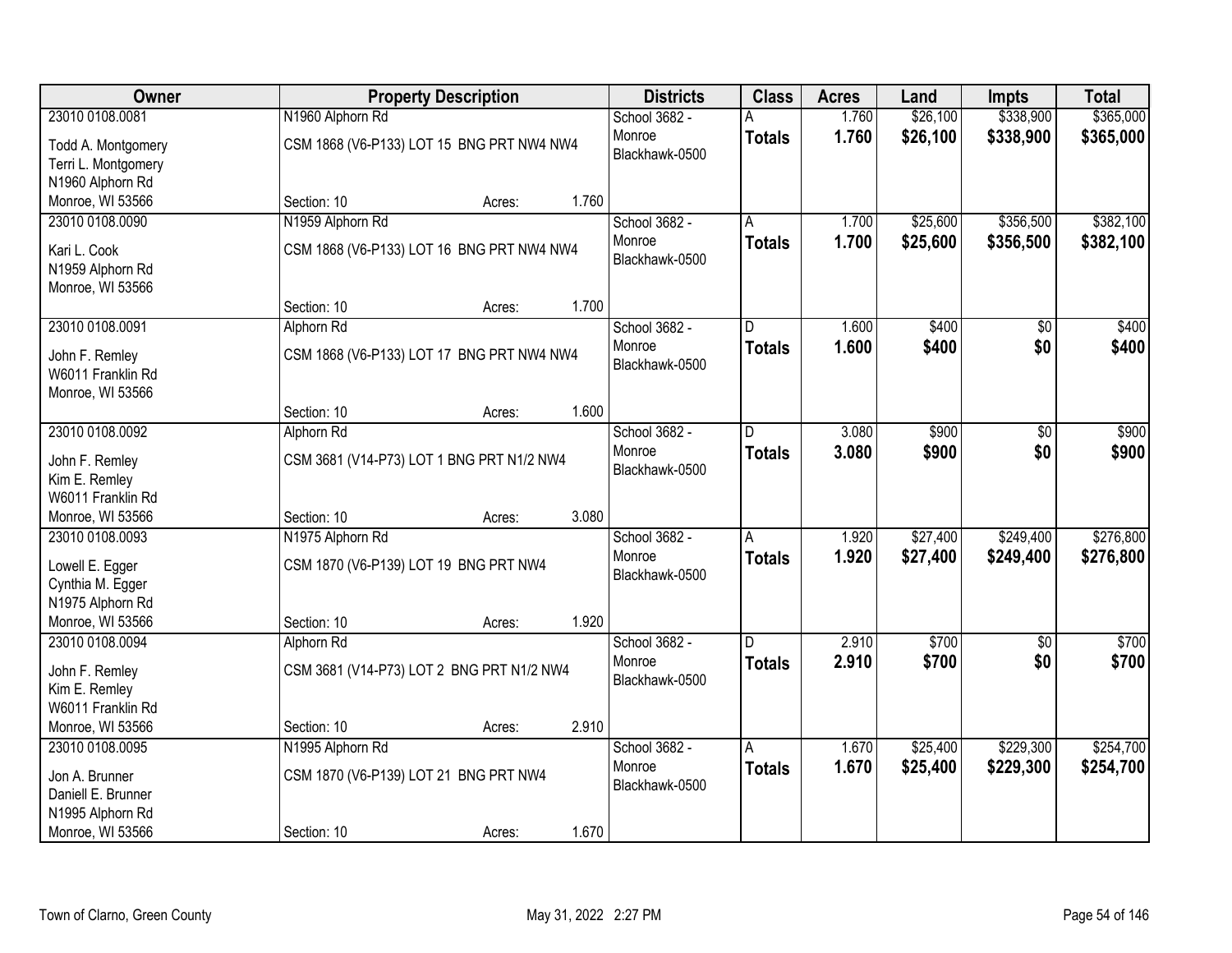| \$27,800<br>23010 0108.0096<br>School 3682 -<br>1.970<br>$\overline{50}$<br>1.970<br>\$27,800<br>\$0<br>\$27,800<br>Monroe<br><b>Totals</b><br>CSM 1870 (V6-P139) LOT 22 BNG PRT S1/2 NW4<br>Jon A. Brunner<br>Blackhawk-0500<br>Daniell E. Brunner<br>N1995 Alphorn Rd<br>1.970<br>Monroe, WI 53566<br>Section: 10<br>Acres:<br>23010 0108.0097<br>N2036 Alphorn Rd<br>School 3682 -<br>\$25,700<br>\$164,800<br>\$190,500<br>1.710<br>A<br>1.710<br>\$25,700<br>Monroe<br>\$164,800<br>\$190,500<br><b>Totals</b><br>CSM 1871 (V6-P142) LOT 23 BNG PRT W1/2 NW4<br>Yvonne A. Mahlkuch<br>Blackhawk-0500<br>N2036 Alphorn Rd<br>Monroe, WI 53566<br>1.710<br>Section: 10<br>Acres:<br>23010 0108.0098<br>School 3682 -<br>$\overline{X4}$<br>0.010<br>\$0<br>\$0<br>\$0<br>\$0<br>\$0<br>Monroe<br>0.010<br>\$0<br><b>Totals</b><br>CSM 1871 (V6-P142) OL 1 BNG PRT W1/2 NW4<br>Town of Clarno<br>Blackhawk-0500<br>C/O James Rutledge<br>W6764 Cty Hwy B<br>0.010<br>Monroe, WI 53566<br>Section: 10<br>Acres:<br>23010 0108,0099<br>School 3682 -<br>$\overline{X4}$<br>0.010<br>\$0<br>$\overline{30}$<br>$\overline{50}$<br>\$0<br>Monroe<br>0.010<br>\$0<br><b>Totals</b><br>Town of Clarno<br>CSM 1871 (V6-P142) OL 2 BNG PRT W2 NW4<br>Blackhawk-0500<br>C/O James Rutledge<br>W6764 Cty Hwy B<br>0.010<br>Monroe, WI 53566<br>Section: 10<br>Acres:<br>N1935 State Hwy 69<br>\$22,200<br>\$214,300<br>23010 0108.0100<br>School 3682 -<br>1.280<br>A<br>1.280<br>\$22,200<br>Monroe<br>\$214,300<br><b>Totals</b><br>Richard L. Hose<br>CSM 2782 (V9-P320) LOT 1 BNG PRT SW4 NW4<br>Blackhawk-0500<br>Phyllis A. Hose<br>N1935 State Rd 69<br>1.280<br>Monroe, WI 53566<br>Section: 10<br>Acres:<br>\$215,200<br>23010 0108.0200<br>N2045 Alphorn Rd<br>School 3682 -<br>2.870<br>\$31,500<br>А<br>2.870<br>Monroe<br><b>Totals</b><br>\$31,500<br>\$215,200<br>CSM 804 (V2-P383) LOT 1 CONT 2.07A & CSM 907<br>Zeitler Trust Dated 7/20/99<br>Blackhawk-0500<br>c/o Zeitler Trust<br>(V3-P63) LOT 1 CONT .80A BNG PRT SW4 NW4 SEC<br>10 & PRT SE4 NE4 SEC 9<br>Charles & Gail Zeitler Trustee<br>2.870<br>N2045 Alphorn Rd<br>Section: 10<br>Acres:<br>Monroe, WI 53566<br>N1921 State Hwy 69<br>\$28,300<br>\$213,700<br>23010 0108.0300<br>School 3682 -<br>2.070<br>А<br>Monroe<br>2.070<br>\$28,300<br>\$213,700<br><b>Totals</b><br>CSM 2782 (V9-P320) LOT 2 BNG PRT SW4 NW4<br>Ryan L. Cessna<br>Blackhawk-0500<br>Megan R. Cessna<br>N1921 State Rd 69 | Owner | <b>Property Description</b> | <b>Districts</b> | <b>Class</b> | <b>Acres</b> | Land     | Impts | <b>Total</b> |
|-------------------------------------------------------------------------------------------------------------------------------------------------------------------------------------------------------------------------------------------------------------------------------------------------------------------------------------------------------------------------------------------------------------------------------------------------------------------------------------------------------------------------------------------------------------------------------------------------------------------------------------------------------------------------------------------------------------------------------------------------------------------------------------------------------------------------------------------------------------------------------------------------------------------------------------------------------------------------------------------------------------------------------------------------------------------------------------------------------------------------------------------------------------------------------------------------------------------------------------------------------------------------------------------------------------------------------------------------------------------------------------------------------------------------------------------------------------------------------------------------------------------------------------------------------------------------------------------------------------------------------------------------------------------------------------------------------------------------------------------------------------------------------------------------------------------------------------------------------------------------------------------------------------------------------------------------------------------------------------------------------------------------------------------------------------------------------------------------------------------------------------------------------------------------------------------------------------------------------------------------------------------------------------------------------------------------------------------------------------------------------------------------------------------------------------------------------------------------|-------|-----------------------------|------------------|--------------|--------------|----------|-------|--------------|
|                                                                                                                                                                                                                                                                                                                                                                                                                                                                                                                                                                                                                                                                                                                                                                                                                                                                                                                                                                                                                                                                                                                                                                                                                                                                                                                                                                                                                                                                                                                                                                                                                                                                                                                                                                                                                                                                                                                                                                                                                                                                                                                                                                                                                                                                                                                                                                                                                                                                         |       |                             |                  |              |              | \$27,800 |       |              |
|                                                                                                                                                                                                                                                                                                                                                                                                                                                                                                                                                                                                                                                                                                                                                                                                                                                                                                                                                                                                                                                                                                                                                                                                                                                                                                                                                                                                                                                                                                                                                                                                                                                                                                                                                                                                                                                                                                                                                                                                                                                                                                                                                                                                                                                                                                                                                                                                                                                                         |       |                             |                  |              |              |          |       |              |
|                                                                                                                                                                                                                                                                                                                                                                                                                                                                                                                                                                                                                                                                                                                                                                                                                                                                                                                                                                                                                                                                                                                                                                                                                                                                                                                                                                                                                                                                                                                                                                                                                                                                                                                                                                                                                                                                                                                                                                                                                                                                                                                                                                                                                                                                                                                                                                                                                                                                         |       |                             |                  |              |              |          |       |              |
|                                                                                                                                                                                                                                                                                                                                                                                                                                                                                                                                                                                                                                                                                                                                                                                                                                                                                                                                                                                                                                                                                                                                                                                                                                                                                                                                                                                                                                                                                                                                                                                                                                                                                                                                                                                                                                                                                                                                                                                                                                                                                                                                                                                                                                                                                                                                                                                                                                                                         |       |                             |                  |              |              |          |       |              |
|                                                                                                                                                                                                                                                                                                                                                                                                                                                                                                                                                                                                                                                                                                                                                                                                                                                                                                                                                                                                                                                                                                                                                                                                                                                                                                                                                                                                                                                                                                                                                                                                                                                                                                                                                                                                                                                                                                                                                                                                                                                                                                                                                                                                                                                                                                                                                                                                                                                                         |       |                             |                  |              |              |          |       |              |
|                                                                                                                                                                                                                                                                                                                                                                                                                                                                                                                                                                                                                                                                                                                                                                                                                                                                                                                                                                                                                                                                                                                                                                                                                                                                                                                                                                                                                                                                                                                                                                                                                                                                                                                                                                                                                                                                                                                                                                                                                                                                                                                                                                                                                                                                                                                                                                                                                                                                         |       |                             |                  |              |              |          |       |              |
|                                                                                                                                                                                                                                                                                                                                                                                                                                                                                                                                                                                                                                                                                                                                                                                                                                                                                                                                                                                                                                                                                                                                                                                                                                                                                                                                                                                                                                                                                                                                                                                                                                                                                                                                                                                                                                                                                                                                                                                                                                                                                                                                                                                                                                                                                                                                                                                                                                                                         |       |                             |                  |              |              |          |       |              |
|                                                                                                                                                                                                                                                                                                                                                                                                                                                                                                                                                                                                                                                                                                                                                                                                                                                                                                                                                                                                                                                                                                                                                                                                                                                                                                                                                                                                                                                                                                                                                                                                                                                                                                                                                                                                                                                                                                                                                                                                                                                                                                                                                                                                                                                                                                                                                                                                                                                                         |       |                             |                  |              |              |          |       |              |
|                                                                                                                                                                                                                                                                                                                                                                                                                                                                                                                                                                                                                                                                                                                                                                                                                                                                                                                                                                                                                                                                                                                                                                                                                                                                                                                                                                                                                                                                                                                                                                                                                                                                                                                                                                                                                                                                                                                                                                                                                                                                                                                                                                                                                                                                                                                                                                                                                                                                         |       |                             |                  |              |              |          |       |              |
|                                                                                                                                                                                                                                                                                                                                                                                                                                                                                                                                                                                                                                                                                                                                                                                                                                                                                                                                                                                                                                                                                                                                                                                                                                                                                                                                                                                                                                                                                                                                                                                                                                                                                                                                                                                                                                                                                                                                                                                                                                                                                                                                                                                                                                                                                                                                                                                                                                                                         |       |                             |                  |              |              |          |       |              |
|                                                                                                                                                                                                                                                                                                                                                                                                                                                                                                                                                                                                                                                                                                                                                                                                                                                                                                                                                                                                                                                                                                                                                                                                                                                                                                                                                                                                                                                                                                                                                                                                                                                                                                                                                                                                                                                                                                                                                                                                                                                                                                                                                                                                                                                                                                                                                                                                                                                                         |       |                             |                  |              |              |          |       |              |
|                                                                                                                                                                                                                                                                                                                                                                                                                                                                                                                                                                                                                                                                                                                                                                                                                                                                                                                                                                                                                                                                                                                                                                                                                                                                                                                                                                                                                                                                                                                                                                                                                                                                                                                                                                                                                                                                                                                                                                                                                                                                                                                                                                                                                                                                                                                                                                                                                                                                         |       |                             |                  |              |              |          |       |              |
|                                                                                                                                                                                                                                                                                                                                                                                                                                                                                                                                                                                                                                                                                                                                                                                                                                                                                                                                                                                                                                                                                                                                                                                                                                                                                                                                                                                                                                                                                                                                                                                                                                                                                                                                                                                                                                                                                                                                                                                                                                                                                                                                                                                                                                                                                                                                                                                                                                                                         |       |                             |                  |              |              |          |       |              |
|                                                                                                                                                                                                                                                                                                                                                                                                                                                                                                                                                                                                                                                                                                                                                                                                                                                                                                                                                                                                                                                                                                                                                                                                                                                                                                                                                                                                                                                                                                                                                                                                                                                                                                                                                                                                                                                                                                                                                                                                                                                                                                                                                                                                                                                                                                                                                                                                                                                                         |       |                             |                  |              |              |          |       |              |
|                                                                                                                                                                                                                                                                                                                                                                                                                                                                                                                                                                                                                                                                                                                                                                                                                                                                                                                                                                                                                                                                                                                                                                                                                                                                                                                                                                                                                                                                                                                                                                                                                                                                                                                                                                                                                                                                                                                                                                                                                                                                                                                                                                                                                                                                                                                                                                                                                                                                         |       |                             |                  |              |              |          |       |              |
| \$0<br>\$236,500<br>\$246,700<br>\$242,000<br>\$242,000                                                                                                                                                                                                                                                                                                                                                                                                                                                                                                                                                                                                                                                                                                                                                                                                                                                                                                                                                                                                                                                                                                                                                                                                                                                                                                                                                                                                                                                                                                                                                                                                                                                                                                                                                                                                                                                                                                                                                                                                                                                                                                                                                                                                                                                                                                                                                                                                                 |       |                             |                  |              |              |          |       |              |
|                                                                                                                                                                                                                                                                                                                                                                                                                                                                                                                                                                                                                                                                                                                                                                                                                                                                                                                                                                                                                                                                                                                                                                                                                                                                                                                                                                                                                                                                                                                                                                                                                                                                                                                                                                                                                                                                                                                                                                                                                                                                                                                                                                                                                                                                                                                                                                                                                                                                         |       |                             |                  |              |              |          |       |              |
|                                                                                                                                                                                                                                                                                                                                                                                                                                                                                                                                                                                                                                                                                                                                                                                                                                                                                                                                                                                                                                                                                                                                                                                                                                                                                                                                                                                                                                                                                                                                                                                                                                                                                                                                                                                                                                                                                                                                                                                                                                                                                                                                                                                                                                                                                                                                                                                                                                                                         |       |                             |                  |              |              |          |       |              |
|                                                                                                                                                                                                                                                                                                                                                                                                                                                                                                                                                                                                                                                                                                                                                                                                                                                                                                                                                                                                                                                                                                                                                                                                                                                                                                                                                                                                                                                                                                                                                                                                                                                                                                                                                                                                                                                                                                                                                                                                                                                                                                                                                                                                                                                                                                                                                                                                                                                                         |       |                             |                  |              |              |          |       |              |
| \$236,500<br>\$246,700                                                                                                                                                                                                                                                                                                                                                                                                                                                                                                                                                                                                                                                                                                                                                                                                                                                                                                                                                                                                                                                                                                                                                                                                                                                                                                                                                                                                                                                                                                                                                                                                                                                                                                                                                                                                                                                                                                                                                                                                                                                                                                                                                                                                                                                                                                                                                                                                                                                  |       |                             |                  |              |              |          |       |              |
|                                                                                                                                                                                                                                                                                                                                                                                                                                                                                                                                                                                                                                                                                                                                                                                                                                                                                                                                                                                                                                                                                                                                                                                                                                                                                                                                                                                                                                                                                                                                                                                                                                                                                                                                                                                                                                                                                                                                                                                                                                                                                                                                                                                                                                                                                                                                                                                                                                                                         |       |                             |                  |              |              |          |       |              |
|                                                                                                                                                                                                                                                                                                                                                                                                                                                                                                                                                                                                                                                                                                                                                                                                                                                                                                                                                                                                                                                                                                                                                                                                                                                                                                                                                                                                                                                                                                                                                                                                                                                                                                                                                                                                                                                                                                                                                                                                                                                                                                                                                                                                                                                                                                                                                                                                                                                                         |       |                             |                  |              |              |          |       |              |
|                                                                                                                                                                                                                                                                                                                                                                                                                                                                                                                                                                                                                                                                                                                                                                                                                                                                                                                                                                                                                                                                                                                                                                                                                                                                                                                                                                                                                                                                                                                                                                                                                                                                                                                                                                                                                                                                                                                                                                                                                                                                                                                                                                                                                                                                                                                                                                                                                                                                         |       |                             |                  |              |              |          |       |              |
|                                                                                                                                                                                                                                                                                                                                                                                                                                                                                                                                                                                                                                                                                                                                                                                                                                                                                                                                                                                                                                                                                                                                                                                                                                                                                                                                                                                                                                                                                                                                                                                                                                                                                                                                                                                                                                                                                                                                                                                                                                                                                                                                                                                                                                                                                                                                                                                                                                                                         |       |                             |                  |              |              |          |       |              |
|                                                                                                                                                                                                                                                                                                                                                                                                                                                                                                                                                                                                                                                                                                                                                                                                                                                                                                                                                                                                                                                                                                                                                                                                                                                                                                                                                                                                                                                                                                                                                                                                                                                                                                                                                                                                                                                                                                                                                                                                                                                                                                                                                                                                                                                                                                                                                                                                                                                                         |       |                             |                  |              |              |          |       |              |
|                                                                                                                                                                                                                                                                                                                                                                                                                                                                                                                                                                                                                                                                                                                                                                                                                                                                                                                                                                                                                                                                                                                                                                                                                                                                                                                                                                                                                                                                                                                                                                                                                                                                                                                                                                                                                                                                                                                                                                                                                                                                                                                                                                                                                                                                                                                                                                                                                                                                         |       |                             |                  |              |              |          |       |              |
|                                                                                                                                                                                                                                                                                                                                                                                                                                                                                                                                                                                                                                                                                                                                                                                                                                                                                                                                                                                                                                                                                                                                                                                                                                                                                                                                                                                                                                                                                                                                                                                                                                                                                                                                                                                                                                                                                                                                                                                                                                                                                                                                                                                                                                                                                                                                                                                                                                                                         |       |                             |                  |              |              |          |       |              |
|                                                                                                                                                                                                                                                                                                                                                                                                                                                                                                                                                                                                                                                                                                                                                                                                                                                                                                                                                                                                                                                                                                                                                                                                                                                                                                                                                                                                                                                                                                                                                                                                                                                                                                                                                                                                                                                                                                                                                                                                                                                                                                                                                                                                                                                                                                                                                                                                                                                                         |       |                             |                  |              |              |          |       |              |
|                                                                                                                                                                                                                                                                                                                                                                                                                                                                                                                                                                                                                                                                                                                                                                                                                                                                                                                                                                                                                                                                                                                                                                                                                                                                                                                                                                                                                                                                                                                                                                                                                                                                                                                                                                                                                                                                                                                                                                                                                                                                                                                                                                                                                                                                                                                                                                                                                                                                         |       |                             |                  |              |              |          |       |              |
|                                                                                                                                                                                                                                                                                                                                                                                                                                                                                                                                                                                                                                                                                                                                                                                                                                                                                                                                                                                                                                                                                                                                                                                                                                                                                                                                                                                                                                                                                                                                                                                                                                                                                                                                                                                                                                                                                                                                                                                                                                                                                                                                                                                                                                                                                                                                                                                                                                                                         |       |                             |                  |              |              |          |       |              |
|                                                                                                                                                                                                                                                                                                                                                                                                                                                                                                                                                                                                                                                                                                                                                                                                                                                                                                                                                                                                                                                                                                                                                                                                                                                                                                                                                                                                                                                                                                                                                                                                                                                                                                                                                                                                                                                                                                                                                                                                                                                                                                                                                                                                                                                                                                                                                                                                                                                                         |       |                             |                  |              |              |          |       |              |
|                                                                                                                                                                                                                                                                                                                                                                                                                                                                                                                                                                                                                                                                                                                                                                                                                                                                                                                                                                                                                                                                                                                                                                                                                                                                                                                                                                                                                                                                                                                                                                                                                                                                                                                                                                                                                                                                                                                                                                                                                                                                                                                                                                                                                                                                                                                                                                                                                                                                         |       |                             |                  |              |              |          |       |              |
|                                                                                                                                                                                                                                                                                                                                                                                                                                                                                                                                                                                                                                                                                                                                                                                                                                                                                                                                                                                                                                                                                                                                                                                                                                                                                                                                                                                                                                                                                                                                                                                                                                                                                                                                                                                                                                                                                                                                                                                                                                                                                                                                                                                                                                                                                                                                                                                                                                                                         |       |                             |                  |              |              |          |       |              |
|                                                                                                                                                                                                                                                                                                                                                                                                                                                                                                                                                                                                                                                                                                                                                                                                                                                                                                                                                                                                                                                                                                                                                                                                                                                                                                                                                                                                                                                                                                                                                                                                                                                                                                                                                                                                                                                                                                                                                                                                                                                                                                                                                                                                                                                                                                                                                                                                                                                                         |       |                             |                  |              |              |          |       |              |
|                                                                                                                                                                                                                                                                                                                                                                                                                                                                                                                                                                                                                                                                                                                                                                                                                                                                                                                                                                                                                                                                                                                                                                                                                                                                                                                                                                                                                                                                                                                                                                                                                                                                                                                                                                                                                                                                                                                                                                                                                                                                                                                                                                                                                                                                                                                                                                                                                                                                         |       |                             |                  |              |              |          |       |              |
|                                                                                                                                                                                                                                                                                                                                                                                                                                                                                                                                                                                                                                                                                                                                                                                                                                                                                                                                                                                                                                                                                                                                                                                                                                                                                                                                                                                                                                                                                                                                                                                                                                                                                                                                                                                                                                                                                                                                                                                                                                                                                                                                                                                                                                                                                                                                                                                                                                                                         |       |                             |                  |              |              |          |       |              |
| 2.070<br>Monroe, WI 53566<br>Section: 10<br>Acres:                                                                                                                                                                                                                                                                                                                                                                                                                                                                                                                                                                                                                                                                                                                                                                                                                                                                                                                                                                                                                                                                                                                                                                                                                                                                                                                                                                                                                                                                                                                                                                                                                                                                                                                                                                                                                                                                                                                                                                                                                                                                                                                                                                                                                                                                                                                                                                                                                      |       |                             |                  |              |              |          |       |              |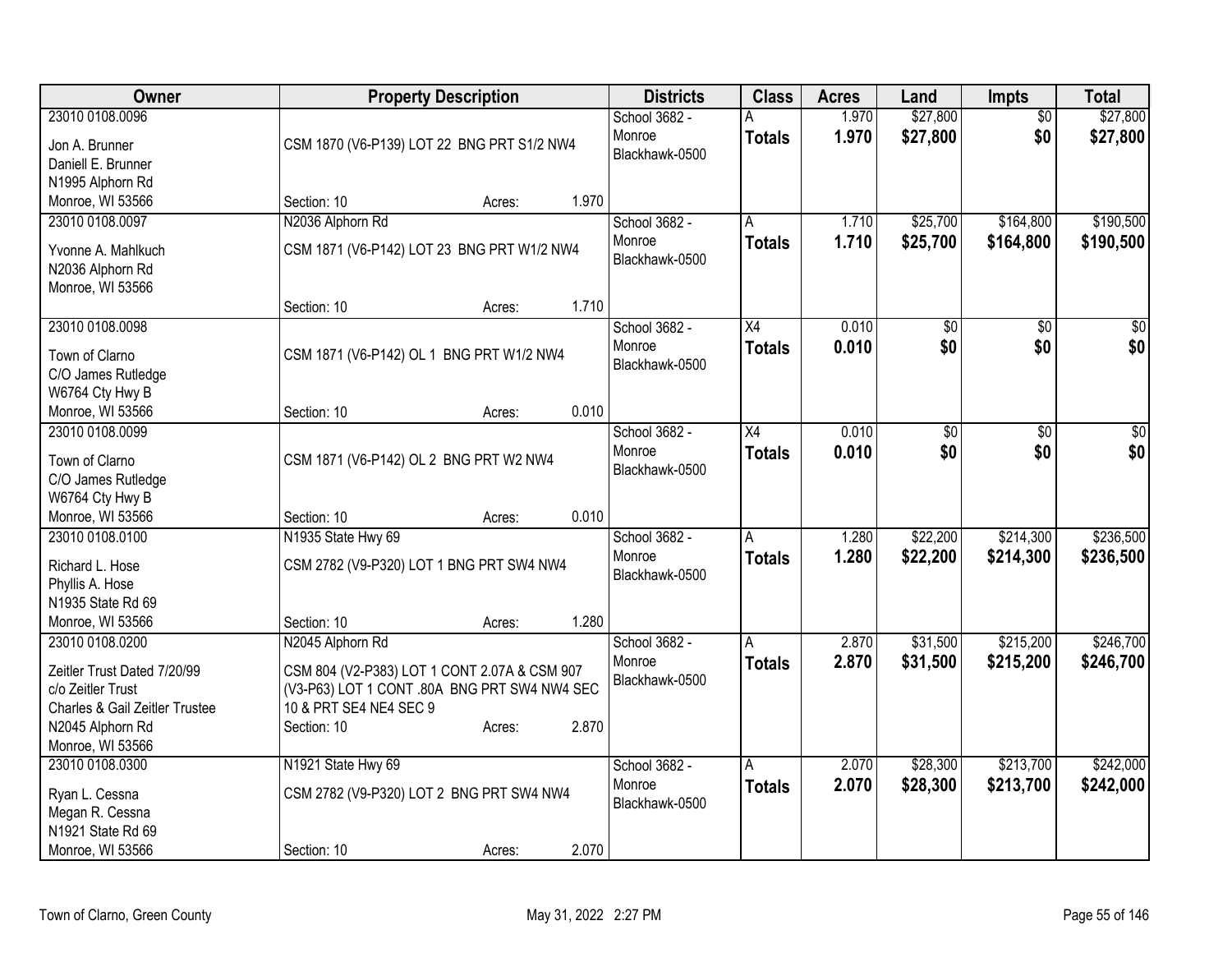| Owner                               | <b>Property Description</b>                    | <b>Districts</b> | <b>Class</b>        | <b>Acres</b> | Land     | Impts           | <b>Total</b> |
|-------------------------------------|------------------------------------------------|------------------|---------------------|--------------|----------|-----------------|--------------|
| 23010 0108.0400                     | N2044 Alphorn Rd                               | School 3682 -    |                     | 1.500        | \$24,000 | \$142,900       | \$166,900    |
| Michael W. Evonovich                | CSM 1148 (V3-P492) LOT 1 BNG PRT NW4 NW4 &     | Monroe           | <b>Totals</b>       | 1.500        | \$24,000 | \$142,900       | \$166,900    |
| April D. Evonovich                  | SW4 NW4; ALSO PRT OL 1 CSM 1865 (V6-P125) BTWI | Blackhawk-0500   |                     |              |          |                 |              |
| N2044 Alphorn Rd                    | WLN & S OF N LN OF EXTENDED LOT 1 CSM 1148-    |                  |                     |              |          |                 |              |
| Monroe, WI 53566                    | 1.500<br>Section: 10<br>Acres:                 |                  |                     |              |          |                 |              |
| 23010 0108.0500                     |                                                | School 3682 -    | A                   | 0.500        | \$4,400  | \$0             | \$4,400      |
|                                     |                                                | Monroe           | <b>Totals</b>       | 0.500        | \$4,400  | \$0             | \$4,400      |
| Michael Respino                     | CSM 1184 (V4-P37) LOT 1 BNG PRT SW4 NW4        | Blackhawk-0500   |                     |              |          |                 |              |
| N1905 State Rd 69                   |                                                |                  |                     |              |          |                 |              |
| Monroe, WI 53566                    |                                                |                  |                     |              |          |                 |              |
|                                     | 0.500<br>Section: 10<br>Acres:                 |                  |                     |              |          |                 |              |
| 23010 0108.0600                     | N2068 Alphorn Rd                               | School 3682 -    | A                   | 2.570        | \$30,300 | \$283,000       | \$313,300    |
| M & L Zwygart Trust Dated 6/28/2013 | CSM 1303 (V4-P183) LOT 1 CONT 1.91A BNG PRT    | Monroe           | <b>Totals</b>       | 2.570        | \$30,300 | \$283,000       | \$313,300    |
| c/o M & L Zwygart Trust             | LOT 1 CSM 513 IN NW4 NW4 ALSO CSM 1680         | Blackhawk-0500   |                     |              |          |                 |              |
| N2068 Alphorn Rd                    | (V5-P235) LOT 1 CONT .6A BNG PRT NW4 NW4 ALSO  |                  |                     |              |          |                 |              |
| Monroe, WI 53566                    | 2.570<br>Section: 10<br>Acres:                 |                  |                     |              |          |                 |              |
| 23010 0108.0700                     | Alphorn Rd                                     | School 3682 -    | A                   | 1.520        | \$24,200 | $\overline{30}$ | \$24,200     |
|                                     |                                                | Monroe           | <b>Totals</b>       | 1.520        | \$24,200 | \$0             | \$24,200     |
| Zeitler Trust Dated 7/20/99         | CSM 1871 (V6-P142) LOT 24 BNG PRT SW4 NW4      | Blackhawk-0500   |                     |              |          |                 |              |
| c/o Zeitler Trust                   |                                                |                  |                     |              |          |                 |              |
| Charles & Gail Zeitler Trustee      |                                                |                  |                     |              |          |                 |              |
| N2045 Alphorn Rd                    | 1.520<br>Section: 10<br>Acres:                 |                  |                     |              |          |                 |              |
| Monroe, WI 53566<br>23010 0108.1000 |                                                | School 3682 -    | $\overline{\chi_3}$ | 1.850        |          |                 | \$0          |
|                                     |                                                | Monroe           |                     |              | \$0      | \$0             |              |
| Green County Highway                | SECTION 10 PARC SE4 NW4 NE4 NW4 1.85A          | Blackhawk-0500   | <b>Totals</b>       | 1.850        | \$0      | \$0             | \$0          |
|                                     |                                                |                  |                     |              |          |                 |              |
| Monroe, WI 53566                    |                                                |                  |                     |              |          |                 |              |
|                                     | 1.850<br>Section: 10<br>Acres:                 |                  |                     |              |          |                 |              |
| 23010 0108.2000                     | N1905 State Hwy 69                             | School 3682 -    | A                   | 9.640        | \$58,600 | \$221,300       | \$279,900    |
| Michael Respino                     | CSM 485 (V2-P10) LOT 1 BNG PRT SE4 & SW4 NW4   | Monroe           | <b>Totals</b>       | 9.640        | \$58,600 | \$221,300       | \$279,900    |
| N1905 State Rd 69                   |                                                | Blackhawk-0500   |                     |              |          |                 |              |
| Monroe, WI 53566                    |                                                |                  |                     |              |          |                 |              |
|                                     | 9.640<br>Section: 10<br>Acres:                 |                  |                     |              |          |                 |              |
| 23010 0108.3000                     | N1933 State Hwy 69                             | School 3682 -    | A                   | 1.520        | \$24,200 | \$215,700       | \$239,900    |
|                                     |                                                | Monroe           | <b>Totals</b>       | 1.520        | \$24,200 | \$215,700       | \$239,900    |
| Jonathan C. Montgomery              | GREEN ACRES ADDITION CSM 2070 (V6-P410) LOT 1  | Blackhawk-0500   |                     |              |          |                 |              |
| Linda L. Montgomery                 | BNG PRT CSM 512 IN SW4 NW4 SEC 10 & SE4 NE4    |                  |                     |              |          |                 |              |
| N1933 State Rd 69                   | SEC <sub>9</sub>                               |                  |                     |              |          |                 |              |
| Monroe, WI 53566                    | 1.520<br>Section: 10<br>Acres:                 |                  |                     |              |          |                 |              |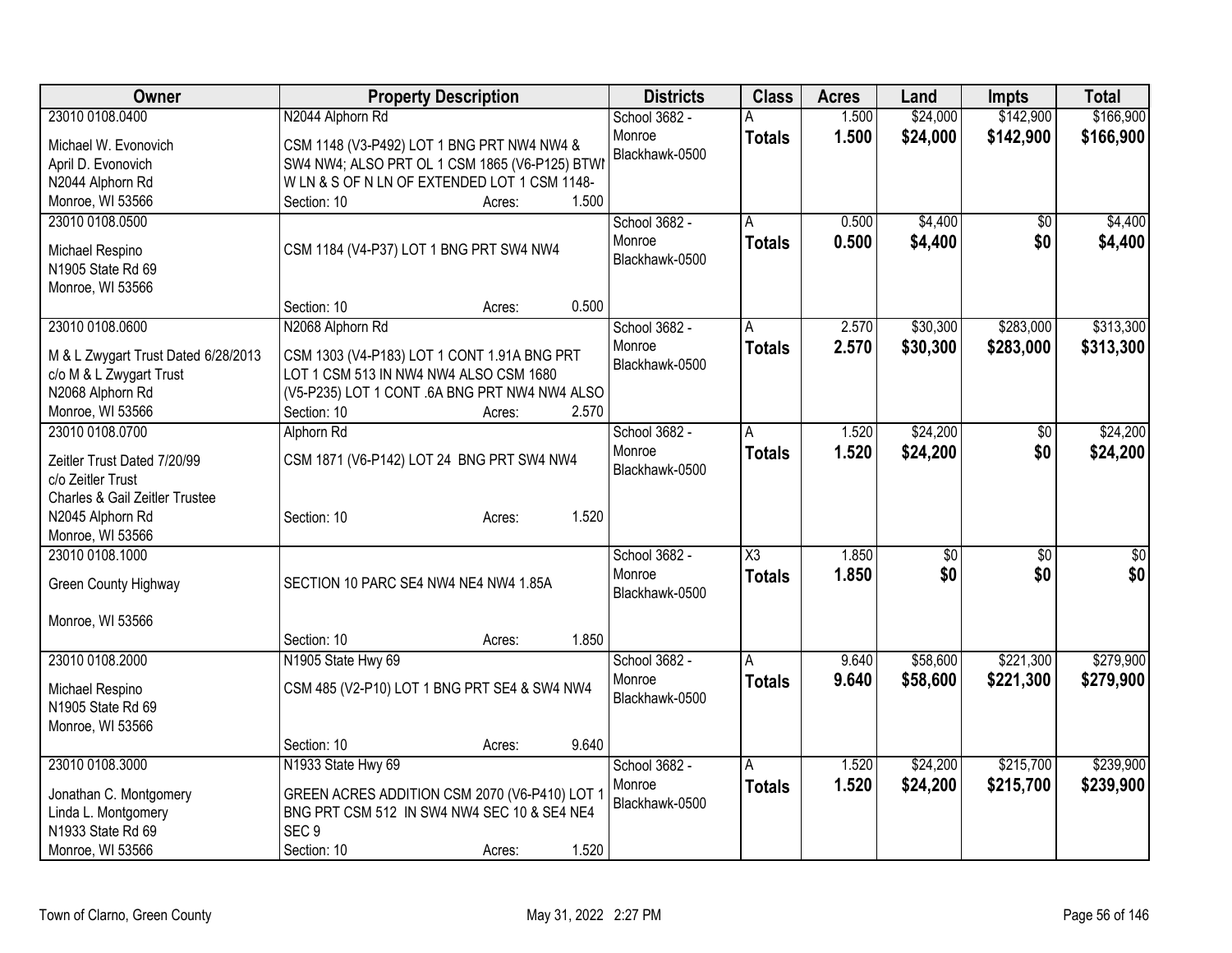| Owner                                                                                                                                                             | <b>Property Description</b>                                                                                                                                          | <b>Districts</b>                          | <b>Class</b>       | <b>Acres</b>   | Land           | Impts                  | <b>Total</b>   |
|-------------------------------------------------------------------------------------------------------------------------------------------------------------------|----------------------------------------------------------------------------------------------------------------------------------------------------------------------|-------------------------------------------|--------------------|----------------|----------------|------------------------|----------------|
| 23010 0108.3100                                                                                                                                                   | N1933 State Highway 69                                                                                                                                               | School 3682 -                             | Α                  | 1.520          | \$24,200       | \$40,200               | \$64,400       |
| Jonathan C. Montgomery<br>Linda L. Montgomery<br>N1933 State Rd 69                                                                                                | GREEN ACRES ADDITIONCSM 2070 (V6-P410) LOT 2<br>BNG PRT SW4 NW4 SEC 10 - .76A & PRT E1/2 NE4<br>SEC 9 - 76A                                                          | Monroe<br>Blackhawk-0500                  | <b>Totals</b>      | 1.520          | \$24,200       | \$40,200               | \$64,400       |
| Monroe, WI 53566                                                                                                                                                  | 1.520<br>Section: 10<br>Acres:                                                                                                                                       |                                           |                    |                |                |                        |                |
| 23010 0108.3200<br>Schmid Conrad A Revocable Living<br>Trust Dtd Jan 19, 2018<br>c/o Schmid Conrad A Rev Living Trust<br>5745 SW 56th Ave<br>Ocala, FL 34474-7607 | State Highway 69<br>GREEN ACRES ADDITION CSM 2070 (V6-P410) LOT 3<br>BNG PRT S2 NW4 SEC 10 - . 76A & PRT E1/2 NE4 SEC<br>$9 - 78A$<br>1.540<br>Section: 10<br>Acres: | School 3682 -<br>Monroe<br>Blackhawk-0500 | D<br><b>Totals</b> | 1.540<br>1.540 | \$400<br>\$400 | $\overline{50}$<br>\$0 | \$400<br>\$400 |
| 23010 0108.3300                                                                                                                                                   | N1923 State Hwy 69                                                                                                                                                   | School 3682 -                             | Α                  | 1.020          | \$20,200       | \$169,200              | \$189,400      |
| Michael D. Markham<br>Marlene D. Bergemann<br>N1923 State Rd 69                                                                                                   | CSM 2070 (V6-P410) LOT 4 BNG PRT SW4 NW4                                                                                                                             | Monroe<br>Blackhawk-0500                  | <b>Totals</b>      | 1.020          | \$20,200       | \$169,200              | \$189,400      |
| Monroe, WI 53566                                                                                                                                                  | 1.020<br>Section: 10<br>Acres:                                                                                                                                       |                                           |                    |                |                |                        |                |
| 23010 0108.3400                                                                                                                                                   | State Highway 69                                                                                                                                                     | School 3682 -                             | D                  | 1.080          | \$300          | $\overline{50}$        | \$300          |
| Michael D. Markham<br>Marlene D. Bergemann<br>N1923 State Rd 69                                                                                                   | CSM 2071 (V6-P412) LOT 5 BNG PRT SW4 NW4 INCL<br><b>EASEMENT</b>                                                                                                     | Monroe<br>Blackhawk-0500                  | <b>Totals</b>      | 1.080          | \$300          | \$0                    | \$300          |
| Monroe, WI 53566                                                                                                                                                  | 1.080<br>Section: 10<br>Acres:                                                                                                                                       |                                           |                    |                |                |                        |                |
| 23010 0108.3500                                                                                                                                                   | State Highway 69                                                                                                                                                     | School 3682 -                             | D                  | 1.840          | \$500          | \$0                    | \$500          |
| Schmid Conrad A Revocable Living<br>Trust Dtd Jan 19, 2018<br>c/o Schmid Conrad A Rev Living Trust                                                                | GREEN ACRES ADDITION CSM 2071 (V6-P412) LOT 6<br>BNG PRT SW4 NW4                                                                                                     | Monroe<br>Blackhawk-0500                  | <b>Totals</b>      | 1.840          | \$500          | \$0                    | \$500          |
| 5745 SW 56th Ave                                                                                                                                                  | 1.840<br>Section: 10<br>Acres:                                                                                                                                       |                                           |                    |                |                |                        |                |
| Ocala, FL 34474-7607                                                                                                                                              |                                                                                                                                                                      |                                           |                    |                |                |                        |                |
| 23010 0108.3600                                                                                                                                                   | N1919 State Hwy 69                                                                                                                                                   | School 3682 -                             | $\overline{A}$     | 0.250          | \$5,000        | \$23,100               | \$28,100       |
| Michael D. Markham                                                                                                                                                | CSM 2071 (V6-P412) LOT 7 BNG PRT SW4 NW4 INCL                                                                                                                        | Monroe                                    | D                  | 1.260          | \$300          | \$0                    | \$300          |
| Marlene D. Bergemann                                                                                                                                              | <b>EASEMENT</b>                                                                                                                                                      | Blackhawk-0500                            | <b>Totals</b>      | 1.510          | \$5,300        | \$23,100               | \$28,400       |
| N1923 State Rd 69                                                                                                                                                 |                                                                                                                                                                      |                                           |                    |                |                |                        |                |
| Monroe, WI 53566                                                                                                                                                  | 1.510<br>Section: 10<br>Acres:                                                                                                                                       |                                           |                    |                |                |                        |                |
| 23010 0108.3700<br>Bradley R. Krueger<br>W5907 County Rd P<br>Monroe, WI 53566                                                                                    | CSM 2071 (V6-P412) LOT 8 BNG PRT SW4 NW4 INCL<br><b>EASEMENT</b>                                                                                                     | School 3682 -<br>Monroe<br>Blackhawk-0500 | D<br><b>Totals</b> | 1.680<br>1.680 | \$500<br>\$500 | $\sqrt{6}$<br>\$0      | \$500<br>\$500 |
|                                                                                                                                                                   | 1.680<br>Section: 10<br>Acres:                                                                                                                                       |                                           |                    |                |                |                        |                |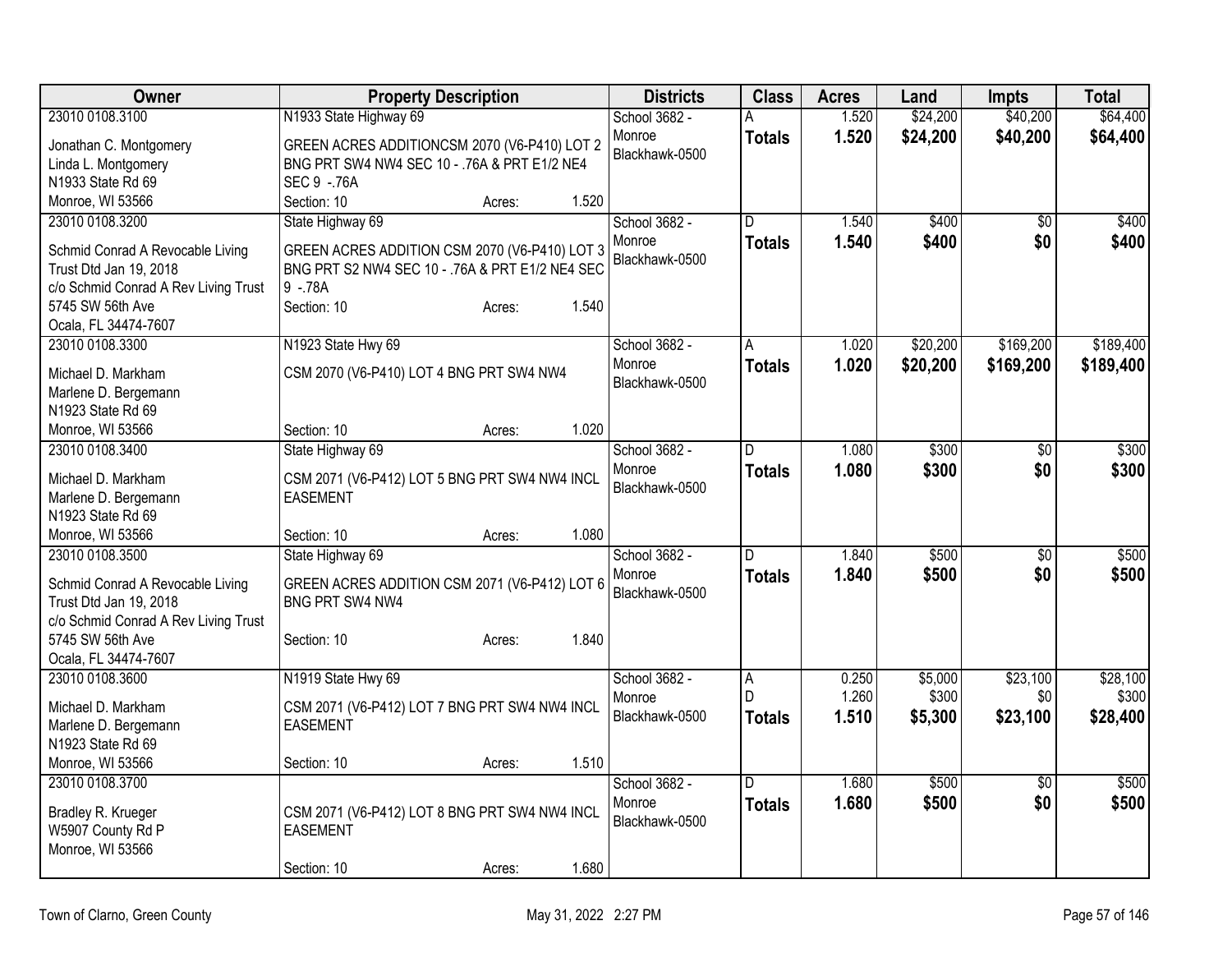| <b>Owner</b>                                                                                                                                     | <b>Property Description</b>                                                     |        |       | <b>Districts</b>                          | <b>Class</b>                         | <b>Acres</b>            | Land                          | <b>Impts</b>                  | <b>Total</b>                    |
|--------------------------------------------------------------------------------------------------------------------------------------------------|---------------------------------------------------------------------------------|--------|-------|-------------------------------------------|--------------------------------------|-------------------------|-------------------------------|-------------------------------|---------------------------------|
| 23010 0108.3800                                                                                                                                  | N1903 State Hwy 69                                                              |        |       | School 3682 -                             |                                      | 1.520                   | \$24,200                      | \$175,300                     | \$199,500                       |
| Renee L. Braden<br>N1903 State Rd 69<br>Monroe, WI 53566                                                                                         | GREEN ACRES ADDITION CSM 2072 (V6-P414) LOT 9<br>BNG PRT SW4 NW4                |        |       | Monroe<br>Blackhawk-0500                  | <b>Totals</b>                        | 1.520                   | \$24,200                      | \$175,300                     | \$199,500                       |
|                                                                                                                                                  | Section: 10                                                                     | Acres: | 1.520 |                                           |                                      |                         |                               |                               |                                 |
| 23010 0108.3900                                                                                                                                  | State Highway 69                                                                |        |       | School 3682 -                             | A                                    | 1.610                   | \$24,900                      | \$0                           | \$24,900                        |
| Timm Dudley H & Henrietta E Revocabl   CSM 2072 (V6-P414) LOT 10 BNG PRT S2 NW4 INCL<br>Trust Dtd 12/21/2<br>c/o Timm Dudley H & Henrietta E Rev | <b>EASEMENT</b>                                                                 |        |       | Monroe<br>Blackhawk-0500                  | Totals                               | 1.610                   | \$24,900                      | \$0                           | \$24,900                        |
| Trust<br>N1853 State Rd 69                                                                                                                       | Section: 10                                                                     | Acres: | 1.610 |                                           |                                      |                         |                               |                               |                                 |
| Monroe, WI 53566<br>23010 0108.3920                                                                                                              |                                                                                 |        |       | School 3682 -                             |                                      | 0.290                   | \$100                         | \$0                           | \$100                           |
| Schmid Conrad A Revocable Living<br>Trust Dtd Jan 19, 2018                                                                                       | State Highway 69<br>CSM 2071 (V6-P412) OL 1 BNG PRT S2 NW4                      |        |       | Monroe<br>Blackhawk-0500                  | A<br><b>Totals</b>                   | 0.290                   | \$100                         | \$0                           | \$100                           |
| c/o Schmid Conrad A Rev Living Trust<br>5745 SW 56th Ave<br>Ocala, FL 34474-7607                                                                 | Section: 10                                                                     | Acres: | 0.290 |                                           |                                      |                         |                               |                               |                                 |
| 23010 0108.3930<br>Schmid Conrad A Revocable Living<br>Trust Dtd Jan 19, 2018                                                                    | CSM 2072 (V6-P414) OL 1 BNG PRT S2 NW4                                          |        |       | School 3682 -<br>Monroe<br>Blackhawk-0500 | D<br><b>Totals</b>                   | 0.570<br>0.570          | \$200<br>\$200                | \$0<br>\$0                    | \$200<br>\$200                  |
| c/o Schmid Conrad A Rev Living Trust<br>5745 SW 56th Ave<br>Ocala, FL 34474-7607                                                                 | Section: 10                                                                     | Acres: | 0.570 |                                           |                                      |                         |                               |                               |                                 |
| 23010 0108.3940<br>Schmid Conrad A Revocable Living<br>Trust Dtd Jan 19, 2018                                                                    | CSM 2070 (V6-P410) OUTLOT 1 BNG PRT SW4 NW4<br>SEC 10 & PRT SE4 NE4 SEC 9       |        |       | School 3682 -<br>Monroe<br>Blackhawk-0500 | Έ<br><b>Totals</b>                   | 1.590<br>1.590          | \$200<br>\$200                | \$0<br>\$0                    | \$200<br>\$200                  |
| c/o Schmid Conrad A Rev Living Trust<br>5745 SW 56th Ave<br>Ocala, FL 34474-7607                                                                 | Section: 10                                                                     | Acres: | 1.590 |                                           |                                      |                         |                               |                               |                                 |
| 23010 0108.4000<br>Kim E. Remley et al<br>c/o John F. Remley<br>W6011 Franklin Rd                                                                | W6011 Franklin Rd<br>CSM 636 (V2-P183) LOT 1 BNG PRT NW4 NW4, PRT<br>OF CSM 513 |        |       | School 3682 -<br>Monroe<br>Blackhawk-0500 | $\overline{A}$<br>D<br><b>Totals</b> | 3.000<br>2.000<br>5.000 | \$32,000<br>\$600<br>\$32,600 | \$183,900<br>\$0<br>\$183,900 | \$215,900<br>\$600<br>\$216,500 |
| Monroe, WI 53566                                                                                                                                 | Section: 10                                                                     | Acres: | 5.000 |                                           |                                      |                         |                               |                               |                                 |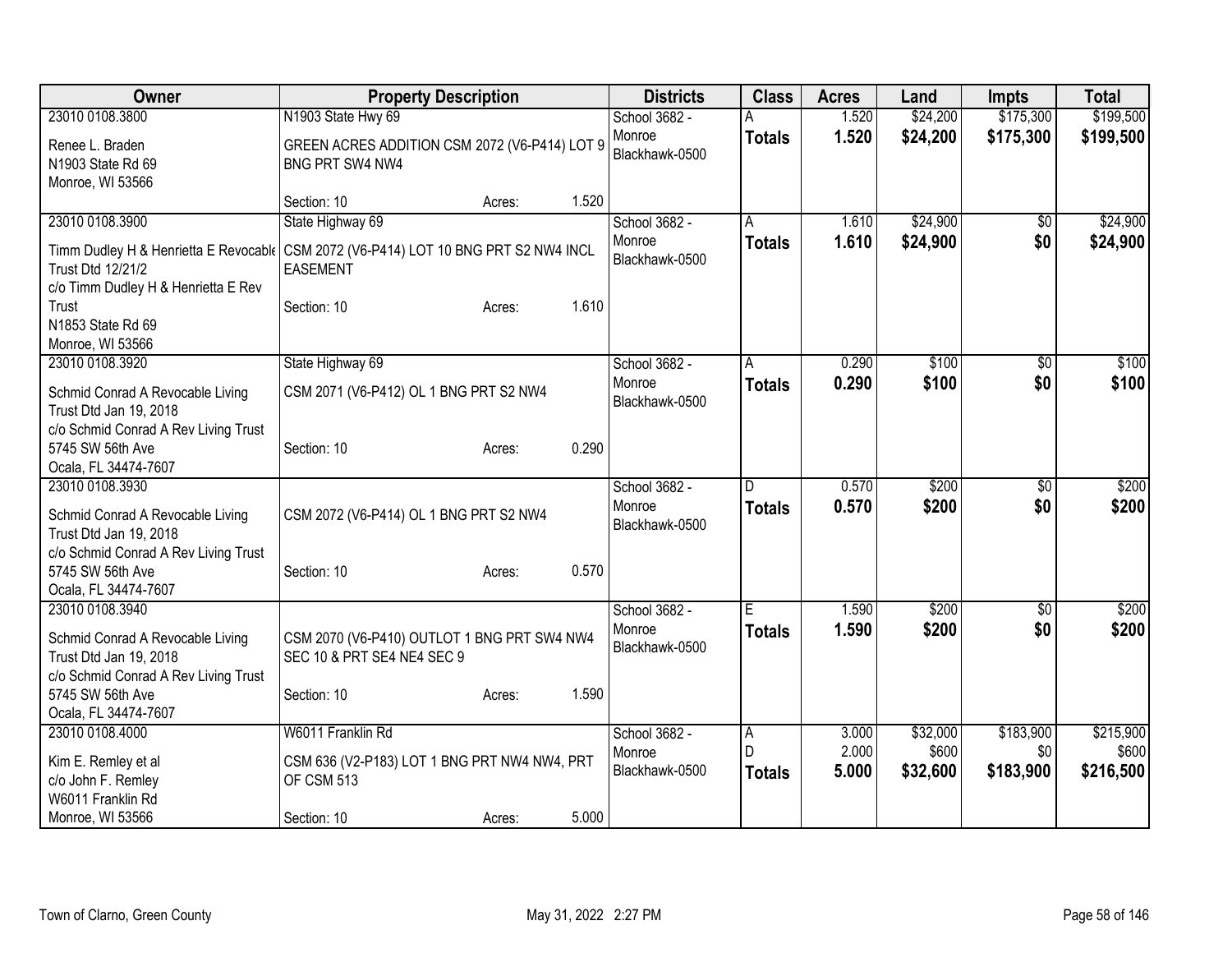| Owner                               | <b>Property Description</b>                                                                                                        | <b>Districts</b> | <b>Class</b>           | <b>Acres</b>   | Land              | <b>Impts</b>     | <b>Total</b>       |
|-------------------------------------|------------------------------------------------------------------------------------------------------------------------------------|------------------|------------------------|----------------|-------------------|------------------|--------------------|
| 23010 0109.0100                     | N1721 State Hwy 69                                                                                                                 | School 3682 -    | A                      | 0.670          | \$13,400          | \$186,800        | \$200,200          |
|                                     | Timm Dudley H & Henrietta E Revocabl (CSM 1066 (V3-P369) LOT 1 BNG PRT SW4 SW4                                                     | Monroe           | D                      | 1.700          | \$400             | \$0              | \$400              |
| Trust Dtd 12/21/2                   |                                                                                                                                    | Blackhawk-0500   | <b>Totals</b>          | 2.370          | \$13,800          | \$186,800        | \$200,600          |
| c/o Timm Dudley H & Henrietta E Rev |                                                                                                                                    |                  |                        |                |                   |                  |                    |
| Trust                               | 2.370<br>Section: 10<br>Acres:                                                                                                     |                  |                        |                |                   |                  |                    |
| N1853 State Rd 69                   |                                                                                                                                    |                  |                        |                |                   |                  |                    |
| Monroe, WI 53566                    |                                                                                                                                    |                  |                        |                |                   |                  |                    |
| 23010 0109.0210                     | W6010 Melvin Rd                                                                                                                    | School 3682 -    | B                      | 1.500          | \$24,000          | \$192,500        | \$216,500          |
| Gc Seeds & Service, LLC             | CSM 4894 (V22-P60) LOT 1 BNG PRT SW4 SW4                                                                                           | Monroe           | D                      | 5.750          | \$1,600           | \$0              | \$1,600            |
| c/o Gc Seeds & Service, LLC         |                                                                                                                                    | Blackhawk-0500   | <b>Totals</b>          | 7.250          | \$25,600          | \$192,500        | \$218,100          |
| W6010 Mevlin Rd                     |                                                                                                                                    |                  |                        |                |                   |                  |                    |
| Monroe, WI 53566                    | 7.250<br>Section: 10<br>Acres:                                                                                                     |                  |                        |                |                   |                  |                    |
| 23010 0109.0230                     | N1853 State Hwy 69                                                                                                                 | School 3682 -    | D                      | 57.210         | \$12,600          | $\overline{50}$  | \$12,600           |
|                                     |                                                                                                                                    | Monroe           | E                      | 2.500          | \$300             | \$0              | \$300              |
| Trust Dtd 12/21/2                   | Timm Dudley H & Henrietta E Revocabl   W2 SW4 EXC PRT NE4 SW4 LYG W OF WLY ROW HW<br>69 & EXC PRT SE COR W2 SW4 LYG E HWY 69 & EXC | Blackhawk-0500   | G                      | 3.000          | \$32,000          | \$170,100        | \$202,100          |
| c/o Timm Dudley H & Henrietta E Rev | LOT 1 CSM 1066 (V3-P369)                                                                                                           |                  | <b>Totals</b>          | 62.710         | \$44,900          | \$170,100        | \$215,000          |
| Trust                               | 62.710<br>Section: 10<br>Acres:                                                                                                    |                  |                        |                |                   |                  |                    |
| N1853 State Rd 69                   |                                                                                                                                    |                  |                        |                |                   |                  |                    |
| Monroe, WI 53566                    |                                                                                                                                    |                  |                        |                |                   |                  |                    |
| 23010 0109.1000                     |                                                                                                                                    | School 3682 -    | $\overline{\text{X2}}$ | 6.020          | \$0               | \$0              | \$0                |
|                                     |                                                                                                                                    | Monroe           | <b>Totals</b>          | 6.020          | \$0               | \$0              | \$0                |
| State of Wisconsin                  | SECTION 10 PARC SW4 SW4 NW4 SW4 6.02A                                                                                              | Blackhawk-0500   |                        |                |                   |                  |                    |
| Highway                             |                                                                                                                                    |                  |                        |                |                   |                  |                    |
|                                     | 6.020<br>Section: 10<br>Acres:                                                                                                     |                  |                        |                |                   |                  |                    |
| 23010 0109.2100                     | W6004 Melvin Rd                                                                                                                    | School 3682 -    | A                      | 0.980          | \$19,800          | \$83,300         | \$103,100          |
|                                     |                                                                                                                                    | Monroe           | <b>Totals</b>          | 0.980          | \$19,800          | \$83,300         | \$103,100          |
| Thomas R. Crook                     | CSM 4894 (V22-P60) LOT 2 BNG PRT SW4 SW4, LYG                                                                                      | Blackhawk-0500   |                        |                |                   |                  |                    |
| Monica L. Crook                     | E OF CNTRLN OF ABANDONED HWY 69                                                                                                    |                  |                        |                |                   |                  |                    |
| W6004 Melvin Rd                     |                                                                                                                                    |                  |                        |                |                   |                  |                    |
| Monroe, WI 53566                    | 0.980<br>Section: 10<br>Acres:                                                                                                     |                  |                        |                |                   |                  |                    |
| 23010 0110.0000                     | N1808 State Hwy 69                                                                                                                 | School 3682 -    | D                      | 138.500        | \$32,400          | $\overline{50}$  | \$32,400           |
| Triple T Dairy, LLC                 | PRT E1/2 SW4-CONT 69.25A; W1/2 SE4, EXC RR                                                                                         | Monroe           | E<br>G                 | 4.000<br>2.250 | \$400<br>\$29,000 | \$0<br>\$411,300 | \$400<br>\$440,300 |
| c/o Triple T Dairy, LLC             | -CONT 75.5A                                                                                                                        | Blackhawk-0500   |                        | 144.750        | \$61,800          | \$411,300        | \$473,100          |
| N1808 State Rd 69                   |                                                                                                                                    |                  | <b>Totals</b>          |                |                   |                  |                    |
| Monroe, WI 53566                    | 144.750<br>Section: 10<br>Acres:                                                                                                   |                  |                        |                |                   |                  |                    |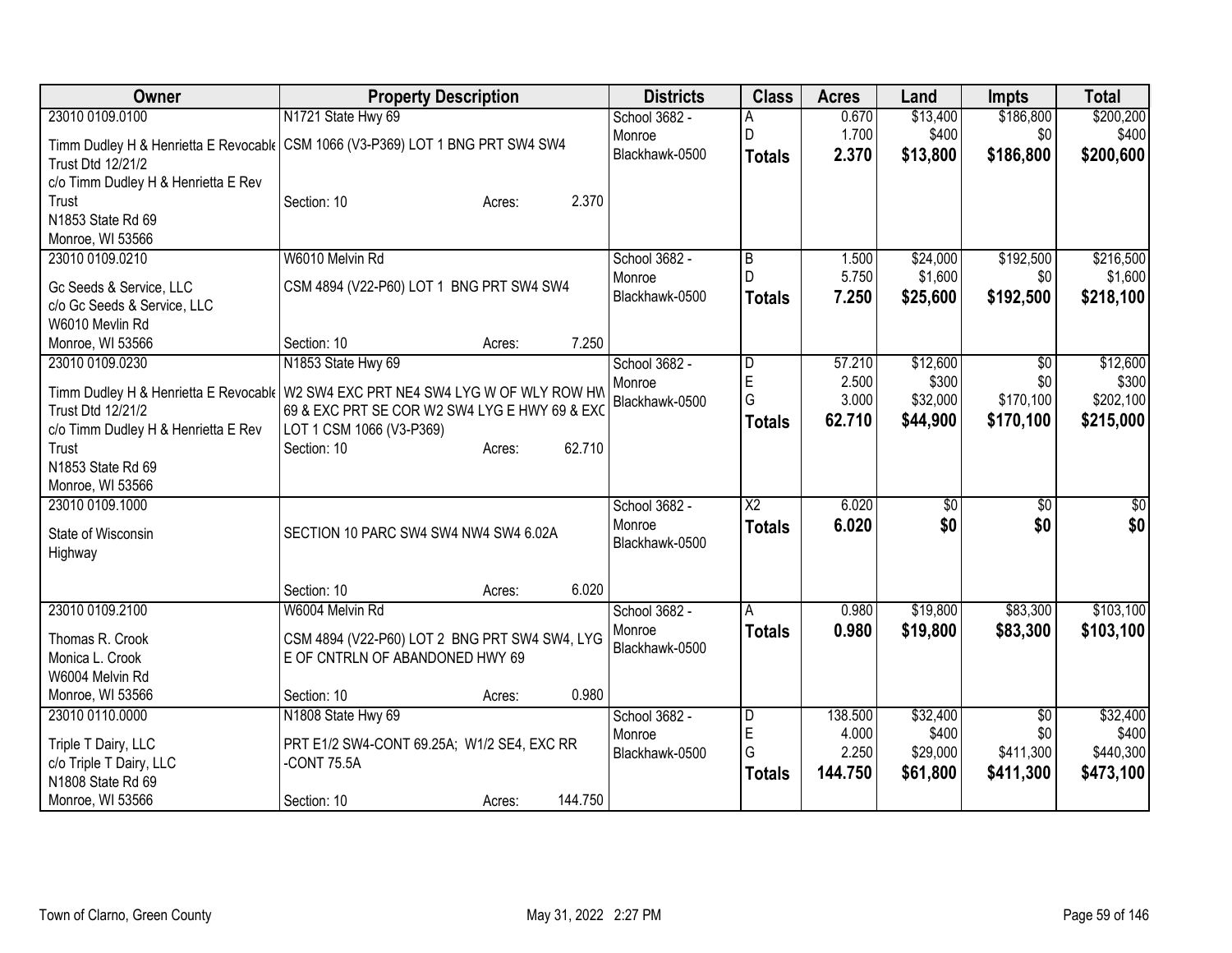| Owner                                 | <b>Property Description</b>                      | <b>Districts</b>         | <b>Class</b>            | <b>Acres</b>    | Land              | <b>Impts</b>           | <b>Total</b>      |
|---------------------------------------|--------------------------------------------------|--------------------------|-------------------------|-----------------|-------------------|------------------------|-------------------|
| 23010 0110.1000                       |                                                  | School 3682 -            | $\overline{\text{X2}}$  | 2.210           | $\overline{60}$   | $\overline{50}$        | \$0               |
| State of Wisconsin                    | SECTION 10 PARC NE4 SW4 2.21A                    | Monroe                   | <b>Totals</b>           | 2.210           | \$0               | \$0                    | \$0               |
|                                       |                                                  | Blackhawk-0500           |                         |                 |                   |                        |                   |
|                                       |                                                  |                          |                         |                 |                   |                        |                   |
|                                       | 2.210<br>Section: 10<br>Acres:                   |                          |                         |                 |                   |                        |                   |
| 23010 0110.2000                       | N1876 State Hwy 69                               | School 3682 -            | A                       | 7.000           | \$48,000          | \$178,600              | \$226,600         |
| Dan L. Schneider                      | COM 1560 FT E NW4 COR SW4 TH S 89*E 628.72 FT    | Monroe                   | <b>Totals</b>           | 7.000           | \$48,000          | \$178,600              | \$226,600         |
| Darlyne A. Schneider                  | TH S 478.3 FT TH N89*W 655.72 FT TO CL HWY TH    | Blackhawk-0500           |                         |                 |                   |                        |                   |
| N1876 State Rd 69                     | NE 343.2 FT ALG CRV RAD 2864.79 FT TH N 135.7 FT |                          |                         |                 |                   |                        |                   |
| Monroe, WI 53566                      | 7.000<br>Section: 10<br>Acres:                   |                          |                         |                 |                   |                        |                   |
| 23010 0110.4000                       | W5942 Melvin Rd                                  | School 3682 -            | Α                       | 1.540           | \$24,300          | \$211,900              | \$236,200         |
| Ronald J. Schmid                      | PRT SE4 SW4 SEC 10 COM S4 COR SEC 10 TH W        | Monroe                   | <b>Totals</b>           | 1.540           | \$24,300          | \$211,900              | \$236,200         |
| Stacy L. Schmid                       | 468.22 FT POB TH W 262.51 FT TH N0*W 227.95 FT   | Blackhawk-0500           |                         |                 |                   |                        |                   |
| W5942 Melvin Rd                       | TH N88*E 262.32 FT TH S0*E 236.25 FT TO POB      |                          |                         |                 |                   |                        |                   |
| Monroe, WI 53566                      | 1.540<br>Section: 10<br>Acres:                   |                          |                         |                 |                   |                        |                   |
| 23010 0111.0100                       | W5732 Melvin Rd                                  | School 3682 -            | A                       | 1.620           | \$25,000          | \$24,500               | \$49,500          |
|                                       |                                                  | Monroe                   | <b>Totals</b>           | 1.620           | \$25,000          | \$24,500               | \$49,500          |
| Signer Todd N Revocable Trust et al   | CSM 5105 (V24-P35) LOT 1 BNG PRT SE4 SE4         | Blackhawk-0500           |                         |                 |                   |                        |                   |
| c/o Signer Todd N Rev Trust           |                                                  |                          |                         |                 |                   |                        |                   |
| 19410 251st Ave                       |                                                  |                          |                         |                 |                   |                        |                   |
| Bettendorf, IA 52722                  | 1.620<br>Section: 10<br>Acres:                   |                          |                         |                 |                   |                        |                   |
| 23010 0111.0200                       | <b>Melvin Rd</b>                                 | School 3682 -            | D<br>E                  | 62.880<br>2.000 | \$14,700<br>\$200 | $\overline{50}$<br>\$0 | \$14,700<br>\$200 |
| Signer Todd N Revocable Trust et al   | S 30A OF NE4 SE4; SE4 SE4 EXC RR ROW & EXC       | Monroe<br>Blackhawk-0500 | G                       | 1.500           | \$24,000          | \$6,400                | \$30,400          |
| c/o Signer Todd N Rev Trust           | CSM 5105 LOT 1                                   |                          |                         | 66.380          | \$38,900          | \$6,400                |                   |
| 19410 251st Ave                       |                                                  |                          | <b>Totals</b>           |                 |                   |                        | \$45,300          |
| Bettendorf, IA 52722                  | 66.380<br>Section: 10<br>Acres:                  |                          |                         |                 |                   |                        |                   |
| 23010 0112.0000                       | N2065 Haddinger Rd                               | School 3682 -            | $\overline{\mathsf{D}}$ | 222.700         | \$50,800          | $\overline{30}$        | \$50,800          |
| Susan Eberle et al                    | NE4 160A; N 100A SE4 EXC W 5A OF S 20A - 95A     | Monroe                   | E                       | 28.800          | \$8,900           | \$0                    | \$8,900           |
| c/o Verlen J. Eberle                  |                                                  | Blackhawk-0500           | G                       | 3.500           | \$34,000          | \$179,800              | \$213,800         |
| N2065 Haddinger Rd                    |                                                  |                          | <b>Totals</b>           | 255.000         | \$93,700          | \$179,800              | \$273,500         |
| Monroe, WI 53566                      | 255.000<br>Section: 11<br>Acres:                 |                          |                         |                 |                   |                        |                   |
| 23010 0113.0000                       | Jeffery Rd                                       | School 3682 -            | D                       | 38.000          | \$8,200           | $\overline{50}$        | \$8,200           |
|                                       |                                                  | Monroe                   | E                       | 2.000           | \$200             | \$0                    | \$200             |
| Bader Brothers Holdings, LLC          | NE4 NW4                                          | Blackhawk-0500           | <b>Totals</b>           | 40.000          | \$8,400           | \$0                    | \$8,400           |
| W7210 County Rd B<br>Monroe, WI 53566 |                                                  |                          |                         |                 |                   |                        |                   |
|                                       | 40.000<br>Section: 11<br>Acres:                  |                          |                         |                 |                   |                        |                   |
|                                       |                                                  |                          |                         |                 |                   |                        |                   |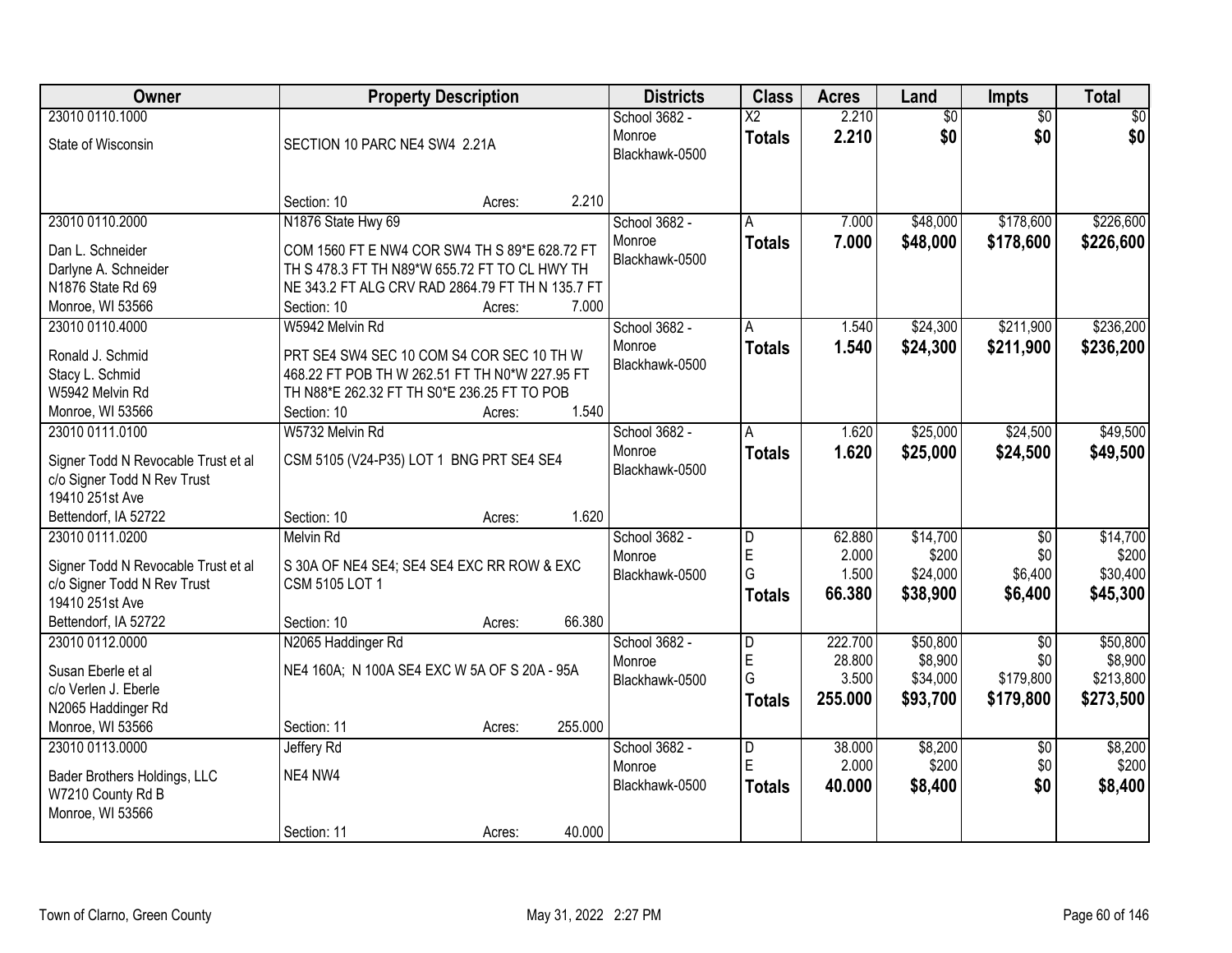| Owner                        | <b>Property Description</b>                                      |        |        | <b>Districts</b> | <b>Class</b>  | <b>Acres</b>   | Land     | <b>Impts</b>    | <b>Total</b> |
|------------------------------|------------------------------------------------------------------|--------|--------|------------------|---------------|----------------|----------|-----------------|--------------|
| 23010 0113.1000              | N2089 Jeffery Rd                                                 |        |        | School 3682 -    | D             | 73.000         | \$17,500 | $\overline{50}$ | \$17,500     |
| Bader Brothers Holdings, LLC | W1/2 NW4                                                         |        |        | Monroe           | E             | 5.000          | \$1,000  | \$0             | \$1,000      |
| W7210 County Rd B            |                                                                  |        |        | Blackhawk-0500   | G             | 2.000          | \$28,000 | \$68,300        | \$96,300     |
| Monroe, WI 53566             |                                                                  |        |        |                  | <b>Totals</b> | 80.000         | \$46,500 | \$68,300        | \$114,800    |
|                              | Section: 11                                                      | Acres: | 80.000 |                  |               |                |          |                 |              |
| 23010 0114.0100              | N1836 Jeffery Rd                                                 |        |        | School 3682 -    | A             | 2.600          | \$30,400 | \$161,400       | \$191,800    |
| Janet L. Wenger              | CSM 751 (V2-P313) LOT 1 CONT 2.26A; ALSO COM S4                  |        |        | Monroe           | <b>Totals</b> | 2.600          | \$30,400 | \$161,400       | \$191,800    |
| N1836 Jeffery Rd             | COR SEC N88*W 345.41 FT N 1811.17 FT N16*W 180.4                 |        |        | Blackhawk-0500   |               |                |          |                 |              |
| Monroe, WI 53566             | FT S74*W 381.64 FT POB N34*W 207.62 FT N55*E 66                  |        |        |                  |               |                |          |                 |              |
|                              | Section: 11                                                      | Acres: | 2.600  |                  |               |                |          |                 |              |
| 23010 0114.0210              | N1886 Jeffery Rd                                                 |        |        | School 3682 -    | A             | 2.570          | \$30,300 | \$212,200       | \$242,500    |
| Joann Ganshert-Wolff         |                                                                  |        |        | Monroe           | D             | 17.840         | \$3,500  | \$0             | \$3,500      |
| Randal K. Wolff              | CSM 4898 (V22-P71) LOT 1 BNG PRT SE4 NW4 & PRT<br>NE & SE OF SW4 |        |        | Blackhawk-0500   | E             | 1.200          | \$100    | \$0             | \$100        |
| N1886 Jeffery Rd             |                                                                  |        |        |                  | <b>Totals</b> | 21.610         | \$33,900 | \$212,200       | \$246,100    |
| Monroe, WI 53566             | Section: 11                                                      | Acres: | 21.610 |                  |               |                |          |                 |              |
| 23010 0114.0400              | Jeffery Rd                                                       |        |        | School 3682 -    | D             | 27.460         | \$6,800  | $\sqrt[6]{}$    | \$6,800      |
|                              |                                                                  |        |        | Monroe           | E             | 2.500          | \$900    | \$0             | \$900        |
| Bader Brothers Holdings, LLC | CSM 4871 (V22-P1) LOT 1 BNG PRT SE4 NW4 & NE4                    |        |        | Blackhawk-0500   | <b>Totals</b> | 29.960         | \$7,700  | \$0             | \$7,700      |
| W7210 County Rd B            | SW4                                                              |        |        |                  |               |                |          |                 |              |
| Monroe, WI 53566             |                                                                  |        | 29.960 |                  |               |                |          |                 |              |
|                              | Section: 11                                                      | Acres: |        |                  |               |                |          |                 |              |
| 23010 0114.0620              | Jeffery Rd                                                       |        |        | School 3682 -    | 5M<br>D       | 2.720<br>2.720 | \$4,100  | $\overline{50}$ | \$4,100      |
| Joseph R. Ganshert et al     | PRT NE4 & SE4 SW4 LYG E CNTR HWY DIAGONALLY                      |        |        | Monroe           |               |                | \$200    | \$0<br>\$0      | \$200        |
| N1728 Jeffery Rd             | NWLY EXC CSM 751 LOT 1, CSM 1562 & CSM 4871                      |        |        | Blackhawk-0500   | <b>Totals</b> | 5.440          | \$4,300  |                 | \$4,300      |
| Monroe, WI 53566             | LOT 1 & PT LOT 2                                                 |        |        |                  |               |                |          |                 |              |
|                              | Section: 11                                                      | Acres: | 5.440  |                  |               |                |          |                 |              |
| 23010 0114.1200              | N1942 Jeffery Rd                                                 |        |        | School 3682 -    | B             | 3.040          | \$32,200 | \$196,600       | \$228,800    |
| JVKPT Management, LLC        | CSM 5065 (V23-P224) LOT 2 BNG PRT SE4 NW4                        |        |        | Monroe           | <b>Totals</b> | 3.040          | \$32,200 | \$196,600       | \$228,800    |
| N1942 Jeffery Rd             |                                                                  |        |        | Blackhawk-0500   |               |                |          |                 |              |
| Monroe, WI 53566             |                                                                  |        |        |                  |               |                |          |                 |              |
|                              | Section: 11                                                      | Acres: | 3.040  |                  |               |                |          |                 |              |
| 23010 0114.1300              | Jeffery Rd                                                       |        |        | School 3682 -    | A             | 5.600          | \$42,400 | \$52,700        | \$95,100     |
| Patrick J. Davis             | CSM 5411 (V26-P248) LOT 1 BNG PRT CSM 5065 LOT                   |        |        | Monroe           | E             | 1.110          | \$900    | \$0             | \$900        |
| Debra J. Davis               | 1 IN SE4 NW4                                                     |        |        | Blackhawk-0500   | <b>Totals</b> | 6.710          | \$43,300 | \$52,700        | \$96,000     |
| N1944 Jeffery Rd             |                                                                  |        |        |                  |               |                |          |                 |              |
| Monroe, WI 53566             | Section:                                                         | Acres: | 6.710  |                  |               |                |          |                 |              |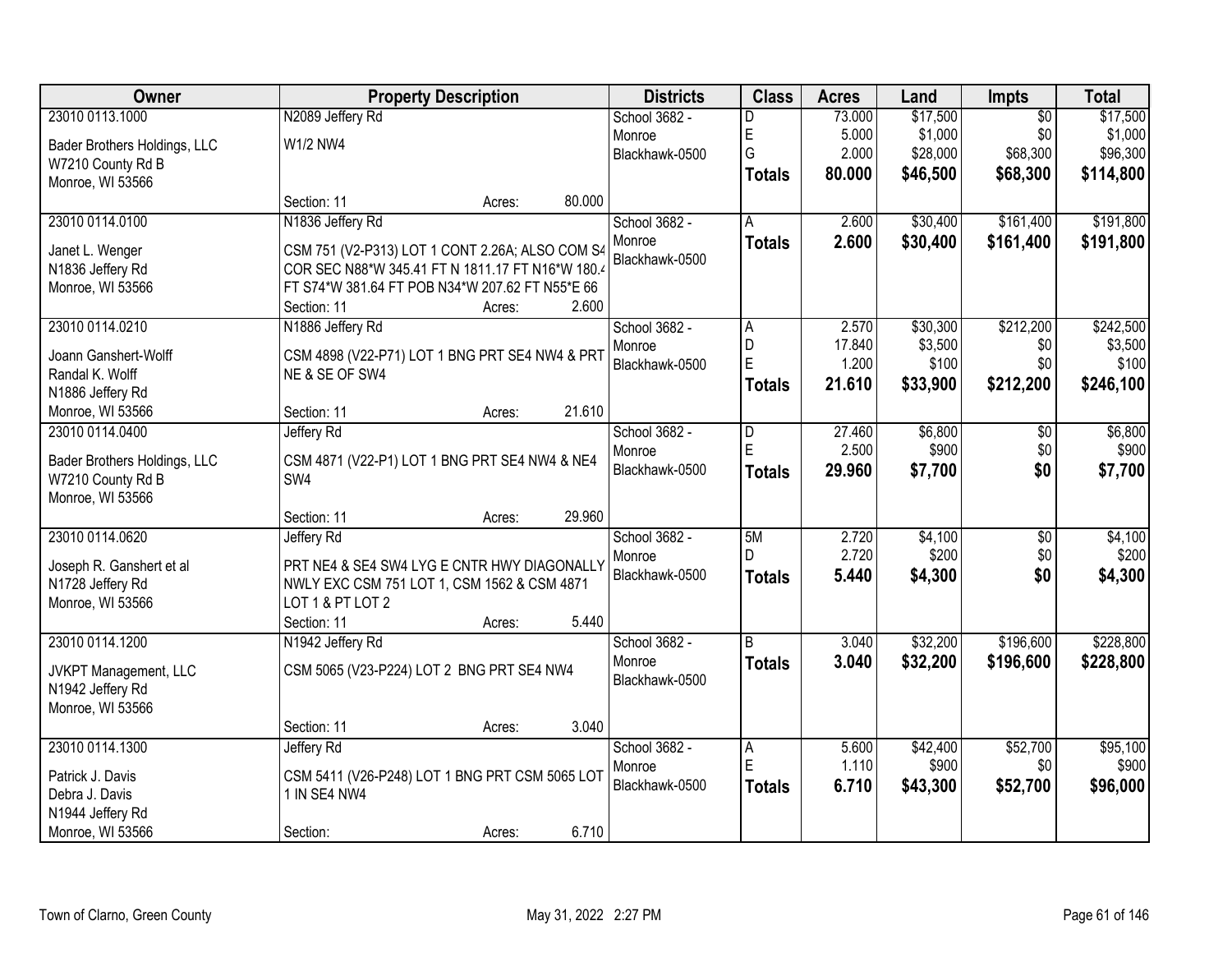| Owner                                        | <b>Property Description</b>                     | <b>Districts</b> | <b>Class</b>  | <b>Acres</b> | Land     | <b>Impts</b>    | <b>Total</b> |
|----------------------------------------------|-------------------------------------------------|------------------|---------------|--------------|----------|-----------------|--------------|
| 23010 0114.1400                              | N1944 Jeffery Rd                                | School 3682 -    |               | 1.400        | \$23,200 | \$223,400       | \$246,600    |
| Patrick J. Davis                             | CSM 5411 (V26-P248) LOT 2 BNG PRT CSM 5065 LOT  | Monroe           | <b>Totals</b> | 1.400        | \$23,200 | \$223,400       | \$246,600    |
| Debra J. Davis                               | 1 IN SE4 NW4                                    | Blackhawk-0500   |               |              |          |                 |              |
| N1944 Jeffery Rd                             |                                                 |                  |               |              |          |                 |              |
| Monroe, WI 53566                             | Section:<br>Acres:                              | 1.400            |               |              |          |                 |              |
| 23010 0115.0000                              | Jeffery Rd                                      | School 3682 -    | D             | 92.260       | \$21,800 | \$0             | \$21,800     |
| George W. Engles                             | PRT SW4 LYG W OF HWY EXC LOTS 1 & 2 CSM 2651    | Monroe           | E             | 16.500       | \$5,200  | \$0             | \$5,200      |
| Linda L. Engles                              | (V9-P134) & EXC CSM 3682                        | Blackhawk-0500   | <b>Totals</b> | 108.760      | \$27,000 | \$0             | \$27,000     |
| W5522 Melvin Rd                              |                                                 |                  |               |              |          |                 |              |
| Monroe, WI 53566                             | 108.760<br>Section: 11<br>Acres:                |                  |               |              |          |                 |              |
| 23010 0115.1000                              | W5522 Melvin Rd                                 | School 3682 -    | A             | 2.280        | \$29,100 | \$207,700       | \$236,800    |
|                                              |                                                 | Monroe           | D.            | 5.000        | \$1,200  | \$0             | \$1,200      |
| George W. Engles                             | CSM 2651 (V9-P134) LOT 1 BNG PRT SE4 SW4        | Blackhawk-0500   | <b>Totals</b> | 7.280        | \$30,300 | \$207,700       | \$238,000    |
| Linda L. Engles                              |                                                 |                  |               |              |          |                 |              |
| W5522 Melvin Rd                              | Section: 11                                     | 7.280            |               |              |          |                 |              |
| Monroe, WI 53566                             | Acres:<br>W5540 Melvin Rd                       | School 3682 -    |               |              | \$33,400 | \$166,800       | \$200,200    |
| 23010 0115.1100                              |                                                 | Monroe           | Α             | 3.340        |          |                 |              |
| David J. Tschudy                             | CSM 2651 (V9-P134) LOT 2 BNG PRT SE4 SW4        | Blackhawk-0500   | <b>Totals</b> | 3.340        | \$33,400 | \$166,800       | \$200,200    |
| Wendy J. Tschudy                             |                                                 |                  |               |              |          |                 |              |
| W5540 Melvin Rd                              |                                                 |                  |               |              |          |                 |              |
| Monroe, WI 53566                             | Section: 11<br>Acres:                           | 3.340            |               |              |          |                 |              |
| 23010 0115.2000                              | N1831 Jeffery Rd                                | School 3682 -    | E             | 2.420        | \$600    | $\overline{50}$ | \$600        |
| Kevin L. Nelson                              | CSM 3682 (V14-P76) LOT 1 BNG PRT N1/2 SW4       | Monroe           | G             | 3.000        | \$32,000 | \$93,100        | \$125,100    |
| Rebecca A. Nelson                            |                                                 | Blackhawk-0500   | <b>Totals</b> | 5.420        | \$32,600 | \$93,100        | \$125,700    |
| N1831 Jeffery Rd                             |                                                 |                  |               |              |          |                 |              |
| Monroe, WI 53566                             | Section: 11<br>Acres:                           | 5.420            |               |              |          |                 |              |
| 23010 0116.0000                              | N1728 Jeffery Rd                                | School 3682 -    | A             | 2.440        | \$29,800 | \$185,400       | \$215,200    |
|                                              | PRT SE4 SW4 E CNTR HWY DIAGONALLY NWLY; W       | Monroe           | E             | 1.370        | \$400    | \$0             | \$400        |
| Joseph R. Ganshert et al<br>N1728 Jeffery Rd | 1/3 OF S 3/4 SW4 SE4, W2 N4 SW4 SE4, EXC PRT SW | Blackhawk-0500   | F             | 8.000        | \$24,000 | \$0             | \$24,000     |
| Monroe, WI 53566                             | SE4; PRT S COR SW SE; CSM 3844 LOT 1 (SEE FULL  |                  | <b>Totals</b> | 11.810       | \$54,200 | \$185,400       | \$239,600    |
|                                              | 11.810<br>Section: 11<br>Acres:                 |                  |               |              |          |                 |              |
| 23010 0116.1000                              | W5470 Melvin Rd                                 | School 3682 -    | A             | 1.750        | \$26,000 | \$307,000       | \$333,000    |
|                                              |                                                 | Monroe           | <b>Totals</b> | 1.750        | \$26,000 | \$307,000       | \$333,000    |
| Terrance B. Hanna                            | PARC SW4 SE4                                    | Blackhawk-0500   |               |              |          |                 |              |
| Mary A. Hanna                                |                                                 |                  |               |              |          |                 |              |
| W5470 Melvin Rd                              |                                                 |                  |               |              |          |                 |              |
| Monroe, WI 53566                             | Section: 11<br>Acres:                           | 1.750            |               |              |          |                 |              |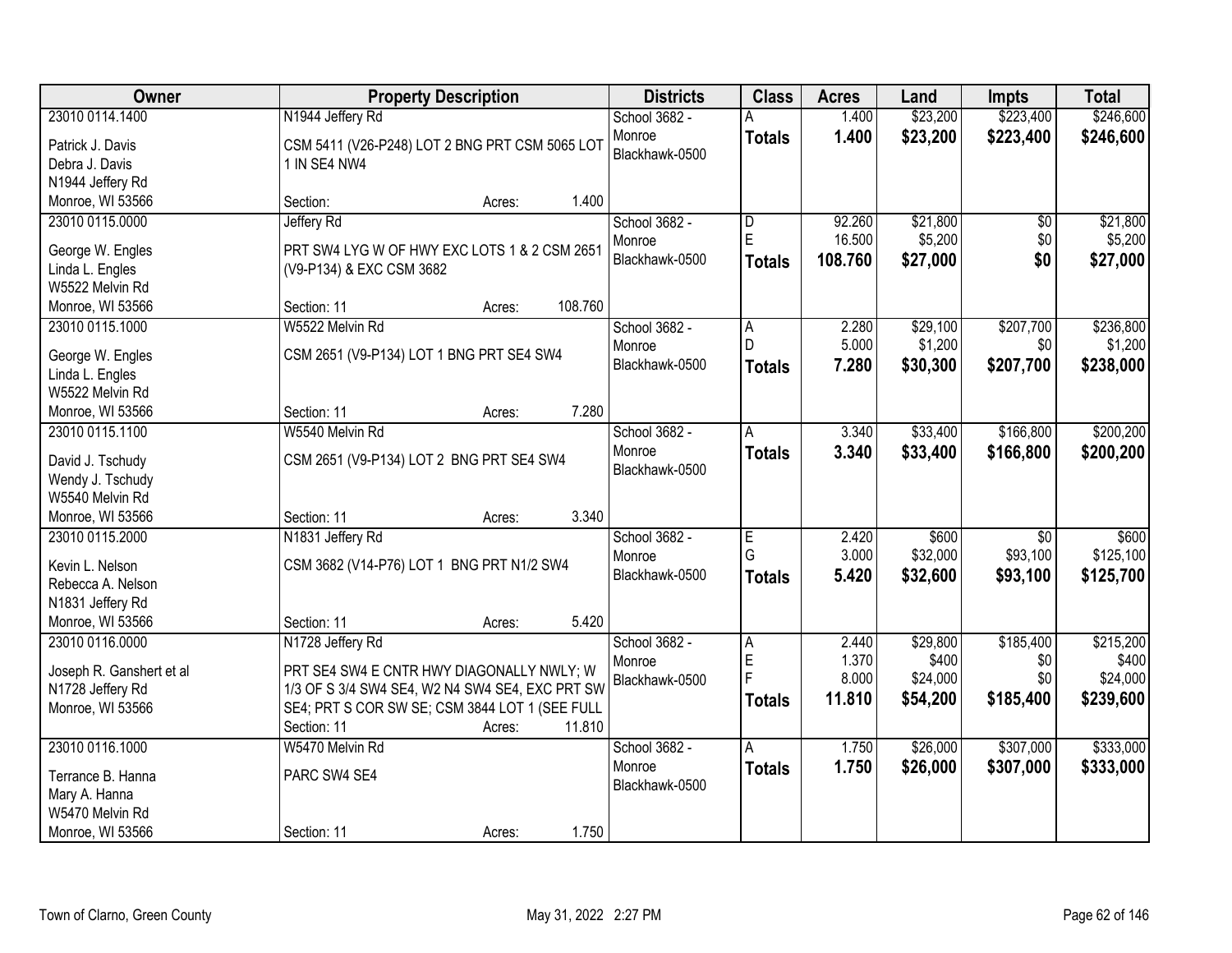| Owner                            | <b>Property Description</b>                                                               | <b>Districts</b> | <b>Class</b>  | <b>Acres</b> | Land     | Impts           | <b>Total</b> |
|----------------------------------|-------------------------------------------------------------------------------------------|------------------|---------------|--------------|----------|-----------------|--------------|
| 23010 0116.2000                  |                                                                                           | School 3682 -    |               | 0.630        | \$1,700  | $\overline{50}$ | \$1,700      |
| Terrance B. Hanna                | PRT SW4 SE4 COM S4 COR SD SEC TH S87*E 395.14                                             | Monroe           | <b>Totals</b> | 0.630        | \$1,700  | \$0             | \$1,700      |
| Mary A. Hanna                    | POB TH N0*E 366.25' TH S85*W 133.01' TH S0*W                                              | Blackhawk-0500   |               |              |          |                 |              |
| W5470 Melvin Rd                  | 349.25' TO CTLN MELVIN RD TH S87*E 135' TO POB                                            |                  |               |              |          |                 |              |
| Monroe, WI 53566                 | 0.630<br>Section: 11<br>Acres:                                                            |                  |               |              |          |                 |              |
| 23010 0116.3000                  |                                                                                           | School 3682 -    |               | 1.000        | \$2,700  | \$0             | \$2,700      |
|                                  |                                                                                           | Monroe           | <b>Totals</b> | 1.000        | \$2,700  | \$0             | \$2,700      |
| Laura J. Slusser                 | CSM 3844 (V15-P28) LOT 1 BNG PRT SW4 SE4                                                  | Blackhawk-0500   |               |              |          |                 |              |
| c/o Laura J. Slusser             |                                                                                           |                  |               |              |          |                 |              |
| 2014 14th St                     |                                                                                           |                  |               |              |          |                 |              |
| Monroe, WI 53566                 | 1.000<br>Section: 11<br>Acres:                                                            |                  |               |              |          |                 |              |
| 23010 0116.4000                  |                                                                                           | School 3682 -    |               | 4.250        | \$12,000 | $\overline{50}$ | \$12,000     |
| Cynthia Pluchinotta Ganshert     | CSM 4421 (V18-P149) LOT 1 BNG PRT SW4 SE4                                                 | Monroe           | <b>Totals</b> | 4.250        | \$12,000 | \$0             | \$12,000     |
| c/o Cynthia Ganshert Pluchinotta |                                                                                           | Blackhawk-0500   |               |              |          |                 |              |
| 12400 Tularosa Trl NE            |                                                                                           |                  |               |              |          |                 |              |
| Albuquerque, NM 87111-7275       | 4.250<br>Section: 11<br>Acres:                                                            |                  |               |              |          |                 |              |
| 23010 0117.0000                  | <b>Melvin Rd</b>                                                                          | School 3682 -    | D             | 16.040       | \$3,700  | \$0             | \$3,700      |
|                                  |                                                                                           | Monroe           | <b>Totals</b> | 16.040       | \$3,700  | \$0             | \$3,700      |
| Terrance B. Hanna                | PRT S 3/4 OF E 2/3 OF SW4 SE4 - FOLLOWING<br>DESCRIPTION INCLUDES PARCEL 0118.0: BEG ON S | Blackhawk-0500   |               |              |          |                 |              |
| Mary A. Hanna<br>W5470 Melvin Rd | LINE SE4 SEC 11 1212.29 FT N87*W OF SE CORNER                                             |                  |               |              |          |                 |              |
| Monroe, WI 53566                 | 16.040<br>Section: 11                                                                     |                  |               |              |          |                 |              |
| 23010 0118.0000                  | Acres:                                                                                    | School 3682 -    | D             | 0.500        | \$100    | \$0             | \$100        |
|                                  |                                                                                           | Monroe           | F             | 1.400        | \$3,800  | \$0             | \$3,800      |
| Terrance B. Hanna                | S2 SE4 SE4 EXC E 18.10 A(SEE COMPL DESC ON                                                | Blackhawk-0500   |               | 1.900        | \$3,900  | \$0             | \$3,900      |
| Mary A. Hanna                    | PARCEL 0117.0000)                                                                         |                  | <b>Totals</b> |              |          |                 |              |
| W5470 Melvin Rd                  |                                                                                           |                  |               |              |          |                 |              |
| Monroe, WI 53566                 | 1.900<br>Section: 11<br>Acres:                                                            |                  |               |              |          |                 |              |
| 23010 0118.1000                  | W5412 Melvin Rd                                                                           | School 3682 -    | A             | 1.000        | \$20,000 | \$143,800       | \$163,800    |
| Scott J. Paffel                  | PRT SW4 SE4 COM SE COR SW4 SE4 SEC 11 TH N                                                | Monroe           | <b>Totals</b> | 1.000        | \$20,000 | \$143,800       | \$163,800    |
| Heather J. Paffel                | ALG E LN SW4 SE4 172 FT TH W 253.28 FT TH S0*W                                            | Blackhawk-0500   |               |              |          |                 |              |
| W5412 Melvin Rd                  | 172 FT TO CNTR TOWN RD TH E ALG CNTR RD & S                                               |                  |               |              |          |                 |              |
| Monroe, WI 53566                 | 1.000<br>Section: 11<br>Acres:                                                            |                  |               |              |          |                 |              |
| 23010 0118.2000                  |                                                                                           | School 3682 -    | D.            | 18.100       | \$3,800  | $\overline{30}$ | \$3,800      |
|                                  |                                                                                           | Monroe           | <b>Totals</b> | 18.100       | \$3,800  | \$0             | \$3,800      |
| Joan M. Zeitler                  | S2 SE4 SE4 EXC 1.90A M/L LYG ON W SIDE SD S2                                              | Blackhawk-0500   |               |              |          |                 |              |
| 1964 Stumptown Rd                | SE4 SE4                                                                                   |                  |               |              |          |                 |              |
| Platteville, WI 53818            |                                                                                           |                  |               |              |          |                 |              |
|                                  | 18.100<br>Section: 11<br>Acres:                                                           |                  |               |              |          |                 |              |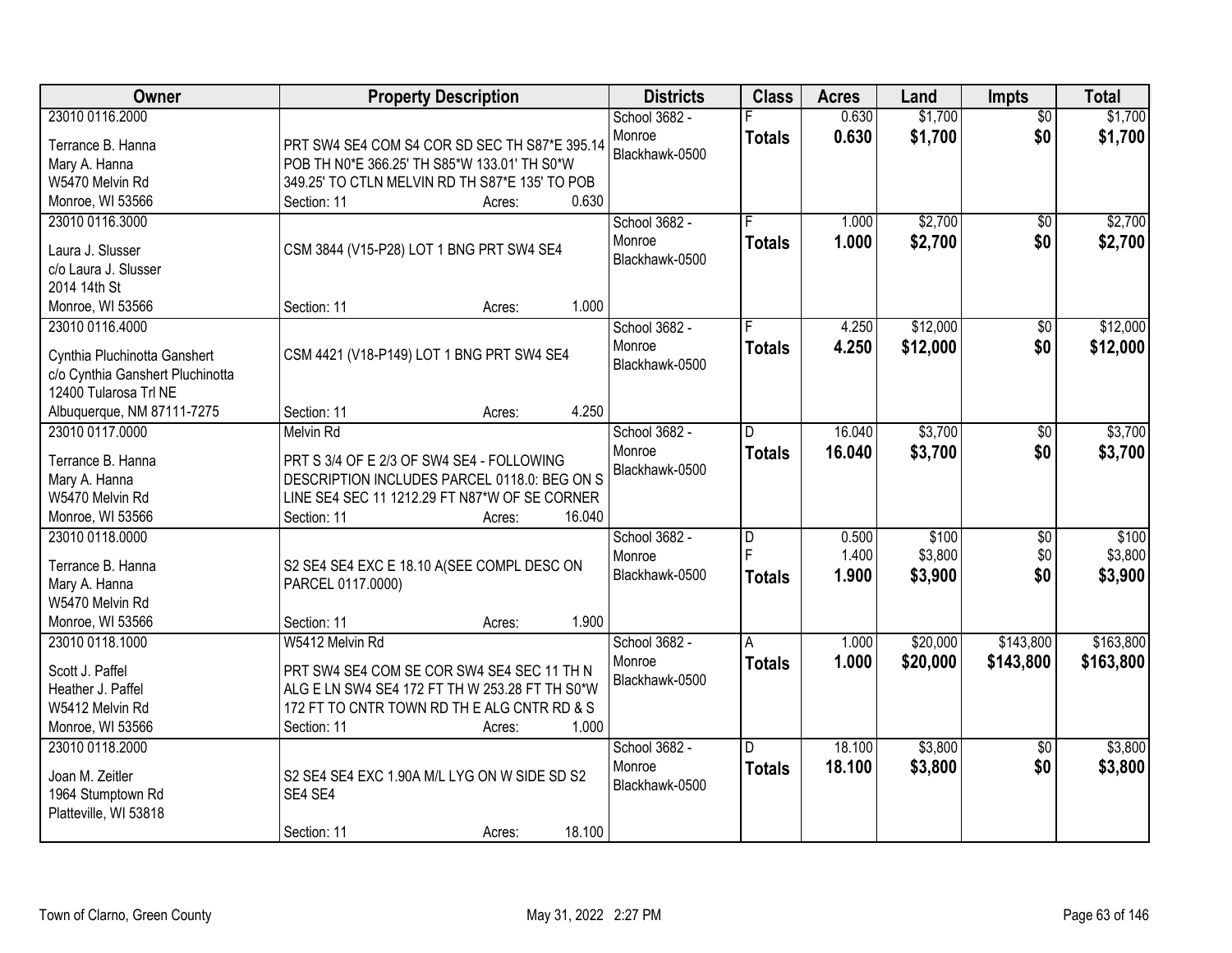| Owner                                                      | <b>Property Description</b>                                                                       | <b>Districts</b>         | <b>Class</b>   | <b>Acres</b> | Land        | <b>Impts</b>    | <b>Total</b>    |
|------------------------------------------------------------|---------------------------------------------------------------------------------------------------|--------------------------|----------------|--------------|-------------|-----------------|-----------------|
| 23010 0119.0000                                            | N1775 Haddinger Rd                                                                                | School 3682 -            | A              | 2.000        | \$28,000    | \$269,500       | \$297,500       |
| Kevin M. Rielly                                            | S2 OF N2 SE4 SE4                                                                                  | Monroe                   | D              | 8.000        | \$2,000     | \$0             | \$2,000         |
| N1775 Haddinger Rd                                         |                                                                                                   | Blackhawk-0500           | <b>Totals</b>  | 10,000       | \$30,000    | \$269,500       | \$299,500       |
| Monroe, WI 53566                                           |                                                                                                   |                          |                |              |             |                 |                 |
|                                                            | 10.000<br>Section: 11<br>Acres:                                                                   |                          |                |              |             |                 |                 |
| 23010 0120.0000                                            | W5428 Melvin Rd                                                                                   | School 3682 -            | $\overline{A}$ | 0.960        | \$19,200    | \$204,100       | \$223,300       |
| Richard R. Anderson                                        | PRT SW4 SE4 SEC 11 COM 53 1/3 RDS W OF SE COR                                                     | Monroe                   | B              | 1.000        | \$8,000     | \$49,500        | \$57,500        |
| Ronald R & Joyce E Anderson Le                             | SW4 SE4 TH N0*W 30 FT TH N0*W 165.85 FT TH                                                        | Blackhawk-0500           | E              | 1.000        | \$2,700     | \$0             | \$2,700         |
| 1821 11th St                                               | N89*E 646.14 FT TH S0*W 175.35 FT TH S0*W 30 FT                                                   |                          | <b>Totals</b>  | 2.960        | \$29,900    | \$253,600       | \$283,500       |
| Monroe, WI 53566                                           | 2.960<br>Section: 11<br>Acres:                                                                    |                          |                |              |             |                 |                 |
| 23010 0121.0000                                            |                                                                                                   | School 3682 -            | D              | 40.500       | \$9,500     | $\overline{50}$ | \$9,500         |
|                                                            |                                                                                                   | Monroe                   | E              | 0.629        | \$100       | \$0             | \$100           |
| Sacker James A & Susan A Revocable<br>Trust Dated June 30, | S 3/4 NE4 NE4, N 5A SE4 NE4, 10A OFF N SIDE NE4<br>NE4, EXC CSM 891 PRT LOT 1, EXC CSM 234 LOTS 1 | Blackhawk-0500           | <b>Totals</b>  | 41.129       | \$9,600     | \$0             | \$9,600         |
| c/o Sacker James A & Susan A                               | & 2 & EXC DAMAGES (V166-P119)                                                                     |                          |                |              |             |                 |                 |
| Revocable Trust                                            | 41.129<br>Section: 12<br>Acres:                                                                   |                          |                |              |             |                 |                 |
| N2249 County Rd K                                          |                                                                                                   |                          |                |              |             |                 |                 |
| Monroe, WI 53566                                           |                                                                                                   |                          |                |              |             |                 |                 |
| 23010 0121.1000                                            | N2011 Five Corner Rd                                                                              | School 3682 -            | A              | 1.400        | \$23,200    | \$127,300       | \$150,500       |
|                                                            |                                                                                                   | Monroe                   | <b>Totals</b>  | 1.400        | \$23,200    | \$127,300       | \$150,500       |
| Darryl L. Pehl<br>Christy L. Pehl                          | CSM 234 (V1-P241) LOT 1 BNG PRT NE4 NE4                                                           | Blackhawk-0500           |                |              |             |                 |                 |
| N2011 Five Corner Rd                                       |                                                                                                   |                          |                |              |             |                 |                 |
| Monroe, WI 53566                                           | 1.400<br>Section: 12<br>Acres:                                                                    |                          |                |              |             |                 |                 |
| 23010 0121.2100                                            | Five Corner Rd                                                                                    | School 3682 -            | X4             | 0.050        | $\sqrt{30}$ | $\overline{50}$ | $\overline{50}$ |
|                                                            |                                                                                                   | Monroe                   | <b>Totals</b>  | 0.050        | \$0         | \$0             | \$0             |
| Town of Clarno                                             | PRT SE4 NE4, HWY CONV - R/W PLAT PROJECT NO.                                                      | Blackhawk-0500           |                |              |             |                 |                 |
| W5663 County Rd P                                          | 5687-00-01, SHEET 4.05 (EXEMPT)                                                                   |                          |                |              |             |                 |                 |
| Monroe, WI 53566                                           |                                                                                                   |                          |                |              |             |                 |                 |
|                                                            | 0.050<br>Section: 12<br>Acres:                                                                    |                          |                |              |             |                 |                 |
| 23010 0121.2200                                            | N2001 Five Corner Rd                                                                              | School 3682 -            | A              | 1.350        | \$22,800    | \$119,100       | \$141,900       |
| Todd E. Elmer                                              | CSM 234 (V1-P241) LOT 2 BNG PRT NE4 NE4 -1.124A                                                   | Monroe<br>Blackhawk-0500 | <b>Totals</b>  | 1.350        | \$22,800    | \$119,100       | \$141,900       |
| Tonya L. Elmer                                             | & PRT SE4 NE4 - 226A EXC HWY CONV 576946 IN                                                       |                          |                |              |             |                 |                 |
| N2001 Five Corner Rd                                       | SE4 NE4                                                                                           |                          |                |              |             |                 |                 |
| Monroe, WI 53566                                           | 1.350<br>Section: 12<br>Acres:                                                                    |                          |                |              |             |                 |                 |
| 23010 0121.3000                                            | N2099 County Hwy K                                                                                | School 3682 -            | A              | 1.586        | \$24,700    | \$110,800       | \$135,500       |
| John D. Kehoe                                              | CSM 891 (V3-P42) LOT 1 BNG PRT NE4 NE4 - 1.076A                                                   | Monroe                   | <b>Totals</b>  | 1.586        | \$24,700    | \$110,800       | \$135,500       |
| Catherine A. Kehoe                                         | & PRT SE4 SE4 SEC 1 - 510A                                                                        | Blackhawk-0500           |                |              |             |                 |                 |
| N2099 County Rd K                                          |                                                                                                   |                          |                |              |             |                 |                 |
| Monroe, WI 53566                                           | 1.586<br>Section: 12<br>Acres:                                                                    |                          |                |              |             |                 |                 |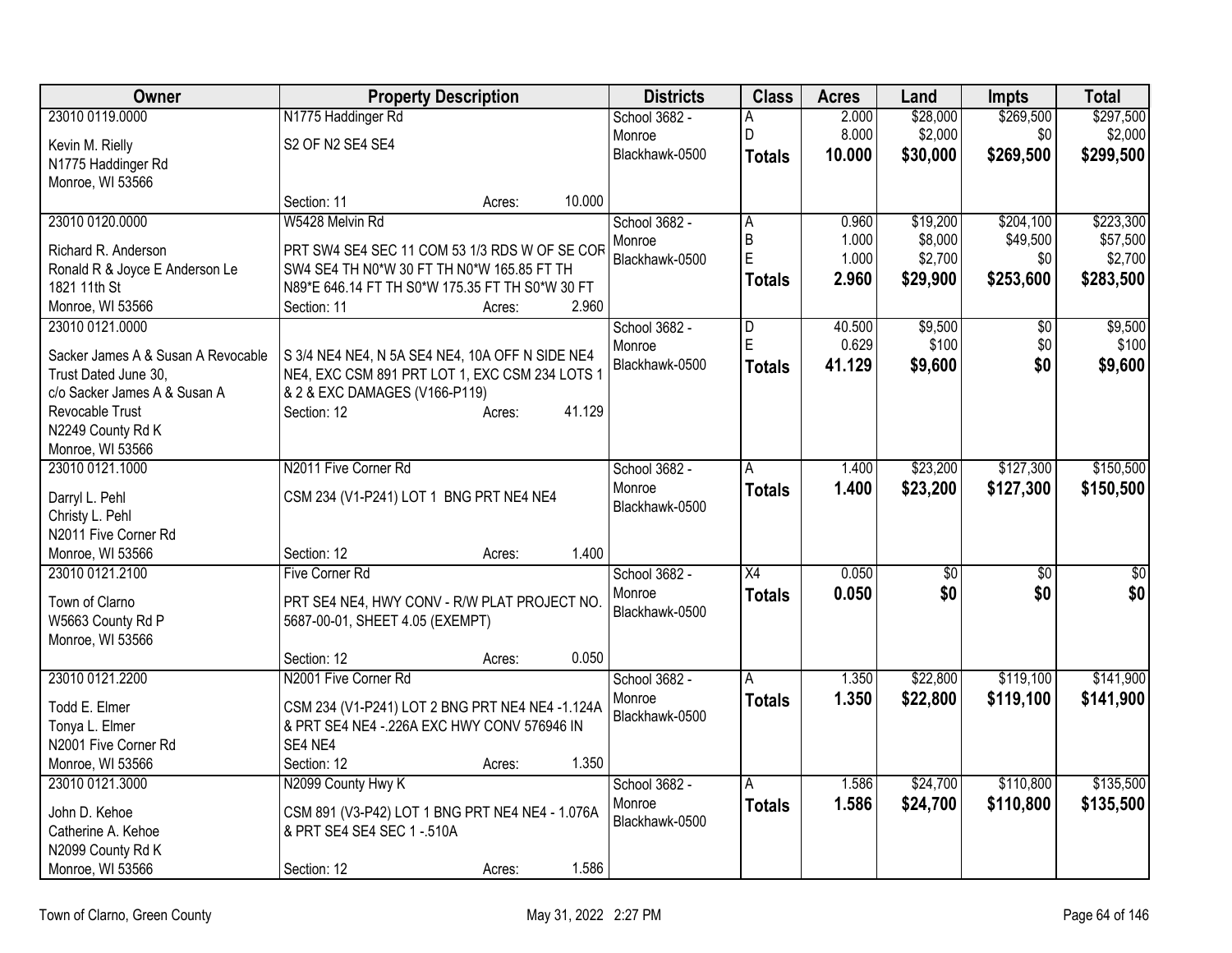| Owner                                                                                 | <b>Property Description</b>                                                                                       |                  | <b>Districts</b>                          | <b>Class</b>                 | <b>Acres</b>                        | Land                                        | <b>Impts</b>                         | <b>Total</b>                                  |
|---------------------------------------------------------------------------------------|-------------------------------------------------------------------------------------------------------------------|------------------|-------------------------------------------|------------------------------|-------------------------------------|---------------------------------------------|--------------------------------------|-----------------------------------------------|
| 23010 0122.0110                                                                       | Five Corner Rd                                                                                                    |                  | School 3682 -                             | X4                           | 0.150                               | $\overline{50}$                             | $\overline{50}$                      | $\overline{30}$                               |
| Town of Clarno<br>W5663 County Rd P<br>Monroe, WI 53566                               | PRT SE4 NE4, HWY CONV 576947- R/W PLAT<br>PROJECT NO. 5687-00-01, SHEET 4.05 (EXEMPT)                             |                  | Monroe<br>Blackhawk-0500                  | <b>Totals</b>                | 0.150                               | \$0                                         | \$0                                  | \$0                                           |
|                                                                                       | Section: 12                                                                                                       | 0.150<br>Acres:  |                                           |                              |                                     |                                             |                                      |                                               |
| 23010 0122.0120                                                                       | <b>Five Corner Rd</b>                                                                                             |                  | School 3682 -                             | D                            | 0.350                               | \$100                                       | \$0                                  | \$100                                         |
| Dustin D. Widemer et al<br>c/o Dustin D. Widemer<br>N1990 Five Corner Rd              | CSM 4911 (V22-P98) LOT 1 BNG PRT SE4 NE4, EXC<br><b>HWY CONV 576947</b>                                           |                  | Monroe<br>Blackhawk-0500                  | G<br><b>Totals</b>           | 1.000<br>1.350                      | \$20,000<br>\$20,100                        | \$47,200<br>\$47,200                 | \$67,200<br>\$67,300                          |
| Monroe, WI 53566                                                                      | Section: 12                                                                                                       | 1.350<br>Acres:  |                                           |                              |                                     |                                             |                                      |                                               |
| 23010 0122.0210                                                                       | Five Corner Rd                                                                                                    |                  | School 3682 -                             | $\overline{X4}$              | 0.390                               | \$0                                         | \$0                                  | \$0                                           |
| Town of Clarno<br>W5663 County Rd P<br>Monroe, WI 53566                               | PRT SE4 NE4, HWY CONV-R/W PLAT PROJECT NO.<br>5687-00-01, SHEET 4.04 & 4.05 (EXEMPT)                              |                  | Monroe<br>Blackhawk-0500                  | <b>Totals</b>                | 0.390                               | \$0                                         | \$0                                  | \$0                                           |
|                                                                                       | Section: 12                                                                                                       | 0.390<br>Acres:  |                                           |                              |                                     |                                             |                                      |                                               |
| 23010 0122.0220<br>Tracy M. Signer                                                    | Five Corner Rd<br>PRT W2 NE4 N RR -47.8A; PRT SE4 NE4 LYG N RR                                                    |                  | School 3682 -<br>Monroe<br>Blackhawk-0500 | D<br>E<br><b>Totals</b>      | 75.500<br>7.780<br>83.280           | \$17,900<br>\$2,500<br>\$20,400             | \$0<br>\$0<br>\$0                    | \$17,900<br>\$2,500<br>\$20,400               |
| N2184 Haddinger Rd<br>Monroe, WI 53566                                                | EXC CSM 4911 (V22-P98) LOT 1; PRT NE4 NW4 LYG<br>NE RR-22A, EXC HWY CONV 576945<br>Section: 12                    | 83.280<br>Acres: |                                           |                              |                                     |                                             |                                      |                                               |
| 23010 0123.0100                                                                       | Five Corner Rd                                                                                                    |                  | School 3682 -                             | $\overline{X4}$              | 0.760                               | $\overline{50}$                             | $\overline{50}$                      | $\overline{30}$                               |
| Town of Clarno<br>W5663 County Rd P<br>Monroe, WI 53566                               | PRT SE4 NE4, HWY CONV - R/W PLAT PROJECT NO.<br>5687-00-01, SHEET 4.03 & 4.04 (EXEMPT)                            |                  | Monroe<br>Blackhawk-0500                  | <b>Totals</b>                | 0.760                               | \$0                                         | \$0                                  | \$0                                           |
|                                                                                       | Section: 12                                                                                                       | 0.760<br>Acres:  |                                           |                              |                                     |                                             |                                      |                                               |
| 23010 0123.0200<br>Rolling Richland Acres<br>N1889 Five Corner Rd<br>Monroe, WI 53566 | W5102 Tschudy Rd<br>PRT NE4 LYG S RR - 44.32A; E2 NW4 EXC PRT LYG N<br>RR - 54.5A, EXC HWY CONV 576941 IN SE4 NE4 |                  | School 3682 -<br>Monroe<br>Blackhawk-0500 | D<br>E<br>G<br><b>Totals</b> | 84.420<br>10.400<br>4.000<br>98.820 | \$19,700<br>\$2,100<br>\$36,000<br>\$57,800 | \$0<br>\$0<br>\$228,300<br>\$228,300 | \$19,700<br>\$2,100<br>\$264,300<br>\$286,100 |
|                                                                                       | Section: 12                                                                                                       | 98.820<br>Acres: |                                           |                              |                                     |                                             |                                      |                                               |
| 23010 0124.0000                                                                       | W5242 Tschudy Rd                                                                                                  |                  | School 3682 -                             | $\overline{A}$               | 4.000                               | \$36,000                                    | \$109,200                            | \$145,200                                     |
| Lois M. Gilbertson                                                                    | S 15A W1/2 NW4                                                                                                    |                  | Monroe                                    | D                            | 7.000                               | \$1,600                                     | \$0                                  | \$1,600                                       |
| W5242 Tschudy Rd<br>Monroe, WI 53566                                                  |                                                                                                                   |                  | Blackhawk-0500                            | E<br><b>Totals</b>           | 4.000<br>15.000                     | \$1,400<br>\$39,000                         | \$0<br>\$109,200                     | \$1,400<br>\$148,200                          |
|                                                                                       | Section: 12                                                                                                       | 15.000<br>Acres: |                                           |                              |                                     |                                             |                                      |                                               |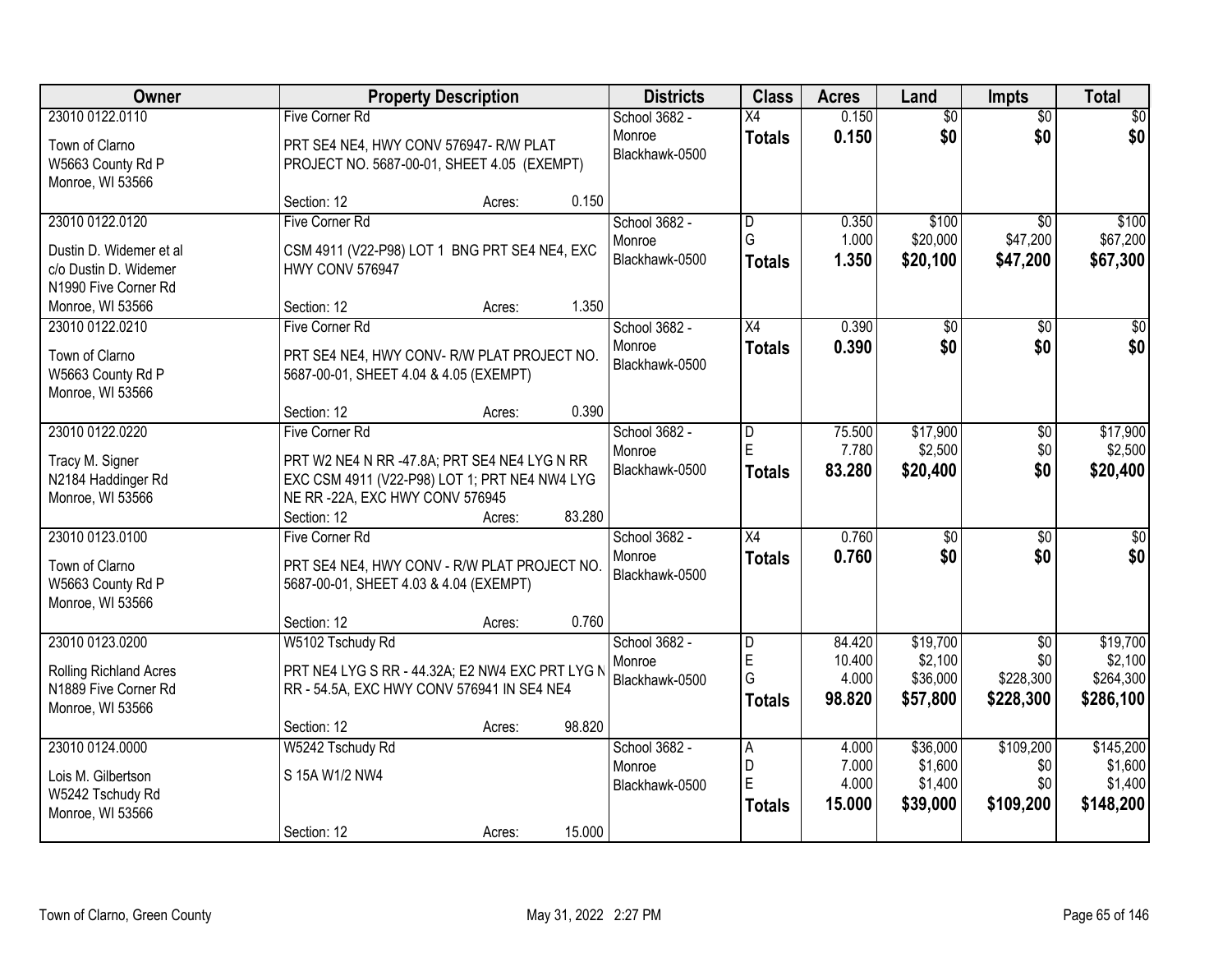| Owner                        |                                                | <b>Property Description</b> |        | <b>Districts</b> | <b>Class</b>   | <b>Acres</b> | Land        | Impts           | <b>Total</b>    |
|------------------------------|------------------------------------------------|-----------------------------|--------|------------------|----------------|--------------|-------------|-----------------|-----------------|
| 23010 0124.1000              | <b>Haddinger Rd</b>                            |                             |        | School 3682 -    | D              | 92.000       | \$23,400    | $\overline{50}$ | \$23,400        |
| Rolling Richland Acres et al | N 65A W2 NW4 & N 30A NW4 SW4                   |                             |        | Monroe           | E              | 3.000        | \$300       | \$0             | \$300           |
| N1889 Five Corner Rd         |                                                |                             |        | Blackhawk-0500   | <b>Totals</b>  | 95.000       | \$23,700    | \$0             | \$23,700        |
| Monroe, WI 53566             |                                                |                             |        |                  |                |              |             |                 |                 |
|                              | Section: 12                                    | Acres:                      | 95.000 |                  |                |              |             |                 |                 |
| 23010 0125.1000              | W5177 Tschudy Rd                               |                             |        | School 3682 -    | A              | 3.000        | \$32,000    | \$115,100       | \$147,100       |
| Caleb S. Ahrens              | CSM 5149 (V24-P155) LOT 1 BNG PRT NE4 SW4      |                             |        | Monroe           | D              | 1.500        | \$300       | \$0             | \$300           |
| Alissa N. Voss-Ahrens        |                                                |                             |        | Blackhawk-0500   | E              | 0.500        | \$100       | \$0             | \$100           |
| W5177 Tschudy Rd             |                                                |                             |        |                  | <b>Totals</b>  | 5.000        | \$32,400    | \$115,100       | \$147,500       |
| Monroe, WI 53566             | Section: 12                                    | Acres:                      | 5.000  |                  |                |              |             |                 |                 |
| 23010 0125.2100              | <b>Tschudy Rd</b>                              |                             |        | School 3682 -    | D              | 13.000       | \$2,200     | \$0             | \$2,200         |
| Caleb S. Ahrens              | CSM 5405 (V26-P231) LOT 1 BNG PRT NE4 & SE4 OF |                             |        | Monroe           | <b>Totals</b>  | 13.000       | \$2,200     | \$0             | \$2,200         |
| Alissa N. Voss-Ahrens        | SW4                                            |                             |        | Blackhawk-0500   |                |              |             |                 |                 |
| W5177 Tschudy Rd             |                                                |                             |        |                  |                |              |             |                 |                 |
| Monroe, WI 53566             | Section:                                       | Acres:                      | 13.000 |                  |                |              |             |                 |                 |
| 23010 0125.2200              | <b>Tschudy Rd</b>                              |                             |        | School 3682 -    | D              | 51.000       | \$12,700    | \$0             | \$12,700        |
| Joan M. Zeitler              | W10A NW4 SE4; N 55A E2 SW4 EXC CSM 5149 & CSM  |                             |        | Monroe           | E              | 1.000        | \$100       | \$0             | \$100           |
| 1964 Stumptown Rd            | 5405                                           |                             |        | Blackhawk-0500   | <b>Totals</b>  | 52.000       | \$12,800    | \$0             | \$12,800        |
| Platteville, WI 53818        |                                                |                             |        |                  |                |              |             |                 |                 |
|                              | Section:                                       | Acres:                      | 52.000 |                  |                |              |             |                 |                 |
| 23010 0126.0000              |                                                |                             |        | School 3682 -    | $\overline{D}$ | 63.500       | \$15,900    | $\overline{50}$ | \$15,900        |
| Rolling Richland Acres       | S 20A SE4 SW4; S 50A W1/2 SW4 EXC CSM 3892 LO  |                             |        | Monroe           | E              | 1.500        | \$200       | \$0             | \$200           |
| N1889 Five Corner Rd         | 1 - CONT 45A                                   |                             |        | Blackhawk-0500   | <b>Totals</b>  | 65.000       | \$16,100    | \$0             | \$16,100        |
| Monroe, WI 53566             |                                                |                             |        |                  |                |              |             |                 |                 |
|                              | Section: 12                                    | Acres:                      | 65.000 |                  |                |              |             |                 |                 |
| 23010 0126.1000              | N1724 Haddinger Rd                             |                             |        | School 3682 -    | l A            | 2.000        | \$28,000    | \$46,200        | \$74,200        |
| Timothy L. Wilde             | CSM 3892 (V15-P118) LOT 1 BNG PRT SW4 SW4      |                             |        | Monroe           | D.             | 3.000        | \$700       | \$0             | \$700           |
| N1724 Haddinger Rd           |                                                |                             |        | Blackhawk-0500   | <b>Totals</b>  | 5.000        | \$28,700    | \$46,200        | \$74,900        |
| Monroe, WI 53566             |                                                |                             |        |                  |                |              |             |                 |                 |
|                              | Section: 12                                    | Acres:                      | 5.000  |                  |                |              |             |                 |                 |
| 23010 0127.0100              | <b>Five Corner Rd</b>                          |                             |        | School 3682 -    | X4             | 0.190        | $\sqrt{$0}$ | $\overline{50}$ | $\overline{50}$ |
| Town of Clarno               | PRT NE4 SE4, HWY CONV - R/W PLAT PROJECT NO.   |                             |        | Monroe           | <b>Totals</b>  | 0.190        | \$0         | \$0             | \$0             |
| W5663 County Rd P            | 5687-00-01, SHEET 4.03 (EXEMPT)                |                             |        | Blackhawk-0500   |                |              |             |                 |                 |
| Monroe, WI 53566             |                                                |                             |        |                  |                |              |             |                 |                 |
|                              | Section: 12                                    | Acres:                      | 0.190  |                  |                |              |             |                 |                 |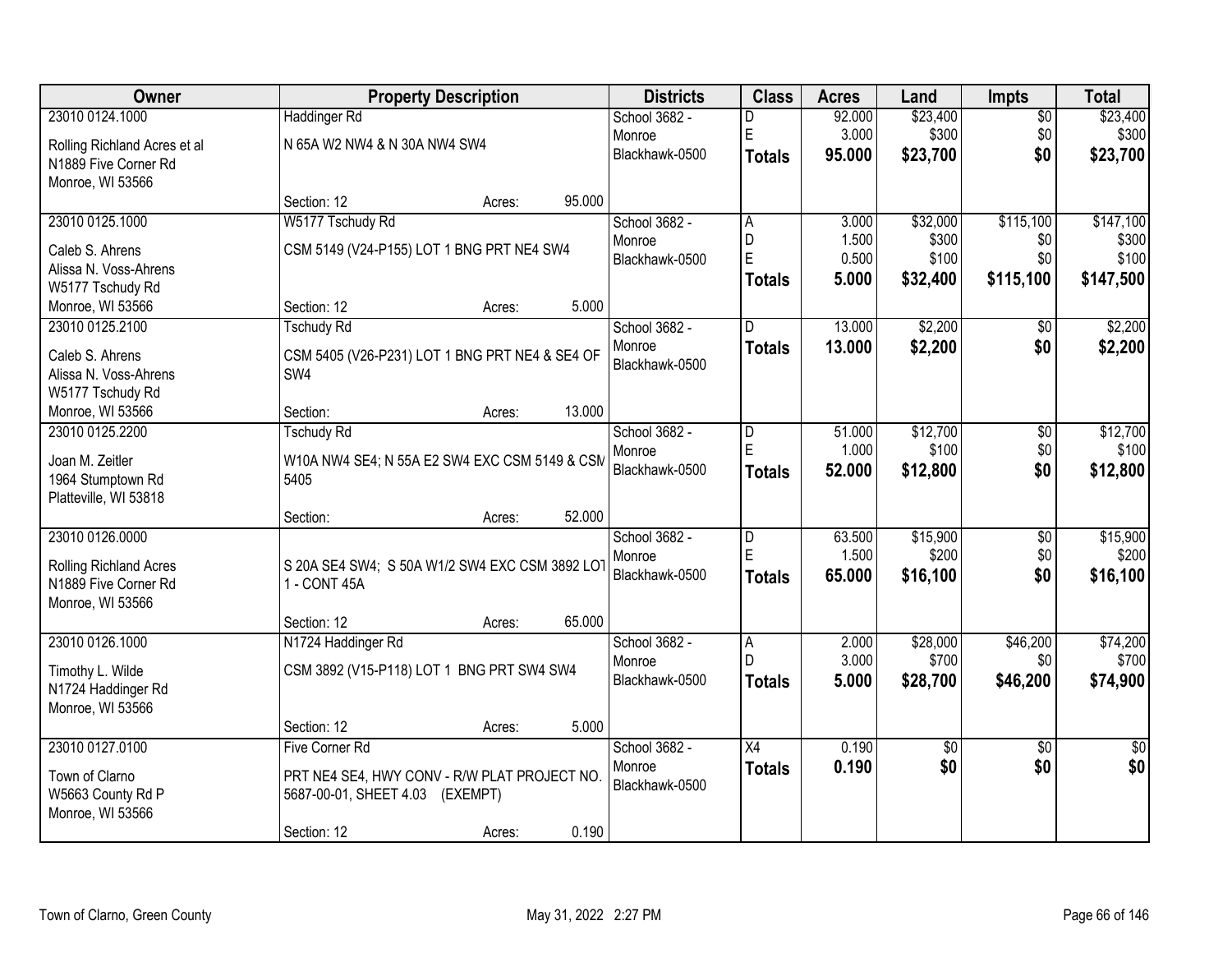| Owner                                       |                                               | <b>Property Description</b> |         | <b>Districts</b>        | <b>Class</b>  | <b>Acres</b>    | Land     | Impts           | <b>Total</b> |
|---------------------------------------------|-----------------------------------------------|-----------------------------|---------|-------------------------|---------------|-----------------|----------|-----------------|--------------|
| 23010 0127.0200                             | N1889 Five Corner Rd                          |                             |         | School 3682 -           | D             | 26.500          | \$7,300  | $\overline{50}$ | \$7,300      |
| Rolling Richland Acres                      | E 30A OF NE4 SE4, EXC HWY CONV 576942 -. 19A  |                             |         | Monroe                  | E             | 1.310           | \$200    | \$0             | \$200        |
| N1889 Five Corner Rd                        |                                               |                             |         | Blackhawk-0500          | G             | 2.000           | \$28,000 | \$145,700       | \$173,700    |
| Monroe, WI 53566                            |                                               |                             |         |                         | <b>Totals</b> | 29.810          | \$35,500 | \$145,700       | \$181,200    |
|                                             | Section: 12                                   | Acres:                      | 29.810  |                         |               |                 |          |                 |              |
| 23010 0128.0000                             | <b>Tschudy Rd</b>                             |                             |         | School 3682 -           | 5M            | 6.000           | \$9,000  | $\overline{50}$ | \$9,000      |
| Donald L. Barker Jr                         | W 10A NE4 SE4; E 30A NW4 SE4; S2 SE4 80A      |                             |         | Monroe                  | D             | 112.000         | \$28,100 | \$0             | \$28,100     |
| Bonnie K. Barker                            |                                               |                             |         | Blackhawk-0500          | E             | 2.000           | \$200    | \$0             | \$200        |
| N1649 Five Corner Rd                        |                                               |                             |         |                         | <b>Totals</b> | 120.000         | \$37,300 | \$0             | \$37,300     |
| Monroe, WI 53566                            | Section: 12                                   | Acres:                      | 120.000 |                         |               |                 |          |                 |              |
| 23010 0129.0000                             | N1649 Five Corner Rd                          |                             |         | School 3682 -           | 5M            | 5.000           | \$7,500  | $\overline{50}$ | \$7,500      |
|                                             |                                               |                             |         | Monroe                  | D             | 31.000          | \$6,600  | \$0             | \$6,600      |
| Donald L. Barker Jr                         | NE4 NE4                                       |                             |         | Blackhawk-0500          | E             | 0.500           | \$100    | \$0             | \$100        |
| Bonnie K. Barker                            |                                               |                             |         |                         | G             | 3.500           | \$34,000 | \$464,800       | \$498,800    |
| N1649 Five Corner Rd                        |                                               |                             | 40.000  |                         | <b>Totals</b> | 40.000          | \$48,200 | \$464,800       | \$513,000    |
| Monroe, WI 53566                            | Section: 13                                   | Acres:                      |         |                         |               |                 |          |                 |              |
| 23010 0130.0000                             |                                               |                             |         | School 3682 -<br>Monroe | D<br>E        | 74.700<br>5.300 | \$16,900 | \$0             | \$16,900     |
| Rolling Richland Acres                      | NW4 & SW4 OF NE4                              |                             |         | Blackhawk-0500          |               |                 | \$1,400  | \$0             | \$1,400      |
| N1889 Five Corner Rd                        |                                               |                             |         |                         | <b>Totals</b> | 80.000          | \$18,300 | \$0             | \$18,300     |
| Monroe, WI 53566                            |                                               |                             |         |                         |               |                 |          |                 |              |
|                                             | Section: 13                                   | Acres:                      | 80.000  |                         |               |                 |          |                 |              |
| 23010 0130.1000                             | W4978 Town Center Rd                          |                             |         | School 3682 -           | 5M            | 6.500           | \$8,800  | $\overline{30}$ | \$8,800      |
| James R. Drafall                            | SE4 160A; E1/2 OF N4 OF NE4 SW4               |                             |         | Monroe                  | D             | 150.500         | \$32,600 | \$0             | \$32,600     |
| Pamela A. Drafall                           |                                               |                             |         | Blackhawk-0500          | E             | 5.000           | \$500    | \$0             | \$500        |
| W4264 Carter Rd                             |                                               |                             |         |                         | G             | 3.000           | \$32,000 | \$79,900        | \$111,900    |
| Juda, WI 53550                              | Section: 13                                   | Acres:                      | 165.000 |                         | <b>Totals</b> | 165.000         | \$73,900 | \$79,900        | \$153,800    |
| 23010 0131.0000                             |                                               |                             |         | School 3682 -           | D             | 37.000          | \$8,200  | $\overline{30}$ | \$8,200      |
|                                             |                                               |                             |         | Monroe                  | E             | 1.000           | \$100    | \$0             | \$100        |
| Harpstrite Earl H and Joanne M Family       | SE4 NE4, EXC CSM 4175 (V16-P259) LOT 1 (2.0A) |                             |         | Blackhawk-0500          | <b>Totals</b> | 38.000          | \$8,300  | \$0             | \$8,300      |
| Trust Dated 12/2/                           |                                               |                             |         |                         |               |                 |          |                 |              |
| c/o Harpstrite Earl H and Joanne M          |                                               |                             | 38.000  |                         |               |                 |          |                 |              |
| <b>Family Trust</b><br>N1244 Five Corner Rd | Section: 13                                   | Acres:                      |         |                         |               |                 |          |                 |              |
| Monroe, WI 53566                            |                                               |                             |         |                         |               |                 |          |                 |              |
| 23010 0131.1000                             | N1535 Five Corner Rd                          |                             |         | School 3682 -           |               | 2.000           | \$28,000 | \$226,400       | \$254,400    |
|                                             |                                               |                             |         | Monroe                  | <b>Totals</b> | 2.000           | \$28,000 | \$226,400       | \$254,400    |
| Michael S. Severson                         | CSM 4175 (V16-P259) LOT 1 BNG PRT SE4 NE4     |                             |         | Blackhawk-0500          |               |                 |          |                 |              |
| Kelly L. Severson                           |                                               |                             |         |                         |               |                 |          |                 |              |
| N1535 Five Corner Rd                        |                                               |                             |         |                         |               |                 |          |                 |              |
| Monroe, WI 53566                            | Section: 13                                   | Acres:                      | 2.000   |                         |               |                 |          |                 |              |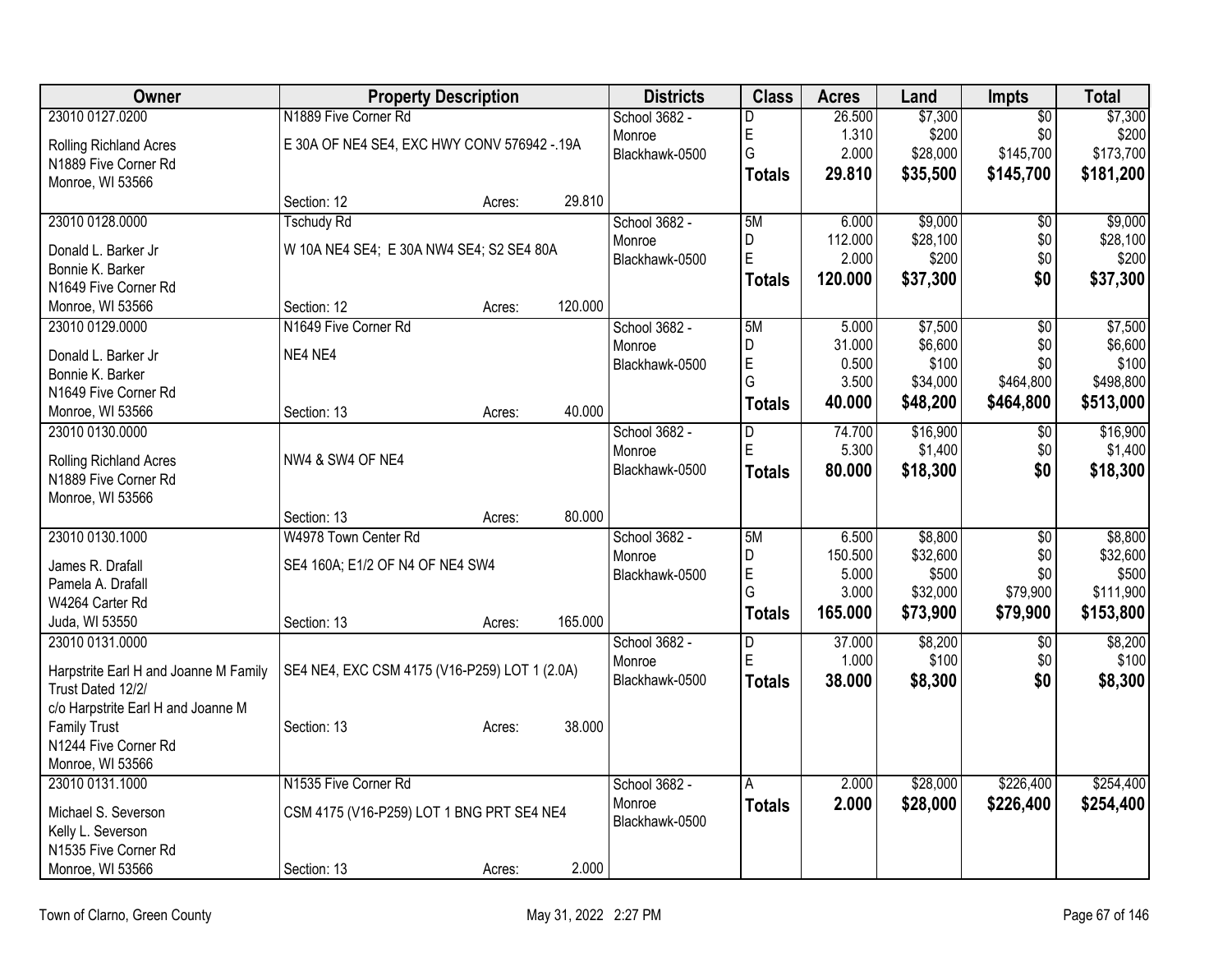| Owner                                                                                               | <b>Property Description</b>                                                                                                                                                                                                  | <b>Districts</b>                          | <b>Class</b>                  | <b>Acres</b>                       | Land                                      | Impts                                   | <b>Total</b>                              |
|-----------------------------------------------------------------------------------------------------|------------------------------------------------------------------------------------------------------------------------------------------------------------------------------------------------------------------------------|-------------------------------------------|-------------------------------|------------------------------------|-------------------------------------------|-----------------------------------------|-------------------------------------------|
| 23010 0132.0000<br>Rolling Richland Acres<br>N1889 Five Corner Rd<br>Monroe, WI 53566               | E 4A NE4 NW4; S2 NE4 NW4 - 18.14A PRT NW4 NW4<br>EXC 9A & 1A N END SW4 NW4 (PCL 132.1) & EXC<br>CSM 3610-2.62A; N20A SE4 NW4<br>46.000                                                                                       | School 3682 -<br>Monroe<br>Blackhawk-0500 | 5M<br>D<br>E<br><b>Totals</b> | 1.000<br>41.500<br>3.500<br>46.000 | \$1,500<br>\$9,900<br>\$1,300<br>\$12,700 | $\overline{50}$<br>\$0<br>\$0<br>\$0    | \$1,500<br>\$9,900<br>\$1,300<br>\$12,700 |
| 23010 0132.1000<br>Larry L. Bower<br>Shirley A. Bower<br>N1616 Haddinger Rd<br>Monroe, WI 53566     | Section: 13<br>Acres:<br>N1616 Haddinger Rd<br>PRT NW4 NW4 - 9A & PRT SW4 NW4 - 1A COM W4<br>COR SD SEC TH N0*W 1293.22 FT ALG W LN TO SW<br>COR N 1 ACRE IN SW4 NW4 POB TH S88*E 1237.05<br>10.000<br>Section: 13<br>Acres: | School 3682 -<br>Monroe<br>Blackhawk-0500 | E<br>G<br><b>Totals</b>       | 7.000<br>3.000<br>10.000           | \$18,900<br>\$32,000<br>\$50,900          | $\overline{50}$<br>\$98,900<br>\$98,900 | \$18,900<br>\$130,900<br>\$149,800        |
| 23010 0132.2000<br>Rolling Richland Acres<br>N1889 Five Corner Rd<br>Monroe, WI 53566               | CSM 3610 (V13-P283) LOT 1 BNG PRT NW4 NW4<br>5.230<br>Section: 13<br>Acres:                                                                                                                                                  | School 3682 -<br>Monroe<br>Blackhawk-0500 | D<br><b>Totals</b>            | 5.230<br>5.230                     | \$1,200<br>\$1,200                        | \$0<br>\$0                              | \$1,200<br>\$1,200                        |
| 23010 0132.3000<br>Rolling Richland Acres<br>N1889 Five Corner Rd<br>Monroe, WI 53566               | CSM 3610 (V13-P283) LOT 2 BNG PRT NW4 NW4 -<br>3.16A & PRT NE4 NW4 - 1.85A<br>5.010                                                                                                                                          | School 3682 -<br>Monroe<br>Blackhawk-0500 | D<br><b>Totals</b>            | 5.010<br>5.010                     | \$1,200<br>\$1,200                        | \$0<br>\$0                              | \$1,200<br>\$1,200                        |
| 23010 0133.0000<br>Rolling Richland Acres<br>N1889 Five Corner Rd<br>Monroe, WI 53566               | Section: 13<br>Acres:<br>N2 NW4 NW4 20AW 16A N2 NE4 NW4<br>36.000<br>Section: 13<br>Acres:                                                                                                                                   | School 3682 -<br>Monroe<br>Blackhawk-0500 | D<br>E<br><b>Totals</b>       | 35.500<br>0.500<br>36.000          | \$8,700<br>\$100<br>\$8,800               | $\overline{50}$<br>\$0<br>\$0           | \$8,700<br>\$100<br>\$8,800               |
| 23010 0134.0000<br>Donald L. Barker Jr<br>Bonnie K. Barker<br>N1649 Five Corner Rd                  | N 19A SW4 NW4; S 20A SE4 NW4<br>39.000<br>Section: 13                                                                                                                                                                        | School 3682 -<br>Monroe<br>Blackhawk-0500 | D<br>E<br><b>Totals</b>       | 38.500<br>0.500<br>39,000          | \$8,700<br>\$100<br>\$8,800               | $\overline{50}$<br>\$0<br>\$0           | \$8,700<br>\$100<br>\$8,800               |
| Monroe, WI 53566<br>23010 0134.1000<br>Bonnie K. Barker<br>N1649 Five Corner Rd<br>Monroe, WI 53566 | Acres:<br>S2 SW4 NW4 20A; E 35A NE4 SW4 EXC N 5A<br>50.000<br>Section: 13<br>Acres:                                                                                                                                          | School 3682 -<br>Monroe<br>Blackhawk-0500 | D<br>E<br><b>Totals</b>       | 49.500<br>0.500<br>50.000          | \$10,200<br>\$100<br>\$10,300             | $\overline{50}$<br>\$0<br>\$0           | \$10,200<br>\$100<br>\$10,300             |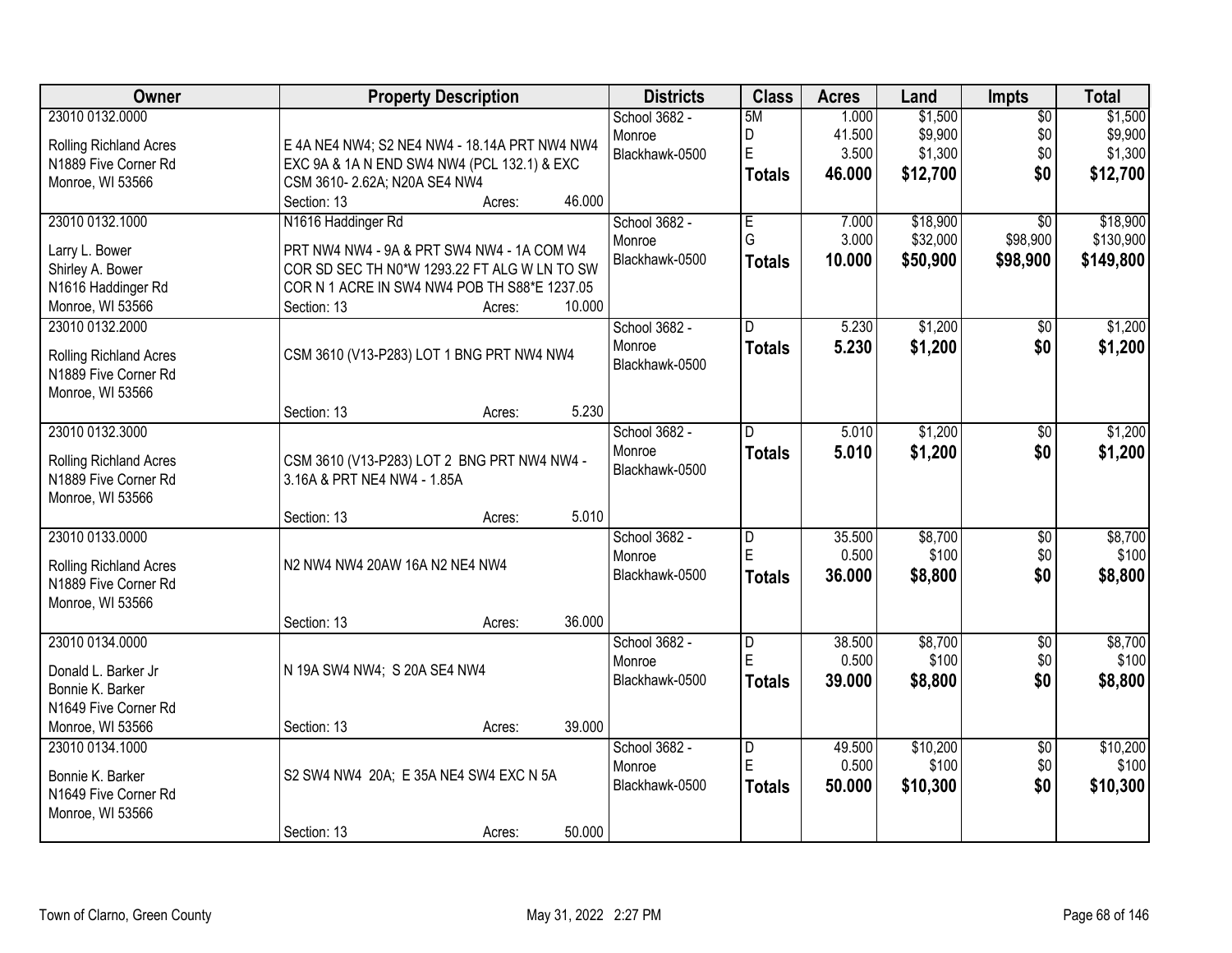| <b>Owner</b>                        | <b>Property Description</b>                                                                   | <b>Districts</b> | <b>Class</b>            | <b>Acres</b> | Land        | Impts           | <b>Total</b> |
|-------------------------------------|-----------------------------------------------------------------------------------------------|------------------|-------------------------|--------------|-------------|-----------------|--------------|
| 23010 0135.0000                     | <b>Haddinger Rd</b>                                                                           | School 3682 -    | D                       | 106.750      | \$22,500    | $\overline{50}$ | \$22,500     |
| Baumgartner Lyle H and Margaret A   | SW4 EXC E 35A NE4 SW4 & EXC 1.00A NW COR NW4                                                  | Monroe           | E                       | 3.800        | \$500       | \$0             | \$500        |
| Joint Revocable Trust               | SW4 & EXC LOT 1 CSM 3386 & EXC .12A TO PCL                                                    | Blackhawk-0500   | G                       | 0.250        | \$5,000     | \$2,100         | \$7,100      |
| c/o Baumgartner Lyle & Margaret Jnt | 135.1                                                                                         |                  | M <sub>8</sub>          | 12.000       | ( \$36,000) | \$0             | \$0          |
| Rev Trt                             | Section: 13<br>122.800<br>Acres:                                                              |                  | <b>Totals</b>           | 122.800      | \$28,000    | \$2,100         | \$30,100     |
| W5306 Town Center Rd                |                                                                                               |                  |                         |              |             |                 |              |
| Monroe, WI 53566                    |                                                                                               |                  |                         |              |             |                 |              |
| 23010 0135.1000                     | N1406 Haddinger Rd                                                                            | School 3682 -    | $\overline{\mathsf{A}}$ | 1.120        | \$21,000    | \$122,400       | \$143,400    |
| Heath R. Barker                     |                                                                                               | Monroe           | <b>Totals</b>           | 1.120        | \$21,000    | \$122,400       | \$143,400    |
| N1406 Haddinger Rd                  | PRT NW4 & SW4 OF SW4, COM SW COR SD SEC TH<br>N 1223.45 FT POB TH N 200 FT TH S88*E 245 FT TH | Blackhawk-0500   |                         |              |             |                 |              |
| Monroe, WI 53566                    | S 200 FT TH N88*W 245 FT TO POB                                                               |                  |                         |              |             |                 |              |
|                                     | 1.120<br>Section: 13<br>Acres:                                                                |                  |                         |              |             |                 |              |
| 23010 0135.2000                     | W5136 Town Center Rd                                                                          | School 3682 -    | Α                       | 1.080        | \$20,600    | \$251,500       | \$272,100    |
|                                     |                                                                                               | Monroe           | <b>Totals</b>           | 1.080        | \$20,600    | \$251,500       | \$272,100    |
| Jennifer A. Baumgartner et al       | CSM 3386 (V12-P235) LOT 1 BNG PRT SE4 SW4                                                     | Blackhawk-0500   |                         |              |             |                 |              |
| c/o Michael L. Baumgartner          |                                                                                               |                  |                         |              |             |                 |              |
| W5136 Town Center Rd                |                                                                                               |                  |                         |              |             |                 |              |
| Monroe, WI 53566                    | 1.080<br>Section: 13<br>Acres:                                                                |                  |                         |              |             |                 |              |
| 23010 0137.0000                     |                                                                                               | School 3682 -    | D                       | 31.500       | \$8,100     | \$0             | \$8,100      |
| Donald L. Barker Jr                 | E 10A N 28A NE4 NE4; S 12A NE4 NE4; N 10A SE4                                                 | Monroe           | E                       | 0.500        | \$100       | \$0             | \$100        |
| Bonnie K. Barker                    | NE4;                                                                                          | Blackhawk-0500   | <b>Totals</b>           | 32.000       | \$8,200     | \$0             | \$8,200      |
| N1649 Five Corner Rd                |                                                                                               |                  |                         |              |             |                 |              |
| Monroe, WI 53566                    | 32.000<br>Section: 14<br>Acres:                                                               |                  |                         |              |             |                 |              |
| 23010 0137.1000                     | N1497 Haddinger Rd                                                                            | School 3682 -    | $\overline{\mathsf{D}}$ | 64.000       | \$14,000    | \$0             | \$14,000     |
|                                     |                                                                                               | Monroe           | E                       | 2.400        | \$400       | \$0             | \$400        |
| Bonnie K. Barker                    | S 30A SE4 NE4; NE4 SE4 40A                                                                    | Blackhawk-0500   | G                       | 3.600        | \$34,400    | \$242,000       | \$276,400    |
| N1649 Five Corner Rd                |                                                                                               |                  | <b>Totals</b>           | 70.000       | \$48,800    | \$242,000       | \$290,800    |
| Monroe, WI 53566                    | 70.000<br>Section: 14                                                                         |                  |                         |              |             |                 |              |
| 23010 0138.0000                     | Acres:                                                                                        | School 3682 -    | D                       | 15.000       | \$3,800     | $\overline{50}$ | \$3,800      |
|                                     |                                                                                               | Monroe           | E                       | 1.000        | \$100       | \$0             | \$100        |
| Glen A. Boeck et al                 | W 18A OFF N 28A NE4 NE4, EXC COM NE COR OF                                                    | Blackhawk-0500   | <b>Totals</b>           | 16.000       | \$3,900     | \$0             | \$3,900      |
| c/o Glen A. Boeck                   | NE4 NE4 TH E ALG CNTRLN OF RD & N LN OF SD                                                    |                  |                         |              |             |                 |              |
| N2691 Richland Rd                   | NE4 NE4 295.16 FT TH S 295.16 FT TH W 295.16 FT                                               |                  |                         |              |             |                 |              |
| Monroe, WI 53566                    | 16.000<br>Section: 14<br>Acres:                                                               |                  |                         |              |             |                 |              |
| 23010 0138.1000                     | W5395 Melvin Rd                                                                               | School 3682 -    | Α                       | 2.000        | \$28,000    | \$245,900       | \$273,900    |
| Alan J. Boeck                       | PARC IN NE4 NE4                                                                               | Monroe           | <b>Totals</b>           | 2.000        | \$28,000    | \$245,900       | \$273,900    |
| Laurie A. Boeck                     |                                                                                               | Blackhawk-0500   |                         |              |             |                 |              |
| W5395 Melvin Rd                     |                                                                                               |                  |                         |              |             |                 |              |
| Monroe, WI 53566                    | 2.000<br>Section: 14<br>Acres:                                                                |                  |                         |              |             |                 |              |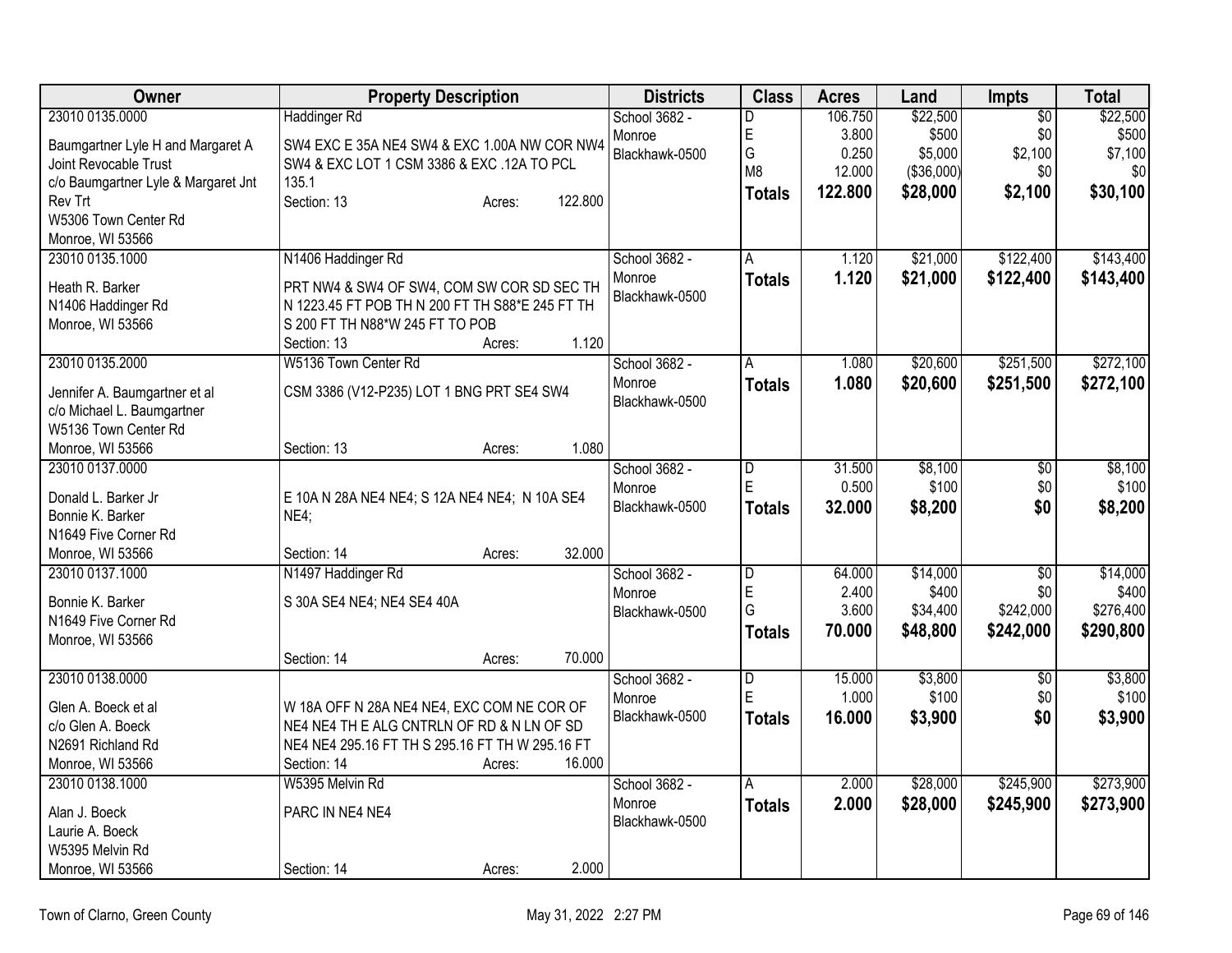| Owner                                          |                                      | <b>Property Description</b> |         | <b>Districts</b> | <b>Class</b>   | <b>Acres</b> | Land     | <b>Impts</b>    | <b>Total</b> |
|------------------------------------------------|--------------------------------------|-----------------------------|---------|------------------|----------------|--------------|----------|-----------------|--------------|
| 23010 0139.0000                                | N1690 Jeffery Rd                     |                             |         | School 3682 -    | D              | 35.500       | \$8,700  | $\overline{50}$ | \$8,700      |
| Glen A. Boeck et al                            | NW4 NE4                              |                             |         | Monroe           | E              | 1.500        | \$200    | \$0             | \$200        |
| c/o Glen A. Boeck                              |                                      |                             |         | Blackhawk-0500   | G              | 3.000        | \$32,000 | \$79,600        | \$111,600    |
| N2691 Richland Rd                              |                                      |                             |         |                  | <b>Totals</b>  | 40.000       | \$40,900 | \$79,600        | \$120,500    |
| Monroe, WI 53566                               | Section: 14                          | Acres:                      | 40.000  |                  |                |              |          |                 |              |
| 23010 0140.0000                                | N1539 Jeffery Rd                     |                             |         | School 3682 -    | $\overline{D}$ | 139.000      | \$32,200 | $\overline{50}$ | \$32,200     |
| John F. Ammon                                  | SW4 NE4 40A; E2 NW4 80A; NE4 SW4 40A |                             |         | Monroe           | E              | 17.000       | \$4,700  | \$0             | \$4,700      |
| 1208 3rd St N                                  |                                      |                             |         | Blackhawk-0500   | G              | 4.000        | \$36,000 | \$154,100       | \$190,100    |
| Monroe, WI 53566                               |                                      |                             |         |                  | <b>Totals</b>  | 160.000      | \$72,900 | \$154,100       | \$227,000    |
|                                                | Section: 14                          | Acres:                      | 160.000 |                  |                |              |          |                 |              |
| 23010 0141.0000                                | W5681 Melvin Rd                      |                             |         | School 3682 -    | A              | 2.000        | \$28,000 | \$278,400       | \$306,400    |
|                                                |                                      |                             |         | Monroe           | D              | 20.000       | \$4,700  | \$0             | \$4,700      |
| Thomas J. Vale                                 | NW4 NW4                              |                             |         | Blackhawk-0500   | E              | 18.000       | \$4,400  | \$0             | \$4,400      |
| Karen M. Vale                                  |                                      |                             |         |                  | <b>Totals</b>  | 40.000       | \$37,100 | \$278,400       | \$315,500    |
| W5681 Melvin Rd<br>Monroe, WI 53566            | Section: 14                          |                             | 40.000  |                  |                |              |          |                 |              |
| 23010 0142.0000                                | Clarno Rd                            | Acres:                      |         | School 3682 -    | 5M             | 20.000       | \$27,000 | $\overline{50}$ | \$27,000     |
|                                                |                                      |                             |         | Monroe           | D              | 52.000       | \$13,100 | \$0             | \$13,100     |
| <b>Mcguire Enterprises</b>                     | SW4 NW4 40A; NW4 SW4 40A             |                             |         | Blackhawk-0500   | E              | 8.000        | \$2,800  | \$0             | \$2,800      |
| W5996 Town Center Rd                           |                                      |                             |         |                  | <b>Totals</b>  | 80.000       | \$42,900 | \$0             | \$42,900     |
| Monroe, WI 53566                               |                                      |                             |         |                  |                |              |          |                 |              |
|                                                | Section: 14                          | Acres:                      | 80.000  |                  |                |              |          |                 |              |
| 23010 0143.0000                                | <b>Town Center Rd</b>                |                             |         | School 3682 -    | D              | 33.000       | \$8,400  | \$0             | \$8,400      |
| <b>Mcguire Enterprises</b>                     | SW4 SW4                              |                             |         | Monroe           | E              | 7.000        | \$2,200  | \$0             | \$2,200      |
| W5996 Town Center Rd                           |                                      |                             |         | Blackhawk-0500   | <b>Totals</b>  | 40.000       | \$10,600 | \$0             | \$10,600     |
| Monroe, WI 53566                               |                                      |                             |         |                  |                |              |          |                 |              |
|                                                | Section: 14                          | Acres:                      | 40.000  |                  |                |              |          |                 |              |
| 23010 0144.0000                                |                                      |                             |         | School 3682 -    | D              | 39.000       | \$8,100  | $\sqrt{6}$      | \$8,100      |
| John F. Ammon                                  | NW4 SE4                              |                             |         | Monroe           | E              | 1.000        | \$100    | \$0             | \$100        |
| 1208 3rd St N                                  |                                      |                             |         | Blackhawk-0500   | <b>Totals</b>  | 40.000       | \$8,200  | \$0             | \$8,200      |
| Monroe, WI 53566                               |                                      |                             |         |                  |                |              |          |                 |              |
|                                                | Section: 14                          | Acres:                      | 40.000  |                  |                |              |          |                 |              |
| 23010 0144.1000                                |                                      |                             |         | School 3682 -    | $\overline{D}$ | 38.000       | \$8,600  | $\overline{50}$ | \$8,600      |
|                                                |                                      |                             |         | Monroe           | E              | 2.000        | \$200    | \$0             | \$200        |
| Baumgartner Lyle H and Margaret A              | SW4 SE4                              |                             |         | Blackhawk-0500   | <b>Totals</b>  | 40.000       | \$8,800  | \$0             | \$8,800      |
| Joint Revocable Trust                          |                                      |                             |         |                  |                |              |          |                 |              |
| c/o Baumgartner Lyle & Margaret Jnt<br>Rev Trt | Section: 14                          |                             | 40.000  |                  |                |              |          |                 |              |
| W5306 Town Center Rd                           |                                      | Acres:                      |         |                  |                |              |          |                 |              |
| Monroe, WI 53566                               |                                      |                             |         |                  |                |              |          |                 |              |
|                                                |                                      |                             |         |                  |                |              |          |                 |              |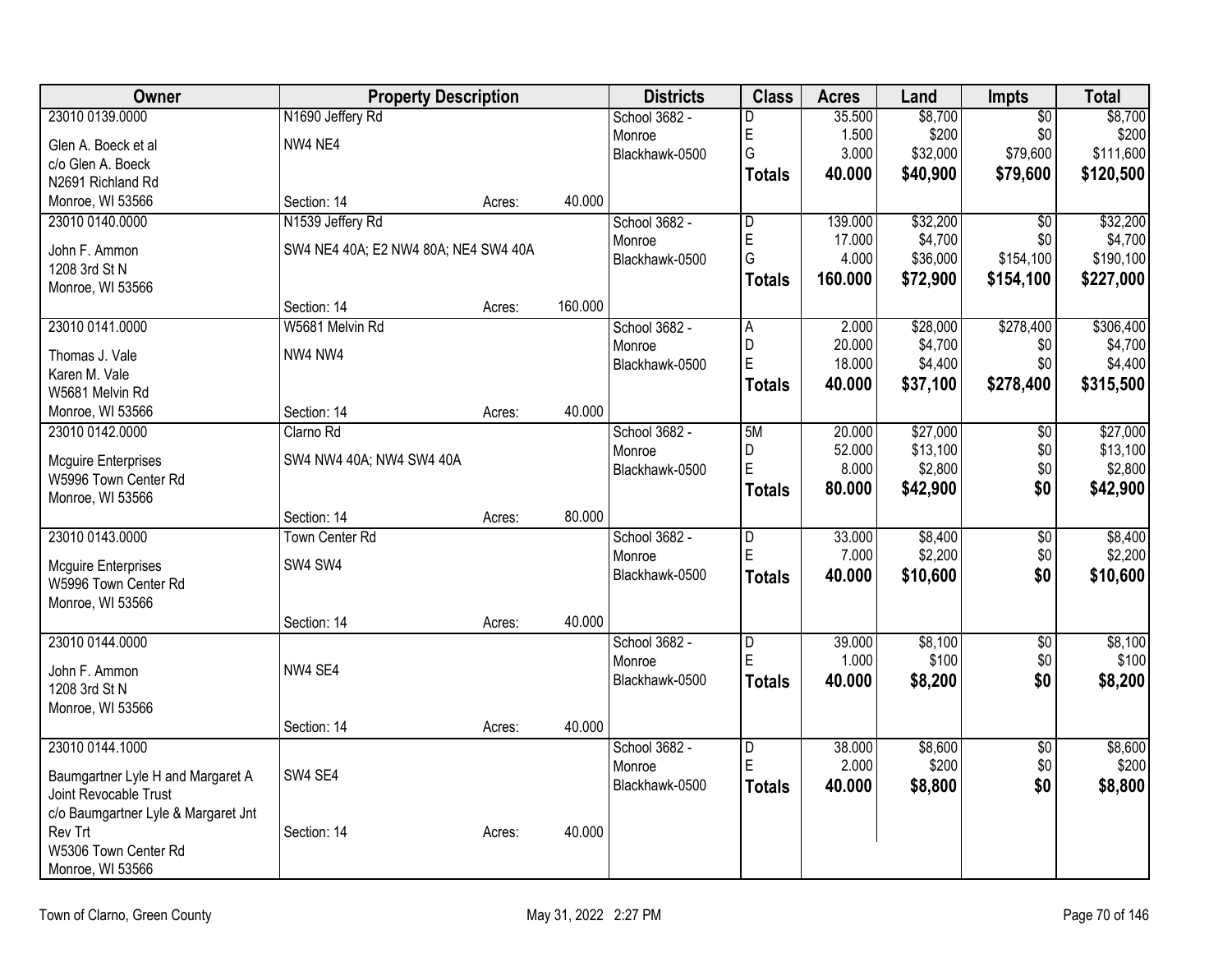| <b>Owner</b>                           | <b>Property Description</b>                   |        | <b>Districts</b>        | <b>Class</b>  | <b>Acres</b> | Land     | <b>Impts</b>    | <b>Total</b> |
|----------------------------------------|-----------------------------------------------|--------|-------------------------|---------------|--------------|----------|-----------------|--------------|
| 23010 0144.2000                        | <b>Jeffery Rd</b>                             |        | School 3682 -           | D             | 39.000       | \$9,300  | $\overline{30}$ | \$9,300      |
| <b>Mcguire Enterprises</b>             | SE4 SW4                                       |        | Monroe                  | E             | 0.500        | \$100    | \$0             | \$100        |
| W5996 Town Center Rd                   |                                               |        | Blackhawk-0500          | G             | 0.500        | \$14,200 | \$2,400         | \$16,600     |
| Monroe, WI 53566                       |                                               |        |                         | <b>Totals</b> | 40.000       | \$23,600 | \$2,400         | \$26,000     |
|                                        | Section: 14<br>Acres:                         | 40.000 |                         |               |              |          |                 |              |
| 23010 0145.0000                        | W5306 Town Center Rd                          |        | School 3682 -           | D             | 35.750       | \$8,600  | $\sqrt{$0}$     | \$8,600      |
| Baumgartner Lyle H and Margaret A      | SE4 SE4                                       |        | Monroe                  | E             | 1.500        | \$200    | \$0             | \$200        |
| Joint Revocable Trust                  |                                               |        | Blackhawk-0500          | G             | 2.750        | \$31,000 | \$195,200       | \$226,200    |
| c/o Baumgartner Lyle & Margaret Jnt    |                                               |        |                         | <b>Totals</b> | 40.000       | \$39,800 | \$195,200       | \$235,000    |
| Rev Trt                                | Section: 14<br>Acres:                         | 40.000 |                         |               |              |          |                 |              |
| W5306 Town Center Rd                   |                                               |        |                         |               |              |          |                 |              |
| Monroe, WI 53566                       |                                               |        |                         |               |              |          |                 |              |
| 23010 0146.0000                        |                                               |        | School 3682 -           | D             | 26.300       | \$6,300  | \$0             | \$6,300      |
| Thomas J. Vale                         | PRT NE4 NE4 LYG E RR                          |        | Monroe                  | E             | 0.700        | \$100    | \$0             | \$100        |
| Karen M. Vale                          |                                               |        | Blackhawk-0500          | <b>Totals</b> | 27,000       | \$6,400  | \$0             | \$6,400      |
| W5681 Melvin Rd                        |                                               |        |                         |               |              |          |                 |              |
| Monroe, WI 53566                       | Section: 15<br>Acres:                         | 27.000 |                         |               |              |          |                 |              |
| 23010 0147.0000                        | N1513 Clarno Rd                               |        | School 3682 -           | D             | 86.000       | \$20,300 | $\overline{30}$ | \$20,300     |
|                                        |                                               |        | Monroe                  | E             | 3.000        | \$300    | \$0             | \$300        |
| Signer Neil H & Nancy M Revoc Living   | PRT NE4 LYG W RR EXC PRT N2 SE4 NE4 LYG W RR  |        | Blackhawk-0500          | G             | 3.000        | \$32,000 | \$91,600        | \$123,600    |
| Trust U/A June 2,2                     |                                               |        |                         | <b>Totals</b> | 92.000       | \$52,600 | \$91,600        | \$144,200    |
| c/o Signer Neil H & Nancy M Rev Living |                                               |        |                         |               |              |          |                 |              |
| Trust                                  | Section: 15<br>Acres:                         | 92.000 |                         |               |              |          |                 |              |
| N2110 Clarno Rd                        |                                               |        |                         |               |              |          |                 |              |
| Monroe, WI 53566<br>23010 0148.0000    | N1592 Clarno Rd                               |        |                         |               | 1.240        |          | \$150,600       | \$172,500    |
|                                        |                                               |        | School 3682 -<br>Monroe | A             |              | \$21,900 |                 |              |
| James E. Bybee                         | CSM 4242 (V17-P66) LOT 1 BNG PRT SW4 & SE4 OF |        | Blackhawk-0500          | <b>Totals</b> | 1.240        | \$21,900 | \$150,600       | \$172,500    |
| Mary C. Bybee                          | NE4                                           |        |                         |               |              |          |                 |              |
| N1592 Clarno Rd- Box 26                |                                               |        |                         |               |              |          |                 |              |
| Monroe, WI 53566                       | Section: 15<br>Acres:                         | 1.240  |                         |               |              |          |                 |              |
| 23010 0148.1000                        | N1562 Clarno Rd                               |        | School 3682 -           | A             | 1.760        | \$26,100 | \$124,900       | \$151,000    |
| Denise L. Bahler                       | CSM 4242 (V17-P66) LOT 2 BNG PRT SW4 & SE4 OF |        | Monroe                  | <b>Totals</b> | 1.760        | \$26,100 | \$124,900       | \$151,000    |
| N1562 Clarno Rd                        | NE4                                           |        | Blackhawk-0500          |               |              |          |                 |              |
| Monroe, WI 53566                       |                                               |        |                         |               |              |          |                 |              |
|                                        | Section: 15<br>Acres:                         | 1.760  |                         |               |              |          |                 |              |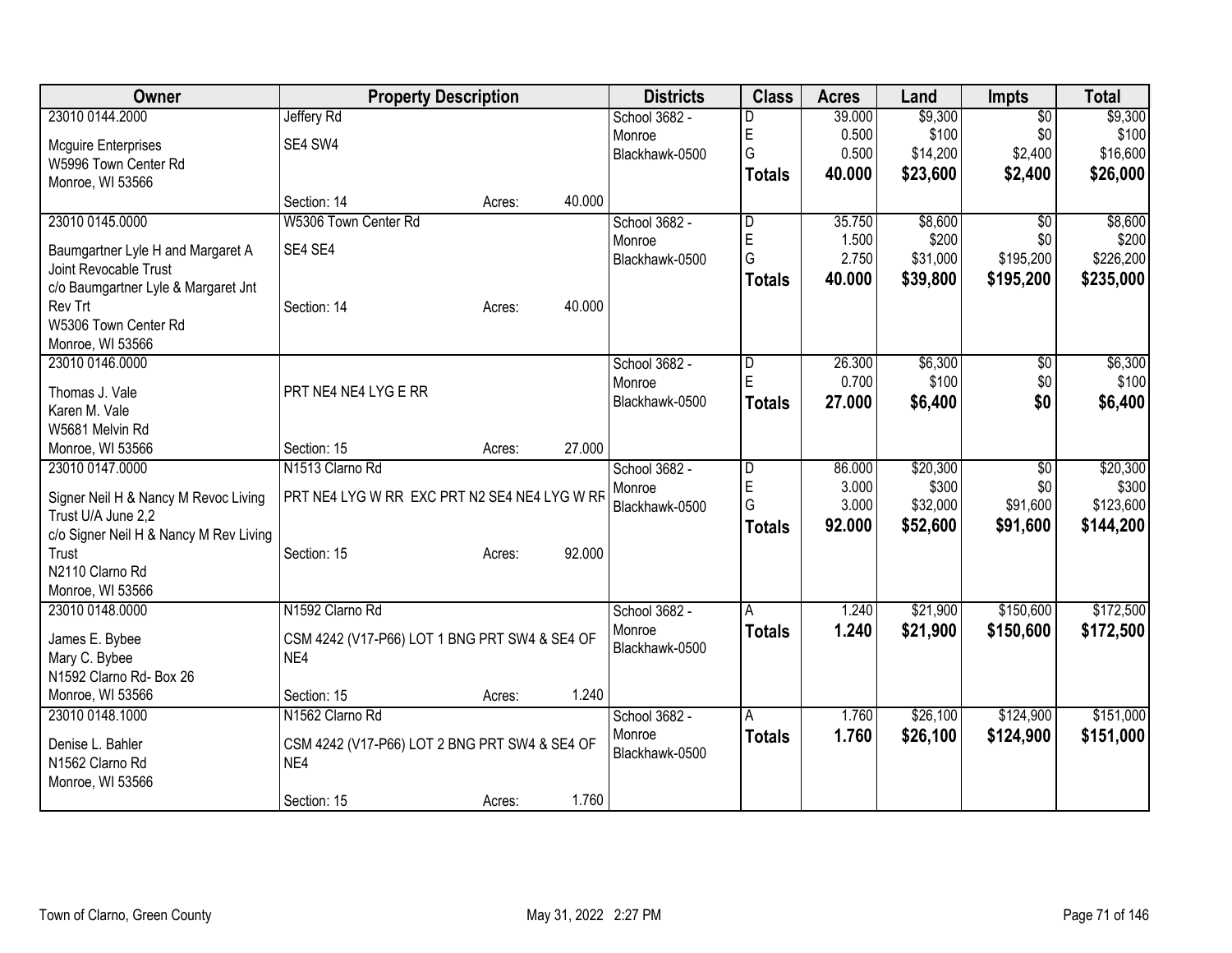| Owner                           | <b>Property Description</b>                   |         | <b>Districts</b> | <b>Class</b>   | <b>Acres</b> | Land     | Impts           | <b>Total</b> |
|---------------------------------|-----------------------------------------------|---------|------------------|----------------|--------------|----------|-----------------|--------------|
| 23010 0149.0000                 | N1442 Clarno Rd                               |         | School 3682 -    | D              | 104.000      | \$23,400 | $\overline{50}$ | \$23,400     |
| <b>Mcguire Enterprises</b>      | N2 SE4 & SE4 NE4 EXC PCLS IN SE4 NE4 LYG W RR |         | Monroe           | E              | 1.200        | \$100    | \$0             | \$100        |
| W5996 Town Center Rd            | & E HWY & EXC FORMER IL CENTR RR ROW          |         | Blackhawk-0500   | G              | 3.000        | \$32,000 | \$116,100       | \$148,100    |
| Monroe, WI 53566                | ACROSS SD DESC PREMISES                       |         |                  | <b>Totals</b>  | 108.200      | \$55,500 | \$116,100       | \$171,600    |
|                                 | Section: 15<br>Acres:                         | 108.200 |                  |                |              |          |                 |              |
| 23010 0150.0200                 | N1588 State Hwy 69                            |         | School 3682 -    | D              | 126.890      | \$31,900 | $\overline{30}$ | \$31,900     |
| <b>Mcguire Enterprises</b>      | NW4 EXC CSM 1561 & CSM 4272 (INCL PRT CSM     |         | Monroe           | E              | 1.240        | \$100    | \$0             | \$100        |
| W5996 Town Center Rd            | 1594 ON E SD) & EXC CSM 5407 LOT 1            |         | Blackhawk-0500   | G              | 3.000        | \$32,000 | \$105,000       | \$137,000    |
| Monroe, WI 53566                |                                               |         |                  | <b>Totals</b>  | 131.130      | \$64,000 | \$105,000       | \$169,000    |
|                                 | Section:<br>Acres:                            | 131.130 |                  |                |              |          |                 |              |
| 23010 0150.1000                 |                                               |         | School 3682 -    | X <sub>2</sub> | 4.650        | \$0      | \$0             | \$0          |
| State of Wisconsin Highway      | SECTION 15 PARC SW4 NW4 NW4 NW4 CONT 4.65A    |         | Monroe           | <b>Totals</b>  | 4.650        | \$0      | \$0             | \$0          |
| c/o State of Wisconsin          |                                               |         | Blackhawk-0500   |                |              |          |                 |              |
|                                 |                                               |         |                  |                |              |          |                 |              |
|                                 | Section: 15<br>Acres:                         | 4.650   |                  |                |              |          |                 |              |
| 23010 0150.2000                 |                                               |         | School 3682 -    | X2             | 12.150       | \$0      | \$0             | \$0          |
| State of Wisconsin              | SECTION 15 PARC IN NW4 NW4 & SW4 NW4          |         | Monroe           | <b>Totals</b>  | 12.150       | \$0      | \$0             | \$0          |
|                                 |                                               |         | Blackhawk-0500   |                |              |          |                 |              |
|                                 |                                               |         |                  |                |              |          |                 |              |
|                                 | Section: 15<br>Acres:                         | 12.150  |                  |                |              |          |                 |              |
| 23010 0150.3000                 | W6097 Melvin Rd                               |         | School 3682 -    | A              | 3.000        | \$32,000 | \$177,400       | \$209,400    |
| John C. Maveus                  | PRT NW4 LYG NWLY OF ROW OF HWY 69, EXC HWY    |         | Monroe           | <b>Totals</b>  | 3.000        | \$32,000 | \$177,400       | \$209,400    |
| Susan L. Maveus                 | CONV (V170-P71)                               |         | Blackhawk-0500   |                |              |          |                 |              |
| W6097 Melvin Rd                 |                                               |         |                  |                |              |          |                 |              |
| Monroe, WI 53566                | Section: 15<br>Acres:                         | 3.000   |                  |                |              |          |                 |              |
| 23010 0150.4000                 | W6016 Melvin Rd                               |         | School 3682 -    | B              | 2.790        | \$31,200 | \$241,200       | \$272,400    |
| Craigo & Montgomery Enterprises | CSM 1561 (V5-P62) LOT 1 BNG PRT NW4 NW4       |         | Monroe           | <b>Totals</b>  | 2.790        | \$31,200 | \$241,200       | \$272,400    |
| N2081 Alphorn Rd                |                                               |         | Blackhawk-0500   |                |              |          |                 |              |
| Monroe, WI 53566                |                                               |         |                  |                |              |          |                 |              |
|                                 | Section: 15<br>Acres:                         | 2.790   |                  |                |              |          |                 |              |
| 23010 0150.5000                 | W5921 Melvin Rd                               |         | School 3682 -    | A              | 2.230        | \$28,900 | \$206,700       | \$235,600    |
| David R. Beightol               | CSM 4272 (V17-P134) LOT 1 BNG PRT NE4 NW4     |         | Monroe           | <b>Totals</b>  | 2.230        | \$28,900 | \$206,700       | \$235,600    |
| Linda G. Beightol               |                                               |         | Blackhawk-0500   |                |              |          |                 |              |
| W5921 Melvin Rd                 |                                               |         |                  |                |              |          |                 |              |
| Monroe, WI 53566                | Section: 15<br>Acres:                         | 2.230   |                  |                |              |          |                 |              |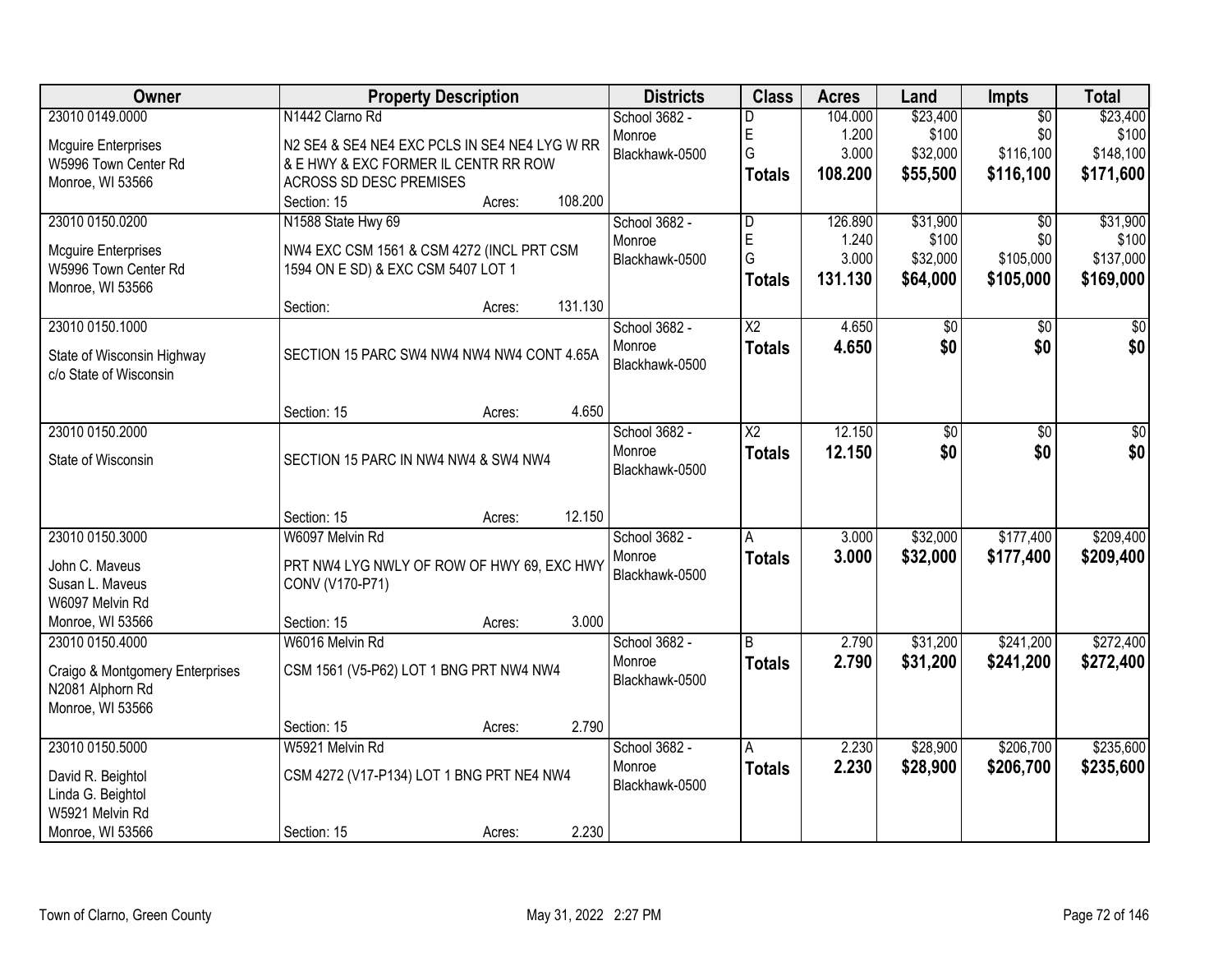| Owner                                                                                      | <b>Property Description</b>                                                                                                                                                                 | <b>Districts</b>                          | <b>Class</b>                         | <b>Acres</b>                          | Land                                       | Impts                                                | <b>Total</b>                                    |
|--------------------------------------------------------------------------------------------|---------------------------------------------------------------------------------------------------------------------------------------------------------------------------------------------|-------------------------------------------|--------------------------------------|---------------------------------------|--------------------------------------------|------------------------------------------------------|-------------------------------------------------|
| 23010 0150.6300                                                                            | W6027 Melvin Rd                                                                                                                                                                             | School 3682 -                             |                                      | 4.140                                 | $\overline{60}$                            | $\overline{50}$                                      | \$0                                             |
| Ruchti Enterprises, LLC<br>C/O Randy Ruchti<br>PO Box 318                                  | CSM 5407 (V26-P236) LOT 1 BNG PRT NW4 & NE4 OF<br>NW4 (STATE ASSESSED)                                                                                                                      | Monroe<br>Blackhawk-0500                  | <b>Totals</b>                        | 4.140                                 | \$0                                        | \$0                                                  | \$0                                             |
| Monroe, WI 53566-0318                                                                      | 4.140<br>Section:<br>Acres:                                                                                                                                                                 |                                           |                                      |                                       |                                            |                                                      |                                                 |
| 23010 0151.0000<br><b>Mcguire Enterprises</b><br>W5996 Town Center Rd<br>Monroe, WI 53566  | W5996 Town Center Rd<br>SECTION 15 SW4 -142.3A; SW4 SE4 EXC LOT 1 CSM<br>888 (V3-P39) - CONT 38.78A                                                                                         | School 3682 -<br>Monroe<br>Blackhawk-0500 | D<br>E<br>G<br><b>Totals</b>         | 167.700<br>3.280<br>10.100<br>181.080 | \$41,100<br>\$600<br>\$60,400<br>\$102,100 | $\overline{30}$<br>\$0<br>\$1,330,000<br>\$1,330,000 | \$41,100<br>\$600<br>\$1,390,400<br>\$1,432,100 |
|                                                                                            | 181.080<br>Section: 15<br>Acres:                                                                                                                                                            |                                           |                                      |                                       |                                            |                                                      |                                                 |
| 23010 0151.1000<br>State of Wisconsin Highway<br>c/o State of Wisconsin                    | SECTION 15 PARC SW4 SW4 & NW4 SW4 CONT 17.7/                                                                                                                                                | School 3682 -<br>Monroe<br>Blackhawk-0500 | X2<br><b>Totals</b>                  | 17.700<br>17.700                      | \$0<br>\$0                                 | \$0<br>\$0                                           | \$0<br>\$0                                      |
|                                                                                            | 17.700<br>Section: 15<br>Acres:                                                                                                                                                             |                                           |                                      |                                       |                                            |                                                      |                                                 |
| 23010 0151.2000                                                                            | N1393 Clarno Rd                                                                                                                                                                             | School 3682 -                             | A                                    | 1.220                                 | \$21,800                                   | \$178,500                                            | \$200,300                                       |
| Robert L. Mclimans<br>Linda M. Mclimans<br>N1393 Clarno Rd                                 | CSM 888 (V3-P39) LOT 1 BNG PRT SW4 SE4                                                                                                                                                      | Monroe<br>Blackhawk-0500                  | <b>Totals</b>                        | 1.220                                 | \$21,800                                   | \$178,500                                            | \$200,300                                       |
| Monroe, WI 53566                                                                           | 1.220<br>Section: 15<br>Acres:                                                                                                                                                              |                                           |                                      |                                       |                                            |                                                      |                                                 |
| 23010 0152.0000<br><b>Mcguire Enterprises</b><br>W5996 Town Center Rd<br>Monroe, WI 53566  | W5796 Town Center Rd<br>SE4 SE4 EXC 2.82A RR & EXC CSM 1001 & .68A                                                                                                                          | School 3682 -<br>Monroe<br>Blackhawk-0500 | D<br>E<br>G<br><b>Totals</b>         | 34.000<br>0.810<br>1.000<br>35.810    | \$7,500<br>\$100<br>\$20,000<br>\$27,600   | $\overline{50}$<br>\$0<br>\$56,700<br>\$56,700       | \$7,500<br>\$100<br>\$76,700<br>\$84,300        |
|                                                                                            | 35.810<br>Section: 15<br>Acres:                                                                                                                                                             |                                           |                                      |                                       |                                            |                                                      |                                                 |
| 23010 0152.1000<br>Dorothy J. Fuchs<br>N1338 Clarno Rd<br>Monroe, WI 53566                 | N1338 Clarno Rd<br>CSM 1001 (V3-P187) LOT 1 BNG PRT SE4 SE4; ALSO<br>PARC LYG ADJ TO ABOVE, COM AT STATION NO.<br>178 ON ROW FORMER RR TH W TO HWY TH NLY<br>1.370<br>Section: 15<br>Acres: | School 3682 -<br>Monroe<br>Blackhawk-0500 | A<br><b>Totals</b>                   | 1.370<br>1.370                        | \$23,000<br>\$23,000                       | \$172,800<br>\$172,800                               | \$195,800<br>\$195,800                          |
| 23010 0153.0000<br>Andrew T. Beach<br>Lisa M. Beach<br>N1568 Bethel Rd<br>Monroe, WI 53566 | NW4 NW4<br>40.000<br>Section: 16<br>Acres:                                                                                                                                                  | School 3682 -<br>Monroe<br>Blackhawk-0500 | $\overline{D}$<br>E<br><b>Totals</b> | 38.000<br>2.000<br>40.000             | \$9,800<br>\$200<br>\$10,000               | $\overline{50}$<br>\$0<br>\$0                        | \$9,800<br>\$200<br>\$10,000                    |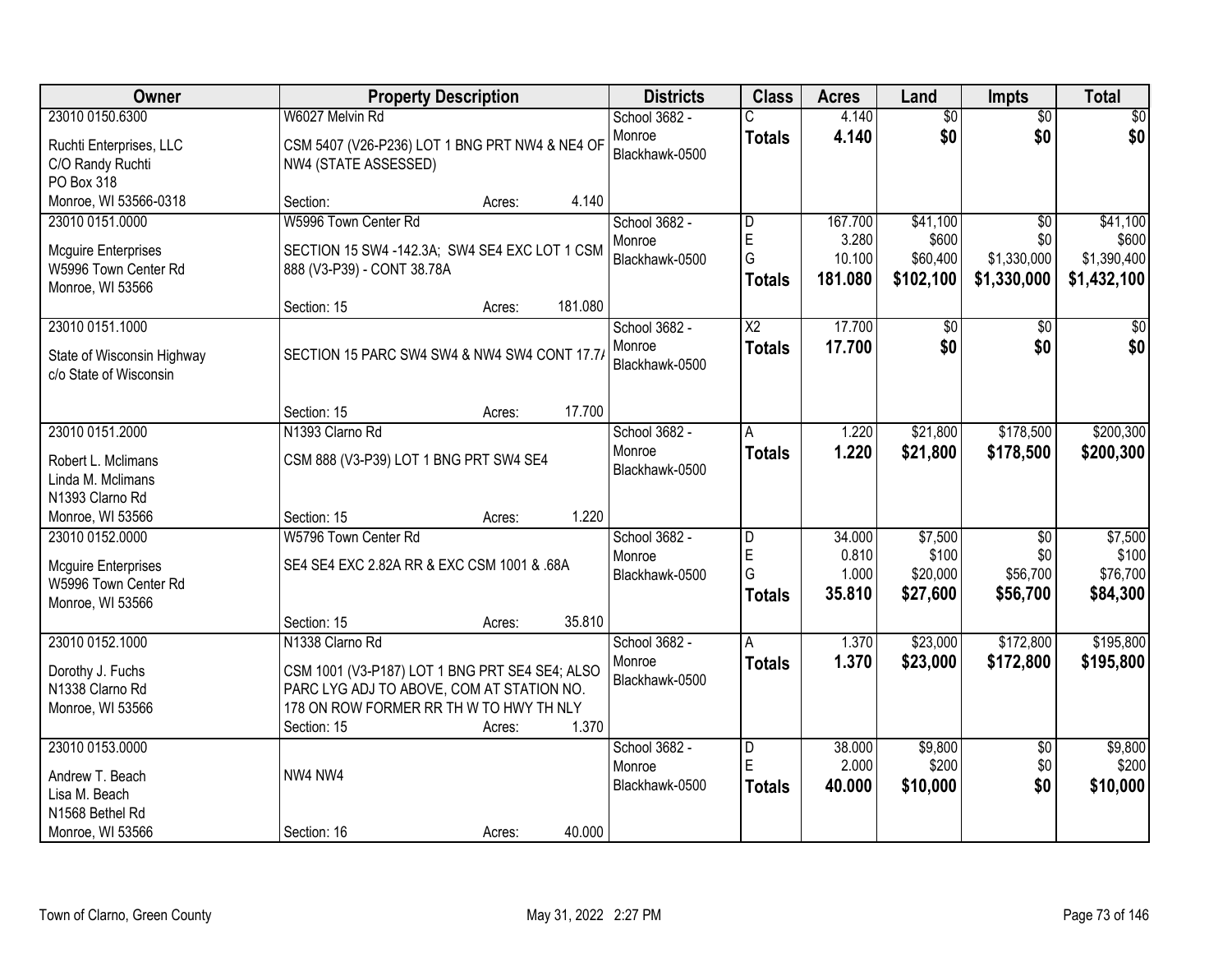| Owner                          | <b>Property Description</b>                     |                  | <b>Districts</b>         | <b>Class</b>           | <b>Acres</b>    | Land                | Impts                  | <b>Total</b>        |
|--------------------------------|-------------------------------------------------|------------------|--------------------------|------------------------|-----------------|---------------------|------------------------|---------------------|
| 23010 0153.1000                | N1565 State Hwy 69                              |                  | School 3682 -            | D                      | 92.000          | \$21,300            | $\overline{50}$        | \$21,300            |
| John R. Wuethrich              | E2 NE4 NE4 EXC 1.0A- CONT 19.0A; S2 NE4 EXC     |                  | Monroe                   | E                      | 0.570           | \$100               | \$0                    | \$100               |
| Rosalie E, John Leroy & Lucill | LOT 1 CSM 3036 CONT - 79.54A & EXC 3.29A        |                  | Blackhawk-0500           | G                      | 3.210           | \$32,800            | \$185,400              | \$218,200           |
| W6299 Melvin Rd                |                                                 |                  |                          | <b>Totals</b>          | 95.780          | \$54,200            | \$185,400              | \$239,600           |
| Monroe, WI 53566               | Section: 16                                     | 95.780<br>Acres: |                          |                        |                 |                     |                        |                     |
| 23010 0153.1100                | N1561 State Hwy 69                              |                  | School 3682 -            | A                      | 0.460           | \$13,200            | \$76,900               | \$90,100            |
| Elliot J. Zettle               | CSM 3036 (V11-P34) LOT 1 BNG PRT SE4 NE4        |                  | Monroe                   | <b>Totals</b>          | 0.460           | \$13,200            | \$76,900               | \$90,100            |
| Krista S. Zettle               |                                                 |                  | Blackhawk-0500           |                        |                 |                     |                        |                     |
| N1561 State Rd 69              |                                                 |                  |                          |                        |                 |                     |                        |                     |
| Monroe, WI 53566               | Section: 16                                     | 0.460<br>Acres:  |                          |                        |                 |                     |                        |                     |
| 23010 0153.2000                |                                                 |                  | School 3682 -            | $\overline{\text{X2}}$ | 0.340           | \$0                 | $\overline{50}$        | $\overline{50}$     |
|                                |                                                 |                  | Monroe                   | <b>Totals</b>          | 0.340           | \$0                 | \$0                    | \$0                 |
| State of Wisconsin             | SECTION 16 PARC SE4 NE4 NE4 NE4 .34A            |                  | Blackhawk-0500           |                        |                 |                     |                        |                     |
| Highway                        |                                                 |                  |                          |                        |                 |                     |                        |                     |
|                                | Section: 16                                     | 0.340<br>Acres:  |                          |                        |                 |                     |                        |                     |
| 23010 0153.3000                | N1637 State Hwy 69                              |                  | School 3682 -            | B                      | 1.000           | \$20,000            | \$73,600               | \$93,600            |
|                                |                                                 |                  | Monroe                   | <b>Totals</b>          | 1.000           | \$20,000            | \$73,600               | \$93,600            |
| Chad Boeck                     | PRT NE4 NE4 COM NE COR SEC TH S1*E 701.4 FT     |                  | Blackhawk-0500           |                        |                 |                     |                        |                     |
| Jackie Boeck                   | POB TH S88*W 200 FT TH S1*E 230.80 FT TH N88*E  |                  |                          |                        |                 |                     |                        |                     |
| 2329 4th Ave W                 | 165 FT TH NELY ALG RD ROW CRV RIGHT 157 FT      |                  |                          |                        |                 |                     |                        |                     |
| Monroe, WI 53566               | Section: 16                                     | 1.000<br>Acres:  |                          |                        |                 |                     |                        |                     |
| 23010 0154.0000                | W6299 Melvin Rd                                 |                  | School 3682 -            | D<br>E                 | 90.600<br>5.920 | \$22,500<br>\$1,100 | $\overline{50}$<br>\$0 | \$22,500<br>\$1,100 |
| John R. Wuethrich              | W 3/4 N2 NE4 (60A); NE4 NW4 EXC COM NW COR      |                  | Monroe<br>Blackhawk-0500 | Ġ                      | 3.400           | \$33,600            | \$142,700              | \$176,300           |
| W6299 Melvin Rd                | NE4 NW4 TH S87*E 192.74 FT TH S 226 FT TH N87*E |                  |                          | <b>Totals</b>          | 99.920          | \$57,200            | \$142,700              | \$199,900           |
| Monroe, WI 53566               | 192.74 FT TO CNTRLN TOWN RD TH N 226 FT TO      |                  |                          |                        |                 |                     |                        |                     |
|                                | Section: 16                                     | 99.920<br>Acres: |                          |                        |                 |                     |                        |                     |
| 23010 0154.1000                |                                                 |                  | School 3682 -            | $\overline{X4}$        | 0.080           | $\sqrt{6}$          | $\sqrt{6}$             | $\frac{1}{6}$       |
| Clarno Township                | SECTION 16 PARC CONT .08A NE4 NW4               |                  | Monroe                   | <b>Totals</b>          | 0.080           | \$0                 | \$0                    | \$0                 |
|                                |                                                 |                  | Blackhawk-0500           |                        |                 |                     |                        |                     |
|                                |                                                 |                  |                          |                        |                 |                     |                        |                     |
|                                | Section: 16                                     | 0.080<br>Acres:  |                          |                        |                 |                     |                        |                     |
| 23010 0155.0000                | N1696 Bethel Rd                                 |                  | School 3682 -            | B                      | 1.000           | \$20,000            | \$106,200              | \$126,200           |
| En Jordan Properties, LLC      | PRT NE4 NW4 COM NW COR TH S87*E ALG CNTR        |                  | Monroe                   | <b>Totals</b>          | 1.000           | \$20,000            | \$106,200              | \$126,200           |
| c/o En Jordan Properties, LLC  | TOWN RD 192.74 FT TH S 226 FT TH N87*W 192.74   |                  | Blackhawk-0500           |                        |                 |                     |                        |                     |
| 209 27th St                    | FT TO CNTR LN OF TOWN RD TH N 226 FT TO POB     |                  |                          |                        |                 |                     |                        |                     |
| Monroe, WI 53566               | Section: 16                                     | 1.000<br>Acres:  |                          |                        |                 |                     |                        |                     |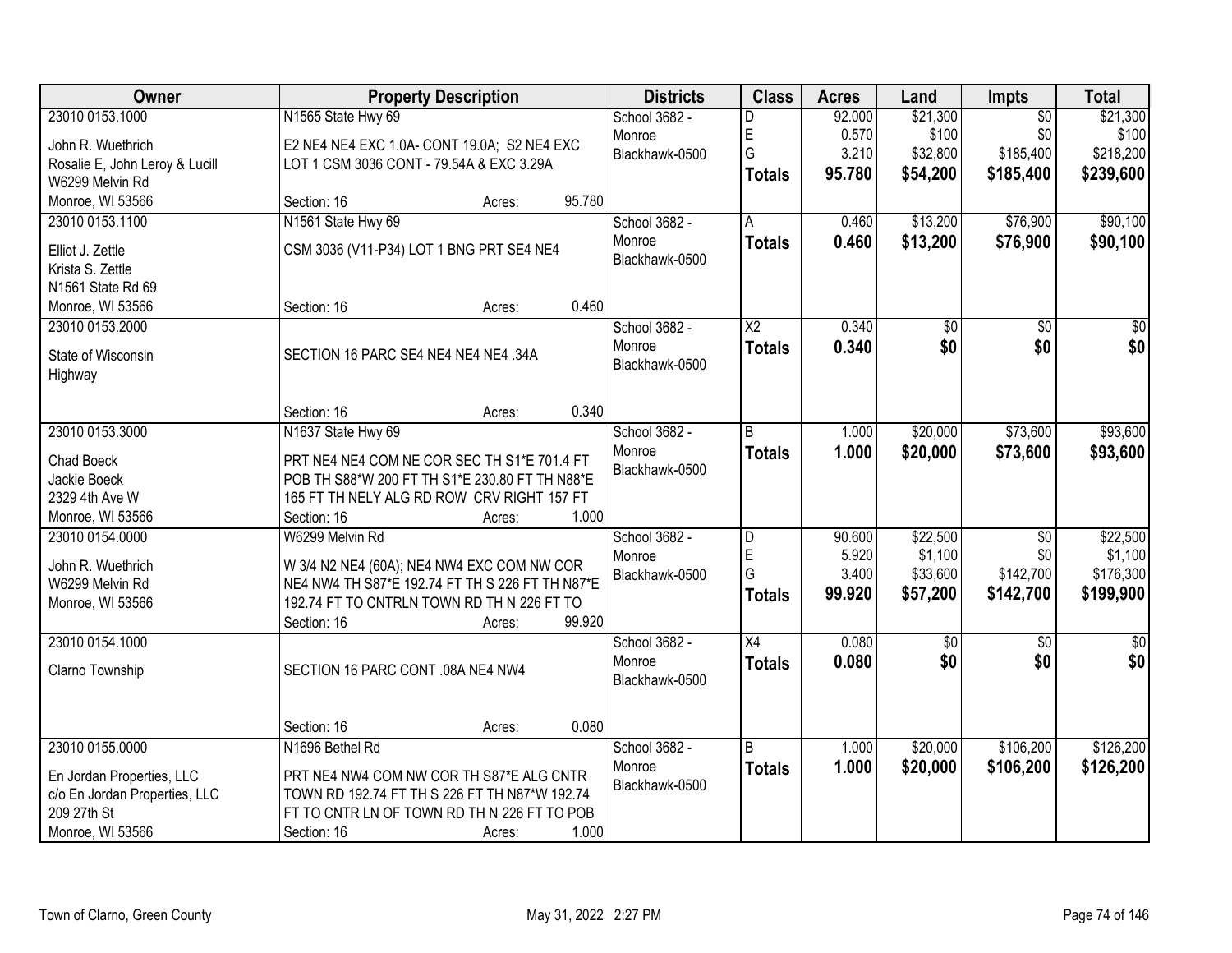| 23010 0156.0100<br>\$5,700<br>$\overline{30}$<br>N1541 Bethel Rd<br>26.200<br>School 3682 -<br>D<br>E<br>0.800<br>\$100<br>\$0<br>\$100<br>Monroe<br>SW4 NW4 & NW4 SW4 EXC PRT LOT 1 CSM 4690 &<br>Mark R. Haug<br>Ġ<br>\$137,900<br>3.000<br>\$32,000<br>Blackhawk-0500<br>EXC LOT 1 CSM 4691<br>Kelly Haug<br>30.000<br>\$37,800<br>\$137,900<br><b>Totals</b><br>N1541 Bethel Rd<br>30.000<br>Monroe, WI 53566<br>Section: 16<br>Acres:<br>\$9,900<br>\$9,900<br>23010 0156.0200<br>36.330<br>School 3682 -<br>$\overline{\mathsf{D}}$<br>\$0<br>E<br>2.000<br>\$200<br>\$0<br>Monroe<br>CSM 4691 (V20-P151) LOT 1 BNG PRT NW4 SW4<br>Kenneth C. Clark et al<br>38.330<br>\$10,100<br>\$0<br>Blackhawk-0500<br><b>Totals</b><br>c/o Kenneth C. Clark<br>W6710 Melvin Rd<br>38.330<br>Section: 16<br>Monroe, WI 53566<br>Acres:<br>23010 0157.0000<br>N1568 Bethel Rd<br>\$17,900<br>School 3682 -<br>76.700<br>\$0<br>D<br>E<br>\$100<br>1.000<br>\$0<br>Monroe<br>Andrew T. Beach<br>SE4 NW4 NE4 SW4<br>G<br>2.300<br>\$29,200<br>\$126,600<br>Blackhawk-0500<br>Lisa M. Beach<br>80.000<br>\$47,200<br>\$126,600<br><b>Totals</b><br>N1568 Bethel Rd<br>80.000<br>Monroe, WI 53566<br>Section: 16<br>Acres:<br>\$9,300<br>\$9,300<br>23010 0158.0000<br>School 3682 -<br>39.000<br>\$0<br>D<br>E<br>\$100<br>1.000<br>\$0<br>Monroe<br>Kenneth C. Clark et al<br>SW4 SW4<br>\$0<br>Blackhawk-0500<br>40.000<br>\$9,400<br><b>Totals</b><br>c/o Kenneth C. Clark<br>W6710 Melvin Rd<br>40.000<br>Monroe, WI 53566<br>Section: 16<br>Acres:<br>\$16,400<br>23010 0159.0000<br>W6312 County Hwy B<br>73.500<br>$\overline{50}$<br>School 3682 -<br>$\overline{\mathsf{D}}$<br>E<br>\$4,300<br>\$0 | Owner | <b>Property Description</b> | <b>Districts</b> | <b>Class</b> | <b>Acres</b> | Land | <b>Impts</b> | <b>Total</b> |
|-----------------------------------------------------------------------------------------------------------------------------------------------------------------------------------------------------------------------------------------------------------------------------------------------------------------------------------------------------------------------------------------------------------------------------------------------------------------------------------------------------------------------------------------------------------------------------------------------------------------------------------------------------------------------------------------------------------------------------------------------------------------------------------------------------------------------------------------------------------------------------------------------------------------------------------------------------------------------------------------------------------------------------------------------------------------------------------------------------------------------------------------------------------------------------------------------------------------------------------------------------------------------------------------------------------------------------------------------------------------------------------------------------------------------------------------------------------------------------------------------------------------------------------------------------------------------------------------------------------------------------------------------------------------------------------------------------|-------|-----------------------------|------------------|--------------|--------------|------|--------------|--------------|
| \$169,900<br>\$175,700                                                                                                                                                                                                                                                                                                                                                                                                                                                                                                                                                                                                                                                                                                                                                                                                                                                                                                                                                                                                                                                                                                                                                                                                                                                                                                                                                                                                                                                                                                                                                                                                                                                                              |       |                             |                  |              |              |      |              | \$5,700      |
|                                                                                                                                                                                                                                                                                                                                                                                                                                                                                                                                                                                                                                                                                                                                                                                                                                                                                                                                                                                                                                                                                                                                                                                                                                                                                                                                                                                                                                                                                                                                                                                                                                                                                                     |       |                             |                  |              |              |      |              |              |
|                                                                                                                                                                                                                                                                                                                                                                                                                                                                                                                                                                                                                                                                                                                                                                                                                                                                                                                                                                                                                                                                                                                                                                                                                                                                                                                                                                                                                                                                                                                                                                                                                                                                                                     |       |                             |                  |              |              |      |              |              |
| \$200<br>\$10,100<br>\$17,900<br>\$100<br>\$155,800<br>\$173,800<br>\$100<br>\$9,400<br>\$16,400                                                                                                                                                                                                                                                                                                                                                                                                                                                                                                                                                                                                                                                                                                                                                                                                                                                                                                                                                                                                                                                                                                                                                                                                                                                                                                                                                                                                                                                                                                                                                                                                    |       |                             |                  |              |              |      |              |              |
|                                                                                                                                                                                                                                                                                                                                                                                                                                                                                                                                                                                                                                                                                                                                                                                                                                                                                                                                                                                                                                                                                                                                                                                                                                                                                                                                                                                                                                                                                                                                                                                                                                                                                                     |       |                             |                  |              |              |      |              |              |
|                                                                                                                                                                                                                                                                                                                                                                                                                                                                                                                                                                                                                                                                                                                                                                                                                                                                                                                                                                                                                                                                                                                                                                                                                                                                                                                                                                                                                                                                                                                                                                                                                                                                                                     |       |                             |                  |              |              |      |              |              |
|                                                                                                                                                                                                                                                                                                                                                                                                                                                                                                                                                                                                                                                                                                                                                                                                                                                                                                                                                                                                                                                                                                                                                                                                                                                                                                                                                                                                                                                                                                                                                                                                                                                                                                     |       |                             |                  |              |              |      |              |              |
|                                                                                                                                                                                                                                                                                                                                                                                                                                                                                                                                                                                                                                                                                                                                                                                                                                                                                                                                                                                                                                                                                                                                                                                                                                                                                                                                                                                                                                                                                                                                                                                                                                                                                                     |       |                             |                  |              |              |      |              |              |
|                                                                                                                                                                                                                                                                                                                                                                                                                                                                                                                                                                                                                                                                                                                                                                                                                                                                                                                                                                                                                                                                                                                                                                                                                                                                                                                                                                                                                                                                                                                                                                                                                                                                                                     |       |                             |                  |              |              |      |              |              |
|                                                                                                                                                                                                                                                                                                                                                                                                                                                                                                                                                                                                                                                                                                                                                                                                                                                                                                                                                                                                                                                                                                                                                                                                                                                                                                                                                                                                                                                                                                                                                                                                                                                                                                     |       |                             |                  |              |              |      |              |              |
|                                                                                                                                                                                                                                                                                                                                                                                                                                                                                                                                                                                                                                                                                                                                                                                                                                                                                                                                                                                                                                                                                                                                                                                                                                                                                                                                                                                                                                                                                                                                                                                                                                                                                                     |       |                             |                  |              |              |      |              |              |
|                                                                                                                                                                                                                                                                                                                                                                                                                                                                                                                                                                                                                                                                                                                                                                                                                                                                                                                                                                                                                                                                                                                                                                                                                                                                                                                                                                                                                                                                                                                                                                                                                                                                                                     |       |                             |                  |              |              |      |              |              |
|                                                                                                                                                                                                                                                                                                                                                                                                                                                                                                                                                                                                                                                                                                                                                                                                                                                                                                                                                                                                                                                                                                                                                                                                                                                                                                                                                                                                                                                                                                                                                                                                                                                                                                     |       |                             |                  |              |              |      |              |              |
|                                                                                                                                                                                                                                                                                                                                                                                                                                                                                                                                                                                                                                                                                                                                                                                                                                                                                                                                                                                                                                                                                                                                                                                                                                                                                                                                                                                                                                                                                                                                                                                                                                                                                                     |       |                             |                  |              |              |      |              |              |
|                                                                                                                                                                                                                                                                                                                                                                                                                                                                                                                                                                                                                                                                                                                                                                                                                                                                                                                                                                                                                                                                                                                                                                                                                                                                                                                                                                                                                                                                                                                                                                                                                                                                                                     |       |                             |                  |              |              |      |              |              |
|                                                                                                                                                                                                                                                                                                                                                                                                                                                                                                                                                                                                                                                                                                                                                                                                                                                                                                                                                                                                                                                                                                                                                                                                                                                                                                                                                                                                                                                                                                                                                                                                                                                                                                     |       |                             |                  |              |              |      |              |              |
|                                                                                                                                                                                                                                                                                                                                                                                                                                                                                                                                                                                                                                                                                                                                                                                                                                                                                                                                                                                                                                                                                                                                                                                                                                                                                                                                                                                                                                                                                                                                                                                                                                                                                                     |       |                             |                  |              |              |      |              |              |
|                                                                                                                                                                                                                                                                                                                                                                                                                                                                                                                                                                                                                                                                                                                                                                                                                                                                                                                                                                                                                                                                                                                                                                                                                                                                                                                                                                                                                                                                                                                                                                                                                                                                                                     |       |                             |                  |              |              |      |              |              |
|                                                                                                                                                                                                                                                                                                                                                                                                                                                                                                                                                                                                                                                                                                                                                                                                                                                                                                                                                                                                                                                                                                                                                                                                                                                                                                                                                                                                                                                                                                                                                                                                                                                                                                     |       |                             |                  |              |              |      |              |              |
|                                                                                                                                                                                                                                                                                                                                                                                                                                                                                                                                                                                                                                                                                                                                                                                                                                                                                                                                                                                                                                                                                                                                                                                                                                                                                                                                                                                                                                                                                                                                                                                                                                                                                                     |       |                             |                  |              |              |      |              |              |
|                                                                                                                                                                                                                                                                                                                                                                                                                                                                                                                                                                                                                                                                                                                                                                                                                                                                                                                                                                                                                                                                                                                                                                                                                                                                                                                                                                                                                                                                                                                                                                                                                                                                                                     |       |                             |                  |              |              |      |              |              |
|                                                                                                                                                                                                                                                                                                                                                                                                                                                                                                                                                                                                                                                                                                                                                                                                                                                                                                                                                                                                                                                                                                                                                                                                                                                                                                                                                                                                                                                                                                                                                                                                                                                                                                     |       |                             |                  |              |              |      |              |              |
|                                                                                                                                                                                                                                                                                                                                                                                                                                                                                                                                                                                                                                                                                                                                                                                                                                                                                                                                                                                                                                                                                                                                                                                                                                                                                                                                                                                                                                                                                                                                                                                                                                                                                                     |       |                             |                  |              |              |      |              |              |
| SE4 SW4 40A; SW4 SE4 40A<br>Daniel Maurer                                                                                                                                                                                                                                                                                                                                                                                                                                                                                                                                                                                                                                                                                                                                                                                                                                                                                                                                                                                                                                                                                                                                                                                                                                                                                                                                                                                                                                                                                                                                                                                                                                                           |       |                             | Monroe           |              | 3.500        |      |              | \$4,300      |
| G<br>\$32,000<br>\$107,400<br>3.000<br>\$139,400<br>Blackhawk-0500<br>W6312 County Rd B                                                                                                                                                                                                                                                                                                                                                                                                                                                                                                                                                                                                                                                                                                                                                                                                                                                                                                                                                                                                                                                                                                                                                                                                                                                                                                                                                                                                                                                                                                                                                                                                             |       |                             |                  |              |              |      |              |              |
| 80.000<br>\$52,700<br>\$107,400<br>\$160,100<br><b>Totals</b><br>Monroe, WI 53566                                                                                                                                                                                                                                                                                                                                                                                                                                                                                                                                                                                                                                                                                                                                                                                                                                                                                                                                                                                                                                                                                                                                                                                                                                                                                                                                                                                                                                                                                                                                                                                                                   |       |                             |                  |              |              |      |              |              |
| Section: 16<br>80.000<br>Acres:                                                                                                                                                                                                                                                                                                                                                                                                                                                                                                                                                                                                                                                                                                                                                                                                                                                                                                                                                                                                                                                                                                                                                                                                                                                                                                                                                                                                                                                                                                                                                                                                                                                                     |       |                             |                  |              |              |      |              |              |
| 23010 0160.0210<br>N1467 State Hwy 69<br>School 3682 -<br>2.170<br>\$100<br>\$100<br>D<br>$\overline{50}$                                                                                                                                                                                                                                                                                                                                                                                                                                                                                                                                                                                                                                                                                                                                                                                                                                                                                                                                                                                                                                                                                                                                                                                                                                                                                                                                                                                                                                                                                                                                                                                           |       |                             |                  |              |              |      |              |              |
| G<br>2.360<br>\$169,400<br>\$198,800<br>\$29,400<br>Monroe<br>Schmid Paul J & Linda K Irrev Residenc   CSM 5462 (V27-P79) LOT 1 BNG PRT NE4 SE4                                                                                                                                                                                                                                                                                                                                                                                                                                                                                                                                                                                                                                                                                                                                                                                                                                                                                                                                                                                                                                                                                                                                                                                                                                                                                                                                                                                                                                                                                                                                                     |       |                             |                  |              |              |      |              |              |
| Blackhawk-0500<br>4.530<br>\$29,500<br>\$169,400<br>\$198,900<br><b>Totals</b><br>Trust Dtd Nov 1                                                                                                                                                                                                                                                                                                                                                                                                                                                                                                                                                                                                                                                                                                                                                                                                                                                                                                                                                                                                                                                                                                                                                                                                                                                                                                                                                                                                                                                                                                                                                                                                   |       |                             |                  |              |              |      |              |              |
| c/o Schmid Paul J & Linda K Irrev                                                                                                                                                                                                                                                                                                                                                                                                                                                                                                                                                                                                                                                                                                                                                                                                                                                                                                                                                                                                                                                                                                                                                                                                                                                                                                                                                                                                                                                                                                                                                                                                                                                                   |       |                             |                  |              |              |      |              |              |
| 4.530<br><b>Residence Trust</b><br>Section:                                                                                                                                                                                                                                                                                                                                                                                                                                                                                                                                                                                                                                                                                                                                                                                                                                                                                                                                                                                                                                                                                                                                                                                                                                                                                                                                                                                                                                                                                                                                                                                                                                                         |       |                             |                  |              |              |      |              |              |
| Acres:<br>Ronald J Schmid & Eric P Schmi                                                                                                                                                                                                                                                                                                                                                                                                                                                                                                                                                                                                                                                                                                                                                                                                                                                                                                                                                                                                                                                                                                                                                                                                                                                                                                                                                                                                                                                                                                                                                                                                                                                            |       |                             |                  |              |              |      |              |              |
| W5942 Melvin Rd                                                                                                                                                                                                                                                                                                                                                                                                                                                                                                                                                                                                                                                                                                                                                                                                                                                                                                                                                                                                                                                                                                                                                                                                                                                                                                                                                                                                                                                                                                                                                                                                                                                                                     |       |                             |                  |              |              |      |              |              |
| Monroe, WI 53566                                                                                                                                                                                                                                                                                                                                                                                                                                                                                                                                                                                                                                                                                                                                                                                                                                                                                                                                                                                                                                                                                                                                                                                                                                                                                                                                                                                                                                                                                                                                                                                                                                                                                    |       |                             |                  |              |              |      |              |              |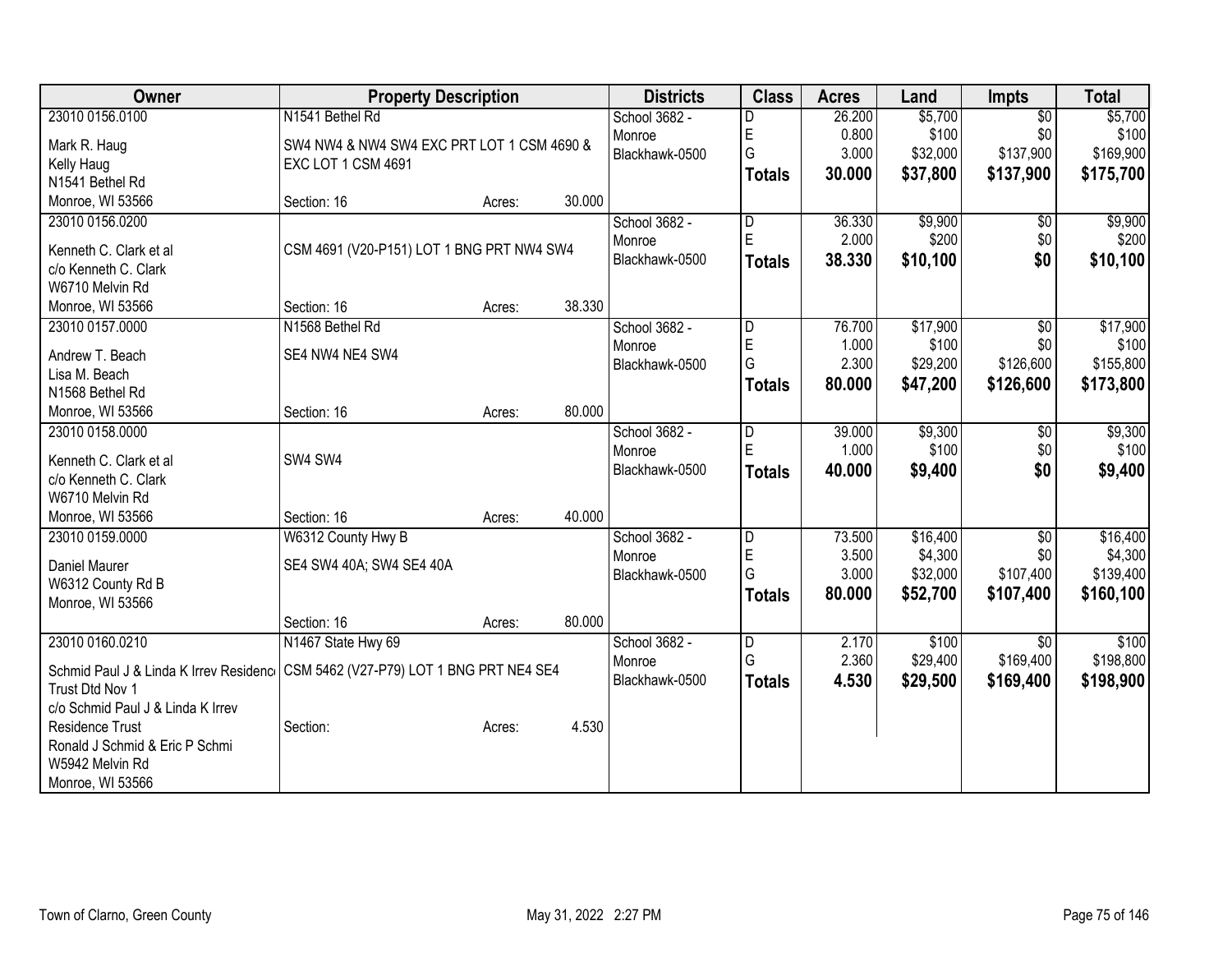| <b>Owner</b>                                             | <b>Property Description</b>                     | <b>Districts</b> | <b>Class</b>        | <b>Acres</b> | Land        | <b>Impts</b>    | <b>Total</b>    |
|----------------------------------------------------------|-------------------------------------------------|------------------|---------------------|--------------|-------------|-----------------|-----------------|
| 23010 0160.0220                                          | State Highway 69                                | School 3682 -    | D                   | 92.140       | \$23,200    | $\overline{50}$ | \$23,200        |
| Schmid Paul J & Linda K Irrev Farm                       | E1/2 SE4 & NW4 SE4 SEC 16 EXC 5A IN SE COR INCL | Monroe           | E                   | 0.640        | \$100       | \$0             | \$100           |
| Trust Dtd Nov 12,202                                     | CSM 4944, EXC CSM 5462, 128 & 4634              | Blackhawk-0500   | <b>Totals</b>       | 92.780       | \$23,300    | \$0             | \$23,300        |
| c/o Schmid Paul J & Linda K Irrev Farm                   |                                                 |                  |                     |              |             |                 |                 |
| Trust                                                    | 92.780<br>Section:<br>Acres:                    |                  |                     |              |             |                 |                 |
| Ronald J Schmid & Eric P Schmi                           |                                                 |                  |                     |              |             |                 |                 |
| W5942 Melvin Rd                                          |                                                 |                  |                     |              |             |                 |                 |
| Monroe, WI 53566<br>23010 0160.0300                      | W6156 County Hwy B                              | School 3682 -    | A                   | 3.130        | \$32,500    | \$185,700       | \$218,200       |
|                                                          |                                                 | Monroe           | <b>Totals</b>       | 3.130        | \$32,500    | \$185,700       | \$218,200       |
| Craig D. Kubly                                           | CSM 4634 (V20-P17) LOT 1 BNG PRT SE4 SE4        | Blackhawk-0500   |                     |              |             |                 |                 |
| Samantha J. Kubly                                        |                                                 |                  |                     |              |             |                 |                 |
| W6156 County Rd B                                        | 3.130                                           |                  |                     |              |             |                 |                 |
| Monroe, WI 53566<br>23010 0160.1000                      | Section: 16<br>Acres:                           | School 3682 -    | $\overline{\chi_2}$ | 1.650        | \$0         | $\overline{50}$ | \$0             |
|                                                          |                                                 | Monroe           | <b>Totals</b>       | 1.650        | \$0         | \$0             | \$0             |
| State of Wisconsin                                       | SECTION 16PRT SE4 - CONT 1.65A                  | Blackhawk-0500   |                     |              |             |                 |                 |
| Highway                                                  |                                                 |                  |                     |              |             |                 |                 |
|                                                          | 1.650<br>Section: 16<br>Acres:                  |                  |                     |              |             |                 |                 |
| 23010 0160.2000                                          | N1365 State Hwy 69                              | School 3682 -    | B                   | 5.500        | \$48,500    | \$384,200       | \$432,700       |
|                                                          | CSM 128 (V1-P128) LOT 1 BNG PRT E1/2 SE4        | Monroe           | E                   | 7.410        | \$2,600     | \$0             | \$2,600         |
| <b>Equity Cooperative Livestock Sales</b><br>Association |                                                 | Blackhawk-0500   | <b>Totals</b>       | 12.910       | \$51,100    | \$384,200       | \$435,300       |
| c/o Equity Coop Livestock Association                    |                                                 |                  |                     |              |             |                 |                 |
| N1365 State Rd 69                                        | 12.910<br>Section: 16<br>Acres:                 |                  |                     |              |             |                 |                 |
| Monroe, WI 53566-8928                                    |                                                 |                  |                     |              |             |                 |                 |
| 23010 0161.0000                                          | W6110 County Hwy B                              | School 3682 -    | A                   | 0.500        | \$14,200    | \$62,000        | \$76,200        |
| K Logistics, LLC                                         | PRT SE4 SE4 SEC 16 COM 12 3/4 PERCHES N OF SE   | Monroe           | <b>Totals</b>       | 0.500        | \$14,200    | \$62,000        | \$76,200        |
| 1113 15th Ave                                            | COR TH W 10 PERCHES TH N 8 PERCHES TH E 10      | Blackhawk-0500   |                     |              |             |                 |                 |
| Monroe, WI 53566                                         | PERCHES TH S 8 PERCHES TO POB                   |                  |                     |              |             |                 |                 |
|                                                          | 0.500<br>Section: 16<br>Acres:                  |                  |                     |              |             |                 |                 |
| 23010 0161.1010                                          | W6126 County Hwy B                              | School 3682 -    | $\overline{X4}$     | 3.390        | $\sqrt{30}$ | $\overline{50}$ | $\overline{50}$ |
| Clarno Hall                                              | CSM 4944 (V22-P183) LOT 1 BNG PRT SE4           | Monroe           | <b>Totals</b>       | 3.390        | \$0         | \$0             | \$0             |
| C/O James Rutledge                                       | SE4(EXEMPT)                                     | Blackhawk-0500   |                     |              |             |                 |                 |
| W6764 County Rd B                                        |                                                 |                  |                     |              |             |                 |                 |
| Monroe, WI 53566                                         | 3.390<br>Section: 16<br>Acres:                  |                  |                     |              |             |                 |                 |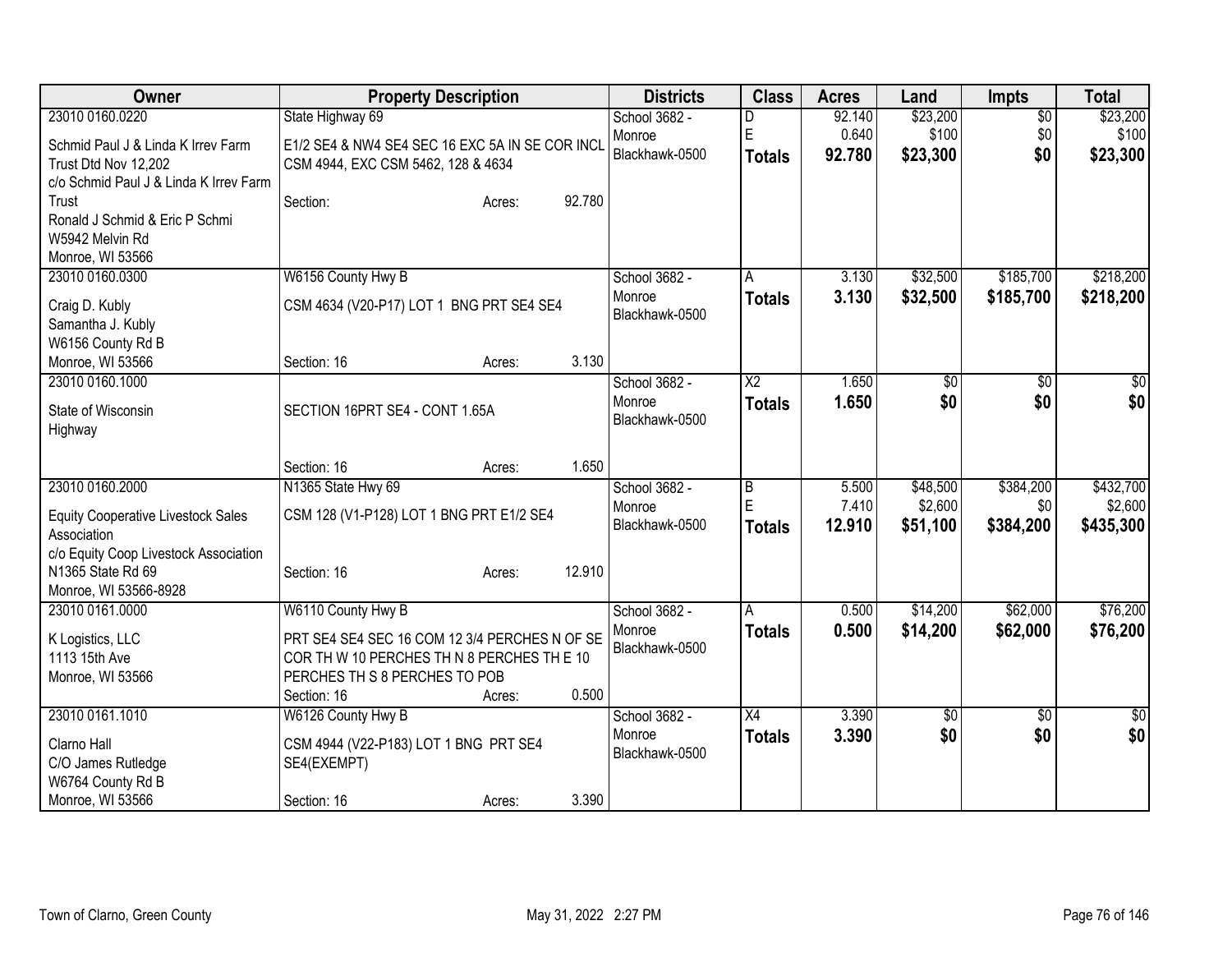| Owner                                                                                                    |                                                                                                                                                                                      | <b>Property Description</b> |         | <b>Districts</b>                          | <b>Class</b>                     | <b>Acres</b>                         | Land                                      | <b>Impts</b>                                   | <b>Total</b>                               |
|----------------------------------------------------------------------------------------------------------|--------------------------------------------------------------------------------------------------------------------------------------------------------------------------------------|-----------------------------|---------|-------------------------------------------|----------------------------------|--------------------------------------|-------------------------------------------|------------------------------------------------|--------------------------------------------|
| 23010 0161.1020<br>Clarno Hall<br>C/O James Rutledge<br>W6764 County Rd B                                | PRT SE4 SE4 SE4, EXC CSM 4944 LOT 1 (EXEMPT)                                                                                                                                         |                             |         | School 3682 -<br>Monroe<br>Blackhawk-0500 | $\overline{X4}$<br><b>Totals</b> | 0.180<br>0.180                       | $\overline{50}$<br>\$0                    | $\overline{50}$<br>\$0                         | $\sqrt{50}$<br>\$0                         |
| Monroe, WI 53566                                                                                         | Section: 16                                                                                                                                                                          | Acres:                      | 0.180   |                                           |                                  |                                      |                                           |                                                |                                            |
| 23010 0161.1100<br>State of Wisconsin                                                                    | PT SE4 SE4 - CONT .59AEXEMPT                                                                                                                                                         |                             |         | School 3682 -<br>Monroe<br>Blackhawk-0500 | $\overline{X2}$<br><b>Totals</b> | 0.590<br>0.590                       | $\overline{50}$<br>\$0                    | $\overline{50}$<br>\$0                         | $\sqrt{50}$<br>\$0                         |
|                                                                                                          | Section: 16                                                                                                                                                                          | Acres:                      | 0.590   |                                           |                                  |                                      |                                           |                                                |                                            |
| 23010 0161.2000<br>K Logistics, LLC<br>1113 15th Ave<br>Monroe, WI 53566                                 | W6110 County Hwy B<br>PARC SE4 SE4 SEC 16 BGN PT CTR HWY 69 342.37<br>FT TH N1*W OF SE COR SEC 16 TH S89*W 30 FT TH<br>S89*W 135 FT TH N1*W 117.63 FT TH N89*E 135 FT<br>Section: 16 | Acres:                      | 0.440   | School 3682 -<br>Monroe<br>Blackhawk-0500 | B<br><b>Totals</b>               | 0.440<br>0.440                       | \$12,700<br>\$12,700                      | \$3,800<br>\$3,800                             | \$16,500<br>\$16,500                       |
| 23010 0161.3000<br>State of Wisconsin<br>Highway                                                         | SECTION 16PARC IN SE4 - CONT .2A                                                                                                                                                     |                             |         | School 3682 -<br>Monroe<br>Blackhawk-0500 | $\overline{X2}$<br><b>Totals</b> | 0.200<br>0.200                       | $\overline{50}$<br>\$0                    | \$0<br>\$0                                     | \$0<br>\$0                                 |
|                                                                                                          | Section: 16                                                                                                                                                                          | Acres:                      | 0.200   |                                           |                                  |                                      |                                           |                                                |                                            |
| 23010 0162.0000<br>Kenneth C. Clark et al<br>c/o Kenneth C. Clark<br>W6710 Melvin Rd<br>Monroe, WI 53566 | Melvin Rd<br>N1/2 NE4<br>Section: 17                                                                                                                                                 | Acres:                      | 80.000  | School 3682 -<br>Monroe<br>Blackhawk-0500 | D<br>E<br><b>Totals</b>          | 71.700<br>8.300<br>80.000            | \$16,800<br>\$2,400<br>\$19,200           | $\overline{30}$<br>\$0<br>\$0                  | \$16,800<br>\$2,400<br>\$19,200            |
| 23010 0163.0000<br>Kenneth C. Clark<br>Diana S. Clark<br>W6710 Melvin Rd<br>Monroe, WI 53566             | W6710 Melvin Rd<br>SW4 NE4 40A; E1/2 NW4 80A<br>Section: 17                                                                                                                          | Acres:                      | 120.000 | School 3682 -<br>Monroe<br>Blackhawk-0500 | D<br>$\mathsf E$<br>G<br>Totals  | 117.600<br>1.000<br>1.400<br>120.000 | \$32,200<br>\$100<br>\$23,200<br>\$55,500 | $\overline{50}$<br>\$0<br>\$58,700<br>\$58,700 | \$32,200<br>\$100<br>\$81,900<br>\$114,200 |
| 23010 0164.0100<br>Kenneth C. Clark et al<br>c/o Kenneth C. Clark<br>W6710 Melvin Rd<br>Monroe, WI 53566 | CSM 4690 (V20-P149) LOT 1 BNG PRT SE4 NE4 SEC<br>17 & PRT SW4 NW4 & NW4 SW4 SEC 16<br>Section: 17                                                                                    | Acres:                      | 51.670  | School 3682 -<br>Monroe<br>Blackhawk-0500 | D<br>E<br>Totals                 | 45.000<br>6.670<br>51.670            | \$12,000<br>\$1,700<br>\$13,700           | $\overline{30}$<br>\$0<br>\$0                  | \$12,000<br>\$1,700<br>\$13,700            |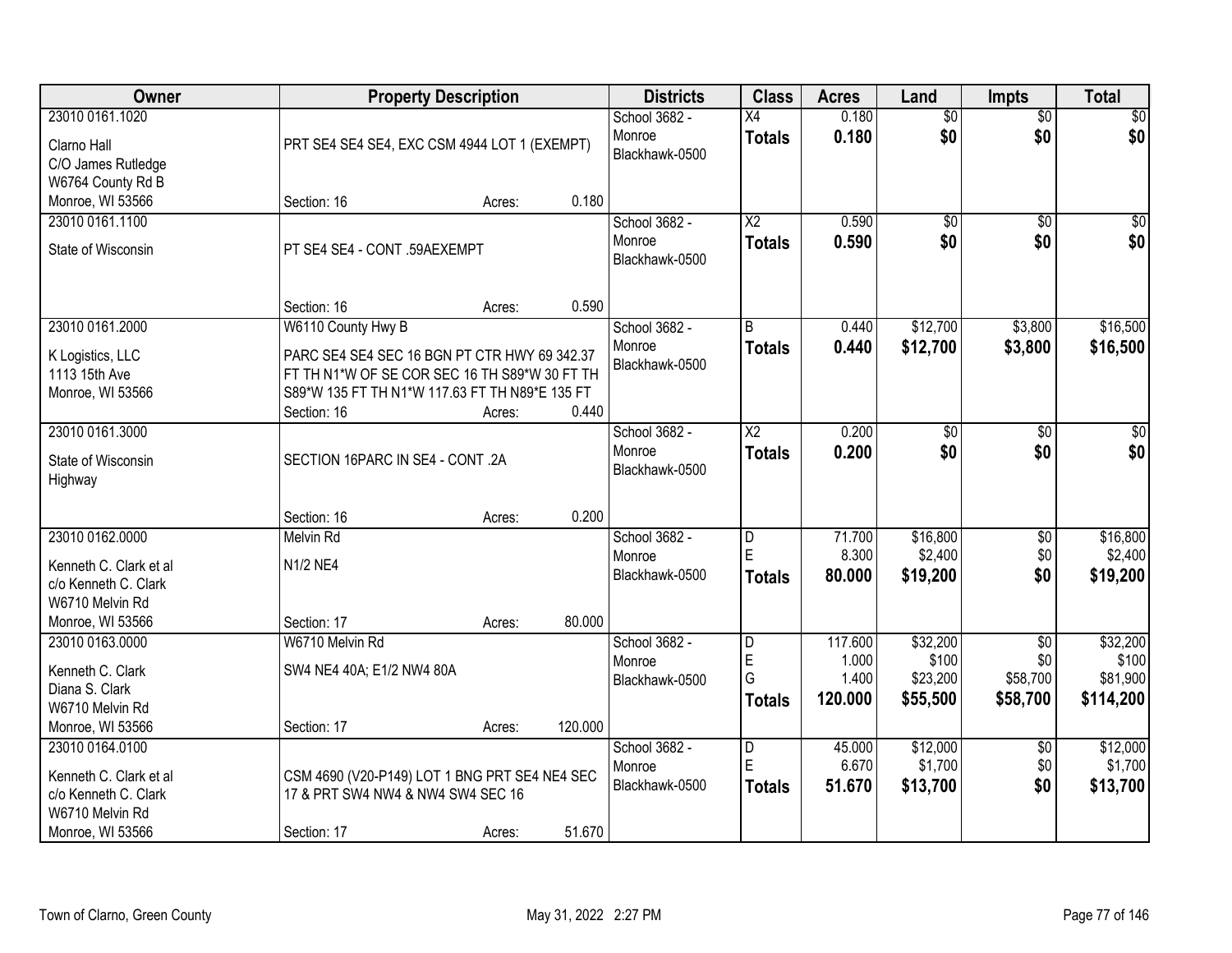| Owner                              |                                                | <b>Property Description</b> |         | <b>Districts</b> | <b>Class</b>   | <b>Acres</b> | Land     | Impts           | <b>Total</b> |
|------------------------------------|------------------------------------------------|-----------------------------|---------|------------------|----------------|--------------|----------|-----------------|--------------|
| 23010 0165.0000                    | W6877 Melvin Rd                                |                             |         | School 3682 -    | D              | 94.300       | \$23,500 | $\overline{50}$ | \$23,500     |
| Jeff Landorf et al                 | W1/2 NW4 EXC CSM 4374 - CONT 78.5A; W2 NW4     |                             |         | Monroe           | E              | 3.000        | \$300    | \$0             | \$300        |
| W6877 Melvin Rd                    | SW4-20A; PRT SW4 SW4 LYG NW HONEY CRK 2A       |                             |         | Blackhawk-0500   | G              | 3.200        | \$32,800 | \$150,500       | \$183,300    |
| Monroe, WI 53566                   |                                                |                             |         |                  | <b>Totals</b>  | 100.500      | \$56,600 | \$150,500       | \$207,100    |
|                                    | Section: 17                                    | Acres:                      | 100.500 |                  |                |              |          |                 |              |
| 23010 0165.1000                    |                                                |                             |         | School 3682 -    | $\overline{D}$ | 1.500        | \$400    | $\overline{50}$ | \$400        |
| Jeff Landorf et al                 | CSM 4374 (V18-P53) LOT 1 BNG PRT NW4 NW4       |                             |         | Monroe           | <b>Totals</b>  | 1.500        | \$400    | \$0             | \$400        |
| W6877 Melvin Rd                    |                                                |                             |         | Blackhawk-0500   |                |              |          |                 |              |
| Monroe, WI 53566                   |                                                |                             |         |                  |                |              |          |                 |              |
|                                    | Section: 17                                    | Acres:                      | 1.500   |                  |                |              |          |                 |              |
| 23010 0166.0100                    | W6752 County Hwy B                             |                             |         | School 3682 -    | A              | 1.000        | \$20,000 | \$6,700         | \$26,700     |
|                                    | CSM 4683 (V20-P134) LOT 1 BNG PRT NE4 & SE4 OF |                             |         | Monroe           |                | 4.000        | \$12,000 | \$0             | \$12,000     |
| James Rutledge<br>Phyllis Rutledge | SW4                                            |                             |         | Blackhawk-0500   | <b>Totals</b>  | 5.000        | \$32,000 | \$6,700         | \$38,700     |
| W6764 County Rd B                  |                                                |                             |         |                  |                |              |          |                 |              |
| Monroe, WI 53566                   | Section: 17                                    | Acres:                      | 5.000   |                  |                |              |          |                 |              |
| 23010 0166.0200                    |                                                |                             |         | School 3682 -    | F              | 5.450        | \$16,400 | \$0             | \$16,400     |
|                                    |                                                |                             |         | Monroe           | <b>Totals</b>  | 5.450        | \$16,400 | \$0             | \$16,400     |
| Christine Alston et al             | CSM 4683 (V20-P134) LOT 2 BNG PRT NE4 & SE4 OF |                             |         | Blackhawk-0500   |                |              |          |                 |              |
| c/o Roger & Christine Alston       | SW4                                            |                             |         |                  |                |              |          |                 |              |
| W6612 County Rd B                  |                                                |                             |         |                  |                |              |          |                 |              |
| Monroe, WI 53566                   | Section: 17                                    | Acres:                      | 5.450   |                  |                |              |          |                 |              |
| 23010 0166.1000                    | W6640 County Rd B                              |                             |         | School 3682 -    | 5M             | 5.400        | \$8,100  | $\overline{50}$ | \$8,100      |
| Robert Alston et al                | N 35A OF E2 SW4                                |                             |         | Monroe           | D              | 21.500       | \$5,200  | \$0             | \$5,200      |
| c/o Roger & Christine Alston       |                                                |                             |         | Blackhawk-0500   | E              | 8.100        | \$2,900  | \$0             | \$2,900      |
| W6612 County Rd B                  |                                                |                             |         |                  | <b>Totals</b>  | 35.000       | \$16,200 | \$0             | \$16,200     |
| Monroe, WI 53566                   | Section: 17                                    | Acres:                      | 35.000  |                  |                |              |          |                 |              |
| 23010 0166.1100                    | W6670 County Hwy B                             |                             |         | School 3682 -    | A              | 2.420        | \$29,700 | \$218,300       | \$248,000    |
| Robert C. Alston                   | CSM 1733 (V5-P311) LOT 1 BNG PRT SW4 SE4       |                             |         | Monroe           | <b>Totals</b>  | 2.420        | \$29,700 | \$218,300       | \$248,000    |
| Barbara J. Alston                  |                                                |                             |         | Blackhawk-0500   |                |              |          |                 |              |
| W6670 County Rd B                  |                                                |                             |         |                  |                |              |          |                 |              |
| Monroe, WI 53566                   | Section: 17                                    | Acres:                      | 2.420   |                  |                |              |          |                 |              |
| 23010 0166.2100                    |                                                |                             |         | School 3682 -    | D              | 9.550        | \$2,200  | $\overline{50}$ | \$2,200      |
|                                    |                                                |                             |         | Monroe           | <b>Totals</b>  | 9.550        | \$2,200  | \$0             | \$2,200      |
| Kenneth C. Clark et al             | W 9A OF S 20A OF N55A OF E 1/2 SW4 & PRT S 20A |                             |         | Blackhawk-0500   |                |              |          |                 |              |
| c/o Kenneth C. Clark               | OF N 55A E2 SW4 EXC LOTS 1 & 2 CSM 4683 - CONT |                             |         |                  |                |              |          |                 |              |
| W6710 Melvin Rd                    | .55A                                           |                             |         |                  |                |              |          |                 |              |
| Monroe, WI 53566                   | Section: 17                                    | Acres:                      | 9.550   |                  |                |              |          |                 |              |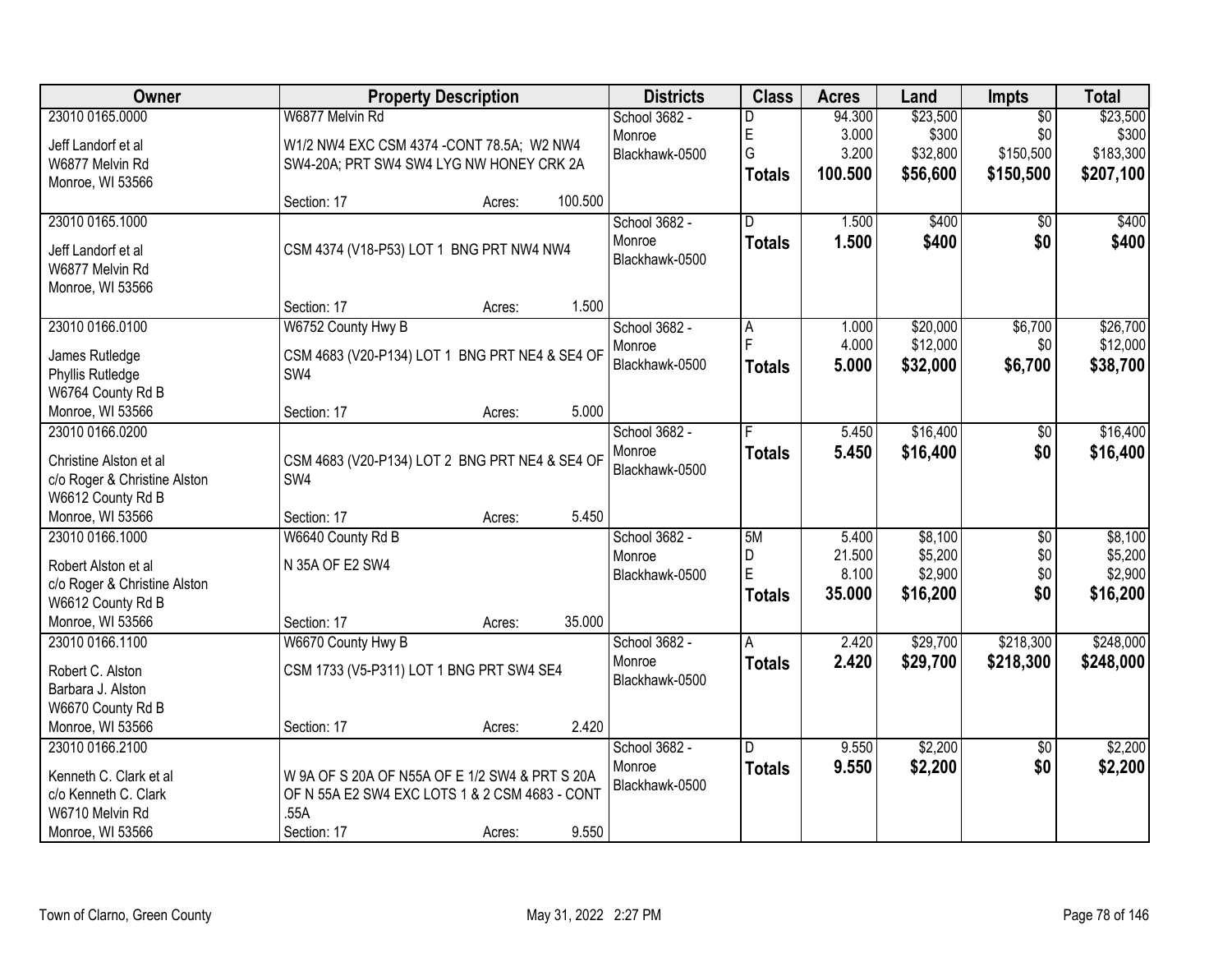| Owner                              | <b>Property Description</b>                   |       | <b>Districts</b> | <b>Class</b>  | <b>Acres</b> | Land     | <b>Impts</b> | <b>Total</b> |
|------------------------------------|-----------------------------------------------|-------|------------------|---------------|--------------|----------|--------------|--------------|
| 23010 0167.0000                    | W6848 County Hwy B                            |       | School 3682 -    |               | 4.430        | \$37,700 | \$175,100    | \$212,800    |
| Michael J. Key                     | CSM 1969 (V6-P283) LOT 1 BNG PRT SW4 SW4      |       | Monroe           | <b>Totals</b> | 4.430        | \$37,700 | \$175,100    | \$212,800    |
| Diana K. Lincicum                  |                                               |       | Blackhawk-0500   |               |              |          |              |              |
| W6854 County Rd B                  |                                               |       |                  |               |              |          |              |              |
| Monroe, WI 53566                   | Section: 17<br>Acres:                         | 4.430 |                  |               |              |          |              |              |
| 23010 0167.0100                    | W6812 County Hwy B                            |       | School 3682 -    |               | 1.470        | \$23,800 | \$161,900    | \$185,700    |
| William M. Lang                    | CSM 4539 (V19-P84) LOT 3 BNG PRT SW4 SW4      |       | Monroe           | <b>Totals</b> | 1.470        | \$23,800 | \$161,900    | \$185,700    |
| Andrea J. Larsen                   |                                               |       | Blackhawk-0500   |               |              |          |              |              |
| W6812 County Rd B                  |                                               |       |                  |               |              |          |              |              |
| Monroe, WI 53566                   | Section: 17<br>Acres:                         | 1.470 |                  |               |              |          |              |              |
| 23010 0167.0200                    | W6824 County Hwy B                            |       | School 3682 -    | A             | 1.470        | \$23,800 | \$176,800    | \$200,600    |
|                                    |                                               |       | Monroe           | <b>Totals</b> | 1.470        | \$23,800 | \$176,800    | \$200,600    |
| Robert F. Pink                     | CSM 4539 (V19-P84) LOT 2 BNG PRT SW4 SW4      |       | Blackhawk-0500   |               |              |          |              |              |
| W6824 County Rd B                  |                                               |       |                  |               |              |          |              |              |
| Monroe, WI 53566                   | Section: 17<br>Acres:                         | 1.470 |                  |               |              |          |              |              |
| 23010 0167.1000                    | W6764 County Hwy B                            |       | School 3682 -    | Α             | 1.000        | \$20,000 | \$142,000    | \$162,000    |
|                                    |                                               |       | Monroe           | <b>Totals</b> | 1.000        | \$20,000 | \$142,000    | \$162,000    |
| James Rutledge                     | PARC COM PT CTR RD S LN SEC 150 FT W OF SE    |       | Blackhawk-0500   |               |              |          |              |              |
| Phyllis Rutledge                   | COR SW4 SE4 SW4 N 300 FT W 150 FT S 300 FT E  |       |                  |               |              |          |              |              |
| W6764 County Rd B                  | 150 FT POB PRT SE4 SW4                        |       |                  |               |              |          |              |              |
| Monroe, WI 53566                   | Section: 17<br>Acres:                         | 1.000 |                  |               |              |          |              |              |
| 23010 0167.2000                    | W6780 County Hwy B                            |       | School 3682 -    | A             | 1.600        | \$24,800 | \$150,700    | \$175,500    |
| Ernest D. Strothman                | PRT SE4 SW4 COM S4 COR SEC W 960.08 FT POB W  |       | Monroe           | <b>Totals</b> | 1.600        | \$24,800 | \$150,700    | \$175,500    |
| W6780 County Rd B                  | 232.32 FT N 300 FT E 232.32 FT S 300 FT POB   |       | Blackhawk-0500   |               |              |          |              |              |
| Monroe, WI 53566                   |                                               |       |                  |               |              |          |              |              |
|                                    | Section: 17<br>Acres:                         | 1.600 |                  |               |              |          |              |              |
| 23010 0167.3000                    | W6756 County Hwy B                            |       | School 3682 -    | A             | 0.844        | \$14,100 | \$142,900    | \$157,000    |
| Werner G. Pulver                   | COM SE COR SW4 SE4 SW4 & CTR RD W 150 FT N    |       | Monroe           | <b>Totals</b> | 0.844        | \$14,100 | \$142,900    | \$157,000    |
| W6756 County Rd B                  | 300 FT E 150 FT S 300 FT POB EXC E 27.5 FT    |       | Blackhawk-0500   |               |              |          |              |              |
| Monroe, WI 53566                   |                                               |       |                  |               |              |          |              |              |
|                                    | Section: 17<br>Acres:                         | 0.844 |                  |               |              |          |              |              |
| 23010 0167.4000                    | W6802 County Hwy B                            |       | School 3682 -    | A             | 1.600        | \$24,800 | \$159,700    | \$184,500    |
|                                    | PRT SW4 COM S4 COR W 1192.4 FT PBO W 232.32 F |       | Monroe           | <b>Totals</b> | 1.600        | \$24,800 | \$159,700    | \$184,500    |
| Ray G. Wesley<br>W6802 County Rd B | N 300 FT E 232.32 FT S 300 FT POB             |       | Blackhawk-0500   |               |              |          |              |              |
| Monroe, WI 53566                   |                                               |       |                  |               |              |          |              |              |
|                                    | Section: 17<br>Acres:                         | 1.600 |                  |               |              |          |              |              |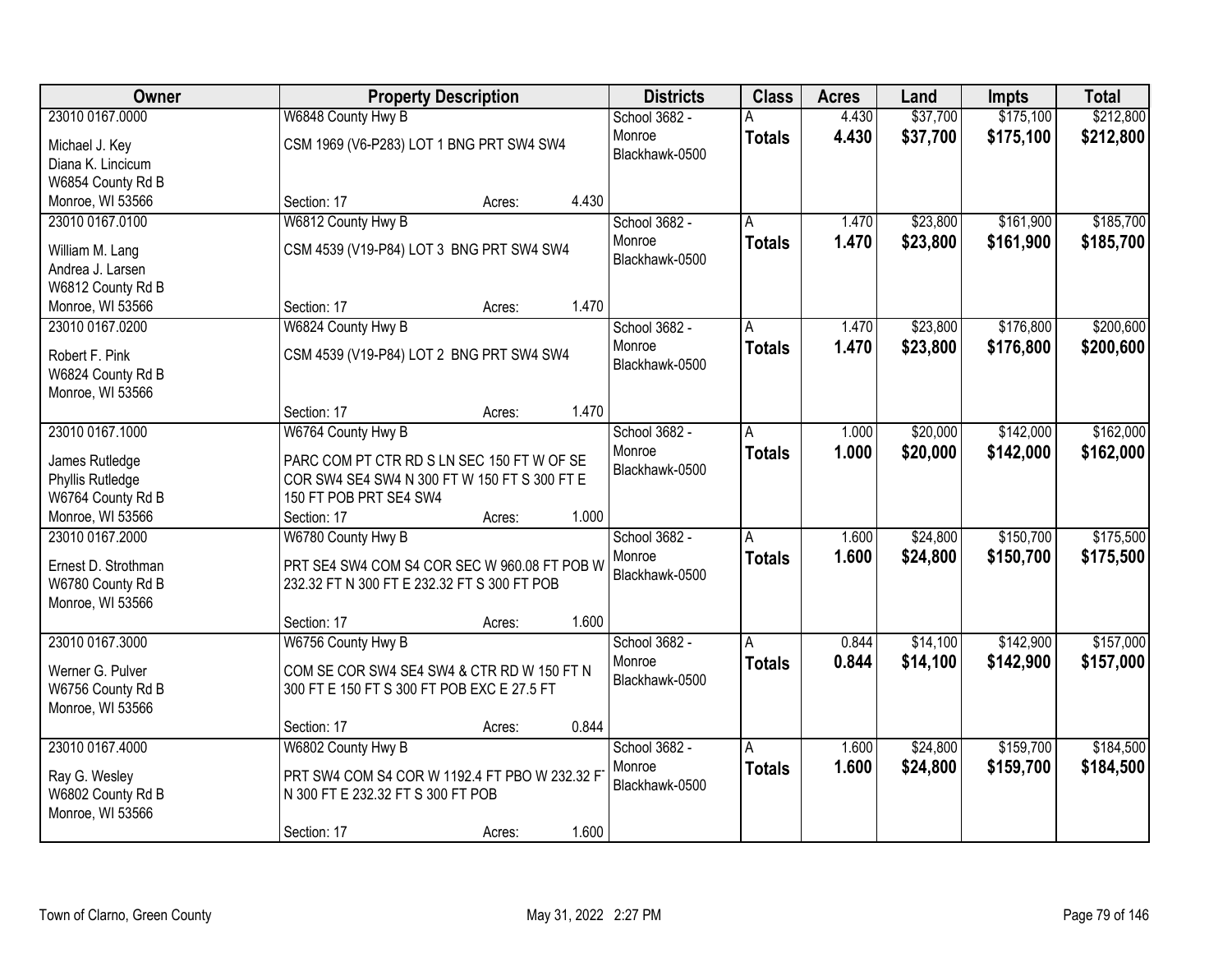| Owner                                | <b>Property Description</b>                                                                                                       | <b>Districts</b> | <b>Class</b>            | <b>Acres</b> | Land     | <b>Impts</b>    | <b>Total</b> |
|--------------------------------------|-----------------------------------------------------------------------------------------------------------------------------------|------------------|-------------------------|--------------|----------|-----------------|--------------|
| 23010 0167.5000                      |                                                                                                                                   | School 3682 -    |                         | 7.870        | \$1,800  | $\overline{30}$ | \$1,800      |
| Dennis L. Figi                       | S 12.5A W2 SE4 SW4 EXC S 300 FT                                                                                                   | Monroe           | <b>Totals</b>           | 7.870        | \$1,800  | \$0             | \$1,800      |
| Debra Hawthorn                       |                                                                                                                                   | Blackhawk-0500   |                         |              |          |                 |              |
| W6710 Figi Rd                        |                                                                                                                                   |                  |                         |              |          |                 |              |
| Monroe, WI 53566                     | 7.870<br>Section: 17<br>Acres:                                                                                                    |                  |                         |              |          |                 |              |
| 23010 0167.6000                      | County Rd B                                                                                                                       | School 3682 -    | $\overline{\mathsf{D}}$ | 33.000       | \$7,700  | $\overline{50}$ | \$7,700      |
| Jeff Landorf et al                   | PRT W1/2 SW4 EXC COM SE COR SW4 TH W 1424.72                                                                                      | Monroe           | E                       | 18.426       | \$4,600  | \$0             | \$4,600      |
| W6877 Melvin Rd                      | FT TO POB TH W 17,1039 FT TH N 300 FT TH E                                                                                        | Blackhawk-0500   | <b>Totals</b>           | 51.426       | \$12,300 | \$0             | \$12,300     |
| Monroe, WI 53566                     | 1039.00 FT TH S 300 FT TO POB, & ALSO EXC COM                                                                                     |                  |                         |              |          |                 |              |
|                                      | 51.426<br>Section: 17<br>Acres:                                                                                                   |                  |                         |              |          |                 |              |
| 23010 0168.0000                      | W6708 County Hwy B                                                                                                                | School 3682 -    | A                       | 0.960        | \$19,600 | \$101,600       | \$121,200    |
| Benjamin L. Bidlingmaier             | COM PT 461 FT E OF SW COR SE4 SE4 SW4 N 209 F                                                                                     | Monroe           | <b>Totals</b>           | 0.960        | \$19,600 | \$101,600       | \$121,200    |
| W6708 County Rd B                    | E 199.65 FT S 209 FT W 199.65 FT POB                                                                                              | Blackhawk-0500   |                         |              |          |                 |              |
| Monroe, WI 53566                     |                                                                                                                                   |                  |                         |              |          |                 |              |
|                                      | 0.960<br>Section: 17<br>Acres:                                                                                                    |                  |                         |              |          |                 |              |
| 23010 0168.1000                      |                                                                                                                                   | School 3682 -    | A                       | 0.820        | \$18,400 | \$0             | \$18,400     |
|                                      |                                                                                                                                   | Monroe           | <b>Totals</b>           | 0.820        | \$18,400 | \$0             | \$18,400     |
| Dtd Dec 21, 2010                     | Ludlum John F & Marilyn K Family Trust   PRT SE4 SE4 SW4 COM SW COR SE4 SE4 SW4 E<br>326.50 FT N0*E 209 FT POB W 136.5 FT TH N0*E | Blackhawk-0500   |                         |              |          |                 |              |
| c/o Ludlum John F & Marilyn K Family | 260.72 FT TH E 136.5 FT TH S0*W 260.72 FT TO POB                                                                                  |                  |                         |              |          |                 |              |
| Trust                                | 0.820<br>Section: 17<br>Acres:                                                                                                    |                  |                         |              |          |                 |              |
| 300 S Val Vista Dr Lot 240           |                                                                                                                                   |                  |                         |              |          |                 |              |
| Mesa, AZ 85204-1929                  |                                                                                                                                   |                  |                         |              |          |                 |              |
| 23010 0168.2000                      | W6740 County Hwy B                                                                                                                | School 3682 -    | A                       | 1.000        | \$20,000 | \$130,900       | \$150,900    |
| Kuebli Galen D & Kathryn C Trust Dtd | PARC SW COR SE4 SE4 SW4 BNG 209 FT N & S X 20                                                                                     | Monroe           | <b>Totals</b>           | 1.000        | \$20,000 | \$130,900       | \$150,900    |
| Feb 7, 2018                          | FTE&W                                                                                                                             | Blackhawk-0500   |                         |              |          |                 |              |
| c/o Kuebli Galen D & Kathryn C Trust |                                                                                                                                   |                  |                         |              |          |                 |              |
| W6740 County Rd B                    | 1.000<br>Section: 17<br>Acres:                                                                                                    |                  |                         |              |          |                 |              |
| Monroe, WI 53566                     |                                                                                                                                   |                  |                         |              |          |                 |              |
| 23010 0168.3000                      | W6748 County Hwy B                                                                                                                | School 3682 -    | A                       | 1.000        | \$20,000 | \$110,800       | \$130,800    |
| Vance C. Hartwig                     | PARC SE4 SW4 175 FT E & W X 250 FT N & S                                                                                          | Monroe           | <b>Totals</b>           | 1.000        | \$20,000 | \$110,800       | \$130,800    |
| Michele J. Hartwig                   |                                                                                                                                   | Blackhawk-0500   |                         |              |          |                 |              |
| W6748 County Rd B                    |                                                                                                                                   |                  |                         |              |          |                 |              |
| Monroe, WI 53566                     | 1.000<br>Section: 17<br>Acres:                                                                                                    |                  |                         |              |          |                 |              |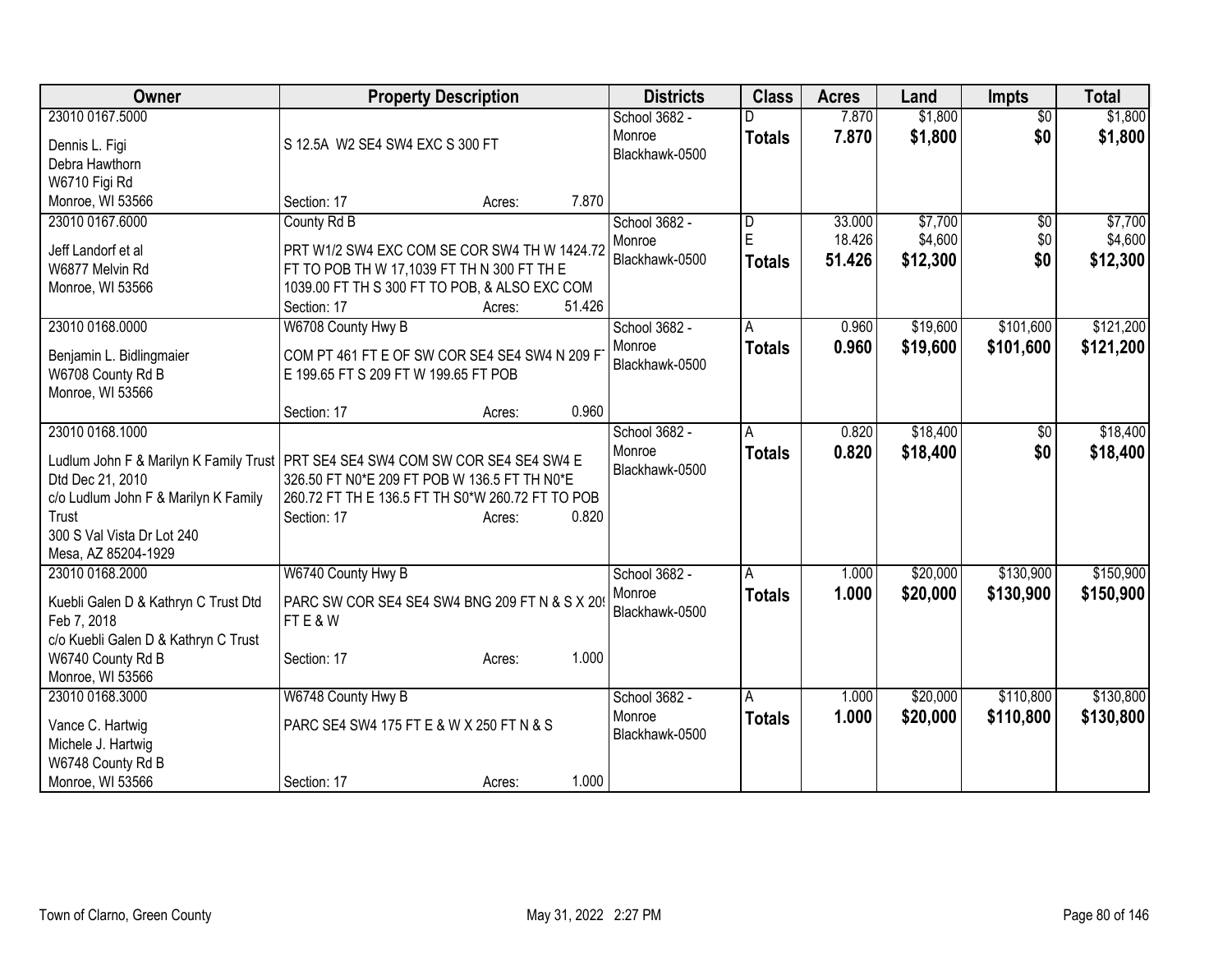| Owner                                | <b>Property Description</b>                                                            | <b>Districts</b> | <b>Class</b>   | <b>Acres</b> | Land     | <b>Impts</b>    | <b>Total</b> |
|--------------------------------------|----------------------------------------------------------------------------------------|------------------|----------------|--------------|----------|-----------------|--------------|
| 23010 0168.4000                      | W6726 County Hwy B                                                                     | School 3682 -    |                | 0.500        | \$14,200 | \$128,700       | \$142,900    |
|                                      | Ludlum John F & Marilyn K Family Trust   W2 OF COM PT 209 FT E SW COR SE4 SE4 SW4 TH E | Monroe           | <b>Totals</b>  | 0.500        | \$14,200 | \$128,700       | \$142,900    |
| Dtd Dec 21, 2010                     | 209 FT TH N 209 FT TH W 209 FT TH S 209 FT POB                                         | Blackhawk-0500   |                |              |          |                 |              |
| c/o Ludlum John F & Marilyn K Family |                                                                                        |                  |                |              |          |                 |              |
| Trust                                | Section: 17<br>Acres:                                                                  | 0.500            |                |              |          |                 |              |
| 300 S Val Vista Dr Lot 240           |                                                                                        |                  |                |              |          |                 |              |
| Mesa, AZ 85204-1929                  |                                                                                        |                  |                |              |          |                 |              |
| 23010 0168.5000                      | W6718 County Hwy B                                                                     | School 3682 -    | A              | 0.500        | \$14,200 | \$126,100       | \$140,300    |
| Ronald D. Kubly                      | E1/2 OF COM PT 209 FT E SW COR SE4 SE4 SW4 E                                           | Monroe           | <b>Totals</b>  | 0.500        | \$14,200 | \$126,100       | \$140,300    |
| Sharon A. Kubly                      | 209 FT N 209 FT W 209 FT S 209 FT POB PRT SE4                                          | Blackhawk-0500   |                |              |          |                 |              |
| W6718 County Rd B                    | SW <sub>4</sub>                                                                        |                  |                |              |          |                 |              |
| Monroe, WI 53566                     | Section: 17<br>Acres:                                                                  | 0.500            |                |              |          |                 |              |
| 23010 0168,6000                      |                                                                                        | School 3682 -    | E              | 0.140        | \$2,300  | $\sqrt{50}$     | \$2,300      |
| Ronald D. Kubly                      | COM 418 FT E SW COR SE4 SE4 SW4 E 43 FT N 209                                          | Monroe           | <b>Totals</b>  | 0.140        | \$2,300  | \$0             | \$2,300      |
| Sharon A. Kubly                      | FT W 43 FT S 209 FT BNG PRT SE4 SW4                                                    | Blackhawk-0500   |                |              |          |                 |              |
| W6718 County Rd B                    |                                                                                        |                  |                |              |          |                 |              |
| Monroe, WI 53566                     | Section: 17<br>Acres:                                                                  | 0.140            |                |              |          |                 |              |
| 23010 0168.7000                      | County Rd B                                                                            | School 3682 -    | Α              | 2.000        | \$20,000 | \$4,300         | \$24,300     |
| Ronald D. Kubly                      | COM SW COR SE4 SE4 SW4 E ALG CTR RD 326.5 FT                                           | Monroe           | <b>Totals</b>  | 2.000        | \$20,000 | \$4,300         | \$24,300     |
| Sharon A. Kubly                      | TH N0*E 209 FT POB TH N0*E 260.72 FT TH E 334.15                                       | Blackhawk-0500   |                |              |          |                 |              |
| W6718 County Rd B                    | FT TH S0*W 260.72 FT TH W 334.15 FT POB PRT SE4                                        |                  |                |              |          |                 |              |
| Monroe, WI 53566                     | Section: 17<br>Acres:                                                                  | 2.000            |                |              |          |                 |              |
| 23010 0168.8000                      | W6750 County Hwy B                                                                     | School 3682 -    | Α              | 1.500        | \$24,000 | \$226,300       | \$250,300    |
| Troy R. Watson                       | COM SE COR SE4 SE4 SW4 TH N ALG E LN SW4 469                                           | Monroe           | E              | 3.500        | \$10,500 | \$0             | \$10,500     |
| Crystal L. Watson                    | FT POB TH W 470.65 FT TH S 10.75 FT TH W 189.35                                        | Blackhawk-0500   | <b>Totals</b>  | 5.000        | \$34,500 | \$226,300       | \$260,800    |
| W6750 County Rd B                    | FT TO W LN SEC TH N TO NW COR SE4 SE4 SW4 TH                                           |                  |                |              |          |                 |              |
| Monroe, WI 53566                     | Section: 17<br>Acres:                                                                  | 5.000            |                |              |          |                 |              |
| 23010 0169.0000                      | N1381 Bethel Rd                                                                        | School 3682 -    | A              | 1.100        | \$20,800 | \$65,900        | \$86,700     |
| <b>Lillian Kolb</b>                  | CSM 1431 (V4-P396) LOT 1 BNG PRT SE4 SE4                                               | Monroe           | <b>Totals</b>  | 1.100        | \$20,800 | \$65,900        | \$86,700     |
| N1381 Bethel Rd                      |                                                                                        | Blackhawk-0500   |                |              |          |                 |              |
| Monroe, WI 53566                     |                                                                                        |                  |                |              |          |                 |              |
|                                      | Section: 17<br>Acres:                                                                  | 1.100            |                |              |          |                 |              |
| 23010 0169.1000                      | <b>Bethel Rd</b>                                                                       | School 3682 -    | $\overline{D}$ | 71.000       | \$14,200 | $\overline{50}$ | \$14,200     |
| Kenneth C. Clark et al               | E1/2 SE4, EXC CSM 1431 LOT 1                                                           | Monroe           | E              | 5.900        | \$1,400  | \$0             | \$1,400      |
| c/o Kenneth C. Clark                 |                                                                                        | Blackhawk-0500   | G              | 2.000        | \$28,000 | \$31,500        | \$59,500     |
| W6710 Melvin Rd                      |                                                                                        |                  | <b>Totals</b>  | 78.900       | \$43,600 | \$31,500        | \$75,100     |
| Monroe, WI 53566                     | Section: 17<br>Acres:                                                                  | 78.900           |                |              |          |                 |              |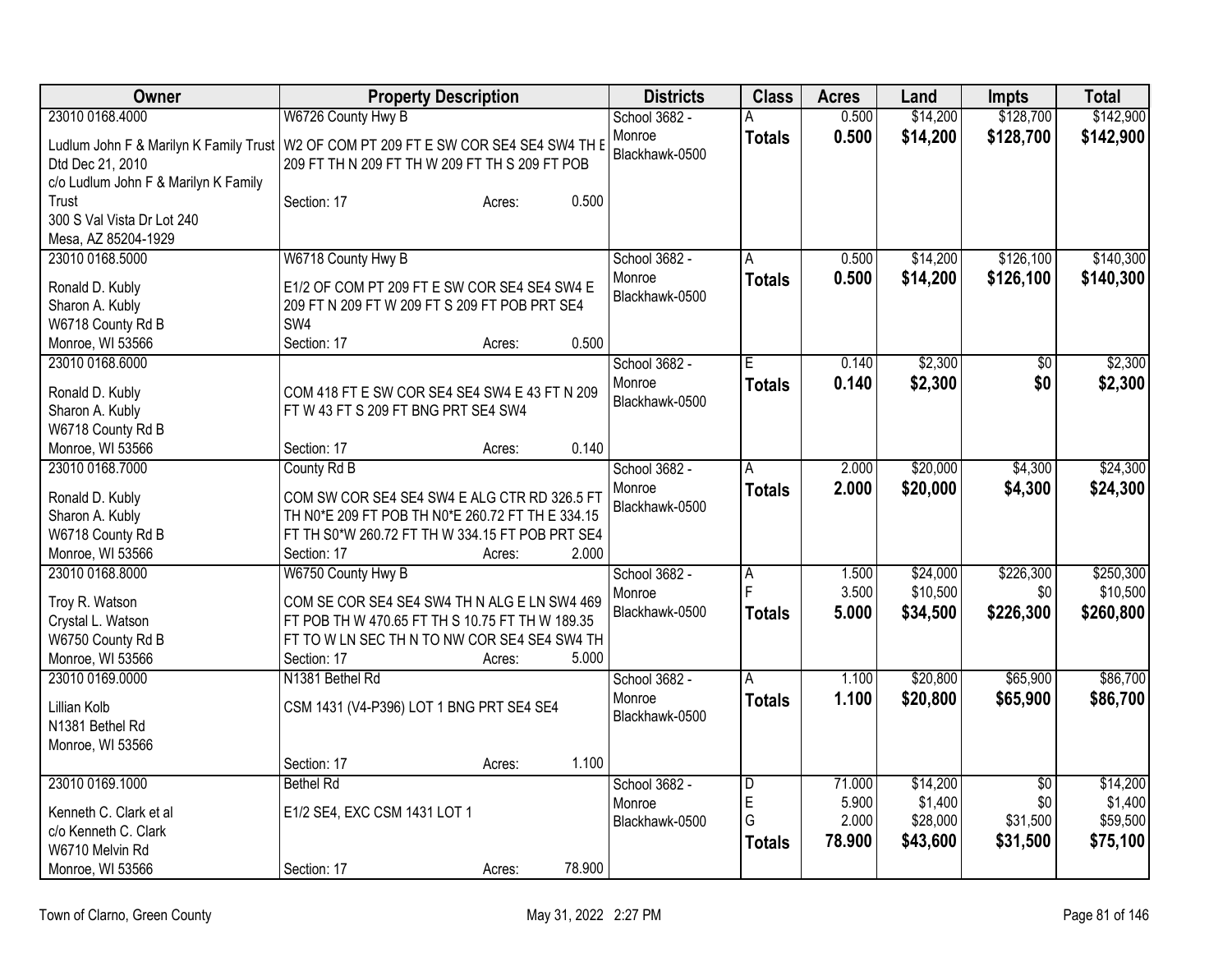| Owner                                    |                                                  | <b>Property Description</b> |        | <b>Districts</b> | <b>Class</b>  | <b>Acres</b> | Land     | Impts           | <b>Total</b> |
|------------------------------------------|--------------------------------------------------|-----------------------------|--------|------------------|---------------|--------------|----------|-----------------|--------------|
| 23010 0170.0000                          | W6640 County Hwy B                               |                             |        | School 3682 -    | D             | 73.580       | \$14,200 | $\overline{50}$ | \$14,200     |
| Robert Alston et al                      | W1/2 SE4 EXC BGN SW COR SE4 SE4 TH W 200 FT      |                             |        | Monroe           | G             | 3.000        | \$32,000 | \$132,300       | \$164,300    |
| c/o Roger & Christine Alston             | TH N 150 FT TH E 200 FT TH S 150 FT TO POB & EXC |                             |        | Blackhawk-0500   | <b>Totals</b> | 76.580       | \$46,200 | \$132,300       | \$178,500    |
| W6612 County Rd B                        | CSM 1733 LOT 1                                   |                             |        |                  |               |              |          |                 |              |
| Monroe, WI 53566                         | Section: 17                                      | Acres:                      | 76.580 |                  |               |              |          |                 |              |
| 23010 0170.1000                          | W6612 County Hwy B                               |                             |        | School 3682 -    | A             | 1.000        | \$20,000 | \$151,800       | \$171,800    |
|                                          |                                                  |                             |        | Monroe           | <b>Totals</b> | 1.000        | \$20,000 | \$151,800       | \$171,800    |
| Roger R. Alston                          | PRT SW4 SE4 BEG SW COR SE4 SE4 TH W 200 FT       |                             |        | Blackhawk-0500   |               |              |          |                 |              |
| <b>Christine Alston</b>                  | ALG SEC LN TH N 150 FT TH E 200 FT TH S 150 FT   |                             |        |                  |               |              |          |                 |              |
| W6612 County Rd B                        | TO POB                                           |                             |        |                  |               |              |          |                 |              |
| Monroe, WI 53566                         | Section: 17                                      | Acres:                      | 1.000  |                  |               |              |          |                 |              |
| 23010 0171.1000                          | N1627 Honey Creek Rd                             |                             |        | School 3682 -    | D             | 0.580        | \$100    | \$0             | \$100        |
| Paul D. Beach                            | CSM 5419 (V26-P270) LOT 1 BNG PRT NE4 NE4        |                             |        | Monroe           | <b>Totals</b> | 0.580        | \$100    | \$0             | \$100        |
| N1671 Honey Creek Rd                     |                                                  |                             |        | Blackhawk-0500   |               |              |          |                 |              |
| Monroe, WI 53566                         |                                                  |                             |        |                  |               |              |          |                 |              |
|                                          | Section:                                         | Acres:                      | 0.580  |                  |               |              |          |                 |              |
| 23010 0171.2000                          | N1671 Honey Creek Rd                             |                             |        | School 3682 -    | D             | 54.420       | \$13,400 | $\overline{50}$ | \$13,400     |
|                                          | E 60A N1/2 OF NE4 EXC CSM 5419 LOT 1             |                             |        | Monroe           | E             | 2.000        | \$200    | \$0             | \$200        |
| Paul D. Beach                            |                                                  |                             |        | Blackhawk-0500   | G             | 3.000        | \$32,000 | \$238,300       | \$270,300    |
| N1671 Honey Creek Rd<br>Monroe, WI 53566 |                                                  |                             |        |                  | <b>Totals</b> | 59.420       | \$45,600 | \$238,300       | \$283,900    |
|                                          | Section:                                         |                             | 59.420 |                  |               |              |          |                 |              |
| 23010 0172.0000                          | W7051 Melvin Rd                                  | Acres:                      |        | School 3682 -    | 5M            | 4.220        | \$6,400  | $\overline{50}$ | \$6,400      |
|                                          |                                                  |                             |        | Monroe           | D             | 40.280       | \$10,600 | \$0             | \$10,600     |
| Paul D. Beach                            | W2 NW4 NE4 20A W 27A SW4 NE4                     |                             |        | Blackhawk-0500   | E             | 2.500        | \$600    | \$0             | \$600        |
| Carolyn L. Beach                         |                                                  |                             |        |                  | <b>Totals</b> | 47.000       | \$17,600 | \$0             | \$17,600     |
| N1671 Honey Creek Rd                     |                                                  |                             |        |                  |               |              |          |                 |              |
| Monroe, WI 53566                         | Section: 18                                      | Acres:                      | 47.000 |                  |               |              |          |                 |              |
| 23010 0173.0000                          |                                                  |                             |        | School 3682 -    | D             | 50.000       | \$11,900 | $\overline{50}$ | \$11,900     |
| Paul D. Beach                            | E 53A S1/2 NE4 EXC CSM 278 LOTS 1 & 2            |                             |        | Monroe           | E             | 1.670        | \$200    | \$0             | \$200        |
| Carolyn L. Beach                         |                                                  |                             |        | Blackhawk-0500   | <b>Totals</b> | 51.670       | \$12,100 | \$0             | \$12,100     |
| N1671 Honey Creek Rd                     |                                                  |                             |        |                  |               |              |          |                 |              |
| Monroe, WI 53566                         | Section: 18                                      | Acres:                      | 51.670 |                  |               |              |          |                 |              |
| 23010 0173.1000                          | N1505 Honey Creek Rd                             |                             |        | School 3682 -    | A             | 0.830        | \$18,400 | \$97,000        | \$115,400    |
|                                          |                                                  |                             |        | Monroe           | <b>Totals</b> | 0.830        | \$18,400 | \$97,000        | \$115,400    |
| Eric M. Broge                            | CSM 278 (V1-P285) LOT 1 BNG PRT S1/2 NE4         |                             |        | Blackhawk-0500   |               |              |          |                 |              |
| N1505 Honey Creek Rd                     |                                                  |                             |        |                  |               |              |          |                 |              |
| Monroe, WI 53566                         |                                                  |                             |        |                  |               |              |          |                 |              |
|                                          | Section: 18                                      | Acres:                      | 0.830  |                  |               |              |          |                 |              |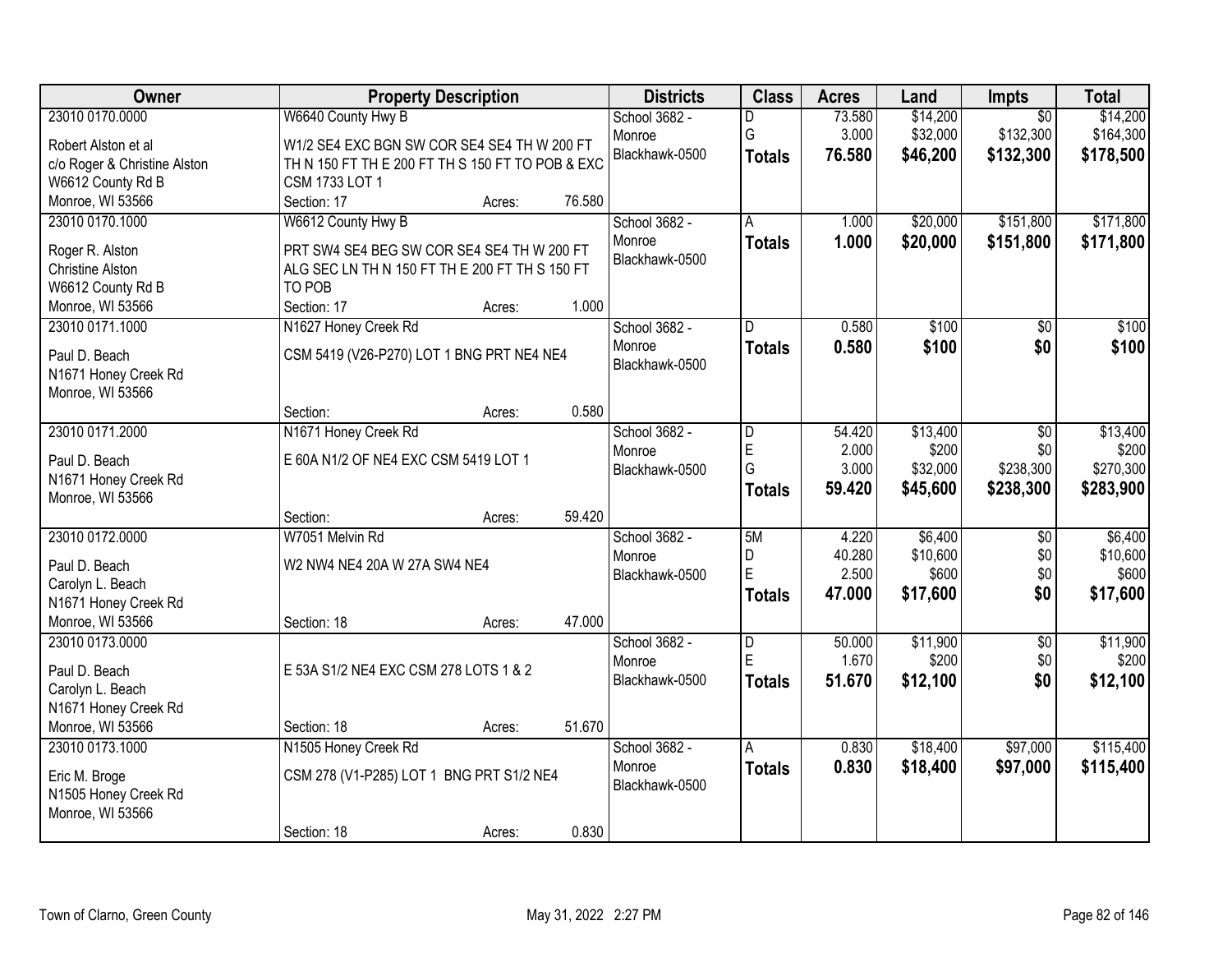| <b>Owner</b><br><b>Districts</b><br><b>Class</b><br><b>Property Description</b><br><b>Acres</b><br>Land<br>Impts                                                                                    | <b>Total</b> |
|-----------------------------------------------------------------------------------------------------------------------------------------------------------------------------------------------------|--------------|
| 0.500<br>\$14,200<br>\$68,700<br>23010 0173.2000<br>N1501 Honey Creek Rd<br>School 3682 -<br>А                                                                                                      | \$82,900     |
| 0.500<br>\$14,200<br>Monroe<br>\$68,700<br><b>Totals</b><br>CSM 278 (V1-P285) LOT 2 BNG PRT S1/2 NE4<br>Larry S. Amacher                                                                            | \$82,900     |
| Blackhawk-0500<br>Debra L. Amacher                                                                                                                                                                  |              |
| N1501 Honey Creek Rd                                                                                                                                                                                |              |
| Monroe, WI 53566<br>0.500<br>Section: 18<br>Acres:                                                                                                                                                  |              |
| 23010 0174.1000<br>N1558 Steiner Rd<br>School 3682 -<br>\$28,200<br>\$85,500<br>2.060<br>A                                                                                                          | \$113,700    |
| Monroe<br>\$28,200<br>\$85,500<br>2.060<br><b>Totals</b><br>CSM 5270 (V25-P172) LOT 1 BNG PRT SW4 NW4<br>Joshua J. Williams                                                                         | \$113,700    |
| Blackhawk-0500<br>c/o Joshua A. Williams                                                                                                                                                            |              |
| N1558 Steiner Rd                                                                                                                                                                                    |              |
| 2.060<br>Section:<br>Browntown, WI 53522<br>Acres:                                                                                                                                                  |              |
| School 3682 -<br>\$3,500<br>23010 0174.3000<br>W7207 Melvin Rd<br>0.110<br>\$2,000<br>Α                                                                                                             | \$5,500      |
| E<br>6.000<br>\$2,100<br>\$0<br>Monroe<br>Matthew D. Schumacher<br>CSM 5278 (V25-P189) LOT 1 BNG PRT NE4, SE4, SW4                                                                                  | \$2,100      |
| Blackhawk-0500<br><b>Totals</b><br>6.110<br>\$4,100<br>\$3,500<br>1124 Stony Point Rd<br>& NW OF NW4                                                                                                | \$7,600      |
| Dixon, IL 61021                                                                                                                                                                                     |              |
| 6.110<br>Section:<br>Acres:                                                                                                                                                                         |              |
| 23010 0174.4000<br>W7179 Melvin Rd<br>School 3682 -<br>\$18,800<br>0.940<br>\$0<br>A                                                                                                                | \$18,800     |
| D<br>142.000<br>\$37,500<br>\$0<br>Monroe                                                                                                                                                           | \$37,500     |
| Schumacher Trust No 3755 Dated<br>ALL FRAC NW4 SEC 18 EXC CSM 5270 LOT 1 & EXC<br>E<br>6.180<br>\$1,400<br>\$0<br>Blackhawk-0500<br>2/20/08<br>CSM 5278 LOT 1                                       | \$1,400      |
| \$0<br>149.120<br>\$57,700<br><b>Totals</b><br>c/o Schumacher Trust                                                                                                                                 | \$57,700     |
| 149.120<br>Dennis Schumacher Ttee<br>Section:<br>Acres:                                                                                                                                             |              |
| 2146 Piazza Dr                                                                                                                                                                                      |              |
| Sarasota, FL 34238-3123                                                                                                                                                                             |              |
| \$2,300<br>23010 0175.0100<br>County Rd B<br>School 3682 -<br>9.930<br>D<br>\$0                                                                                                                     | \$2,300      |
| \$2,300<br>\$0<br>Monroe<br>9.930<br><b>Totals</b><br>Pauline R. Phillips<br>CSM 5023 (V23-P103) PRT LOT 1 BNG PRT SW4 SW4                                                                          | \$2,300      |
| Blackhawk-0500<br>SEC 18 & NW4 NW4 SEC 19<br>W7340 County Rd B                                                                                                                                      |              |
| Monroe, WI 53566                                                                                                                                                                                    |              |
| 9.930<br>Section: 18<br>Acres:                                                                                                                                                                      |              |
| 23010 0175.0200<br>School 3682 -<br>\$46,500<br>Honey Creek Rd<br>5M<br>36.000<br>$\sqrt{6}$                                                                                                        | \$46,500     |
| D.<br>59.280<br>\$15,100<br>\$0<br>Monroe                                                                                                                                                           | \$15,100     |
| Kenneth C. Clark et al<br>PRT NE4, SE4, SW4 & NW4 OF SW & PRT NW4 SE4 (<br>Blackhawk-0500<br>95.280<br>\$61,600<br>\$0<br><b>Totals</b><br>c/o Kenneth C. Clark<br>POS V15-P77), EXC CSM 5023 LOT 1 | \$61,600     |
| W6710 Melvin Rd                                                                                                                                                                                     |              |
| 95.280<br>Monroe, WI 53566<br>Section: 18<br>Acres:                                                                                                                                                 |              |
| 23010 0176.0000<br>W7210 County Hwy B<br>School 3682 -<br>$\overline{\mathsf{D}}$<br>52.800<br>\$11,100<br>$\overline{50}$                                                                          | \$11,100     |
| E<br>0.540<br>\$100<br>\$0<br>Monroe                                                                                                                                                                | \$100        |
| COM 912.78 FT W OF SW COR SE4 TH W 760.32 FT<br>Carrousel Farms Headquarters, LLC<br>G<br>8.600<br>\$54,400<br>\$1,413,200<br>Blackhawk-0500<br>TH N 1835.46 FT TH E 968.88 FT TH S 517.44 FT TH    | \$1,467,600  |
| c/o Carrousel Farms Headquarters, LLC<br>\$65,600<br>61.940<br>\$1,413,200<br><b>Totals</b><br>W7210 County Rd B<br>W 208.56 FT TH S 1314.72 FT POB - CONT 34.48A;                                  | \$1,478,800  |
| Monroe, WI 53566<br>Section: 18<br>61.940<br>Acres:                                                                                                                                                 |              |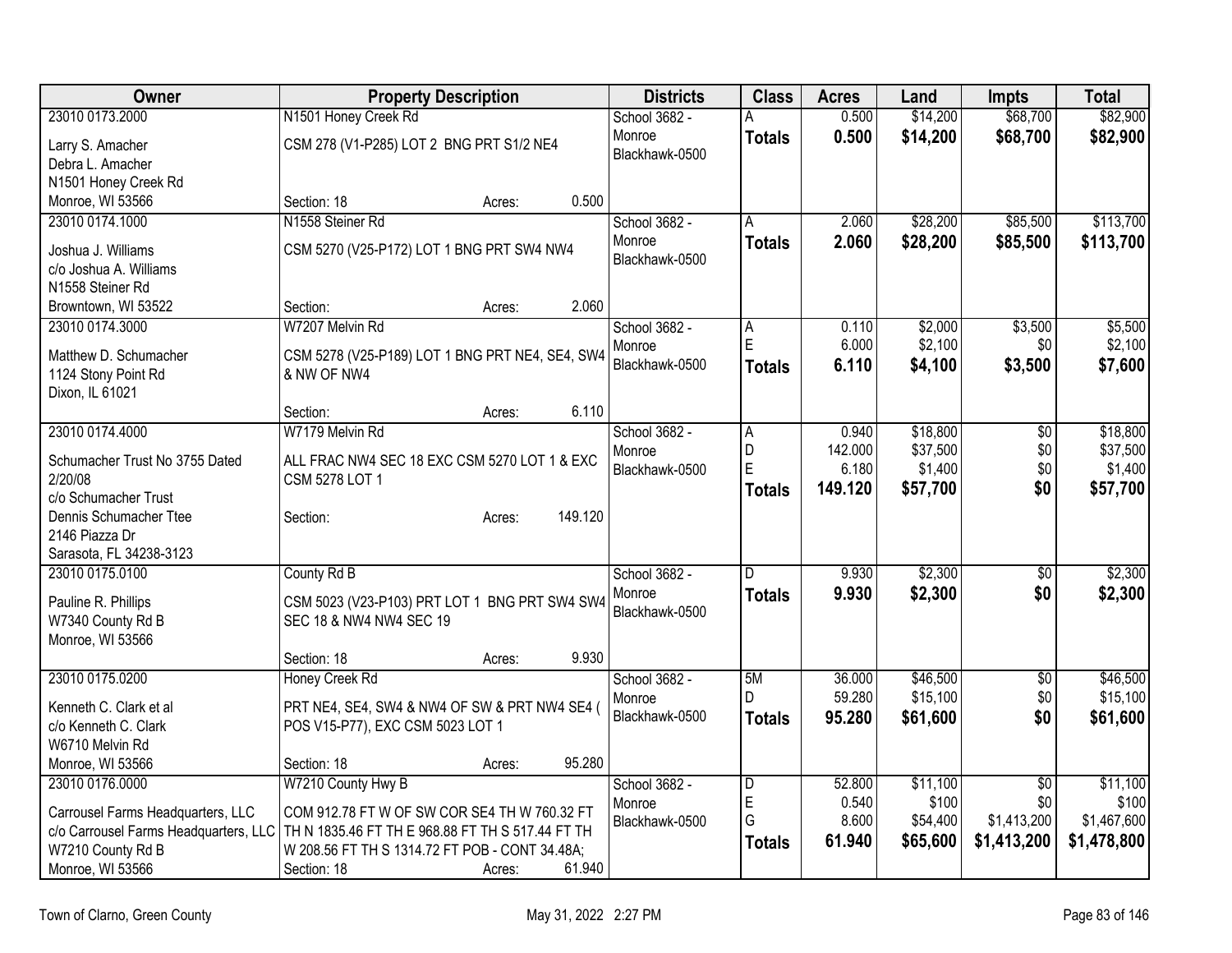| Owner                 | <b>Property Description</b>                         | <b>Districts</b> | <b>Class</b>  | <b>Acres</b> | Land     | <b>Impts</b> | <b>Total</b> |
|-----------------------|-----------------------------------------------------|------------------|---------------|--------------|----------|--------------|--------------|
| 23010 0177.0000       | N1497 Honey Creek Rd                                | School 3682 -    | А             | 1.000        | \$20,000 | \$300        | \$20,300     |
| Paul D. Beach         | PRT NW4 SE4 & NE4 SW4, BEG 704.22' W CTR SD         | Monroe           | D             | 28.660       | \$7,000  | \$0          | \$7,000      |
| Carolyn L. Beach      | SEC TH E 2024.22' TH S 660' TH W 2024.22' TH N 660' | Blackhawk-0500   | E             | 0.500        | \$100    | \$0          | \$100        |
| N1671 Honey Creek Rd  | POB                                                 |                  | <b>Totals</b> | 30.160       | \$27,100 | \$300        | \$27,400     |
| Monroe, WI 53566      | Section: 18<br>30.160<br>Acres:                     |                  |               |              |          |              |              |
| 23010 0177.1000       | W6958 County Hwy B                                  | School 3682 -    | Α             | 2.500        | \$30,000 | \$130,800    | \$160,800    |
|                       |                                                     | Monroe           | E             | 10.500       | \$2,700  | \$0          | \$2,700      |
| Bobbette M. Hunt      | E 1/2 SE4 EXC POS V4-P71 & EXC BEG SE COR TH        | Blackhawk-0500   | <b>Totals</b> | 13.000       | \$32,700 | \$130,800    | \$163,500    |
| Carson K. Hunt        | N89*W 382.2 FT POB TH N89*W 343.43 FT TH N 125      |                  |               |              |          |              |              |
| W6958 County Rd B     | FT TH S89*E 271.5 FT TH S28*E 145.4 FT POB & EXC    |                  |               |              |          |              |              |
| Monroe, WI 53566      | 13.000<br>Section: 18<br>Acres:                     |                  |               |              |          |              |              |
| 23010 0177.1100       | Honey Creek Rd                                      | School 3682 -    | D             | 38.000       | \$10,400 | \$0          | \$10,400     |
| Kenneth C. Clark      | PLAT OF SURVEY (V4-P71) PRT PARCEL ON PLAT,         | Monroe           | Ė             | 2.000        | \$200    | \$0          | \$200        |
| Diana S. Clark        | NE4 SE4                                             | Blackhawk-0500   | <b>Totals</b> | 40.000       | \$10,600 | \$0          | \$10,600     |
| W6710 Melvin Rd       |                                                     |                  |               |              |          |              |              |
| Monroe, WI 53566      | 40.000<br>Section: 18<br>Acres:                     |                  |               |              |          |              |              |
| 23010 0177.1200       |                                                     | School 3682 -    | D             | 20.000       | \$5,500  | \$0          | \$5,500      |
|                       |                                                     | Monroe           | E             | 1.340        | \$200    | \$0          | \$200        |
| Kenneth C. Clark      | PLAT OF SURVEY (V4-P71) PRT PARCEL ON PLAT,         | Blackhawk-0500   | <b>Totals</b> | 21.340       | \$5,700  | \$0          | \$5,700      |
| Diana S. Clark        | PRT SE4 SE4                                         |                  |               |              |          |              |              |
| W6710 Melvin Rd       |                                                     |                  |               |              |          |              |              |
| Monroe, WI 53566      | 21.340<br>Section: 18<br>Acres:                     |                  |               |              |          |              |              |
| 23010 0177.2000       | W6950 County Hwy B                                  | School 3682 -    | A             | 1.000        | \$20,000 | \$113,500    | \$133,500    |
| Jerry M. Deininger    | SE4 SE4 SEC 18 COM SE COR SEC 18 TH N89*W           | Monroe           | <b>Totals</b> | 1.000        | \$20,000 | \$113,500    | \$133,500    |
| W6950 County Rd B     | 382.20 FT TO POB TH N89*W 343.43 FT TH N 125 FT     | Blackhawk-0500   |               |              |          |              |              |
| Monroe, WI 53566      | TH S89*E 271.50 FT TH S28*E 145.40 FT TO POB        |                  |               |              |          |              |              |
|                       | 1.000<br>Section: 18<br>Acres:                      |                  |               |              |          |              |              |
| 23010 0178.0000       |                                                     | School 3682 -    | D.            | 4.560        | \$1,100  | $\sqrt{6}$   | \$1,100      |
|                       |                                                     | Monroe           | <b>Totals</b> | 4.560        | \$1,100  | \$0          | \$1,100      |
| Jeff Landorf et al    | PRT SE4 SE4, COM SE COR SEC 18 TH N 37.5 FT         | Blackhawk-0500   |               |              |          |              |              |
| W6877 Melvin Rd       | CNTR RD/POB TH N 18,972 FT TH S32*W 489.00 FT       |                  |               |              |          |              |              |
| Monroe, WI 53566      | TH S24*W 97.1 FT TH S3*W 55.3 FT TH S4*E 46.8 FT    |                  |               |              |          |              |              |
|                       | 4.560<br>Section: 18<br>Acres:                      |                  |               |              |          |              |              |
| 23010 0178.1000       | N1311 Honey Creek Rd                                | School 3682 -    | Α             | 1.060        | \$20,500 | \$158,200    | \$178,700    |
| Bradley J. Harpstrite | COM SE COR SW4 SE4 N2*26'W ALG CTR RD 226.84        | Monroe           | <b>Totals</b> | 1.060        | \$20,500 | \$158,200    | \$178,700    |
| N1311 Honey Creek Rd  | FT N85*38'W 192.8 FT TO FENCE LN S 15'WEST          | Blackhawk-0500   |               |              |          |              |              |
| Monroe, WI 53566      | 239.76 FT TO CTR CTY RD E 203.07 FT POB IN SW4      |                  |               |              |          |              |              |
|                       | 1.060<br>Section: 18<br>Acres:                      |                  |               |              |          |              |              |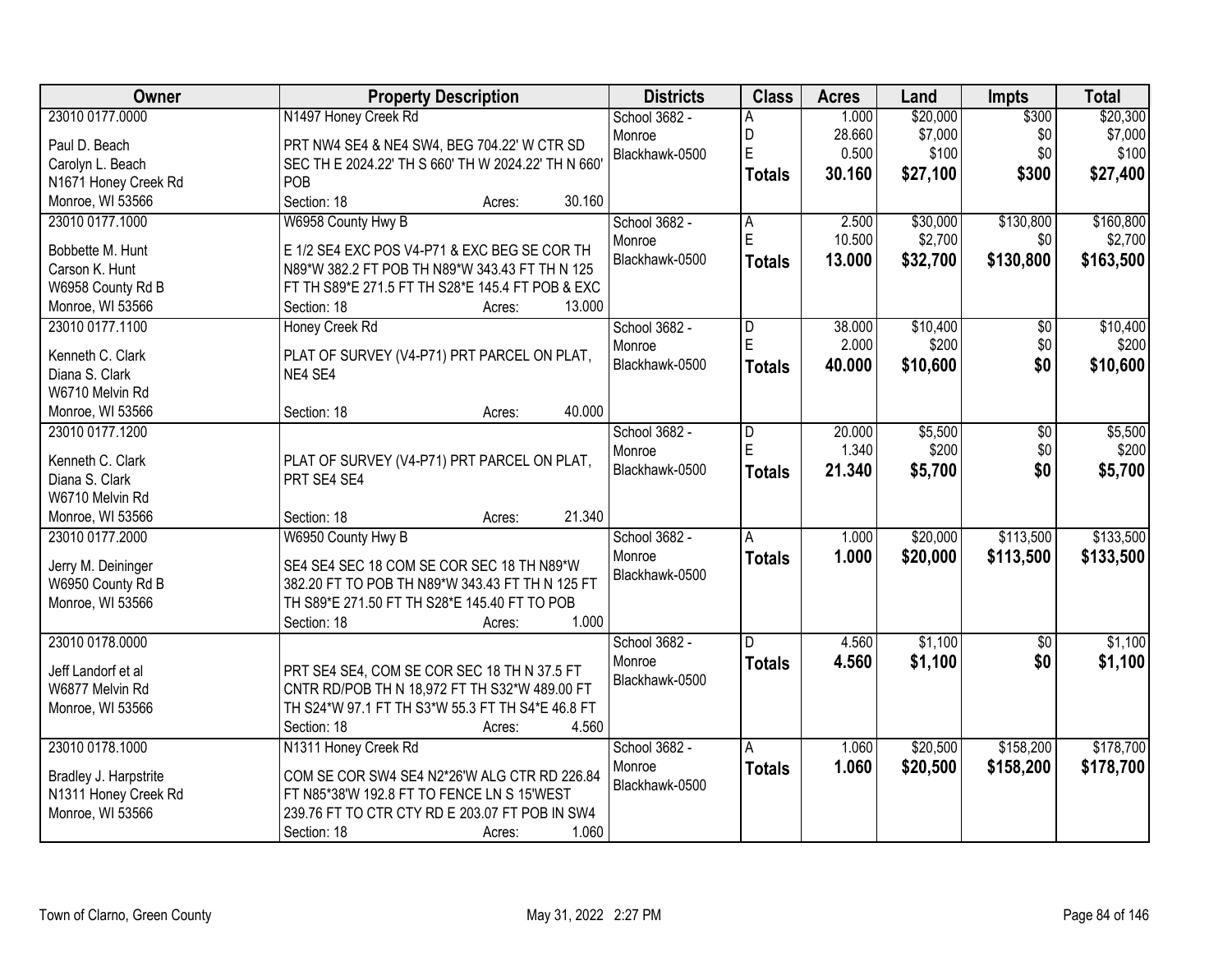| Owner                                           | <b>Property Description</b>                                                                      | <b>Districts</b> | <b>Class</b>            | <b>Acres</b> | Land     | <b>Impts</b>    | <b>Total</b> |
|-------------------------------------------------|--------------------------------------------------------------------------------------------------|------------------|-------------------------|--------------|----------|-----------------|--------------|
| 23010 0178.2000                                 |                                                                                                  | School 3682 -    | D                       | 38.000       | \$10,300 | $\overline{50}$ | \$10,300     |
| Carrousel Farms Headquarters, LLC               | SW4 SE4, EXC COM SE COR SW4 SE4 TH N2*W                                                          | Monroe           | $\mathsf E$             | 0.940        | \$100    | \$0             | \$100        |
| c/o Carrousel Farms Headquarters, LLC           | 226.84 FT TH N85*W 192.8 FT TH S0*W 239.76 FT TO                                                 | Blackhawk-0500   | Totals                  | 38.940       | \$10,400 | \$0             | \$10,400     |
| W7210 County Rd B                               | CTR RD TH E ALG CTRLN 203.07 FT POB                                                              |                  |                         |              |          |                 |              |
| Monroe, WI 53566                                | 38.940<br>Section: 18<br>Acres:                                                                  |                  |                         |              |          |                 |              |
| 23010 0179.2000                                 | N1192 Honey Creek Rd                                                                             | School 3682 -    | D                       | 13.860       | \$1,900  | $\overline{30}$ | \$1,900      |
| Anthony R. Anderson                             | CSM 5138 (V24-P125) LOT 1 BNG PRT NE4 & SE4 OF                                                   | Monroe           | G                       | 3.370        | \$33,500 | \$158,700       | \$192,200    |
| Janean M. Boss-Anderson                         | NE4                                                                                              | Blackhawk-0500   | Totals                  | 17.230       | \$35,400 | \$158,700       | \$194,100    |
| N1192 Honey Creek Rd                            |                                                                                                  |                  |                         |              |          |                 |              |
| Monroe, WI 53566                                | 17.230<br>Section: 19<br>Acres:                                                                  |                  |                         |              |          |                 |              |
| 23010 0179.3000                                 | Honey Creek Rd                                                                                   | School 3682 -    | D                       | 60.770       | \$13,000 | \$0             | \$13,000     |
| Jerry E. Boss                                   | E1/2 OF NE4 EXC CSM 5138 LOT 1                                                                   | Monroe           | E                       | 2.000        | \$200    | \$0             | \$200        |
| Jacqueline A. Boss                              |                                                                                                  | Blackhawk-0500   | Totals                  | 62.770       | \$13,200 | \$0             | \$13,200     |
| W6881 County Rd B                               |                                                                                                  |                  |                         |              |          |                 |              |
| Monroe, WI 53566                                | 62.770<br>Section: 19<br>Acres:                                                                  |                  |                         |              |          |                 |              |
| 23010 0180.0000                                 | N1165 Honey Creek Rd                                                                             | School 3682 -    | $\overline{A}$          | 0.250        | \$8,200  | \$9,500         | \$17,700     |
|                                                 |                                                                                                  | Monroe           | E                       | 6.400        | \$19,200 | \$0             | \$19,200     |
| Donald R. Hughes<br>Joan P. Hughes              | COM S4 COR SD SEC TH N0*E 2640.83 FT TH S88*E<br>1322.80 FT TO SE COR W 1/2 NE4 TH N0*E 280 FT   | Blackhawk-0500   | <b>Totals</b>           | 6.650        | \$27,400 | \$9,500         | \$36,900     |
| N1245 Honey Creek Rd                            | POB TH N87*W 314.88 FT TH N1*W 245.22 FT TH                                                      |                  |                         |              |          |                 |              |
| Monroe, WI 53566                                | 6.650<br>Section: 19<br>Acres:                                                                   |                  |                         |              |          |                 |              |
| 23010 0180.0100                                 |                                                                                                  | School 3682 -    | $\overline{D}$          | 19.000       | \$4,400  | $\overline{30}$ | \$4,400      |
|                                                 |                                                                                                  | Monroe           | E                       | 4.670        | \$8,200  | \$0             | \$8,200      |
| Rufenacht Rhonda Trust Dated                    | W1/2 NE4, EXC CSM 3990 & EXC CSM 4462 & EXC                                                      | Blackhawk-0500   | <b>Totals</b>           | 23.670       | \$12,600 | \$0             | \$12,600     |
| November 20, 2012<br>c/o Rufenacht Rhonda Trust | COM S4 COR SD SEC TH N0*E 2640.83 FT TH S88*E<br>1322.8 FT TH N0*E 280 FT POB TH N87*W 314.88 FT |                  |                         |              |          |                 |              |
| 2003 18th St                                    | Section: 19<br>23.670<br>Acres:                                                                  |                  |                         |              |          |                 |              |
| Monroe, WI 53566                                |                                                                                                  |                  |                         |              |          |                 |              |
| 23010 0180.0110                                 | W7065 County Hwy B                                                                               | School 3682 -    | $\overline{\mathsf{D}}$ | 3.000        | \$700    | $\overline{50}$ | \$700        |
|                                                 |                                                                                                  | Monroe           | E                       | 0.300        | \$100    | \$0             | \$100        |
| Carrie A. Ritschard                             | CSM 3990 (V15-P291) LOT 1 BNG PRT NW4 NE4                                                        | Blackhawk-0500   | G                       | 3.000        | \$32,000 | \$225,000       | \$257,000    |
| W7065 County Rd B                               |                                                                                                  |                  | <b>Totals</b>           | 6.300        | \$32,800 | \$225,000       | \$257,800    |
| Monroe, WI 53566                                | 6.300<br>Section: 19<br>Acres:                                                                   |                  |                         |              |          |                 |              |
| 23010 0180.0111                                 |                                                                                                  | School 3682 -    | $\overline{D}$          | 26.910       | \$7,100  | $\overline{50}$ | \$7,100      |
|                                                 |                                                                                                  | Monroe           | $\overline{E}$          | 1.000        | \$100    | \$0             | \$100        |
| Rufenacht Rhonda Trust Dated                    | CSM 4462 (V18-P235) LOT 2 BNG PRT NW4 & SW4                                                      | Blackhawk-0500   | Totals                  | 27.910       | \$7,200  | \$0             | \$7,200      |
| November 20, 2012                               | NE4                                                                                              |                  |                         |              |          |                 |              |
| c/o Rufenacht Rhonda Trust                      |                                                                                                  |                  |                         |              |          |                 |              |
| 2003 18th St                                    | 27.910<br>Section: 19<br>Acres:                                                                  |                  |                         |              |          |                 |              |
| Monroe, WI 53566                                |                                                                                                  |                  |                         |              |          |                 |              |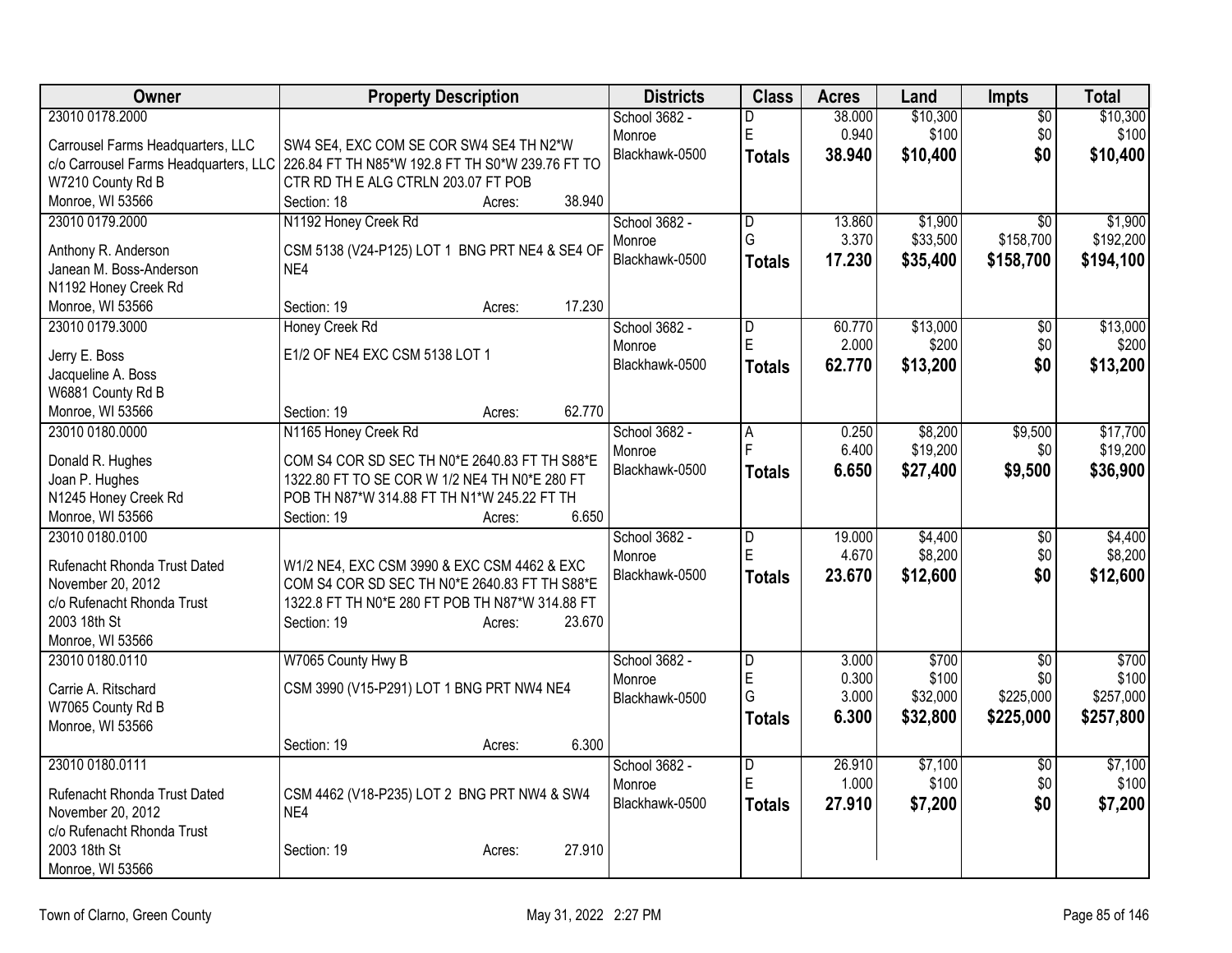| <b>Owner</b>                          | <b>Property Description</b>                    | <b>Districts</b> | <b>Class</b>   | <b>Acres</b> | Land     | <b>Impts</b>    | <b>Total</b> |
|---------------------------------------|------------------------------------------------|------------------|----------------|--------------|----------|-----------------|--------------|
| 23010 0180.0120                       | N1245 Honey Creek Rd                           | School 3682 -    | Α              | 2.124        | \$28,500 | \$259,300       | \$287,800    |
| Donald R. Hughes                      | CSM 4462 (V18-P235) LOT 1 BNG PRT NW4 NE4 &    | Monroe           | D              | 4.730        | \$1,100  | \$0             | \$1,100      |
| Joan P. Hughes                        | SW4 NE4                                        | Blackhawk-0500   | E              | 10.270       | \$22,600 | \$0             | \$22,600     |
| N1245 Honey Creek Rd                  |                                                |                  | <b>Totals</b>  | 17.124       | \$52,200 | \$259,300       | \$311,500    |
| Monroe, WI 53566                      | 17.124<br>Section: 19<br>Acres:                |                  |                |              |          |                 |              |
| 23010 0181.0110                       | W7111 County Hwy B                             | School 3682 -    | A              | 4.800        | \$39,200 | \$200,700       | \$239,900    |
| Harry H. Mau                          | CSM 4593 (V19-P208) LOT 1 BNG PRT NE4 NW4      | Monroe           | <b>Totals</b>  | 4.800        | \$39,200 | \$200,700       | \$239,900    |
| Julie A. Mau                          |                                                | Blackhawk-0500   |                |              |          |                 |              |
| W7111 County Rd B                     |                                                |                  |                |              |          |                 |              |
| Monroe, WI 53566                      | 4.800<br>Section: 19<br>Acres:                 |                  |                |              |          |                 |              |
| 23010 0181.0400                       | W7177 County Hwy B                             | School 3682 -    | A              | 2.000        | \$28,000 | \$421,900       | \$449,900    |
|                                       |                                                | Monroe           | D              | 57.700       | \$14,600 | \$0             | \$14,600     |
| Raymond F. Kneller                    | E2 NW4, EXC LOT 1 CSM 4516 & CSM 4593          | Blackhawk-0500   | E              | 15.500       | \$5,400  | \$0             | \$5,400      |
| Darlene K. Kneller                    |                                                |                  | <b>Totals</b>  | 75.200       | \$48,000 | \$421,900       | \$469,900    |
| W7177 County Rd B<br>Monroe, WI 53566 | 75.200<br>Section: 19<br>Acres:                |                  |                |              |          |                 |              |
| 23010 0182.0000                       | W7217 County Hwy B                             | School 3682 -    | A              | 2.200        | \$28,800 | \$77,900        | \$106,700    |
|                                       |                                                | Monroe           | D              | 3.000        | \$700    | \$0             | \$700        |
| Thomas J. Eells                       | CSM 3335 (V12-P154) LOT 1 BNG PRT E1/2 NW4 NW4 | Blackhawk-0500   | <b>Totals</b>  | 5.200        | \$29,500 | \$77,900        | \$107,400    |
| Donna J. Eells                        |                                                |                  |                |              |          |                 |              |
| W7217 County Rd B                     |                                                |                  |                |              |          |                 |              |
| Monroe, WI 53566                      | 5.200<br>Section: 19<br>Acres:                 |                  |                |              |          |                 |              |
| 23010 0182.1000                       | W7225 County Hwy B                             | School 3682 -    | Α              | 2.146        | \$28,600 | \$109,900       | \$138,500    |
| Nicholas P. Rose                      | COM NE COR NW4 NW4 TH N88*W ALG CTR RD         | Monroe           | <b>Totals</b>  | 2.146        | \$28,600 | \$109,900       | \$138,500    |
| W7225 County Rd B                     | 191.05 FT POB TH S 250 FT TH N88*W 374 FT TH N | Blackhawk-0500   |                |              |          |                 |              |
| Monroe, WI 53566                      | 250 FT TO CTR RD TH S88*E 374 FT POB BNG PRT   |                  |                |              |          |                 |              |
|                                       | 2.146<br>Section: 19<br>Acres:                 |                  |                |              |          |                 |              |
| 23010 0182.2000                       |                                                | School 3682 -    | 5M             | 3.670        | \$5,500  | $\sqrt{6}$      | \$5,500      |
| Peterson Family Holdings, LLC         | E1/2 NW4 NW4, EXC 2.15A PCL & EXC CSM 3335 -   | Monroe           | D.             | 29.000       | \$8,000  | \$0             | \$8,000      |
| c/o Peterson Family Holdings, LLC     | CONT 12.656A;ALSO N1/2 SW4 NW4 - CONT 20.015A  | Blackhawk-0500   | <b>Totals</b>  | 32.670       | \$13,500 | \$0             | \$13,500     |
| N1035 County Rd Hk                    |                                                |                  |                |              |          |                 |              |
| Monroe, WI 53566                      | 32.670<br>Section: 19<br>Acres:                |                  |                |              |          |                 |              |
| 23010 0183.0000                       | County Rd B                                    | School 3682 -    | $\overline{D}$ | 19.000       | \$5,300  | $\overline{50}$ | \$5,300      |
| Peteland Holdings, LLC                | CSM 5021 (V23-P97) LOT 1 BNG PRT W2 NW4 NW4    | Monroe           | E              | 0.530        | \$100    | \$0             | \$100        |
| c/o Peteland Holdings, LLC            |                                                | Blackhawk-0500   | <b>Totals</b>  | 19.530       | \$5,400  | \$0             | \$5,400      |
| W7498 Bartelt Rd                      |                                                |                  |                |              |          |                 |              |
| Browntown, WI 53522                   | 19.530<br>Section: 19<br>Acres:                |                  |                |              |          |                 |              |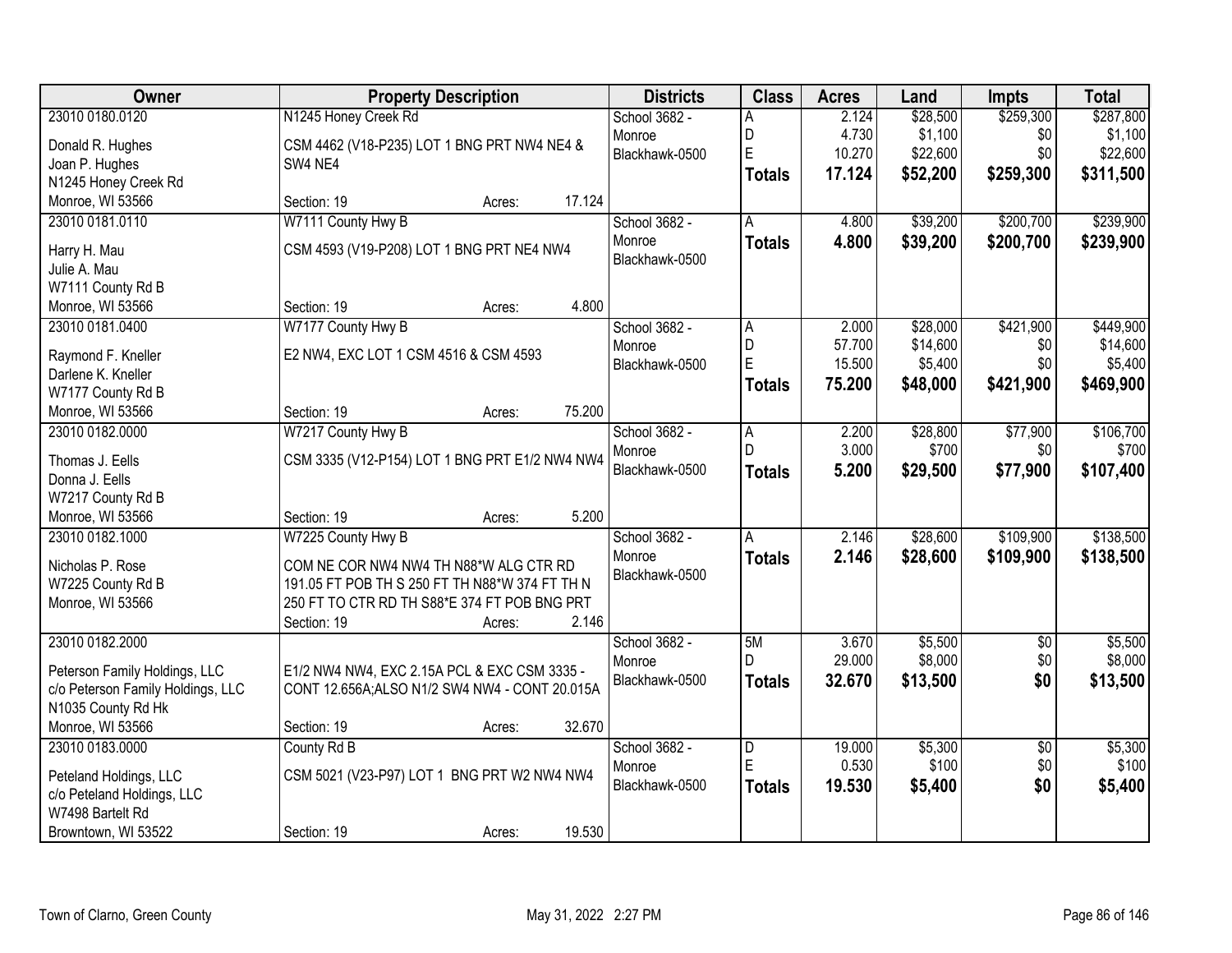| Owner                                                                                                       | <b>Property Description</b>                         |        |         | <b>Districts</b> | <b>Class</b>            | <b>Acres</b> | Land     | <b>Impts</b>    | <b>Total</b> |
|-------------------------------------------------------------------------------------------------------------|-----------------------------------------------------|--------|---------|------------------|-------------------------|--------------|----------|-----------------|--------------|
| 23010 0184.0000                                                                                             | N1187 County Rd HK                                  |        |         | School 3682 -    | D                       | 39.040       | \$10,500 | $\overline{50}$ | \$10,500     |
| Peterson Family Holdings, LLC                                                                               | S2 SW4 NW4 20.015A; N2 NW4 SW4-20.025A              |        |         | Monroe           | E                       | 1.000        | \$100    | \$0             | \$100        |
| c/o Peterson Family Holdings, LLC                                                                           |                                                     |        |         | Blackhawk-0500   | <b>Totals</b>           | 40.040       | \$10,600 | \$0             | \$10,600     |
| N1035 County Rd Hk                                                                                          |                                                     |        |         |                  |                         |              |          |                 |              |
| Monroe, WI 53566                                                                                            | Section: 19                                         | Acres: | 40.040  |                  |                         |              |          |                 |              |
| 23010 0185.0000                                                                                             |                                                     |        |         | School 3682 -    | 5M                      | 13.500       | \$20,300 | $\overline{50}$ | \$20,300     |
| Schultz Neva R Living Trust                                                                                 | N 50A E1/2 SW4                                      |        |         | Monroe           | D                       | 32.000       | \$7,600  | \$0             | \$7,600      |
| 112 N 12th Ave                                                                                              |                                                     |        |         | Blackhawk-0500   | $\mathsf E$             | 4.500        | \$1,600  | \$0             | \$1,600      |
| Monroe, WI 53566                                                                                            |                                                     |        |         |                  | <b>Totals</b>           | 50.000       | \$29,500 | \$0             | \$29,500     |
|                                                                                                             | Section: 19                                         | Acres: | 50.000  |                  |                         |              |          |                 |              |
| 23010 0186.0000                                                                                             |                                                     |        |         | School 3682 -    | D                       | 44.000       | \$10,200 | \$0             | \$10,200     |
| Peterson Family Holdings, LLC                                                                               | S2 NW4 SW4 20.025A; W 24.035A SW4 SW4               |        |         | Monroe           | E                       | 1.060        | \$100    | \$0             | \$100        |
| c/o Peterson Family Holdings, LLC                                                                           |                                                     |        |         | Blackhawk-0500   | <b>Totals</b>           | 45.060       | \$10,300 | \$0             | \$10,300     |
| N1035 County Rd Hk                                                                                          |                                                     |        |         |                  |                         |              |          |                 |              |
| Monroe, WI 53566                                                                                            | Section: 19                                         | Acres: | 45.060  |                  |                         |              |          |                 |              |
| 23010 0187.0000                                                                                             |                                                     |        |         | School 3682 -    | 5M                      | 13.100       | \$19,700 | $\sqrt[6]{}$    | \$19,700     |
| Schultz Neva R Living Trust                                                                                 | E1/2 OF S 3/4 SW4 SW4 & S 3/4 SE4 SW4 - CONT 45A    |        |         | Monroe           | D                       | 91.900       | \$21,500 | \$0             | \$21,500     |
| 112 N 12th Ave                                                                                              | & W2 SE4 EXC LOT 1 CSM 2740 BNG 6.67A IN NW4        |        |         | Blackhawk-0500   | E                       | 6.820        | \$1,700  | \$0             | \$1,700      |
| Monroe, WI 53566                                                                                            | SE4 & 6.59A IN SW4 SE4 - CONT 66.78A                |        |         |                  | Totals                  | 111.820      | \$42,900 | \$0             | \$42,900     |
|                                                                                                             | Section: 19                                         | Acres: | 111.820 |                  |                         |              |          |                 |              |
| 23010 0187.1100                                                                                             | N1025 Honey Creek Rd                                |        |         | School 3682 -    | $\overline{A}$          | 1.690        | \$25,500 | \$234,500       | \$260,000    |
| Mitchell A. Austin                                                                                          | CSM 5071 (V23-P238) LOT 1 BNG PRT NW4 SE4           |        |         | Monroe           | <b>Totals</b>           | 1.690        | \$25,500 | \$234,500       | \$260,000    |
| Kelsi R. Ruchti                                                                                             |                                                     |        |         | Blackhawk-0500   |                         |              |          |                 |              |
| N1025 Honey Creek Rd                                                                                        |                                                     |        |         |                  |                         |              |          |                 |              |
| Monroe, WI 53566                                                                                            | Section: 19                                         | Acres: | 1.690   |                  |                         |              |          |                 |              |
| 23010 0187.1200                                                                                             | N997 Honey Creek Rd                                 |        |         | School 3682 -    | 5M                      | 5.000        | \$7,500  | $\overline{50}$ | \$7,500      |
|                                                                                                             |                                                     |        |         | Monroe           | D                       | 3.530        | \$1,000  | \$0             | \$1,000      |
| Austin Mark R and Jill A Revocable Trus CSM 2740 (V9-P265) LOT 1 EXC CSM 5071 LOT 1,<br>N997 Honey Creek Rd | BNG PRT NW4 & SW4 SE4                               |        |         | Blackhawk-0500   | G                       | 3.000        | \$32,000 | \$220,400       | \$252,400    |
| Monroe, WI 53566                                                                                            |                                                     |        |         |                  | <b>Totals</b>           | 11.530       | \$40,500 | \$220,400       | \$260,900    |
|                                                                                                             | Section: 19                                         | Acres: | 11.530  |                  |                         |              |          |                 |              |
| 23010 0188.0000                                                                                             | Honey Creek Rd                                      |        |         | School 3682 -    | $\overline{\mathsf{D}}$ | 12.470       | \$2,900  | $\overline{50}$ | \$2,900      |
|                                                                                                             |                                                     |        |         | Monroe           | ΙE                      | 0.500        | \$200    | \$0             | \$200        |
| Briggs James F Revocable Living Trust<br>3699 W Winslow Rd                                                  | PRT NE4 SE4 CONT 12.970A (PRT PCL 7-POS<br>$V7-P53$ |        |         | Blackhawk-0500   | <b>Totals</b>           | 12.970       | \$3,100  | \$0             | \$3,100      |
| Orangeville, IL 61060                                                                                       |                                                     |        |         |                  |                         |              |          |                 |              |
|                                                                                                             | Section: 19                                         | Acres: | 12.970  |                  |                         |              |          |                 |              |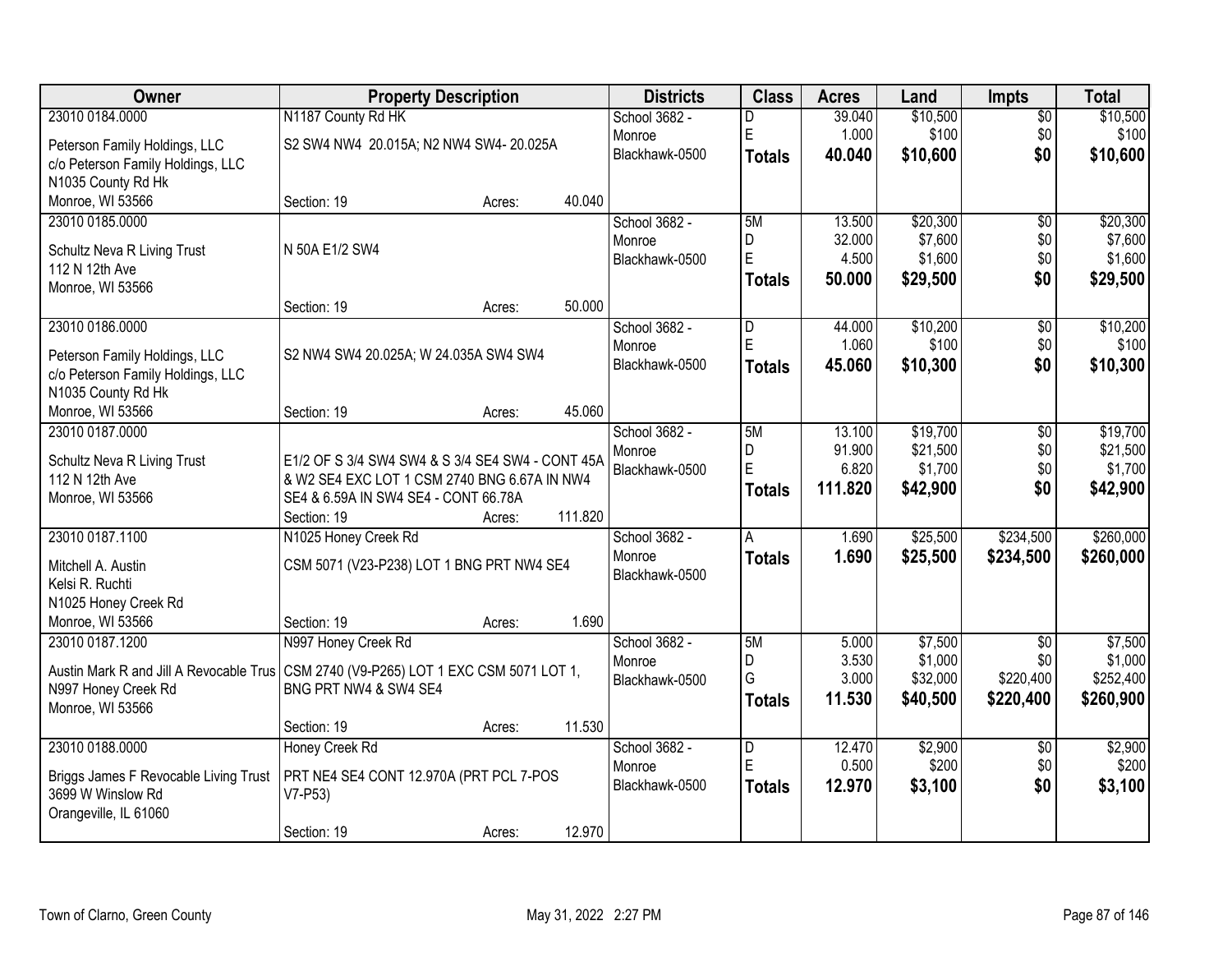| Owner                                                      | <b>Property Description</b>                                                                     | <b>Districts</b> | <b>Class</b>            | <b>Acres</b> | Land     | Impts           | <b>Total</b> |
|------------------------------------------------------------|-------------------------------------------------------------------------------------------------|------------------|-------------------------|--------------|----------|-----------------|--------------|
| 23010 0188.0100                                            |                                                                                                 | School 3682 -    | E                       | 1.000        | \$300    | $\overline{50}$ | \$300        |
| Schultz Neva R Living Trust                                | PRT SE4 SE4 COM SW COR SE4 SE4 TH S88*E                                                         | Monroe           | F                       | 10.000       | \$30,000 | \$0             | \$30,000     |
| 112 N 12th Ave                                             | 364.11 FT TH N02*E 1276.58 FT TH S89 W 409.26 FT                                                | Blackhawk-0500   | <b>Totals</b>           | 11.000       | \$30,300 | \$0             | \$30,300     |
| Monroe, WI 53566                                           | TH S0*E 1261.90 FT TO POB (PCL 1 - POS V7-P53)                                                  |                  |                         |              |          |                 |              |
|                                                            | 11.000<br>Section: 19<br>Acres:                                                                 |                  |                         |              |          |                 |              |
| 23010 0188.0200                                            | N1104 Honey Creek Rd                                                                            | School 3682 -    | $\overline{A}$          | 1.650        | \$25,200 | \$137,700       | \$162,900    |
|                                                            |                                                                                                 | Monroe           |                         | 4.000        | \$12,000 | \$0             | \$12,000     |
| Bette J. Reynolds et al                                    | COM SE COR SD SEC TH N88*06 W 1324.51 FT TH                                                     | Blackhawk-0500   | <b>Totals</b>           | 5.650        | \$37,200 | \$137,700       | \$174,900    |
| c/o E A. Reynolds                                          | N0*01W 1261.90 FT TH CONT N0*01W 835.44 FT TO<br>POB TH CONT NLY 546.91 FT TH S88*15E 470.10 FT |                  |                         |              |          |                 |              |
| N1104 Honey Creek Rd<br>Monroe, WI 53566                   | 5.650<br>Section: 19                                                                            |                  |                         |              |          |                 |              |
| 23010 0188.0300                                            | Acres:                                                                                          | School 3682 -    |                         | 3.000        | \$32,000 | \$123,700       | \$155,700    |
|                                                            | W6976 Figi Rd                                                                                   | Monroe           | A<br>D                  | 13.500       | \$2,300  | \$0             | \$2,300      |
| Kevin J. Krupke                                            | PRT E1/2 SE4 (PRT PCL 3 - POS V7-P53)                                                           | Blackhawk-0500   | E                       | 6.500        | \$11,200 | \$0             | \$11,200     |
| Jaqueline M. Krupke                                        |                                                                                                 |                  |                         | 23.000       |          |                 |              |
| W6976 Figi Rd                                              |                                                                                                 |                  | <b>Totals</b>           |              | \$45,500 | \$123,700       | \$169,200    |
| Monroe, WI 53566                                           | 23.000<br>Section: 19<br>Acres:                                                                 |                  |                         |              |          |                 |              |
| 23010 0188,0400                                            |                                                                                                 | School 3682 -    | D                       | 27.500       | \$6,900  | $\sqrt[6]{3}$   | \$6,900      |
|                                                            |                                                                                                 | Monroe           | E                       | 0.385        | \$100    | \$0             | \$100        |
| Briggs James F Revocable Living Trust<br>3699 W Winslow Rd | E 27.885A OF SE4 SE4 (PT PCL 6 - POS V7-P53)                                                    | Blackhawk-0500   | <b>Totals</b>           | 27.885       | \$7,000  | \$0             | \$7,000      |
| Orangeville, IL 61060                                      |                                                                                                 |                  |                         |              |          |                 |              |
|                                                            | 27.885<br>Section: 19<br>Acres:                                                                 |                  |                         |              |          |                 |              |
| 23010 0188.1000                                            | N1007 Woodman Rd                                                                                | School 3682 -    | $\overline{\mathsf{D}}$ | 73.000       | \$19,100 | $\overline{50}$ | \$19,100     |
|                                                            |                                                                                                 | Monroe           | E                       | 3.210        | \$300    | \$0             | \$300        |
| Dennis L. Figi                                             | PRT E1/2 SW4 EXC CSM 1067 LOT 1                                                                 | Blackhawk-0500   | G                       | 2.000        | \$28,000 | \$20,700        | \$48,700     |
| Debra Hawthorn                                             |                                                                                                 |                  | <b>Totals</b>           | 78.210       | \$47,400 | \$20,700        | \$68,100     |
| W6710 Figi Rd                                              |                                                                                                 |                  |                         |              |          |                 |              |
| Monroe, WI 53566                                           | 78.210<br>Section: 20<br>Acres:                                                                 |                  |                         |              |          |                 |              |
| 23010 0188.2000                                            | W6710 Figi Rd                                                                                   | School 3682 -    | A                       | 1.790        | \$26,300 | \$112,900       | \$139,200    |
| Kleckner-Figi Debra A Residence Trust                      | CSM 1067 (V3-P370) LOT 1 BNG PRT NE4 SW4                                                        | Monroe           | <b>Totals</b>           | 1.790        | \$26,300 | \$112,900       | \$139,200    |
| Chad P Hawthorn Ttee                                       |                                                                                                 | Blackhawk-0500   |                         |              |          |                 |              |
| 7 E Lexington Cir                                          |                                                                                                 |                  |                         |              |          |                 |              |
| Yorkville, IL 60560-9638                                   | 1.790<br>Section: 20<br>Acres:                                                                  |                  |                         |              |          |                 |              |
| 23010 0189.0000                                            |                                                                                                 | School 3682 -    | $\overline{D}$          | 70.000       | \$18,400 | $\overline{50}$ | \$18,400     |
|                                                            |                                                                                                 | Monroe           | E                       | 5.100        | \$1,000  | \$0             | \$1,000      |
| Meier-Bader Farm, LLC                                      | N1/2 NE4, EXC COM SW COR NW4 NE4 E 138 FT N                                                     | Blackhawk-0500   | <b>Totals</b>           | 75.100       | \$19,400 | \$0             | \$19,400     |
| c/o Meier-Bader Farm, LLC                                  | 138 FT W 138 FT S 138 FT POB & EXC CSM 1205 LOT                                                 |                  |                         |              |          |                 |              |
| W7210 County Rd B                                          |                                                                                                 |                  |                         |              |          |                 |              |
| Monroe, WI 53566                                           | Section: 20<br>75.100<br>Acres:                                                                 |                  |                         |              |          |                 |              |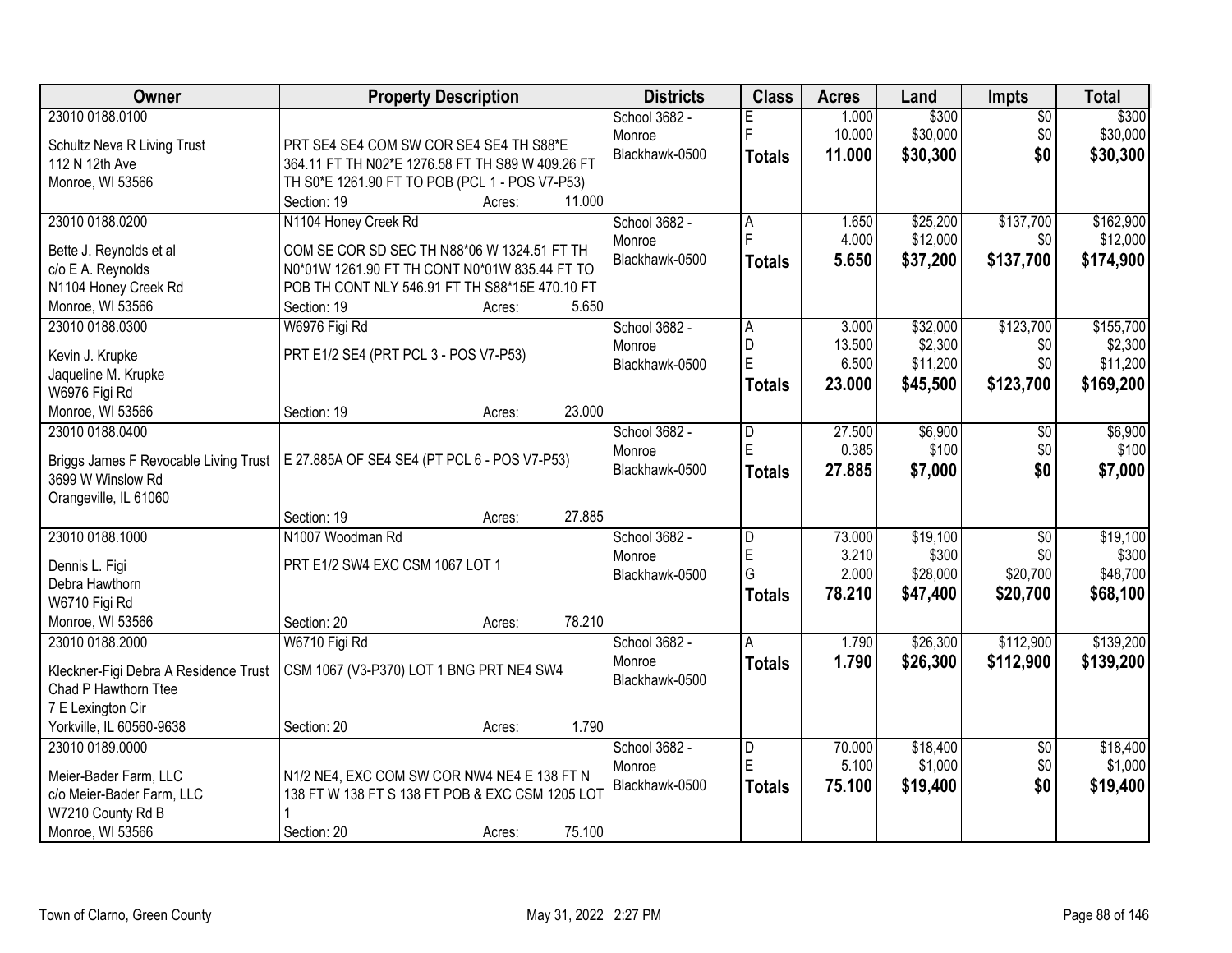| Owner                               |                                                        | <b>Property Description</b> |        | <b>Districts</b> | <b>Class</b>  | <b>Acres</b> | Land     | <b>Impts</b>    | <b>Total</b> |
|-------------------------------------|--------------------------------------------------------|-----------------------------|--------|------------------|---------------|--------------|----------|-----------------|--------------|
| 23010 0189.1000                     | W6517 County Hwy B                                     |                             |        | School 3682 -    | А             | 3.500        | \$34,000 | \$93,000        | \$127,000    |
| Craig A. Anderson                   | CSM 1205 (V4-P60) LOT 1 BNG PRT NE4 NE4                |                             |        | Monroe           | D             | 1.000        | \$200    | \$0             | \$200        |
| W6517 County Rd B                   |                                                        |                             |        | Blackhawk-0500   | <b>Totals</b> | 4.500        | \$34,200 | \$93,000        | \$127,200    |
| Monroe, WI 53566                    |                                                        |                             |        |                  |               |              |          |                 |              |
|                                     | Section: 20                                            | Acres:                      | 4.500  |                  |               |              |          |                 |              |
| 23010 0190.0000                     | N1204 Woodman Rd                                       |                             |        | School 3682 -    | A             | 0.400        | \$11,800 | \$82,000        | \$93,800     |
| Erickson Karen A Living Trust       | COM SW COR OF N2 OF NE4 SEC 20 TH E 138 FT TH          |                             |        | Monroe           | <b>Totals</b> | 0.400        | \$11,800 | \$82,000        | \$93,800     |
| N1204 Woodman Rd                    | N 138 FT TH W 138 FT TH S 138 FT TO POB BNG PRT        |                             |        | Blackhawk-0500   |               |              |          |                 |              |
| Monroe, WI 53566                    | SW4 NW4 NE4                                            |                             |        |                  |               |              |          |                 |              |
|                                     | Section: 20                                            | Acres:                      | 0.400  |                  |               |              |          |                 |              |
| 23010 0191.0000                     |                                                        |                             |        | School 3682 -    | 5M            | 5.000        | \$7,500  | $\overline{50}$ | \$7,500      |
| Manning D & M Revocable Trust       | <b>S1/2 NE4</b>                                        |                             |        | Monroe           | D             | 70.000       | \$17,600 | \$0             | \$17,600     |
| 638 Baker St                        |                                                        |                             |        | Blackhawk-0500   | E             | 5.000        | \$1,300  | \$0             | \$1,300      |
| Walworth, WI 53184                  |                                                        |                             |        |                  | <b>Totals</b> | 80.000       | \$26,400 | \$0             | \$26,400     |
|                                     | Section: 20                                            | Acres:                      | 80.000 |                  |               |              |          |                 |              |
| 23010 0192.0000                     |                                                        |                             |        | School 3682 -    | D             | 28.680       | \$6,600  | \$0             | \$6,600      |
| Jerry E. Boss                       | E2 NW4 EXC .6A & EXC LOT 1 OF CSM 1251, EXC            |                             |        | Monroe           | <b>Totals</b> | 28.680       | \$6,600  | \$0             | \$6,600      |
| Jacqueline A. Boss                  | CSM 1731 & 1732 & EXC CSM'S 3550, 3551, 3552,          |                             |        | Blackhawk-0500   |               |              |          |                 |              |
| W6881 County Rd B                   | 3553, 3554                                             |                             |        |                  |               |              |          |                 |              |
| Monroe, WI 53566                    | Section: 20                                            | Acres:                      | 28.680 |                  |               |              |          |                 |              |
| 23010 0192.0010                     |                                                        |                             |        | School 3682 -    | D             | 2.090        | \$400    | $\overline{50}$ | \$400        |
|                                     |                                                        |                             |        | Monroe           | <b>Totals</b> | 2.090        | \$400    | \$0             | \$400        |
| Jerry E. Boss<br>Jacqueline A. Boss | CSM 3553 (V13-P194) LOT 10 BNG PRT NE4 & SE4<br>OF NW4 |                             |        | Blackhawk-0500   |               |              |          |                 |              |
| W6881 County Rd B                   |                                                        |                             |        |                  |               |              |          |                 |              |
| Monroe, WI 53566                    | Section: 20                                            | Acres:                      | 2.090  |                  |               |              |          |                 |              |
| 23010 0192.0100                     |                                                        |                             |        | School 3682 -    | D.            | 2.220        | \$500    | $\sqrt{6}$      | \$500        |
|                                     |                                                        |                             |        | Monroe           | <b>Totals</b> | 2.220        | \$500    | \$0             | \$500        |
| Jerry E. Boss<br>Jacqueline A. Boss | CSM 3550 (V13-P188) LOT 1 BNG PRT NE4 NW4              |                             |        | Blackhawk-0500   |               |              |          |                 |              |
| W6881 County Rd B                   |                                                        |                             |        |                  |               |              |          |                 |              |
| Monroe, WI 53566                    | Section: 20                                            | Acres:                      | 2.220  |                  |               |              |          |                 |              |
| 23010 0192.0110                     |                                                        |                             |        | School 3682 -    | D.            | 2.670        | \$500    | $\overline{50}$ | \$500        |
|                                     |                                                        |                             |        | Monroe           | <b>Totals</b> | 2.670        | \$500    | \$0             | \$500        |
| Jerry E. Boss                       | CSM 3553 (V13-P194) LOT 11 BNG PRT NE4 & SE4           |                             |        | Blackhawk-0500   |               |              |          |                 |              |
| Jacqueline A. Boss                  | OF NW4                                                 |                             |        |                  |               |              |          |                 |              |
| W6881 County Rd B                   |                                                        |                             | 2.670  |                  |               |              |          |                 |              |
| Monroe, WI 53566                    | Section: 20                                            | Acres:                      |        |                  |               |              |          |                 |              |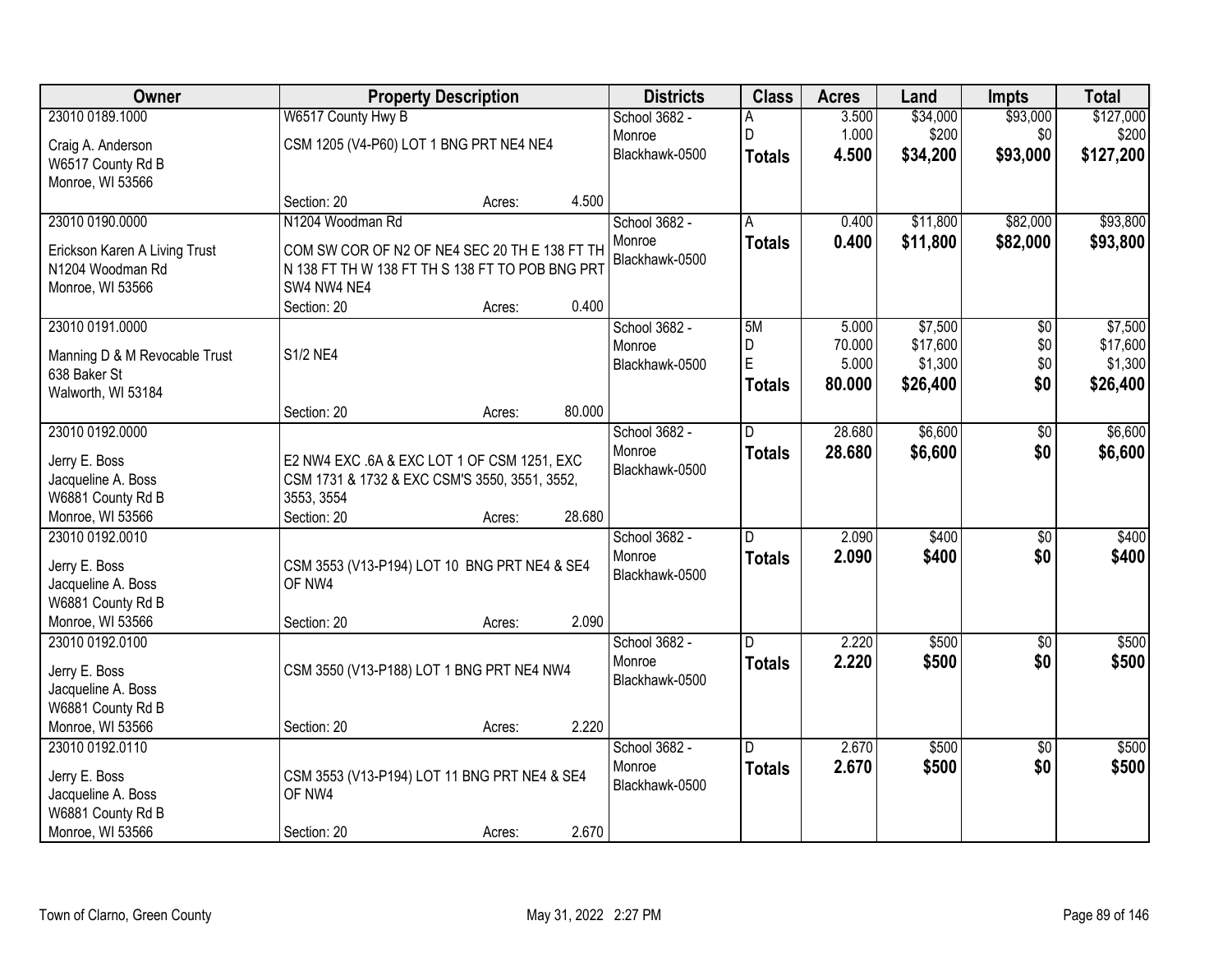| Owner                                                                          |                                                       | <b>Property Description</b> |       | <b>Districts</b>                          | <b>Class</b>                             | <b>Acres</b>   | Land               | <b>Impts</b>           | <b>Total</b>       |
|--------------------------------------------------------------------------------|-------------------------------------------------------|-----------------------------|-------|-------------------------------------------|------------------------------------------|----------------|--------------------|------------------------|--------------------|
| 23010 0192.0120<br>Jerry E. Boss<br>Jacqueline A. Boss                         | CSM 3554 (V13-P196) LOT 12 BNG PRT NE4 NW4            |                             |       | School 3682 -<br>Monroe<br>Blackhawk-0500 | <b>Totals</b>                            | 2.000<br>2.000 | \$500<br>\$500     | $\overline{50}$<br>\$0 | \$500<br>\$500     |
| W6881 County Rd B<br>Monroe, WI 53566                                          | Section: 20                                           | Acres:                      | 2.000 |                                           |                                          |                |                    |                        |                    |
| 23010 0192.0130<br>Jerry E. Boss<br>Jacqueline A. Boss                         | CSM 3554 (V13-P196) LOT 13 BNG PRT NE4 NW4            |                             |       | School 3682 -<br>Monroe<br>Blackhawk-0500 | $\overline{\mathsf{n}}$<br><b>Totals</b> | 2.140<br>2.140 | \$500<br>\$500     | $\overline{50}$<br>\$0 | \$500<br>\$500     |
| W6881 County Rd B<br>Monroe, WI 53566                                          | Section: 20                                           | Acres:                      | 2.140 |                                           |                                          |                |                    |                        |                    |
| 23010 0192.0152                                                                | N1205 Woodman Rd                                      |                             |       | School 3682 -<br>Monroe                   | D<br><b>Totals</b>                       | 5.720<br>5.720 | \$1,000<br>\$1,000 | \$0<br>\$0             | \$1,000<br>\$1,000 |
| Donald W. Judd<br>329 Concord Dr<br>Oregon, WI 53575                           | CSM 5364 (V26-P116) LOT 1 BNG PRT NE4 & SE4 OF<br>NW4 |                             |       | Blackhawk-0500                            |                                          |                |                    |                        |                    |
|                                                                                | Section:                                              | Acres:                      | 5.720 |                                           |                                          |                |                    |                        |                    |
| 23010 0192.0160<br>Jerry E. Boss<br>Jacqueline A. Boss                         | CSM 3550 (V13-P188) OUTLOT 1 BNG PRT NE4 NW4          |                             |       | School 3682 -<br>Monroe<br>Blackhawk-0500 | D<br><b>Totals</b>                       | 0.930<br>0.930 | \$200<br>\$200     | \$0<br>\$0             | \$200<br>\$200     |
| W6881 County Rd B<br>Monroe, WI 53566                                          | Section: 20                                           | Acres:                      | 0.930 |                                           |                                          |                |                    |                        |                    |
| 23010 0192.0170<br>Jerry E. Boss<br>Jacqueline A. Boss<br>W6881 County Rd B    | CSM 3553 (V13-P194) OUTLOT 2 BNG PRT NE4 NW4          |                             |       | School 3682 -<br>Monroe<br>Blackhawk-0500 | $\overline{D}$<br>Totals                 | 0.700<br>0.700 | \$200<br>\$200     | \$0<br>\$0             | \$200<br>\$200     |
| Monroe, WI 53566<br>23010 0192.0180                                            | Section: 20                                           | Acres:                      | 0.700 | School 3682 -                             | D                                        | 0.150          | \$100              | \$0                    | \$100              |
| Michael J. Chapman<br>Jennifer L. Chapman<br>W6745 County Rd B                 | CSM 3551 (V13-P190) OUTLOT 3 BNG PRT NE4 NW4          |                             |       | Monroe<br>Blackhawk-0500                  | <b>Totals</b>                            | 0.150          | \$100              | \$0                    | \$100              |
| Monroe, WI 53566                                                               | Section: 20                                           | Acres:                      | 0.150 |                                           |                                          |                |                    |                        |                    |
| 23010 0192.0190<br>James J. Stricker<br>Linda L. Stricker<br>W6791 County Rd B | CSM 3552 (V13-P192) OUTLOT 4 BNG PRT NE4 NW4          |                             |       | School 3682 -<br>Monroe<br>Blackhawk-0500 | $\overline{D}$<br>Totals                 | 0.440<br>0.440 | \$100<br>\$100     | $\overline{30}$<br>\$0 | \$100<br>\$100     |
| Monroe, WI 53566-9746                                                          | Section: 20                                           | Acres:                      | 0.440 |                                           |                                          |                |                    |                        |                    |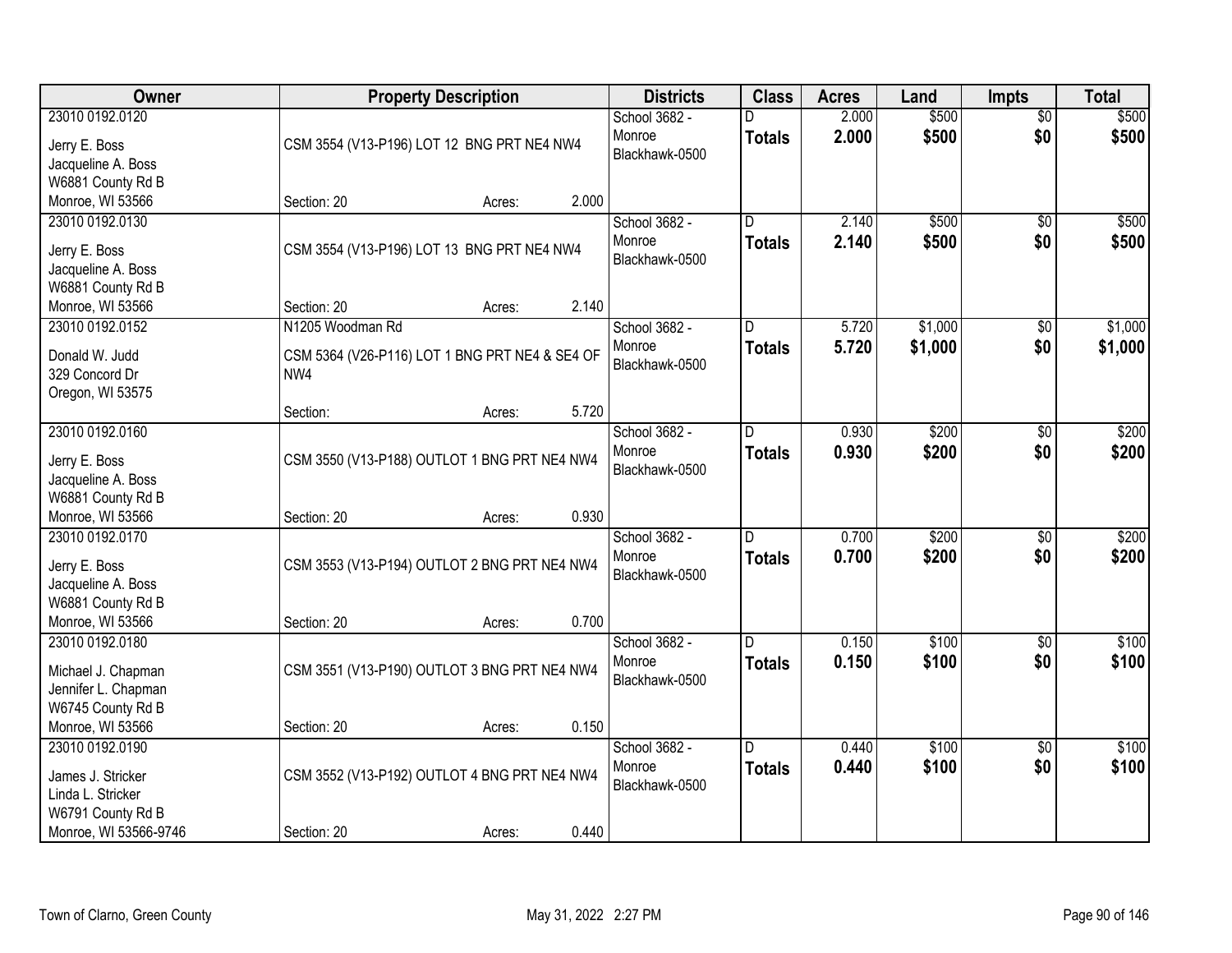| Owner                                   | <b>Property Description</b>               | <b>Districts</b> | <b>Class</b>  | <b>Acres</b> | Land    | <b>Impts</b>    | <b>Total</b> |
|-----------------------------------------|-------------------------------------------|------------------|---------------|--------------|---------|-----------------|--------------|
| 23010 0192.0200                         |                                           | School 3682 -    | D             | 2.000        | \$500   | \$0             | \$500        |
| Jerry E. Boss                           | CSM 3550 (V13-P188) LOT 2 BNG PRT NE4 NW4 | Monroe           | <b>Totals</b> | 2.000        | \$500   | \$0             | \$500        |
| Jacqueline A. Boss                      |                                           | Blackhawk-0500   |               |              |         |                 |              |
| W6881 County Rd B                       |                                           |                  |               |              |         |                 |              |
| Monroe, WI 53566                        | 2.000<br>Section: 20<br>Acres:            |                  |               |              |         |                 |              |
| 23010 0192.0300                         |                                           | School 3682 -    | D             | 2.000        | \$500   | $\overline{50}$ | \$500        |
|                                         |                                           | Monroe           | <b>Totals</b> | 2.000        | \$500   | \$0             | \$500        |
| Jerry E. Boss                           | CSM 3551 (V13-P190) LOT 3 BNG PRT NE4 NW4 | Blackhawk-0500   |               |              |         |                 |              |
| Jacqueline A. Boss                      |                                           |                  |               |              |         |                 |              |
| W6881 County Rd B                       |                                           |                  |               |              |         |                 |              |
| Monroe, WI 53566                        | 2.000<br>Section: 20<br>Acres:            |                  |               |              |         |                 |              |
| 23010 0192.0400                         |                                           | School 3682 -    | D             | 2.000        | \$500   | \$0             | \$500        |
| Jerry E. Boss                           | CSM 3551 (V13-190) LOT 4 BNG PRT NE4 NW4  | Monroe           | <b>Totals</b> | 2.000        | \$500   | \$0             | \$500        |
| Jacqueline A. Boss                      |                                           | Blackhawk-0500   |               |              |         |                 |              |
| W6881 County Rd B                       |                                           |                  |               |              |         |                 |              |
| Monroe, WI 53566                        | 2.000<br>Section: 20<br>Acres:            |                  |               |              |         |                 |              |
| 23010 0192.0500                         |                                           | School 3682 -    | D             | 2.010        | \$500   | \$0             | \$500        |
|                                         |                                           | Monroe           | <b>Totals</b> | 2.010        | \$500   | \$0             | \$500        |
| Jerry E. Boss                           | CSM 3551 (V13-P190) LOT 5 BNG PRT NE4 NW4 | Blackhawk-0500   |               |              |         |                 |              |
| Jacqueline A. Boss                      |                                           |                  |               |              |         |                 |              |
| W6881 County Rd B                       |                                           |                  |               |              |         |                 |              |
| Monroe, WI 53566                        | 2.010<br>Section: 20<br>Acres:            |                  |               |              |         |                 |              |
| 23010 0192.0600                         |                                           | School 3682 -    | D             | 2.000        | \$500   | \$0             | \$500        |
| Jerry E. Boss                           | CSM 3552 (V13-P192) LOT 6 BNG PRT NE4 NW4 | Monroe           | <b>Totals</b> | 2.000        | \$500   | \$0             | \$500        |
| Jacqueline A. Boss                      |                                           | Blackhawk-0500   |               |              |         |                 |              |
| W6881 County Rd B                       |                                           |                  |               |              |         |                 |              |
| Monroe, WI 53566                        | 2.000<br>Section: 20<br>Acres:            |                  |               |              |         |                 |              |
| 23010 0192.0700                         |                                           | School 3682 -    | D.            | 2.000        | \$500   | \$0             | \$500        |
| Jerry E. Boss                           | CSM 3552 (V13-P192) LOT 7 BNG PRT NE4 NW4 | Monroe           | <b>Totals</b> | 2.000        | \$500   | \$0             | \$500        |
|                                         |                                           | Blackhawk-0500   |               |              |         |                 |              |
| Jacqueline A. Boss<br>W6881 County Rd B |                                           |                  |               |              |         |                 |              |
| Monroe, WI 53566                        | 2.000<br>Section: 20<br>Acres:            |                  |               |              |         |                 |              |
| 23010 0192.0800                         |                                           | School 3682 -    | 5M            | 2.000        | \$3,000 | $\overline{50}$ | \$3,000      |
|                                         |                                           | Monroe           | D             | 0.330        | \$100   | \$0             | \$100        |
| Jerry E. Boss                           | CSM 3552 (V13-P192) LOT 8 BNG PRT NE4 NW4 | Blackhawk-0500   |               |              |         |                 |              |
| Jacqueline A. Boss                      |                                           |                  | <b>Totals</b> | 2.330        | \$3,100 | \$0             | \$3,100      |
| W6881 County Rd B                       |                                           |                  |               |              |         |                 |              |
| Monroe, WI 53566                        | 2.330<br>Section: 20<br>Acres:            |                  |               |              |         |                 |              |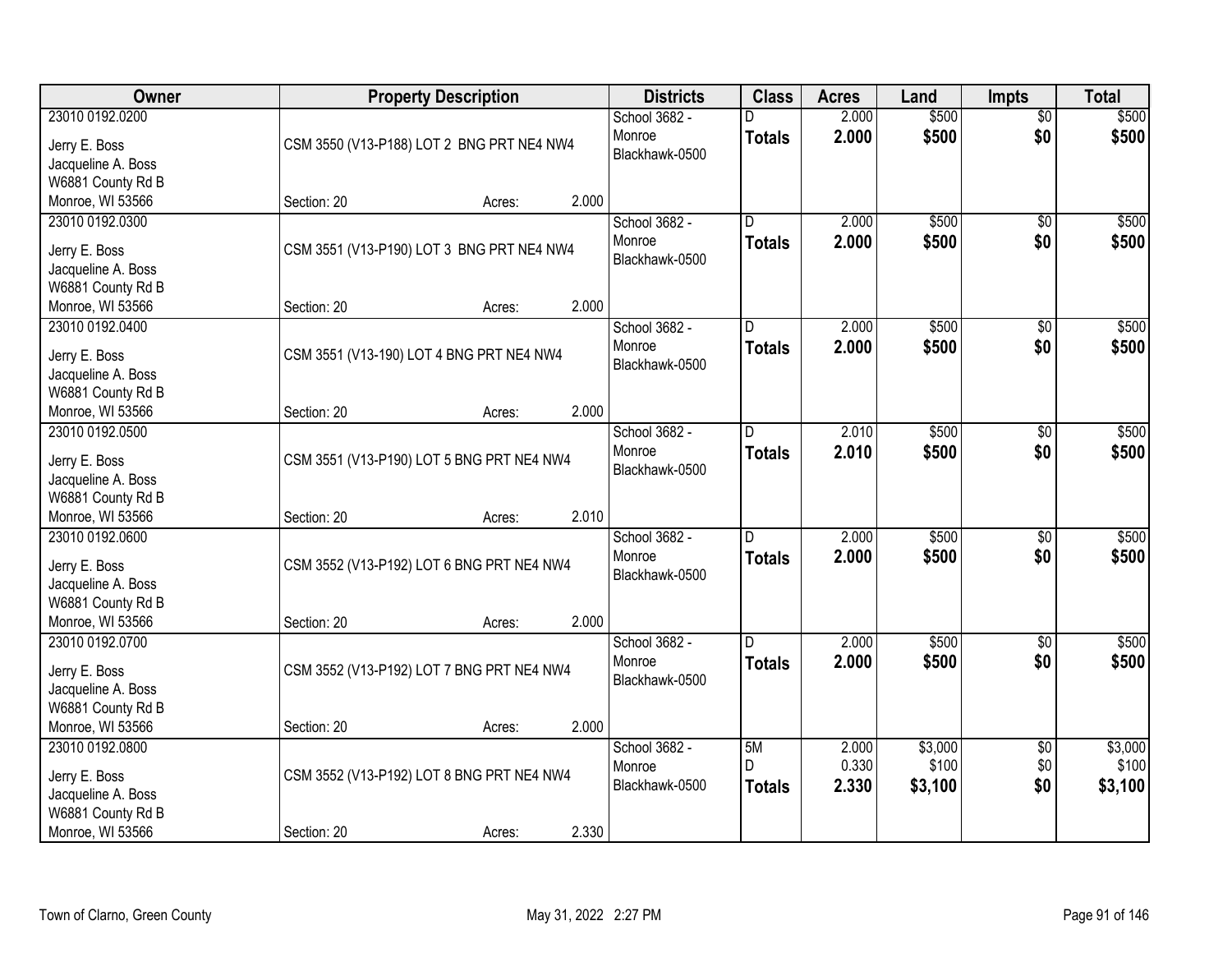| Owner                                     | <b>Property Description</b>                                                            | <b>Districts</b> | <b>Class</b>            | <b>Acres</b> | Land     | Impts           | <b>Total</b> |
|-------------------------------------------|----------------------------------------------------------------------------------------|------------------|-------------------------|--------------|----------|-----------------|--------------|
| 23010 0192.0900                           |                                                                                        | School 3682 -    | 5M                      | 1.090        | \$1,700  | $\overline{50}$ | \$1,700      |
| Jerry E. Boss                             | CSM 3553 (V13-P194) LOT 9 BNG PRT NE4 NW4                                              | Monroe           | D                       | 1.000        | \$200    | \$0             | \$200        |
| Jacqueline A. Boss                        |                                                                                        | Blackhawk-0500   | <b>Totals</b>           | 2.090        | \$1,900  | \$0             | \$1,900      |
| W6881 County Rd B                         |                                                                                        |                  |                         |              |          |                 |              |
| Monroe, WI 53566                          | 2.090<br>Section: 20<br>Acres:                                                         |                  |                         |              |          |                 |              |
| 23010 0192.1000                           | N1139 Woodman Rd                                                                       | School 3682 -    | $\overline{\mathsf{D}}$ | 6.000        | \$1,400  | $\overline{30}$ | \$1,400      |
|                                           |                                                                                        | Monroe           | E                       | 2.480        | \$4,500  | \$0             | \$4,500      |
| Thoman Properties, LLC                    | CSM 1251 (V4-P114) LOT 1 BNG PRT SE4 NW4; ALSO                                         | Blackhawk-0500   | G                       | 2.670        | \$30,700 | \$55,500        | \$86,200     |
| c/o Thoman Properties, LLC                | PRT SE4 NW4 COM E LN NW COR SEC 20 NE COR                                              |                  | <b>Totals</b>           | 11.150       | \$36,600 | \$55,500        | \$92,100     |
| 419 4th Ave                               | CSM 1251 TH N84*W 219.76 FT POB TH N84*W 45.20                                         |                  |                         |              |          |                 |              |
| Monroe, WI 53566                          | 11.150<br>Section: 20<br>Acres:                                                        |                  |                         |              |          |                 |              |
| 23010 0192.2000                           | W6715 County Hwy B                                                                     | School 3682 -    | A                       | 1.310        | \$22,500 | \$165,400       | \$187,900    |
| <b>Scott Walter</b>                       | CSM 1732 (V5-P310) LOT 1 BNG PRT NE4 NW4                                               | Monroe           | <b>Totals</b>           | 1.310        | \$22,500 | \$165,400       | \$187,900    |
| Heidi L. Walter                           |                                                                                        | Blackhawk-0500   |                         |              |          |                 |              |
| W6715 County Rd B                         |                                                                                        |                  |                         |              |          |                 |              |
| Monroe, WI 53566                          | 1.310<br>Section: 20<br>Acres:                                                         |                  |                         |              |          |                 |              |
| 23010 0192.3000                           | W6745 County Hwy B                                                                     | School 3682 -    | A                       | 2.500        | \$30,000 | \$240,700       | \$270,700    |
|                                           |                                                                                        | Monroe           | <b>Totals</b>           | 2.500        | \$30,000 | \$240,700       | \$270,700    |
| Michael J. Chapman<br>Jennifer L. Chapman | CSM 1731 (V5-P309) LOT 2 CONT .82A; LOT 3 CONT<br>82A; LOT 4 CONT .82A BNG PRT NE4 NW4 | Blackhawk-0500   |                         |              |          |                 |              |
| W6745 County Rd B                         |                                                                                        |                  |                         |              |          |                 |              |
| Monroe, WI 53566                          | 2.500<br>Section: 20<br>Acres:                                                         |                  |                         |              |          |                 |              |
| 23010 0193.0000                           | W6791 County Hwy B                                                                     | School 3682 -    | A                       | 1.210        | \$21,700 | \$141,300       | \$163,000    |
|                                           |                                                                                        | Monroe           | <b>Totals</b>           | 1.210        | \$21,700 | \$141,300       | \$163,000    |
| James J. Stricker                         | COM NW COR NE4 NW4 TH S 165 FT TH E 170 FT TH                                          | Blackhawk-0500   |                         |              |          |                 |              |
| W6791 County Rd B                         | N 165 FT TH W 170 FT POB - CONT .6A; ALSO CSM                                          |                  |                         |              |          |                 |              |
| Monroe, WI 53566-9746                     | 1731 (V5-P309) LOT 1 CONT .61A BNG PRT NE4 NW4                                         |                  |                         |              |          |                 |              |
|                                           | Section: 20<br>1.210<br>Acres:                                                         |                  |                         |              |          |                 |              |
| 23010 0194.0000                           | W6799 County Hwy B                                                                     | School 3682 -    | 5M                      | 13.000       | \$19,500 | $\overline{50}$ | \$19,500     |
| Vicki D. Spidahl                          | E 20A NW4 NW4                                                                          | Monroe           | Α                       | 2.000        | \$28,000 | \$288,100       | \$316,100    |
| W6799 County Rd B                         |                                                                                        | Blackhawk-0500   | D                       | 5.000        | \$1,200  | \$0             | \$1,200      |
| Monroe, WI 53566                          |                                                                                        |                  | <b>Totals</b>           | 20.000       | \$48,700 | \$288,100       | \$336,800    |
|                                           | 20.000<br>Section: 20<br>Acres:                                                        |                  |                         |              |          |                 |              |
| 23010 0195.0000                           | W6881 County Hwy B                                                                     | School 3682 -    | 5M                      | 4.500        | \$6,800  | $\overline{50}$ | \$6,800      |
|                                           |                                                                                        | Monroe           | D                       | 30.000       | \$4,700  | \$0             | \$4,700      |
| Jerry E. Boss                             | W20A NW4 NW4; W 19.5A SW4 NW4                                                          | Blackhawk-0500   | E                       | 2.000        | \$700    | \$0             | \$700        |
| Jacqueline A. Boss                        |                                                                                        |                  | G                       | 3.000        | \$32,000 | \$387,600       | \$419,600    |
| W6881 County Rd B                         |                                                                                        |                  | <b>Totals</b>           | 39.500       | \$44,200 | \$387,600       | \$431,800    |
| Monroe, WI 53566                          | 39.500<br>Section: 20<br>Acres:                                                        |                  |                         |              |          |                 |              |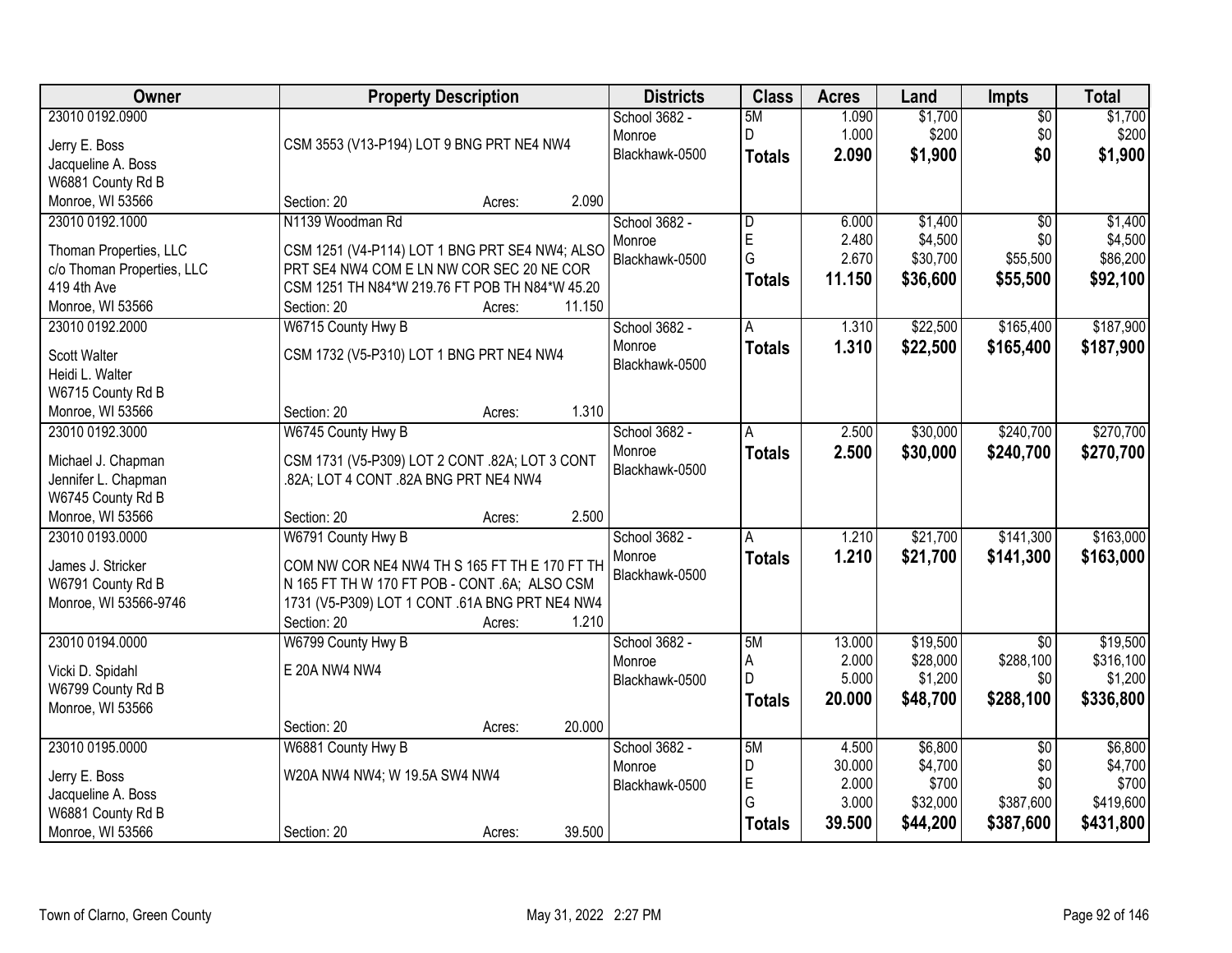| <b>Owner</b>                          | <b>Property Description</b>                         |                  | <b>Districts</b> | <b>Class</b>  | <b>Acres</b> | Land     | <b>Impts</b>    | <b>Total</b> |
|---------------------------------------|-----------------------------------------------------|------------------|------------------|---------------|--------------|----------|-----------------|--------------|
| 23010 0196.0000                       |                                                     |                  | School 3682 -    |               | 9.000        | \$27,000 | $\overline{50}$ | \$27,000     |
| Michael L. Kindschi                   | PRT S1/2 SW4 NW4 COM W4 COR SD SEC TH N0*E          |                  | Monroe           | <b>Totals</b> | 9.000        | \$27,000 | \$0             | \$27,000     |
| Melissa J. Kindschi                   | 655.86' TH S89*E 606.03'TH S2*W 657.69 FT TH        |                  | Blackhawk-0500   |               |              |          |                 |              |
| N2510 Carnie Rd                       | N89*W 578.62' POB (PCL 4 - POS V7-P53)              |                  |                  |               |              |          |                 |              |
| Monroe, WI 53566                      | Section: 20                                         | 9.000<br>Acres:  |                  |               |              |          |                 |              |
| 23010 0196.0100                       |                                                     |                  | School 3682 -    | D.            | 11.000       | \$2,600  | $\overline{50}$ | \$2,600      |
|                                       |                                                     |                  | Monroe           | Totals        | 11.000       | \$2,600  | \$0             | \$2,600      |
| Briggs James F Revocable Living Trust | PRT S2 SW4 NW4(PT PCL 7-POS V7-P53)                 |                  | Blackhawk-0500   |               |              |          |                 |              |
| 3699 W Winslow Rd                     |                                                     |                  |                  |               |              |          |                 |              |
| Orangeville, IL 61060                 |                                                     |                  |                  |               |              |          |                 |              |
|                                       | Section: 20                                         | 11.000<br>Acres: |                  |               |              |          |                 |              |
| 23010 0196.1000                       |                                                     |                  | School 3682 -    | 5M            | 0.100        | \$200    | \$0             | \$200        |
| Jerry E. Boss                         | A STRIP OF LAND 2 RODS IN WIDTH BY 40 RODS IN       |                  | Monroe           | D             | 0.400        | \$100    | \$0             | \$100        |
| Jacqueline A. Boss                    | LENGTH ALG E END N2 SW4 NW4                         |                  | Blackhawk-0500   | <b>Totals</b> | 0.500        | \$300    | \$0             | \$300        |
| W6881 County Rd B                     |                                                     |                  |                  |               |              |          |                 |              |
| Monroe, WI 53566                      | Section: 20                                         | 0.500<br>Acres:  |                  |               |              |          |                 |              |
| 23010 0197.0000                       | W6976 Figi Rd                                       |                  | School 3682 -    |               | 4.500        | \$13,500 | \$0             | \$13,500     |
| William J. Sadler                     | PRT NW4 SW4 COM W4 COR SD SEC TH N0*E 655.86        |                  | Monroe           | <b>Totals</b> | 4.500        | \$13,500 | \$0             | \$13,500     |
| 311 W North St                        | TH S89 *E 1325.34' TH S0*E 659.1' POB TH S0*E 659.6 |                  | Blackhawk-0500   |               |              |          |                 |              |
| Durand, IL 61024                      | TH S89*W 371.40' TH N06*E 586.16' TH S88*E 311.98'  |                  |                  |               |              |          |                 |              |
|                                       | Section: 20                                         | 4.500<br>Acres:  |                  |               |              |          |                 |              |
| 23010 0197.0100                       |                                                     |                  | School 3682 -    | E             | 0.510        | \$200    | $\overline{50}$ | \$200        |
|                                       |                                                     |                  | Monroe           | <b>Totals</b> | 0.510        | \$200    | \$0             | \$200        |
| Kevin J. Krupke                       | PRT W1/2 SW4 (PRT PCL 3 - POS V7-P53)               |                  | Blackhawk-0500   |               |              |          |                 |              |
| Jaqueline M. Krupke                   |                                                     |                  |                  |               |              |          |                 |              |
| W6976 Figi Rd                         |                                                     |                  |                  |               |              |          |                 |              |
| Monroe, WI 53566                      | Section: 20                                         | 0.510<br>Acres:  |                  |               |              |          |                 |              |
| 23010 0197.0200                       |                                                     |                  | School 3682 -    | D             | 39.000       | \$10,100 | $\overline{60}$ | \$10,100     |
| Briggs James F Revocable Living Trust | SW4 SW4 (PCL PCL 6 - POS V7-P53)                    |                  | Monroe           | E             | 1.000        | \$100    | \$0             | \$100        |
| 3699 W Winslow Rd                     |                                                     |                  | Blackhawk-0500   | <b>Totals</b> | 40.000       | \$10,200 | \$0             | \$10,200     |
| Orangeville, IL 61060                 |                                                     |                  |                  |               |              |          |                 |              |
|                                       | Section: 20                                         | 40.000<br>Acres: |                  |               |              |          |                 |              |
| 23010 0197.0300                       |                                                     |                  | School 3682 -    | 5M            | 1.250        | \$1,900  | $\overline{50}$ | \$1,900      |
|                                       |                                                     |                  | Monroe           | D             | 33.000       | \$8,400  | \$0             | \$8,400      |
| Briggs James F Revocable Living Trust | PRT NW4 SW4 (PT PCL 7-POS V7-P53)                   |                  | Blackhawk-0500   | E             | 1.000        | \$100    | \$0             | \$100        |
| 3699 W Winslow Rd                     |                                                     |                  |                  | <b>Totals</b> | 35.250       | \$10,400 | \$0             | \$10,400     |
| Orangeville, IL 61060                 |                                                     | 35.250           |                  |               |              |          |                 |              |
|                                       | Section: 20                                         | Acres:           |                  |               |              |          |                 |              |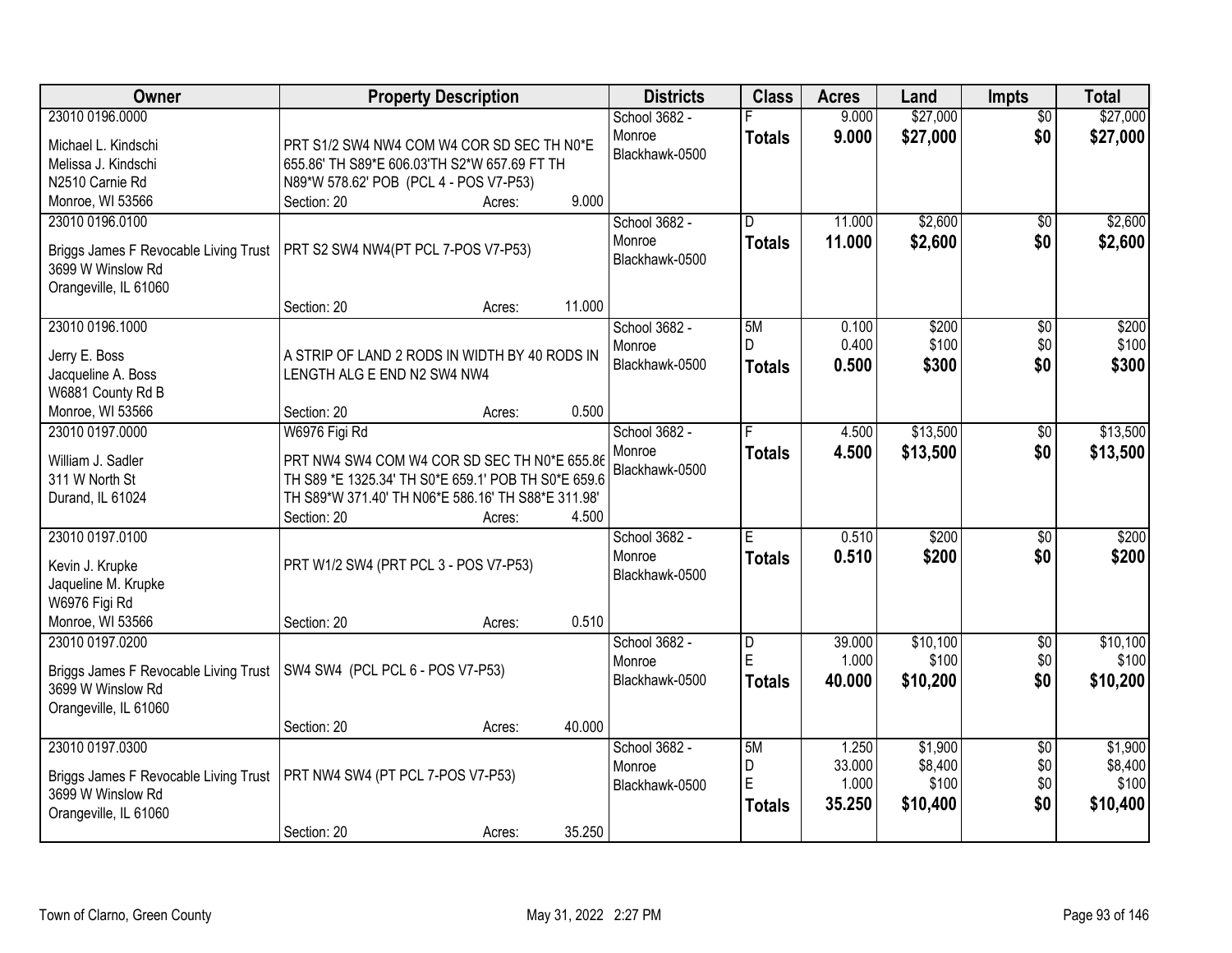| Owner                               |                                                                                               | <b>Property Description</b> |         | <b>Districts</b>         | <b>Class</b>            | <b>Acres</b> | Land            | Impts           | <b>Total</b> |
|-------------------------------------|-----------------------------------------------------------------------------------------------|-----------------------------|---------|--------------------------|-------------------------|--------------|-----------------|-----------------|--------------|
| 23010 0198.0100                     | N1097 Bethel Rd                                                                               |                             |         | School 3682 -            |                         | 3.000        | \$32,000        | \$107,100       | \$139,100    |
| Kevin R. Wehinger                   | CSM 4890 (V22-P51) LOT 1 BNG PRT NE4 SE4                                                      |                             |         | Monroe                   | D                       | 0.350        | \$100           | \$0             | \$100        |
| N1097 Bethel Rd                     |                                                                                               |                             |         | Blackhawk-0500           | <b>Totals</b>           | 3.350        | \$32,100        | \$107,100       | \$139,200    |
| Monroe, WI 53566                    |                                                                                               |                             |         |                          |                         |              |                 |                 |              |
|                                     | Section: 20                                                                                   | Acres:                      | 3.350   |                          |                         |              |                 |                 |              |
| 23010 0198.0200                     | <b>Bethel Rd</b>                                                                              |                             |         | School 3682 -            | D                       | 74.650       | \$20,200        | \$0             | \$20,200     |
| Kevin R. Wehinger                   | E1/2 SE4, EXC CSM 4890 (V22-P51) LOT 1                                                        |                             |         | Monroe                   | E                       | 2.000        | \$200           | \$0             | \$200        |
| Sheryl L. Vita                      |                                                                                               |                             |         | Blackhawk-0500           | <b>Totals</b>           | 76.650       | \$20,400        | \$0             | \$20,400     |
| Richard K & Beverly L Wehinger      |                                                                                               |                             |         |                          |                         |              |                 |                 |              |
| N591 Bethel Rd                      | Section: 20                                                                                   | Acres:                      | 76.650  |                          |                         |              |                 |                 |              |
| Monroe, WI 53566                    |                                                                                               |                             |         |                          |                         |              |                 |                 |              |
| 23010 0199.0000                     | N992 Woodman Rd                                                                               |                             |         | School 3682 -            | $\overline{\mathsf{D}}$ | 75.500       | \$19,700        | $\overline{50}$ | \$19,700     |
| Tammy L. Stark                      | W1/2 SE4                                                                                      |                             |         | Monroe                   | E                       | 1.500        | \$200           | \$0             | \$200        |
| N992 Woodman Rd                     |                                                                                               |                             |         | Blackhawk-0500           | G                       | 3.000        | \$32,000        | \$168,300       | \$200,300    |
| Monroe, WI 53566                    |                                                                                               |                             |         |                          | <b>Totals</b>           | 80,000       | \$51,900        | \$168,300       | \$220,200    |
|                                     | Section: 20                                                                                   | Acres:                      | 80.000  |                          |                         |              |                 |                 |              |
| 23010 0200.0000                     |                                                                                               |                             |         | School 3682 -            | D                       | 78.000       | \$17,500        | \$0             | \$17,500     |
|                                     |                                                                                               |                             |         | Monroe                   | E                       | 2.000        | \$200           | \$0             | \$200        |
| Marilyn Bartelt<br>N651 State Rd 69 | COM 19 RDS N OF SE COR NE4 NE4 N 34 RDS S 24<br>RDS W 126 RDS N 85 RDS E TO COR NE4, BNG N1/2 |                             |         | Blackhawk-0500           | <b>Totals</b>           | 80,000       | \$17,700        | \$0             | \$17,700     |
| Monroe, WI 53566                    | NE4                                                                                           |                             |         |                          |                         |              |                 |                 |              |
|                                     | Section: 21                                                                                   | Acres:                      | 80.000  |                          |                         |              |                 |                 |              |
| 23010 0201.0000                     | State Highway 69                                                                              |                             |         | School 3682 -            | D.                      | 136.990      | \$33,600        | \$0             | \$33,600     |
|                                     |                                                                                               |                             |         | Monroe                   | <b>Totals</b>           | 136.990      | \$33,600        | \$0             | \$33,600     |
| David O. Reid                       | N1/2 SE4 SEC 21; ALSO COM 20 RODS N FROM NE                                                   |                             |         | Blackhawk-0500           |                         |              |                 |                 |              |
| W8633 Buckhorn Rd                   | COR OF S2 NE4 TH W 34 RODS TH S 25 RODS AND<br>10 LINKS TH W 8 RODS & 10 LINKS TO CTR BTWN    |                             |         |                          |                         |              |                 |                 |              |
| Browntown, WI 53522                 | Section: 21                                                                                   | Acres:                      | 136.990 |                          |                         |              |                 |                 |              |
| 23010 0201.0100                     | N1209 State Hwy 69                                                                            |                             |         | School 3682 -            | $\overline{A}$          | 2.750        | \$31,000        | \$154,200       | \$185,200    |
|                                     |                                                                                               |                             |         | Monroe                   | D.                      | 18.000       | \$4,200         | \$0             | \$4,200      |
| James P. Chapman                    | CSM 881 (V3-P32) LOT 1 BNG PRT NE4 & SE4 OF                                                   |                             |         | Blackhawk-0500           | <b>Totals</b>           | 20.750       | \$35,200        | \$154,200       | \$189,400    |
| Cynthia A. Chapman                  | NE4                                                                                           |                             |         |                          |                         |              |                 |                 |              |
| N1209 State Rd 69                   |                                                                                               |                             |         |                          |                         |              |                 |                 |              |
| Monroe, WI 53566                    | Section: 21                                                                                   | Acres:                      | 20.750  |                          |                         |              |                 |                 |              |
| 23010 0201.1000                     |                                                                                               |                             |         | School 3682 -            | $\overline{X2}$         | 2.260        | $\overline{60}$ | $\overline{50}$ | \$0          |
| State of Wisconsin                  | SECTION 21PART S1/2 NE4 - CONT 2.26A                                                          |                             |         | Monroe<br>Blackhawk-0500 | <b>Totals</b>           | 2.260        | \$0             | \$0             | \$0          |
| Highway                             |                                                                                               |                             |         |                          |                         |              |                 |                 |              |
|                                     |                                                                                               |                             |         |                          |                         |              |                 |                 |              |
|                                     | Section: 21                                                                                   | Acres:                      | 2.260   |                          |                         |              |                 |                 |              |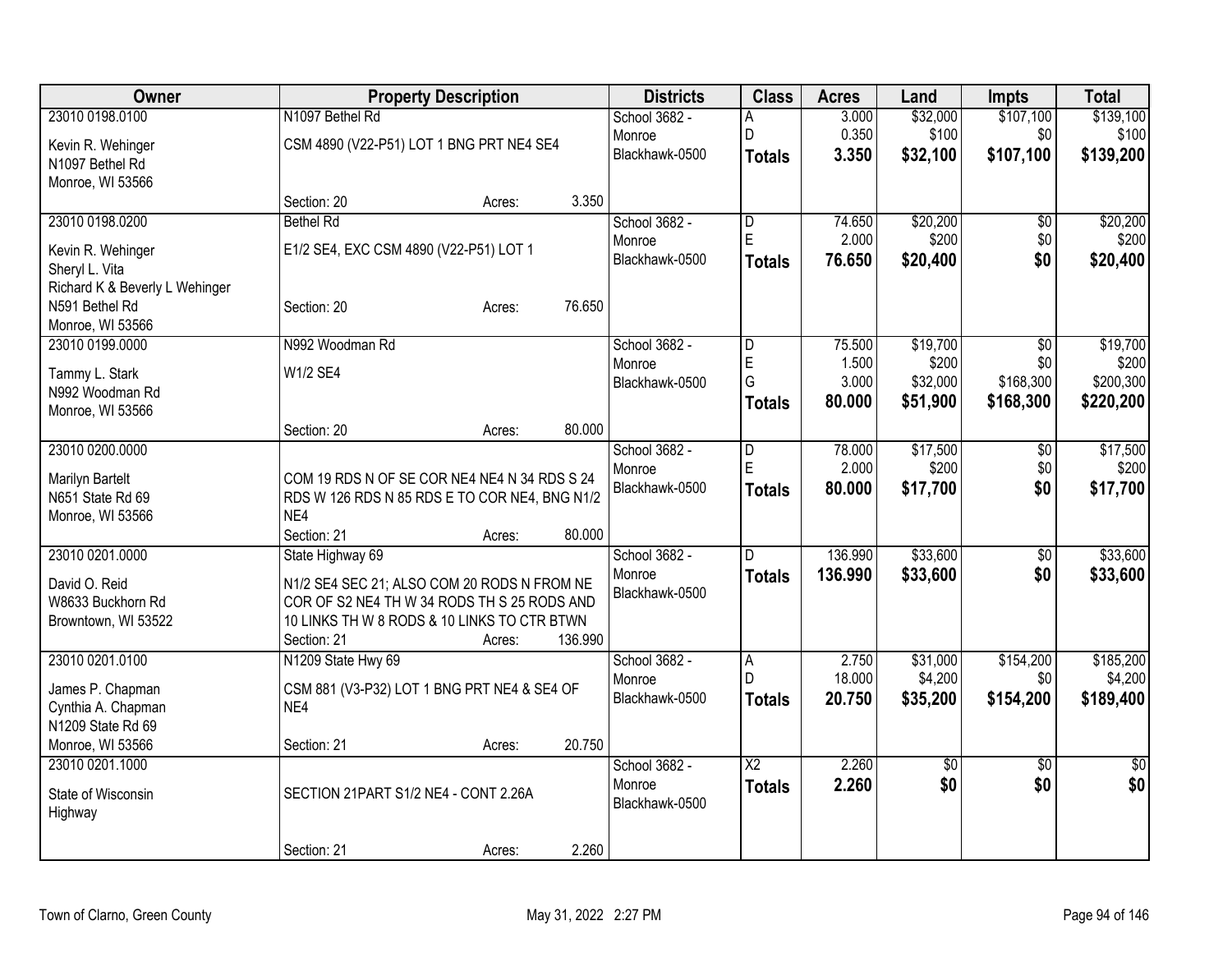| Owner                                                          | <b>Property Description</b>                   |                   | <b>Districts</b> | <b>Class</b>   | <b>Acres</b>   | Land     | Impts            | <b>Total</b> |
|----------------------------------------------------------------|-----------------------------------------------|-------------------|------------------|----------------|----------------|----------|------------------|--------------|
| 23010 0202.0000                                                | W6443 County Hwy B                            |                   | School 3682 -    | D              | 153.110        | \$39,000 | $\overline{50}$  | \$39,000     |
| Bidlingmaier Leroy C & Darlene E Trust                         | NW4, EXC BGN NW COR SEC 21 TH E ALG CNTRLN    |                   | Monroe           | E<br>G         | 3.000<br>3.500 | \$300    | \$0<br>\$202,900 | \$300        |
| Dtd May 5, 2016                                                | CTY B 112.5 FT TH S 150.2 FT TH W 112.5 FT TO |                   | Blackhawk-0500   |                |                | \$34,000 |                  | \$236,900    |
| c/o Bidlingmaier Leroy C & Darlene E                           | CNTR OF TOWN RD TH N 150.2 FT TO POB          |                   |                  | <b>Totals</b>  | 159.610        | \$73,300 | \$202,900        | \$276,200    |
| Trust                                                          | Section: 21                                   | 159.610<br>Acres: |                  |                |                |          |                  |              |
| W6443 County Rd B                                              |                                               |                   |                  |                |                |          |                  |              |
| Monroe, WI 53566                                               |                                               |                   |                  |                |                |          |                  |              |
| 23010 0203.0000                                                | W6499 County Hwy B                            |                   | School 3682 -    | A              | 0.390          | \$11,500 | \$88,700         | \$100,200    |
| Dennis Jordan                                                  | PARC NW COR NW4 NW4                           |                   | Monroe           | <b>Totals</b>  | 0.390          | \$11,500 | \$88,700         | \$100,200    |
| Sally J. Jordan                                                |                                               |                   | Blackhawk-0500   |                |                |          |                  |              |
| W6499 County Rd B                                              |                                               |                   |                  |                |                |          |                  |              |
| Monroe, WI 53566                                               | Section: 21                                   | Acres:            | 0.390            |                |                |          |                  |              |
| 23010 0204.0000                                                |                                               |                   | School 3682 -    | D              | 154.000        | \$39,700 | \$0              | \$39,700     |
| Manning D & M Revocable Trust                                  | ALL SW4, EXC CSM 1802 LOT 1                   |                   | Monroe           | E              | 1.430          | \$200    | \$0              | \$200        |
| 638 Baker St                                                   |                                               |                   | Blackhawk-0500   | <b>Totals</b>  | 155.430        | \$39,900 | \$0              | \$39,900     |
| Walworth, WI 53184                                             |                                               |                   |                  |                |                |          |                  |              |
|                                                                | Section: 21                                   | 155.430<br>Acres: |                  |                |                |          |                  |              |
| 23010 0204.1000                                                | N950 Bethel Rd                                |                   | School 3682 -    | A              | 4.570          | \$38,300 | \$117,300        | \$155,600    |
| Rose Wayne P & Laurie B Living Trust                           | CSM 1802 (V6-P33) LOT 1 BNG PRT SW4 SW4       |                   | Monroe           | <b>Totals</b>  | 4.570          | \$38,300 | \$117,300        | \$155,600    |
| Dtd July 7, 2020                                               |                                               |                   | Blackhawk-0500   |                |                |          |                  |              |
| c/o Rose Wayne P & Laurie B Lvg Trust                          |                                               |                   |                  |                |                |          |                  |              |
| N950 Bethel Rd                                                 | Section: 21                                   | Acres:            | 4.570            |                |                |          |                  |              |
| Monroe, WI 53566                                               |                                               |                   |                  |                |                |          |                  |              |
| 23010 0205.0000                                                |                                               |                   | School 3682 -    | $\overline{D}$ | 40.000         | \$10,500 | $\overline{50}$  | \$10,500     |
|                                                                | SW4 SE4                                       |                   | Monroe           | <b>Totals</b>  | 40.000         | \$10,500 | \$0              | \$10,500     |
| Schmid Conrad A Revocable Living<br>Trust Dtd Jan 19, 2018     |                                               |                   | Blackhawk-0500   |                |                |          |                  |              |
| c/o Schmid Conrad A Rev Living Trust                           |                                               |                   |                  |                |                |          |                  |              |
| 5745 SW 56th Ave                                               | Section: 21                                   | Acres:            | 40.000           |                |                |          |                  |              |
| Ocala, FL 34474-7607                                           |                                               |                   |                  |                |                |          |                  |              |
| 23010 0206.0000                                                |                                               |                   | School 3682 -    | D              | 39.000         | \$10,100 | \$0              | \$10,100     |
|                                                                |                                               |                   | Monroe           | E              | 1.000          | \$100    | \$0              | \$100        |
| Schmid Conrad A Revocable Living                               | SE4 SE4                                       |                   | Blackhawk-0500   | <b>Totals</b>  | 40.000         | \$10,200 | \$0              | \$10,200     |
| Trust Dtd Jan 19, 2018<br>c/o Schmid Conrad A Rev Living Trust |                                               |                   |                  |                |                |          |                  |              |
| 5745 SW 56th Ave                                               | Section: 21                                   | Acres:            | 40.000           |                |                |          |                  |              |
| Ocala, FL 34474-7607                                           |                                               |                   |                  |                |                |          |                  |              |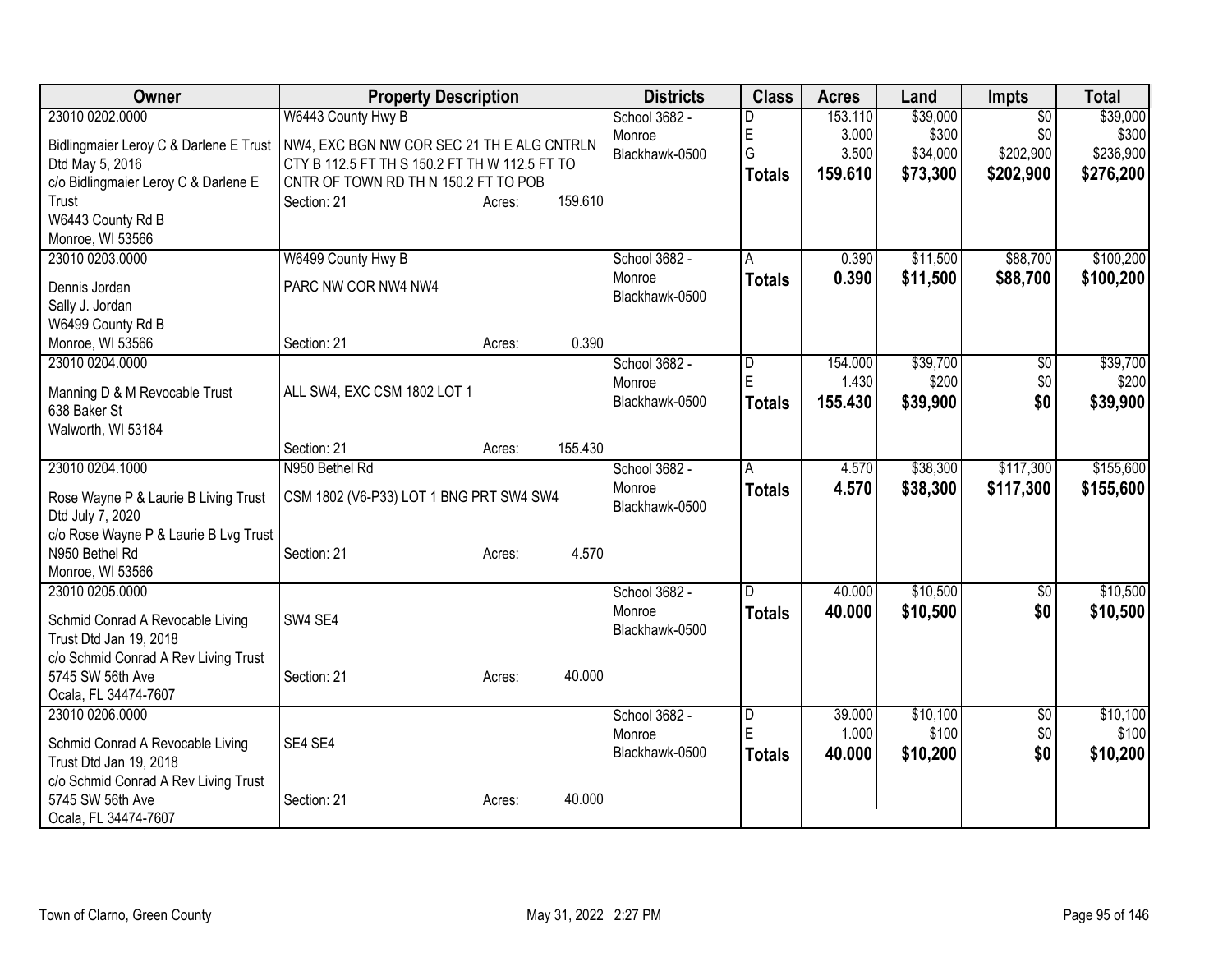| <b>Owner</b>                  |                                                 | <b>Property Description</b> | <b>Districts</b>         | <b>Class</b>           | <b>Acres</b>   | Land                | <b>Impts</b>     | <b>Total</b>         |
|-------------------------------|-------------------------------------------------|-----------------------------|--------------------------|------------------------|----------------|---------------------|------------------|----------------------|
| 23010 0207.0000               | W5765 Town Center Rd                            |                             | School 3682 -            |                        | 29.400         | \$7,900             | $\overline{50}$  | \$7,900              |
| Randy R. Voegeli              | CSM 769 (V2-P338) LOT 1 BNG PRT E1/2 NE4 SEC 22 |                             | Monroe                   | E                      | 4.700          | \$1,200             | \$0              | \$1,200              |
| W5765 Town Center Rd          | & PRT W1/2 NW4 SEC 23 EXC LOT 1 CSM 4291        |                             | Blackhawk-0500           | G                      | 4.400          | \$37,600            | \$129,400        | \$167,000            |
| Monroe, WI 53566              |                                                 |                             |                          | <b>Totals</b>          | 38.500         | \$46,700            | \$129,400        | \$176,100            |
|                               | Section: 22                                     | Acres:                      | 38.500                   |                        |                |                     |                  |                      |
| 23010 0207.2000               |                                                 |                             | School 3682 -            | D.                     | 2.000          | \$600               | \$0              | \$600                |
| Didier William N Living Trust | CSM 769 (V2-P338) PRT LOT 2 BNG PRT NE4 NE4     |                             | Monroe                   | <b>Totals</b>          | 2.000          | \$600               | \$0              | \$600                |
| N1129 Woelfe Rd               |                                                 |                             | Blackhawk-0500           |                        |                |                     |                  |                      |
| Monroe, WI 53566-9786         |                                                 |                             |                          |                        |                |                     |                  |                      |
|                               | Section: 22                                     | Acres:                      | 2.000                    |                        |                |                     |                  |                      |
| 23010 0207.3000               | W5761 Town Center Rd                            |                             | School 3682 -            | A                      | 1.500          | \$24,000            | \$252,000        | \$276,000            |
| John T. Campbell              | CSM 4291 (V17-P176) LOT 1 BNG PRT NE4 NE4       |                             | Monroe                   | <b>Totals</b>          | 1.500          | \$24,000            | \$252,000        | \$276,000            |
| Emily R. Campbell             |                                                 |                             | Blackhawk-0500           |                        |                |                     |                  |                      |
| W5761 Town Center Rd          |                                                 |                             |                          |                        |                |                     |                  |                      |
| Monroe, WI 53566              | Section: 22                                     | Acres:                      | 1.500                    |                        |                |                     |                  |                      |
| 23010 0208.0000               | N1290 Clarno Rd                                 |                             | School 3682 -            | D                      | 81.000         | \$14,600            | \$0              | \$14,600             |
| <b>Mcguire Enterprises</b>    | NW4 NE4 40A; PRT E1/2 NE4 LYG BETW HWY & RR -   |                             | Monroe                   | E<br>G                 | 3.500<br>2.000 | \$600<br>\$28,000   | \$0<br>\$193,800 | \$600<br>\$221,800   |
| W5996 Town Center Rd          | <b>CONT 46.5A</b>                               |                             | Blackhawk-0500           | <b>Totals</b>          | 86.500         | \$43,200            | \$193,800        | \$237,000            |
| Monroe, WI 53566              |                                                 |                             |                          |                        |                |                     |                  |                      |
|                               | Section: 22                                     | Acres:                      | 86.500                   |                        |                |                     |                  |                      |
| 23010 0209.0000               | N1210 State Hwy 69                              |                             | School 3682 -            | D                      | 112.000        | \$26,300            | $\overline{30}$  | \$26,300             |
| Paul D. Beach                 | N1/2 NW4; N 9.5A OFF N END SW4 NW4; N PRT SE4   |                             | Monroe                   | E<br>G                 | 2.250<br>2.000 | \$500<br>\$28,000   | \$0<br>\$141,000 | \$500<br>\$169,000   |
| N1671 Honey Creek Rd          | NW4 COM NE COR TH S 996 LNKS TH W 1425 LNKS     |                             | Blackhawk-0500           | <b>Totals</b>          | 116.250        | \$54,800            | \$141,000        | \$195,800            |
| Monroe, WI 53566              | TH N496 LNKS TH W 575 LNKS TH N 500 LNKS TH E   |                             |                          |                        |                |                     |                  |                      |
|                               | Section: 22                                     | Acres:                      | 116.250                  |                        |                |                     |                  |                      |
| 23010 0209.1000               |                                                 |                             | School 3682 -            | $\overline{\text{X2}}$ | 8.610          | $\sqrt{$0}$         | \$0              | $\sqrt{30}$          |
| State of Wisconsin            | PARC NW4 NW4 & SW4 NW4                          |                             | Monroe<br>Blackhawk-0500 | <b>Totals</b>          | 8.610          | \$0                 | \$0              | \$0                  |
|                               |                                                 |                             |                          |                        |                |                     |                  |                      |
|                               |                                                 |                             |                          |                        |                |                     |                  |                      |
|                               | Section: 22                                     | Acres:                      | 8.610                    |                        |                |                     |                  |                      |
| 23010 0209.2000               | N1153 Clarno Rd                                 |                             | School 3682 -            | $\overline{A}$<br>D    | 2.700<br>7.300 | \$30,800<br>\$1,700 | \$226,400<br>\$0 | \$257,200<br>\$1,700 |
| Eric M. Katzenberger          | CSM 2631 (V9-P111) LOT 1 BNG PRT SW4 NE4        |                             | Monroe<br>Blackhawk-0500 | Totals                 | 10.000         | \$32,500            | \$226,400        | \$258,900            |
| Rosalie M. Katzenberger       |                                                 |                             |                          |                        |                |                     |                  |                      |
| N1153 Clarno Rd               |                                                 |                             |                          |                        |                |                     |                  |                      |
| Monroe, WI 53566              | Section: 22                                     | Acres:                      | 10.000                   |                        |                |                     |                  |                      |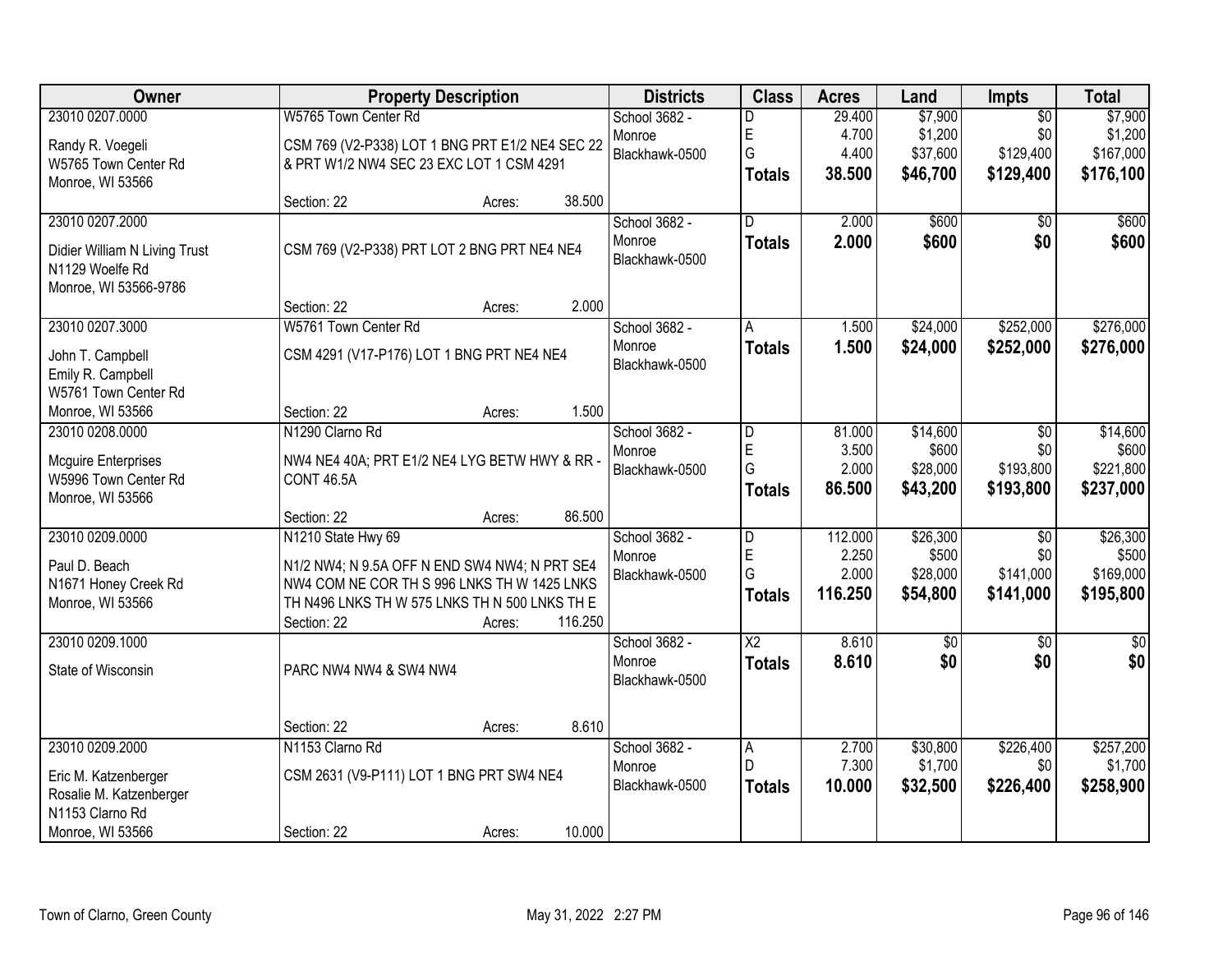| Owner                                                                  |                                                       | <b>Property Description</b> |        | <b>Districts</b>         | <b>Class</b>           | <b>Acres</b>    | Land                 | <b>Impts</b>           | <b>Total</b>           |
|------------------------------------------------------------------------|-------------------------------------------------------|-----------------------------|--------|--------------------------|------------------------|-----------------|----------------------|------------------------|------------------------|
| 23010 0209.3000                                                        | N1129 Clarno Rd                                       |                             |        | School 3682 -            |                        | 4.900           | \$39,600             | \$261,700              | \$301,300              |
| Randall L. Bowen<br>N1129 Clarno Rd<br>Monroe, WI 53566                | CSM 2698 (V9-P210) LOT 1 BNG PRT SW4 NE4              |                             |        | Monroe<br>Blackhawk-0500 | <b>Totals</b>          | 4.900           | \$39,600             | \$261,700              | \$301,300              |
|                                                                        | Section: 22                                           | Acres:                      | 4.900  |                          |                        |                 |                      |                        |                        |
| 23010 0210.0100                                                        | W6065 Town Center Rd                                  |                             |        | School 3682 -            | A                      | 1.370           | \$23,000             | \$304,100              | \$327,100              |
| <b>Mcguire Enterprises</b><br>W5996 Town Center Rd<br>Monroe, WI 53566 | CSM 4808 (V21-P136) LOT 1 BNG PRT NW4 NW4             |                             |        | Monroe<br>Blackhawk-0500 | <b>Totals</b>          | 1.370           | \$23,000             | \$304,100              | \$327,100              |
|                                                                        | Section: 22                                           | Acres:                      | 1.370  |                          |                        |                 |                      |                        |                        |
| 23010 0210.1000                                                        | W6055 Town Center Rd                                  |                             |        | School 3682 -            | A                      | 0.500           | \$14,200             | \$87,800               | \$102,000              |
| Dennis Stocker<br>W6055 Town Center Rd<br>Monroe, WI 53566             | CSM 92 (V1-P92) LOT 3 BNG PRT NW4 NW4                 |                             |        | Monroe<br>Blackhawk-0500 | <b>Totals</b>          | 0.500           | \$14,200             | \$87,800               | \$102,000              |
|                                                                        | Section: 22                                           | Acres:                      | 0.500  |                          |                        |                 |                      |                        |                        |
| 23010 0210.3000                                                        |                                                       |                             |        | School 3682 -            | $\overline{\text{X2}}$ | 0.940           | \$0                  | \$0                    | \$0                    |
| State of Wisconsin                                                     | PARC IN NW COR NW4 NW4                                |                             |        | Monroe<br>Blackhawk-0500 | <b>Totals</b>          | 0.940           | \$0                  | \$0                    | \$0                    |
|                                                                        | Section: 22                                           | Acres:                      | 0.940  |                          |                        |                 |                      |                        |                        |
| 23010 0211.0100                                                        |                                                       |                             |        | School 3682 -            | D.                     | 68.120          | \$15,300             | $\overline{50}$        | \$15,300               |
| Pixler Glen a Trust Gp597<br>6770 Simpson Rd<br>Rockford, IL 61102     | PRT NW4 SW4, SW4 & SE4 OF NW4 BNG POS<br>V13-P12      |                             |        | Monroe<br>Blackhawk-0500 | <b>Totals</b>          | 68.120          | \$15,300             | \$0                    | \$15,300               |
|                                                                        | Section: 22                                           | Acres:                      | 68.120 |                          |                        |                 |                      |                        |                        |
| 23010 0211.0200                                                        | N1168 State Hwy 69                                    |                             |        | School 3682 -            | D                      | 8.000           | \$500                | $\overline{50}$        | \$500                  |
| Collin M. Nack<br>N1168 State Rd 69<br>Monroe, WI 53566                | CSM 4580 (V19-P176) LOT 1 BNG PRT SE4 & SW4 OF<br>NW4 |                             |        | Monroe<br>Blackhawk-0500 | G<br><b>Totals</b>     | 3.000<br>11.000 | \$32,000<br>\$32,500 | \$338,300<br>\$338,300 | \$370,300<br>\$370,800 |
|                                                                        | Section: 22                                           | Acres:                      | 11.000 |                          |                        |                 |                      |                        |                        |
| 23010 0211.1000                                                        |                                                       |                             |        | School 3682 -            | $\overline{\text{X2}}$ | 15.540          | $\sqrt{6}$           | $\overline{50}$        | $\overline{50}$        |
| State of Wisconsin                                                     | SECTION 22 PARC NW4 SW4 & SW4 NW4 CONT<br>15.54A      |                             |        | Monroe<br>Blackhawk-0500 | <b>Totals</b>          | 15.540          | \$0                  | \$0                    | \$0                    |
|                                                                        | Section: 22                                           | Acres:                      | 15.540 |                          |                        |                 |                      |                        |                        |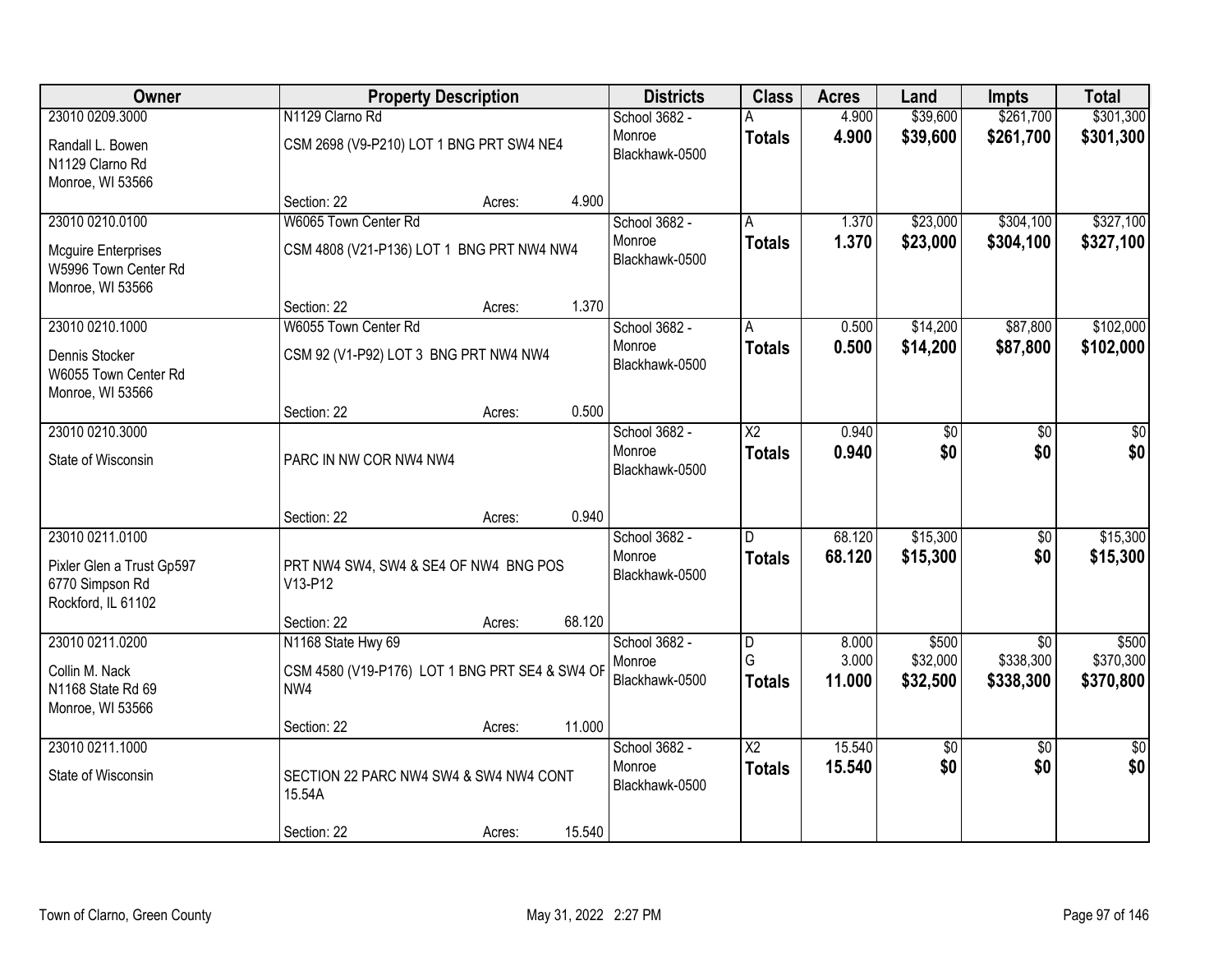| Owner                                          | <b>Property Description</b>                                                                  |        |         | <b>Districts</b> | <b>Class</b>  | <b>Acres</b> | Land     | Impts           | <b>Total</b> |
|------------------------------------------------|----------------------------------------------------------------------------------------------|--------|---------|------------------|---------------|--------------|----------|-----------------|--------------|
| 23010 0212.0100                                | N1057 Clarno Rd                                                                              |        |         | School 3682 -    | D             | 7.450        | \$1,700  | $\overline{50}$ | \$1,700      |
| Nathaniel R. Paulson                           | CSM 4692 (V20-P153) LOT 1 BNG PRT NW4 SE4                                                    |        |         | Monroe           | E             | 0.500        | \$100    | \$0             | \$100        |
| 1810 14th Ave                                  |                                                                                              |        |         | Blackhawk-0500   | G             | 4.000        | \$36,000 | \$147,900       | \$183,900    |
| Monroe, WI 53566                               |                                                                                              |        |         |                  | <b>Totals</b> | 11.950       | \$37,800 | \$147,900       | \$185,700    |
|                                                | Section: 22                                                                                  | Acres: | 11.950  |                  |               |              |          |                 |              |
| 23010 0212.0200                                |                                                                                              |        |         | School 3682 -    | D             | 105.550      | \$27,800 | \$0             | \$27,800     |
| Dennis N. Paulson                              | NE4 SW4 40A; N1/2 SE4 LYG S & W ICRR EXC CSM                                                 |        |         | Monroe           | E             | 1.500        | \$200    | \$0             | \$200        |
| Sharon A. Paulson                              | 4692 LOT 1                                                                                   |        |         | Blackhawk-0500   | <b>Totals</b> | 107.050      | \$28,000 | \$0             | \$28,000     |
| W9699 Puddledock Rd                            |                                                                                              |        |         |                  |               |              |          |                 |              |
| Argyle, WI 53504                               | Section: 22                                                                                  | Acres: | 107.050 |                  |               |              |          |                 |              |
| 23010 0213.0000                                | Advance Rd                                                                                   |        |         | School 3682 -    | D             | 36.140       | \$9,000  | $\overline{50}$ | \$9,000      |
|                                                |                                                                                              |        |         | Monroe           | E             | 5.000        | \$1,700  | \$0             | \$1,700      |
| Lone Wolf Land, LLC<br>c/o Lone Wolf Land, LLC | PRT S2 SW4 & SW4 SE4 DESC AS: BEG S4 COR SD<br>SEC TH N88*W 2118.69 FT TO ELY ROW WIS HWY 69 |        |         | Blackhawk-0500   | <b>Totals</b> | 41.140       | \$10,700 | \$0             | \$10,700     |
| W6999 County Rd P                              | TH N1*E 36.96 FT TH N81*W 100.72 FT TH N88*W                                                 |        |         |                  |               |              |          |                 |              |
| Monroe, WI 53566                               | Section: 22                                                                                  | Acres: | 41.140  |                  |               |              |          |                 |              |
| 23010 0213.0100                                | W6070 Advance Rd                                                                             |        |         | School 3682 -    | B             | 11.100       | \$75,400 | \$167,700       | \$243,100    |
|                                                |                                                                                              |        |         | Monroe           | <b>Totals</b> | 11.100       | \$75,400 | \$167,700       | \$243,100    |
| Dean F. Briggs                                 | CSM 1301 (V4-P181) LOT 1 BNG PRT SW4 SW4                                                     |        |         | Blackhawk-0500   |               |              |          |                 |              |
| Melissa C. Briggs                              |                                                                                              |        |         |                  |               |              |          |                 |              |
| 2395 W Stateline Rd                            |                                                                                              |        |         |                  |               |              |          |                 |              |
| Orangeville, IL 61060                          | Section: 22                                                                                  | Acres: | 11.100  |                  |               |              |          |                 |              |
| 23010 0213.0200                                | W6052 Advance Rd                                                                             |        |         | School 3682 -    | Α             | 2.000        | \$28,000 | \$242,400       | \$270,400    |
| Daniel L. Mcdermott                            | CSM 1565 (V5-P66) LOT 1 CONT 5.87A; LOT 2 CONT                                               |        |         | Monroe           | D             | 22.300       | \$5,300  | \$0             | \$5,300      |
| Nellie R. Mcdermott                            | 3A; LOT 3 CONT 15.72A BNG PRT SE & SW4 OF SW4                                                |        |         | Blackhawk-0500   | E             | 0.290        | \$100    | \$0             | \$100        |
| W6052 Advance Rd                               |                                                                                              |        |         |                  | <b>Totals</b> | 24.590       | \$33,400 | \$242,400       | \$275,800    |
| Monroe, WI 53566                               | Section: 22                                                                                  | Acres: | 24.590  |                  |               |              |          |                 |              |
| 23010 0213.0300                                | W5982 Advance Rd                                                                             |        |         | School 3682 -    | A             | 5.260        | \$41,000 | \$212,000       | \$253,000    |
| Clarence E. Dobbins III                        | CSM 2006 (V6-P332) LOT 1 BNG PRT SE4 SW4                                                     |        |         | Monroe           | <b>Totals</b> | 5.260        | \$41,000 | \$212,000       | \$253,000    |
| Joann Dobbins                                  |                                                                                              |        |         | Blackhawk-0500   |               |              |          |                 |              |
| W5982 Advance Rd                               |                                                                                              |        |         |                  |               |              |          |                 |              |
| Monroe, WI 53566                               | Section: 22                                                                                  | Acres: | 5.260   |                  |               |              |          |                 |              |
| 23010 0213.0400                                | W5932 Advance Rd                                                                             |        |         | School 3682 -    | A             | 1.694        | \$25,600 | \$165,200       | \$190,800    |
|                                                | CSM 2398 (V8-P125) LOT 1 BNG PRT SE4 SW4                                                     |        |         | Monroe           | <b>Totals</b> | 1.694        | \$25,600 | \$165,200       | \$190,800    |
| Michael J. Voegeli<br>Velvet Voegeli           |                                                                                              |        |         | Blackhawk-0500   |               |              |          |                 |              |
| W5932 Advance Rd                               |                                                                                              |        |         |                  |               |              |          |                 |              |
| Monroe, WI 53566                               | Section: 22                                                                                  | Acres: | 1.694   |                  |               |              |          |                 |              |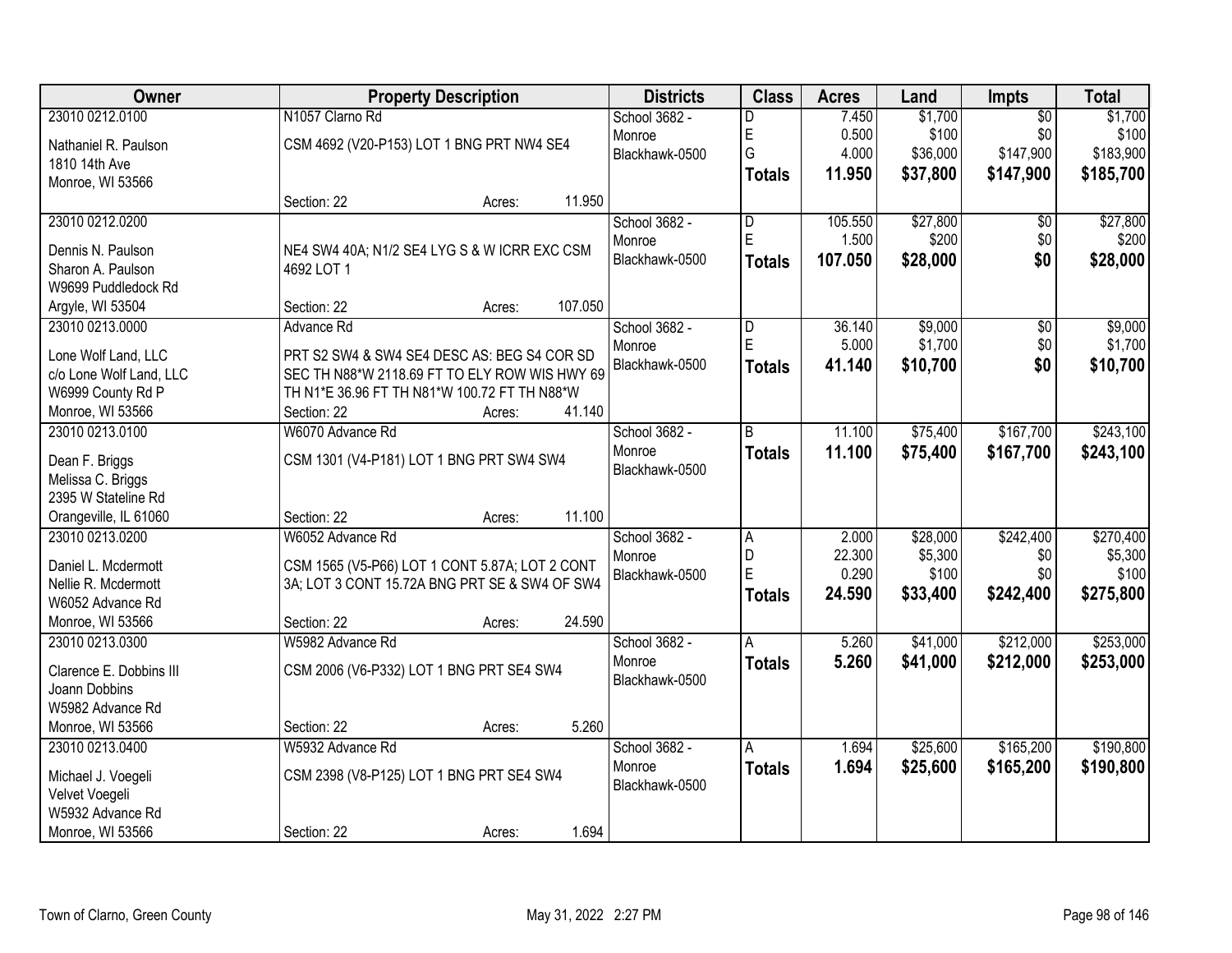| Owner                                                                                             |                                                                                                                                              | <b>Property Description</b> |        | <b>Districts</b>                          | <b>Class</b>                       | <b>Acres</b>                                | Land                                                  | <b>Impts</b>                                            | <b>Total</b>                                            |
|---------------------------------------------------------------------------------------------------|----------------------------------------------------------------------------------------------------------------------------------------------|-----------------------------|--------|-------------------------------------------|------------------------------------|---------------------------------------------|-------------------------------------------------------|---------------------------------------------------------|---------------------------------------------------------|
| 23010 0213.0500                                                                                   | W5877 Advance Rd                                                                                                                             |                             |        | School 3682 -                             |                                    | 2.010                                       | \$28,000                                              | \$30,500                                                | \$58,500                                                |
| John C. Maveus<br>W6097 Melvin Rd<br>Monroe, WI 53566                                             | CSM 2434 (V8-P171) LOT 1 BNG PRT SE4 SW4 & SW4<br>SE4                                                                                        |                             |        | Monroe<br>Blackhawk-0500                  | <b>Totals</b>                      | 2.010                                       | \$28,000                                              | \$30,500                                                | \$58,500                                                |
|                                                                                                   | Section: 22                                                                                                                                  | Acres:                      | 2.010  |                                           |                                    |                                             |                                                       |                                                         |                                                         |
| 23010 0213.0600<br>John C. Maveus<br>Susan L. Maveus                                              | CSM 3131 (V11-P170) LOT 1 BNG PRT SE4 SW4                                                                                                    |                             |        | School 3682 -<br>Monroe<br>Blackhawk-0500 | D.<br><b>Totals</b>                | 5.270<br>5.270                              | \$1,400<br>\$1,400                                    | \$0<br>\$0                                              | \$1,400<br>\$1,400                                      |
| W6097 Melvin Rd                                                                                   | Section: 22                                                                                                                                  |                             | 5.270  |                                           |                                    |                                             |                                                       |                                                         |                                                         |
| Monroe, WI 53566<br>23010 0213.1000                                                               |                                                                                                                                              | Acres:                      |        | School 3682 -                             | $\overline{\text{X2}}$             | 8.660                                       | \$0                                                   | $\overline{50}$                                         | \$0                                                     |
| State of Wisconsin<br>Highway                                                                     | PARC IN SW4 SW4                                                                                                                              |                             |        | Monroe<br>Blackhawk-0500                  | <b>Totals</b>                      | 8.660                                       | \$0                                                   | \$0                                                     | \$0                                                     |
|                                                                                                   | Section: 22                                                                                                                                  | Acres:                      | 8.660  |                                           |                                    |                                             |                                                       |                                                         |                                                         |
| 23010 0213.2000                                                                                   | W5860 Advance Rd                                                                                                                             |                             |        | School 3682 -                             | A                                  | 2.240                                       | \$29,000                                              | \$171,600                                               | \$200,600                                               |
| David Berding<br>Janice Berding<br>W5860 Advance Rd                                               | PRT SW4 SE4 COM S4 COR TH E 552.27 FT POB TH<br>E 208.99 FT TH N5*E 260.75 FT TH W 208.99 FT TH<br>S5*W 260.75 FT POB - 1.244A; ALSO CSM 123 |                             |        | Monroe<br>Blackhawk-0500                  | <b>Totals</b>                      | 2.240                                       | \$29,000                                              | \$171,600                                               | \$200,600                                               |
| Monroe, WI 53566                                                                                  | Section: 22                                                                                                                                  | Acres:                      | 2.240  |                                           |                                    |                                             |                                                       |                                                         |                                                         |
| 23010 0213.3000<br>Dean W. Signer<br>Deanne L. Signer<br>N998 Clarno Rd<br>Monroe, WI 53566       | N998 Clarno Rd<br>CSM 386 (V1-P400) LOT 1 BNG PRT S1/2 SE4<br>Section: 22                                                                    | Acres:                      | 37.450 | School 3682 -<br>Monroe<br>Blackhawk-0500 | 5M<br>A<br>D<br>E<br><b>Totals</b> | 4.000<br>3.000<br>27.500<br>2.950<br>37.450 | \$6,000<br>\$32,000<br>\$5,700<br>\$1,000<br>\$44,700 | $\overline{50}$<br>\$133,400<br>\$0<br>\$0<br>\$133,400 | \$6,000<br>\$165,400<br>\$5,700<br>\$1,000<br>\$178,100 |
| 23010 0213.4000<br>Mark W. Signer et al<br>N998 Clarno Rd<br>Monroe, WI 53566                     | CSM 386 (V1-P400) LOT 2 BNG PRT SE4 & SW4 SE4                                                                                                |                             |        | School 3682 -<br>Monroe<br>Blackhawk-0500 | D<br>E<br><b>Totals</b>            | 16.000<br>0.700<br>16.700                   | \$4,000<br>\$100<br>\$4,100                           | \$0<br>\$0<br>\$0                                       | \$4,000<br>\$100<br>\$4,100                             |
|                                                                                                   | Section: 22                                                                                                                                  | Acres:                      | 16.700 |                                           |                                    |                                             |                                                       |                                                         |                                                         |
| 23010 0213.5000<br>Ronald L. Augsburg<br>June M. Augsburg<br>W5884 Advance Rd<br>Monroe, WI 53566 | W5884 Advance Rd<br>CSM 2183 (V7-P149) LOT 1 BNG PRT SW4 SE4<br>Section: 22                                                                  | Acres:                      | 1.720  | School 3682 -<br>Monroe<br>Blackhawk-0500 | A<br><b>Totals</b>                 | 1.720<br>1.720                              | \$25,800<br>\$25,800                                  | \$131,700<br>\$131,700                                  | \$157,500<br>\$157,500                                  |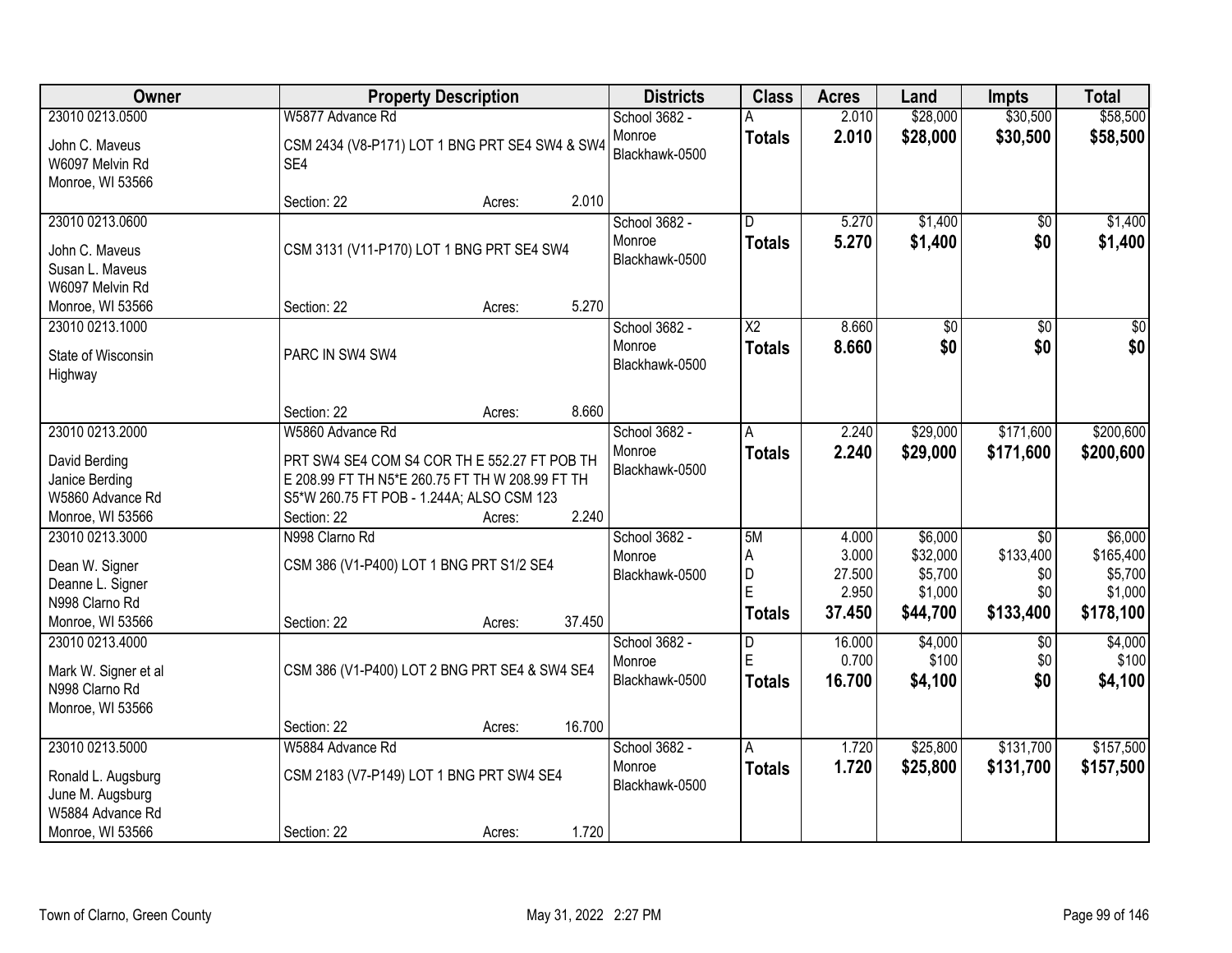| Owner                                                              |                                                | <b>Property Description</b> |         | <b>Districts</b> | <b>Class</b>            | <b>Acres</b> | Land     | <b>Impts</b>    | <b>Total</b> |
|--------------------------------------------------------------------|------------------------------------------------|-----------------------------|---------|------------------|-------------------------|--------------|----------|-----------------|--------------|
| 23010 0213.6000                                                    | N933 Clarno Rd                                 |                             |         | School 3682 -    |                         | 1.910        | \$27,300 | \$298,200       | \$325,500    |
| Randall L. Seffrood                                                | CSM 3766 (V14-P228) LOT 1 BNG PRT SW4 SE4      |                             |         | Monroe           | <b>Totals</b>           | 1.910        | \$27,300 | \$298,200       | \$325,500    |
| Anna M. Seffrood                                                   |                                                |                             |         | Blackhawk-0500   |                         |              |          |                 |              |
| N933 Clarno Rd                                                     |                                                |                             |         |                  |                         |              |          |                 |              |
| Monroe, WI 53566                                                   | Section: 22                                    | Acres:                      | 1.910   |                  |                         |              |          |                 |              |
| 23010 0214.0000                                                    | W5345 Town Center Rd                           |                             |         | School 3682 -    | Α                       | 1.500        | \$24,000 | \$314,500       | \$338,500    |
| Dale J. Bruesewitz                                                 | CSM 4117 (V16-P163) LOT 1 BNG PRT NE4 & SE4 OF |                             |         | Monroe           | D                       | 11.500       | \$2,700  | \$0             | \$2,700      |
| Debra J. Bruesewitz                                                | NE4                                            |                             |         | Blackhawk-0500   | E                       | 2.180        | \$600    | \$0             | \$600        |
| W5345 Town Center Rd                                               |                                                |                             |         |                  | <b>Totals</b>           | 15.180       | \$27,300 | \$314,500       | \$341,800    |
| Monroe, WI 53566                                                   | Section: 23                                    | Acres:                      | 15.180  |                  |                         |              |          |                 |              |
| 23010 0214.1000                                                    | N1125 Haddinger Rd                             |                             |         | School 3682 -    | A                       | 2.890        | \$31,600 | \$122,800       | \$154,400    |
|                                                                    | CSM 1258 (V4-P124) LOT 1 BNG PRT SE4 NE4       |                             |         | Monroe           | <b>Totals</b>           | 2.890        | \$31,600 | \$122,800       | \$154,400    |
| Travis D. Segner<br>N1125 Haddinger Rd                             |                                                |                             |         | Blackhawk-0500   |                         |              |          |                 |              |
| Monroe, WI 53566                                                   |                                                |                             |         |                  |                         |              |          |                 |              |
|                                                                    | Section: 23                                    | Acres:                      | 2.890   |                  |                         |              |          |                 |              |
| 23010 0214.2000                                                    |                                                |                             |         | School 3682 -    | D                       | 61.330       | \$15,500 | \$0             | \$15,500     |
|                                                                    |                                                |                             |         | Monroe           | E                       | 0.600        | \$100    | \$0             | \$100        |
| Signer Todd N Revocable Trust et al<br>c/o Signer Todd N Rev Trust | E1/2 NE4 EXC CSM 1258 & EXC CSM 4117           |                             |         | Blackhawk-0500   | <b>Totals</b>           | 61.930       | \$15,600 | \$0             | \$15,600     |
| 19410 251 St Ave                                                   |                                                |                             |         |                  |                         |              |          |                 |              |
| Bettendorf, IA 52722                                               | Section: 23                                    | Acres:                      | 61.930  |                  |                         |              |          |                 |              |
| 23010 0215.0000                                                    |                                                |                             |         | School 3682 -    | $\overline{\mathsf{D}}$ | 126.000      | \$29,700 | $\overline{50}$ | \$29,700     |
|                                                                    |                                                |                             |         | Monroe           | E                       | 12.740       | \$4,000  | \$0             | \$4,000      |
| James R. Drafall                                                   | E 1/2 NW4 & W 1/2 NE4 EXC LOTS 1 & 2 CSM 1434  |                             |         | Blackhawk-0500   | <b>Totals</b>           | 138.740      | \$33,700 | \$0             | \$33,700     |
| Pamela A. Drafall                                                  | (V4-P399) & CSM 3855                           |                             |         |                  |                         |              |          |                 |              |
| W4264 Carter Rd<br>Juda, WI 53550                                  | Section: 23                                    | Acres:                      | 138.740 |                  |                         |              |          |                 |              |
| 23010 0215.0100                                                    |                                                |                             |         | School 3682 -    | D                       | 14.000       | \$3,700  | $\sqrt{$0}$     | \$3,700      |
|                                                                    |                                                |                             |         | Monroe           | E                       | 1.420        | \$200    | \$0             | \$200        |
| <b>Mcguire Enterprises</b>                                         | CSM 1434 (V4-P399) LOT 1 BNG PRT NE4 NW4 EXC   |                             |         | Blackhawk-0500   | <b>Totals</b>           | 15.420       | \$3,900  | \$0             | \$3,900      |
| W5996 Town Center Rd                                               | LOT 1 CSM 3855                                 |                             |         |                  |                         |              |          |                 |              |
| Monroe, WI 53566                                                   |                                                |                             |         |                  |                         |              |          |                 |              |
| 23010 0215.0110                                                    | Section: 23<br><b>Town Center Rd</b>           | Acres:                      | 15.420  | School 3682 -    |                         | 3.870        | \$35,500 | \$7,600         | \$43,100     |
|                                                                    |                                                |                             |         | Monroe           | A                       | 3.870        |          |                 |              |
| Todd S. Burkhalter                                                 | CSM 3855 (V15-P46) LOT 1 BNG PRT NE4 NW4       |                             |         | Blackhawk-0500   | <b>Totals</b>           |              | \$35,500 | \$7,600         | \$43,100     |
| Amy R. Burkhalter                                                  |                                                |                             |         |                  |                         |              |          |                 |              |
| W5495 Town Center Rd                                               |                                                |                             |         |                  |                         |              |          |                 |              |
| Monroe, WI 53566                                                   | Section: 23                                    | Acres:                      | 3.870   |                  |                         |              |          |                 |              |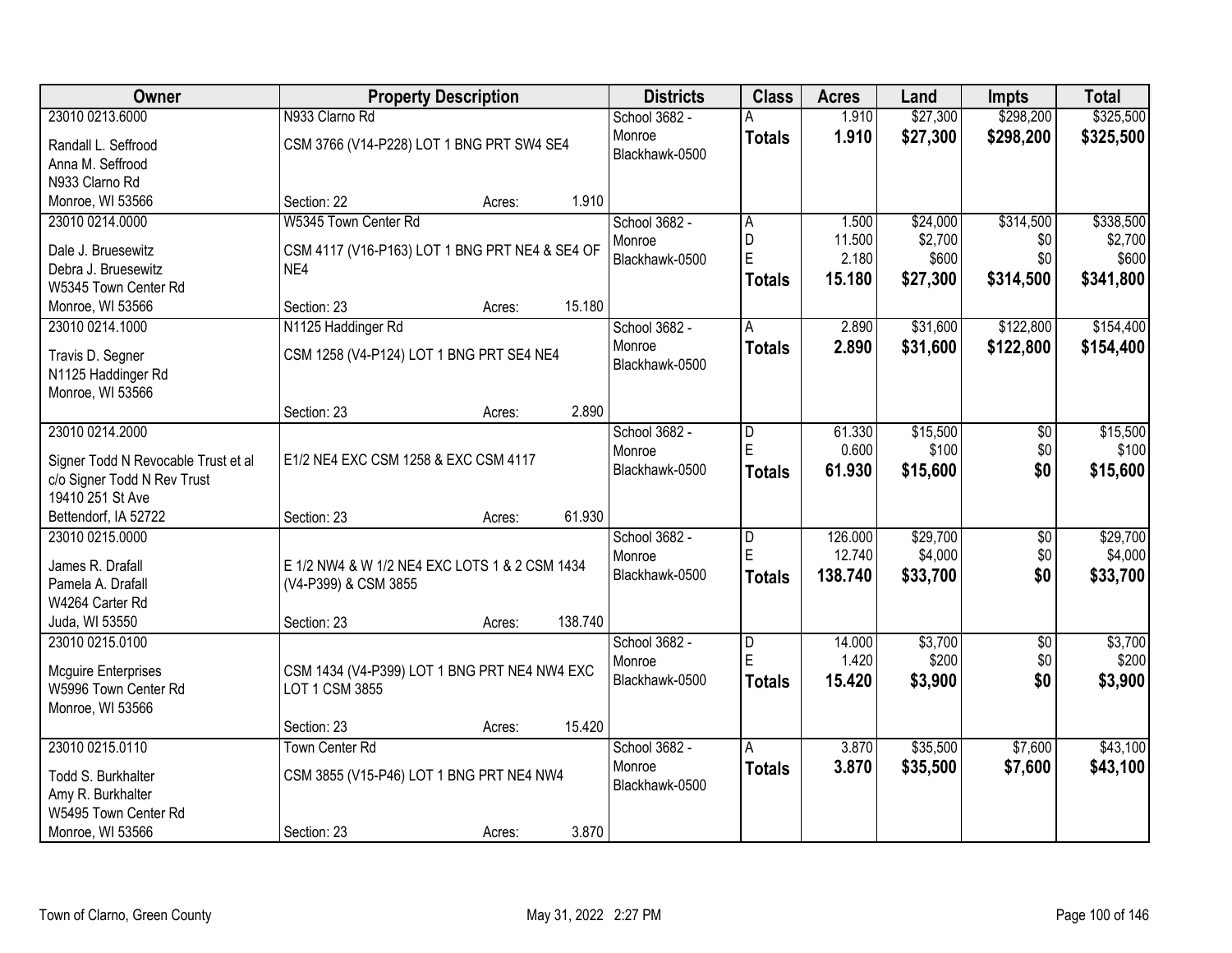| Owner<br><b>Property Description</b>                                                            | <b>Districts</b> | <b>Class</b>  | <b>Acres</b> | Land     | <b>Impts</b>    | <b>Total</b> |
|-------------------------------------------------------------------------------------------------|------------------|---------------|--------------|----------|-----------------|--------------|
| 23010 0215.1000<br>W5495 Town Center Rd                                                         | School 3682 -    |               | 1.966        | \$27,700 | \$84,300        | \$112,000    |
| Todd S. Burkhalter<br>CSM 1434 (V4-P399) LOT 2 BNG PRT NW4 NE4 & NE4                            | Monroe           | <b>Totals</b> | 1.966        | \$27,700 | \$84,300        | \$112,000    |
| Amy R. Burkhalter<br>NW4                                                                        | Blackhawk-0500   |               |              |          |                 |              |
| W5495 Town Center Rd                                                                            |                  |               |              |          |                 |              |
| Monroe, WI 53566<br>1.966<br>Section: 23<br>Acres:                                              |                  |               |              |          |                 |              |
| 23010 0216.0000                                                                                 | School 3682 -    | 5M            | 9.000        | \$13,500 | $\overline{50}$ | \$13,500     |
|                                                                                                 | Monroe           | D             | 29.000       | \$7,000  | \$0             | \$7,000      |
| CSM 769 (V2-P338) PRT LOT 2 BNG PRT NW4 NW4<br>Didier William N Living Trust<br>N1129 Woelfe Rd | Blackhawk-0500   | E             | 1.000        | \$100    | \$0             | \$100        |
| Monroe, WI 53566-9786                                                                           |                  | <b>Totals</b> | 39.000       | \$20,600 | \$0             | \$20,600     |
| 39.000<br>Section: 23<br>Acres:                                                                 |                  |               |              |          |                 |              |
| 23010 0216.2000<br>N1129 Woelfe Rd                                                              | School 3682 -    | 5M            | 5.000        | \$5,800  | $\overline{50}$ | \$5,800      |
|                                                                                                 | Monroe           | Α             | 3.000        | \$32,000 | \$164,200       | \$196,200    |
| CSM 769 (V2-P338) PRT LOT 2 BNG PRT SW4 NW4<br>Didier William N Living Trust                    | Blackhawk-0500   | D             | 14.000       | \$3,200  | \$0             | \$3,200      |
| N1129 Woelfe Rd                                                                                 |                  | E             | 9.120        | \$9,800  | \$0             | \$9,800      |
| Monroe, WI 53566-9786<br>31.120<br>Section: 23                                                  |                  | Totals        | 31.120       | \$50,800 | \$164,200       | \$215,000    |
| Acres:<br>23010 0217.0000<br>N979 Woelfe Rd                                                     | School 3682 -    | 5M            | 10.000       | \$15,000 | $\sqrt{6}$      | \$15,000     |
|                                                                                                 | Monroe           | Α             | 2.000        | \$28,000 | \$8,400         | \$36,400     |
| Richard H. Cooper<br>PRT SW4 SEC 23 & PRT SE4 SEC 22 COM PT CNTR                                | Blackhawk-0500   | D             | 60.000       | \$13,300 | \$0             | \$13,300     |
| RD 1185 LNKS W OF Q4 PRT BTWN SEC 23 & SEC 26<br>Debra K. Cooper                                |                  | E             | 10.000       | \$3,500  | \$0             | \$3,500      |
| 916 S School St<br>TH N1*E 400 LNKS TH N10 1/2*W 480 LNKS TH N19*E                              |                  | <b>Totals</b> | 82.000       | \$59,800 | \$8,400         | \$68,200     |
| 82.000<br>Mount Prospect, IL 60056<br>Section: 23<br>Acres:                                     |                  |               |              |          |                 |              |
| 23010 0218.0000                                                                                 | School 3682 -    | D             | 11.000       | \$1,900  | $\overline{50}$ | \$1,900      |
| PRT W1/2 SW4 LYG S & W OF RR<br>Dennis N. Paulson                                               | Monroe           | <b>Totals</b> | 11.000       | \$1,900  | \$0             | \$1,900      |
| Sharon A. Paulson                                                                               | Blackhawk-0500   |               |              |          |                 |              |
| W9699 Puddledock Rd                                                                             |                  |               |              |          |                 |              |
| 11.000<br>Argyle, WI 53504<br>Section: 23<br>Acres:                                             |                  |               |              |          |                 |              |
| 23010 0219.0000<br>N949 Haddinger Rd                                                            | School 3682 -    | ΙA            | 3.300        | \$33,200 | \$78,400        | \$111,600    |
| James A. Ausmus<br>NW4 SE4; SW4 SE4; & ALL THAT PRT E OF HWY OF                                 | Monroe           | D             | 136.200      | \$25,400 | \$0             | \$25,400     |
| N949 Haddinger Rd<br><b>NE4 SW4 &amp; SE4 SW4</b>                                               | Blackhawk-0500   | E             | 2.500        | \$300    | \$0             | \$300        |
| Monroe, WI 53566                                                                                |                  | Totals        | 142.000      | \$58,900 | \$78,400        | \$137,300    |
| 142.000<br>Section: 23<br>Acres:                                                                |                  |               |              |          |                 |              |
| 23010 0220.0000                                                                                 | School 3682 -    | D             | 42.000       | \$9,800  | $\overline{50}$ | \$9,800      |
| PRT E2 SE4 LYG N & W OF CO RD                                                                   | Monroe           | E             | 3.640        | \$900    | \$0             | \$900        |
| Signer Todd N Revocable Trust et al<br>c/o Signer Todd N Rev Trust                              | Blackhawk-0500   | <b>Totals</b> | 45.640       | \$10,700 | \$0             | \$10,700     |
| 19410 251 St Ave                                                                                |                  |               |              |          |                 |              |
| 45.640<br>Bettendorf, IA 52722<br>Section: 23<br>Acres:                                         |                  |               |              |          |                 |              |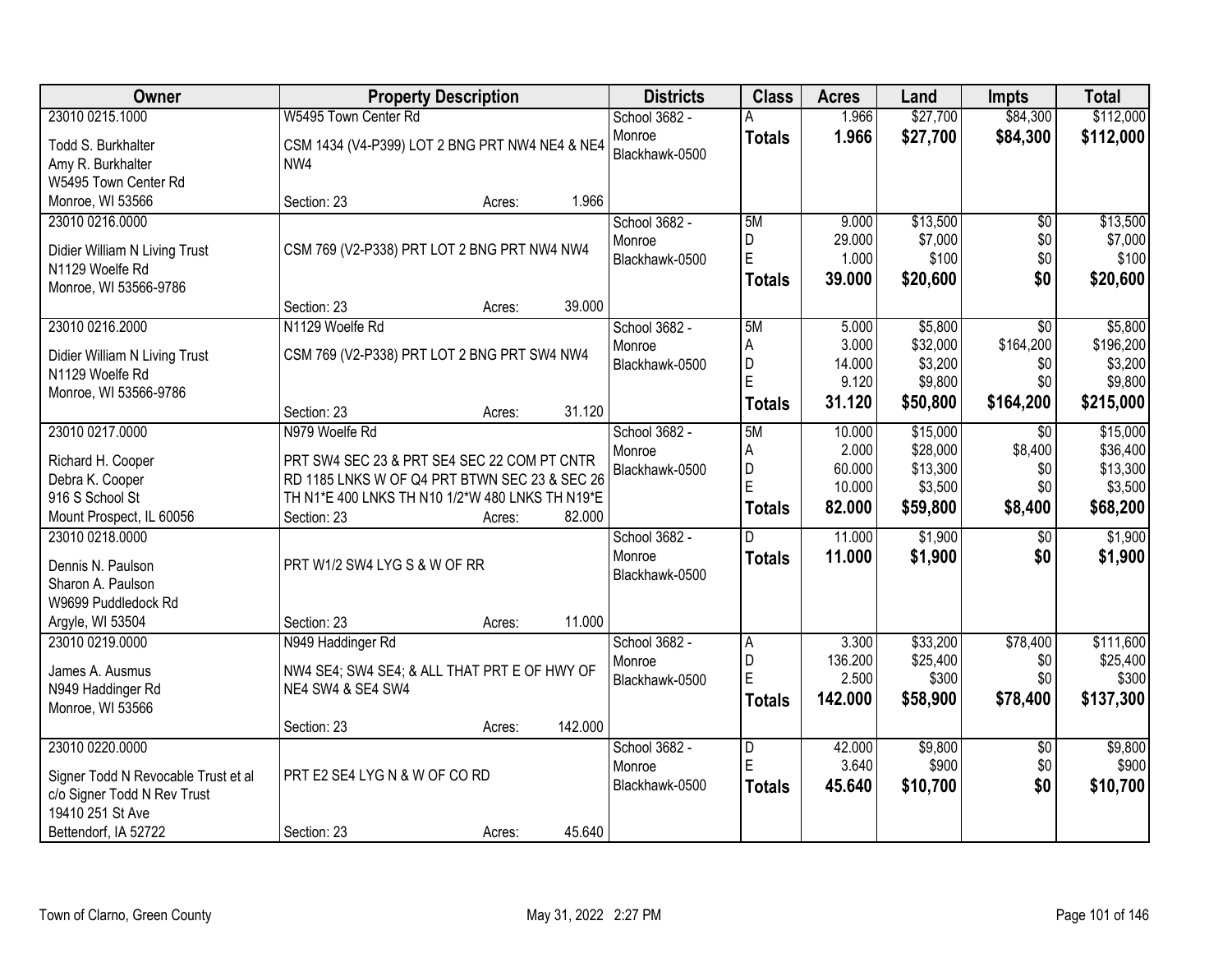| Owner                               | <b>Property Description</b>                      |                   | <b>Districts</b> | <b>Class</b>            | <b>Acres</b>     | Land            | <b>Impts</b>    | <b>Total</b>    |
|-------------------------------------|--------------------------------------------------|-------------------|------------------|-------------------------|------------------|-----------------|-----------------|-----------------|
| 23010 0220.1000                     | N997 Haddinger Rd                                |                   | School 3682 -    |                         | 0.860            | \$18,700        | \$63,800        | \$82,500        |
| John Daehlin                        | PARC SE4 SE4 COM PT E LN SEC INTERS TN RD TH     |                   | Monroe           | <b>Totals</b>           | 0.860            | \$18,700        | \$63,800        | \$82,500        |
| N997 Haddinger Rd                   | N ALG E LN 165 FT TH W 149 FT TH SWLY 73.5 FT TH |                   | Blackhawk-0500   |                         |                  |                 |                 |                 |
| Monroe, WI 53566                    | W 34 FT TH S 134 FT TO CTR LN TN RD TH NELY      |                   |                  |                         |                  |                 |                 |                 |
|                                     | Section: 23                                      | 0.860<br>Acres:   |                  |                         |                  |                 |                 |                 |
| 23010 0221.0000                     |                                                  |                   | School 3682 -    | $\overline{\mathsf{D}}$ | 16.950           | \$4,500         | $\overline{50}$ | \$4,500         |
| Signer Todd N Revocable Trust et al | CSM 4156 (V16-P226) LOT 1 BNG PRT SE4 SE4        |                   | Monroe           | E                       | 2.380            | \$500           | \$0             | \$500           |
| c/o Signer Todd N Rev Trust         |                                                  |                   | Blackhawk-0500   | <b>Totals</b>           | 19.330           | \$5,000         | \$0             | \$5,000         |
| 1940 251st Ave                      |                                                  |                   |                  |                         |                  |                 |                 |                 |
| Bettendorf, IA 52722                | Section: 23                                      | 19.330<br>Acres:  |                  |                         |                  |                 |                 |                 |
| 23010 0221.1000                     | N902 Haddinger Rd                                |                   | School 3682 -    | A                       | 3.010            | \$32,000        | \$167,300       | \$199,300       |
|                                     |                                                  |                   | Monroe           | E                       | 4.440            | \$13,600        | \$0             | \$13,600        |
| Jeffrey M. Minder                   | CSM 4123 (V16-P173) LOT 1 BNG PRT SE4 SE4        |                   | Blackhawk-0500   | <b>Totals</b>           | 7.450            | \$45,600        | \$167,300       | \$212,900       |
| N902 Haddinger Rd #3                |                                                  |                   |                  |                         |                  |                 |                 |                 |
| Monroe, WI 53566                    | Section: 23                                      | 7.450<br>Acres:   |                  |                         |                  |                 |                 |                 |
| 23010 0223.0000                     | <b>Town Center Rd</b>                            |                   | School 3682 -    | D                       | 19.000           | \$5,300         | \$0             | \$5,300         |
|                                     |                                                  |                   | Monroe           | E                       | 1.000            | \$100           | \$0             | \$100           |
| Russo John a Trust                  | N2 NE4 NE4                                       |                   | Blackhawk-0500   | <b>Totals</b>           | 20.000           | \$5,400         | \$0             | \$5,400         |
| Jacqueline Russo Trustee            |                                                  |                   |                  |                         |                  |                 |                 |                 |
| 21w030 Shelley Drive                |                                                  |                   |                  |                         |                  |                 |                 |                 |
| Itasca, IL 60143                    | Section: 24                                      | 20.000<br>Acres:  |                  |                         |                  |                 |                 |                 |
| 23010 0224.0000                     | <b>Five Corner Rd</b>                            |                   | School 3682 -    | 5M                      | 10.175           | \$15,300        | $\overline{50}$ | \$15,300        |
| Russo John a Trust                  | S 60A OF E2 NE4; NE4 SE4 EXC 10.14A- CONT        |                   | Monroe           | D<br>E                  | 121.400<br>7.600 | \$29,800        | \$0             | \$29,800        |
| Jacqueline Russo Trustee            | 29.86A; SE4 SE4 EXC 2.57A- CONT 37.315A; S 12A   |                   | Blackhawk-0500   |                         | 139.175          | \$1,700         | \$0<br>\$0      | \$1,700         |
| 21w030 Shelley Drive                | SW4 SE4                                          |                   |                  | <b>Totals</b>           |                  | \$46,800        |                 | \$46,800        |
| Itasca, IL 60143                    | Section: 24                                      | 139.175<br>Acres: |                  |                         |                  |                 |                 |                 |
| 23010 0224.1000                     | Five Corner Rd                                   |                   | School 3682 -    | $\overline{X4}$         | 0.115            | $\overline{60}$ | $\overline{50}$ | $\overline{50}$ |
| Town of Clarno                      | PRT NE4 SE4 RD                                   |                   | Monroe           | <b>Totals</b>           | 0.115            | \$0             | \$0             | \$0             |
| C/O James Rutledge                  |                                                  |                   | Blackhawk-0500   |                         |                  |                 |                 |                 |
| W6764 Cty Hwy B                     |                                                  |                   |                  |                         |                  |                 |                 |                 |
| Monroe, WI 53566                    | Section: 24                                      | 0.115<br>Acres:   |                  |                         |                  |                 |                 |                 |
| 23010 0224.2000                     | N1053 Five Corner Rd                             |                   | School 3682 -    | 5M                      | 1.710            | \$2,600         | $\overline{50}$ | \$2,600         |
| Cory J. Rupnow                      | PRT SE & NE SE4 COM E4 COR SD SEC TH S 743.91    |                   | Monroe           | D                       | 8.000            | \$1,600         | \$0             | \$1,600         |
| Hannah K. Samson                    | FT TO POB TH S89*W 72.31 FT TH S73*W 357.6 FT    |                   | Blackhawk-0500   | G                       | 3.000            | \$32,000        | \$112,100       | \$144,100       |
| N1053 Five Corner Rd                | TH S0*W 158.03 FT TH S89*W 333.12 FT TH S0*W 735 |                   |                  | <b>Totals</b>           | 12.710           | \$36,200        | \$112,100       | \$148,300       |
| Monroe, WI 53566                    | Section: 24                                      | 12.710<br>Acres:  |                  |                         |                  |                 |                 |                 |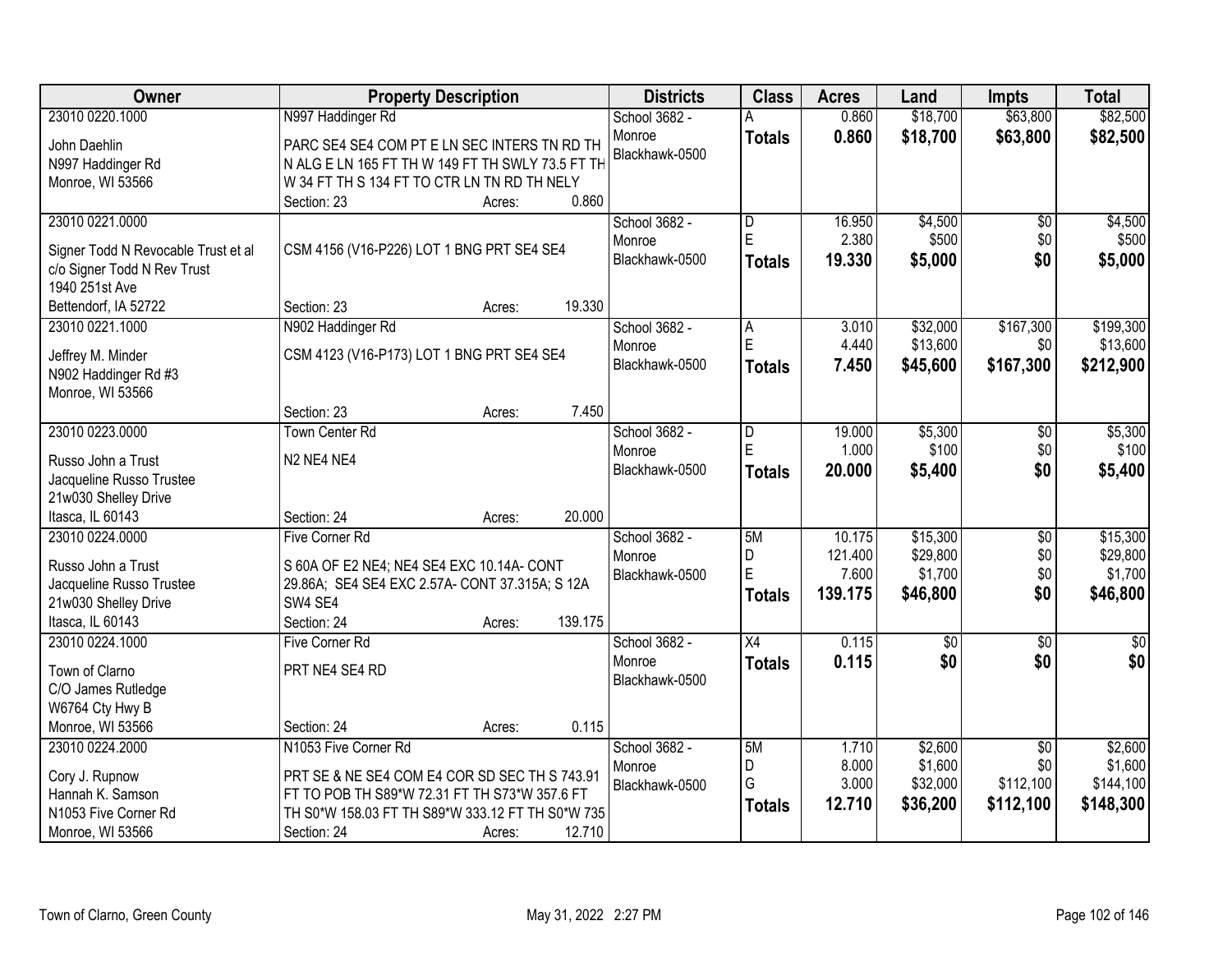| Owner                               | <b>Property Description</b>                    |         | <b>Districts</b> | <b>Class</b>  | <b>Acres</b>    | Land                | <b>Impts</b>    | <b>Total</b>        |
|-------------------------------------|------------------------------------------------|---------|------------------|---------------|-----------------|---------------------|-----------------|---------------------|
| 23010 0225.1100                     | W5198 Advance Rd                               |         | School 3682 -    | D             | 1.620           | \$300               | $\overline{30}$ | \$300               |
| Matthew D. Carroll                  | CSM 5351 (V26-P85) LOT 1 BNG PRT SE4 & NE4 OF  |         | Monroe           | G             | 5.110           | \$40,400            | \$191,700       | \$232,100           |
| W5198 Advance Rd                    | SW4                                            |         | Blackhawk-0500   | <b>Totals</b> | 6.730           | \$40,700            | \$191,700       | \$232,400           |
| Monroe, WI 53566                    |                                                |         |                  |               |                 |                     |                 |                     |
|                                     | Section:<br>Acres:                             | 6.730   |                  |               |                 |                     |                 |                     |
| 23010 0225.4000                     | Advance Rd                                     |         | School 3682 -    | 5M            | 16.000          | \$24,000            | $\overline{50}$ | \$24,000            |
| <b>Mcguire Enterprises</b>          | W2 NE4 80A; E2 SW4 EXC CSM CSM 5351 LOT 1; N   |         | Monroe           | D             | 183.540         | \$41,900            | \$0             | \$41,900            |
| W5996 Town Center Rd                | 68A W2 SE4; E 7A NE4 NE4 NW4                   |         | Blackhawk-0500   | E             | 28.730          | \$9,600             | \$0             | \$9,600             |
| Monroe, WI 53566                    |                                                |         |                  | <b>Totals</b> | 228.270         | \$75,500            | \$0             | \$75,500            |
|                                     | Section:<br>Acres:                             | 228.270 |                  |               |                 |                     |                 |                     |
| 23010 0226.0000                     | <b>Town Center Rd</b>                          |         | School 3682 -    | A             | 1.000           | \$20,000            | \$3,200         | \$23,200            |
| Kenneth A. Pick                     | E1/2 NW4, EXC E 7A OF NE4 NE4 OF NW4 & EXC CSM |         | Monroe           | D             | 67.000          | \$12,700            | \$0             | \$12,700            |
| 3226 S Mill Grove Rd                | 679                                            |         | Blackhawk-0500   | E             | 0.700           | \$100               | \$0             | \$100               |
| Pearl City, IL 61062                |                                                |         |                  | <b>Totals</b> | 68.700          | \$32,800            | \$3,200         | \$36,000            |
|                                     | Section: 24<br>Acres:                          | 68.700  |                  |               |                 |                     |                 |                     |
| 23010 0226.1000                     | W5171 Town Center Rd                           |         | School 3682 -    | Α             | 2.000           | \$28,000            | \$95,600        | \$123,600           |
| Kenneth A. Pick                     | CSM 679 (V2-P232) LOT 1 BNG PRT NE4 & SE4 OF   |         | Monroe           |               | 2.310           | \$6,900             | \$0             | \$6,900             |
| 3226 S Mill Grove Rd                | NW4                                            |         | Blackhawk-0500   | <b>Totals</b> | 4.310           | \$34,900            | \$95,600        | \$130,500           |
| Pearl City, IL 61062                |                                                |         |                  |               |                 |                     |                 |                     |
|                                     | Section: 24<br>Acres:                          | 4.310   |                  |               |                 |                     |                 |                     |
| 23010 0227.0000                     |                                                |         | School 3682 -    | D.            | 2.000           | \$500               | $\overline{50}$ | \$500               |
| Roger E. Friedrich                  | CSM 4115 (V16-P159) LOT 1 EXC CSM 3922 & EXC   |         | Monroe           | <b>Totals</b> | 2.000           | \$500               | \$0             | \$500               |
| April S. Friedrich                  | 76.69A PCL BNG PRT SW4 NW4                     |         | Blackhawk-0500   |               |                 |                     |                 |                     |
| 2838 1st St                         |                                                |         |                  |               |                 |                     |                 |                     |
| Monroe, WI 53566                    | Section: 24<br>Acres:                          | 2.000   |                  |               |                 |                     |                 |                     |
| 23010 0227.1000                     | N1182 Haddinger Rd                             |         | School 3682 -    | A             | 1.310           | \$22,500            | \$154,400       | \$176,900           |
| Timothy M. Giasson                  | CSM 3922 (V15-P167) LOT 1 BNG PRT SW4 NW4      |         | Monroe           | <b>Totals</b> | 1.310           | \$22,500            | \$154,400       | \$176,900           |
| Emily A. Giasson                    |                                                |         | Blackhawk-0500   |               |                 |                     |                 |                     |
| N1182 Haddinger Rd                  |                                                |         |                  |               |                 |                     |                 |                     |
| Monroe, WI 53566                    | Section: 24<br>Acres:                          | 1.310   |                  |               |                 |                     |                 |                     |
| 23010 0227.2000                     | N1136 Haddinger Rd                             |         | School 3682 -    | 5M            | 1.500           | \$2,300             | $\overline{50}$ | \$2,300             |
| Signer Todd N Revocable Trust et al | W1/2 NW4 EXC CSM 4115 & CSM 3922               |         | Monroe           | A             | 2.790           | \$31,200            | \$74,200        | \$105,400           |
| c/o Signer Todd N Rev Trust         |                                                |         | Blackhawk-0500   | D<br>E        | 69.000<br>3.400 | \$15,500<br>\$1,100 | \$0<br>\$0      | \$15,500<br>\$1,100 |
| 19410 251 St Ave                    |                                                |         |                  | <b>Totals</b> | 76.690          | \$50,100            | \$74,200        | \$124,300           |
| Bettendorf, IL 52722                | Section: 24<br>Acres:                          | 76.690  |                  |               |                 |                     |                 |                     |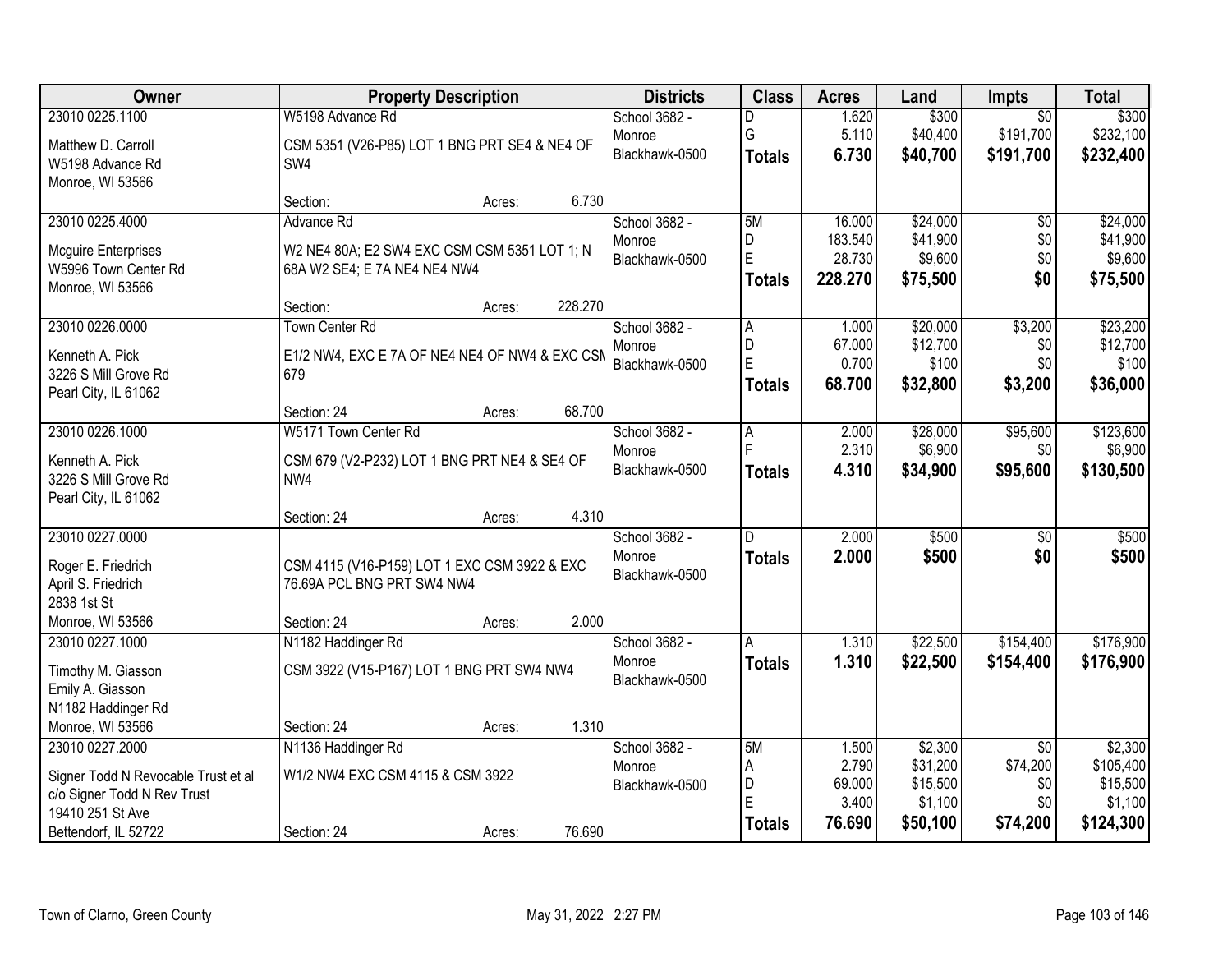| Owner                                   |                                              | <b>Property Description</b> |        | <b>Districts</b> | <b>Class</b>  | <b>Acres</b> | Land     | Impts           | <b>Total</b> |
|-----------------------------------------|----------------------------------------------|-----------------------------|--------|------------------|---------------|--------------|----------|-----------------|--------------|
| 23010 0228.0000                         | N1014 Haddinger Rd                           |                             |        | School 3682 -    | D             | 48.000       | \$12,500 | $\overline{50}$ | \$12,500     |
| Signer Todd N Revocable Trust           | N 55A W2 SW4                                 |                             |        | Monroe           | E             | 4.000        | \$900    | \$0             | \$900        |
| Signer Rebecca R Revocable Trust        |                                              |                             |        | Blackhawk-0500   | G             | 3.000        | \$32,000 | \$203,000       | \$235,000    |
| 19410 251 St Ave                        |                                              |                             |        |                  | <b>Totals</b> | 55.000       | \$45,400 | \$203,000       | \$248,400    |
| Bettendorf, IA 52722                    | Section: 24                                  | Acres:                      | 55.000 |                  |               |              |          |                 |              |
| 23010 0229.0000                         | W5272 Advance Rd                             |                             |        | School 3682 -    | 5M            | 5.500        | \$8,300  | $\overline{30}$ | \$8,300      |
| Laurel Leaf, Inc                        | CSM 4156 (V16-P226) LOT 2 BNG PRT SEC 24 SW4 |                             |        | Monroe           | Α             | 2.000        | \$28,000 | \$118,500       | \$146,500    |
| c/o Laurel Leaf, Inc                    | SW4 15.269A & PRT SEC 23 SE4 SE4 7.687A      |                             |        | Blackhawk-0500   | D             | 14.500       | \$2,700  | \$0             | \$2,700      |
| W5272 Advance Rd                        |                                              |                             |        |                  | E             | 0.956        | \$100    | \$0             | \$100        |
| Monroe, WI 53566                        | Section: 24                                  | Acres:                      | 22.956 |                  | <b>Totals</b> | 22.956       | \$39,100 | \$118,500       | \$157,600    |
| 23010 0229.1000                         |                                              |                             |        | School 3682 -    | D             | 9.731        | \$2,700  | $\sqrt{50}$     | \$2,700      |
|                                         | CSM 4156 (V16-P226) LOT 3 BNG PRT SW4 SW4    |                             |        | Monroe           | <b>Totals</b> | 9.731        | \$2,700  | \$0             | \$2,700      |
| Robert L. Wyss<br>W5249 Advance Rd      |                                              |                             |        | Blackhawk-0500   |               |              |          |                 |              |
| Monroe, WI 53566                        |                                              |                             |        |                  |               |              |          |                 |              |
|                                         | Section: 24                                  | Acres:                      | 9.731  |                  |               |              |          |                 |              |
| 23010 0230.0100                         | N845 Five Corner Rd                          |                             |        | School 3682 -    | Α             | 2.005        | \$28,000 | \$176,700       | \$204,700    |
|                                         |                                              |                             |        | Monroe           | <b>Totals</b> | 2.005        | \$28,000 | \$176,700       | \$204,700    |
| David L. Wang                           | CSM 2049 (V6-P384) LOT 1 BNG PRT NE4 NE4     |                             |        | Blackhawk-0500   |               |              |          |                 |              |
| Joan C. Wang                            |                                              |                             |        |                  |               |              |          |                 |              |
| N845 Five Corner Rd<br>Monroe, WI 53566 | Section: 25                                  |                             | 2.005  |                  |               |              |          |                 |              |
| 23010 0230.0200                         |                                              | Acres:                      |        | School 3682 -    |               | 2.006        | \$6,000  | $\overline{50}$ | \$6,000      |
|                                         |                                              |                             |        | Monroe           |               |              |          |                 |              |
| David L. Wang                           | CSM 2049 (V6-P384) LOT 2 BNG PRT NE4 NE4     |                             |        | Blackhawk-0500   | <b>Totals</b> | 2.006        | \$6,000  | \$0             | \$6,000      |
| Joan C. Wang                            |                                              |                             |        |                  |               |              |          |                 |              |
| N845 Five Corner Rd                     |                                              |                             |        |                  |               |              |          |                 |              |
| Monroe, WI 53566                        | Section: 25                                  | Acres:                      | 2.006  |                  |               |              |          |                 |              |
| 23010 0230.0300                         |                                              |                             |        | School 3682 -    |               | 2.398        | \$7,200  | $\overline{50}$ | \$7,200      |
| David L. Wang                           | CSM 2049 (V6-P384) LOT 3 BNG PRT NE4 NE4     |                             |        | Monroe           | <b>Totals</b> | 2.398        | \$7,200  | \$0             | \$7,200      |
| Joan C. Wang                            |                                              |                             |        | Blackhawk-0500   |               |              |          |                 |              |
| N845 Five Corner Rd                     |                                              |                             |        |                  |               |              |          |                 |              |
| Monroe, WI 53566                        | Section: 25                                  | Acres:                      | 2.398  |                  |               |              |          |                 |              |
| 23010 0230.0400                         | <b>Five Corner Rd</b>                        |                             |        | School 3682 -    |               | 2.326        | \$7,000  | $\overline{50}$ | \$7,000      |
| David L. Wang                           | CSM 2049 (V6-P384) LOT 4 BNG PRT NE4 NE4     |                             |        | Monroe           | <b>Totals</b> | 2.326        | \$7,000  | \$0             | \$7,000      |
| Joan C. Wang                            |                                              |                             |        | Blackhawk-0500   |               |              |          |                 |              |
| N845 Five Corner Rd                     |                                              |                             |        |                  |               |              |          |                 |              |
| Monroe, WI 53566                        | Section: 25                                  | Acres:                      | 2.326  |                  |               |              |          |                 |              |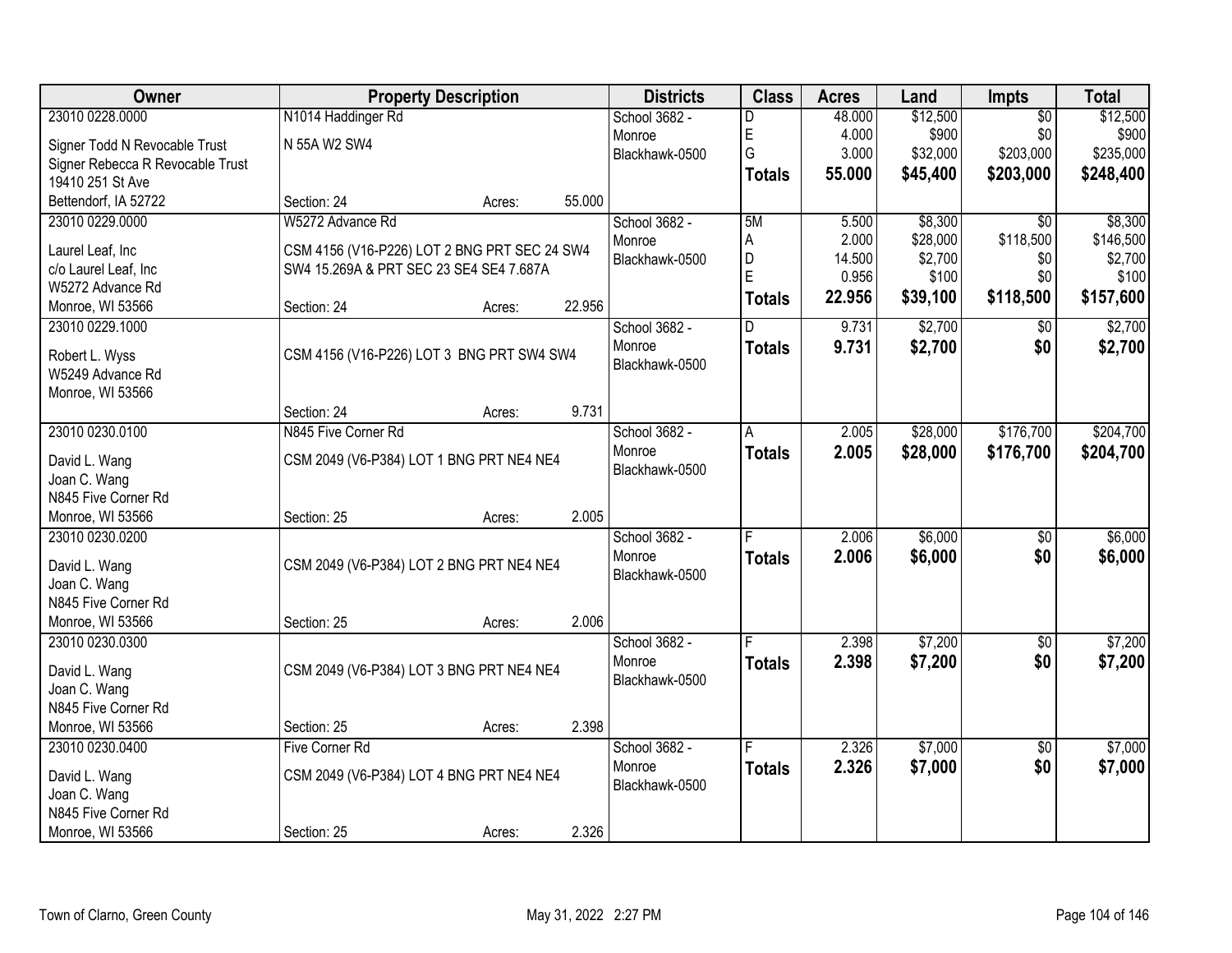| Owner                               | <b>Property Description</b>                        |        |        | <b>Districts</b> | <b>Class</b>  | <b>Acres</b> | Land     | <b>Impts</b>    | <b>Total</b> |
|-------------------------------------|----------------------------------------------------|--------|--------|------------------|---------------|--------------|----------|-----------------|--------------|
| 23010 0230.0500                     | Five Corner Rd                                     |        |        | School 3682 -    |               | 2.012        | \$6,000  | $\overline{50}$ | \$6,000      |
| David L. Wang                       | CSM 2050 (V6-P385) LOT 5 BNG PRT NE4 NE4           |        |        | Monroe           | <b>Totals</b> | 2.012        | \$6,000  | \$0             | \$6,000      |
| Joan C. Wang                        |                                                    |        |        | Blackhawk-0500   |               |              |          |                 |              |
| N845 Five Corner Rd                 |                                                    |        |        |                  |               |              |          |                 |              |
| Monroe, WI 53566                    | Section: 25                                        | Acres: | 2.012  |                  |               |              |          |                 |              |
| 23010 0230.0600                     | <b>Five Corner Rd</b>                              |        |        | School 3682 -    |               | 2.068        | \$6,200  | \$0             | \$6,200      |
| David L. Wang                       | CSM 2050 (V6-P385) LOT 6 BNG PRT NE4 NE4           |        |        | Monroe           | <b>Totals</b> | 2.068        | \$6,200  | \$0             | \$6,200      |
| Joan C. Wang                        |                                                    |        |        | Blackhawk-0500   |               |              |          |                 |              |
| N845 Five Corner Rd                 |                                                    |        |        |                  |               |              |          |                 |              |
| Monroe, WI 53566                    | Section: 25                                        | Acres: | 2.068  |                  |               |              |          |                 |              |
| 23010 0230.0700                     | Five Corner Rd                                     |        |        | School 3682 -    | Έ             | 1.250        | \$200    | $\overline{50}$ | \$200        |
|                                     |                                                    |        |        | Monroe           | <b>Totals</b> | 1.250        | \$200    | \$0             | \$200        |
| David L. Wang                       | CSM 2049 (V6-P384) PRIVATE ROAD BNG PRT NE4<br>NE4 |        |        | Blackhawk-0500   |               |              |          |                 |              |
| Joan C. Wang<br>N845 Five Corner Rd |                                                    |        |        |                  |               |              |          |                 |              |
| Monroe, WI 53566                    | Section: 25                                        | Acres: | 1.250  |                  |               |              |          |                 |              |
| 23010 0230.2000                     |                                                    |        |        | School 3682 -    | 5M            | 1.000        | \$1,500  | \$0             | \$1,500      |
|                                     |                                                    |        |        | Monroe           | $\mathsf D$   | 10.890       | \$2,500  | \$0             | \$2,500      |
| Robert L. Wyss                      | N30A NE4 NE4 EXC CSM 271, CSM 2049 & EXC CSM       |        |        | Blackhawk-0500   | E             | 1.500        | \$200    | \$0             | \$200        |
| W5249 Advance Rd                    | 2050                                               |        |        |                  | <b>Totals</b> | 13.390       | \$4,200  | \$0             | \$4,200      |
| Monroe, WI 53566                    |                                                    |        |        |                  |               |              |          |                 |              |
|                                     | Section: 25                                        | Acres: | 13.390 |                  |               |              |          |                 |              |
| 23010 0231.0000                     |                                                    |        |        | School 3682 -    | 5M            | 3.000        | \$4,500  | $\overline{30}$ | \$4,500      |
| James Harpstrite                    | CSM 544 (V2-P79) LOT 2 BNG PRT NE4, NW4, SE4, &    |        |        | Monroe           | D<br>E        | 52.500       | \$12,500 | \$0             | \$12,500     |
| 11545 Old Us Hwy 50                 | SW4 OF NE4                                         |        |        | Blackhawk-0500   |               | 1.680        | \$500    | \$0<br>\$0      | \$500        |
| Trenton, IL 62293                   |                                                    |        |        |                  | <b>Totals</b> | 57.180       | \$17,500 |                 | \$17,500     |
|                                     | Section: 25                                        | Acres: | 57.180 |                  |               |              |          |                 |              |
| 23010 0231.1000                     | N793 Five Corner Rd                                |        |        | School 3682 -    | A             | 2.500        | \$30,000 | \$134,500       | \$164,500    |
| Jerry Albright                      | CSM 544 (V2-P79) LOT 1 BNG PRT NE4 & SE4 OF        |        |        | Monroe           | D             | 10.820       | \$700    | \$0             | \$700        |
| N793 Five Corners Rd                | NE4                                                |        |        | Blackhawk-0500   | <b>Totals</b> | 13.320       | \$30,700 | \$134,500       | \$165,200    |
| Monroe, WI 53566                    |                                                    |        |        |                  |               |              |          |                 |              |
|                                     | Section: 25                                        | Acres: | 13.320 |                  |               |              |          |                 |              |
| 23010 0232.0000                     | W5077 Advance Rd                                   |        |        | School 3682 -    | A             | 2.300        | \$29,200 | \$150,900       | \$180,100    |
| Joey M. Winters                     | N 500 FT OF W 1140 FT OF E2 OF E2 NW4 & N 15A      |        |        | Monroe           | D             | 1.000        | \$300    | \$0             | \$300        |
| Laura A. Winters                    | NW4 NE4 & W 15A OF S 35A OF N 50A OF W2 NE4        |        |        | Blackhawk-0500   | E             | 9.400        | \$18,800 | \$0             | \$18,800     |
| W5077 Advance Rd                    |                                                    |        |        |                  | <b>Totals</b> | 12.700       | \$48,300 | \$150,900       | \$199,200    |
| Monroe, WI 53566                    | Section: 25                                        | Acres: | 12.700 |                  |               |              |          |                 |              |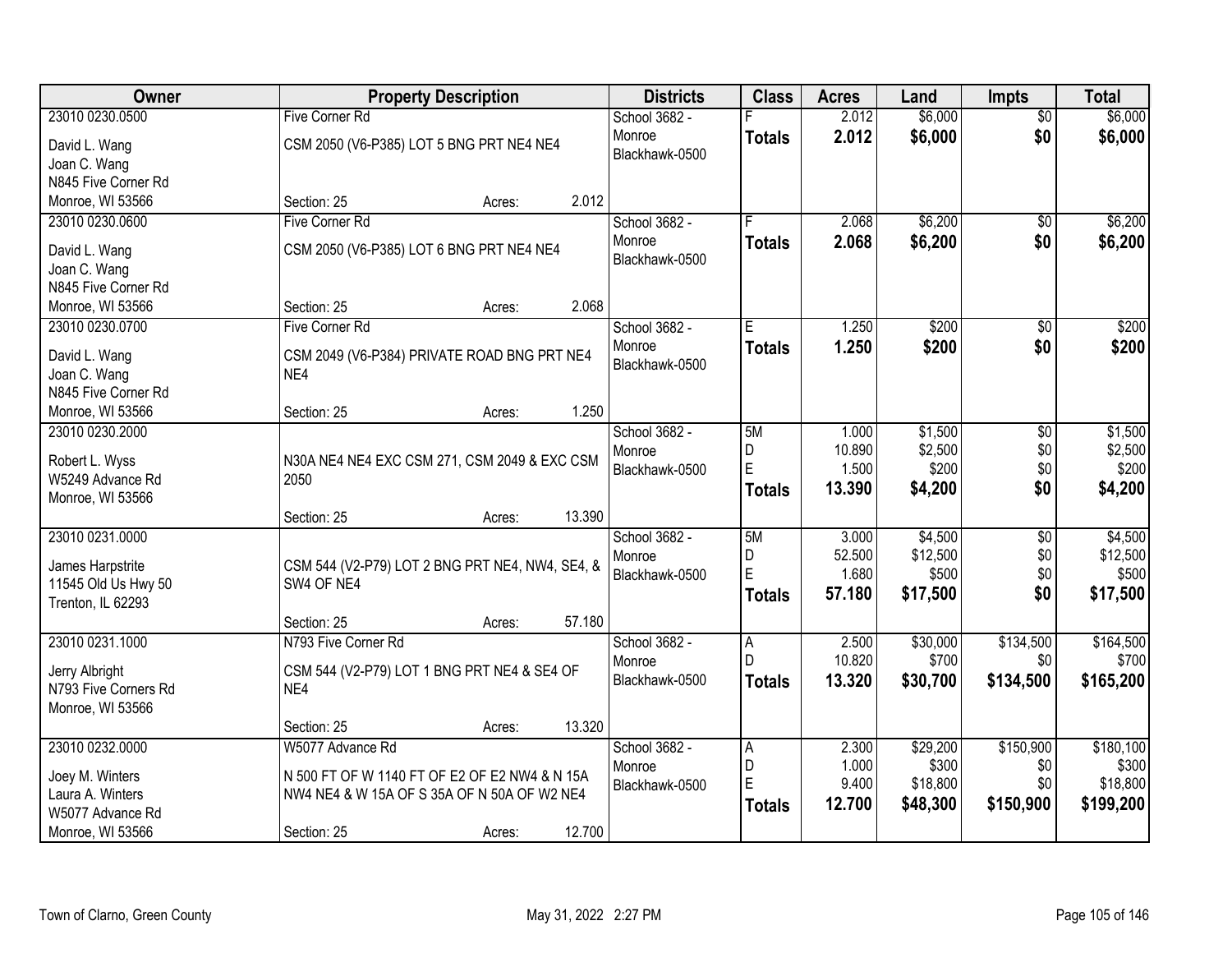| Owner                                                                                                                                                        | <b>Property Description</b>                                                                                                                                                                     | <b>Districts</b>                          | <b>Class</b>                                 | <b>Acres</b>                                 | Land                                                 | <b>Impts</b>                                        | <b>Total</b>                                         |
|--------------------------------------------------------------------------------------------------------------------------------------------------------------|-------------------------------------------------------------------------------------------------------------------------------------------------------------------------------------------------|-------------------------------------------|----------------------------------------------|----------------------------------------------|------------------------------------------------------|-----------------------------------------------------|------------------------------------------------------|
| 23010 0232.1000<br><b>Block Linda L Survivors Trust</b><br>N802 Five Corner Rd<br>Monroe, WI 53566                                                           | E2 NE4 NW4 EXC N 500 FT OF W 1140 FT                                                                                                                                                            | School 3682 -<br>Monroe<br>Blackhawk-0500 | D.<br><b>Totals</b>                          | 12.000<br>12.000                             | \$3,300<br>\$3,300                                   | $\overline{50}$<br>\$0                              | \$3,300<br>\$3,300                                   |
|                                                                                                                                                              | 12.000<br>Section: 25<br>Acres:                                                                                                                                                                 |                                           |                                              |                                              |                                                      |                                                     |                                                      |
| 23010 0232.2000<br><b>Block Linda L Survivors Trust</b><br>N802 Five Corner Rd<br>Monroe, WI 53566                                                           | E2 SE4 NW4                                                                                                                                                                                      | School 3682 -<br>Monroe<br>Blackhawk-0500 | D<br><b>Totals</b>                           | 20.000<br>20,000                             | \$5,500<br>\$5,500                                   | \$0<br>\$0                                          | \$5,500<br>\$5,500                                   |
| 23010 0232.3000<br><b>Block Linda L Survivors Trust</b><br>N802 Five Corner Rd<br>Monroe, WI 53566                                                           | 20.000<br>Section: 25<br>Acres:<br>PRT W 15A OF S 35A OF N 50A OF W2 OF NE4 EXC N<br>500 FT OF W 1140 FT LYG WITHIN<br>10.220<br>Section: 25<br>Acres:                                          | School 3682 -<br>Monroe<br>Blackhawk-0500 | D<br>E<br><b>Totals</b>                      | 8.790<br>1.430<br>10.220                     | \$2,100<br>\$500<br>\$2,600                          | $\overline{50}$<br>\$0<br>\$0                       | \$2,100<br>\$500<br>\$2,600                          |
| 23010 0232.4000<br><b>Block Linda L Survivors Trust</b><br>N802 Five Corner Rd<br>Monroe, WI 53566                                                           | N 15A NW4 NE4 EXC COM NE COR NW4 NE4 TH S<br>253.24 FT TO PT ON E LN TH W 172 FT TH N 253.24<br>FT TO N LN TH E 172 FT TO POB & EXC PRT N 866<br>8.100<br>Section: 25<br>Acres:                 | School 3682 -<br>Monroe<br>Blackhawk-0500 | D<br><b>Totals</b>                           | 8.100<br>8.100                               | \$2,100<br>\$2,100                                   | $\overline{30}$<br>\$0                              | \$2,100<br>\$2,100                                   |
| 23010 0232.4100<br>Gordon Faye K Irrevocable Trust Dtd<br>July 15, 2021<br>c/o Gordon Faye K Irrevocable Trust<br>2905 Skyline Ct<br>Waukesha, WI 53188-1276 | W4979 Advance Rd<br>PRT NW4 NE4 SEC 25 COM NE COR NW4 NE4 TH S<br>253.24 FT TO PT ON E LN TH W 172 FT TH N 253.24<br>FT TO N LN TH E 172 FT TO POB<br>Section: 25<br>1.000<br>Acres:            | School 3682 -<br>Monroe<br>Blackhawk-0500 | A<br><b>Totals</b>                           | 1.000<br>1.000                               | \$20,000<br>\$20,000                                 | \$210,600<br>\$210,600                              | \$230,600<br>\$230,600                               |
| 23010 0232.5000<br><b>Block Linda L Survivors Trust Urvivors</b><br>Trust<br>c/o Block Linda L Survivors Trust<br>N802 Five Corner Rd<br>Monroe, WI 53566    | PRT W 15A OF S 35A OF N 50A OF W2 NE4 LYG IN<br>SW4 NE4<br>4.700<br>Section: 25<br>Acres:                                                                                                       | School 3682 -<br>Monroe<br>Blackhawk-0500 | D<br><b>Totals</b>                           | 4.700<br>4.700                               | \$1,300<br>\$1,300                                   | \$0<br>\$0                                          | \$1,300<br>\$1,300                                   |
| 23010 0233.0000<br>Stephanie L. Wyss<br>N548 Five Corner Rd<br>Monroe, WI 53566                                                                              | County Rd P<br>S 30A SW4 NE4; E 5A NW4 SE4; E1/2 SE4 EXC 10A<br>SW4 SE4 SE4 CONT 70A EXC CSM 1437 LOT 1 & EXC<br>COM E4 COR SEC 25 TH S 1137.31 FT TH N85*W<br>104.110<br>Section: 25<br>Acres: | School 3682 -<br>Monroe<br>Blackhawk-0500 | 5M<br>D<br>$\mathsf E$<br>G<br><b>Totals</b> | 5.000<br>95.000<br>2.000<br>2.110<br>104.110 | \$7,500<br>\$18,500<br>\$200<br>\$28,400<br>\$54,600 | $\overline{50}$<br>\$0<br>\$0<br>\$8,000<br>\$8,000 | \$7,500<br>\$18,500<br>\$200<br>\$36,400<br>\$62,600 |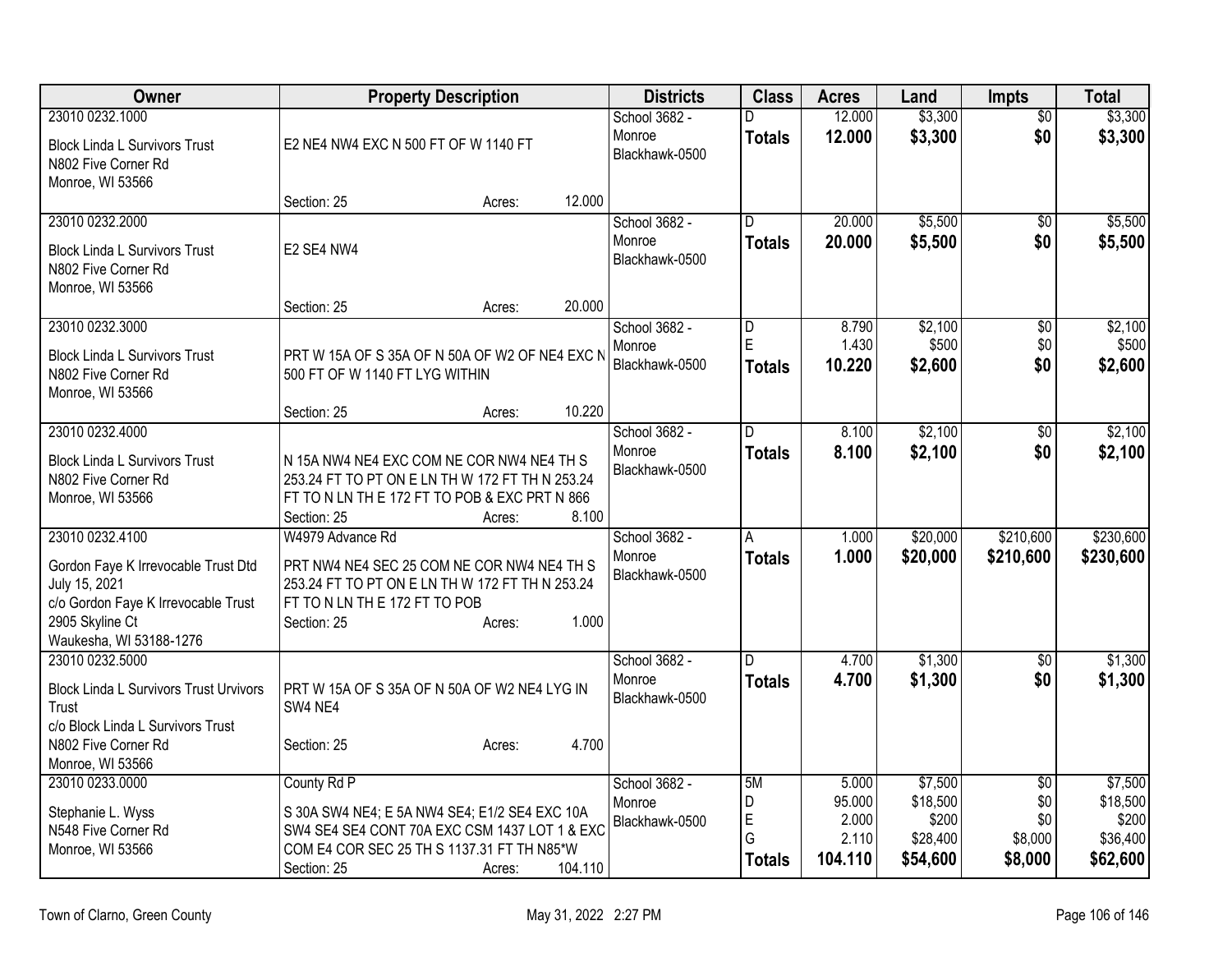| Owner                                  | <b>Property Description</b>                    | <b>Districts</b> | <b>Class</b>    | <b>Acres</b> | Land            | <b>Impts</b>    | <b>Total</b>    |
|----------------------------------------|------------------------------------------------|------------------|-----------------|--------------|-----------------|-----------------|-----------------|
| 23010 0233.2000                        | N627 Five Corner Rd                            | School 3682 -    |                 | 0.890        | \$19,000        | \$98,800        | \$117,800       |
| Tara L. Koehn                          | CSM 1437 (V4-P402) LOT 1 BNG PRT NE4 SE4; ALSO | Monroe           | <b>Totals</b>   | 0.890        | \$19,000        | \$98,800        | \$117,800       |
| N627 Five Corner Rd                    | COM E4 COR SD SEC TH S 1137.31 FT TH N85*W     | Blackhawk-0500   |                 |              |                 |                 |                 |
| Monroe, WI 53566                       | 1161.26 FT TO SW COR CSM 1437 POB TH S85*E 15  |                  |                 |              |                 |                 |                 |
|                                        | 0.890<br>Section: 25<br>Acres:                 |                  |                 |              |                 |                 |                 |
| 23010 0234.0000                        | Advance Rd                                     | School 3682 -    | 5M              | 10.200       | \$15,300        | \$0             | \$15,300        |
| Robert L. Wyss                         | W2 NE4 NW4 20A; E 10A NW4 NW4                  | Monroe           | D               | 18.100       | \$3,600         | \$0             | \$3,600         |
| W5249 Advance Rd                       |                                                | Blackhawk-0500   | E               | 1.700        | \$300           | \$0             | \$300           |
| Monroe, WI 53566                       |                                                |                  | <b>Totals</b>   | 30.000       | \$19,200        | \$0             | \$19,200        |
|                                        | 30.000<br>Section: 25<br>Acres:                |                  |                 |              |                 |                 |                 |
| 23010 0235.0000                        | W5249 Advance Rd                               | School 3682 -    | 5M              | 6.000        | \$9,000         | \$0             | \$9,000         |
| Robert L. Wyss                         | W 30A NW4 NW4 - CONT 29A; W 60A S2 NW4; W 74A  | Monroe           | D               | 153.500      | \$37,300        | \$0             | \$37,300        |
| W5249 Advance Rd                       | OF E 119A SW4;                                 | Blackhawk-0500   | E               | 0.500        | \$100           | \$0             | \$100           |
| Monroe, WI 53566                       |                                                |                  | G               | 3.000        | \$32,000        | \$92,200        | \$124,200       |
|                                        | 163.000<br>Section: 25<br>Acres:               |                  | <b>Totals</b>   | 163.000      | \$78,400        | \$92,200        | \$170,600       |
| 23010 0235.1000                        | W5241 Advance Rd                               | School 3682 -    | А               | 1.440        | \$23,500        | \$101,800       | \$125,300       |
| Cecil Donald and Alice Revocable Famil | PRT NE4 NW4 COM NE COR SD NE4 NW4 TH W 330     | Monroe           | <b>Totals</b>   | 1.440        | \$23,500        | \$101,800       | \$125,300       |
| Trust                                  | FT POB TH W 304 FT TH S 234 FT TH E 186 FT TH  | Blackhawk-0500   |                 |              |                 |                 |                 |
| c/o Cecil Donald and Alice Rev Family  | N42*3 174 FT M/L TH N 105 FT POB               |                  |                 |              |                 |                 |                 |
| Trust                                  | 1.440<br>Section: 25<br>Acres:                 |                  |                 |              |                 |                 |                 |
| W5241 Advance Rd                       |                                                |                  |                 |              |                 |                 |                 |
| Monroe, WI 53566                       |                                                |                  |                 |              |                 |                 |                 |
| 23010 0236.0000                        |                                                | School 3682 -    | 5M              | 5.000        | \$7,500         | \$0             | \$7,500         |
| Ronald J. Schilt                       | PRT W1/2 SW4 COM 165 FT E SW COR SD SEC TH E   | Monroe           | D               | 19.000       | \$3,800         | \$0             | \$3,800         |
| Loni J. Schilt                         | 31 RODS TH N 160 RODS TH W 21 RODS TH S 80     | Blackhawk-0500   | E               | 6.000        | \$2,100         | \$0             | \$2,100         |
| N409 Haddinger Rd                      | RODS TH W 19 RODSTH S 64 RODS TH E 10 RODS     |                  | <b>Totals</b>   | 30.000       | \$13,400        | \$0             | \$13,400        |
| Monroe, WI 53566                       | 30.000<br>Section: 25<br>Acres:                |                  |                 |              |                 |                 |                 |
| 23010 0237.0000                        |                                                | School 3682 -    | 5M              | 9.000        | \$13,500        | $\sqrt{6}$      | \$13,500        |
| Ryan J. Clark                          | N 1/2 W 20A SW4                                | Monroe           | D               | 1.000        | \$200           | \$0             | \$200           |
| Stephanie D. Clark                     |                                                | Blackhawk-0500   | <b>Totals</b>   | 10.000       | \$13,700        | \$0             | \$13,700        |
| N680 Haddinger Rd                      |                                                |                  |                 |              |                 |                 |                 |
| Monroe, WI 53566                       | 10.000<br>Section: 25<br>Acres:                |                  |                 |              |                 |                 |                 |
| 23010 0238.0000                        | W5292 County Rd P                              | School 3682 -    | $\overline{X5}$ | 1.000        | $\overline{30}$ | $\overline{50}$ | $\overline{50}$ |
|                                        |                                                | Monroe           | <b>Totals</b>   | 1.000        | \$0             | \$0             | \$0             |
| East Clarno Cemetery                   | COM SW COR SW4 SW4 165 FT E & W X 264 FT N &   | Blackhawk-0500   |                 |              |                 |                 |                 |
|                                        | <b>SEXEMPT</b>                                 |                  |                 |              |                 |                 |                 |
|                                        | 1.000<br>Section: 25<br>Acres:                 |                  |                 |              |                 |                 |                 |
|                                        |                                                |                  |                 |              |                 |                 |                 |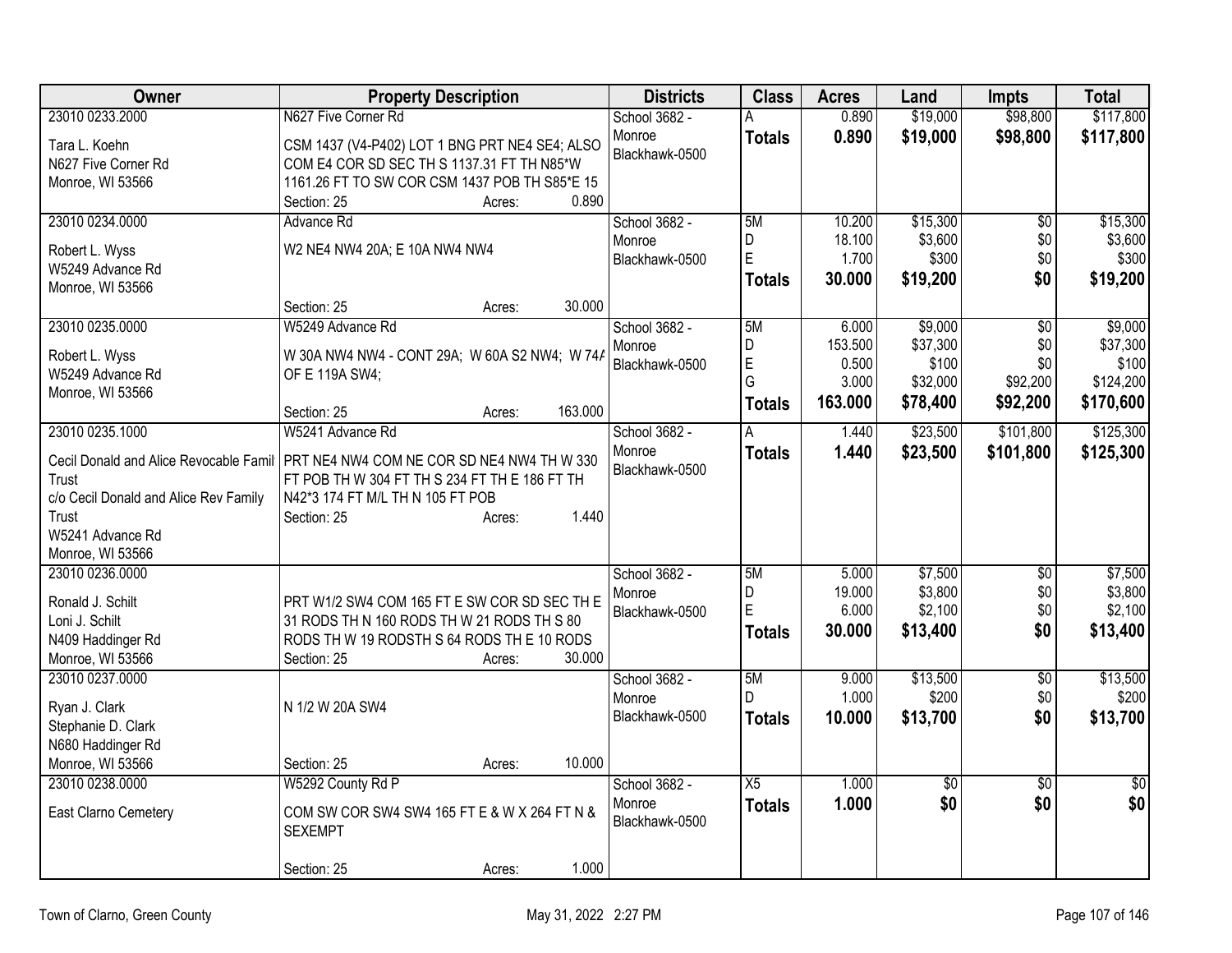| Owner                                  | <b>Property Description</b>                    | <b>Districts</b> | <b>Class</b>  | <b>Acres</b>      | Land                | <b>Impts</b>    | <b>Total</b>        |
|----------------------------------------|------------------------------------------------|------------------|---------------|-------------------|---------------------|-----------------|---------------------|
| 23010 0240.0100                        | W5002 County Hwy P                             | School 3682 -    |               | 3.000             | \$32,000            | \$100,200       | \$132,200           |
| Traiten A. Gorr                        | CSM 4789 (V21-P84) LOT 1 BNG PRT SE4 & SW4 OF  | Monroe           | D             | 1.890             | \$100               | \$0             | \$100               |
| W5002 County Rd P                      | SE4                                            | Blackhawk-0500   | <b>Totals</b> | 4.890             | \$32,100            | \$100,200       | \$132,300           |
| Monroe, WI 53566                       |                                                |                  |               |                   |                     |                 |                     |
|                                        | 4.890<br>Section: 25<br>Acres:                 |                  |               |                   |                     |                 |                     |
| 23010 0240.0200                        | County Rd P                                    | School 3682 -    | D             | 124.610           | \$28,000            | \$0             | \$28,000            |
| Traiten A. Gorr                        | E 45A SW4; SW4 SE4 EXC CSM 4789 LOT 1; SW4 SE4 | Monroe           | G             | 0.500             | \$14,200            | \$0             | \$14,200            |
| W5002 County Rd P                      | SE4; W 7/8 NW4 SE4 35A M/L                     | Blackhawk-0500   | <b>Totals</b> | 125.110           | \$42,200            | \$0             | \$42,200            |
| Monroe, WI 53566                       |                                                |                  |               |                   |                     |                 |                     |
|                                        | 125.110<br>Section: 25<br>Acres:               |                  |               |                   |                     |                 |                     |
| 23010 0241.0000                        | N680 Haddinger Rd                              | School 3682 -    | 5M            | 7.600             | \$11,400            | \$0             | \$11,400            |
| Ryan J. Clark                          | E2 NE4 80A; W 1/2 SE4, EXC BGN SW COR SE4 TH E | Monroe           | A             | 2.500             | \$30,000            | \$214,100       | \$244,100           |
| Stephanie D. Clark                     | TO 1/8 LN TH N 100 RODS M/L TO RICHLAND CRK    | Blackhawk-0500   | D<br>Ė        | 124.000<br>23.490 | \$28,600<br>\$6,900 | \$0<br>\$0      | \$28,600<br>\$6,900 |
| N680 Haddinger Rd                      | TH SWLY ALG CRK ALG S BANK THEREOF TO 4 SEC    |                  | <b>Totals</b> | 157.590           | \$76,900            | \$214,100       | \$291,000           |
| Monroe, WI 53566                       | Section: 26<br>157.590<br>Acres:               |                  |               |                   |                     |                 |                     |
| 23010 0241.1000                        |                                                | School 3682 -    | X4            | 2.360             | $\sqrt[6]{}$        | \$0             | \$0                 |
| Clarno Township                        | PRT NE4 SE4 FOR RD 1.18A; PRT NW4 SE4 FOR RD   | Monroe           | <b>Totals</b> | 2.360             | \$0                 | \$0             | \$0                 |
|                                        | 1.18A                                          | Blackhawk-0500   |               |                   |                     |                 |                     |
|                                        |                                                |                  |               |                   |                     |                 |                     |
|                                        | 2.360<br>Section: 26<br>Acres:                 |                  |               |                   |                     |                 |                     |
| 23010 0242.0000                        | W5423 Advance Rd                               | School 3682 -    | D             | 36.500            | \$7,000             | \$0             | \$7,000             |
| Barbara J. Lowe                        | NW4 NE4                                        | Monroe           | E<br>G        | 1.500<br>2.000    | \$200<br>\$28,000   | \$0<br>\$3,100  | \$200<br>\$31,100   |
| N949 Haddinger Rd                      |                                                | Blackhawk-0500   |               | 40.000            | \$35,200            | \$3,100         | \$38,300            |
| Monroe, WI 53566                       |                                                |                  | <b>Totals</b> |                   |                     |                 |                     |
|                                        | 40.000<br>Section: 26<br>Acres:                |                  |               |                   |                     |                 |                     |
| 23010 0243.0000                        | N795 Haddinger Rd                              | School 3682 -    | A             | 0.500             | \$14,200            | \$69,800        | \$84,000            |
| Robert A. Meyer                        | COM PT 1 RD S OF NE COR SW4 NE4 W 15 RDS S 5   | Monroe           | <b>Totals</b> | 0.500             | \$14,200            | \$69,800        | \$84,000            |
| N795 Haddinger Rd                      | 1/3 RDS E 15 RDS N 5 1/3 RDS POB               | Blackhawk-0500   |               |                   |                     |                 |                     |
| Monroe, WI 53566                       |                                                |                  |               |                   |                     |                 |                     |
|                                        | 0.500<br>Section: 26<br>Acres:                 |                  |               |                   |                     |                 |                     |
| 23010 0244.0000                        | N799 Haddinger Rd                              | School 3682 -    | 5M            | 3.000             | \$4,500             | $\overline{50}$ | \$4,500             |
| Risf Transition Trust of September 22, | SE4 NW4; PRT NE4 NW4 COM NE COR OF SD 40A TH   | Monroe           | D<br>E        | 100.000<br>0.500  | \$23,200<br>\$100   | \$0<br>\$0      | \$23,200<br>\$100   |
| 2016                                   | W 11.85 CHNS TH S 7.55 CHNS TH E 11.72 CHNS TH | Blackhawk-0500   | G             | 3.000             | \$32,000            | \$71,800        | \$103,800           |
| c/o Rjsf Transition Trust              | N 7.54 CHNS TO POB ALSO COM PT 7.54 CHNS S NE  |                  | <b>Totals</b> | 106.500           | \$59,800            | \$71,800        | \$131,600           |
| N799 Haddinger Rd                      | 106.500<br>Section: 26<br>Acres:               |                  |               |                   |                     |                 |                     |
| Monroe, WI 53566                       |                                                |                  |               |                   |                     |                 |                     |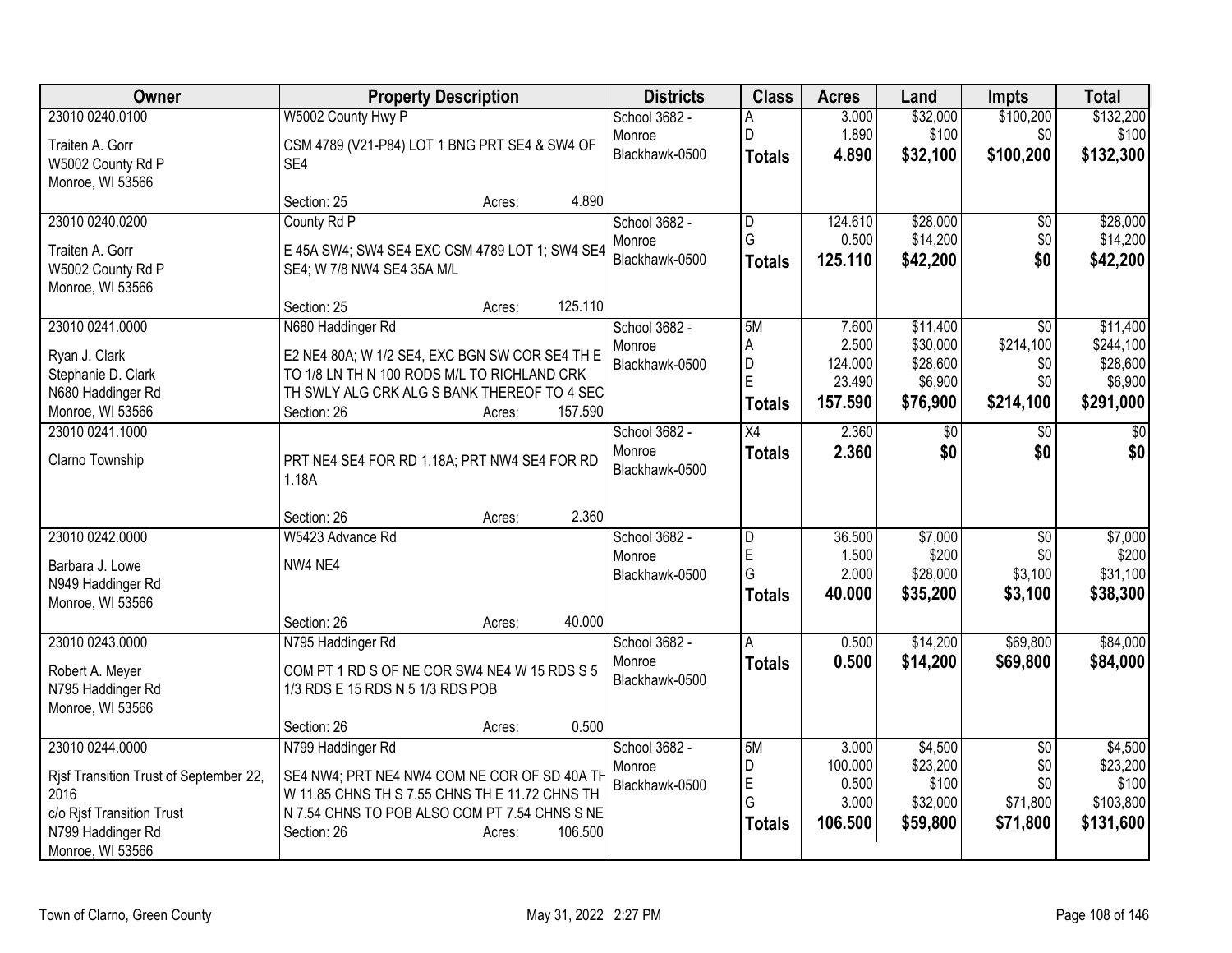| Owner                              | <b>Property Description</b>                  |        |         | <b>Districts</b>         | <b>Class</b>  | <b>Acres</b>   | Land               | <b>Impts</b>    | <b>Total</b>     |
|------------------------------------|----------------------------------------------|--------|---------|--------------------------|---------------|----------------|--------------------|-----------------|------------------|
| 23010 0245.0000                    |                                              |        |         | School 3682 -            | 5M            | 2.500          | \$3,800            | $\sqrt{$0}$     | \$3,800          |
| James A. Ausmus                    | W 13A OF N 32A NE4 NW4                       |        |         | Monroe                   | D             | 10.500         | \$2,200            | \$0             | \$2,200          |
| N949 Haddinger Rd                  |                                              |        |         | Blackhawk-0500           | <b>Totals</b> | 13.000         | \$6,000            | \$0             | \$6,000          |
| Monroe, WI 53566                   |                                              |        |         |                          |               |                |                    |                 |                  |
|                                    | Section: 26                                  | Acres: | 13.000  |                          |               |                |                    |                 |                  |
| 23010 0246.0000                    |                                              |        |         | School 3682 -            | 5M            | 0.650          | \$900              | \$0             | \$900            |
| Richland Valley Farm, LLC          | PRT N2 NW4 NW4 LYG E RR                      |        |         | Monroe                   | D             | 8.600          | \$2,000            | \$0             | \$2,000          |
| c/o Richland Valley Farm, LLC      |                                              |        |         | Blackhawk-0500           | <b>Totals</b> | 9.250          | \$2,900            | \$0             | \$2,900          |
| W5772 County Rd P                  |                                              |        |         |                          |               |                |                    |                 |                  |
| Monroe, WI 53566                   | Section: 26                                  | Acres: | 9.250   |                          |               |                |                    |                 |                  |
| 23010 0247.0000                    |                                              |        |         | School 3682 -            | D             | 9.000          | \$2,100            | $\sqrt[6]{}$    | \$2,100          |
|                                    |                                              |        |         | Monroe                   | $\mathsf E$   | 0.500          | \$100              | \$0             | \$100            |
| Craig D. Signer<br>Tracy R. Signer | NW4 NW4 NW4 LYG W RR                         |        |         | Blackhawk-0500           | <b>Totals</b> | 9.500          | \$2,200            | \$0             | \$2,200          |
| W4810 Town Center Rd               |                                              |        |         |                          |               |                |                    |                 |                  |
| Monroe, WI 53566                   | Section: 26                                  | Acres: | 9.500   |                          |               |                |                    |                 |                  |
| 23010 0248.0000                    |                                              |        |         | School 3682 -            | 5M            | 2.000          | \$2,700            | $\overline{50}$ | \$2,700          |
|                                    |                                              |        |         | Monroe                   | D.            | 38.000         | \$9,200            | \$0             | \$9,200          |
| Richland Valley Farm, LLC          | PRT W2 NW4 E OF RR AS DEC IN V1234-P51,      |        |         | Blackhawk-0500           | <b>Totals</b> | 40.000         | \$11,900           | \$0             | \$11,900         |
| c/o Richland Valley Farm, LLC      | PARCEL II                                    |        |         |                          |               |                |                    |                 |                  |
| W5772 County Rd P                  |                                              |        |         |                          |               |                |                    |                 |                  |
| Monroe, WI 53566                   | Section: 26                                  | Acres: | 40.000  |                          |               |                |                    |                 |                  |
| 23010 0248.1100                    |                                              |        |         | School 3682 -            | 5M<br>D.      | 0.500<br>9.000 | \$700              | \$0             | \$700<br>\$2,200 |
| Craig D. Signer                    | SW4 NW4 NW4 LYG W RR                         |        |         | Monroe<br>Blackhawk-0500 |               | 9.500          | \$2,200<br>\$2,900 | \$0<br>\$0      | \$2,900          |
| Tracy R. Signer                    |                                              |        |         |                          | <b>Totals</b> |                |                    |                 |                  |
| W4810 Town Center Rd               |                                              |        |         |                          |               |                |                    |                 |                  |
| Monroe, WI 53566                   | Section: 26                                  | Acres: | 9.500   |                          |               |                |                    |                 |                  |
| 23010 0249.0000                    |                                              |        |         | School 3682 -            | 5M            | 10.000         | \$15,000           | $\overline{50}$ | \$15,000         |
| Richland Valley Farm, LLC          | SW4, EXC S 28A SE4 SW4, ALSO EXC COM SW COR  |        |         | Monroe                   | D             | 119.500        | \$23,900           | \$0             | \$23,900         |
| c/o Richland Valley Farm, LLC      | 440 FT E & W X 99 FT N & S POB               |        |         | Blackhawk-0500           | E             | 1.500          | \$200              | \$0             | \$200            |
| W5772 County Rd P                  |                                              |        |         |                          | <b>Totals</b> | 131.000        | \$39,100           | \$0             | \$39,100         |
| Monroe, WI 53566                   | Section: 26                                  | Acres: | 131.000 |                          |               |                |                    |                 |                  |
| 23010 0250.0000                    | County Rd P                                  |        |         | School 3682 -            | 5M            | 24.000         | \$36,000           | $\overline{50}$ | \$36,000         |
| Reinmann Farmland Trust Dated June | PRT W2 SE4 & SE4 SW4 LYG S OF RICHLAND CRK & |        |         | Monroe                   | D             | 35.000         | \$8,700            | \$0             | \$8,700          |
| 25, 2009                           | N CTY P                                      |        |         | Blackhawk-0500           | E             | 11.810         | \$3,700            | \$0             | \$3,700          |
| c/o Reinmann Farmland Trust        |                                              |        |         |                          | <b>Totals</b> | 70.810         | \$48,400           | \$0             | \$48,400         |
| 12615 Vivian Ct                    | Section: 26                                  | Acres: | 70.810  |                          |               |                |                    |                 |                  |
| Rockton, IL 61072                  |                                              |        |         |                          |               |                |                    |                 |                  |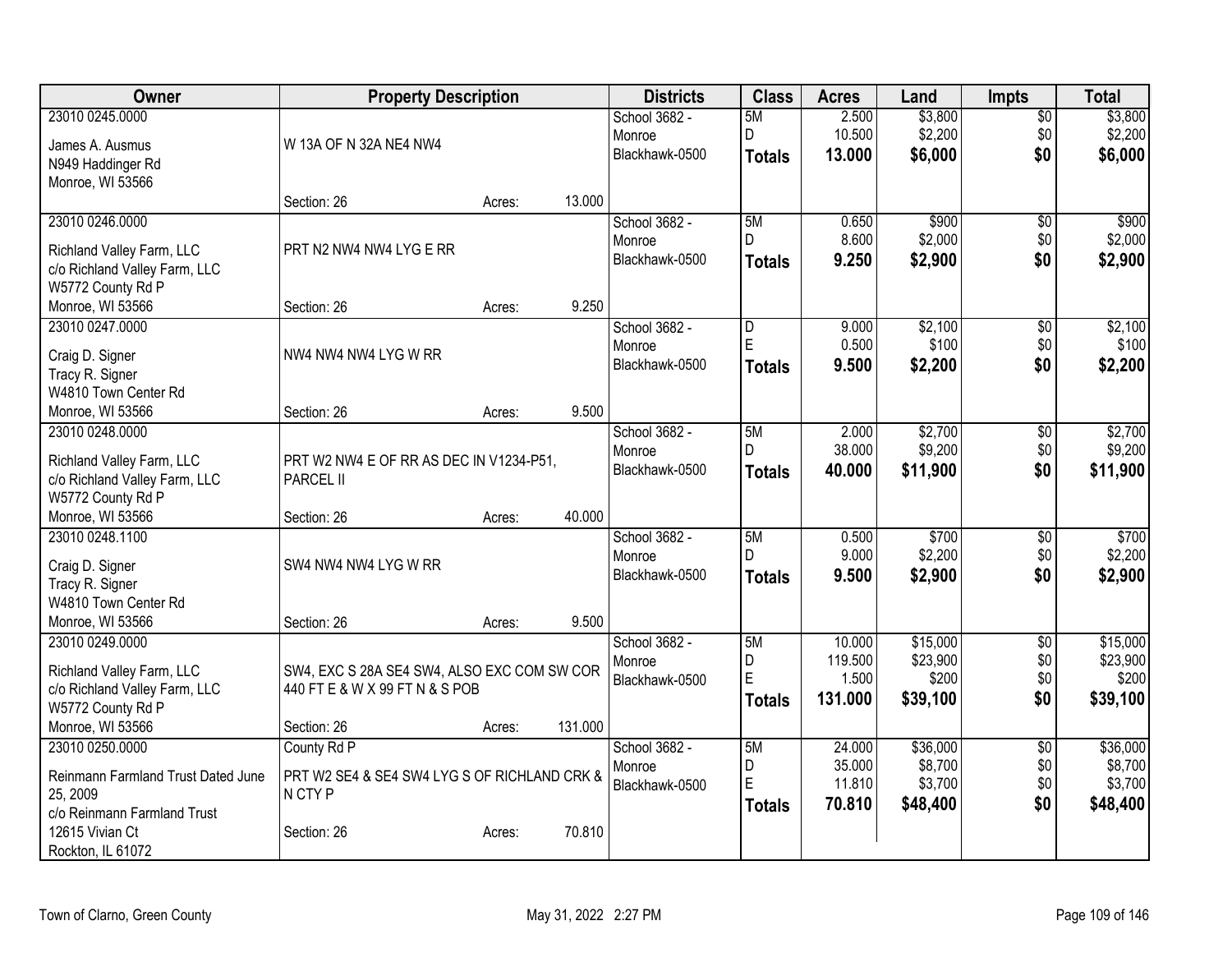| Owner                  | <b>Property Description</b>                    | <b>Districts</b> | <b>Class</b>  | <b>Acres</b> | Land     | Impts           | <b>Total</b> |
|------------------------|------------------------------------------------|------------------|---------------|--------------|----------|-----------------|--------------|
| 23010 0251.0000        | <b>Haddinger Rd</b>                            | School 3682 -    | 5M            | 10.600       | \$15,900 | $\overline{50}$ | \$15,900     |
| Ryan J. Clark          | COM 20 RODS N SW COR OF E 1/2 SE4 SEC 26 TH N  | Monroe           | B             | 1.000        | \$6,000  | \$0             | \$6,000      |
| Stephanie D. Clark     | 78 RODS TH N83*E 43.50 RODS TH S 79.80 RODS TH | Blackhawk-0500   | D             | 5.400        | \$1,300  | \$0             | \$1,300      |
| N680 Haddinger Rd      | S82*W 43.50 RODS TO POB, INCL LD LYG E OF DESC |                  | E             | 3.000        | \$1,100  | \$0             | \$1,100      |
| Monroe, WI 53566       | 20.000<br>Section: 26<br>Acres:                |                  | <b>Totals</b> | 20.000       | \$24,300 | \$0             | \$24,300     |
| 23010 0252.0000        |                                                | School 3682 -    | D.            | 11.000       | \$2,600  | $\overline{50}$ | \$2,600      |
|                        |                                                | Monroe           | <b>Totals</b> | 11.000       | \$2,600  | \$0             | \$2,600      |
| Ronald J. Schilt       | E 11A OF N 30A                                 | Blackhawk-0500   |               |              |          |                 |              |
| Loni J. Schilt         |                                                |                  |               |              |          |                 |              |
| N409 Haddinger Rd      |                                                |                  |               |              |          |                 |              |
| Monroe, WI 53566       | 11.000<br>Section: 26<br>Acres:                |                  |               |              |          |                 |              |
| 23010 0252.1000        | N517 Haddinger Rd                              | School 3682 -    | A             | 1.500        | \$24,000 | \$111,800       | \$135,800    |
| Joanne C. Clark        | CSM 2436 (V8-P173) LOT 2 BNG PRT LOTS 1 & 2 OF | Monroe           | <b>Totals</b> | 1.500        | \$24,000 | \$111,800       | \$135,800    |
| N517 Haddinger Rd      | CSM 1448 PRT SE4 SE4                           | Blackhawk-0500   |               |              |          |                 |              |
| Monroe, WI 53566       |                                                |                  |               |              |          |                 |              |
|                        | 1.500<br>Section: 26<br>Acres:                 |                  |               |              |          |                 |              |
| 23010 0252.2000        | N525 Haddinger Rd                              | School 3682 -    | A             | 2.150        | \$28,600 | \$221,600       | \$250,200    |
|                        |                                                | Monroe           | <b>Totals</b> | 2.150        | \$28,600 | \$221,600       | \$250,200    |
| Gordon L. Letheby      | CSM 2436 (V8-P173) LOT 1 BNG PRT SE4 SE4       | Blackhawk-0500   |               |              |          |                 |              |
| Mary E. Letheby        |                                                |                  |               |              |          |                 |              |
| N525 Haddinger Rd      |                                                |                  |               |              |          |                 |              |
| Monroe, WI 53566       | 2.150<br>Section: 26<br>Acres:                 |                  |               |              |          |                 |              |
| 23010 0253.0000        |                                                | School 3682 -    | D             | 7.800        | \$2,200  | $\overline{50}$ | \$2,200      |
| Ronald J. Schilt       | PRT S 10A OF SE4 SE4 LYG W OF HWY              | Monroe           | E             | 0.200        | \$100    | \$0             | \$100        |
| Loni J. Schilt         |                                                | Blackhawk-0500   | <b>Totals</b> | 8.000        | \$2,300  | \$0             | \$2,300      |
| N409 Haddinger Rd      |                                                |                  |               |              |          |                 |              |
| Monroe, WI 53566       | 8.000<br>Section: 26<br>Acres:                 |                  |               |              |          |                 |              |
| 23010 0254.0000        | N480 Haddinger Rd                              | School 3682 -    | A             | 1.200        | \$21,600 | \$144,500       | \$166, 100   |
|                        |                                                | Monroe           | <b>Totals</b> | 1.200        | \$21,600 | \$144,500       | \$166,100    |
| Joyce A. Fey           | PARC S2 S2 SE4 SE4 COM PT 228 FT W OF SE COR   | Blackhawk-0500   |               |              |          |                 |              |
| N480 Haddinger Rd      | SEC IN CTR HWY S LN SEC E TO SE COR SEC N 330  |                  |               |              |          |                 |              |
| Monroe, WI 53566       | FT W 350.5 FT SELY ALG CTR RD POB EXC CSM 163  |                  |               |              |          |                 |              |
|                        | 1.200<br>Section: 26<br>Acres:                 |                  |               |              |          |                 |              |
| 23010 0254.1000        | N498 Haddinger Rd                              | School 3682 -    | A             | 0.800        | \$18,200 | \$84,000        | \$102,200    |
| Tobias C. Golembiewski | CSM 163 (V1-P166) LOT 1 BNG PRT SE4 SE4        | Monroe           | <b>Totals</b> | 0.800        | \$18,200 | \$84,000        | \$102,200    |
| Jodi L. Golembiewski   |                                                | Blackhawk-0500   |               |              |          |                 |              |
| N498 Haddinger Rd      |                                                |                  |               |              |          |                 |              |
| Monroe, WI 53566       | 0.800<br>Section: 26<br>Acres:                 |                  |               |              |          |                 |              |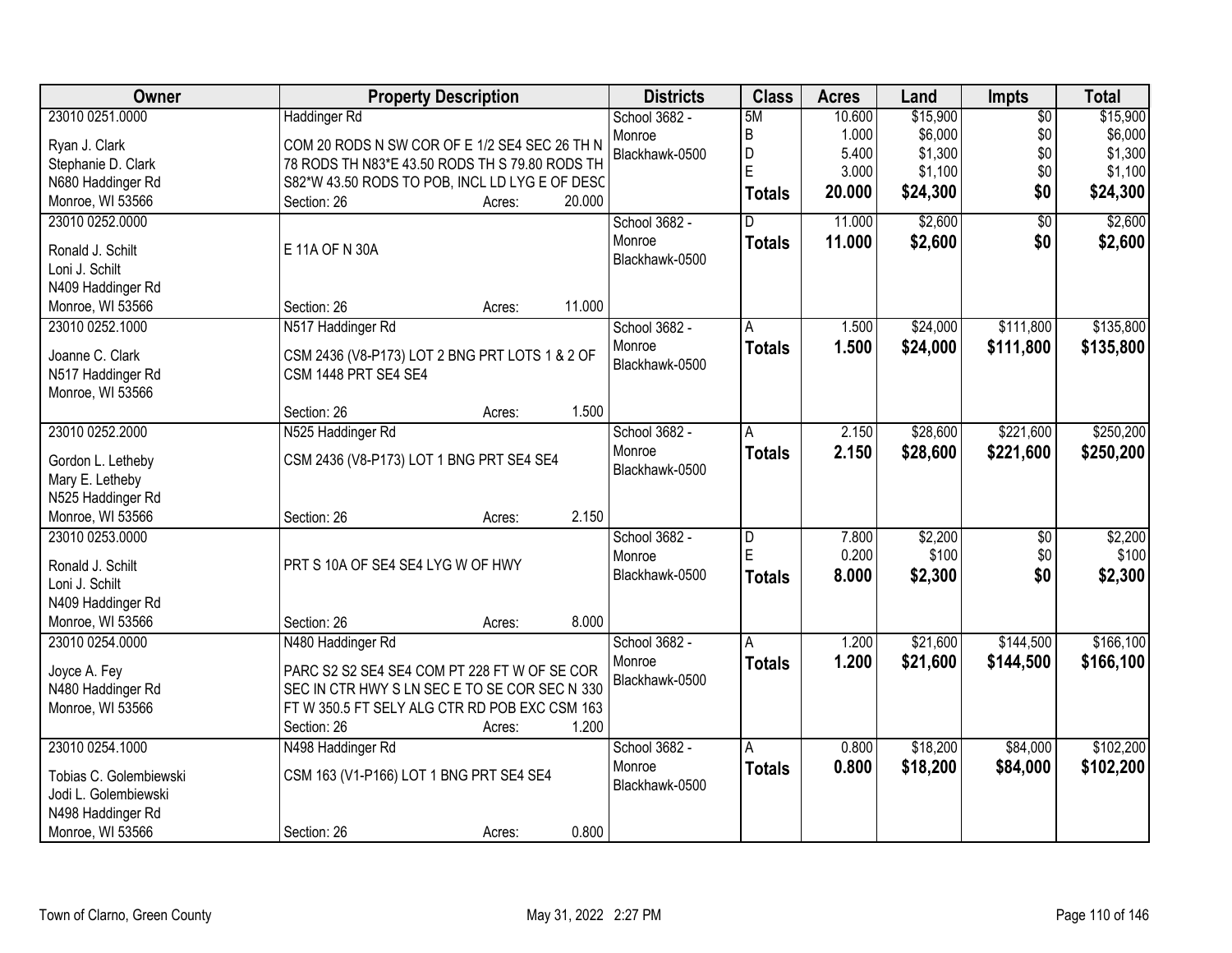| Owner                                    | <b>Property Description</b>                                                                    |         | <b>Districts</b> | <b>Class</b>   | <b>Acres</b> | Land     | <b>Impts</b>    | <b>Total</b> |
|------------------------------------------|------------------------------------------------------------------------------------------------|---------|------------------|----------------|--------------|----------|-----------------|--------------|
| 23010 0255.0400                          | N809 Shueyville Rd                                                                             |         | School 3682 -    | 5M             | 1.000        | \$1,500  | $\overline{50}$ | \$1,500      |
| Dean W. Signer                           | N 1/2 NE4; INCL COM NE COR SE4 NE4 TH W TO NW                                                  |         | Monroe           | D              | 53.990       | \$12,600 | \$0             | \$12,600     |
| Deanne L. Signer                         | COR OF TH S 61.5 RODS TH E 56 RODS TO CTR RD                                                   |         | Blackhawk-0500   | G              | 2.000        | \$28,000 | \$72,900        | \$100,900    |
| N998 Clarno Rd                           | TH N 21.5 RODS TH E 24 RODS TO E LN SD SEC TH                                                  |         |                  | Totals         | 56.990       | \$42,100 | \$72,900        | \$115,000    |
| Monroe, WI 53566                         | Section:<br>Acres:                                                                             | 56.990  |                  |                |              |          |                 |              |
| 23010 0255.0500                          | Shueyville Rd                                                                                  |         | School 3682 -    | 5M             | 6.000        | \$8,700  | $\overline{50}$ | \$8,700      |
|                                          |                                                                                                |         | Monroe           | D              | 48.800       | \$11,800 | \$0             | \$11,800     |
| Craig D. Signer et al                    | PRT NW4 & SW4 OF NW4 SEC 26 LYG W OF RR; N1/2                                                  |         | Blackhawk-0500   | $\overline{E}$ | 2.000        | \$200    | \$0             | \$200        |
| W4810 Town Center Rd<br>Monroe, WI 53566 | NE4 NE4, N 1/2 NE4 INCL COM NE COR SE4 NE4 TH<br>W TO NW COR OF TH S 61.5 RODS TH E 56 RODS TC |         |                  | G              | 1.000        | \$20,000 | \$2,100         | \$22,100     |
|                                          | Section:<br>Acres:                                                                             | 57.800  |                  | Totals         | 57.800       | \$40,700 | \$2,100         | \$42,800     |
| 23010 0255.1000                          | N886 Shueyville Rd                                                                             |         | School 3682 -    | A              | 2.577        | \$30,300 | \$141,400       | \$171,700    |
|                                          |                                                                                                |         | Monroe           |                | 2.577        | \$30,300 | \$141,400       | \$171,700    |
| Harold L. Pieper                         | CSM 370 (V1-P383) LOT 1 BNG PRT NW4 NE4                                                        |         | Blackhawk-0500   | <b>Totals</b>  |              |          |                 |              |
| Shirley J. Pieper                        |                                                                                                |         |                  |                |              |          |                 |              |
| N886 Shueyville Rd                       |                                                                                                |         |                  |                |              |          |                 |              |
| Monroe, WI 53566                         | Section: 27<br>Acres:                                                                          | 2.577   |                  |                |              |          |                 |              |
| 23010 0256.0100                          | N715 Clarno Rd                                                                                 |         | School 3682 -    | A              | 3.740        | \$38,400 | \$106,500       | \$144,900    |
| Caleb J. Matzke                          | CSM 4829 (V21-P191) LOT 1 BNG PRT SE4 NW4                                                      |         | Monroe           | B              | 1.000        | \$6,000  | \$340,000       | \$346,000    |
| Sara C. Matzke                           |                                                                                                |         | Blackhawk-0500   | Totals         | 4.740        | \$44,400 | \$446,500       | \$490,900    |
| N715 Clarno Rd                           |                                                                                                |         |                  |                |              |          |                 |              |
| Monroe, WI 53566                         | Section: 27<br>Acres:                                                                          | 4.740   |                  |                |              |          |                 |              |
| 23010 0256.0200                          |                                                                                                |         | School 3682 -    | $\overline{D}$ | 109.500      | \$25,600 | \$0             | \$25,600     |
|                                          |                                                                                                |         | Monroe           | E              | 5.760        | \$1,200  | \$0             | \$1,200      |
| Matzke Dennis L and Kim R Revocable      | SW4 NE4 40A; S2 NE4 NW4 20A; E 60A OF S2 NW4                                                   |         | Blackhawk-0500   | Totals         | 115.260      | \$26,800 | \$0             | \$26,800     |
| Trust Agrmt 6/4/07                       | EXC LOT 1 CSM 4829                                                                             |         |                  |                |              |          |                 |              |
| c/o Matzke Dennis L & Kim R Rev Trust    |                                                                                                | 115.260 |                  |                |              |          |                 |              |
| W5979 Advance Rd<br>Monroe, WI 53566     | Section: 27<br>Acres:                                                                          |         |                  |                |              |          |                 |              |
| 23010 0257.0200                          | Shueyville Rd                                                                                  |         | School 3682 -    | 5M             | 1.500        | \$2,100  | $\overline{50}$ | \$2,100      |
|                                          |                                                                                                |         | Monroe           | D              | 19.210       | \$5,300  | \$0             | \$5,300      |
| Dean W. Signer                           | S 1/2 SE4 NE4 & N 1/2 NE4 SE4 LYG WEST OF                                                      |         | Blackhawk-0500   | <b>Totals</b>  | 20.710       | \$7,400  | \$0             | \$7,400      |
| Deanne L. Signer                         | SHUEYVILLE RD                                                                                  |         |                  |                |              |          |                 |              |
| N998 Clarno Rd                           |                                                                                                |         |                  |                |              |          |                 |              |
| Monroe, WI 53566                         | Section:<br>Acres:                                                                             | 20.710  |                  |                |              |          |                 |              |
| 23010 0257.1000                          |                                                                                                |         | School 3682 -    | 5M             | 2.710        | \$4,100  | $\overline{50}$ | \$4,100      |
| Richland Valley Farm, LLC                | NE4 SE4 E OF RR, EXC CSM 4389(DESC IN                                                          |         | Monroe           | <b>Totals</b>  | 2.710        | \$4,100  | \$0             | \$4,100      |
| c/o Richland Valley Farm, LLC            | V1234-P51, PARCEL II, ALG W/PARCEL 0248.0)                                                     |         | Blackhawk-0500   |                |              |          |                 |              |
| W5772 County Rd P                        |                                                                                                |         |                  |                |              |          |                 |              |
| Monroe, WI 53566                         | Section: 27<br>Acres:                                                                          | 2.710   |                  |                |              |          |                 |              |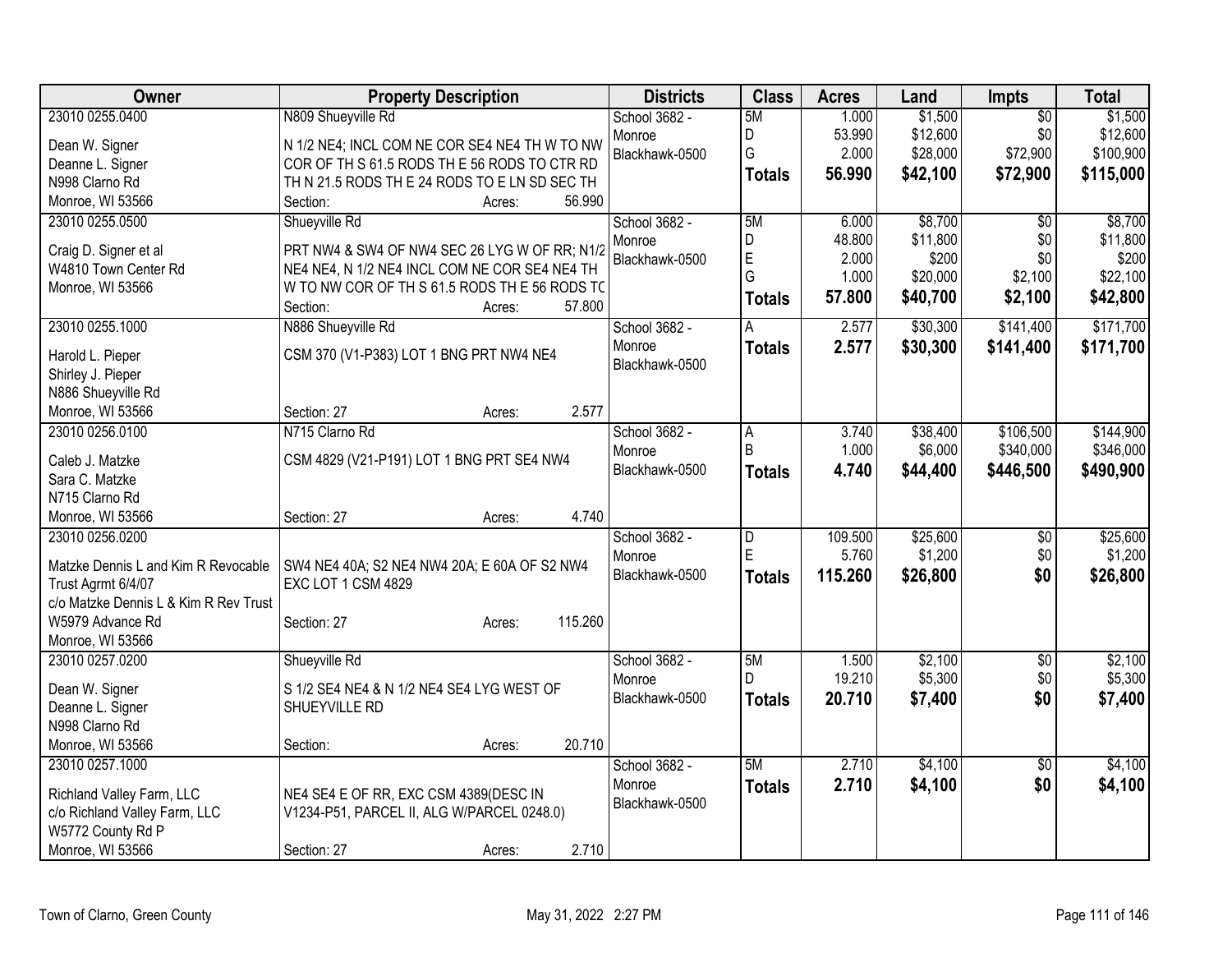| Owner                                                                                                                                      | <b>Property Description</b>                                                                                                           | <b>Districts</b>                          | <b>Class</b>                            | <b>Acres</b>     | Land             | <b>Impts</b>    | <b>Total</b>     |
|--------------------------------------------------------------------------------------------------------------------------------------------|---------------------------------------------------------------------------------------------------------------------------------------|-------------------------------------------|-----------------------------------------|------------------|------------------|-----------------|------------------|
| 23010 0257.1100                                                                                                                            | N672 Shueyville Rd                                                                                                                    | School 3682 -                             |                                         | 2.710            | \$30,800         | \$38,700        | \$69,500         |
| Herman A. Tschudy<br>E12066 Grubers Grove Rd<br>Prairie Du Sac, WI 53578                                                                   | CSM 4389 (V18-P84) LOT 1 BNG PRT NE4 SE4 & SE4<br>NE4                                                                                 | Monroe<br>Blackhawk-0500                  | <b>Totals</b>                           | 2.710            | \$30,800         | \$38,700        | \$69,500         |
|                                                                                                                                            | 2.710<br>Section: 27<br>Acres:                                                                                                        |                                           |                                         |                  |                  |                 |                  |
| 23010 0258.0100                                                                                                                            | W5979 Advance Rd                                                                                                                      | School 3682 -                             | A                                       | 1.820            | \$26,600         | \$234,600       | \$261,200        |
| Matzke Dennis L and Kim R Revocable<br>Trust Agrmt 6/4/07                                                                                  | CSM 4526 (V19-P58) LOT 1 BNG PRT NE4 NW4                                                                                              | Monroe<br>Blackhawk-0500                  | <b>Totals</b>                           | 1.820            | \$26,600         | \$234,600       | \$261,200        |
| c/o Matzke Dennis L & Kim R Rev Trust<br>W5979 Advance Rd<br>Monroe, WI 53566                                                              | 1.820<br>Section: 27<br>Acres:                                                                                                        |                                           |                                         |                  |                  |                 |                  |
| 23010 0258.0200                                                                                                                            |                                                                                                                                       | School 3682 -                             | D                                       | 16.910           | \$4,500          | $\overline{50}$ | \$4,500          |
| Matzke Dennis L and Kim R Revocable<br>Trust Agrmt 6/4/07                                                                                  | N2 NE4 NW4, EXC 1.02A & EXC LOT 1 CSM 4526                                                                                            | Monroe<br>Blackhawk-0500                  | E<br><b>Totals</b>                      | 1.000<br>17.910  | \$100<br>\$4,600 | \$0<br>\$0      | \$100<br>\$4,600 |
| c/o Matzke Dennis L & Kim R Rev Trust<br>W5979 Advance Rd<br>Monroe, WI 53566                                                              | 17.910<br>Section: 27<br>Acres:                                                                                                       |                                           |                                         |                  |                  |                 |                  |
| 23010 0258.1000                                                                                                                            | N871 Clarno Rd                                                                                                                        | School 3682 -                             | A                                       | 1.020            | \$20,200         | \$89,100        | \$109,300        |
| Matzke Dennis L and Kim R Revocable<br>Trust Agrmt 6/4/07<br>c/o Matzke Dennis L & Kim R Rev Trust<br>W5979 Advance Rd<br>Monroe, WI 53566 | PRT N2 NE4 NW4 COM NE COR NW4 S ALG SEC LN<br>314 FT POB W 210 FT S 210 FT E 210 FT N 210 FT<br>POB<br>1.020<br>Section: 27<br>Acres: | Monroe<br>Blackhawk-0500                  | <b>Totals</b>                           | 1.020            | \$20,200         | \$89,100        | \$109,300        |
| 23010 0259.0000                                                                                                                            |                                                                                                                                       | School 3682 -                             | D                                       | 30.000           | \$7,500          | \$0             | \$7,500          |
| Matzke Dennis L and Kim R Revocable<br>Trust Agrmt 6/4/07<br>c/o Matzke Dennis L & Kim R Rev Trust                                         | NW4 NW4 34.75A; W2 SW4 NW4, EXC 6.5A -13.5A EX<br>PRT SW4 NW4 & NW4 NW4 CONT 17.5 FOR HWY                                             | Monroe<br>Blackhawk-0500                  | E<br><b>Totals</b>                      | 0.750<br>30.750  | \$100<br>\$7,600 | \$0<br>\$0      | \$100<br>\$7,600 |
| W5979 Advance Rd                                                                                                                           | 30.750<br>Section: 27<br>Acres:                                                                                                       |                                           |                                         |                  |                  |                 |                  |
| Monroe, WI 53566                                                                                                                           |                                                                                                                                       |                                           |                                         |                  |                  |                 |                  |
| 23010 0259.1000<br>State of Wisconsin<br>Highway                                                                                           | PARC SW4 NW4 & NW4 NW4                                                                                                                | School 3682 -<br>Monroe<br>Blackhawk-0500 | $\overline{\text{X2}}$<br><b>Totals</b> | 17.500<br>17.500 | \$0<br>\$0       | \$0<br>\$0      | \$0<br>\$0       |
|                                                                                                                                            | 17.500<br>Section: 27<br>Acres:                                                                                                       |                                           |                                         |                  |                  |                 |                  |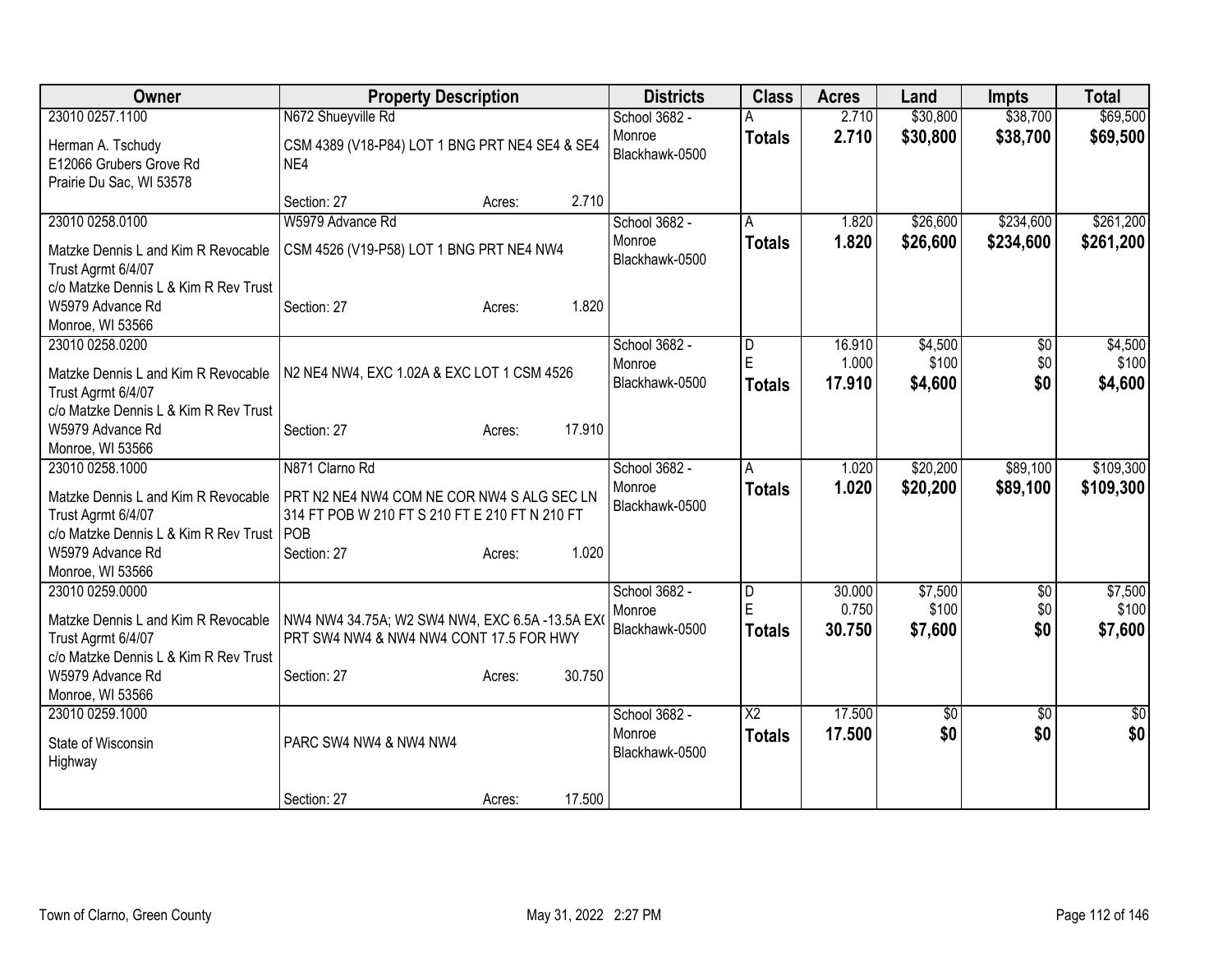| Owner                       | <b>Property Description</b>                       | <b>Districts</b> | <b>Class</b>           | <b>Acres</b>   | Land              | <b>Impts</b>     | <b>Total</b>       |
|-----------------------------|---------------------------------------------------|------------------|------------------------|----------------|-------------------|------------------|--------------------|
| 23010 0259.2000             | W6067 Advance Rd                                  | School 3682 -    |                        | 1.580          | \$24,600          | \$136,600        | \$161,200          |
| Brett R. Denure             | PRT NW4 NW4 COM NW COR SEC 27 TH E ALG N LN       | Monroe           | <b>Totals</b>          | 1.580          | \$24,600          | \$136,600        | \$161,200          |
| W6067 Advance Rd            | 358.73 FT TO POB TH E 261.37 FT TH S2*W 225.06 FT | Blackhawk-0500   |                        |                |                   |                  |                    |
| Monroe, WI 53566            | TH N88*W 323.48 FT TO ELY ROW HWY 69 TH N1*W      |                  |                        |                |                   |                  |                    |
|                             | 1.580<br>Section: 27<br>Acres:                    |                  |                        |                |                   |                  |                    |
| 23010 0259.3000             | W6033 Advance Rd                                  | School 3682 -    | A                      | 3.500          | \$34,000          | \$186,500        | \$220,500          |
|                             |                                                   | Monroe           | <b>Totals</b>          | 3.500          | \$34,000          | \$186,500        | \$220,500          |
| Michael D. Foulker          | PARC COM NW COR SEC TH E 626 FT POB TH E          | Blackhawk-0500   |                        |                |                   |                  |                    |
| Rita J. Foulker             | 691.6 FT TO E LN NW4 NW4 TH S 220 FT TH W 699.5   |                  |                        |                |                   |                  |                    |
| W6033 Advance Rd            | FT TH N1*E 220 FT POB SUBJ TO EASEMENT            |                  |                        |                |                   |                  |                    |
| Monroe, WI 53566            | 3.500<br>Section: 27<br>Acres:                    |                  |                        |                |                   |                  |                    |
| 23010 0259.4000             | N629 Clarno Rd                                    | School 3682 -    | D                      | 81.000         | \$17,700          | \$0              | \$17,700           |
| Bradley W. Timm             | NE4 SW4 40A, NW4 SE4 40A, N 5A W 10A SW4 SE4 .5   | Monroe           | E                      | 1.000          | \$100             | \$0              | \$100              |
| Catherine L. Timm           |                                                   | Blackhawk-0500   | G                      | 3.000          | \$32,000          | \$145,300        | \$177,300          |
| W5088 County Rd P           |                                                   |                  | <b>Totals</b>          | 85.000         | \$49,800          | \$145,300        | \$195,100          |
| Monroe, WI 53566            | 85.000<br>Section: 27<br>Acres:                   |                  |                        |                |                   |                  |                    |
| 23010 0259.5000             | N754 State Hwy 69                                 | School 3682 -    | R.                     | 6.500          | \$32,100          | \$1,600          | \$33,700           |
|                             |                                                   | Monroe           | <b>Totals</b>          | 6.500          | \$32,100          | \$1,600          | \$33,700           |
| F F Firewood, LLC           | PRT SW4 NW4 COM W4 COR SD SEC THE TO E ROV        | Blackhawk-0500   |                        |                |                   |                  |                    |
| c/o F F Firewood, LLC       | OF HWY 69, TH NLY ALG E ROW 958 FT TH E 40 FT     |                  |                        |                |                   |                  |                    |
| N2919 County Rd N           | POB TH W 40 TO ROW TH S 958 FT ALG SD ROW TO      |                  |                        |                |                   |                  |                    |
| Monroe, WI 53566            | 6.500<br>Section: 27<br>Acres:                    |                  |                        |                |                   |                  |                    |
| 23010 0260.0000             | W6090 County Hwy P                                | School 3682 -    | 5M                     | 5.000          | \$7,500           | $\overline{50}$  | \$7,500            |
| Judd Trust No 101 7/14/2010 | NW4 SW4; W 35A SW4 SW4 EXC 12.19A TO ST OF WI     | Monroe           | D                      | 53.810         | \$10,100          | \$0              | \$10,100           |
| c/o Judd Trust No 101       | & EXC PRT LOT 1 CSM 4031                          | Blackhawk-0500   | $\mathsf E$<br>G       | 0.500<br>3.000 | \$100<br>\$32,000 | \$0<br>\$236,500 | \$100<br>\$268,500 |
| Janice E Judd Ttee          |                                                   |                  |                        |                |                   |                  |                    |
| W6090 County Rd P           | 62.310<br>Section: 27<br>Acres:                   |                  | <b>Totals</b>          | 62.310         | \$49,700          | \$236,500        | \$286,200          |
| Monroe, WI 53566            |                                                   |                  |                        |                |                   |                  |                    |
| 23010 0260.1000             |                                                   | School 3682 -    | $\overline{\text{X2}}$ | 12.190         | $\sqrt{6}$        | $\overline{30}$  | $\overline{50}$    |
| State of Wisconsin          | PARC IN SW4 SW4 & NW4 SW4                         | Monroe           | <b>Totals</b>          | 12.190         | \$0               | \$0              | \$0                |
|                             |                                                   | Blackhawk-0500   |                        |                |                   |                  |                    |
|                             |                                                   |                  |                        |                |                   |                  |                    |
|                             | 12.190<br>Section: 27<br>Acres:                   |                  |                        |                |                   |                  |                    |
| 23010 0261.0100             | N541 Clarno Rd                                    | School 3682 -    | $\overline{D}$         | 3.650          | \$900             | $\overline{30}$  | \$900              |
|                             |                                                   | Monroe           | G                      | 1.910          | \$27,300          | \$197,700        | \$225,000          |
| Dean A. Ethridge            | CSM 4788 (V21-P82) LOT 1 BNG PRT SE4 SW4          | Blackhawk-0500   | <b>Totals</b>          | 5.560          | \$28,200          | \$197,700        | \$225,900          |
| Katina M. Ethridge          |                                                   |                  |                        |                |                   |                  |                    |
| N541 Clarno Rd              |                                                   |                  |                        |                |                   |                  |                    |
| Monroe, WI 53566            | 5.560<br>Section: 27<br>Acres:                    |                  |                        |                |                   |                  |                    |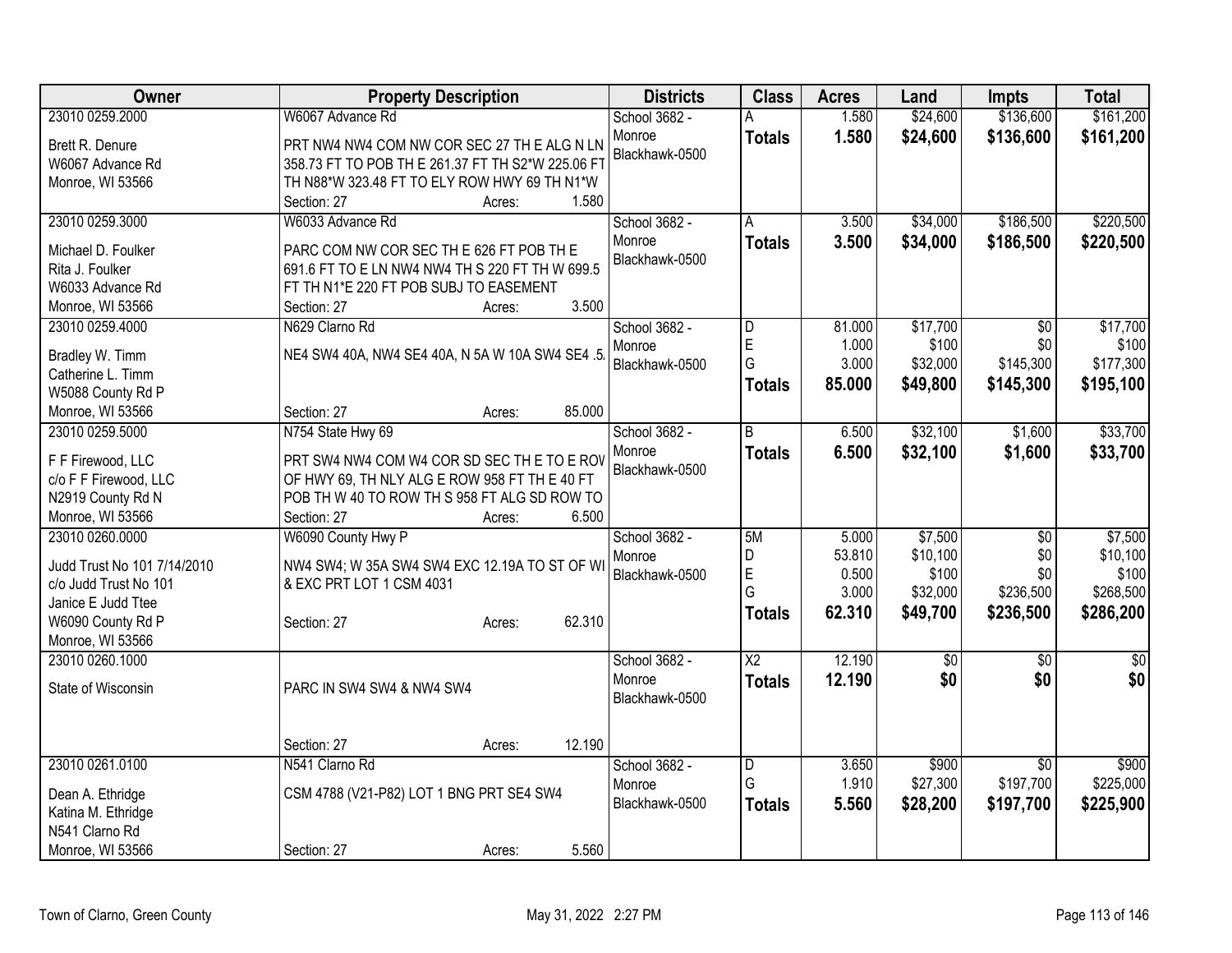| <b>Owner</b>                                                                                          | <b>Property Description</b>                                                                                                                                                                                                   | <b>Districts</b>                          | <b>Class</b>                  | <b>Acres</b>                        | Land                                      | Impts                                | <b>Total</b>                              |
|-------------------------------------------------------------------------------------------------------|-------------------------------------------------------------------------------------------------------------------------------------------------------------------------------------------------------------------------------|-------------------------------------------|-------------------------------|-------------------------------------|-------------------------------------------|--------------------------------------|-------------------------------------------|
| 23010 0261.0200<br>Herman A. Tschudy<br>E12066 Grubers Grove Rd<br>Prairie Du Sac, WI 53578           | N 4A OF E 5A SW4 SW4; SE4 SW4 EXC COM SW CO<br>E 608 FT N 186 FT W 610 FT N 252 FT W 398 FT S 438<br>FT POB, EXC CSM 3685-CONT 29.54A; PRT S 21A<br>62.290<br>Section: 27<br>Acres:                                           | School 3682 -<br>Monroe<br>Blackhawk-0500 | 5M<br>D<br>E<br><b>Totals</b> | 6.000<br>43.350<br>12.940<br>62.290 | \$9,000<br>\$9,900<br>\$4,500<br>\$23,400 | $\overline{50}$<br>\$0<br>\$0<br>\$0 | \$9,000<br>\$9,900<br>\$4,500<br>\$23,400 |
| 23010 0261.1000<br>Brandon J. Roesch<br>W5890 County Rd P<br>Monroe, WI 53566                         | W5890 County Hwy P<br>PRT SW4 SE4 COM INTS RR & SEC LN 27 & 34 TH N<br>31 FT TH W 309 FT TH N 99 FT TH W 143 FT POB TH<br>W 86 FT TH S 129 FT M/L TO CTR HWY TH ELY ALG<br>0.250<br>Section: 27<br>Acres:                     | School 3682 -<br>Monroe<br>Blackhawk-0500 | A<br><b>Totals</b>            | 0.250<br>0.250                      | \$8,200<br>\$8,200                        | \$60,200<br>\$60,200                 | \$68,400<br>\$68,400                      |
| 23010 0262.0000<br>Edward J. Beckman<br>Lynn D. Beckman<br>W6006 County Rd P<br>Monroe, WI 53566      | W6006 County Hwy P<br>CSM 4031 (V16-P9) LOT 1 BNG PRT SW4 SW4<br>1.500<br>Section: 27<br>Acres:                                                                                                                               | School 3682 -<br>Monroe<br>Blackhawk-0500 | Α<br><b>Totals</b>            | 1.500<br>1.500                      | \$24,000<br>\$24,000                      | \$103,400<br>\$103,400               | \$127,400<br>\$127,400                    |
| 23010 0263,0000<br>Curtis C. Campbell<br>W5992 County Rd P<br>Monroe, WI 53566                        | W5992 County Hwy P<br>COM SW COR SE4 SW4 TH E 398 FT TH N 438 FT TH<br>W 398 FT TH S 438 FT POB<br>4.000<br>Section: 27<br>Acres:                                                                                             | School 3682 -<br>Monroe<br>Blackhawk-0500 | A<br>D<br><b>Totals</b>       | 2.000<br>2.000<br>4.000             | \$28,000<br>\$500<br>\$28,500             | \$144,800<br>\$0<br>\$144,800        | \$172,800<br>\$500<br>\$173,300           |
| 23010 0264.0000<br>Herman A. Tschudy<br>E12066 Grubers Grove Rd<br>Prairie Du Sac, WI 53578           | COM 398 FT E OF SW COR SE4 SW4 E 219 FT N 186<br>FT W 210 FT S 186 FT POB EXC 159-391 .25A<br>0.900<br>Section: 27<br>Acres:                                                                                                  | School 3682 -<br>Monroe<br>Blackhawk-0500 | D.<br><b>Totals</b>           | 0.900<br>0.900                      | \$200<br>\$200                            | $\overline{50}$<br>\$0               | \$200<br>\$200                            |
| 23010 0264.1000<br>Curtis C. Campbell<br>W5992 County Rd P<br>Monroe, WI 53566                        | COM 16 RDS N OF SE COR SW4 TH N 10 2/3 RDS TH<br>W 10 RDS TH S 10 2/3 RDS TH E 10 RDS POB<br>0.650                                                                                                                            | School 3682 -<br>Monroe<br>Blackhawk-0500 | D.<br><b>Totals</b>           | 0.650<br>0.650                      | \$100<br>\$100                            | $\sqrt{6}$<br>\$0                    | \$100<br>\$100                            |
| 23010 0265.0000<br>Ronald E. Fernstaedt<br>Amy L. Fernstaedt<br>N2919 County Rd N<br>Monroe, WI 53566 | Section: 27<br>Acres:<br>W5882 County Hwy P<br>COM PT IN SEC LN BTWN SECS 27 & 34 WHERE W<br>LN ROW IL RR INTRSEC TH NLY ALG ROW 31 FT TH<br>W 309 FT TH N 6 RODS TH W 77 FT POB TH W 66 FT<br>0.220<br>Section: 27<br>Acres: | School 3682 -<br>Monroe<br>Blackhawk-0500 | A<br><b>Totals</b>            | 0.220<br>0.220                      | \$7,200<br>\$7,200                        | \$84,800<br>\$84,800                 | \$92,000<br>\$92,000                      |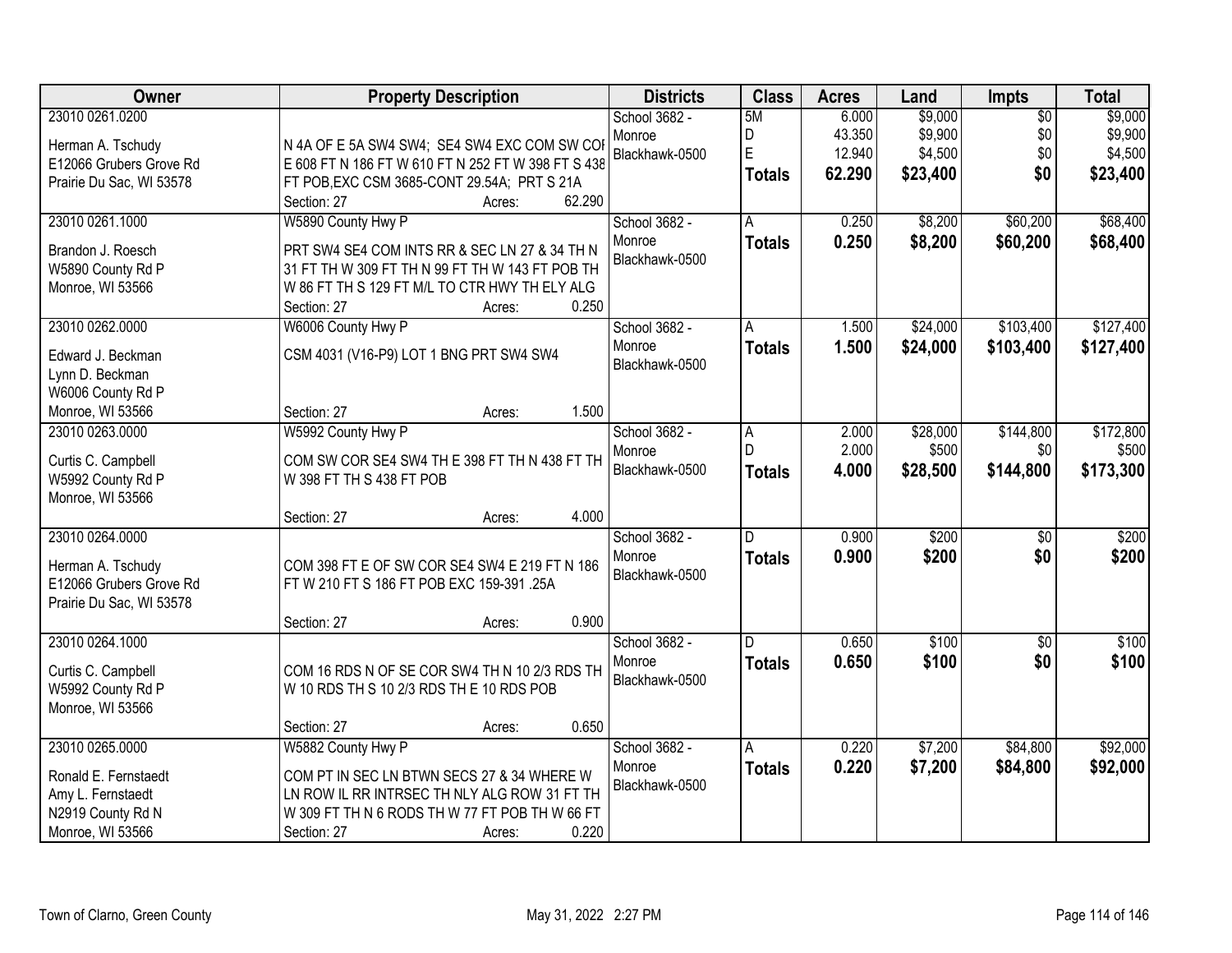| <b>Owner</b>                                                   | <b>Property Description</b>                                        |        |        | <b>Districts</b> | <b>Class</b>  | <b>Acres</b> | Land     | <b>Impts</b> | <b>Total</b> |
|----------------------------------------------------------------|--------------------------------------------------------------------|--------|--------|------------------|---------------|--------------|----------|--------------|--------------|
| 23010 0266.0000                                                | W5878 County Hwy P                                                 |        |        | School 3682 -    |               | 0.230        | \$7,500  | \$64,500     | \$72,000     |
| Monte S. Clark                                                 | CSM 4977 (V22-P282) LOT 1 BNG PRT SW4 SE4 SEC                      |        |        | Monroe           | <b>Totals</b> | 0.230        | \$7,500  | \$64,500     | \$72,000     |
| Tina A. Clark                                                  | 27 & PRT NW4 NE4 SEC 34                                            |        |        | Blackhawk-0500   |               |              |          |              |              |
| W5878 County Rd P                                              |                                                                    |        |        |                  |               |              |          |              |              |
| Monroe, WI 53566                                               | Section: 27                                                        | Acres: | 0.230  |                  |               |              |          |              |              |
| 23010 0267.0000                                                | W5874 County Hwy P                                                 |        |        | School 3682 -    | A             | 0.310        | \$9,600  | \$109,400    | \$119,000    |
|                                                                |                                                                    |        |        | Monroe           | <b>Totals</b> | 0.310        | \$9,600  | \$109,400    | \$119,000    |
| Mark A. Bartelt<br>Carrie A. Bartelt                           | CSM 664 (V2-P215) LOT 1 BNG PRT SW4 SE4 SEC 27<br>& NW4 NE4 SEC 34 |        |        | Blackhawk-0500   |               |              |          |              |              |
| W5874 County Rd P                                              |                                                                    |        |        |                  |               |              |          |              |              |
| Monroe, WI 53566                                               | Section: 27                                                        | Acres: | 0.310  |                  |               |              |          |              |              |
| 23010 0268.0000                                                | W5870 County Hwy P                                                 |        |        | School 3682 -    | A             | 0.620        | \$15,900 | \$94,600     | \$110,500    |
|                                                                |                                                                    |        |        | Monroe           | <b>Totals</b> | 0.620        | \$15,900 | \$94,600     | \$110,500    |
| Jamie G. Leopold                                               | CSM 501 (V2-P28) LOT 1 BNG PRT SW4 SE4 SEC 27 8                    |        |        | Blackhawk-0500   |               |              |          |              |              |
| Kristen M. Leopold                                             | PRT NW4 NE4 SEC 34                                                 |        |        |                  |               |              |          |              |              |
| W5870 County Rd P                                              |                                                                    |        |        |                  |               |              |          |              |              |
| Monroe, WI 53566                                               | Section: 27                                                        | Acres: | 0.620  |                  |               |              |          |              |              |
| 23010 0269.0000                                                |                                                                    |        |        | School 3682 -    | 5M            | 1.900        | \$2,600  | $\sqrt{6}$   | \$2,600      |
| Richland Valley Farm, LLC                                      | PRT S 61A E2 SE4 LYG SE OF RR - CONT 50.25A &                      |        |        | Monroe           | D             | 51.350       | \$8,300  | \$0          | \$8,300      |
| c/o Richland Valley Farm, LLC                                  | PRT SW4 SE4 LYG E OF RR ROW - CONT 3A                              |        |        | Blackhawk-0500   | <b>Totals</b> | 53.250       | \$10,900 | \$0          | \$10,900     |
| W5772 County Rd P                                              |                                                                    |        |        |                  |               |              |          |              |              |
| Monroe, WI 53566                                               | Section: 27                                                        | Acres: | 53.250 |                  |               |              |          |              |              |
| 23010 0270.0000                                                |                                                                    |        |        | School 3682 -    | D             | 2.180        | \$500    | \$0          | \$500        |
| Schmid Conrad A Revocable Living                               | CSM 3973 (V15-P252) LOT 1 BNG PRT NE4 NE4                          |        |        | Monroe           | <b>Totals</b> | 2.180        | \$500    | \$0          | \$500        |
| Trust Dtd Jan 19, 2018                                         |                                                                    |        |        | Blackhawk-0500   |               |              |          |              |              |
| c/o Schmid Conrad A Rev Living Trust                           |                                                                    |        |        |                  |               |              |          |              |              |
| 5745 SW 56th Ave                                               | Section: 28                                                        | Acres: | 2.180  |                  |               |              |          |              |              |
| Ocala, FL 34474-7607                                           |                                                                    |        |        |                  |               |              |          |              |              |
| 23010 0270.0200                                                |                                                                    |        |        | School 3682 -    | ID.           | 2.140        | \$500    | \$0          | \$500        |
|                                                                |                                                                    |        |        | Monroe           | <b>Totals</b> | 2.140        | \$500    | \$0          | \$500        |
| Schmid Conrad A Revocable Living                               | CSM 3973 (V15-P252) LOT 2 BNG PRT NE4 NE4                          |        |        | Blackhawk-0500   |               |              |          |              |              |
| Trust Dtd Jan 19, 2018<br>c/o Schmid Conrad A Rev Living Trust |                                                                    |        |        |                  |               |              |          |              |              |
| 5745 SW 56th Ave                                               | Section: 28                                                        | Acres: | 2.140  |                  |               |              |          |              |              |
| Ocala, FL 34474-7607                                           |                                                                    |        |        |                  |               |              |          |              |              |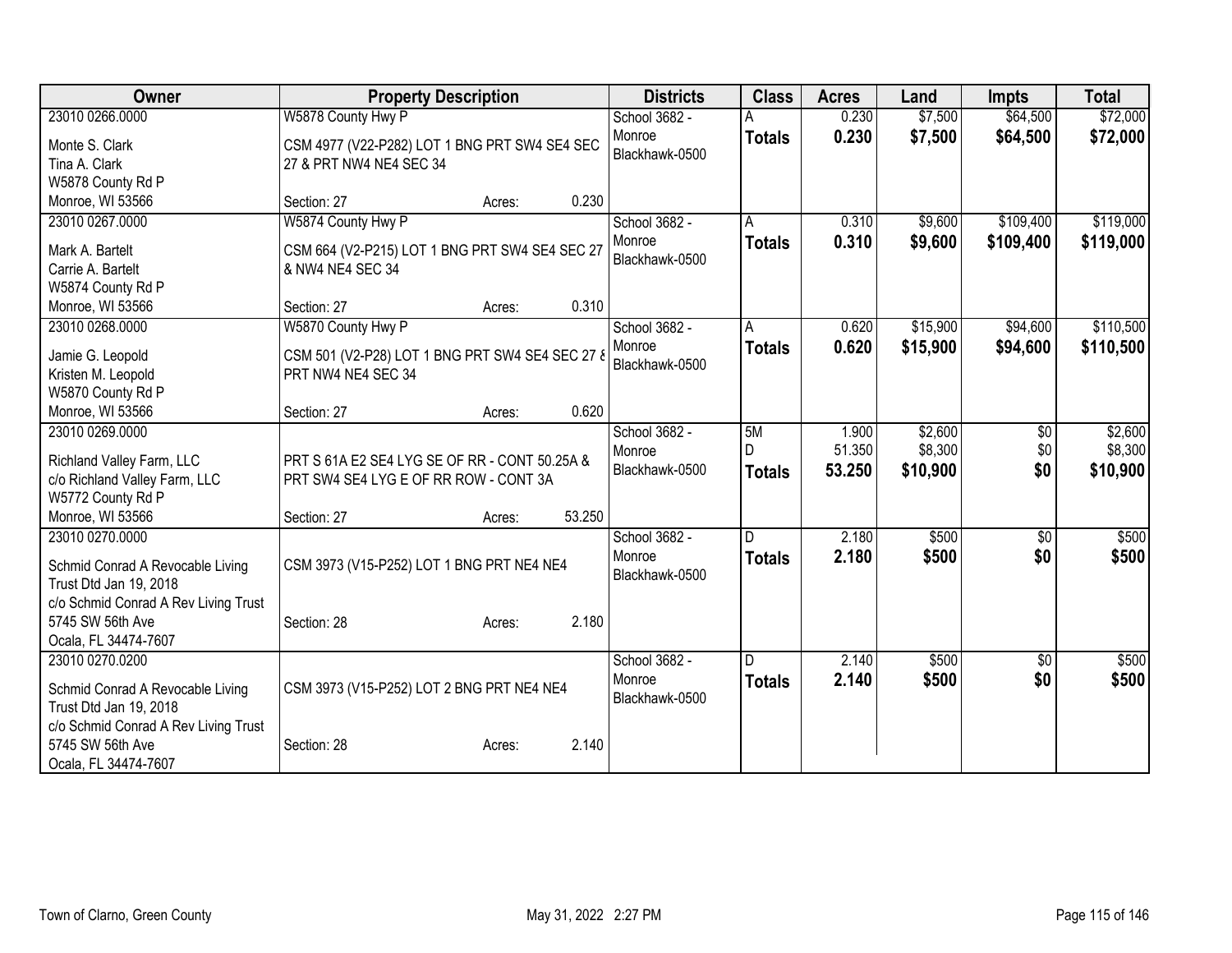| Owner                                                                            | <b>Property Description</b>               | <b>Districts</b>                          | <b>Class</b>        | <b>Acres</b>   | Land           | <b>Impts</b>           | <b>Total</b>   |
|----------------------------------------------------------------------------------|-------------------------------------------|-------------------------------------------|---------------------|----------------|----------------|------------------------|----------------|
| 23010 0270.0300<br>Schmid Conrad A Revocable Living<br>Trust Dtd Jan 19, 2018    | CSM 3973 (V15-P252) LOT 3 BNG PRT NE4 NE4 | School 3682 -<br>Monroe<br>Blackhawk-0500 | D<br><b>Totals</b>  | 1.960<br>1.960 | \$500<br>\$500 | $\overline{60}$<br>\$0 | \$500<br>\$500 |
| c/o Schmid Conrad A Rev Living Trust<br>5745 SW 56th Ave<br>Ocala, FL 34474-7607 | 1.960<br>Section: 28<br>Acres:            |                                           |                     |                |                |                        |                |
| 23010 0270.0400<br>Schmid Conrad A Revocable Living<br>Trust Dtd Jan 19, 2018    | CSM 3973 (V15-P252) LOT 4 BNG PRT NE4 NE4 | School 3682 -<br>Monroe<br>Blackhawk-0500 | D<br><b>Totals</b>  | 1.950<br>1.950 | \$500<br>\$500 | $\overline{50}$<br>\$0 | \$500<br>\$500 |
| c/o Schmid Conrad A Rev Living Trust<br>5745 SW 56th Ave<br>Ocala, FL 34474-7607 | 1.950<br>Section: 28<br>Acres:            |                                           |                     |                |                |                        |                |
| 23010 0270.0500<br>Schmid Conrad A Revocable Living<br>Trust Dtd Jan 19, 2018    | CSM 3974 (V15-P255) LOT 5 BNG PRT NE4 NE4 | School 3682 -<br>Monroe<br>Blackhawk-0500 | D.<br><b>Totals</b> | 1.990<br>1.990 | \$500<br>\$500 | $\sqrt{6}$<br>\$0      | \$500<br>\$500 |
| c/o Schmid Conrad A Rev Living Trust<br>5745 SW 56th Ave<br>Ocala, FL 34474-7607 | 1.990<br>Section: 28<br>Acres:            |                                           |                     |                |                |                        |                |
| 23010 0270.0600<br>Schmid Conrad A Revocable Living<br>Trust Dtd Jan 19, 2018    | CSM 3974 (V15-P255) LOT 6 BNG PRT NE4 NE4 | School 3682 -<br>Monroe<br>Blackhawk-0500 | D.<br><b>Totals</b> | 1.990<br>1.990 | \$500<br>\$500 | \$0<br>\$0             | \$500<br>\$500 |
| c/o Schmid Conrad A Rev Living Trust<br>5745 SW 56th Ave<br>Ocala, FL 34474-7607 | 1.990<br>Section: 28<br>Acres:            |                                           |                     |                |                |                        |                |
| 23010 0270.0700<br>Schmid Conrad A Revocable Living<br>Trust Dtd Jan 19, 2018    | CSM 3974 (V15-P255) LOT 7 BNG PRT NE4 NE4 | School 3682 -<br>Monroe<br>Blackhawk-0500 | D<br><b>Totals</b>  | 2.130<br>2.130 | \$500<br>\$500 | \$0<br>\$0             | \$500<br>\$500 |
| c/o Schmid Conrad A Rev Living Trust<br>5745 SW 56th Ave<br>Ocala, FL 34474-7607 | 2.130<br>Section: 28<br>Acres:            |                                           |                     |                |                |                        |                |
| 23010 0270.0800<br>Schmid Conrad A Revocable Living<br>Trust Dtd Jan 19, 2018    | CSM 3974 (V15-P255) LOT 8 BNG PRT NE4 NE4 | School 3682 -<br>Monroe<br>Blackhawk-0500 | D<br><b>Totals</b>  | 2.090<br>2.090 | \$500<br>\$500 | \$0<br>\$0             | \$500<br>\$500 |
| c/o Schmid Conrad A Rev Living Trust<br>5745 SW 56th Ave<br>Ocala, FL 34474-7607 | 2.090<br>Section: 28<br>Acres:            |                                           |                     |                |                |                        |                |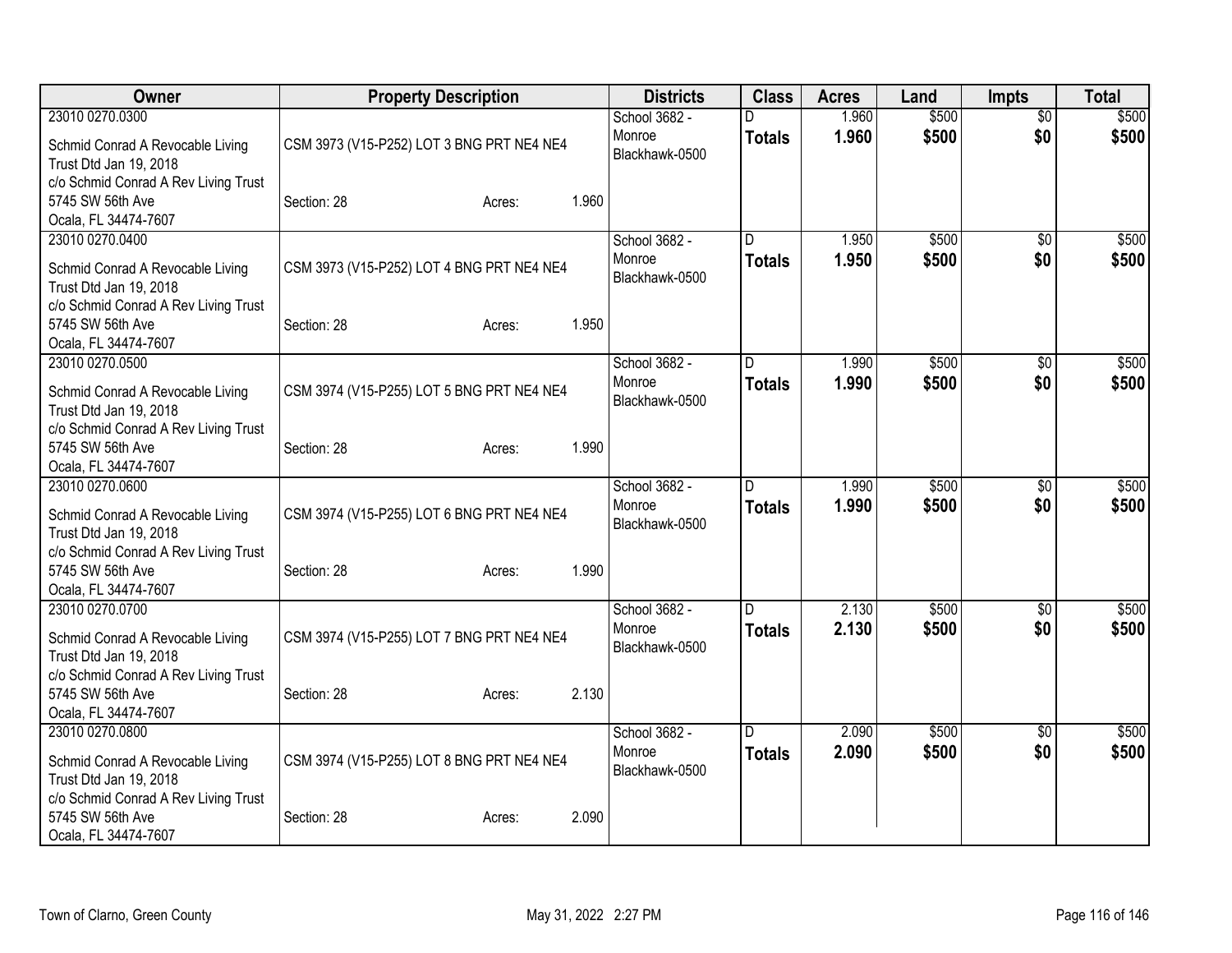| Owner                                 | <b>Property Description</b>                     | <b>Districts</b> | <b>Class</b>             | <b>Acres</b> | Land            | <b>Impts</b>    | <b>Total</b>    |
|---------------------------------------|-------------------------------------------------|------------------|--------------------------|--------------|-----------------|-----------------|-----------------|
| 23010 0270.1000                       |                                                 | School 3682 -    | $\overline{\mathsf{X2}}$ | 1.830        | $\overline{60}$ | $\overline{50}$ | \$0             |
| State of Wisconsin                    | PARC IN NE4 NE4 & NW4 NE4                       | Monroe           | <b>Totals</b>            | 1.830        | \$0             | \$0             | \$0             |
|                                       |                                                 | Blackhawk-0500   |                          |              |                 |                 |                 |
|                                       |                                                 |                  |                          |              |                 |                 |                 |
|                                       | 1.830<br>Section: 28<br>Acres:                  |                  |                          |              |                 |                 |                 |
| 23010 0270.2100                       | N809 State Hwy 69                               | School 3682 -    | A                        | 1.500        | \$24,000        | \$144,400       | \$168,400       |
| Ruth A. Tschanz                       | CSM 4919 (V22-P113) LOT 1 BNG PRT NE4 NE4       | Monroe           | <b>Totals</b>            | 1.500        | \$24,000        | \$144,400       | \$168,400       |
| N809 State Rd 69                      |                                                 | Blackhawk-0500   |                          |              |                 |                 |                 |
| Monroe, WI 53566                      |                                                 |                  |                          |              |                 |                 |                 |
|                                       | 1.500<br>Section: 28<br>Acres:                  |                  |                          |              |                 |                 |                 |
| 23010 0270.2200                       | N811 State Hwy 69                               | School 3682 -    | D                        | 0.350        | \$100           | \$0             | \$100           |
| Rickey R. Huffman                     | CSM 4919 (V22-P113) LOT 2 BNG PRT NE4 NE4       | Monroe           | G                        | 1.500        | \$24,000        | \$111,000       | \$135,000       |
| Patricia A. Huffman                   |                                                 | Blackhawk-0500   | <b>Totals</b>            | 1.850        | \$24,100        | \$111,000       | \$135,100       |
| N811 State Rd 69                      |                                                 |                  |                          |              |                 |                 |                 |
| Monroe, WI 53566                      | 1.850<br>Section: 28<br>Acres:                  |                  |                          |              |                 |                 |                 |
| 23010 0270.2300                       | State Highway 69                                | School 3682 -    | $\overline{\mathsf{D}}$  | 45.650       | \$8,200         | \$0             | \$8,200         |
| Ruth A. Tschanz                       | N 30A NW4 NE4 COM NE COR SD SEC TH S 72         | Monroe           | G                        | 1.000        | \$20,000        | \$11,500        | \$31,500        |
| N809 State Rd 69                      | RODS, W 80 RODS, N 72 RODS, E TO POB EXC 12.67/ | Blackhawk-0500   | <b>Totals</b>            | 46.650       | \$28,200        | \$11,500        | \$39,700        |
| Monroe, WI 53566                      | IN NE4 NE4 SD SEC EXC CSM 4919 LOTS 1 & 2       |                  |                          |              |                 |                 |                 |
|                                       | 46.650<br>Section: 28<br>Acres:                 |                  |                          |              |                 |                 |                 |
| 23010 0271.0000                       | N755 State Hwy 69                               | School 3682 -    | $\overline{A}$           | 3.000        | \$32,000        | \$133,600       | \$165,600       |
| Charles W. Olsen                      | E1/2 NW4; ALSO COM SE COR NE4 TH N 52 RODS TH   | Monroe           | D                        | 140.900      | \$33,400        | \$0             | \$33,400        |
| Cindy M. Olsen                        | W 28 RODS TH N 36 RODS TH W 52 RODS TH N 12     | Blackhawk-0500   | <b>Totals</b>            | 143.900      | \$65,400        | \$133,600       | \$199,000       |
| N755 State Rd 69                      | RODS TH W 80 RODS TO W LN NE4 TH S 70.91 RODS   |                  |                          |              |                 |                 |                 |
| Monroe, WI 53566                      | 143.900<br>Section: 28<br>Acres:                |                  |                          |              |                 |                 |                 |
| 23010 0271.1000                       |                                                 | School 3682 -    | $\overline{\text{X2}}$   | 0.600        | \$0             | $\overline{50}$ | $\overline{50}$ |
| State of Wisconsin                    | PARC IN NE4 NE4                                 | Monroe           | <b>Totals</b>            | 0.600        | \$0             | \$0             | \$0             |
| Highway                               |                                                 | Blackhawk-0500   |                          |              |                 |                 |                 |
|                                       |                                                 |                  |                          |              |                 |                 |                 |
|                                       | 0.600<br>Section: 28<br>Acres:                  |                  |                          |              |                 |                 |                 |
| 23010 0272.0000                       | N805 State Hwy 69                               | School 3682 -    | Α                        | 2.000        | \$28,000        | \$187,400       | \$215,400       |
| Bunker Louis C Revocable Living Trust | BNG E 1/2 NE4 SEC 28 COM PT 68 RDS S OF NE COF  | Monroe           | D                        | 4.570        | \$800           | \$0             | \$800           |
| Dtd May 15, 2019                      | SEC 28 TH S 40 RDS TH W 28 RDS TH N 40 RDS TH   | Blackhawk-0500   | <b>Totals</b>            | 6.570        | \$28,800        | \$187,400       | \$216,200       |
| c/o Bunker Louis C Rev Living Trust   | E 28 RDS TO POB EXC HWY CONV V253-P153          |                  |                          |              |                 |                 |                 |
| PO Box 564                            | 6.570<br>Section: 28<br>Acres:                  |                  |                          |              |                 |                 |                 |
| Monroe, WI 53566                      |                                                 |                  |                          |              |                 |                 |                 |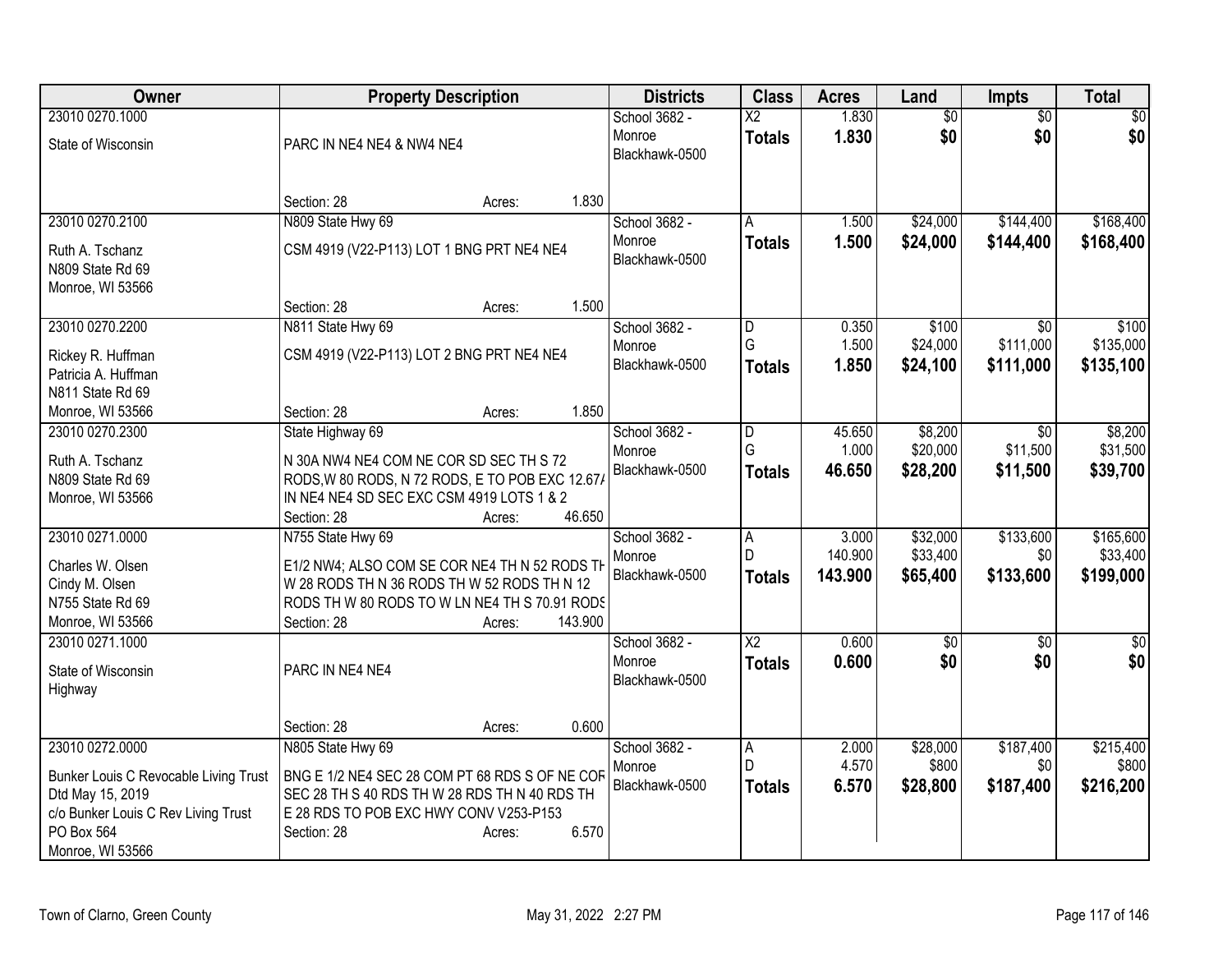| Owner                                |                                               | <b>Property Description</b> |         | <b>Districts</b> | <b>Class</b>    | <b>Acres</b> | Land            | Impts           | <b>Total</b>     |
|--------------------------------------|-----------------------------------------------|-----------------------------|---------|------------------|-----------------|--------------|-----------------|-----------------|------------------|
| 23010 0272.1000                      |                                               |                             |         | School 3682 -    | $\overline{X2}$ | 0.430        | $\overline{60}$ | $\overline{50}$ | $\overline{\$0}$ |
| State of Wisconsin                   | PARC NE4 SE4                                  |                             |         | Monroe           | <b>Totals</b>   | 0.430        | \$0             | \$0             | \$0              |
| Highway                              |                                               |                             |         | Blackhawk-0500   |                 |              |                 |                 |                  |
|                                      |                                               |                             |         |                  |                 |              |                 |                 |                  |
|                                      | Section: 28                                   | Acres:                      | 0.430   |                  |                 |              |                 |                 |                  |
| 23010 0273.0000                      | N651 State Hwy 69                             |                             |         | School 3682 -    | $\overline{D}$  | 138.800      | \$30,100        | $\overline{30}$ | \$30,100         |
| Marilyn Bartelt                      | S 15A OF SW4 NE4; S 9A OF W 24A OF SE4 SE4    |                             |         | Monroe           | G               | 3.000        | \$32,000        | \$167,200       | \$199,200        |
| N651 State Rd 69                     | CONT 9A; SE4 EXC SE4 SE4 - CONT 120A EXC 2.2A |                             |         | Blackhawk-0500   | <b>Totals</b>   | 141.800      | \$62,100        | \$167,200       | \$229,300        |
| Monroe, WI 53566                     | NE4 SE4                                       |                             |         |                  |                 |              |                 |                 |                  |
|                                      | Section: 28                                   | Acres:                      | 141.800 |                  |                 |              |                 |                 |                  |
| 23010 0273.1000                      |                                               |                             |         | School 3682 -    | $\overline{X2}$ | 2.200        | $\overline{60}$ | $\overline{50}$ | $\overline{50}$  |
| State of Wisconsin                   | PARC NE4 SE4                                  |                             |         | Monroe           | <b>Totals</b>   | 2.200        | \$0             | \$0             | \$0              |
| Highway                              |                                               |                             |         | Blackhawk-0500   |                 |              |                 |                 |                  |
|                                      |                                               |                             |         |                  |                 |              |                 |                 |                  |
|                                      | Section: 28                                   | Acres:                      | 2.200   |                  |                 |              |                 |                 |                  |
| 23010 0274.0000                      | N748 Bethel Rd                                |                             |         | School 3682 -    | D               | 96.500       | \$23,200        | $\overline{60}$ | \$23,200         |
| Manning D & M Revocable Trust        | W2 NW4 80A N 20A OF NW4 SW4                   |                             |         | Monroe           | E               | 3.500        | \$900           | \$0             | \$900            |
| 638 Baker St                         |                                               |                             |         | Blackhawk-0500   | <b>Totals</b>   | 100.000      | \$24,100        | \$0             | \$24,100         |
| Walworth, WI 53184                   |                                               |                             |         |                  |                 |              |                 |                 |                  |
|                                      | Section: 28                                   | Acres:                      | 100.000 |                  |                 |              |                 |                 |                  |
| 23010 0275.0000                      | W6304 County Hwy P                            |                             |         | School 3682 -    | $\overline{D}$  | 76.500       | \$16,600        | $\overline{50}$ | \$16,600         |
| Alice M. Brooks et al                | E1/2 SW4                                      |                             |         | Monroe           | E               | 0.500        | \$100           | \$0             | \$100            |
| c/o Jerry R. Brooks                  |                                               |                             |         | Blackhawk-0500   | G               | 3.000        | \$32,000        | \$100,800       | \$132,800        |
| W6304 County Rd P                    |                                               |                             |         |                  | <b>Totals</b>   | 80.000       | \$48,700        | \$100,800       | \$149,500        |
| Monroe, WI 53566                     | Section: 28                                   | Acres:                      | 80.000  |                  |                 |              |                 |                 |                  |
| 23010 0276,0000                      |                                               |                             |         | School 3682 -    | $\overline{D}$  | 58.000       | \$14,600        | $\overline{50}$ | \$14,600         |
| Richard K. Wehinger                  | S 60A OF W2 SW4                               |                             |         | Monroe           | E               | 2.000        | \$200           | \$0             | \$200            |
| Beverly L. Wehinger                  |                                               |                             |         | Blackhawk-0500   | <b>Totals</b>   | 60.000       | \$14,800        | \$0             | \$14,800         |
| N591 Bethel Rd                       |                                               |                             |         |                  |                 |              |                 |                 |                  |
| Monroe, WI 53566                     | Section: 28                                   | Acres:                      | 60.000  |                  |                 |              |                 |                 |                  |
| 23010 0277.0100                      | N597 State Hwy 69                             |                             |         | School 3682 -    | A.              | 4.000        | \$36,000        | \$267,900       | \$303,900        |
| Mayer Michael J & Angela L Rev Trust | CSM 4722 (V20-P234) LOT 1 BNG PRT SE4 SE4     |                             |         | Monroe           | D.              | 2.400        | \$400           | \$0             | \$400            |
| Dated June 23, 201                   |                                               |                             |         | Blackhawk-0500   | <b>Totals</b>   | 6.400        | \$36,400        | \$267,900       | \$304,300        |
| c/o Mayer Michael J & Angela L Rev   |                                               |                             |         |                  |                 |              |                 |                 |                  |
| Trust                                | Section: 28                                   | Acres:                      | 6.400   |                  |                 |              |                 |                 |                  |
| N597 State Rd 69                     |                                               |                             |         |                  |                 |              |                 |                 |                  |
| Monroe, WI 53566                     |                                               |                             |         |                  |                 |              |                 |                 |                  |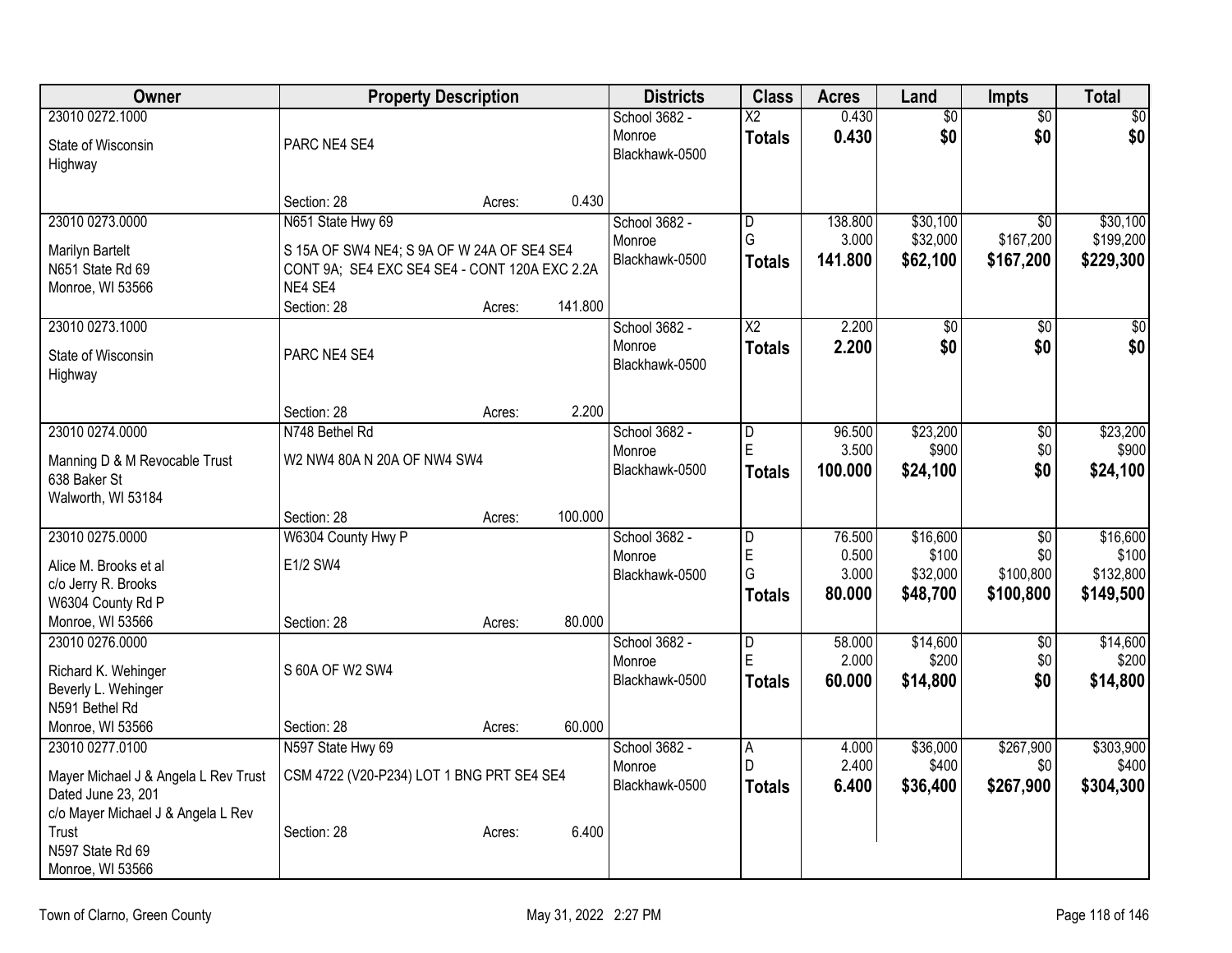| Owner                        | <b>Property Description</b>                   | <b>Districts</b> | <b>Class</b>            | <b>Acres</b> | Land     | <b>Impts</b>    | <b>Total</b> |
|------------------------------|-----------------------------------------------|------------------|-------------------------|--------------|----------|-----------------|--------------|
| 23010 0277.0200              | W6174 County Rd P                             | School 3682 -    | B                       | 3.000        | \$34,000 | \$334,600       | \$368,600    |
| Jordan Brian A Living Trust  | SE4 SE4 EXC 7.6A HWY (V253-P488) & EXC LOT 1  | Monroe           | D                       | 23.000       | \$5,700  | \$0             | \$5,700      |
| Jordan Nicole R Living Trust | <b>CSM 4722</b>                               | Blackhawk-0500   | <b>Totals</b>           | 26.000       | \$39,700 | \$334,600       | \$374,300    |
| 3339 W Brush Creek Rd        |                                               |                  |                         |              |          |                 |              |
| Orangeville, IL 61010        | 26.000<br>Section: 28<br>Acres:               |                  |                         |              |          |                 |              |
| 23010 0277.1000              |                                               | School 3682 -    | $\overline{\text{X2}}$  | 7.600        | \$0      | \$0             | \$0          |
| State of Wisconsin           | PARC SE4 SE4                                  | Monroe           | <b>Totals</b>           | 7.600        | \$0      | \$0             | \$0          |
| Highway                      |                                               | Blackhawk-0500   |                         |              |          |                 |              |
|                              |                                               |                  |                         |              |          |                 |              |
|                              | 7.600<br>Section: 28<br>Acres:                |                  |                         |              |          |                 |              |
| 23010 0278.0000              |                                               | School 3682 -    | $\overline{\mathsf{D}}$ | 146.000      | \$38,000 | $\overline{50}$ | \$38,000     |
| Guentner Bar C, Inc          | ALL NE4 EXC COM SW COR NE4 SD SEC TH N 612    | Monroe           | E                       | 5.000        | \$500    | \$0             | \$500        |
| c/o Guentner Bar C, Inc      | FT E 699 FT S 612 FT W 699 FT POB             | Blackhawk-0500   | <b>Totals</b>           | 151.000      | \$38,500 | \$0             | \$38,500     |
| <b>PO Box 214</b>            |                                               |                  |                         |              |          |                 |              |
| Mt Carroll, IL 61053         | 151.000<br>Section: 29<br>Acres:              |                  |                         |              |          |                 |              |
| 23010 0278.0100              | N724 Woodman Rd                               | School 3682 -    | D                       | 4.000        | \$900    | \$0             | \$900        |
| Sandra J. Moore              | PRT SW4 NE4 SD SEC COM SW COR NE4 SD SEC TH   | Monroe           | E                       | 2.500        | \$5,500  | \$0             | \$5,500      |
| Shelia J. Moore              | N 612 FT E 699 FT S 612 FT W 699 FT POB       | Blackhawk-0500   | G                       | 2.500        | \$30,000 | \$106,800       | \$136,800    |
| N724 Woodman Rd              |                                               |                  | <b>Totals</b>           | 9.000        | \$36,400 | \$106,800       | \$143,200    |
| Monroe, WI 53566             | 9.000<br>Section: 29<br>Acres:                |                  |                         |              |          |                 |              |
| 23010 0279.0100              | W6860 Deppeler Rd                             | School 3682 -    | $\overline{\mathsf{D}}$ | 26.130       | \$6,200  | $\overline{50}$ | \$6,200      |
| Lone Wolf Land, LLC          | CSM 4783 (V21-P71) LOT 1 BNG PRT SW4 NW4 SEC  | Monroe           | E                       | 7.230        | \$4,000  | \$0             | \$4,000      |
| c/o Lone Wolf Land, LLC      | 29 & PRT E2 NE4 SEC 30                        | Blackhawk-0500   | Ġ                       | 5.230        | \$40,900 | \$30,300        | \$71,200     |
| W6999 County Rd P            |                                               |                  | <b>Totals</b>           | 38.590       | \$51,100 | \$30,300        | \$81,400     |
| Monroe, WI 53566             | 38.590<br>Section: 29<br>Acres:               |                  |                         |              |          |                 |              |
| 23010 0279.1000              |                                               | School 3682 -    | D.                      | 111.430      | \$27,100 | $\sqrt{6}$      | \$27,100     |
| Guentner Bar C, Inc          | CSM 3487 (V13-P73) LOT 1 BNG PRT NW4 & SW4 OF | Monroe           | <b>Totals</b>           | 111.430      | \$27,100 | \$0             | \$27,100     |
| c/o Guentner Bar C, Inc      | NW4 CONT 67.53A & PRT SEC 30 NE4 & SE4 OF NE4 | Blackhawk-0500   |                         |              |          |                 |              |
| PO Box 214                   | - CONT 43.90A                                 |                  |                         |              |          |                 |              |
| Mt Carroll, IL 61053         | 111.430<br>Section: 29<br>Acres:              |                  |                         |              |          |                 |              |
| 23010 0279.2000              |                                               | School 3682 -    | $\overline{\mathsf{D}}$ | 77.130       | \$21,200 | $\overline{50}$ | \$21,200     |
| Guentner Bar C, Inc          | CSM 4212 (V17-P7) LOT 1 BNG PRT NW4           | Monroe           | E                       | 3.260        | \$400    | \$0             | \$400        |
| c/o Guentner Bar C, Inc      |                                               | Blackhawk-0500   | <b>Totals</b>           | 80.390       | \$21,600 | \$0             | \$21,600     |
| 11400 Arnolds Grove Rd       |                                               |                  |                         |              |          |                 |              |
| Mt Carroll, IL 61053         | 80.390<br>Section: 29<br>Acres:               |                  |                         |              |          |                 |              |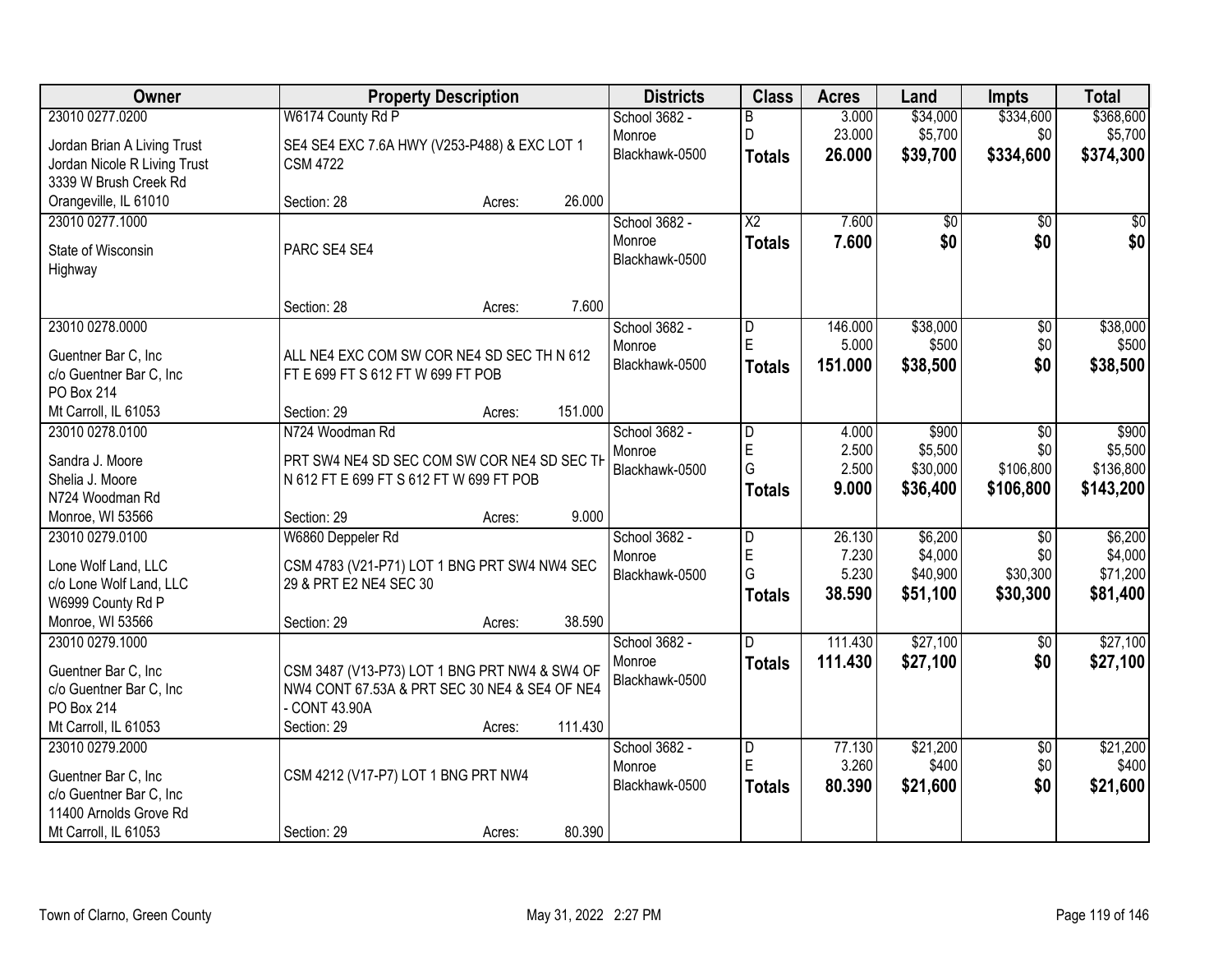| Owner                                                    | <b>Property Description</b>                     | <b>Districts</b> | <b>Class</b>             | <b>Acres</b>  | Land   | Impts    | <b>Total</b>    |           |
|----------------------------------------------------------|-------------------------------------------------|------------------|--------------------------|---------------|--------|----------|-----------------|-----------|
| 23010 0280.0000                                          | W6738 County Hwy P                              |                  | School 3682 -            | D             | 74.000 | \$16,000 | $\overline{50}$ | \$16,000  |
| David L. Wuethrich                                       | E1/2 SW4                                        |                  | Monroe                   | E             | 3.000  | \$300    | \$0             | \$300     |
| Kimberly J. Wuethrich                                    |                                                 |                  | Blackhawk-0500           | G             | 3.000  | \$32,000 | \$173,200       | \$205,200 |
| W6738 County Rd P                                        |                                                 |                  |                          | <b>Totals</b> | 80.000 | \$48,300 | \$173,200       | \$221,500 |
| Monroe, WI 53566                                         | Section: 29                                     | 80.000<br>Acres: |                          |               |        |          |                 |           |
| 23010 0281.0000                                          | W6875 Deppeler Rd                               |                  | School 3682 -            | D             | 18.000 | \$4,500  | $\overline{50}$ | \$4,500   |
| Hawthorn-Bader Farm, LLC                                 | COM NE COR NW4 SW4 SD SEC TH S 228.6 FT POB     |                  | Monroe                   | E             | 0.220  | \$100    | \$0             | \$100     |
| c/o Hawthorn-Bader Farm, LLC                             | TH S 1534 FT TH S67*W 1405.7 FT TH N 2302.25 FT |                  | Blackhawk-0500           | G             | 0.500  | \$14,200 | \$22,200        | \$36,400  |
| W7210 County Rd B                                        | TH E 1148.5 FT TH S1*W 229.7 FT TH N89*E 155 FT |                  |                          | <b>Totals</b> | 18.720 | \$18,800 | \$22,200        | \$41,000  |
| Monroe, WI 53566                                         | Section: 29                                     | 18.720<br>Acres: |                          |               |        |          |                 |           |
| 23010 0281.0100                                          |                                                 |                  | School 3682 -            | D             | 1.500  | \$400    | $\overline{50}$ | \$400     |
|                                                          |                                                 |                  | Monroe                   | <b>Totals</b> | 1.500  | \$400    | \$0             | \$400     |
| Hawthorn-Bader Farm, LLC                                 | CSM 3949 (V15-P212) LOT 1 BNG PRT NW4 SW4       |                  | Blackhawk-0500           |               |        |          |                 |           |
| c/o Hawthorn-Bader Farm, LLC                             |                                                 |                  |                          |               |        |          |                 |           |
| W7210 County Rd B                                        |                                                 |                  |                          |               |        |          |                 |           |
| Monroe, WI 53566                                         | Section: 29                                     | 1.500<br>Acres:  |                          |               |        |          |                 |           |
| 23010 0281.0200                                          |                                                 |                  | School 3682 -            | D             | 2.180  | \$600    | \$0             | \$600     |
| Hawthorn-Bader Farm, LLC                                 | CSM 3949 (V15-P212) LOT 2 BNG PRT NW4 SW4       |                  | Monroe<br>Blackhawk-0500 | <b>Totals</b> | 2.180  | \$600    | \$0             | \$600     |
| c/o Hawthorn-Bader Farm, LLC                             |                                                 |                  |                          |               |        |          |                 |           |
| W7210 County Rd B                                        |                                                 |                  |                          |               |        |          |                 |           |
| Monroe, WI 53566                                         | Section: 29                                     | 2.180<br>Acres:  |                          |               |        |          |                 |           |
| 23010 0281.0300                                          |                                                 |                  | School 3682 -            | D             | 2.150  | \$600    | \$0             | \$600     |
| Hawthorn-Bader Farm, LLC                                 | CSM 3949 (V15-P212) LOT 3 BNG PRT NW4 SW4       |                  | Monroe                   | <b>Totals</b> | 2.150  | \$600    | \$0             | \$600     |
| c/o Hawthorn-Bader Farm, LLC                             |                                                 |                  | Blackhawk-0500           |               |        |          |                 |           |
| W7210 County Rd B                                        |                                                 |                  |                          |               |        |          |                 |           |
| Monroe, WI 53566                                         | Section: 29                                     | 2.150<br>Acres:  |                          |               |        |          |                 |           |
| 23010 0281.0400                                          |                                                 |                  | School 3682 -            | D             | 2.160  | \$600    | $\overline{50}$ | \$600     |
|                                                          |                                                 |                  | Monroe                   | <b>Totals</b> | 2.160  | \$600    | \$0             | \$600     |
| Hawthorn-Bader Farm, LLC<br>c/o Hawthorn-Bader Farm, LLC | CSM 3949 (V15-P212) LOT 4 BNG PRT NW4 SW4       |                  | Blackhawk-0500           |               |        |          |                 |           |
| W7210 County Rd B                                        |                                                 |                  |                          |               |        |          |                 |           |
| Monroe, WI 53566                                         | Section: 29                                     | 2.160<br>Acres:  |                          |               |        |          |                 |           |
| 23010 0281.0500                                          |                                                 |                  | School 3682 -            | D.            | 5.000  | \$1,100  | $\overline{30}$ | \$1,100   |
|                                                          |                                                 |                  | Monroe                   | <b>Totals</b> | 5.000  | \$1,100  | \$0             | \$1,100   |
| Hawthorn-Bader Farm, LLC                                 | CSM 3970 (V15-P247) LOT 1 BNG PRT NW4 SW4       |                  | Blackhawk-0500           |               |        |          |                 |           |
| c/o Hawthorn-Bader Farm, LLC                             |                                                 |                  |                          |               |        |          |                 |           |
| W7210 County Rd B                                        |                                                 |                  |                          |               |        |          |                 |           |
| Monroe, WI 53566                                         | Section: 29                                     | 5.000<br>Acres:  |                          |               |        |          |                 |           |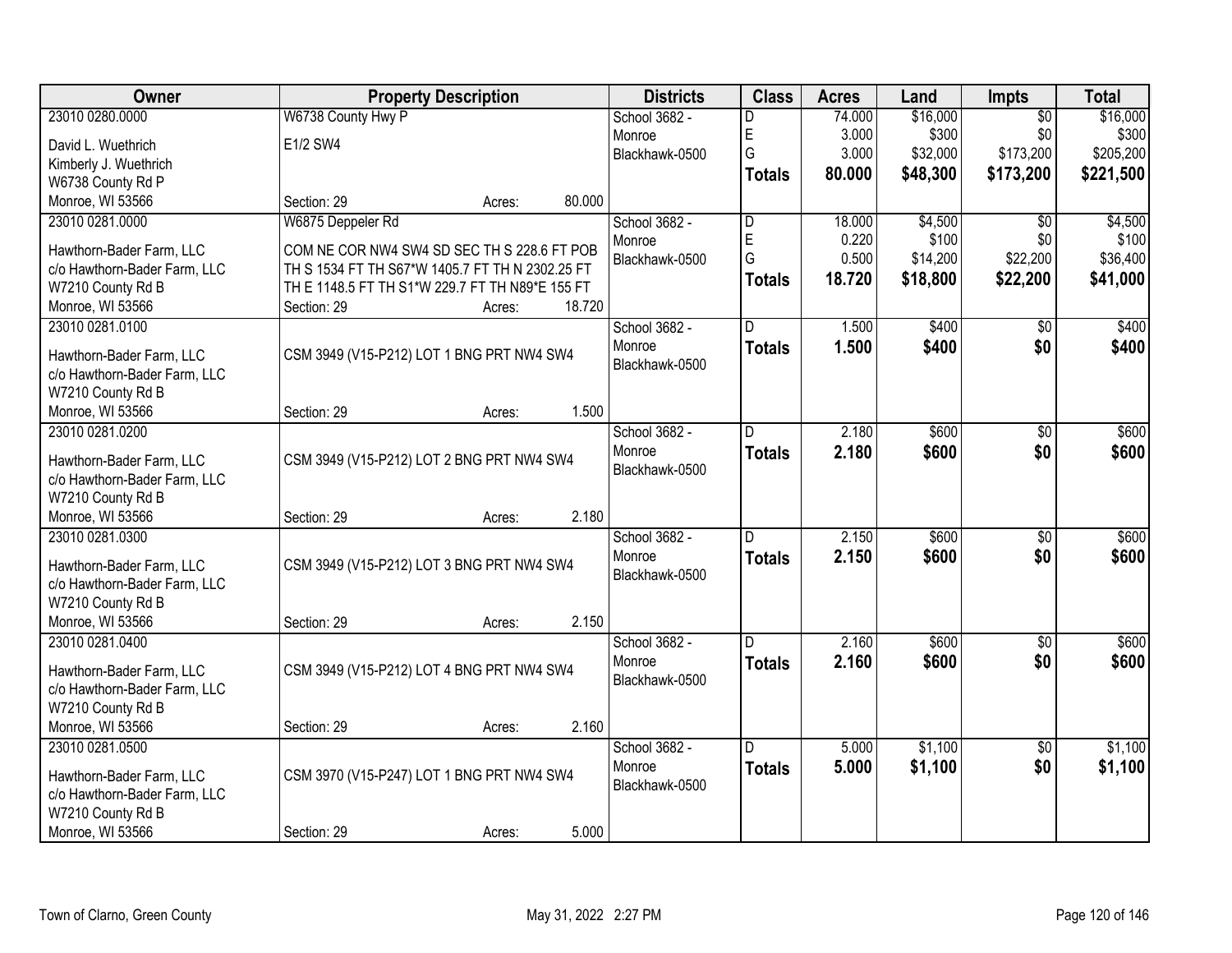| Owner                                                                                                            | <b>Property Description</b>                                                                                                                                                                    | <b>Districts</b>                          | <b>Class</b>                             | <b>Acres</b>              | Land                          | Impts                         | <b>Total</b>                  |
|------------------------------------------------------------------------------------------------------------------|------------------------------------------------------------------------------------------------------------------------------------------------------------------------------------------------|-------------------------------------------|------------------------------------------|---------------------------|-------------------------------|-------------------------------|-------------------------------|
| 23010 0281.0600<br>Hawthorn-Bader Farm, LLC<br>c/o Hawthorn-Bader Farm, LLC<br>W7210 County Rd B                 | CSM 3970 (V15-P247) LOT 2 BNG PRT SW4 SW4                                                                                                                                                      | School 3682 -<br>Monroe<br>Blackhawk-0500 | <b>Totals</b>                            | 5.000<br>5.000            | \$1,200<br>\$1,200            | $\overline{50}$<br>\$0        | \$1,200<br>\$1,200            |
| Monroe, WI 53566                                                                                                 | 5.000<br>Section: 29<br>Acres:                                                                                                                                                                 |                                           |                                          |                           |                               |                               |                               |
| 23010 0281.0700<br>Hawthorn-Bader Farm, LLC<br>c/o Hawthorn-Bader Farm, LLC<br>W7210 County Rd B                 | CSM 3970 (V15-P247) LOT 3 BNG PRT SW4 SW4                                                                                                                                                      | School 3682 -<br>Monroe<br>Blackhawk-0500 | $\overline{\mathsf{D}}$<br><b>Totals</b> | 5.820<br>5.820            | \$1,000<br>\$1,000            | $\overline{50}$<br>\$0        | \$1,000<br>\$1,000            |
| Monroe, WI 53566                                                                                                 | 5.820<br>Section: 29<br>Acres:                                                                                                                                                                 |                                           |                                          |                           |                               |                               |                               |
| 23010 0281.1000<br>Hawthorn-Bader Farm, LLC<br>c/o Hawthorn-Bader Farm, LLC<br>W7210 County Rd B                 | PARC IN W1/2 SW4                                                                                                                                                                               | School 3682 -<br>Monroe<br>Blackhawk-0500 | D<br>E<br><b>Totals</b>                  | 13.500<br>4.500<br>18.000 | \$2,600<br>\$1,100<br>\$3,700 | $\overline{50}$<br>\$0<br>\$0 | \$2,600<br>\$1,100<br>\$3,700 |
| Monroe, WI 53566                                                                                                 | 18.000<br>Section: 29<br>Acres:                                                                                                                                                                |                                           |                                          |                           |                               |                               |                               |
| 23010 0281.2000<br>John L. Larson<br>Holly B. Larson<br>W6863 Deppeler Rd                                        | W6863 Deppeler Rd<br>CSM 3890 (V15-P115) LOT 1 BNG PRT NW4 SW4                                                                                                                                 | School 3682 -<br>Monroe<br>Blackhawk-0500 | Α<br><b>Totals</b>                       | 5.470<br>5.470            | \$41,900<br>\$41,900          | \$201,400<br>\$201,400        | \$243,300<br>\$243,300        |
| Monroe, WI 53566<br>23010 0281.3000<br><b>Chalet Cheese Cooperative</b><br><b>PO Box 788</b><br>Monroe, WI 53566 | 5.470<br>Section: 29<br>Acres:<br>W6805 Deppeler Rd<br>COM NE COR NW4 SW4 TH S 349.32 FT TH W 349.32<br>FT TH N 349.32 FT TH E 349.32 FT (STATE<br>ASSESSED)<br>2.801<br>Section: 29<br>Acres: | School 3682 -<br>Monroe<br>Blackhawk-0500 | $\overline{C}$<br><b>Totals</b>          | 2.801<br>2.801            | $\overline{50}$<br>\$0        | $\overline{50}$<br>\$0        | \$0<br>\$0                    |
| 23010 0281.4000<br><b>Chalet Cheese Cooperative</b><br>PO Box 788<br>Monroe, WI 53566                            | EAST 349.32 FT OF COM NE COR NW4 SW4 TH S<br>228.6 FT POB TH S 1534 FT TH S67*W 1405.7 FT TH<br>N 2302.25 FT TO CTR RD TH E ALG RD 1148.5 FT<br>Section: 29<br>11.890<br>Acres:                | School 3682 -<br>Monroe<br>Blackhawk-0500 | D.<br><b>Totals</b>                      | 11.890<br>11.890          | \$2,800<br>\$2,800            | $\overline{60}$<br>\$0        | \$2,800<br>\$2,800            |
| 23010 0282.0000<br>Thorp Clarno Cemetery                                                                         | Deppeler Rd<br>COM NE COR NW4 SW4 W 62 FT S 108 FT E 62 FT N<br>108 FT<br>0.150<br>Section: 29<br>Acres:                                                                                       | School 3682 -<br>Monroe<br>Blackhawk-0500 | $\overline{X5}$<br><b>Totals</b>         | 0.150<br>0.150            | \$0<br>\$0                    | $\overline{30}$<br>\$0        | $\overline{50}$<br>\$0        |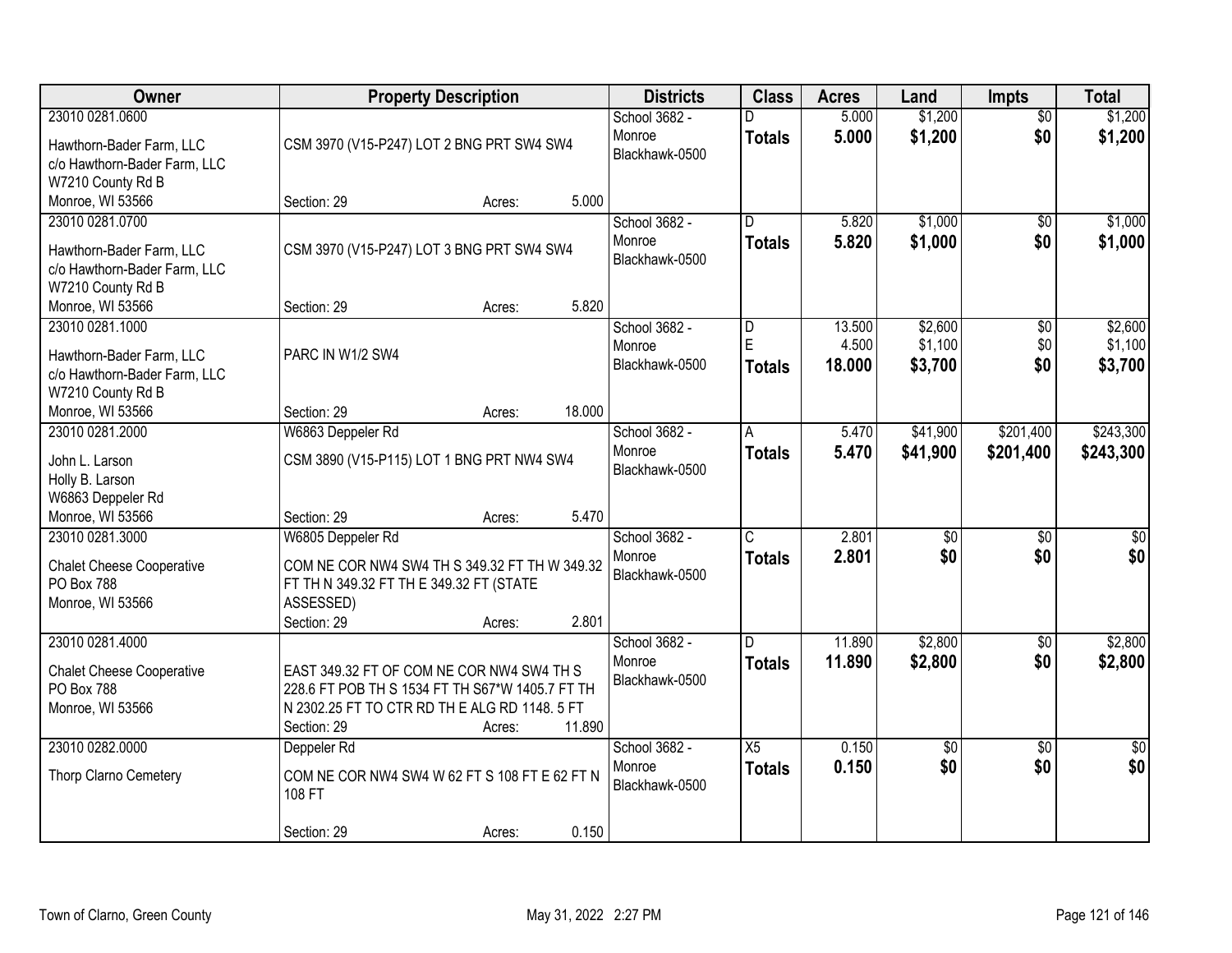| Owner                        | <b>Property Description</b>                    |         | <b>Districts</b> | <b>Class</b>   | <b>Acres</b> | Land      | <b>Impts</b>    | <b>Total</b> |
|------------------------------|------------------------------------------------|---------|------------------|----------------|--------------|-----------|-----------------|--------------|
| 23010 0283.0000              | N591 Bethel Rd                                 |         | School 3682 -    | D              | 73.500       | \$16,700  | $\overline{50}$ | \$16,700     |
| Richard K. Wehinger          | E1/2 SE4                                       |         | Monroe           | E              | 3.500        | \$400     | \$0             | \$400        |
| Beverly L. Wehinger          |                                                |         | Blackhawk-0500   | G              | 3.000        | \$32,000  | \$137,700       | \$169,700    |
| N591 Bethel Rd               |                                                |         |                  | <b>Totals</b>  | 80.000       | \$49,100  | \$137,700       | \$186,800    |
| Monroe, WI 53566             | Section: 29<br>Acres:                          | 80.000  |                  |                |              |           |                 |              |
|                              |                                                |         |                  | D              | 74.000       |           |                 |              |
| 23010 0284.0000              | W6688 County Hwy P                             |         | School 3682 -    |                |              | \$15,500  | $\overline{50}$ | \$15,500     |
| Elizabeth Wuethrich          | W1/2 SE4                                       |         | Monroe           | E<br>G         | 3.000        | \$300     | \$0             | \$300        |
| W6688 County Rd P            |                                                |         | Blackhawk-0500   |                | 3.000        | \$32,000  | \$133,200       | \$165,200    |
| Monroe, WI 53566             |                                                |         |                  | <b>Totals</b>  | 80.000       | \$47,800  | \$133,200       | \$181,000    |
|                              | Section: 29<br>Acres:                          | 80.000  |                  |                |              |           |                 |              |
| 23010 0285.1000              | N751 Honey Creek Rd                            |         | School 3682 -    | 5M             | 12.000       | \$18,000  | $\overline{50}$ | \$18,000     |
|                              |                                                |         | Monroe           | D              | 213.000      | \$41,600  | \$0             | \$41,600     |
| Hawthorn-Bader Farm, LLC     | E2 NW4 80A; FR NW4 NW4 - 36.61A; FR SW4 NW4 -  |         | Blackhawk-0500   | E              | 4.430        | \$500     | \$0             | \$500        |
| c/o Hawthorn-Bader Farm, LLC | 39.97A; W2 NE4 - CONT 77A (EXC PARC SE COR 260 |         |                  | G              | 5.500        | \$42,000  | \$686,900       | \$728,900    |
| W7210 County Rd B            | FT N & S X 502 FT E & W CONT 3A) ALSO CSM 336  |         |                  | <b>Totals</b>  | 234.930      | \$102,100 | \$686,900       | \$789,000    |
| Monroe, WI 53566             | Section: 30<br>Acres:                          | 234.930 |                  |                |              |           |                 |              |
| 23010 0285.2000              | W7293 Kundert Rd                               |         | School 3682 -    | A              | 1.000        | \$20,000  | \$92,700        | \$112,700    |
| Michael A. Thorp             | PARC NW COR NW4 NW4 COM E ALG N LN SEC 45      |         | Monroe           | <b>Totals</b>  | 1.000        | \$20,000  | \$92,700        | \$112,700    |
| Renee L. Thorp               | FT TO CTY HK TH SE 396 FT TH E 110 FT TH NWLY  |         | Blackhawk-0500   |                |              |           |                 |              |
| W7293 Kundert Rd             | 396 FT TO N LN SEC TH 110 FT POB               |         |                  |                |              |           |                 |              |
| Monroe, WI 53566             | Section: 30<br>Acres:                          | 1.000   |                  |                |              |           |                 |              |
| 23010 0285.3000              | W7285 Kundert Rd                               |         | School 3682 -    | А              | 1.080        | \$20,600  | \$103,400       | \$124,000    |
|                              |                                                |         | Monroe           |                | 1.080        | \$20,600  | \$103,400       |              |
| Ward A. Foesch               | CSM 336 (V1-P347) LOT 1 BNG PRT NW4 NW4        |         | Blackhawk-0500   | <b>Totals</b>  |              |           |                 | \$124,000    |
| Sherri L. Foesch             |                                                |         |                  |                |              |           |                 |              |
| W7285 Kundert Rd             |                                                |         |                  |                |              |           |                 |              |
| Monroe, WI 53566             | Section: 30<br>Acres:                          | 1.080   |                  |                |              |           |                 |              |
| 23010 0285.4000              | Honey Creek Rd                                 |         | School 3682 -    | D              | 12.300       | \$3,000   | $\overline{60}$ | \$3,000      |
|                              |                                                |         | Monroe           | E              | 0.410        | \$100     | \$0             | \$100        |
| Cindy Reid                   | CSM 3487 (V13-P73) LOT 2 BNG PRT SE4 NE4 SEC   |         | Blackhawk-0500   | <b>Totals</b>  | 12.710       | \$3,100   | \$0             | \$3,100      |
| 117 Bennett Trail Dr         | 30 - 11.87A & PRT SW4 NW4 SEC 29 -.84A         |         |                  |                |              |           |                 |              |
| Mount Holly, NC 28120        |                                                |         |                  |                |              |           |                 |              |
|                              | Section: 30<br>Acres:                          | 12.710  |                  |                |              |           |                 |              |
| 23010 0286.0000              | County Rd P                                    |         | School 3682 -    | $\overline{D}$ | 88.500       | \$21,700  | $\overline{50}$ | \$21,700     |
| Hawthorn-Bader Farm, LLC     | COM SE COR SW4 NE4 260 FT N & S X 502 FT E & W |         | Monroe           | E              | 3.000        | \$300     | \$0             | \$300        |
| c/o Hawthorn-Bader Farm, LLC | CONT 3A; E2 SE4, EXC STRIP ALONG E SIDE BNG 29 |         | Blackhawk-0500   | <b>Totals</b>  | 91.500       | \$22,000  | \$0             | \$22,000     |
| W7210 County Rd B            | WIDE BY 2302' LONG - CONT 78.5A COM NE COR     |         |                  |                |              |           |                 |              |
|                              |                                                | 91.500  |                  |                |              |           |                 |              |
| Monroe, WI 53566             | Section: 30<br>Acres:                          |         |                  |                |              |           |                 |              |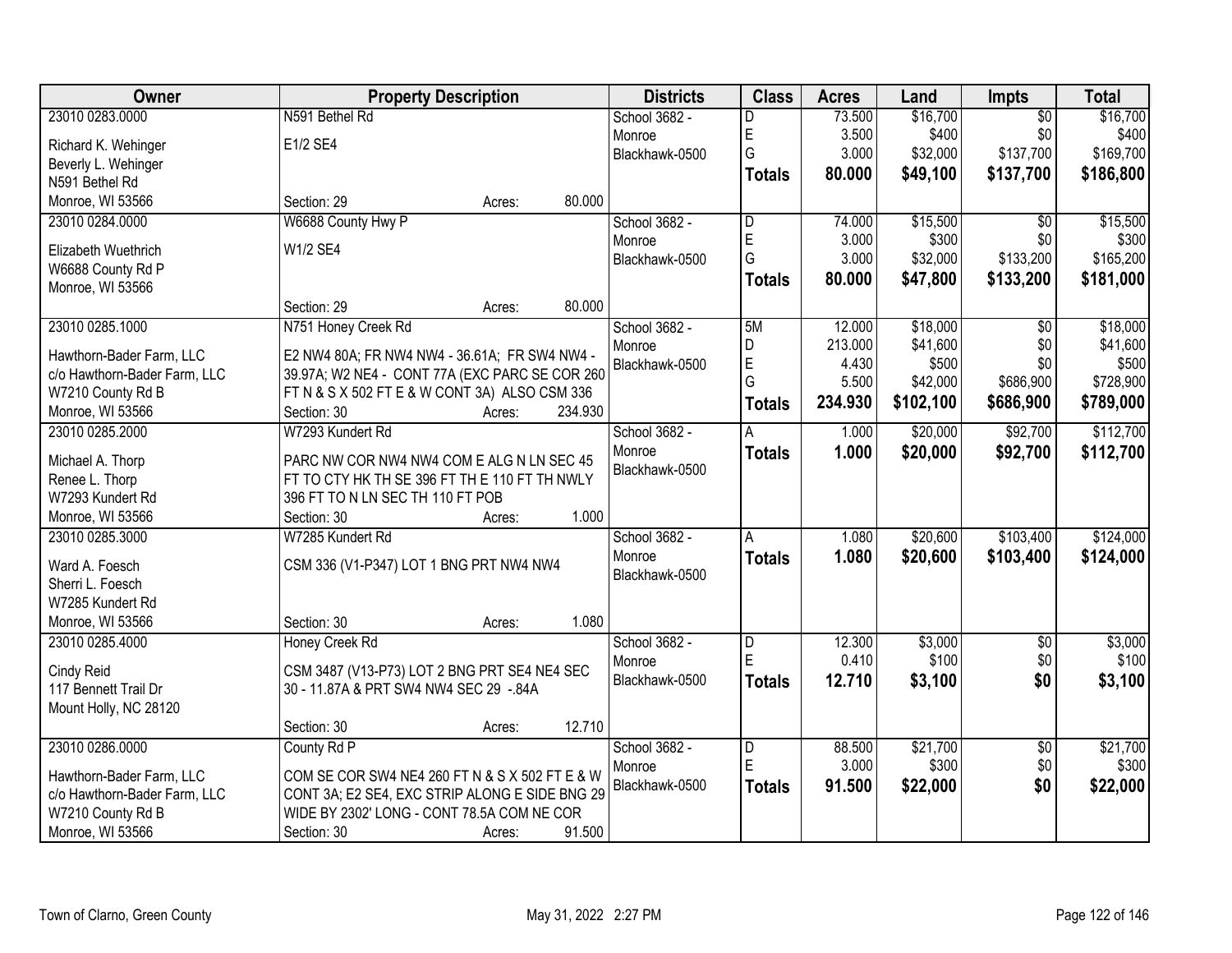| Owner                                                          | <b>Property Description</b>                                                                        | <b>Districts</b>         | <b>Class</b>           | <b>Acres</b> | Land            | Impts           | <b>Total</b> |
|----------------------------------------------------------------|----------------------------------------------------------------------------------------------------|--------------------------|------------------------|--------------|-----------------|-----------------|--------------|
| 23010 0287.0000                                                | N664 County Hwy Hk                                                                                 | School 3682 -            | D                      | 148.500      | \$30,300        | $\overline{50}$ | \$30,300     |
| Lentz S. Wolf                                                  | ALL SW4 SEC 30 EXC 1A LAND IN SW COR BNG 309.                                                      | Monroe                   | E                      | 6.760        | \$1,300         | \$0             | \$1,300      |
| Michelle A. Wolf                                               | FT FROM E TO W & 140.5 FT FROM N TO S, ALSO                                                        | Blackhawk-0500           | G                      | 2.500        | \$30,000        | \$0             | \$30,000     |
| W6999 County Rd P                                              | EXC 1/2A FOR CEMETERY IN SW COR SW4 SW4 COI                                                        |                          | Totals                 | 157.760      | \$61,600        | \$0             | \$61,600     |
| Monroe, WI 53566                                               | Section: 30<br>157.760<br>Acres:                                                                   |                          |                        |              |                 |                 |              |
| 23010 0287.1000                                                |                                                                                                    | School 3682 -            | $\overline{\text{X3}}$ | 0.500        | $\overline{50}$ | \$0             | \$0          |
| <b>Green County</b>                                            | SECTION 30 COM SW COR SEC N90*E 776.88 FT ALC<br>S LN SEC N 56.74 FT POB N80*E 203.39 FT S89*E 100 | Monroe<br>Blackhawk-0500 | <b>Totals</b>          | 0.500        | \$0             | \$0             | \$0          |
|                                                                | FT S78*E 203.39 FT TO PT ON NLY ROW LN CTY P<br>0.500<br>Section: 30<br>Acres:                     |                          |                        |              |                 |                 |              |
| 23010 0288.0000                                                | W7282 County Hwy P                                                                                 | School 3682 -            | X5                     | 1.470        | \$0             | $\sqrt{6}$      | $\sqrt{50}$  |
| Staver St Peters U M Church<br>c/o Staver St Peters U M Church | COM SW COR SW4 SW4 E 312 FT N 206 FT W 312 FT<br>S 206 FT POB                                      | Monroe<br>Blackhawk-0500 | <b>Totals</b>          | 1.470        | \$0             | \$0             | \$0          |
| Cemetery<br>W5899 County Rd P<br>Monroe, WI 53566              | 1.470<br>Section: 30<br>Acres:                                                                     |                          |                        |              |                 |                 |              |
| 23010 0289.0000                                                | W7090 County Hwy P                                                                                 | School 3682 -            | D                      | 60.500       | \$14,600        | $\overline{50}$ | \$14,600     |
| Lentz S. Wolf                                                  | NW4 SE4 EXC E 10 A OF N 27A - CONT 30A; SW4 SE4                                                    | Monroe                   | E                      | 1.500        | \$200           | \$0             | \$200        |
| Michelle A. Wolf                                               | 40A                                                                                                | Blackhawk-0500           | G                      | 8.000        | \$52,000        | \$336,400       | \$388,400    |
| W6999 County Rd P                                              |                                                                                                    |                          | Totals                 | 70.000       | \$66,800        | \$336,400       | \$403,200    |
| Monroe, WI 53566                                               | 70.000<br>Section: 30<br>Acres:                                                                    |                          |                        |              |                 |                 |              |
| 23010 0290.0000                                                |                                                                                                    | School 3682 -            | $\overline{D}$         | 88.000       | \$18,300        | \$0             | \$18,300     |
| Lone Wolf Land, LLC                                            | PRT POS V12-P67 - SEE PCL 299 FOR REST OF                                                          | Monroe                   | E                      | 4.910        | \$1,300         | \$0             | \$1,300      |
| c/o Lone Wolf Land, LLC                                        | POSBNG PRT NE4 NE4, SE4 NE4, SW4 NE4 & NW4                                                         | Blackhawk-0500           | Totals                 | 92.910       | \$19,600        | \$0             | \$19,600     |
| W6999 County Rd P                                              | NE4                                                                                                |                          |                        |              |                 |                 |              |
| Monroe, WI 53566                                               | 92.910<br>Section: 30<br>Acres:                                                                    |                          |                        |              |                 |                 |              |
| 23010 0290.1000                                                | W6999 County Hwy P                                                                                 | School 3682 -            | $\overline{D}$         | 16.400       | \$2,300         | \$0             | \$2,300      |
|                                                                |                                                                                                    | Monroe                   | E                      | 2.150        | \$3,900         | \$0             | \$3,900      |
| Lentz S. Wolf                                                  | CSM 2185 (V7-P151) LOT 1 BNG PRT NE & NW4'S OF<br>NE4 EXC CSM 4299                                 | Blackhawk-0500           | G                      | 2.400        | \$29,600        | \$321,600       | \$351,200    |
| Michelle A. Wolf<br>W6999 County Rd P                          |                                                                                                    |                          | <b>Totals</b>          | 20.950       | \$35,800        | \$321,600       | \$357,400    |
| Monroe, WI 53566                                               | 20.950<br>Section: 31<br>Acres:                                                                    |                          |                        |              |                 |                 |              |
| 23010 0290.1100                                                |                                                                                                    | School 3682 -            | D                      | 2.000        | \$500           | \$0             | \$500        |
|                                                                |                                                                                                    | Monroe                   | ΙE                     | 3.320        | \$7,700         | \$0             | \$7,700      |
| Lentz S. Wolf                                                  | CSM 4299 (V17-P193) LOT 1 BNG PRT NE4 & NW4 OF                                                     | Blackhawk-0500           | Totals                 | 5.320        | \$8,200         | \$0             | \$8,200      |
| Michelle A. Wolf                                               | NE4                                                                                                |                          |                        |              |                 |                 |              |
| W6999 County Rd P                                              |                                                                                                    |                          |                        |              |                 |                 |              |
| Monroe, WI 53566                                               | 5.320<br>Section: 31<br>Acres:                                                                     |                          |                        |              |                 |                 |              |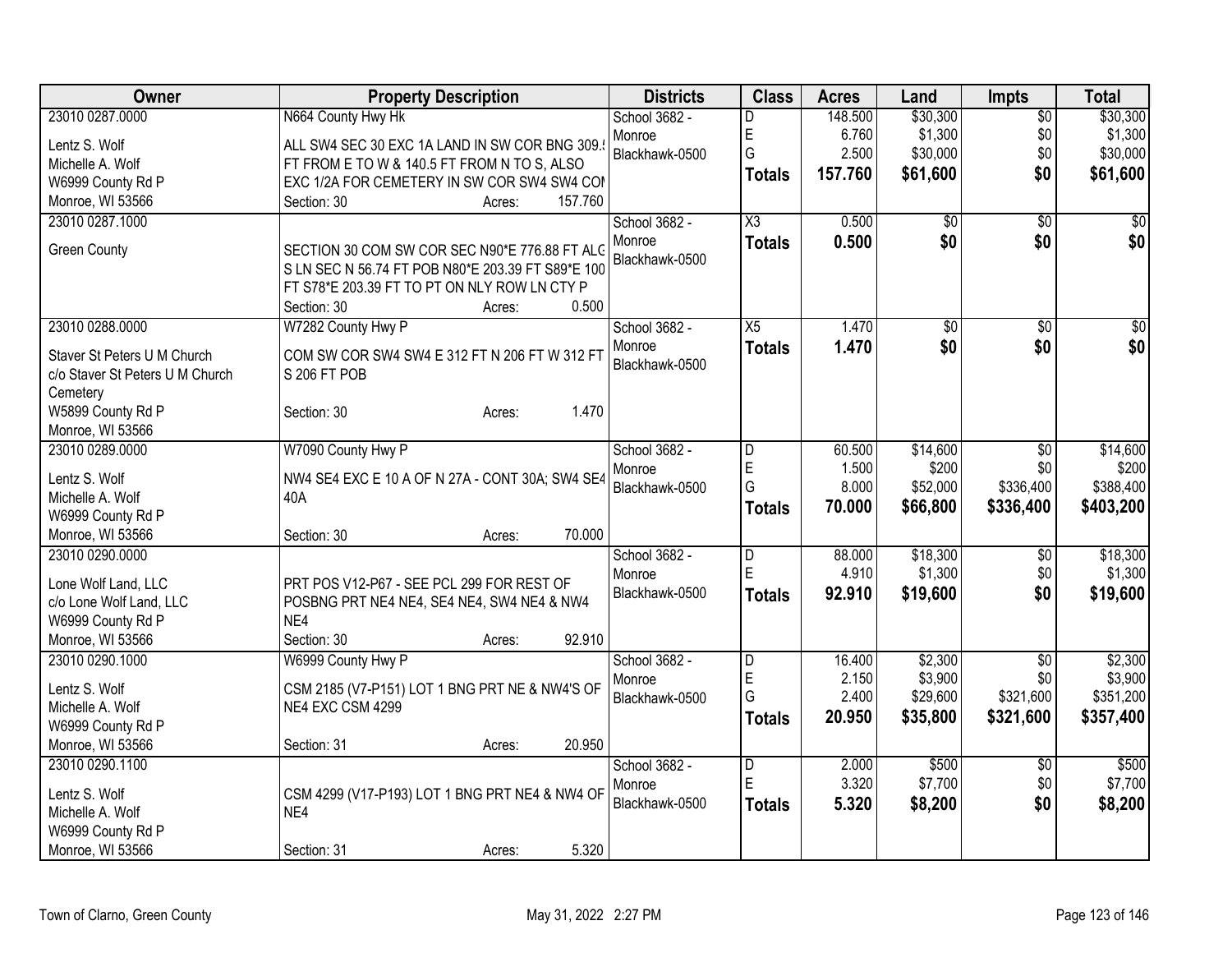| Owner                                  | <b>Property Description</b>                       | <b>Districts</b> | <b>Class</b>        | <b>Acres</b> | Land     | <b>Impts</b>    | <b>Total</b> |
|----------------------------------------|---------------------------------------------------|------------------|---------------------|--------------|----------|-----------------|--------------|
| 23010 0291.0000                        |                                                   | School 3682 -    |                     | 38.250       | \$8,800  | $\overline{50}$ | \$8,800      |
| Lentz S. Wolf                          | W 38.5A OF NE4                                    | Monroe           | E                   | 0.250        | \$100    | \$0             | \$100        |
| Michelle A. Wolf                       |                                                   | Blackhawk-0500   | <b>Totals</b>       | 38.500       | \$8,900  | \$0             | \$8,900      |
| W6999 County Rd P                      |                                                   |                  |                     |              |          |                 |              |
| Monroe, WI 53566                       | 38.500<br>Section: 31<br>Acres:                   |                  |                     |              |          |                 |              |
| 23010 0292.0000                        | W7111 County Hwy P                                | School 3682 -    | D                   | 158.000      | \$35,600 | $\overline{50}$ | \$35,600     |
|                                        |                                                   | Monroe           | $\mathsf E$         | 1.020        | \$100    | \$0             | \$100        |
| Lentz S. Wolf                          | E 1/2 NW4; W 1/2 SE4; W 2A OF E 41A OF W 1/2 NE4; | Blackhawk-0500   | G                   | 3.000        | \$32,000 | \$71,700        | \$103,700    |
| Michelle A. Wolf                       | ALSO COM PT 1 RD E SW COR NE4 TH W 1 RD TH N      |                  | <b>Totals</b>       | 162.020      | \$67,700 | \$71,700        | \$139,400    |
| W6999 County Rd P                      | 1 RD TH SELY TO POB; COM NE COR SW4 SEC 31        |                  |                     |              |          |                 |              |
| Monroe, WI 53566                       | 162.020<br>Section: 31<br>Acres:                  |                  |                     |              |          |                 |              |
| 23010 0293.0000                        |                                                   | School 3682 -    | 5M                  | 6.000        | \$9,000  | \$0             | \$9,000      |
| Lentz S. Wolf                          | W 1/2 NW4 SEC 31 SUBJ LAND FOR HWY V386-P584      | Monroe           | D                   | 71.530       | \$16,400 | \$0             | \$16,400     |
| Michelle A. Wolf                       |                                                   | Blackhawk-0500   | $\mathsf E$         | 2.000        | \$200    | \$0             | \$200        |
| W6999 County Rd P                      |                                                   |                  | Totals              | 79.530       | \$25,600 | \$0             | \$25,600     |
| Monroe, WI 53566                       | 79.530<br>Section: 31<br>Acres:                   |                  |                     |              |          |                 |              |
| 23010 0293.1000                        |                                                   | School 3682 -    | $\overline{\chi_3}$ | 0.160        | \$0      | $\overline{50}$ | \$0          |
|                                        |                                                   | Monroe           |                     | 0.160        | \$0      | \$0             | \$0          |
| <b>Green County</b>                    | SECTION 31COM MONUMENT NW COR SEC N90*E           | Blackhawk-0500   | <b>Totals</b>       |              |          |                 |              |
|                                        | 876.89 FT S 10.44 FT TO PT SLY ROW CTY P POB      |                  |                     |              |          |                 |              |
|                                        | S89*19'30"E 400 FT S75*33'56"W 103.58 FT          |                  |                     |              |          |                 |              |
|                                        | 0.160<br>Section: 31<br>Acres:                    |                  |                     |              |          |                 |              |
| 23010 0294.0000                        |                                                   | School 3682 -    | 5M                  | 1.000        | \$1,200  | \$0             | \$1,200      |
| Drye Joseph & Shirley Revocable Living | N 30A NE4 SW4, N 29.94A OF FR NW4 SW4 EXC COM     | Monroe           | D                   | 58.400       | \$13,600 | \$0             | \$13,600     |
| Trust Dtd Nov 4.                       | NE COR SW4 SEC 31 S 25 FT NWLY TO PT 25 FTW       | Blackhawk-0500   | $\mathsf E$         | 0.540        | \$100    | \$0             | \$100        |
| c/o Drye Joseph & Shirley Rev Living   | OF NE COR E TO POB                                |                  | Totals              | 59.940       | \$14,900 | \$0             | \$14,900     |
| Trust                                  | 59.940<br>Section: 31<br>Acres:                   |                  |                     |              |          |                 |              |
| N1003 Ullom Rd                         |                                                   |                  |                     |              |          |                 |              |
| Browntown, WI 53522                    |                                                   |                  |                     |              |          |                 |              |
| 23010 0295.0100                        | N202 County Hwy Hk                                | School 3682 -    | A                   | 5.110        | \$40,400 | \$104,000       | \$144,400    |
|                                        |                                                   | Monroe           | <b>Totals</b>       | 5.110        | \$40,400 | \$104,000       | \$144,400    |
| Thoman Acres, LLC                      | CSM 4651 (V20-P56) LOT 1 BNG PRT NW4 SW4 & SW     | Blackhawk-0500   |                     |              |          |                 |              |
| c/o Thoman Acres, LLC                  | SW4                                               |                  |                     |              |          |                 |              |
| 419 4th Ave                            |                                                   |                  |                     |              |          |                 |              |
| Monroe, WI 53566                       | 5.110<br>Section: 31<br>Acres:                    |                  |                     |              |          |                 |              |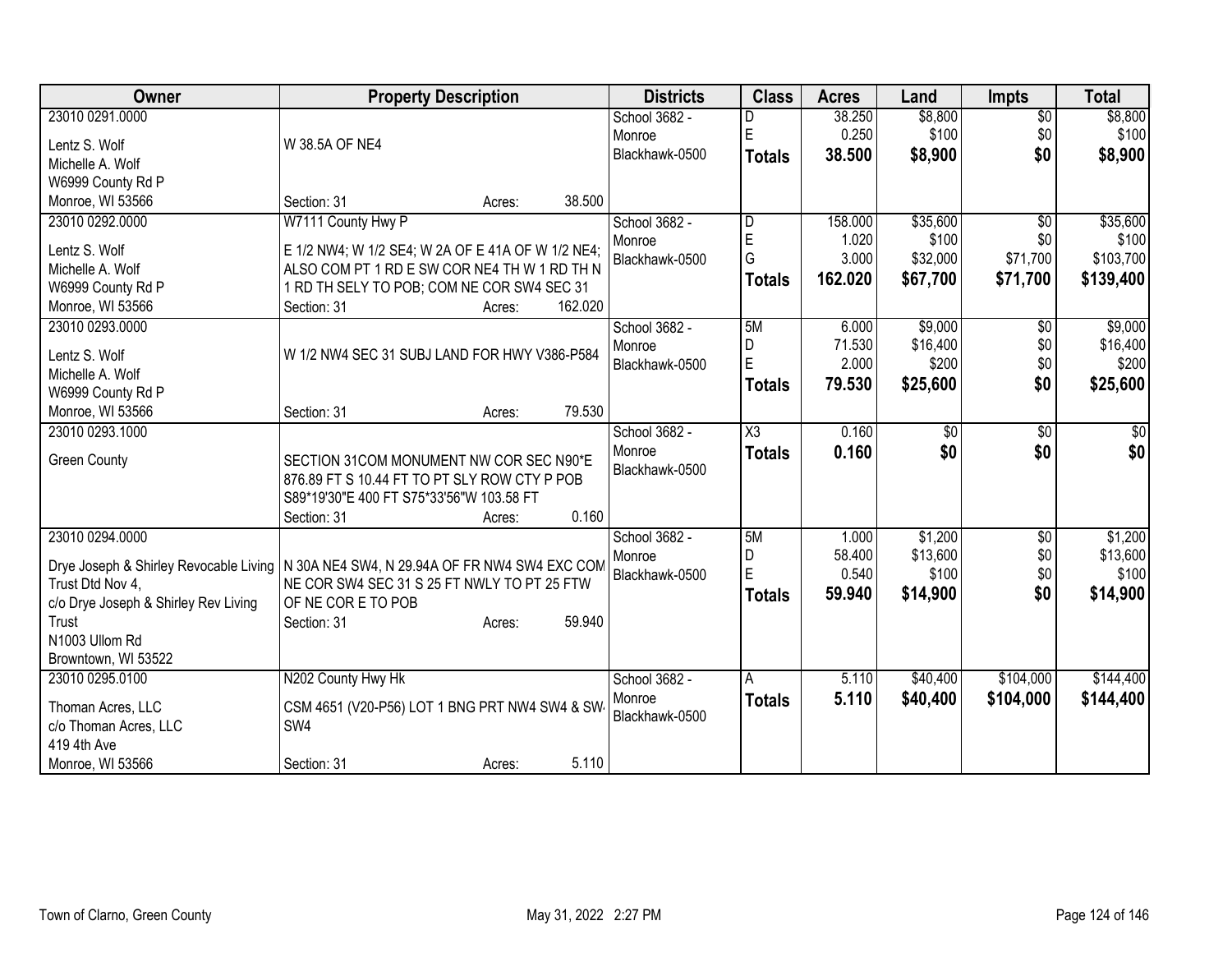| <b>Owner</b>                                                                                                                                    | <b>Property Description</b>                                  |        |         | <b>Districts</b>                          | <b>Class</b>                                  | <b>Acres</b>              | Land                            | Impts                         | <b>Total</b>                    |
|-------------------------------------------------------------------------------------------------------------------------------------------------|--------------------------------------------------------------|--------|---------|-------------------------------------------|-----------------------------------------------|---------------------------|---------------------------------|-------------------------------|---------------------------------|
| 23010 0295.0200<br>Blumer Kenneth S Living Trust 4/16/201<br>et al                                                                              | CSM 4651 (V20-P56) LOT 2 BNG PRT SW4                         |        |         | School 3682 -<br>Monroe<br>Blackhawk-0500 | D<br>E<br><b>Totals</b>                       | 90.000<br>5.000<br>95.000 | \$22,300<br>\$1,600<br>\$23,900 | $\overline{50}$<br>\$0<br>\$0 | \$22,300<br>\$1,600<br>\$23,900 |
| c/o Blumer Kenneth S Living Trust<br>13502 N Damascus Rd<br>Winslow, IL 61089-9425                                                              | Section: 31                                                  | Acres: | 95.000  |                                           |                                               |                           |                                 |                               |                                 |
| 23010 0296.0000<br>Rick L. Auer<br>Wendy J. Auer<br>3520 W Winslow Rd                                                                           | E1/2 SE4                                                     |        |         | School 3682 -<br>Monroe<br>Blackhawk-0500 | $\overline{\mathsf{D}}$<br>E<br><b>Totals</b> | 76.500<br>3.500<br>80.000 | \$17,900<br>\$1,300<br>\$19,200 | $\overline{50}$<br>\$0<br>\$0 | \$17,900<br>\$1,300<br>\$19,200 |
| Orangeville, IL 61060                                                                                                                           | Section: 31                                                  | Acres: | 80.000  |                                           |                                               |                           |                                 |                               |                                 |
| 23010 0297.0000<br>Lentz S. Wolf<br>Michelle A. Wolf                                                                                            | N1/2 NE4                                                     |        |         | School 3682 -<br>Monroe<br>Blackhawk-0500 | D<br>E<br><b>Totals</b>                       | 77.600<br>2.400<br>80.000 | \$20,900<br>\$300<br>\$21,200   | $\overline{50}$<br>\$0<br>\$0 | \$20,900<br>\$300<br>\$21,200   |
| W6999 County Rd P<br>Monroe, WI 53566<br>23010 0297.1000                                                                                        | Section: 32                                                  | Acres: | 80.000  | School 3682 -                             |                                               | 113.140                   | \$27,100                        | $\overline{60}$               | \$27,100                        |
| Moelling Bill and Diane Revocable Trust   E 3/4 OF NW4 EXC CSM 2953 (V10-P230) LOT 1 &<br>Dated 6/4/15<br>c/o Moelling Bill and Diane Revocable | CSM 932 (V3-P99) LOT 1                                       |        |         | Monroe<br>Blackhawk-0500                  | D<br>E<br><b>Totals</b>                       | 3.000<br>116.140          | \$300<br>\$27,400               | \$0<br>\$0                    | \$300<br>\$27,400               |
| Trust<br>N471 Woodman Rd<br>Monroe, WI 53566                                                                                                    | Section: 32                                                  | Acres: | 116.140 |                                           |                                               |                           |                                 |                               |                                 |
| 23010 0297.2000<br>Moelling Bill and Diane Revocable Trust   CSM 932 (V3-P99) LOT 1 BNG PRT NE4 NW4<br>Dated 6/4/15                             | N471 Woodman Rd                                              |        |         | School 3682 -<br>Monroe<br>Blackhawk-0500 | G<br><b>Totals</b>                            | 1.880<br>1.880            | \$27,000<br>\$27,000            | \$230,100<br>\$230,100        | \$257,100<br>\$257,100          |
| c/o Moelling Bill and Diane Revocable<br>Trust<br>N471 Woodman Rd<br>Monroe, WI 53566                                                           | Section: 32                                                  | Acres: | 1.880   |                                           |                                               |                           |                                 |                               |                                 |
| 23010 0297.3000<br>Lawver Linda L Living Trust<br>N449 Woodman Rd<br>Monroe, WI 53566                                                           | N449 Woodman Rd<br>CSM 2953 (V10-P230) LOT 1 BNG PRT NE4 NW4 |        |         | School 3682 -<br>Monroe<br>Blackhawk-0500 | A<br><b>Totals</b>                            | 1.980<br>1.980            | \$27,800<br>\$27,800            | \$165,500<br>\$165,500        | \$193,300<br>\$193,300          |
|                                                                                                                                                 | Section: 32                                                  | Acres: | 1.980   |                                           |                                               |                           |                                 |                               |                                 |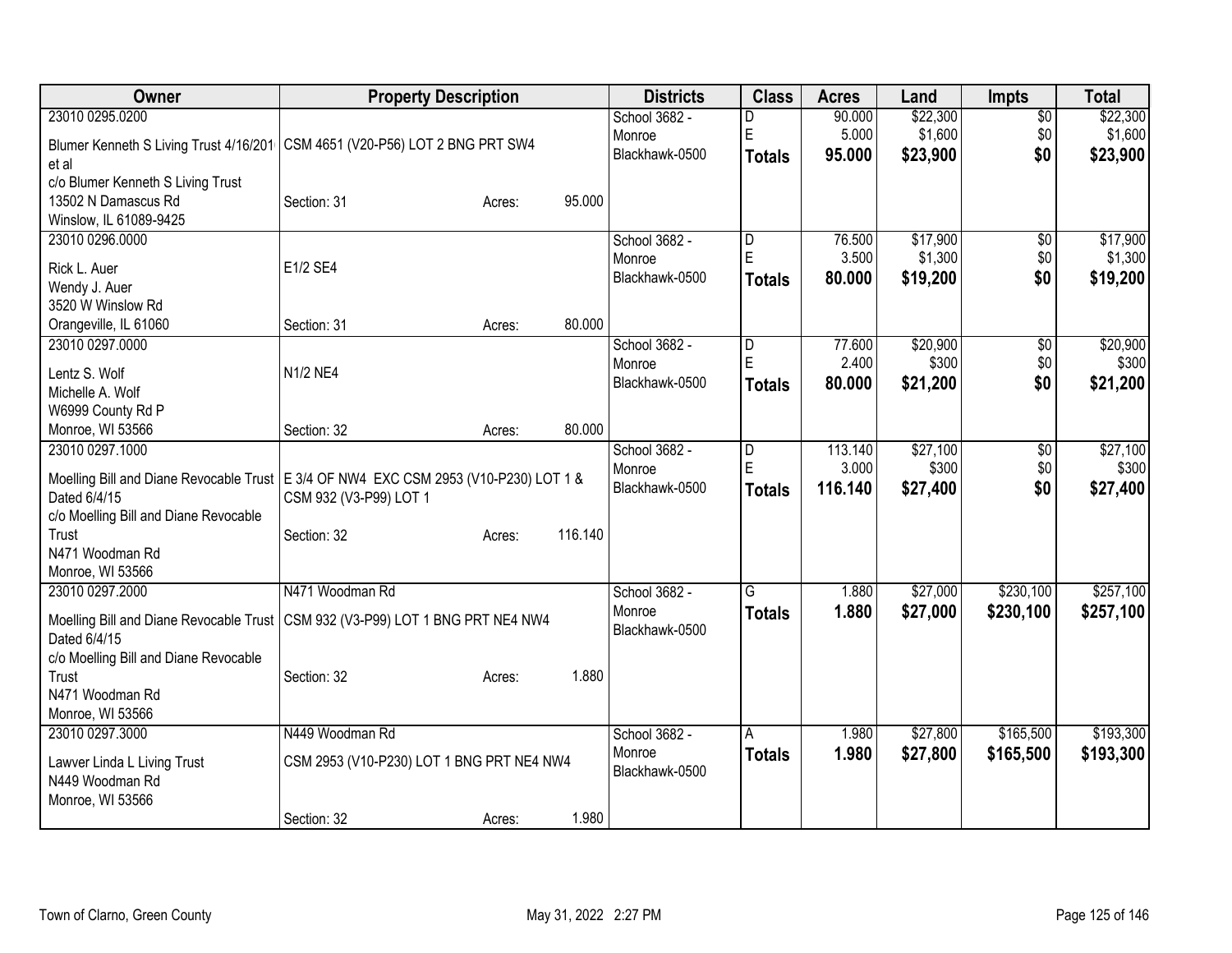| Owner                                    | <b>Property Description</b>                  | <b>Districts</b>        | <b>Class</b>            | <b>Acres</b> | Land                | <b>Impts</b>    | <b>Total</b>         |
|------------------------------------------|----------------------------------------------|-------------------------|-------------------------|--------------|---------------------|-----------------|----------------------|
| 23010 0298.1000                          | N260 Woodman Rd                              | School 3682 -           |                         | 0.500        | \$100               | $\overline{50}$ | \$100                |
| Jessica J. Vallero                       | CSM 5417 (V26-P265) LOT 1 BNG PRT NW4 SE4    | Monroe                  | G                       | 4.500        | \$38,000            | \$112,200       | \$150,200            |
| Dominic M. Puglielli                     |                                              | Blackhawk-0500          | <b>Totals</b>           | 5.000        | \$38,100            | \$112,200       | \$150,300            |
| N260 Woodman Rd                          |                                              |                         |                         |              |                     |                 |                      |
| Monroe, WI 53566                         | 5.000<br>Section:<br>Acres:                  |                         |                         |              |                     |                 |                      |
| 23010 0298.2000                          | Woodman Rd                                   | School 3682 -           | $\overline{\mathsf{D}}$ | 233.000      | \$58,400            | $\overline{50}$ | \$58,400             |
|                                          |                                              | Monroe                  | E                       | 2.000        | \$200               | \$0             | \$200                |
| John L. Trumpy                           | S 3/4'S OF E 1/2 SEC 32 EXC CSM 5417 LOT 1   | Blackhawk-0500          | <b>Totals</b>           | 235.000      | \$58,600            | \$0             | \$58,600             |
| Lori A. Trumpy                           |                                              |                         |                         |              |                     |                 |                      |
| 8640 W Stateline Rd<br>Winslow, IL 61089 | 235.000<br>Section:                          |                         |                         |              |                     |                 |                      |
| 23010 0299.0000                          | Acres:                                       | School 3682 -           |                         | 39.440       | \$8,300             | $\overline{50}$ | \$8,300              |
|                                          |                                              | Monroe                  | D<br>E                  | 0.500        | \$100               | \$0             | \$100                |
| Lone Wolf Land, LLC                      | PRT POS V12-P67 - SEE PARCEL 0290.0 FOR REST | Blackhawk-0500          |                         | 39.940       | \$8,400             | \$0             | \$8,400              |
| c/o Lone Wolf Land, LLC                  | OF POSBNG PRT NW4 NW4 & SW4 NW4              |                         | <b>Totals</b>           |              |                     |                 |                      |
| W6999 County Rd P                        |                                              |                         |                         |              |                     |                 |                      |
| Monroe, WI 53566                         | 39.940<br>Section: 32<br>Acres:              |                         |                         |              |                     |                 |                      |
| 23010 0300.0000                          | W6889 County Hwy P                           | School 3682 -           | А                       | 0.300        | \$9,400             | \$0             | \$9,400              |
| Lone Wolf Land, LLC                      | COM 12 RODS E SEC COR BTWN SECTIONS 29-32    | Monroe                  | <b>Totals</b>           | 0.300        | \$9,400             | \$0             | \$9,400              |
| c/o Lone Wolf Land, LLC                  | TH S 8 RODS TH E 6 RODS TH N 8 RODS TH W 6   | Blackhawk-0500          |                         |              |                     |                 |                      |
| W6999 County Rd P                        | RODS TO POB IN NW4 NW4                       |                         |                         |              |                     |                 |                      |
| Monroe, WI 53566                         | 0.300<br>Section: 32<br>Acres:               |                         |                         |              |                     |                 |                      |
| 23010 0301.0000                          | Woodman Rd                                   | School 3682 -           | D                       | 145.410      | \$34,700            | $\overline{50}$ | \$34,700             |
|                                          |                                              | Monroe                  | E                       | 1.500        | \$200               | \$0             | \$200                |
| Rick L. Auer                             | SW4, EXC CSM 3366 LOT 1                      | Blackhawk-0500          | G                       | 0.700        | \$17,000            | \$18,500        | \$35,500             |
| Wendy J. Auer                            |                                              |                         | <b>Totals</b>           | 147.610      | \$51,900            | \$18,500        | \$70,400             |
| 3520 W Winslow Rd                        | 147.610                                      |                         |                         |              |                     |                 |                      |
| Orangeville, IL 61060<br>23010 0301.1000 | Section: 32<br>Acres:                        |                         |                         | 3.500        |                     | \$296,000       |                      |
|                                          | N283 Woodman Rd                              | School 3682 -<br>Monroe | A<br>D                  | 8.500        | \$34,000<br>\$1,900 | \$0             | \$330,000<br>\$1,900 |
| Scott Ruegsegger                         | CSM 3366 (V12-P203) LOT 1 BNG PRT N1/2 SW4   | Blackhawk-0500          | E                       | 0.390        | \$100               | \$0             | \$100                |
| Nicole Ruegsegger                        |                                              |                         | <b>Totals</b>           | 12.390       | \$36,000            | \$296,000       | \$332,000            |
| N283 Woodman Rd                          |                                              |                         |                         |              |                     |                 |                      |
| Monroe, WI 53566                         | 12.390<br>Section: 32<br>Acres:              |                         |                         |              |                     |                 |                      |
| 23010 0302.0000                          | N370 Dinges Rd                               | School 3682 -           | 5M                      | 6.000        | \$8,100             | $\overline{50}$ | \$8,100              |
| John R. Crubaugh                         | NE4, EXC PRT CEMENT HWY CRS S LN NE4 TH E    | Monroe                  | Α                       | 3.000        | \$32,000            | \$119,900       | \$151,900            |
| N370 Dinges Rd                           | ALG S LN NE4 TO E LN OF SD SEC TH N2 RODS TH | Blackhawk-0500          | D                       | 10.200       | \$2,500             | \$0             | \$2,500              |
| Monroe, WI 53566                         | W TO CNTR HWY TH SWLY TO POB, EXC STONE      |                         | E                       | 4.750        | \$10,500            | \$0             | \$10,500             |
|                                          | 23.950<br>Section: 33<br>Acres:              |                         | <b>Totals</b>           | 23.950       | \$53,100            | \$119,900       | \$173,000            |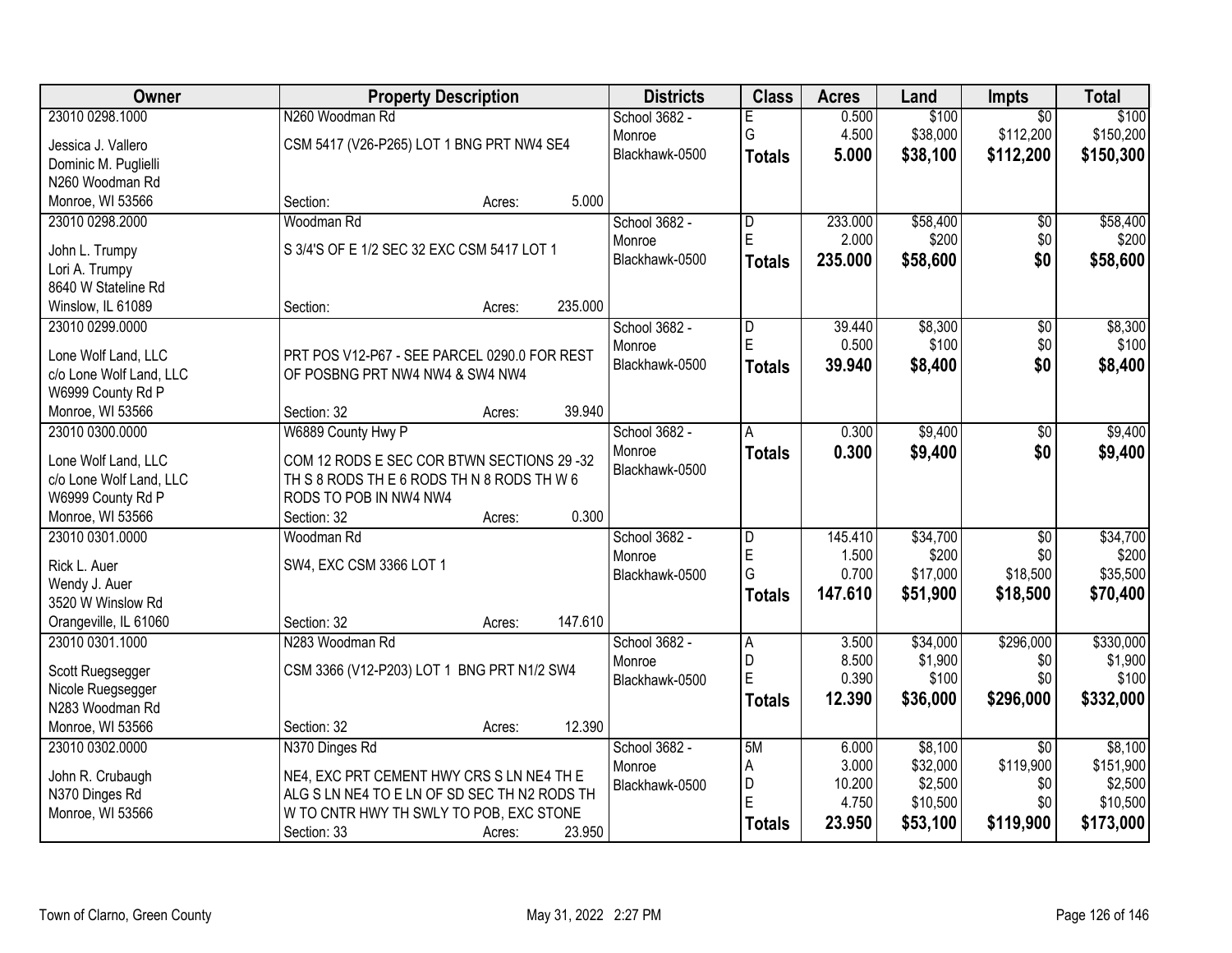| Owner                                                                                                        |                                               | <b>Property Description</b> |         | <b>Districts</b> | <b>Class</b>            | <b>Acres</b> | Land     | Impts           | <b>Total</b>    |
|--------------------------------------------------------------------------------------------------------------|-----------------------------------------------|-----------------------------|---------|------------------|-------------------------|--------------|----------|-----------------|-----------------|
| 23010 0302.0100                                                                                              | N415 Dinges Rd                                |                             |         | School 3682 -    |                         | 5.340        | \$41,400 | \$174,000       | \$215,400       |
| Donna Hartwig                                                                                                | CSM 1054 (V3-P353) LOTS 1 & 2 BNG PRT NE4 NE4 |                             |         | Monroe           | <b>Totals</b>           | 5.340        | \$41,400 | \$174,000       | \$215,400       |
| c/o Donna R. Hartwig                                                                                         |                                               |                             |         | Blackhawk-0500   |                         |              |          |                 |                 |
| W5663 County Rd P                                                                                            |                                               |                             |         |                  |                         |              |          |                 |                 |
| Monroe, WI 53566                                                                                             | Section: 33                                   | Acres:                      | 5.340   |                  |                         |              |          |                 |                 |
| 23010 0302.0200                                                                                              |                                               |                             |         | School 3682 -    | $\overline{\mathsf{D}}$ | 102.130      | \$24,300 | $\overline{50}$ | \$24,300        |
|                                                                                                              |                                               |                             |         | Monroe           | E                       | 1.200        | \$100    | \$0             | \$100           |
| Jerry R. Brooks                                                                                              | CSM 1313 (V4-P197) LOT 1 BNG PRT NE & SE4S OF |                             |         | Blackhawk-0500   | <b>Totals</b>           | 103.330      | \$24,400 | \$0             | \$24,400        |
| Alice M. Brooks                                                                                              | NW4 & PRT NE, SE, NW & SW4S OF NE4            |                             |         |                  |                         |              |          |                 |                 |
| W6304 County Rd P                                                                                            |                                               |                             |         |                  |                         |              |          |                 |                 |
| Monroe, WI 53566                                                                                             | Section: 33                                   | Acres:                      | 103.330 |                  |                         |              |          |                 |                 |
| 23010 0302.0300                                                                                              | N375 State Hwy 69                             |                             |         | School 3682 -    | A<br>F                  | 1.780        | \$26,200 | \$249,600       | \$275,800       |
| Darin P. Lincicum                                                                                            | CSM 1313 (V4-P197) LOT 2 BNG PRT SE & SW4 OF  |                             |         | Monroe           |                         | 12.900       | \$38,700 | \$0             | \$38,700        |
| Tanya M. Lincicum                                                                                            | NE4                                           |                             |         | Blackhawk-0500   | <b>Totals</b>           | 14.680       | \$64,900 | \$249,600       | \$314,500       |
| N375 State Rd 69                                                                                             |                                               |                             |         |                  |                         |              |          |                 |                 |
| Monroe, WI 53566                                                                                             | Section: 33                                   | Acres:                      | 14.680  |                  |                         |              |          |                 |                 |
| 23010 0302.0400                                                                                              |                                               |                             |         | School 3682 -    | F                       | 13.110       | \$39,300 | $\sqrt[6]{}$    | \$39,300        |
| Cherrilyn B. Yamat                                                                                           | CSM 912 (V3-P70) LOT 1 BNG PRT NE4 & NW4 OF   |                             |         | Monroe           | <b>Totals</b>           | 13.110       | \$39,300 | \$0             | \$39,300        |
| 1788 Sweetbriar Ln                                                                                           | NE4                                           |                             |         | Blackhawk-0500   |                         |              |          |                 |                 |
| Rockford, IL 61107                                                                                           |                                               |                             |         |                  |                         |              |          |                 |                 |
|                                                                                                              | Section: 33                                   | Acres:                      | 13.110  |                  |                         |              |          |                 |                 |
| 23010 0302.0500                                                                                              |                                               |                             |         | School 3682 -    | $\overline{\mathsf{D}}$ | 4.610        | \$1,100  | $\overline{50}$ | \$1,100         |
|                                                                                                              |                                               |                             |         | Monroe           | E                       | 0.250        | \$100    | \$0             | \$100           |
| Brian A. Jordan                                                                                              | CSM 3371 (V12-P211) LOT 1 BNG PRT NE4 NE4     |                             |         | Blackhawk-0500   | <b>Totals</b>           | 4.860        | \$1,200  | \$0             | \$1,200         |
| 3339 W Brush Creek Rd                                                                                        |                                               |                             |         |                  |                         |              |          |                 |                 |
| Orangeville, IL 61060                                                                                        |                                               |                             |         |                  |                         |              |          |                 |                 |
|                                                                                                              | Section: 33                                   | Acres:                      | 4.860   |                  |                         |              |          |                 |                 |
| 23010 0302.0600                                                                                              |                                               |                             |         | School 3682 -    | D                       | 3.020        | \$800    | $\overline{50}$ | \$800           |
| Cherrilyn B. Yamat                                                                                           | CSM 3371 (V12-P211) LOT 2 BNG PRT NE4 NE4     |                             |         | Monroe           | E                       | 0.250        | \$100    | \$0             | \$100           |
| 1788 Sweetbriar Ln                                                                                           |                                               |                             |         | Blackhawk-0500   | <b>Totals</b>           | 3.270        | \$900    | \$0             | \$900           |
| Rockford, IL 61107                                                                                           |                                               |                             |         |                  |                         |              |          |                 |                 |
|                                                                                                              | Section: 33                                   | Acres:                      | 3.270   |                  |                         |              |          |                 |                 |
| 23010 0302.0700                                                                                              |                                               |                             |         | School 3682 -    | $\overline{\text{X2}}$  | 4.960        | \$0      | $\overline{50}$ | $\overline{50}$ |
|                                                                                                              |                                               |                             |         | Monroe           | <b>Totals</b>           | 4.960        | \$0      | \$0             | \$0             |
| Wisconsin Department of Transportation CSM 3578 (V13-P230) LOT 1 BNG PRT NE4 NE4<br>c/o Wisconsin Department | <b>EXEMPT</b>                                 |                             |         | Blackhawk-0500   |                         |              |          |                 |                 |
|                                                                                                              |                                               |                             |         |                  |                         |              |          |                 |                 |
|                                                                                                              |                                               |                             |         |                  |                         |              |          |                 |                 |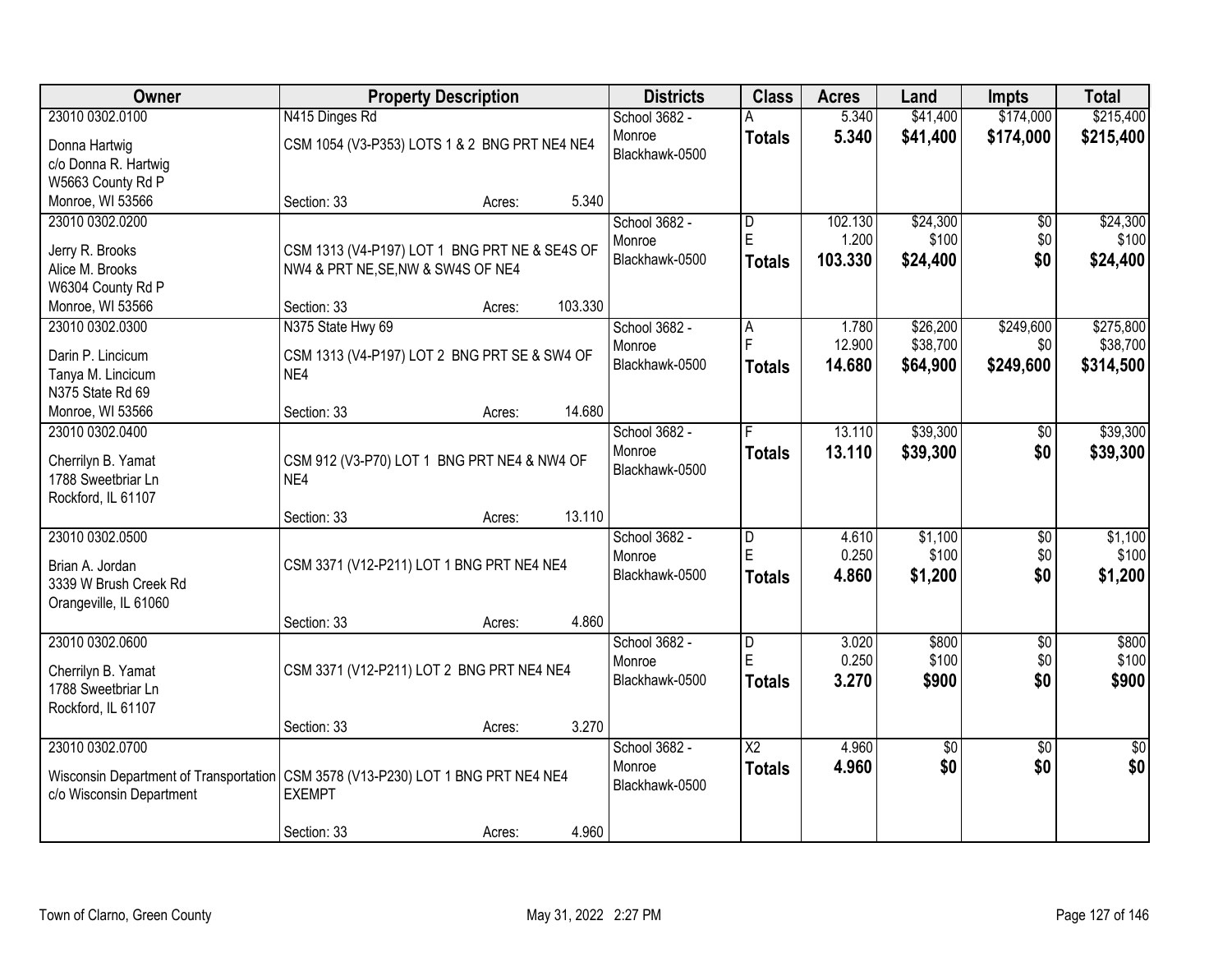| 23010 0302.1000                                                                                |                                                                                                                                                                                   | School 3682 -                             | $\overline{\mathsf{X2}}$ | 27.350                     |                                  |                                           |                                    |
|------------------------------------------------------------------------------------------------|-----------------------------------------------------------------------------------------------------------------------------------------------------------------------------------|-------------------------------------------|--------------------------|----------------------------|----------------------------------|-------------------------------------------|------------------------------------|
|                                                                                                |                                                                                                                                                                                   |                                           |                          |                            | $\overline{60}$                  | $\overline{50}$                           | \$0                                |
| State of Wisconsin                                                                             | PARC IN NW4 NE4 SE4 & SW4 NE4 CONT 27.35A                                                                                                                                         | Monroe<br>Blackhawk-0500                  | <b>Totals</b>            | 27.350                     | \$0                              | \$0                                       | \$0                                |
|                                                                                                | 27.350<br>Section: 33<br>Acres:                                                                                                                                                   |                                           |                          |                            |                                  |                                           |                                    |
| 23010 0302.2000                                                                                | N369 Dinges Rd                                                                                                                                                                    | School 3682 -                             | Α                        | 0.550                      | \$14,900                         | \$143,100                                 | \$158,000                          |
| Ronald V. Thomm<br>N369 Dinges Rd<br>Monroe, WI 53566                                          | CSM 690 (V2-P243) LOT 1 BNG PRT SE4 NE4; ALSO<br>PARC IN SW COR E2 NE4                                                                                                            | Monroe<br>Blackhawk-0500                  | <b>Totals</b>            | 0.550                      | \$14,900                         | \$143,100                                 | \$158,000                          |
|                                                                                                | 0.550<br>Section: 33<br>Acres:                                                                                                                                                    |                                           |                          |                            |                                  |                                           |                                    |
| 23010 0302.3000                                                                                | N385 Dinges Rd                                                                                                                                                                    | School 3682 -                             | А                        | 0.580                      | \$15,300                         | \$109,700                                 | \$125,000                          |
| Mark J. Topp<br>Jackie M. Topp<br>N385 Dinges Rd<br>Monroe, WI 53566                           | COM SW COR E2 NE4 TH N1*W 189 FT TO CNTR<br>HWY TH N42*E 634 FT TH N41*E 658.8 FT TH N75*W<br>272.4 FT TH N15*E 124.35 FT TH S 73*E 22.4 FT TH<br>Section: 33<br>0.580<br>Acres:  | Monroe<br>Blackhawk-0500                  | <b>Totals</b>            | 0.580                      | \$15,300                         | \$109,700                                 | \$125,000                          |
| 23010 0302.4000                                                                                | N381 Dinges Rd                                                                                                                                                                    | School 3682 -                             | Α                        | 0.680                      | \$16,700                         | \$88,300                                  | \$105,000                          |
| Jordan J. Rice<br>N381 Dinges Rd<br>Monroe, WI 53566                                           | PRT E2 NE4 COM SW COR E2 NE4 SEC 33 N1*W 189<br>FT TO CTR HWY N42*E 634 FT TO CTR HWY TH<br>N41*E 521.3 FT POB TH N74*W 216 FT TH N15*E 117<br>0.680<br>Section: 33<br>Acres:     | Monroe<br>Blackhawk-0500                  | <b>Totals</b>            | 0.680                      | \$16,700                         | \$88,300                                  | \$105,000                          |
| 23010 0302.5000                                                                                | N391 Dinges Rd                                                                                                                                                                    | School 3682 -                             | A                        | 0.730                      | \$17,500                         | \$178,700                                 | \$196,200                          |
| Daniel W. Johnson<br>Tracie L. Tuescher<br>N391 Dinges Rd<br>Monroe, WI 53566                  | PARC COM SW COR E2 NE4 TH N 189 FT TO CTR<br>HWY TH N42*E 634 FT TH N41*E 521.3 FT TH N39*E<br>231.4 FT POB TH N73*W 288.1 FT TH N15*E 25.85 FT<br>0.730<br>Section: 33<br>Acres: | Monroe<br>Blackhawk-0500                  | <b>Totals</b>            | 0.730                      | \$17,500                         | \$178,700                                 | \$196,200                          |
| 23010 0303.0000                                                                                | W6429 County Hwy P                                                                                                                                                                | School 3682 -                             | D                        | 113.900                    | \$29,400                         | $\overline{50}$                           | \$29,400                           |
| Eberle Daughters, LLC<br>W5521 County Rd P<br>Monroe, WI 53566                                 | W 120A NW4                                                                                                                                                                        | Monroe<br>Blackhawk-0500                  | E<br>G<br><b>Totals</b>  | 1.600<br>4.500<br>120.000  | \$200<br>\$38,000<br>\$67,600    | \$0<br>\$216,900<br>\$216,900             | \$200<br>\$254,900<br>\$284,500    |
|                                                                                                | 120.000<br>Section: 33<br>Acres:                                                                                                                                                  |                                           |                          |                            |                                  |                                           |                                    |
| 23010 0304.0000<br>Larry L. Torine<br>Sylvia D. Torine<br>N245 State Rd 69<br>Monroe, WI 53566 | N245 State Hwy 69<br>N2 SW4 80A; NW4 SE4 LYG N OF HWY - 22A<br>102.000<br>Section: 33<br>Acres:                                                                                   | School 3682 -<br>Monroe<br>Blackhawk-0500 | D<br>G<br><b>Totals</b>  | 99.000<br>3.000<br>102.000 | \$25,000<br>\$32,000<br>\$57,000 | $\overline{30}$<br>\$146,700<br>\$146,700 | \$25,000<br>\$178,700<br>\$203,700 |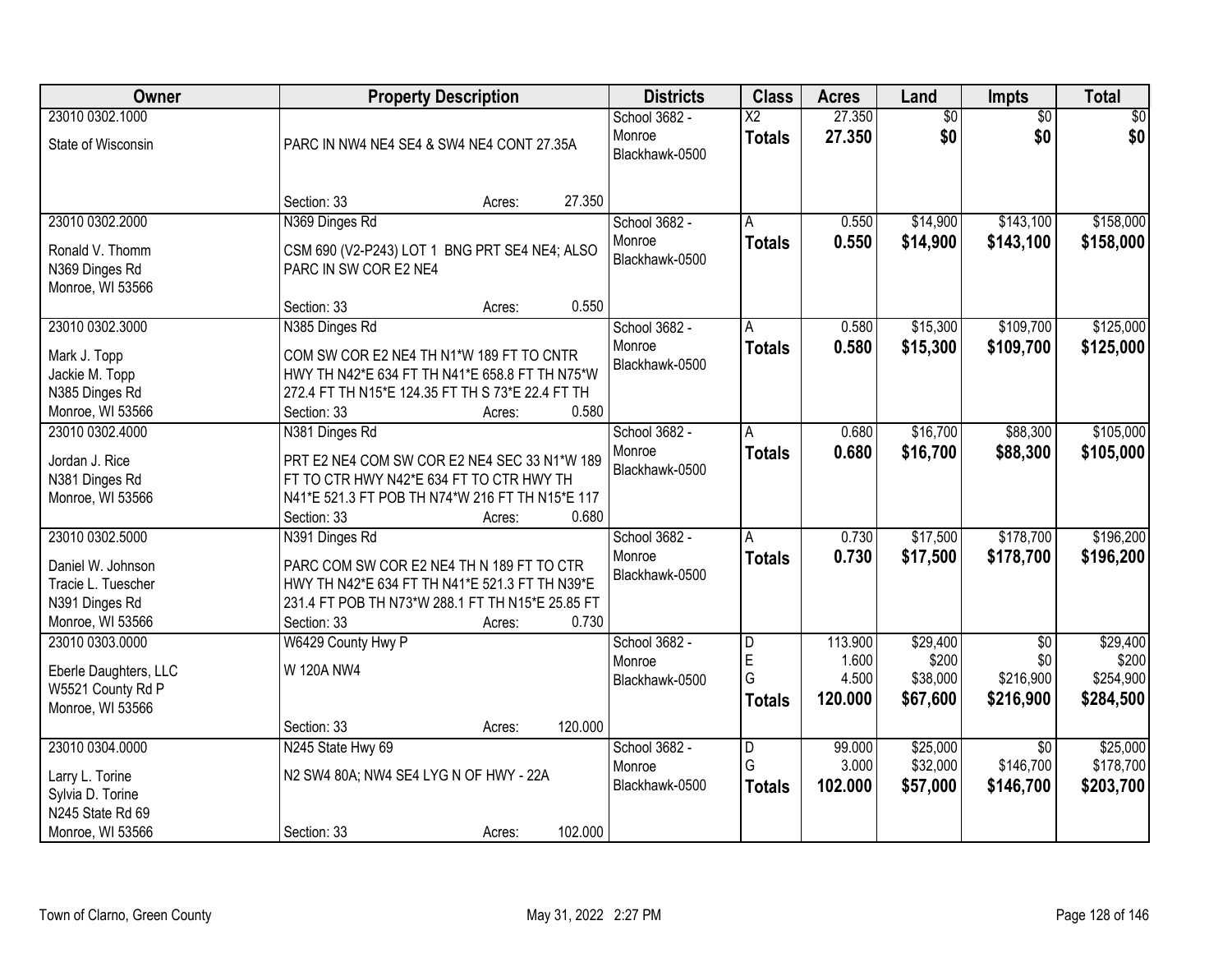| Owner                                                      | <b>Property Description</b>                         |                  | <b>Districts</b>                          | <b>Class</b>                            | <b>Acres</b>     | Land                   | <b>Impts</b>           | <b>Total</b> |
|------------------------------------------------------------|-----------------------------------------------------|------------------|-------------------------------------------|-----------------------------------------|------------------|------------------------|------------------------|--------------|
| 23010 0304.1000<br>State of Wisconsin<br>Highway           | SECTION 33 PARC IN NW4 SE4 & SW4 NE4 CONT<br>10.68A |                  | School 3682 -<br>Monroe<br>Blackhawk-0500 | $\overline{\text{X2}}$<br><b>Totals</b> | 10.680<br>10.680 | $\overline{50}$<br>\$0 | $\overline{50}$<br>\$0 | \$0<br>\$0   |
|                                                            | Section: 33                                         | 10.680<br>Acres: |                                           |                                         |                  |                        |                        |              |
| 23010 0304.2000                                            | N290 Thorp Rd                                       |                  | School 3682 -                             | A                                       | 1.650            | \$25,200               | \$148,700              | \$173,900    |
| Alber Walter and Regina Rev Lvg Trust<br>Dtd June 14, 2019 | CSM 388 (V1-P402) LOT 1 BNG PRT NW4 SE4             |                  | Monroe<br>Blackhawk-0500                  | <b>Totals</b>                           | 1.650            | \$25,200               | \$148,700              | \$173,900    |
| c/o Alber Walter & Regina Rev Lvg Trus                     |                                                     |                  |                                           |                                         |                  |                        |                        |              |
| N290 Thorp Rd<br>Monroe, WI 53566                          | Section: 33                                         | Acres:           | 1.650                                     |                                         |                  |                        |                        |              |
| 23010 0304.3000                                            | N244 State Hwy 69                                   |                  | School 3682 -                             | A                                       | 2.000            | \$28,000               | \$206,300              | \$234,300    |
| Jeremy J. Braun                                            | PRT NW4 SE4 SEC 33 LYG S & E OF HWY 69 WHICH        |                  | Monroe                                    | E                                       | 4.670            | \$14,300               | \$0                    | \$14,300     |
| Cody C. Braun                                              | INCLUDES CSM 563 (V2-P98) LOT 1 CONT 2.50A EXC      |                  | Blackhawk-0500                            | <b>Totals</b>                           | 6.670            | \$42,300               | \$206,300              | \$248,600    |
| 8820 County Line Rd                                        | CSM 388 LOT 1                                       |                  |                                           |                                         |                  |                        |                        |              |
| Franksville, WI 53126                                      | Section: 33                                         | Acres:           | 6.670                                     |                                         |                  |                        |                        |              |
| 23010 0305.0000                                            | N121 State Hwy 69                                   |                  | School 3682 -                             | D                                       | 82.200           | \$18,100               | \$0                    | \$18,100     |
| Bowen Harry A General Trust Dated                          | S1/2 SW4 80A; ALSO PRT SW4 SE4 LYG W HWY 69 -       |                  | Monroe                                    | G                                       | 4.000            | \$36,000               | \$159,100              | \$195,100    |
| July 12, 2016                                              | 6.2A                                                |                  | Blackhawk-0500                            | <b>Totals</b>                           | 86.200           | \$54,100               | \$159,100              | \$213,200    |
| c/o Bowen Harry A General Trust                            |                                                     |                  |                                           |                                         |                  |                        |                        |              |
| 113 N Church St                                            | Section: 33                                         | 86.200<br>Acres: |                                           |                                         |                  |                        |                        |              |
| PO Box 26                                                  |                                                     |                  |                                           |                                         |                  |                        |                        |              |
| Orangeville, IL 61060                                      |                                                     |                  |                                           |                                         |                  |                        |                        |              |
| 23010 0306.0000                                            | N298 State Highway 69                               |                  | School 3682 -                             | D                                       | 1.150            | \$300                  | \$0                    | \$300        |
| Eric A. Carter                                             | NE4 SE4, EXC CSM 301 & EXC 1.33A                    |                  | Monroe                                    | M <sub>6</sub>                          | 27.000           | (\$81,000)             | \$0                    | \$0          |
| N298 State Rd 69                                           |                                                     |                  | Blackhawk-0500                            | <b>Totals</b>                           | 28.150           | \$300                  | \$0                    | \$300        |
| PO Box 612                                                 |                                                     |                  |                                           |                                         |                  |                        |                        |              |
| Monroe, WI 53566                                           | Section: 33                                         | 28.150<br>Acres: |                                           |                                         |                  |                        |                        |              |
| 23010 0306.1000                                            | State Highway 69                                    |                  | School 3682 -                             | $\overline{\text{X2}}$                  | 0.050            | $\overline{50}$        | \$0                    | $\sqrt{50}$  |
| State of Wisconsin<br>Highway                              | SECTION 33PARC NE4 NE4 - CONT .05A                  |                  | Monroe<br>Blackhawk-0500                  | <b>Totals</b>                           | 0.050            | \$0                    | \$0                    | \$0          |
|                                                            | Section: 33                                         | Acres:           | 0.050                                     |                                         |                  |                        |                        |              |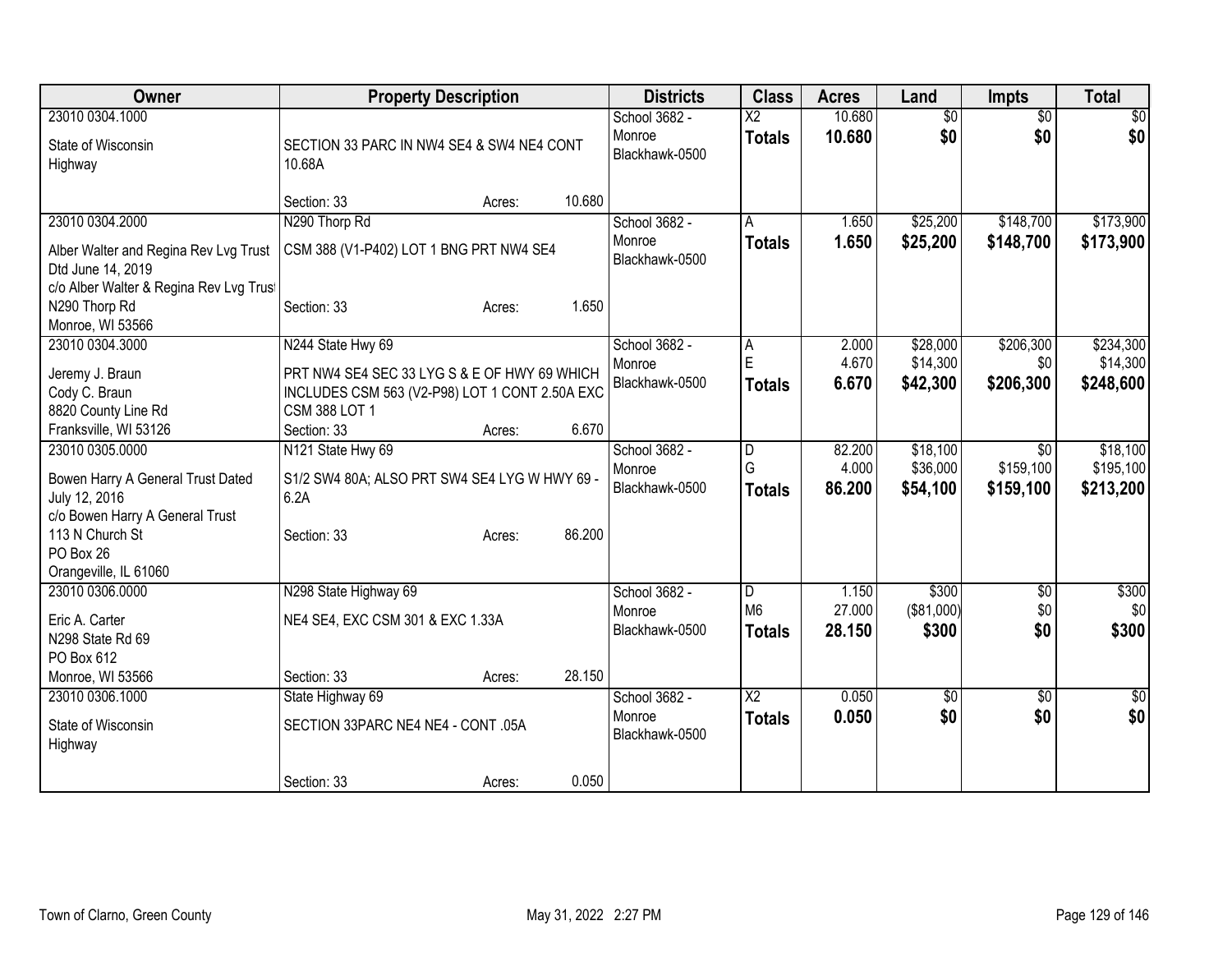| <b>Owner</b>                  | <b>Property Description</b>                        | <b>Districts</b> | <b>Class</b>            | <b>Acres</b> | Land     | <b>Impts</b>    | <b>Total</b>     |
|-------------------------------|----------------------------------------------------|------------------|-------------------------|--------------|----------|-----------------|------------------|
| 23010 0306.2000               | N298 Thorp Rd                                      | School 3682 -    |                         | 1.800        | \$26,400 | \$145,400       | \$171,800        |
| Eric A. Carter                | CSM 301 (V1-P309) LOT 1 - 3.231A PRT NE4 SE4;      | Monroe           | F                       | 2.760        | \$6,600  | \$0             | \$6,600          |
| N298 State Rd 69              | ALSO COM COR NE4 SE4 S 200 FT E 50 FT POB S 50     | Blackhawk-0500   | <b>Totals</b>           | 4.560        | \$33,000 | \$145,400       | \$178,400        |
| PO Box 612                    | FT E 759 FT N 250 FT W 100 FT S 200 FT W 659.98 FT |                  |                         |              |          |                 |                  |
| Monroe, WI 53566              | 4.560<br>Section: 33<br>Acres:                     |                  |                         |              |          |                 |                  |
| 23010 0306.3000               | N296 Thorp Rd                                      | School 3682 -    | $\overline{\mathsf{A}}$ | 1.800        | \$26,400 | \$262,600       | \$289,000        |
|                               |                                                    | Monroe           | E                       | 5.450        | \$16,600 | \$0             | \$16,600         |
| Carter Anne Living Trust      | PRT NE4 SE4 COM SE COR SD NE4 SE4 TH N 136 F1      | Blackhawk-0500   | <b>Totals</b>           | 7.250        | \$43,000 | \$262,600       | \$305,600        |
| N296 Thorp Rd                 | POB TH N 400 FT TH N 300 FT TH W 272 FT TH SELY    |                  |                         |              |          |                 |                  |
| Monroe, WI 53566              | TO PT 400 FT N & 263 FT W OF E LN NE4 SE4 TH       |                  |                         |              |          |                 |                  |
|                               | 7.250<br>Section: 33<br>Acres:                     |                  |                         |              |          |                 |                  |
| 23010 0308.0000               | W6250 Wuetrich Rd                                  | School 3682 -    | 5M                      | 8.000        | \$12,000 | \$0             | \$12,000         |
| Gary A. Bowen                 | S2 SE4 EXC FOR HWY & EXC PRT SW4 SE4 LYG W         | Monroe           | D                       | 51.900       | \$10,000 | \$0             | \$10,000         |
| W6250 Wuetrich Rd             | <b>HWY 69</b>                                      | Blackhawk-0500   | E                       | 1.000        | \$100    | \$0             | \$100            |
| Monroe, WI 53566              |                                                    |                  | G                       | 3.000        | \$32,000 | \$228,600       | \$260,600        |
|                               | 63.900<br>Section: 33<br>Acres:                    |                  | <b>Totals</b>           | 63.900       | \$54,100 | \$228,600       | \$282,700        |
| 23010 0308.1000               |                                                    | School 3682 -    | $\overline{\text{X2}}$  | 9.800        | \$0      | \$0             | $\overline{\$0}$ |
|                               |                                                    | Monroe           | <b>Totals</b>           | 9.800        | \$0      | \$0             | \$0              |
| State of Wisconsin            | SECTION 33 PARC IN SW4 SE4 CONT 9.8A               | Blackhawk-0500   |                         |              |          |                 |                  |
| Highway                       |                                                    |                  |                         |              |          |                 |                  |
|                               |                                                    |                  |                         |              |          |                 |                  |
|                               | 9.800<br>Section: 33<br>Acres:                     |                  |                         |              |          |                 |                  |
| 23010 0309.0000               | W5772 County Hwy P                                 | School 3682 -    | 5M                      | 4.000        | \$6,000  | $\overline{30}$ | \$6,000          |
| Richland Valley Farm, LLC     | W2 SE4 NE4; SW4 NE4 LYG E & W RR; NE4 NE4 &        | Monroe           | D                       | 92.890       | \$18,000 | \$0             | \$18,000         |
| c/o Richland Valley Farm, LLC | PRT NW4 NE4 DESC IN V1234-P50; PRT NW4 NE4         | Blackhawk-0500   | E                       | 13.500       | \$3,200  | \$0             | \$3,200          |
| W5772 County Rd P             | <b>DESC IN V1234-P51</b>                           |                  | G                       | 4.000        | \$36,000 | \$93,200        | \$129,200        |
| Monroe, WI 53566              | 114.390<br>Section: 34<br>Acres:                   |                  | <b>Totals</b>           | 114.390      | \$63,200 | \$93,200        | \$156,400        |
| 23010 0309.1000               | N322 Clarno Rd                                     | School 3682 -    | A                       | 2.000        | \$28,000 | \$320,100       | \$348,100        |
|                               |                                                    | Monroe           | D                       | 5.230        | \$1,200  | \$0             | \$1,200          |
| Brian J. Reed                 | N 888 FT OF COM PT 175 FT S OF NW COR NE4 SD       | Blackhawk-0500   | <b>Totals</b>           | 7.230        | \$29,200 | \$320,100       | \$349,300        |
| Christine J. Reed             | SEC THE ALG SLN LOTS 1,2 3 & 4 BLK 1 CLARNO        |                  |                         |              |          |                 |                  |
| N322 Clarno Rd                | 354.75 FT TO PT 10 FT W OF SW COR LOT 1 BLK 2      |                  |                         |              |          |                 |                  |
| Monroe, WI 53566              | 7.230<br>Section: 34<br>Acres:                     |                  |                         |              |          |                 |                  |
| 23010 0310.0000               |                                                    | School 3682 -    | $\overline{\mathsf{D}}$ | 18.200       | \$4,300  | $\overline{50}$ | \$4,300          |
| Donna R. Hartwig              | E2 SE4 NE4                                         | Monroe           | E                       | 1.800        | \$500    | \$0             | \$500            |
| W5663 County Rd P             |                                                    | Blackhawk-0500   | <b>Totals</b>           | 20.000       | \$4,800  | \$0             | \$4,800          |
| Monroe, WI 53566              |                                                    |                  |                         |              |          |                 |                  |
|                               | 20.000<br>Section: 34<br>Acres:                    |                  |                         |              |          |                 |                  |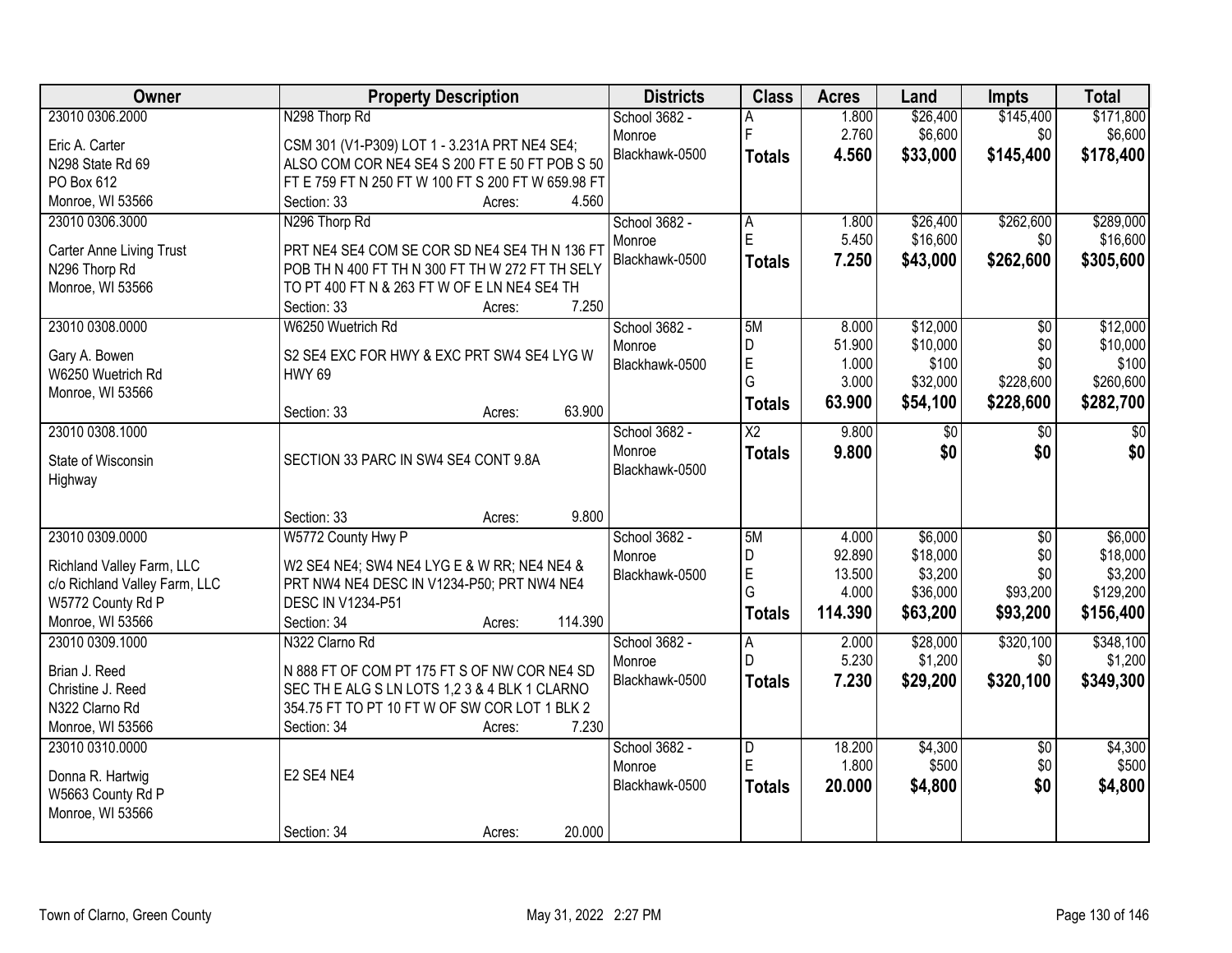| Owner                                 | <b>Property Description</b>                                                    | <b>Districts</b> | <b>Class</b>    | <b>Acres</b> | Land     | <b>Impts</b>    | <b>Total</b> |
|---------------------------------------|--------------------------------------------------------------------------------|------------------|-----------------|--------------|----------|-----------------|--------------|
| 23010 0311.0000                       | W5842 County Hwy P                                                             | School 3682 -    |                 | 2.000        | \$28,000 | \$95,800        | \$123,800    |
| Thomas R. Rupnow                      | COM 260.84 FT W NE COR NW4 NE4 SWLY 408.56 FT                                  | Monroe           | <b>Totals</b>   | 2.000        | \$28,000 | \$95,800        | \$123,800    |
| W5842 County Rd P                     | TO CTR HWY SELY 196.3 FT NELY 544.5 FT TO SEC                                  | Blackhawk-0500   |                 |              |          |                 |              |
| Monroe, WI 53566                      | LN W 192.3 FT POB                                                              |                  |                 |              |          |                 |              |
|                                       | 2.000<br>Section: 34<br>Acres:                                                 |                  |                 |              |          |                 |              |
| 23010 0312.0000                       |                                                                                | School 3682 -    | $\overline{X4}$ | 0.380        | \$0      | $\overline{50}$ | \$0          |
|                                       |                                                                                | Monroe           | <b>Totals</b>   | 0.380        | \$0      | \$0             | \$0          |
| Town of Clarno                        | CSM 404 (V1-P418) LOT 1 BNG PRT NW4 NE4                                        | Blackhawk-0500   |                 |              |          |                 |              |
| C/O James Rutledge<br>W6764 Cty Hwy B |                                                                                |                  |                 |              |          |                 |              |
| Monroe, WI 53566                      | 0.380<br>Section: 34<br>Acres:                                                 |                  |                 |              |          |                 |              |
| 23010 0313.0100                       | County Rd P                                                                    | School 3682 -    | B               | 0.240        | \$7,800  | \$34,000        | \$41,800     |
|                                       |                                                                                | Monroe           | <b>Totals</b>   | 0.240        | \$7,800  | \$34,000        | \$41,800     |
| Brian J. Reed                         | CSM 4949 (V22-P197) LOT 2 BNG PRT NW4 NE4                                      | Blackhawk-0500   |                 |              |          |                 |              |
| Audrey A. Reed                        |                                                                                |                  |                 |              |          |                 |              |
| N322 Clarno Rd                        |                                                                                |                  |                 |              |          |                 |              |
| Monroe, WI 53566                      | 0.240<br>Section: 34<br>Acres:                                                 |                  |                 |              |          |                 |              |
| 23010 0313.1000                       | County Rd P                                                                    | School 3682 -    | $\overline{B}$  | 0.115        | \$3,800  | \$9,200         | \$13,000     |
| Brian J. Reed                         | E 38 FT OF COM CTR HWY 51 FT ELY OF ICRR TH                                    | Monroe           | <b>Totals</b>   | 0.115        | \$3,800  | \$9,200         | \$13,000     |
| Audrey A. Reed                        | ALG CTR HWY SELY 100 FT TH S 123.5 FT TH W 90                                  | Blackhawk-0500   |                 |              |          |                 |              |
| N322 Clarno Rd                        | FT M/L & 165.5 FT S OF POB TH N 165.5 TO POB BNG                               |                  |                 |              |          |                 |              |
| Monroe, WI 53566                      | 0.115<br>Section: 34<br>Acres:                                                 |                  |                 |              |          |                 |              |
| 23010 0314.0100                       | W5849 County Hwy P                                                             | School 3682 -    | R.              | 0.160        | \$5,200  | \$32,200        | \$37,400     |
| Clarno Lumber & Supply Company, Inc   | CSM 4949 (V22-P197) LOT 1 BNG PRT NW4 NE4                                      | Monroe           | <b>Totals</b>   | 0.160        | \$5,200  | \$32,200        | \$37,400     |
| c/o Clarno Lumber & Supply Company,   |                                                                                | Blackhawk-0500   |                 |              |          |                 |              |
| Inc.                                  |                                                                                |                  |                 |              |          |                 |              |
| W5859 County Rd P                     | 0.160<br>Section: 34<br>Acres:                                                 |                  |                 |              |          |                 |              |
| Monroe, WI 53566                      |                                                                                |                  |                 |              |          |                 |              |
| 23010 0314.1000                       | W5859 County Hwy P                                                             | School 3682 -    | B               | 5.250        | \$47,300 | \$195,800       | \$243,100    |
|                                       |                                                                                | Monroe           | <b>Totals</b>   | 5.250        | \$47,300 | \$195,800       | \$243,100    |
| Clarno Lumber Supply Company          | COM CTR HWY E OF NE COR LOT 4 BLK 2 TH W TO                                    | Blackhawk-0500   |                 |              |          |                 |              |
| W5859 County Rd P                     | NW COR LOT 4 TH S 140 FT TO SW COR LOT 4 TH W                                  |                  |                 |              |          |                 |              |
| Monroe, WI 53566                      | 220 FT TO PT 10 FT S SW COR LOT 7 BLK 2 TH S<br>5.250<br>Section: 34<br>Acres: |                  |                 |              |          |                 |              |
| 23010 0315.0000                       | W5846 County Hwy P                                                             | School 3682 -    | А               | 0.500        | \$14,200 | \$78,600        | \$92,800     |
|                                       |                                                                                | Monroe           |                 | 0.500        | \$14,200 | \$78,600        | \$92,800     |
| Andrew D. Sprangers                   | 190 FT FROM N SIDE OF DESC: 1 ACRE IN N END OF                                 | Blackhawk-0500   | <b>Totals</b>   |              |          |                 |              |
| W5846 County Rd P                     | NW4 NE4 DESC AS: COM 15 RODS 19 LINKS W NE                                     |                  |                 |              |          |                 |              |
| Monroe, WI 53566                      | COR SD 40 TH WLY PARALLEL WITH ROW RR 24                                       |                  |                 |              |          |                 |              |
|                                       | 0.500<br>Section: 34<br>Acres:                                                 |                  |                 |              |          |                 |              |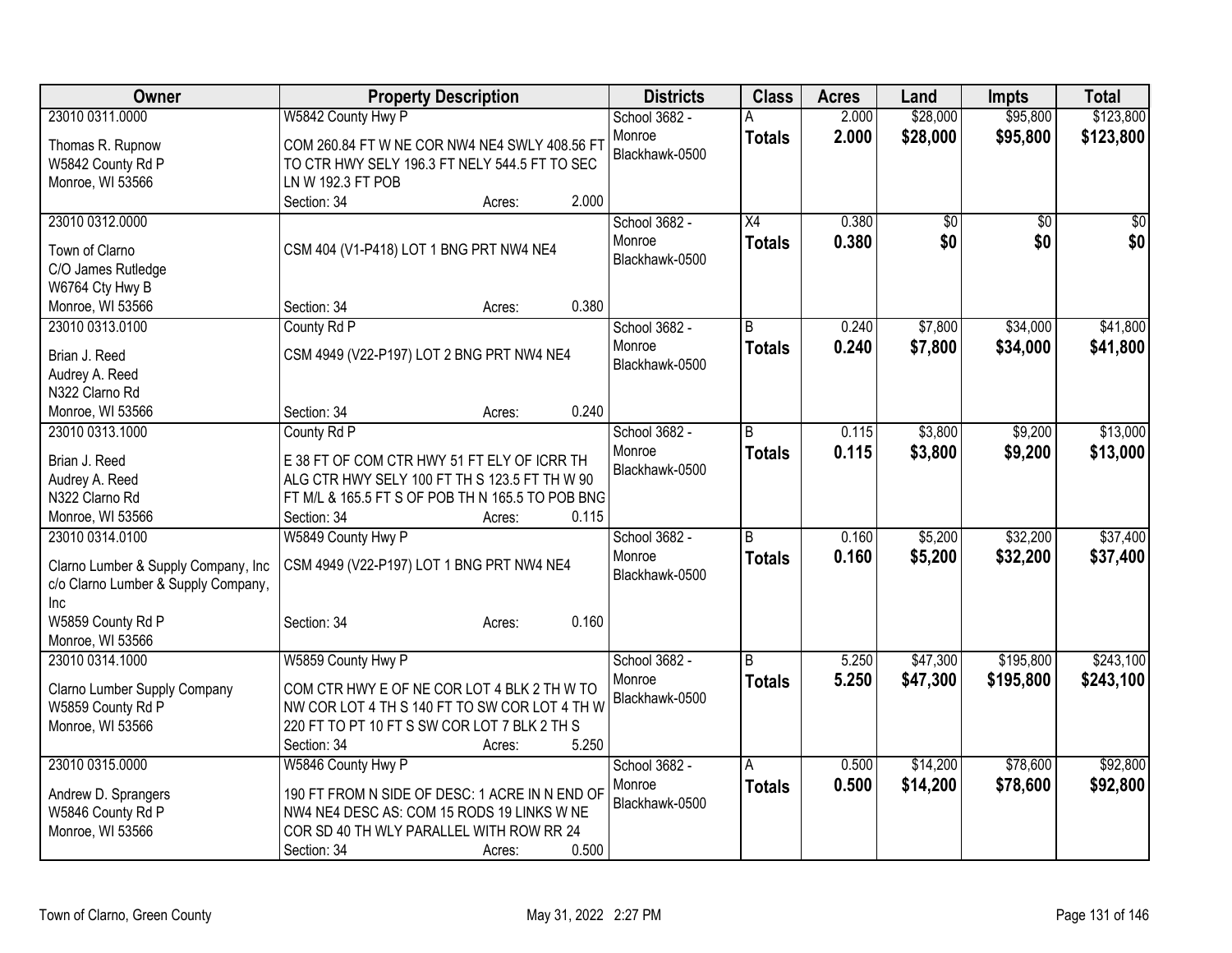| Owner                                 |                                                                                                   | <b>Property Description</b> | <b>Districts</b>         | <b>Class</b>    | <b>Acres</b> | Land     | <b>Impts</b> | <b>Total</b> |
|---------------------------------------|---------------------------------------------------------------------------------------------------|-----------------------------|--------------------------|-----------------|--------------|----------|--------------|--------------|
| 23010 0316.0000                       | W5866 County Hwy P                                                                                |                             | School 3682 -            |                 | 0.360        | \$10,800 | \$47,000     | \$57,800     |
| Jerry G. Newton<br>620 Hillcrest Dr   | CSM 501 (V2-P28) LOT 2 BNG PRT SW4 SE4 SEC 27 8<br>PRT NW4 NE4 SEC 34                             |                             | Monroe<br>Blackhawk-0500 | <b>Totals</b>   | 0.360        | \$10,800 | \$47,000     | \$57,800     |
| Oregon, WI 53575                      |                                                                                                   |                             |                          |                 |              |          |              |              |
|                                       | Section: 34                                                                                       | Acres:                      | 0.360                    |                 |              |          |              |              |
| 23010 0316.1000                       | W5872 County Hwy P                                                                                |                             | School 3682 -            | А               | 0.360        | \$10,800 | \$92,500     | \$103,300    |
|                                       |                                                                                                   |                             | Monroe                   | <b>Totals</b>   | 0.360        | \$10,800 | \$92,500     | \$103,300    |
| Daryl Meighan<br>Judy Meighan         | CSM 501 (V2-P28) LOT 3 CONT .36A & W 29.92 FT X<br>99 FT LYG W OF N2 CSM & EXC W 21 FT X 92 FT OF |                             | Blackhawk-0500           |                 |              |          |              |              |
| W5872 County Rd P                     | W SD S2 CSM BNG PRT SW4 SE4 SEC 27 & PRT NW4                                                      |                             |                          |                 |              |          |              |              |
| Monroe, WI 53566                      | Section: 34                                                                                       | Acres:                      | 0.360                    |                 |              |          |              |              |
| 23010 0316.2000                       | W5848 County Hwy P                                                                                |                             | School 3682 -            | Α               | 0.350        | \$10,600 | \$68,600     | \$79,200     |
|                                       |                                                                                                   |                             | Monroe                   | <b>Totals</b>   | 0.350        | \$10,600 | \$68,600     | \$79,200     |
| John Goray                            | COM 260 FT W OF NE COR NW4 NE4 TH SWLY PAR                                                        |                             | Blackhawk-0500           |                 |              |          |              |              |
| Cathy Goray                           | RR ROW 408 FT TO CTR RD TH NW ALG CTR OF RD                                                       |                             |                          |                 |              |          |              |              |
| W5848 County Rd P<br>Monroe, WI 53566 | 148 FT M/L TO ROW OF RR TH NELY PAR ROW OF<br>Section: 34                                         |                             | 0.350                    |                 |              |          |              |              |
| 23010 0317.0000                       | W5899 County Hwy P                                                                                | Acres:                      | School 3682 -            | $\overline{X5}$ | 0.200        | \$0      | \$0          | \$0          |
|                                       |                                                                                                   |                             | Monroe                   |                 | 0.200        | \$0      | \$0          | \$0          |
| Clarno Zion U M Church                | SECTION 34 CLARNO BLOCK 1 LOT 1 EXC E 5 FT                                                        |                             | Blackhawk-0500           | <b>Totals</b>   |              |          |              |              |
| W5899 County Rd P                     | CONT.2A                                                                                           |                             |                          |                 |              |          |              |              |
| Monroe, WI 53566                      |                                                                                                   |                             |                          |                 |              |          |              |              |
|                                       | Section: 34                                                                                       | Acres:                      | 0.200                    |                 |              |          |              |              |
| 23010 0318.0000                       | W5889 County Hwy P                                                                                |                             | School 3682 -            | A               | 0.970        | \$9,000  | \$83,700     | \$92,700     |
| Daniel D. Casselman                   | CLARNO BLOCK 1 LOTS 2, 3, & 4 & STRIP COM NE                                                      |                             | Monroe                   | <b>Totals</b>   | 0.970        | \$9,000  | \$83,700     | \$92,700     |
| Connie S. Casselman                   | COR LOT 4 E 50 FT S 140 FT W 50 FT N POB IN NW4                                                   |                             | Blackhawk-0500           |                 |              |          |              |              |
| W5889 County Rd P                     | NF4                                                                                               |                             |                          |                 |              |          |              |              |
| Monroe, WI 53566                      | Section: 34                                                                                       | Acres:                      | 0.970                    |                 |              |          |              |              |
| 23010 0319.0000                       | W5883 County Hwy P                                                                                |                             | School 3682 -            | A               | 0.450        | \$13,000 | \$76,200     | \$89,200     |
| Travis L. Hampton                     | LOTS 1 & 7 IN BLOCK 2 OF PLAT OF CLARNO AKA                                                       |                             | Monroe                   | <b>Totals</b>   | 0.450        | \$13,000 | \$76,200     | \$89,200     |
| W5883 County Rd P                     | NORTH CLARNO EXC E 5 FT LOT 1 TOGETHER W                                                          |                             | Blackhawk-0500           |                 |              |          |              |              |
| Monroe, WI 53566                      | 10FT STRIP, THE E LN OF WHICH IS THE W LN OF                                                      |                             |                          |                 |              |          |              |              |
|                                       | Section: 34                                                                                       | Acres:                      | 0.450                    |                 |              |          |              |              |
| 23010 0320.0000                       | W5877 County Hwy P                                                                                |                             | School 3682 -            | A               | 0.340        | \$10,300 | \$80,100     | \$90,400     |
| Corey J. Binger                       | E 5 FT LOT 1, LOT 2 & N 1/2 LOT 6 IN BLK 2 OF PLAT                                                |                             | Monroe                   | <b>Totals</b>   | 0.340        | \$10,300 | \$80,100     | \$90,400     |
| Clarrisa J. Binger                    | OF CLARNO BNG PRT NW4 NE4 & PRT LOTS 1 & 2                                                        |                             | Blackhawk-0500           |                 |              |          |              |              |
| W5877 County Rd P                     | CSM 4187 (V16-P284)                                                                               |                             |                          |                 |              |          |              |              |
| Monroe, WI 53566                      | Section: 34                                                                                       | Acres:                      | 0.340                    |                 |              |          |              |              |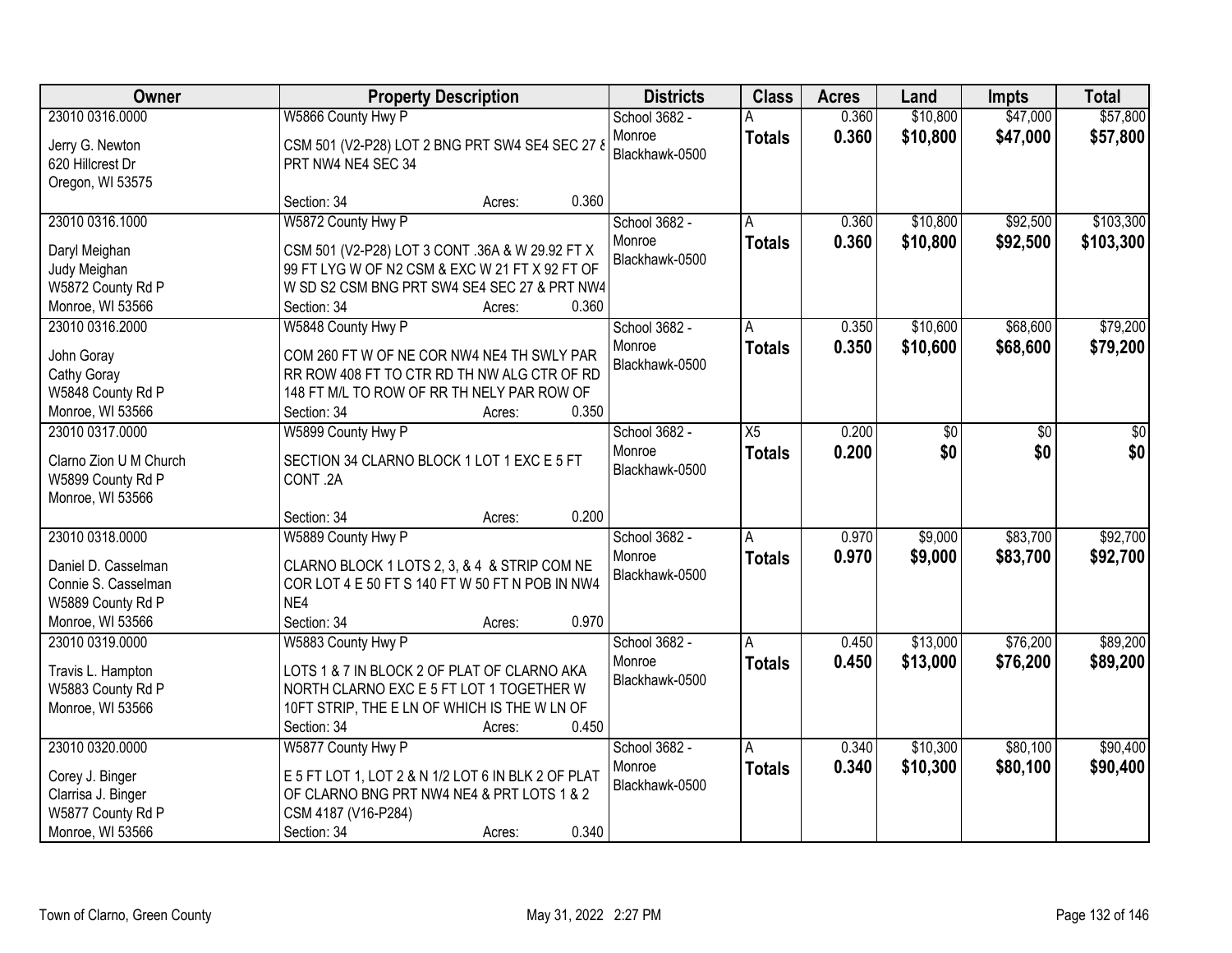| Owner                                                                          | <b>Property Description</b>                                                                                        | <b>Districts</b>                          | <b>Class</b>                  | <b>Acres</b>                       | Land                                     | <b>Impts</b>                         | <b>Total</b>                             |
|--------------------------------------------------------------------------------|--------------------------------------------------------------------------------------------------------------------|-------------------------------------------|-------------------------------|------------------------------------|------------------------------------------|--------------------------------------|------------------------------------------|
| 23010 0321.1000                                                                | W5871 County Hwy P                                                                                                 | School 3682 -                             |                               | 0.460                              | \$13,200                                 | \$109,600                            | \$122,800                                |
| Brittney C. Hagerty<br>W5871 County Rd P<br>Monroe, WI 53566                   | LOTS 3 & 5 & THE S2 OF LOT 6 ALL IN BLOCK 2 IN<br>REC PLAT OF CLARNO, BNG PRT OF LOTS 1 & 2<br>CSM 4187 (V16-P284) | Monroe<br>Blackhawk-0500                  | <b>Totals</b>                 | 0.460                              | \$13,200                                 | \$109,600                            | \$122,800                                |
|                                                                                | 0.460<br>Section: 34<br>Acres:                                                                                     |                                           |                               |                                    |                                          |                                      |                                          |
| 23010 0322.0000<br>Paul E. Gregersen<br>Kathy L. Gregersen<br>N497 Clarno Rd   | N497 Clarno Rd<br>CSM 5178 (V24-P215) PRT LOT 2 BNG PRT NE4 NW4                                                    | School 3682 -<br>Monroe<br>Blackhawk-0500 | A<br><b>Totals</b>            | 0.380<br>0.380                     | \$11,300<br>\$11,300                     | \$137,200<br>\$137,200               | \$148,500<br>\$148,500                   |
| Monroe, WI 53566                                                               | 0.380<br>Section: 34<br>Acres:                                                                                     |                                           |                               |                                    |                                          |                                      |                                          |
| 23010 0323.1000<br>Bradley R. Krueger<br>W5907 County Rd P<br>Monroe, WI 53566 | W5907 County Hwy P<br>CSM 5178 (V24-P215) LOT 1 BNG PRT NE4 NW4                                                    | School 3682 -<br>Monroe<br>Blackhawk-0500 | <b>Totals</b>                 | 0.330<br>0.330                     | \$10,100<br>\$10,100                     | \$69,400<br>\$69,400                 | \$79,500<br>\$79,500                     |
|                                                                                | 0.330<br>Section: 34<br>Acres:                                                                                     |                                           |                               |                                    |                                          |                                      |                                          |
| 23010 0323.2000<br>Kathy L. Crubaugh                                           | County Rd P<br>CSM 5178 (V24-P215) PRT LOT 2 BNG PRT NE4 NW4,                                                      | School 3682 -<br>Monroe<br>Blackhawk-0500 | A<br><b>Totals</b>            | 0.110<br>0.110                     | \$3,600<br>\$3,600                       | $\sqrt[6]{3}$<br>\$0                 | \$3,600<br>\$3,600                       |
| c/o Kathy L. Crubaugh) Gregersen<br>N497 Clarno Rd<br>Monroe, WI 53566         | FKA PRT CSM 248 LOT 3<br>0.110<br>Section: 34<br>Acres:                                                            |                                           |                               |                                    |                                          |                                      |                                          |
| 23010 0324.0000<br>House Family Trust<br>W5911 County Rd P<br>Monroe, WI 53566 | W5911 County Hwy P<br>CSM 248 (V1-P255) LOT 2 BNG PRT NE4 NW4                                                      | School 3682 -<br>Monroe<br>Blackhawk-0500 | A<br><b>Totals</b>            | 0.510<br>0.510                     | \$14,300<br>\$14,300                     | \$108,000<br>\$108,000               | \$122,300<br>\$122,300                   |
|                                                                                | 0.510<br>Section: 34<br>Acres:                                                                                     |                                           |                               |                                    |                                          |                                      |                                          |
| 23010 0325.0000<br>Michael J. Meier<br>Brandi J. Meier<br>W5917 County Rd P    | W5917 County Hwy P<br>CSM 248 (V1-P255) LOT 1 BNG PRT NE4 NW4                                                      | School 3682 -<br>Monroe<br>Blackhawk-0500 | A<br><b>Totals</b>            | 0.470<br>0.470                     | \$13,400<br>\$13,400                     | \$76,900<br>\$76,900                 | \$90,300<br>\$90,300                     |
| Monroe, WI 53566                                                               | 0.470<br>Section: 34<br>Acres:                                                                                     |                                           |                               |                                    |                                          |                                      |                                          |
| 23010 0326.0000<br>Curtis C. Campbell<br>W5992 County Rd P<br>Monroe, WI 53566 | NE4 NW4 EXC CSM 3675 & LOTS 1, 2 CSM 97, & LOTS<br>1-4 CSM 248<br>30.096<br>Section: 34<br>Acres:                  | School 3682 -<br>Monroe<br>Blackhawk-0500 | 5M<br>D<br>E<br><b>Totals</b> | 7.000<br>22.096<br>1.000<br>30.096 | \$10,500<br>\$4,600<br>\$100<br>\$15,200 | $\overline{50}$<br>\$0<br>\$0<br>\$0 | \$10,500<br>\$4,600<br>\$100<br>\$15,200 |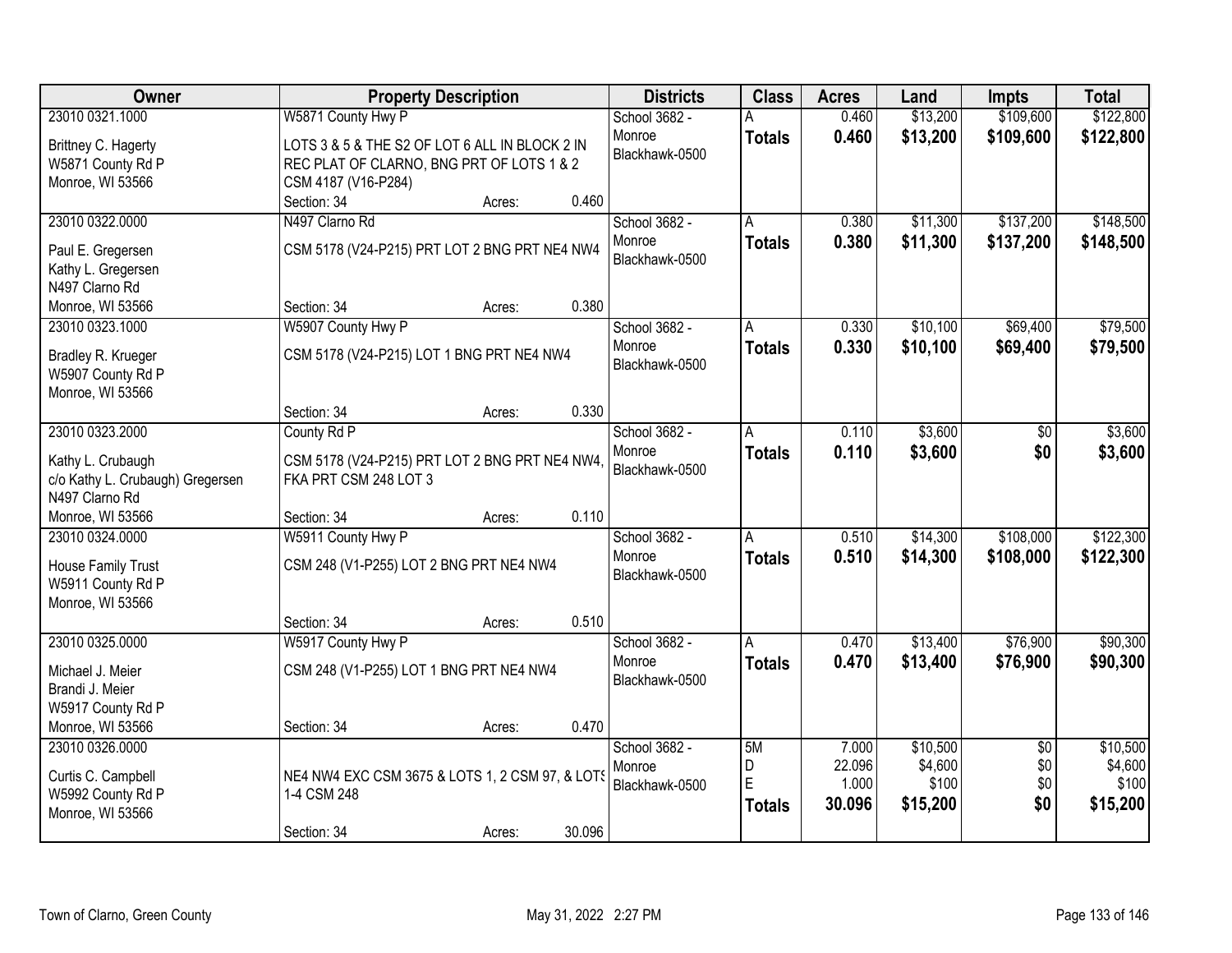| <b>Owner</b>                                                                    |                                                                                           | <b>Property Description</b> |        | <b>Districts</b>                          | <b>Class</b>                  | <b>Acres</b>                        | Land                                     | <b>Impts</b>                         | <b>Total</b>                             |
|---------------------------------------------------------------------------------|-------------------------------------------------------------------------------------------|-----------------------------|--------|-------------------------------------------|-------------------------------|-------------------------------------|------------------------------------------|--------------------------------------|------------------------------------------|
| 23010 0326.1000                                                                 | W5925 County Hwy P                                                                        |                             |        | School 3682 -                             |                               | 1.164                               | \$21,300                                 | \$104,800                            | \$126,100                                |
| Richland Valley Farm, LLC<br>c/o Richland Valley Farm, LLC<br>W5925 County Rd P | CSM 97 (V1-P97) LOT 1 CONT .58A & LOT 2 CONT<br>.584A BNG PRT NE4 NW4                     |                             |        | Monroe<br>Blackhawk-0500                  | <b>Totals</b>                 | 1.164                               | \$21,300                                 | \$104,800                            | \$126,100                                |
| Monroe, WI 53566-9716                                                           | Section: 34                                                                               | Acres:                      | 1.164  |                                           |                               |                                     |                                          |                                      |                                          |
| 23010 0326.2000                                                                 | N485 Clarno Rd                                                                            |                             |        | School 3682 -                             | Α                             | 0.930                               | \$19,300                                 | \$164,100                            | \$183,400                                |
| Jerry Hoover<br>Rosemary Hoover                                                 | CSM 248 (V1-P255) LOT 4 BNG PRT NE4 NW4                                                   |                             |        | Monroe<br>Blackhawk-0500                  | <b>Totals</b>                 | 0.930                               | \$19,300                                 | \$164,100                            | \$183,400                                |
| N485 Clarno Rd                                                                  |                                                                                           |                             |        |                                           |                               |                                     |                                          |                                      |                                          |
| Monroe, WI 53566                                                                | Section: 34                                                                               | Acres:                      | 0.930  |                                           |                               |                                     |                                          |                                      |                                          |
| 23010 0326.3100                                                                 | N475 Clarno Rd                                                                            |                             |        | School 3682 -                             | A                             | 1.740                               | \$25,900                                 | \$202,500                            | \$228,400                                |
| Clayton C. Campbell<br>Cynthia S. Campbell                                      | CSM 4650 (V20-P54) LOT 1 BNG PRT NE4 NW4                                                  |                             |        | Monroe<br>Blackhawk-0500                  | <b>Totals</b>                 | 1.740                               | \$25,900                                 | \$202,500                            | \$228,400                                |
| N475 Clarno Rd                                                                  |                                                                                           |                             |        |                                           |                               |                                     |                                          |                                      |                                          |
| Monroe, WI 53566                                                                | Section: 34                                                                               | Acres:                      | 1.740  |                                           |                               |                                     |                                          |                                      |                                          |
| 23010 0326.3200                                                                 |                                                                                           |                             |        | School 3682 -                             |                               | 3.670                               | \$900                                    | \$0                                  | \$900                                    |
| Curtis C. Campbell<br>W5992 County Rd P<br>Monroe, WI 53566                     | CSM 3675 (V14-P61) LOT 1 BNG PRT NE4 NW4 EXC<br>LOT 1 CSM 4650                            |                             |        | Monroe<br>Blackhawk-0500                  | <b>Totals</b>                 | 3.670                               | \$900                                    | \$0                                  | \$900                                    |
|                                                                                 | Section: 34                                                                               | Acres:                      | 3.670  |                                           |                               |                                     |                                          |                                      |                                          |
| 23010 0327.0000                                                                 | County Rd P                                                                               |                             |        | School 3682 -                             | X5                            | 0.660                               | \$0                                      | \$0                                  | $\overline{50}$                          |
| West Clarno<br>Cemetery                                                         | SECTION 34 COM 706 FT W OF NE COR NE4 NW4 W<br>122 FT S 238 FT E 122 FT N 238 FT POB .66A |                             |        | Monroe<br>Blackhawk-0500                  | <b>Totals</b>                 | 0.660                               | \$0                                      | \$0                                  | \$0                                      |
|                                                                                 | Section: 34                                                                               | Acres:                      | 0.660  |                                           |                               |                                     |                                          |                                      |                                          |
| 23010 0328.0000<br>Bradley W. Timm<br>Catherine L. Timm<br>W5088 County Rd P    | N1/2 OF S1/2 NW4 & E 1/8 (E 5A) NW4 NW4                                                   |                             |        | School 3682 -<br>Monroe<br>Blackhawk-0500 | 5M<br>D<br>E<br><b>Totals</b> | 12.000<br>32.600<br>0.400<br>45.000 | \$18,000<br>\$7,400<br>\$100<br>\$25,500 | $\overline{60}$<br>\$0<br>\$0<br>\$0 | \$18,000<br>\$7,400<br>\$100<br>\$25,500 |
| Monroe, WI 53566                                                                | Section: 34                                                                               | Acres:                      | 45.000 |                                           |                               |                                     |                                          |                                      |                                          |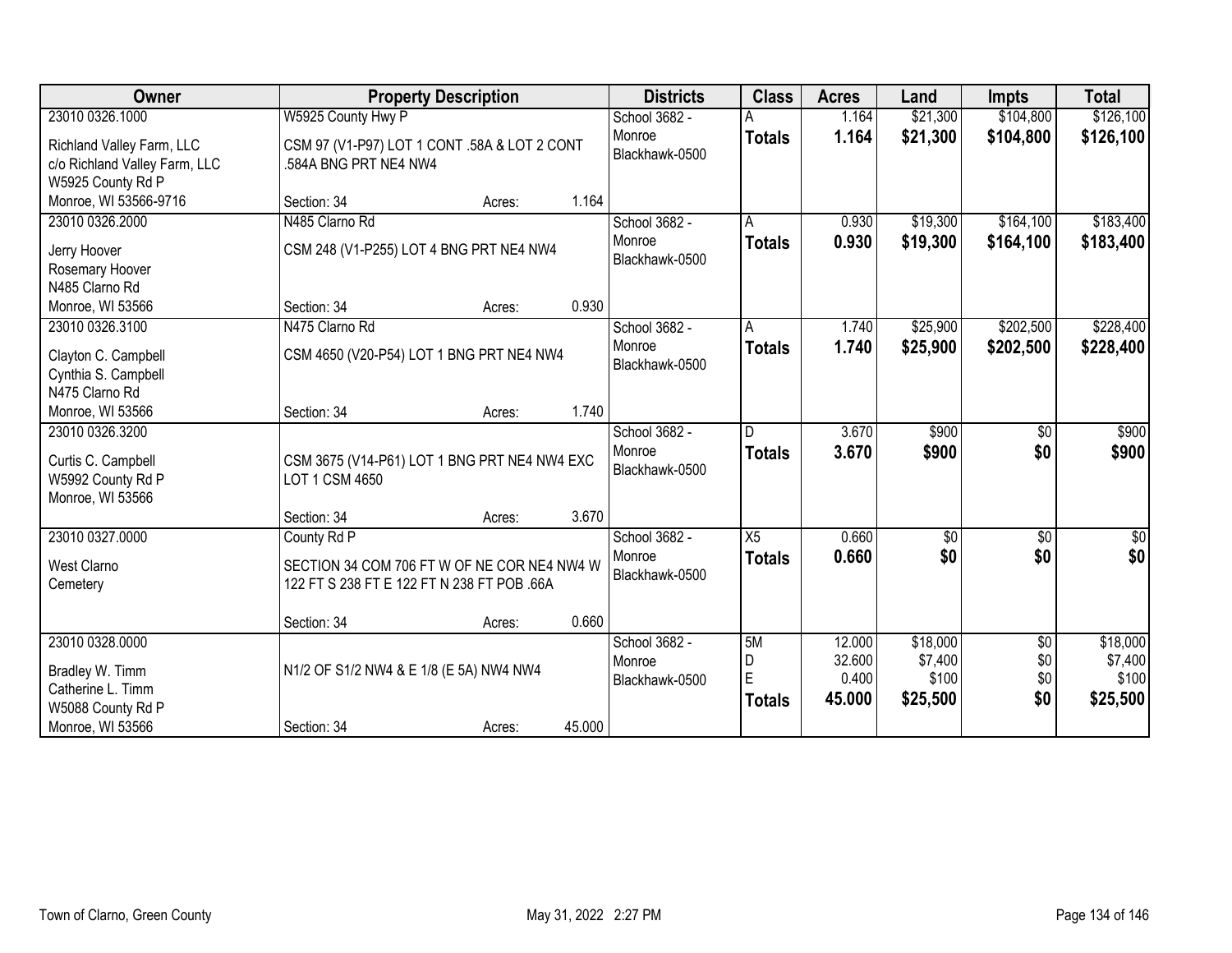| <b>Owner</b>                                                                           | <b>Property Description</b>                                                                                     | <b>Districts</b>         | <b>Class</b>   | <b>Acres</b> | Land            | <b>Impts</b>    | <b>Total</b> |
|----------------------------------------------------------------------------------------|-----------------------------------------------------------------------------------------------------------------|--------------------------|----------------|--------------|-----------------|-----------------|--------------|
| 23010 0329.0000                                                                        |                                                                                                                 | School 3682 -            | X <sub>5</sub> | 14.000       | $\overline{50}$ | $\overline{50}$ | \$0          |
| Green County Forestry Ed Ctr Inc - WI<br>Corp<br>c/o Green Co Forestry Ed Ctr Inc - WI | W 15A OF E2 NW4 NW4 EXC COM 358 FT W NE COR<br>NW4 NW4 W 272 FT S 165 FT E 272 FT N 165 FT POB<br><b>EXEMPT</b> | Monroe<br>Blackhawk-0500 | <b>Totals</b>  | 14.000       | \$0             | \$0             | \$0          |
| Corp<br>Keith Ginner<br>1401 26th Ave<br>Monroe, WI 53566                              | 14.000<br>Section: 34<br>Acres:                                                                                 |                          |                |              |                 |                 |              |
| 23010 0330.0000                                                                        | W6037 County Hwy P                                                                                              | School 3682 -            | X5             | 1.000        | \$0             | \$0             | \$0          |
| Green County Forestry Ed Ctr Inc - WI<br>Corp<br>c/o Green Co Forestry Ed Ctr Inc - WI | COM 358 FT W OF NE COR NW4 NW4 272 FT E & W X<br>165 FT N & S CONT 1A EXEMPT                                    | Monroe<br>Blackhawk-0500 | <b>Totals</b>  | 1.000        | \$0             | \$0             | \$0          |
| Corp                                                                                   | 1.000<br>Section: 34<br>Acres:                                                                                  |                          |                |              |                 |                 |              |
| Keith Ginner                                                                           |                                                                                                                 |                          |                |              |                 |                 |              |
| 1401 26th Ave                                                                          |                                                                                                                 |                          |                |              |                 |                 |              |
| Monroe, WI 53566                                                                       |                                                                                                                 |                          |                |              |                 |                 |              |
| 23010 0331.0000                                                                        |                                                                                                                 | School 3682 -            | X5             | 5.850        | $\overline{50}$ | \$0             | \$0          |
| Green County Forestry Ed Ctr Inc - WI                                                  | E 8A OF W2 NW4 NW4 EXC 396 FT E NW COR NW4                                                                      | Monroe                   | <b>Totals</b>  | 5.850        | \$0             | \$0             | \$0          |
| Corp                                                                                   | NW4 170 FT N & S X 116 FT E & W .45A & EXC 1.7A                                                                 | Blackhawk-0500           |                |              |                 |                 |              |
| c/o Green Co Forestry Ed Ctr Inc - WI                                                  | V169-112) 5A EXEMPT                                                                                             |                          |                |              |                 |                 |              |
| Corp                                                                                   | 5.850<br>Section: 34<br>Acres:                                                                                  |                          |                |              |                 |                 |              |
| Keith Ginner                                                                           |                                                                                                                 |                          |                |              |                 |                 |              |
| 1401 26th Ave                                                                          |                                                                                                                 |                          |                |              |                 |                 |              |
| Monroe, WI 53566                                                                       |                                                                                                                 |                          |                |              |                 |                 |              |
| 23010 0332.0000                                                                        | N482 Dinges Rd                                                                                                  | School 3682 -            | A              | 1.500        | \$24,000        | \$108,200       | \$132,200    |
| John G. Kruse                                                                          | W 12A NW4 NW4 EXC PARC TO JOE MOTZ                                                                              | Monroe                   | D              | 8.340        | \$1,300         | \$0             | \$1,300      |
| Julie L. Kruse                                                                         | (V179-P448 & 449)                                                                                               | Blackhawk-0500           | $\overline{E}$ | 0.300        | \$100           | \$0             | \$100        |
| N482 Dinges Rd                                                                         |                                                                                                                 |                          | <b>Totals</b>  | 10.140       | \$25,400        | \$108,200       | \$133,600    |
| Monroe, WI 53566                                                                       | 10.140<br>Section: 34<br>Acres:                                                                                 |                          |                |              |                 |                 |              |
| 23010 0333.0000                                                                        | W6069 County Hwy P                                                                                              | School 3682 -            | A              | 1.860        | \$26,900        | \$98,300        | \$125,200    |
|                                                                                        |                                                                                                                 | Monroe                   | <b>Totals</b>  | 1.860        | \$26,900        | \$98,300        | \$125,200    |
| James G. Dalee                                                                         | COM NW COR SEC 34 E ALG RD 487.1 POB TH E                                                                       | Blackhawk-0500           |                |              |                 |                 |              |
| Susan J. Dalee                                                                         | 97.53 FT TH S 26 FT & S 409.6 FT TH W 188.7 FT TH                                                               |                          |                |              |                 |                 |              |
| W6069 County Rd P                                                                      | N 340.66 FT TH W 23 FT TH NLY 95 FT TH ELY 127.4                                                                |                          |                |              |                 |                 |              |
| Monroe, WI 53566                                                                       | 1.860<br>Section: 34<br>Acres:                                                                                  |                          |                |              |                 |                 |              |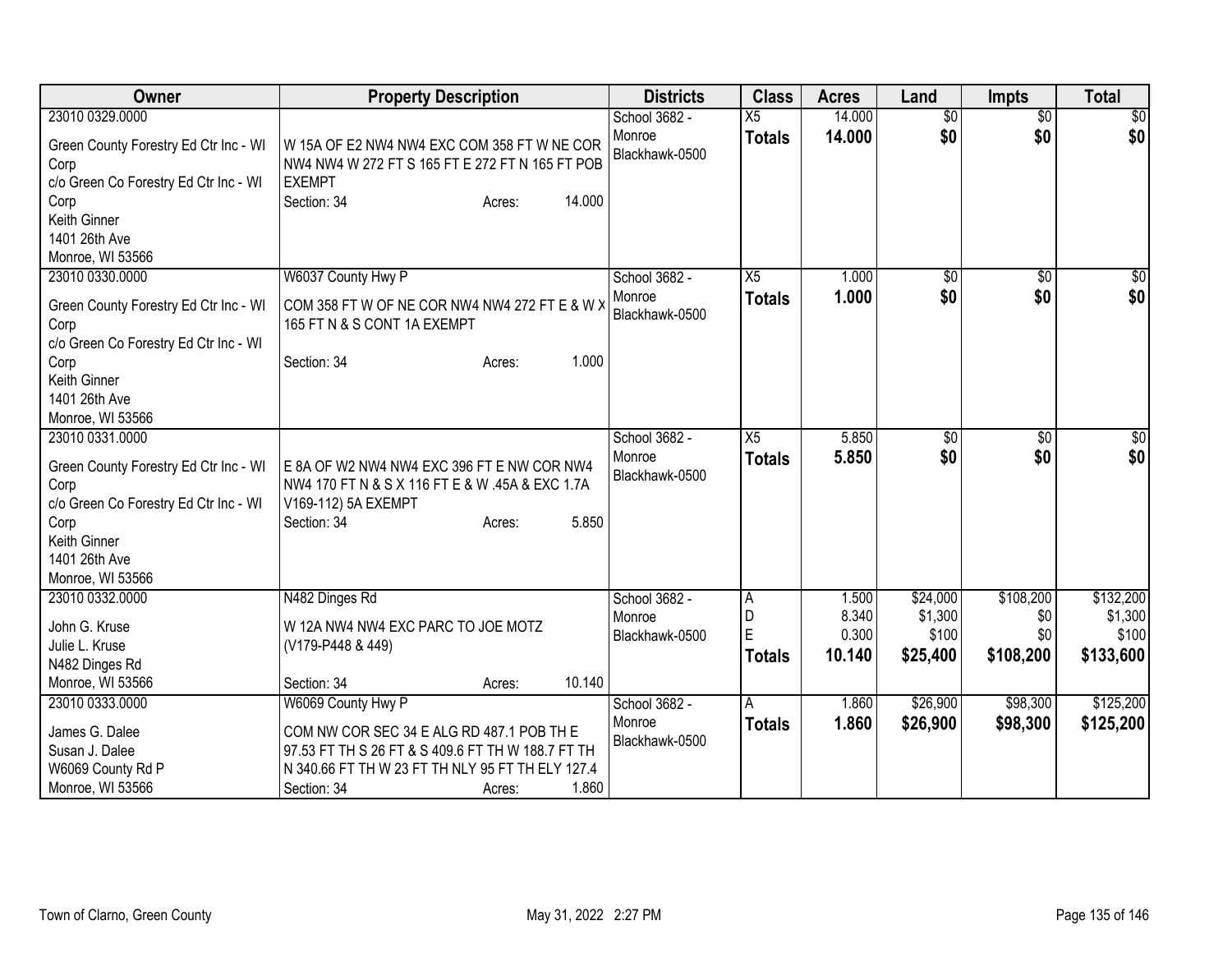| Owner                              | <b>Property Description</b>                      | <b>Districts</b> | <b>Class</b>   | <b>Acres</b> | Land                | Impts           | <b>Total</b> |
|------------------------------------|--------------------------------------------------|------------------|----------------|--------------|---------------------|-----------------|--------------|
| 23010 0334.0000                    | N306 Thorp Rd                                    | School 3682 -    | A              | 2.000        | \$28,000            | \$128,400       | \$156,400    |
| Tessmann Delene M Living Trust Uta | N 1/2 NW4 SW4 20A; S 1/2 SW4 NW4 20A SEC 34 &    | Monroe           | D              | 22.750       | \$4,800             | \$0             | \$4,800      |
| Dated 12/30/14                     | PRT SE4 NE4 SEC 33 COM PT WHERE HWY              | Blackhawk-0500   | M <sub>6</sub> | 16.000       | ( \$51,800)         | \$0             | \$0          |
| c/o Tessmann Delene M Living Trust | CROSSES S LN OF NE4 TH E ALG S LN OF NE4 TO E    |                  | <b>Totals</b>  | 40.750       | \$32,800            | \$128,400       | \$161,200    |
| 2451 Cooper St                     | Section: 34<br>40.750<br>Acres:                  |                  |                |              |                     |                 |              |
| Freeport, IL 61032                 |                                                  |                  |                |              |                     |                 |              |
| 23010 0335.0100                    | N233 Clarno Rd                                   | School 3682 -    | A              | 1.860        | \$26,900            | \$425,700       | \$452,600    |
| Keith P. Rielly                    | CSM 3928 (V15-P177) LOT 1 BNG PRT NE4 SW4        | Monroe           | E              | 10.000       | \$30,500            | \$0             | \$30,500     |
| Kimberly K. Rielly                 |                                                  | Blackhawk-0500   | <b>Totals</b>  | 11.860       | \$57,400            | \$425,700       | \$483,100    |
| N233 Clarno Rd                     |                                                  |                  |                |              |                     |                 |              |
| Monroe, WI 53566                   | 11.860<br>Section: 34<br>Acres:                  |                  |                |              |                     |                 |              |
| 23010 0335.0200                    | N287 Clarno Rd                                   | School 3682 -    | $\overline{A}$ | 4.220        | \$36,900            | \$170,900       | \$207,800    |
|                                    |                                                  | Monroe           | <b>Totals</b>  | 4.220        | \$36,900            | \$170,900       | \$207,800    |
| Loren K. Smith                     | CSM 4912 (V22-P100) LOT 1 BNG PRT SE4 NW4        | Blackhawk-0500   |                |              |                     |                 |              |
| N287 Clarno Rd                     |                                                  |                  |                |              |                     |                 |              |
| Monroe, WI 53566                   |                                                  |                  |                |              |                     |                 |              |
|                                    | 4.220<br>Section: 34<br>Acres:                   |                  |                |              |                     |                 |              |
| 23010 0335.0300                    | Clarno Rd                                        | School 3682 -    | 5M             | 6.000        | \$7,200             | \$0             | \$7,200      |
| Kathy L. Crubaugh                  | PRT SE4 NW4 15.78A, EXC CSM 4912 LOT 1; NE4      | Monroe           | D              | 36.780       | \$8,800             | \$0             | \$8,800      |
| c/o Kathy L. Crubaugh) Gregersen   | SW4 , EXC CSM 3928 & CSM 775 - CONT 7.7A; S2 NW4 | Blackhawk-0500   | E              | 0.700        | \$100               | \$0             | \$100        |
| N497 Clarno Rd                     | <b>SW4 20A</b>                                   |                  | <b>Totals</b>  | 43.480       | \$16,100            | \$0             | \$16,100     |
| Monroe, WI 53566                   | 43.480<br>Section: 34<br>Acres:                  |                  |                |              |                     |                 |              |
| 23010 0335.1000                    | N215 Clarno Rd                                   | School 3682 -    | 5M             | 5.000        | \$7,500             | $\overline{50}$ | \$7,500      |
|                                    |                                                  | Monroe           | А              | 2.000        | \$28,000            | \$99,500        | \$127,500    |
| Jerome A. Vogel                    | CSM 755 (V2-P319) LOT 1 BNG S2 NE4 SW4           | Blackhawk-0500   | D              | 12.940       | \$2,500             | \$0             | \$2,500      |
| Rachel A. Vogel                    |                                                  |                  | E              | 0.500        | \$100               | \$0             | \$100        |
| N215 Clarno Rd                     |                                                  |                  | <b>Totals</b>  | 20.440       | \$38,100            | \$99,500        | \$137,600    |
| Monroe, WI 53566                   | 20.440<br>Section: 34<br>Acres:                  |                  |                |              |                     |                 |              |
| 23010 0336.0000                    |                                                  | School 3682 -    | 5M<br>D        | 8.300        | \$12,500<br>\$8,000 | \$0             | \$12,500     |
| Richland Valley Farm, LLC          | PRT W2 SE4 LYG E OF E RR ROW                     | Monroe           |                | 34.700       |                     | \$0             | \$8,000      |
| c/o Richland Valley Farm, LLC      |                                                  | Blackhawk-0500   | <b>Totals</b>  | 43.000       | \$20,500            | \$0             | \$20,500     |
| W5772 County Rd P                  |                                                  |                  |                |              |                     |                 |              |
| Monroe, WI 53566                   | 43.000<br>Section: 34<br>Acres:                  |                  |                |              |                     |                 |              |
| 23010 0336.1000                    |                                                  | School 3682 -    | 5M             | 4.000        | \$5,400             | $\overline{50}$ | \$5,400      |
| Andy J. Wuthrich                   | SE4 SE4                                          | Monroe           | D              | 35.300       | \$8,200             | \$0             | \$8,200      |
| Tana J. Wuthrich                   |                                                  | Blackhawk-0500   | E              | 0.700        | \$100               | \$0             | \$100        |
| 1464 W Stateline Rd                |                                                  |                  | <b>Totals</b>  | 40.000       | \$13,700            | \$0             | \$13,700     |
| Orangeville, IL 61060              | 40.000<br>Section: 34<br>Acres:                  |                  |                |              |                     |                 |              |
|                                    |                                                  |                  |                |              |                     |                 |              |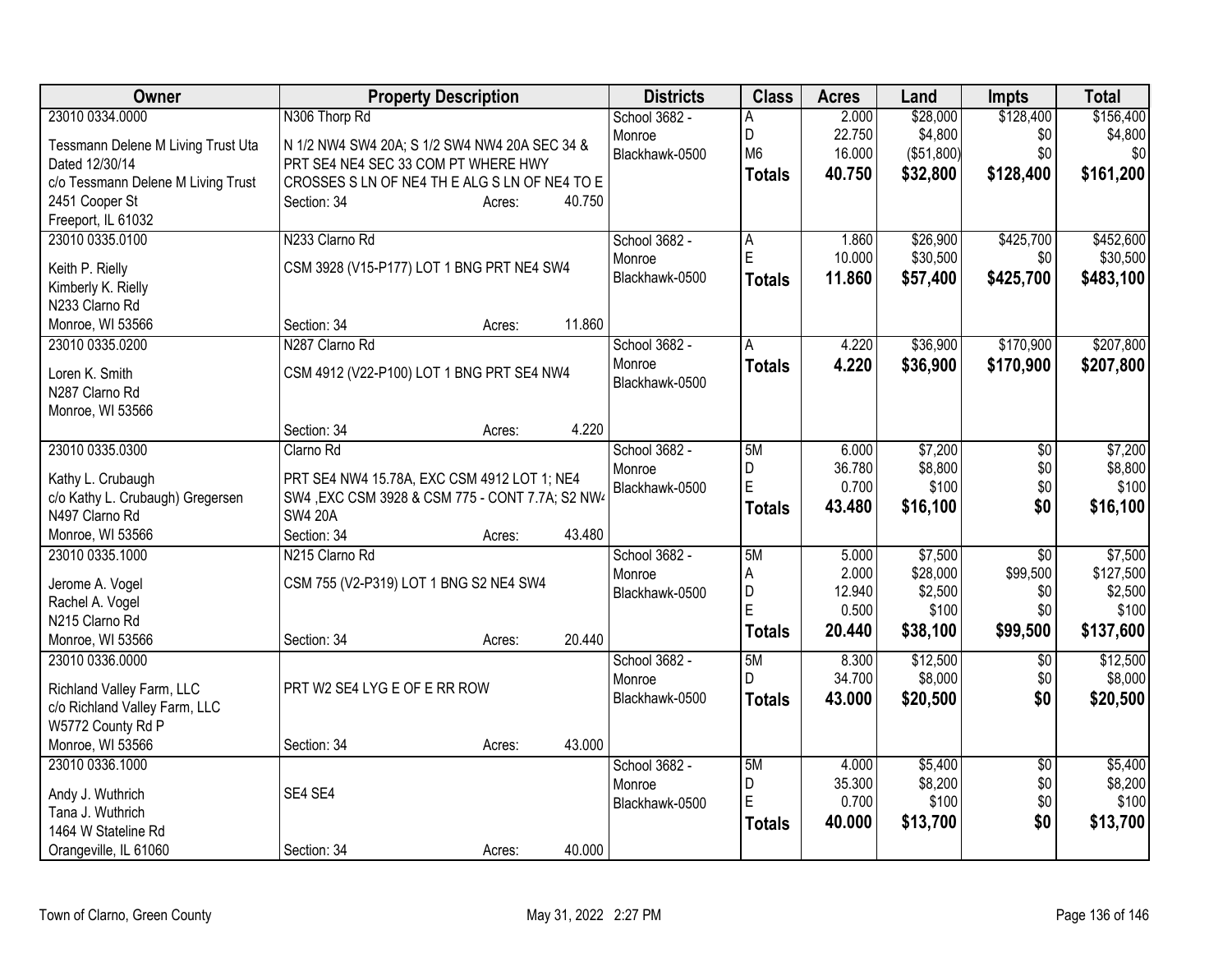| Owner                                    | <b>Property Description</b>                     |        | <b>Districts</b> | <b>Class</b>            | <b>Acres</b> | Land            | <b>Impts</b>    | <b>Total</b>     |
|------------------------------------------|-------------------------------------------------|--------|------------------|-------------------------|--------------|-----------------|-----------------|------------------|
| 23010 0336.2000                          |                                                 |        | School 3682 -    | D                       | 45.300       | \$7,300         | $\overline{50}$ | \$7,300          |
| Gough Family Acres, LLC                  | S2 SW4 LYG W OF CLARNO RD EXC CSM 1947          |        | Monroe           | $\mathsf E$             | 1.700        | \$200           | \$0             | \$200            |
| c/o Gough Family Acres, LLC              |                                                 |        | Blackhawk-0500   | Totals                  | 47.000       | \$7,500         | \$0             | \$7,500          |
| W2708 County Rd Ss                       |                                                 |        |                  |                         |              |                 |                 |                  |
| Monroe, WI 53566                         | Section: 34<br>Acres:                           | 47.000 |                  |                         |              |                 |                 |                  |
| 23010 0336.2100                          |                                                 |        | School 3682 -    | 5M                      | 13.000       | \$19,500        | $\overline{50}$ | \$19,500         |
|                                          |                                                 |        | Monroe           | D.                      | 20.000       | \$3,500         | \$0             | \$3,500          |
| Jerome A. Vogel                          | CSM 1947 (V6-P258) LOT 1 BNG PRT S2 SW4         |        | Blackhawk-0500   | Totals                  | 33.000       | \$23,000        | \$0             | \$23,000         |
| Rachel A. Vogel<br>N215 Clarno Rd        |                                                 |        |                  |                         |              |                 |                 |                  |
| Monroe, WI 53566                         | Section: 34<br>Acres:                           | 33.000 |                  |                         |              |                 |                 |                  |
| 23010 0336.3000                          | N114 Clarno Rd                                  |        | School 3682 -    | D                       | 15.900       | \$3,200         | \$0             | \$3,200          |
|                                          |                                                 |        | Monroe           | $\mathsf E$             | 1.500        | \$200           | \$0             | \$200            |
| Michael J. Gough                         | PRT W2 SE4 LYG E OF CLARNO RD & W OF W RR       |        | Blackhawk-0500   | G                       | 3.600        | \$34,400        | \$136,900       | \$171,300        |
| Macy A. Gough                            | ROW EXC N 923 FT; ALSO ALL THT PRT S2 SW4 LYG   |        |                  | <b>Totals</b>           | 21.000       | \$37,800        | \$136,900       | \$174,700        |
| N114 Clarno Rd                           | E OF CLARNO RD                                  |        |                  |                         |              |                 |                 |                  |
| Monroe, WI 53566                         | Section: 34<br>Acres:                           | 21.000 |                  |                         |              |                 |                 |                  |
| 23010 0336.4000                          | N240 Clarno Rd                                  |        | School 3682 -    | 5M                      | 2.000        | \$3,000         | $\sqrt{6}$      | \$3,000          |
| James L. Healy                           | N 923 FT OF W2 SE4 LYG W OF W RR ROW            |        | Monroe           | A                       | 2.000        | \$28,000        | \$272,400       | \$300,400        |
| Maryann E. Healy                         |                                                 |        | Blackhawk-0500   | D                       | 6.000        | \$1,400         | \$0             | \$1,400          |
| N240 Clarno Rd                           |                                                 |        |                  | <b>Totals</b>           | 10.000       | \$32,400        | \$272,400       | \$304,800        |
| Monroe, WI 53566                         | Section: 34<br>Acres:                           | 10.000 |                  |                         |              |                 |                 |                  |
| 23010 0337.0000                          |                                                 |        | School 3682 -    | $\overline{\mathsf{D}}$ | 39.300       | \$9,000         | $\overline{50}$ | \$9,000          |
|                                          | NE4 SE4                                         |        | Monroe           | E                       | 0.700        | \$100           | \$0             | \$100            |
| Peter A. Figi et al<br>W5510 Wuetrich Rd |                                                 |        | Blackhawk-0500   | Totals                  | 40.000       | \$9,100         | \$0             | \$9,100          |
| Monroe, WI 53566                         |                                                 |        |                  |                         |              |                 |                 |                  |
|                                          | Section: 34<br>Acres:                           | 40.000 |                  |                         |              |                 |                 |                  |
| 23010 0338.0100                          | County Rd P                                     |        | School 3682 -    | X5                      | 0.900        | $\overline{50}$ | $\overline{30}$ | $\overline{\$0}$ |
|                                          |                                                 |        | Monroe           | <b>Totals</b>           | 0.900        | \$0             | \$0             | \$0              |
| East Clarno Church                       | SECTION 35 BEG NE COR SD SEC TH S 15 RODS & 2   |        | Blackhawk-0500   |                         |              |                 |                 |                  |
| W5899 County Rd P                        | 1/2 LINKS TH W 10 2/3 RODS TH N 15 RODS & 2 1/2 |        |                  |                         |              |                 |                 |                  |
| Monroe, WI 53566                         | LINKS TH E 10 2/3 ROD POB, EXC HWY-CONT .90A    |        |                  |                         |              |                 |                 |                  |
|                                          | Section: 35<br>Acres:                           | 0.900  |                  |                         |              |                 |                 |                  |
| 23010 0338.1000                          | W5379 County Rd P                               |        | School 3682 -    | $\overline{D}$          | 14.500       | \$3,600         | $\overline{30}$ | \$3,600          |
| Kendall Reinmann                         | W 32 RDS 16 LKS OF W2 NE4 NE4 CONT 16.16A;      |        | Monroe           | G                       | 1.790        | \$26,300        | \$36,500        | \$62,800         |
| Joyce Reinmann                           | ALSO .13A IN SE COR W2 NE4 NE4                  |        | Blackhawk-0500   | <b>Totals</b>           | 16.290       | \$29,900        | \$36,500        | \$66,400         |
| 11270 Fish Hatchery Rd                   |                                                 |        |                  |                         |              |                 |                 |                  |
| Pecatonica, IL 61063                     | Section: 35<br>Acres:                           | 16.290 |                  |                         |              |                 |                 |                  |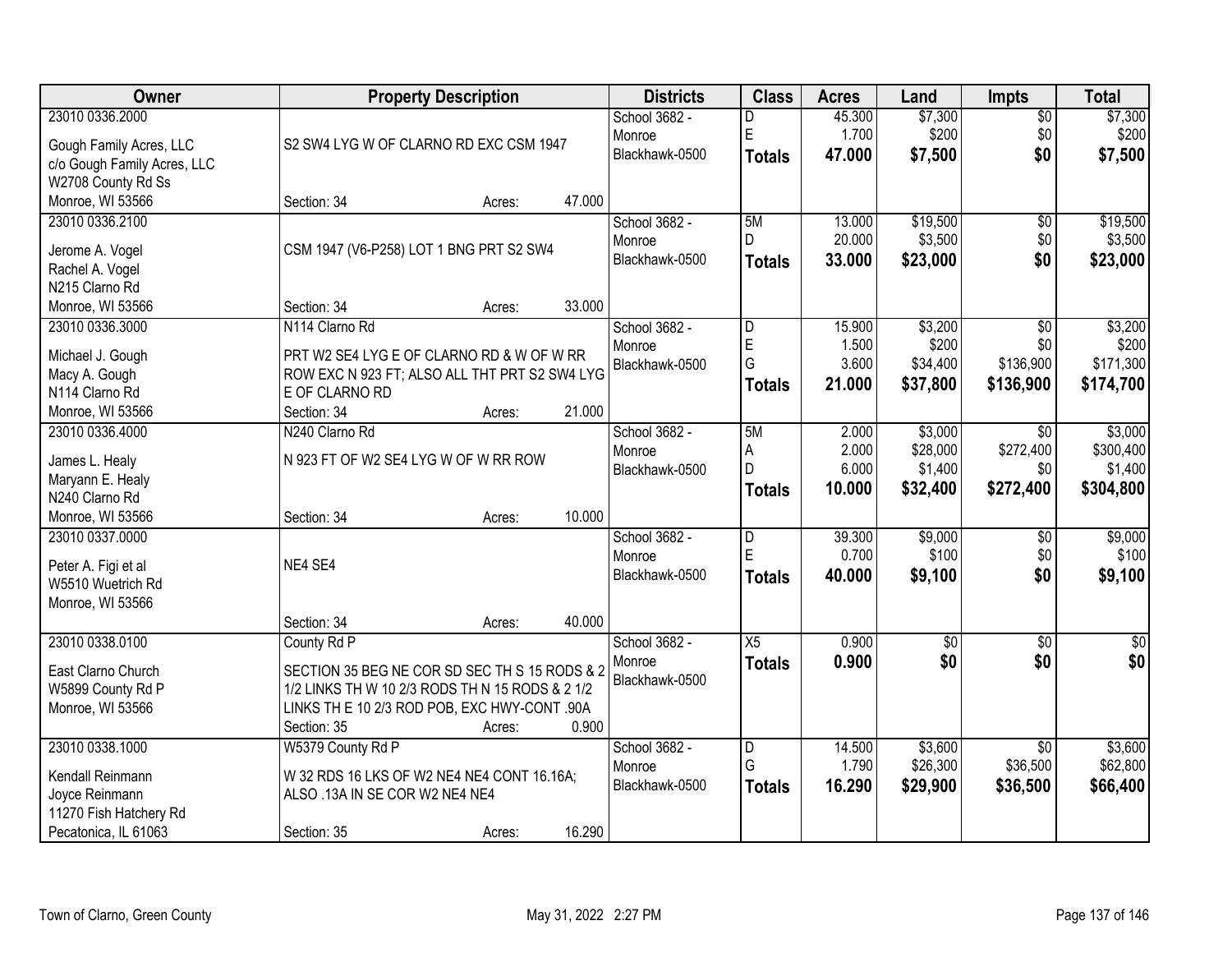| Owner                                          | <b>Property Description</b>                              | <b>Districts</b> | <b>Class</b>  | <b>Acres</b> | Land     | Impts           | <b>Total</b> |
|------------------------------------------------|----------------------------------------------------------|------------------|---------------|--------------|----------|-----------------|--------------|
| 23010 0338.2100                                | <b>Haddinger Rd</b>                                      | School 3682 -    | D             | 1.100        | \$300    | $\overline{50}$ | \$300        |
| Ronald J. Schilt                               | PRT NE4 NE4 LYG N CTY RD P & E HADDINGER RD              | Monroe           | <b>Totals</b> | 1.100        | \$300    | \$0             | \$300        |
| Loni J. Schilt                                 |                                                          | Blackhawk-0500   |               |              |          |                 |              |
| N409 Haddinger Rd                              |                                                          |                  |               |              |          |                 |              |
| Monroe, WI 53566                               | 1.100<br>Section:<br>Acres:                              |                  |               |              |          |                 |              |
| 23010 0338.3000                                |                                                          | School 3682 -    | D.            | 46.500       | \$11,400 | \$0             | \$11,400     |
|                                                |                                                          | Monroe           | <b>Totals</b> | 46.500       | \$11,400 | \$0             | \$11,400     |
| Devoe Alan C & Yvonne R Revocable              | PRT E2 NE4, PRT NE4 SE4, COM N4 COR SEC 35 TH            | Blackhawk-0500   |               |              |          |                 |              |
| Trust Dtd 12/20/16                             | S88*E 1880.59 FT POB TH S88*E 219.15 FT TO               |                  |               |              |          |                 |              |
| c/o Devoe Alan C & Yvonne R                    | CTRLN CTY P TH SELY 183.21 FT CRV RT RAD 816             |                  |               |              |          |                 |              |
| Revocable Trust                                | 46.500<br>Section: 35<br>Acres:                          |                  |               |              |          |                 |              |
| N266 Twin Grove Rd                             |                                                          |                  |               |              |          |                 |              |
| Monroe, WI 53566                               |                                                          |                  |               |              |          |                 |              |
| 23010 0339.0000                                |                                                          | School 3682 -    | D             | 8.661        | \$2,000  | \$0             | \$2,000      |
| Kendall Reinmann                               | W 36 RDS 15 1/2 FT OF W2 NW4 SE4 NE4                     | Monroe           | <b>Totals</b> | 8.661        | \$2,000  | \$0             | \$2,000      |
| Joyce Reinmann                                 |                                                          | Blackhawk-0500   |               |              |          |                 |              |
| 11270 Fish Hatchery Rd                         |                                                          |                  |               |              |          |                 |              |
| Pecatonica, IL 61063                           | 8.661<br>Section: 35<br>Acres:                           |                  |               |              |          |                 |              |
| 23010 0339.1000                                |                                                          | School 3682 -    | D.            | 5.000        | \$1,200  | \$0             | \$1,200      |
|                                                |                                                          | Monroe           | <b>Totals</b> | 5.000        | \$1,200  | \$0             | \$1,200      |
| Devoe Alan C & Yvonne R Revocable              | E 198 FT OF FOLLOWING: COM NE COR NE4 SEC 35             | Blackhawk-0500   |               |              |          |                 |              |
| Trust Dtd 12/20/16                             | TH S 75 RDS & 11 2/3 LINKS TH W 53 RDS POB TH S          |                  |               |              |          |                 |              |
| c/o Devoe Alan C & Yvonne R<br>Revocable Trust | 45 RDS & 8 LKS TH E 17 RDS 5 FT TH N 45 RDS & 8<br>5.000 |                  |               |              |          |                 |              |
| N266 Twin Grove Rd                             | Section: 35<br>Acres:                                    |                  |               |              |          |                 |              |
| Monroe, WI 53566                               |                                                          |                  |               |              |          |                 |              |
| 23010 0339.2000                                | W5379 County Hwy P                                       | School 3682 -    | A             | 1.059        | \$20,500 | \$89,100        | \$109,600    |
|                                                |                                                          | Monroe           |               | 1.059        | \$20,500 | \$89,100        | \$109,600    |
| Luann Bowen                                    | COM 79R & 16L W OF NE COR SEC 35 TH BEG CLN              | Blackhawk-0500   | <b>Totals</b> |              |          |                 |              |
| Kendall Reimann                                | CTY P S 133 FT ALG W PROP LN TH E ALG FENCE              |                  |               |              |          |                 |              |
| Leona Reinmann Le                              | LN M/L 347 FT TH N 133 FT TO CLN CTY P TH 347 FT         |                  |               |              |          |                 |              |
| W5379 County Rd P                              | Section: 35<br>1.059<br>Acres:                           |                  |               |              |          |                 |              |
| Monroe, WI 53566                               |                                                          |                  |               |              |          |                 |              |
| 23010 0340.0000                                | W5521 County Hwy P                                       | School 3682 -    | D             | 89.200       | \$18,500 | \$0             | \$18,500     |
| Eberle Daughters, LLC                          | E2 E2 NW4 EXC CSM 201 (V1-P207) LOT 1 BG PRT             | Monroe           | E             | 1.300        | \$200    | \$0             | \$200        |
| W5521 County Rd P                              | NE4 NW4 CONT 38.45A NW4 NE4 40A; N15A SW4                | Blackhawk-0500   | G             | 3.000        | \$32,000 | \$100,900       | \$132,900    |
| Monroe, WI 53566                               |                                                          |                  | <b>Totals</b> | 93.500       | \$50,700 | \$100,900       | \$151,600    |
|                                                | NE4                                                      |                  |               |              |          |                 |              |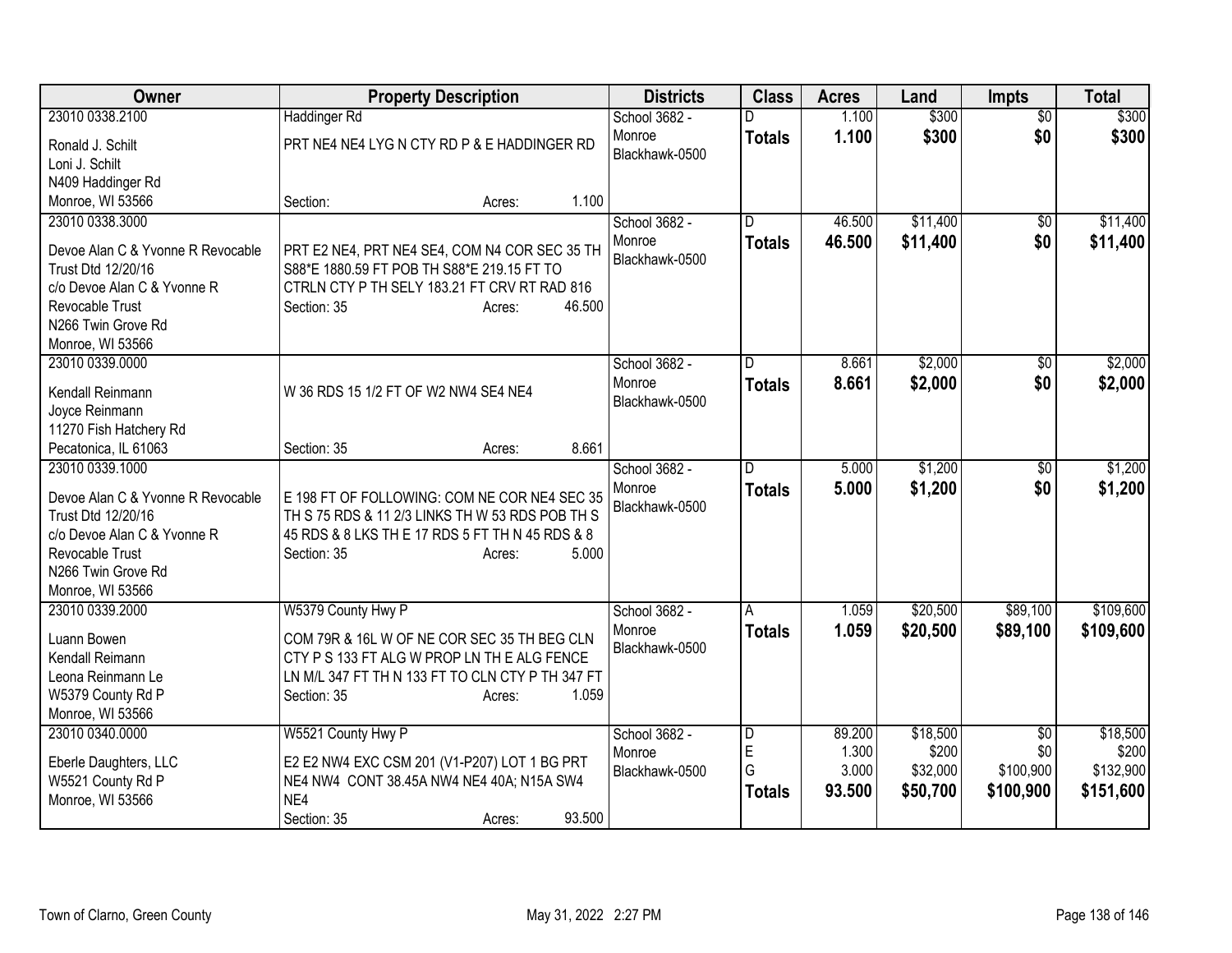| Owner                                                                                    | <b>Property Description</b>                                                                                                                                                                                  | <b>Districts</b>                          | <b>Class</b>                       | <b>Acres</b>                                   | Land                                                  | <b>Impts</b>                                | <b>Total</b>                                            |
|------------------------------------------------------------------------------------------|--------------------------------------------------------------------------------------------------------------------------------------------------------------------------------------------------------------|-------------------------------------------|------------------------------------|------------------------------------------------|-------------------------------------------------------|---------------------------------------------|---------------------------------------------------------|
| 23010 0340.1000                                                                          | W5525 County Hwy P                                                                                                                                                                                           | School 3682 -                             |                                    | 1.550                                          | \$24,400                                              | \$125,300                                   | \$149,700                                               |
| Richard J. Schulte<br>Tamara M. Schulte<br>W5525 County Rd P                             | CSM 201 (V1-P207) LOT 1 BNG PRT NE4 NW4                                                                                                                                                                      | Monroe<br>Blackhawk-0500                  | <b>Totals</b>                      | 1.550                                          | \$24,400                                              | \$125,300                                   | \$149,700                                               |
| Monroe, WI 53566                                                                         | 1.550<br>Section: 35<br>Acres:                                                                                                                                                                               |                                           |                                    |                                                |                                                       |                                             |                                                         |
| 23010 0341.0000                                                                          | N103 Shueyville Rd                                                                                                                                                                                           | School 3682 -                             | А                                  | 0.700                                          | \$17,000                                              | \$100,500                                   | \$117,500                                               |
| Alex M. Landen<br>N103 Shueyville Rd<br>Monroe, WI 53566                                 | CSM 1074 (V3-P377) LOT 1 BNG PRT SW4 SW4                                                                                                                                                                     | Monroe<br>Blackhawk-0500                  | <b>Totals</b>                      | 0.700                                          | \$17,000                                              | \$100,500                                   | \$117,500                                               |
|                                                                                          | 0.700<br>Section: 35<br>Acres:                                                                                                                                                                               |                                           |                                    |                                                |                                                       |                                             |                                                         |
| 23010 0341.1000                                                                          |                                                                                                                                                                                                              | School 3682 -                             | 5M                                 | 6.560                                          | \$9,900                                               | \$0                                         | \$9,900                                                 |
| Peter A. Figi<br>Ann M. Figi<br>W5510 Wuetrich Rd                                        | CSM 3080 (V11-P98) LOT 1 EXC LOT 1 CSM 4408<br><b>BNG PRT SE4 SW4</b>                                                                                                                                        | Monroe<br>Blackhawk-0500                  | <b>Totals</b>                      | 6.560                                          | \$9,900                                               | \$0                                         | \$9,900                                                 |
| Monroe, WI 53566                                                                         | 6.560<br>Section: 35<br>Acres:                                                                                                                                                                               |                                           |                                    |                                                |                                                       |                                             |                                                         |
| 23010 0341.1100                                                                          | W5520 Wuetrich Rd                                                                                                                                                                                            | School 3682 -                             | A                                  | 3.300                                          | \$33,200                                              | \$130,600                                   | \$163,800                                               |
| Andrea M. Figi<br>W5520 Wuethrich Rd<br>Monroe, WI 53566                                 | CSM 4408 (V18-P123) LOT 1 BNG PRT SE4 SW4                                                                                                                                                                    | Monroe<br>Blackhawk-0500                  | <b>Totals</b>                      | 3.300                                          | \$33,200                                              | \$130,600                                   | \$163,800                                               |
|                                                                                          | 3.300<br>Section: 35<br>Acres:                                                                                                                                                                               |                                           |                                    |                                                |                                                       |                                             |                                                         |
| 23010 0341.2000<br>Peter A. Figi<br>Ann M. Figi<br>W5510 Wuetrich Rd<br>Monroe, WI 53566 | W5510 Wuetrich Rd<br>S 25A SW4 NE4; NE4 SW4 40.00A; W1/2 SE4 80.00A;<br>6A W1/2 SE4 SW4; S 28.5A SW4 SW4, EXC LOT 1 CSM<br>1074-CONT 27.80A; E1/2 SE4 SW4, EXC LOT 1 CSM<br>Section: 35<br>189.000<br>Acres: | School 3682 -<br>Monroe<br>Blackhawk-0500 | 5M<br>D<br>E<br>G<br><b>Totals</b> | 13.000<br>170.000<br>2.000<br>4.000<br>189.000 | \$19,500<br>\$37,600<br>\$200<br>\$36,000<br>\$93,300 | \$0<br>\$0<br>\$0<br>\$151,600<br>\$151,600 | \$19,500<br>\$37,600<br>\$200<br>\$187,600<br>\$244,900 |
| 23010 0342.1000                                                                          | W5624 County Hwy P                                                                                                                                                                                           | School 3682 -                             | A                                  | 1.500                                          | \$24,000                                              | \$197,300                                   | \$221,300                                               |
| Todd M. Flannery<br>Lisa M. Flannery<br>W5624 County Rd P                                | CSM 3473 (V13-P55) LOT 1 BNG PRT NW4 & NE4 OF<br>NW4                                                                                                                                                         | Monroe<br>Blackhawk-0500                  | <b>Totals</b>                      | 1.500                                          | \$24,000                                              | \$197,300                                   | \$221,300                                               |
| Monroe, WI 53566                                                                         | 1.500<br>Section: 35<br>Acres:                                                                                                                                                                               |                                           |                                    |                                                |                                                       |                                             |                                                         |
| 23010 0342.2000<br>Kenneth A. Konopacki<br>N415 Dinges Rd<br>Monroe, WI 53566            | County Rd P<br>CSM 5158 (V24-P173) LOT 1 BNG PRT SW4 NW4<br>2.000<br>Section: 35<br>Acres:                                                                                                                   | School 3682 -<br>Monroe<br>Blackhawk-0500 | D<br><b>Totals</b>                 | 2.000<br>2.000                                 | \$600<br>\$600                                        | $\overline{30}$<br>\$0                      | \$600<br>\$600                                          |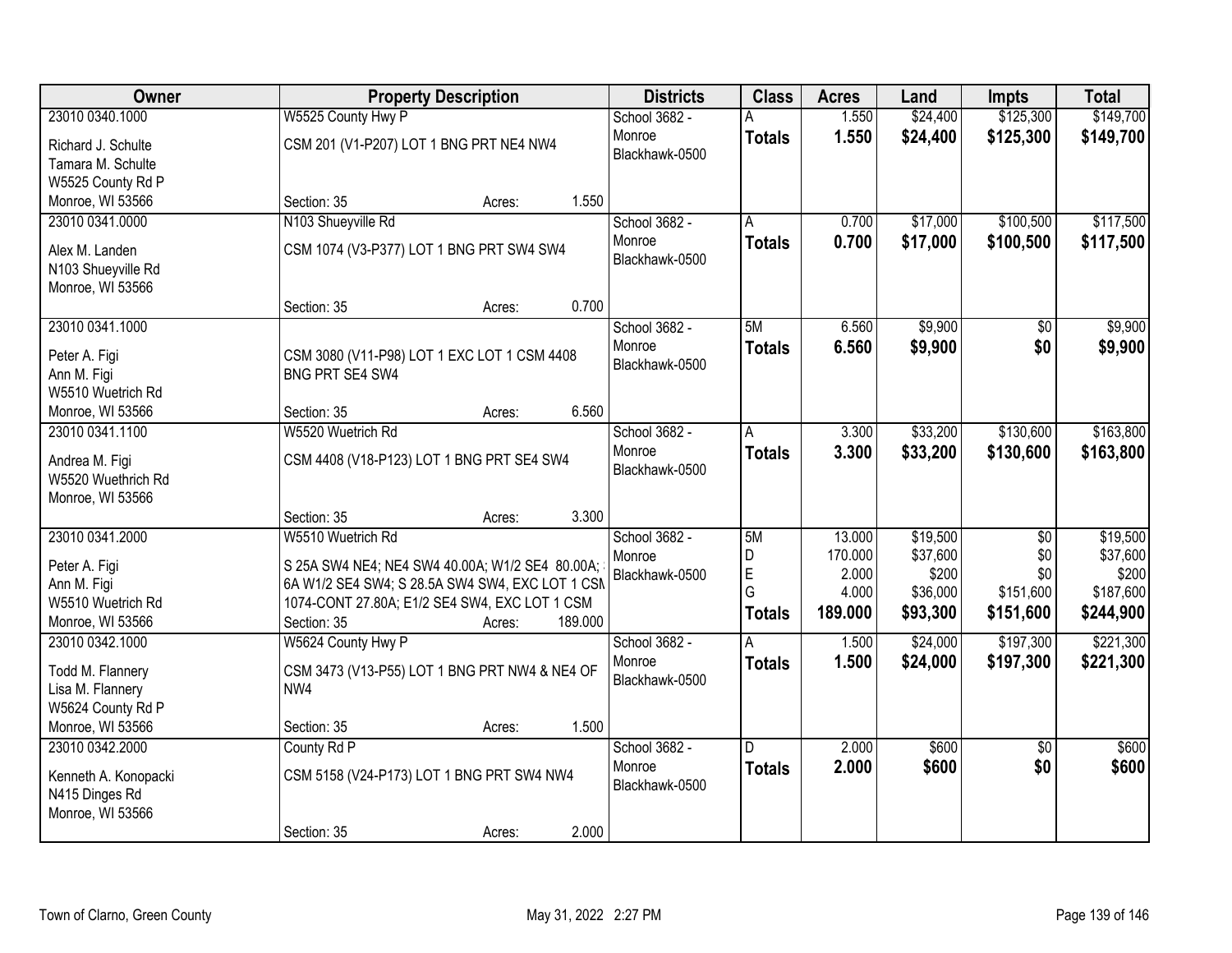| Owner                             | <b>Property Description</b>                     | <b>Districts</b> | <b>Class</b>            | <b>Acres</b> | Land     | Impts           | <b>Total</b> |
|-----------------------------------|-------------------------------------------------|------------------|-------------------------|--------------|----------|-----------------|--------------|
| 23010 0342.3000                   | W5663 County Hwy P                              | School 3682 -    | 5M                      | 2.290        | \$3,500  | $\overline{50}$ | \$3,500      |
| Donna R. Hartwig                  | W 20A NE4 NW4; PRT NW4 NW4 EXC CSM 3473 LOT     | Monroe           | D                       | 44.840       | \$10,700 | \$0             | \$10,700     |
| W5663 County Rd P                 | - 28.13A M/L; ALSO COM 194 FT E OF NW COR SW4   | Blackhawk-0500   | E                       | 8.000        | \$1,400  | \$0             | \$1,400      |
| Monroe, WI 53566                  | NW4 TH W 194 FT TH S 938 FT TH E 966 FT TO CTR  |                  | G                       | 3.000        | \$32,000 | \$125,800       | \$157,800    |
|                                   | Section: 35<br>58.130<br>Acres:                 |                  | <b>Totals</b>           | 58.130       | \$47,600 | \$125,800       | \$173,400    |
| 23010 0343.0100                   | N368 Shueyville Rd                              | School 3682 -    | A                       | 2.120        | \$28,500 | \$121,700       | \$150,200    |
| Eugene J. Hill                    | CSM 4510 (V19-P24) LOT 1 BNG PRT SW4 NW4        | Monroe           | <b>Totals</b>           | 2.120        | \$28,500 | \$121,700       | \$150,200    |
| Leah C. Hill                      |                                                 | Blackhawk-0500   |                         |              |          |                 |              |
| N368 Shueyville Rd                |                                                 |                  |                         |              |          |                 |              |
| Monroe, WI 53566                  | 2.120<br>Section: 35<br>Acres:                  |                  |                         |              |          |                 |              |
| 23010 0343.0200                   |                                                 | School 3682 -    | D                       | 58.000       | \$9,800  | \$0             | \$9,800      |
|                                   |                                                 | Monroe           | E                       | 6.380        | \$1,800  | \$0             | \$1,800      |
| Peter A. Figi et al               | SW4 NW4 EXC COM 194 FT E OF NW COR W 194 FT     | Blackhawk-0500   | <b>Totals</b>           | 64.380       | \$11,600 | \$0             | \$11,600     |
| c/o Peter A. Figi                 | 938 FT E 966 FT TO HWY NWLY ALG HWY POB EXC     |                  |                         |              |          |                 |              |
| W5510 Wuetrich Rd                 | CSM 4510 - CONT 25.38AM/L; W 20A SE4 NW4; N 19A |                  |                         |              |          |                 |              |
| Monroe, WI 53566                  | 64.380<br>Section: 35<br>Acres:                 |                  |                         |              |          |                 |              |
| 23010 0344.0000                   |                                                 | School 3682 -    | D                       | 11.170       | \$3,100  | $\overline{50}$ | \$3,100      |
| Russell J. Snyder                 | CSM 4057 (V16-P57) LOT 1 BNG PRT NW4 SW4        | Monroe           | E                       | 0.500        | \$100    | \$0             | \$100        |
| Kathy L. Snyder                   |                                                 | Blackhawk-0500   | <b>Totals</b>           | 11.670       | \$3,200  | \$0             | \$3,200      |
| 1311 22nd Ave                     |                                                 |                  |                         |              |          |                 |              |
| Monroe, WI 53566                  | 11.670<br>Section: 35<br>Acres:                 |                  |                         |              |          |                 |              |
| 23010 0344.1000                   | N187 Shueyville Rd                              | School 3682 -    | $\overline{\mathsf{D}}$ | 19.300       | \$5,000  | $\overline{30}$ | \$5,000      |
|                                   |                                                 | Monroe           | G                       | 1.530        | \$24,200 | \$9,200         | \$33,400     |
| Peter A. Figi et al               | S21A NW4 SW4 EXC CSM 4057 - CONT 9.33A; N 11.5/ | Blackhawk-0500   | <b>Totals</b>           | 20.830       | \$29,200 | \$9,200         | \$38,400     |
| W5510 Wuetrich Rd                 | SW4 SW4                                         |                  |                         |              |          |                 |              |
| Monroe, WI 53566                  |                                                 |                  |                         |              |          |                 |              |
|                                   | 20.830<br>Section: 35<br>Acres:                 |                  |                         |              |          |                 |              |
| 23010 0345.0000                   |                                                 | School 3682 -    | E                       | 2.000        | \$5,400  | $\overline{30}$ | \$5,400      |
| Dctmrt LLC                        | S 1/2 OF W 1/2 OF E 1/2 OF SW4, EXC S 6AC       | Monroe           | F                       | 12.000       | \$36,000 | \$0             | \$36,000     |
| c/o Dctmrt, LLC                   |                                                 | Blackhawk-0500   | <b>Totals</b>           | 14.000       | \$41,400 | \$0             | \$41,400     |
| 21 Orinda Way Ste C 182           |                                                 |                  |                         |              |          |                 |              |
| Orinda, CA 94563-2534             | 14.000<br>Section: 35<br>Acres:                 |                  |                         |              |          |                 |              |
| 23010 0346.0000                   |                                                 | School 3682 -    | 5M                      | 1.500        | \$2,100  | $\overline{50}$ | \$2,100      |
|                                   |                                                 | Monroe           | D                       | 48.500       | \$12,700 | \$0             | \$12,700     |
| Devoe Alan C & Yvonne R Revocable | 50A E2 SE4 (SEE DESCRIPTION IN PARCEL 338.3)    |                  |                         |              |          |                 |              |
| Trust Dtd 12/20/16                |                                                 | Blackhawk-0500   | <b>Totals</b>           | 50.000       | \$14,800 | \$0             | \$14,800     |
| c/o Devoe Alan C & Yvonne R       |                                                 |                  |                         |              |          |                 |              |
| Revocable Trust                   | 50.000<br>Section: 35<br>Acres:                 |                  |                         |              |          |                 |              |
| N266 Twin Grove Rd                |                                                 |                  |                         |              |          |                 |              |
| Monroe, WI 53566                  |                                                 |                  |                         |              |          |                 |              |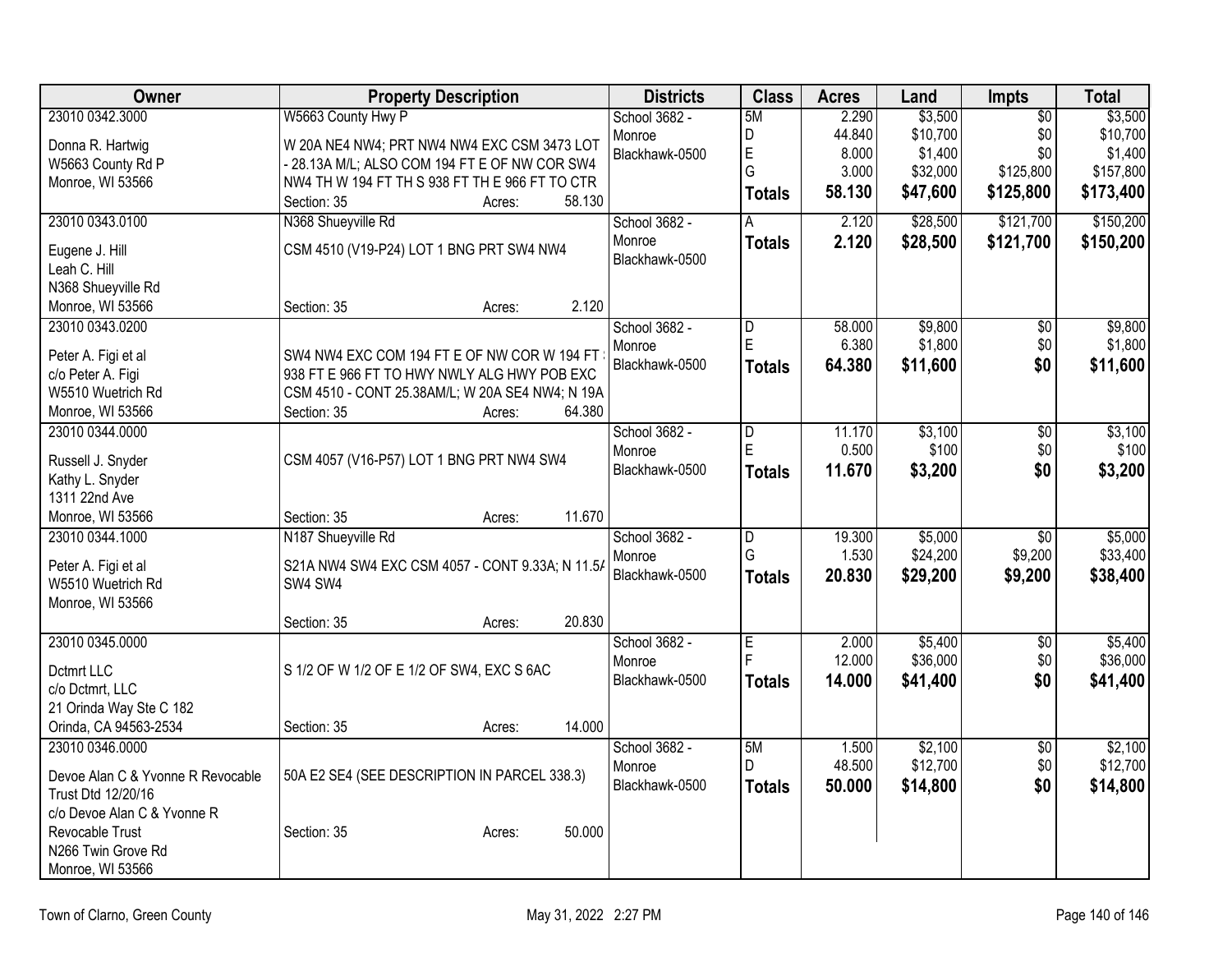| Owner               | <b>Property Description</b>                    |        |        | <b>Districts</b> | <b>Class</b>  | <b>Acres</b> | Land                          | <b>Impts</b>    | <b>Total</b> |
|---------------------|------------------------------------------------|--------|--------|------------------|---------------|--------------|-------------------------------|-----------------|--------------|
| 23010 0346.1000     |                                                |        |        | School 3682 -    | D             | 29.000       | \$6,200                       | $\overline{50}$ | \$6,200      |
| Joyce L. Hartwig    | E1/2 SE4                                       |        |        | Monroe           | E             | 1.000        | \$100                         | \$0             | \$100        |
| N198 Haddinger Rd   |                                                |        |        | Blackhawk-0500   | <b>Totals</b> | 30.000       | \$6,300                       | \$0             | \$6,300      |
| Monroe, WI 53566    |                                                |        |        |                  |               |              |                               |                 |              |
|                     | Section: 35                                    | Acres: | 30.000 |                  |               |              |                               |                 |              |
| 23010 0347.0000     | N481 Shueyville Rd                             |        |        | School 3682 -    |               |              | Assessed with 23010 0349.0000 |                 |              |
| Fred W. Beckman     | VILLAGE OF SHUEYVILLELOT 1 & VAC ALLEY ON W    |        |        | Monroe           |               |              |                               |                 |              |
| N481 Schueyville Rd | <b>SD</b>                                      |        |        | Blackhawk-0500   |               |              |                               |                 |              |
| Monroe, WI 53566    |                                                |        |        |                  |               |              |                               |                 |              |
|                     | Section: 35                                    | Acres: | 0.280  |                  |               |              |                               |                 |              |
| 23010 0348.0000     | W5686 County Hwy P                             |        |        | School 3682 -    | A             | 5.000        | \$40,000                      | \$247,000       | \$287,000    |
| Kirby A. Price      | VILLAGE OF SHUEYVILLECSM 1060 (V3-P361) LOT 1  |        |        | Monroe           | <b>Totals</b> | 5.000        | \$40,000                      | \$247,000       | \$287,000    |
| Kimberly S. Price   | ALSO PRT LYG E OF LOT 1 CSM 1060 BNG DESC AS   |        |        | Blackhawk-0500   |               |              |                               |                 |              |
| W5686 County Rd P   | PRT OF FOL DESC PCL: COM 172 FT E SW COR SEC   |        |        |                  |               |              |                               |                 |              |
| Monroe, WI 53566    | Section: 35                                    | Acres: | 5.000  |                  |               |              |                               |                 |              |
| 23010 0349.0000     | N481 Shueyville Rd                             |        |        | School 3682 -    | A             | 1.180        | \$28,000                      | \$102,500       | \$130,500    |
|                     |                                                |        |        | Monroe           | <b>Totals</b> | 1.180        | \$28,000                      | \$102,500       | \$130,500    |
| Fred W. Beckman     | VILLAGE OF SHUEYVILLE LOTS 4 & 5 E & VAC ALLEY |        |        | Blackhawk-0500   |               |              |                               |                 |              |
| N481 Schueyville Rd | BETW & VAC ALLEY ON W SD LOT 8 & 1/2 VAC ALLEY |        |        |                  |               |              |                               |                 |              |
| Monroe, WI 53566    | S SD & VAC ALLEY W SD<br>Section: 35           |        | 0.900  |                  |               |              |                               |                 |              |
| 23010 0350.0000     | N459 Shueyville Rd                             | Acres: |        | School 3682 -    | Α             | 0.000        | \$9,000                       | \$160,300       | \$169,300    |
|                     |                                                |        |        | Monroe           |               | 0.000        | \$9,000                       | \$160,300       |              |
| Robby Gibbons       | CSM 884 (V3-P35) LOT 1 BNG LOTS 9 & 12 PLAT OF |        |        | Blackhawk-0500   | <b>Totals</b> |              |                               |                 | \$169,300    |
| N459 Shueyville Rd  | SCHUEYVILLE IN NW4 NW4 & 1/2 VAC ALLEY N OF    |        |        |                  |               |              |                               |                 |              |
| Monroe, WI 53566    | LOT 9 & S OF LOT 12, ALSO VAC ALLEY ON W SD OF |        |        |                  |               |              |                               |                 |              |
|                     | Section: 35                                    | Acres: | 0.000  |                  |               |              |                               |                 |              |
| 23010 0351.0000     | N439 Shueyville Rd                             |        |        | School 3682 -    | A             | 0.000        | \$9,000                       | \$76,100        | \$85,100     |
| Randall L. Weidner  | VILLAGE OF SHUEYVILLE LOT 17; ALSO INCLUDING   |        |        | Monroe           | <b>Totals</b> | 0.000        | \$9,000                       | \$76,100        | \$85,100     |
| N439 Shueyville Rd  | ALL OF VAC ALLEY LYG W LOT 17                  |        |        | Blackhawk-0500   |               |              |                               |                 |              |
| Monroe, WI 53566    |                                                |        |        |                  |               |              |                               |                 |              |
|                     | Section: 35                                    | Acres: | 0.000  |                  |               |              |                               |                 |              |
| 23010 0351.1000     | Shueyville Rd                                  |        |        | School 3682 -    | A             | 0.700        | \$14,000                      | \$27,100        | \$41,100     |
| Randall L. Weidner  | VILLAGE OF SHUEYVILLE LOT 13 & 1/2 VAC ALLEY N |        |        | Monroe           | <b>Totals</b> | 0.700        | \$14,000                      | \$27,100        | \$41,100     |
| N439 Shueyville Rd  | SD & ALL VAC ALLEY W SD LOT 13LOT 16 & VAC     |        |        | Blackhawk-0500   |               |              |                               |                 |              |
| Monroe, WI 53566    | ALLEY W LOT 16                                 |        |        |                  |               |              |                               |                 |              |
|                     | Section: 35                                    | Acres: | 0.700  |                  |               |              |                               |                 |              |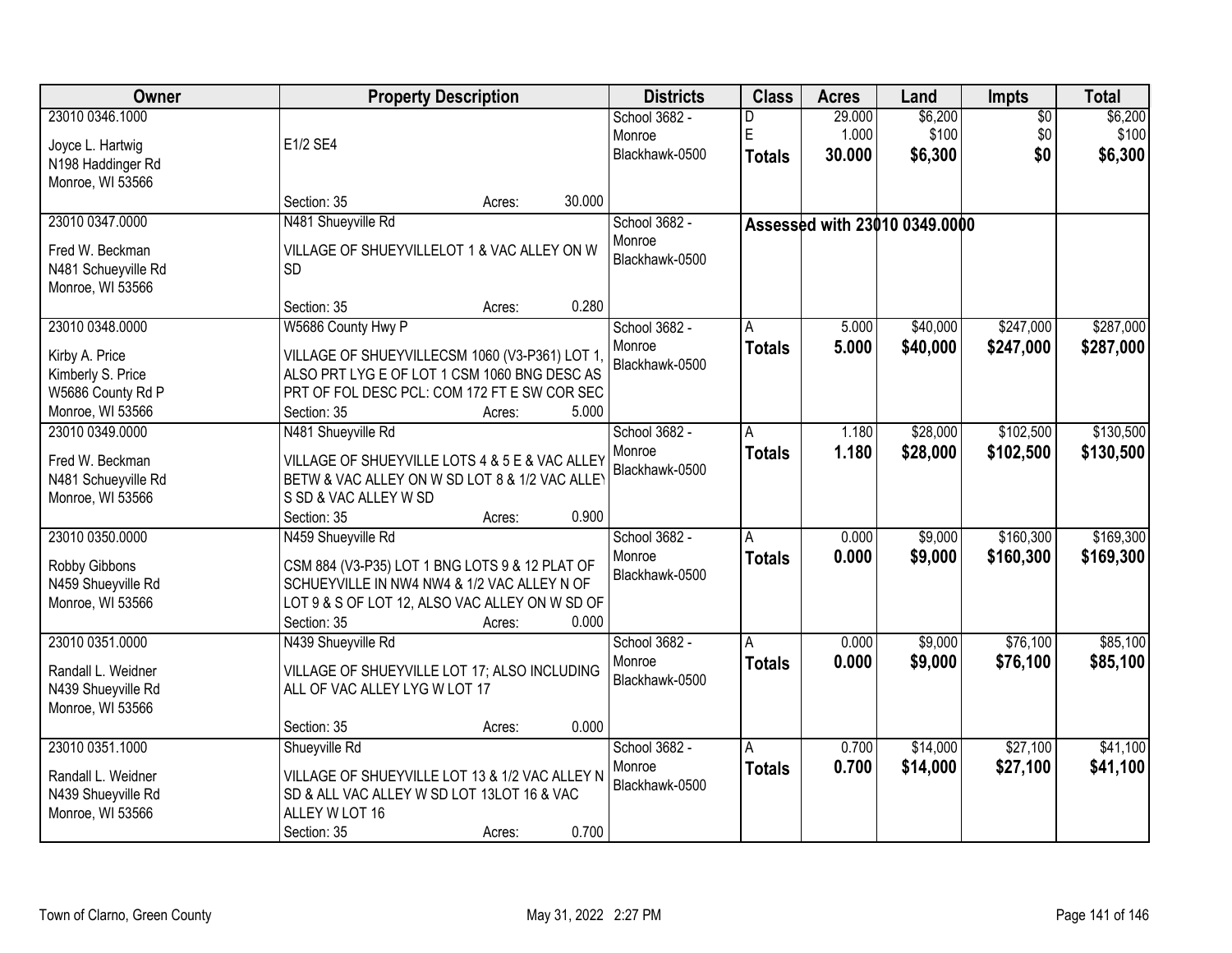| <b>Owner</b>                                                                                           | <b>Property Description</b>                                                                                                                                                            | <b>Districts</b>                          | <b>Class</b>                                  | <b>Acres</b>                         | Land                                        | <b>Impts</b>                         | <b>Total</b>                                |
|--------------------------------------------------------------------------------------------------------|----------------------------------------------------------------------------------------------------------------------------------------------------------------------------------------|-------------------------------------------|-----------------------------------------------|--------------------------------------|---------------------------------------------|--------------------------------------|---------------------------------------------|
| 23010 0352.0000                                                                                        | W5692 County Hwy P                                                                                                                                                                     | School 3682 -                             |                                               | 0.000                                | \$9,000                                     | \$109,600                            | \$118,600                                   |
| Jean M. Homan<br>W5692 County Rd P<br>Monroe, WI 53566                                                 | VILLAGE OF SHUEYVILLE LOTS 11, 14, 15, 30 & 31<br>EXC CSM 1060 LOT 1; PRT NW4 NW4 SEC 35 LYG N<br>LOTS 30 & 31; ALSO VAC ALLEYS CONTIG TO LTS                                          | Monroe<br>Blackhawk-0500                  | <b>Totals</b>                                 | 0.000                                | \$9,000                                     | \$109,600                            | \$118,600                                   |
|                                                                                                        | 0.000<br>Section: 35<br>Acres:                                                                                                                                                         |                                           |                                               |                                      |                                             |                                      |                                             |
| 23010 0353.0000<br>Donna R. Hartwig<br>W5663 County Rd P<br>Monroe, WI 53566                           | VILLAGE OF SHUEYVILLE LOT 18 & 1/2 VAC ALLEY E<br>SD & VAC S 1/2 VAC WOOD ST; LOT 19 & 1/2 VAC<br>ALLEY S & E SD; LOT 29 & 1/2 VAC ALLEY W SD &<br>1.450<br>Section: 35<br>Acres:      | School 3682 -<br>Monroe<br>Blackhawk-0500 | $\overline{\mathsf{D}}$<br>E<br><b>Totals</b> | 0.950<br>0.500<br>1.450              | \$200<br>\$100<br>\$300                     | $\overline{60}$<br>\$0<br>\$0        | \$200<br>\$100<br>\$300                     |
| 23010 0354.0000                                                                                        |                                                                                                                                                                                        | School 3682 -                             | $\overline{\chi_3}$                           | 0.000                                | \$0                                         | $\overline{50}$                      | $\overline{30}$                             |
| <b>Green County</b>                                                                                    | VILLAGE OF SHUEYVILLE LOT 20 & VAC ALLEY W SD<br>& 1/2 VAC ALLEY S SD                                                                                                                  | Monroe<br>Blackhawk-0500                  | <b>Totals</b>                                 | 0.000                                | \$0                                         | \$0                                  | \$0                                         |
|                                                                                                        | 0.000<br>Section: 35<br>Acres:                                                                                                                                                         |                                           |                                               |                                      |                                             |                                      |                                             |
| 23010 0355.0000                                                                                        | Shueyville Rd                                                                                                                                                                          | School 3682 -                             | D                                             | 1.710                                | \$400                                       | \$0                                  | \$400                                       |
| Peter A. Figi et al<br>c/o Peter A. Figi<br>W5510 Wuetrich Rd<br>Monroe, WI 53566                      | VILLAGE OF SHUEYVILLE CSM 355 (V1-P366) LOT 2<br>BNG LOT 22 & 1/2 VAC ALLEY N SD & VAC ALLEY E<br>SD; LOT 23 & 1/2 VAC ALLEY S SD & VAC ALLEY E<br>1.710<br>Section: 35<br>Acres:      | Monroe<br>Blackhawk-0500                  | <b>Totals</b>                                 | 1.710                                | \$400                                       | \$0                                  | \$400                                       |
| 23010 0355.1000                                                                                        | N429 Shueyville Rd                                                                                                                                                                     | School 3682 -                             | A                                             | 0.000                                | \$9,000                                     | \$112,100                            | \$121,100                                   |
| Francis L. Alt<br>Donna M. Alt<br>N429 Schueyville Rd<br>Monroe, WI 53566                              | VILLAGE OF SCHUEYVILLE CSM 355 (V1-P366) LOT<br>BNG LOT 21 & 1/2 VAC ALLEY N SD & VAC ALLEY W<br>SD; LOT 24 & 1/2 VAC ALLEY S SD & VAC ALLEY W<br>0.000<br>Section: 35<br>Acres:       | Monroe<br>Blackhawk-0500                  | <b>Totals</b>                                 | 0.000                                | \$9,000                                     | \$112,100                            | \$121,100                                   |
| 23010 0356.0000<br>Bianca Farms, LLC<br>c/o Bianca Farms, LLC<br>22 W 536 Glen Ct<br>Medinah, IL 60157 | N3/4 OF E1/2 NE4; S3/4 OF SW4 NE4; N 10AC NW4<br>SE4; ALSO COM NE COR W1/2 NE4 SD SEC TH N & S<br>25 37/100 CHS X E & W 4 12.5 CHAINS; S1/2 SE4 NE<br>125.840<br>Section: 36<br>Acres: | School 3682 -<br>Monroe<br>Blackhawk-0500 | 5M<br>D<br>E<br><b>Totals</b>                 | 7.000<br>110.540<br>8.300<br>125.840 | \$10,500<br>\$27,100<br>\$1,700<br>\$39,300 | $\overline{50}$<br>\$0<br>\$0<br>\$0 | \$10,500<br>\$27,100<br>\$1,700<br>\$39,300 |
| 23010 0356.1000<br>Anthony A. Beaver<br>Lisa R. Beaver<br>N425 Five Corner Rd<br>Monroe, WI 53566      | N425 Five Corner Rd<br>CSM 3475 (V13-P58) LOT 1 BNG PRT NE4 SE4<br>3.570<br>Section: 36<br>Acres:                                                                                      | School 3682 -<br>Monroe<br>Blackhawk-0500 | A<br><b>Totals</b>                            | 3.570<br>3.570                       | \$34,300<br>\$34,300                        | \$159,400<br>\$159,400               | \$193,700<br>\$193,700                      |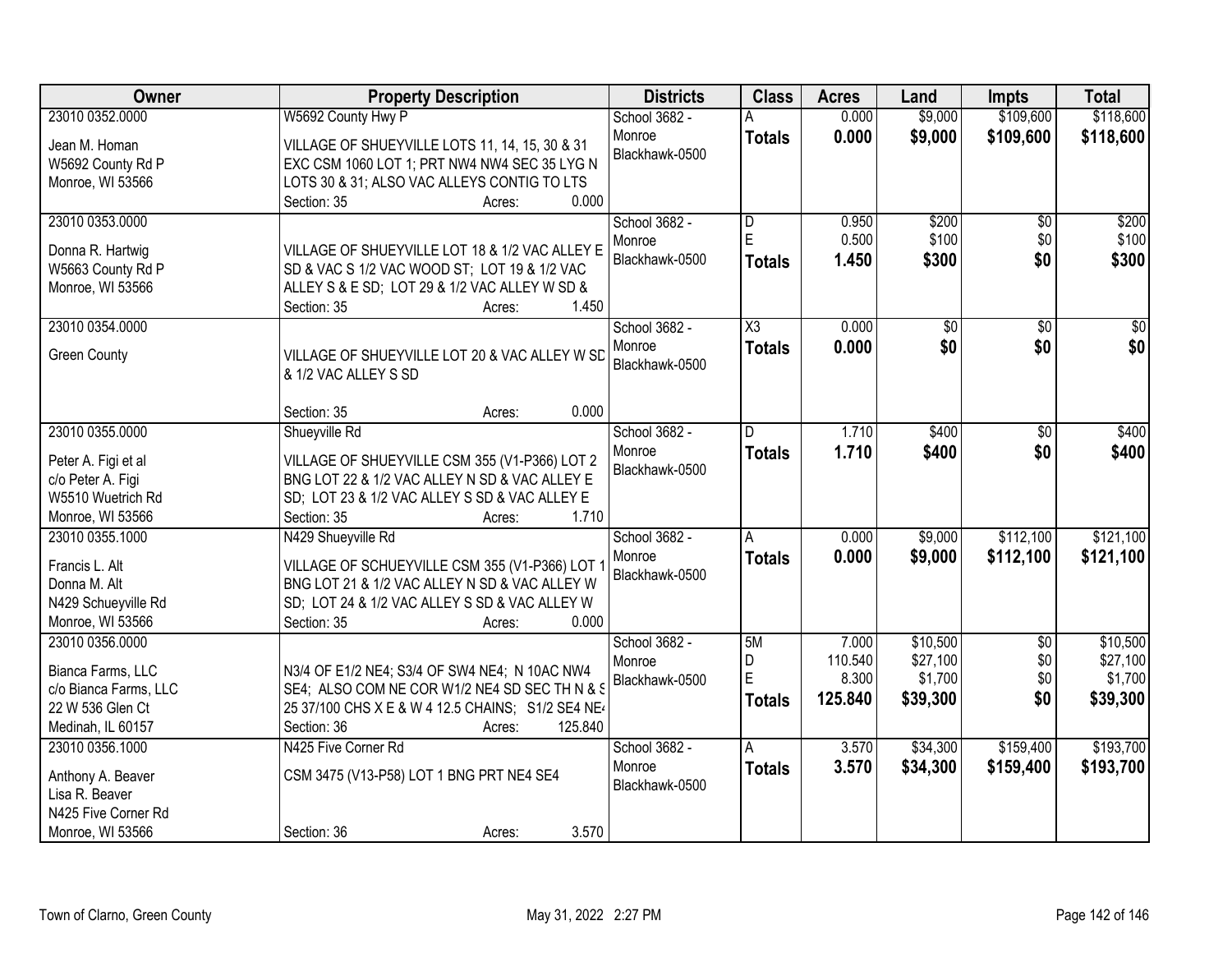| Owner                                 | <b>Property Description</b>                                                                  | <b>Districts</b>        | <b>Class</b>                 | <b>Acres</b>   | Land                | <b>Impts</b>                | <b>Total</b>         |
|---------------------------------------|----------------------------------------------------------------------------------------------|-------------------------|------------------------------|----------------|---------------------|-----------------------------|----------------------|
| 23010 0356.2000                       | W4983 County Hwy P                                                                           | School 3682 -           | D                            | 16.020         | \$1,700             | $\overline{50}$             | \$1,700              |
| Todd A. Gorr                          | CSM 3772 (V14-P238) LOT 1 BNG PRT NW4 & NE4 OF                                               | Monroe                  | E                            | 1.000          | \$100               | \$0                         | \$100                |
| Debra D. Gorr                         | NE4                                                                                          | Blackhawk-0500          | G                            | 3.000          | \$32,000            | \$200,600                   | \$232,600            |
| W4983 County Rd P                     |                                                                                              |                         | <b>Totals</b>                | 20.020         | \$33,800            | \$200,600                   | \$234,400            |
| Monroe, WI 53566                      | 20.020<br>Section: 36<br>Acres:                                                              |                         |                              |                |                     |                             |                      |
| 23010 0357.0100                       |                                                                                              | School 3682 -           | $\overline{\mathsf{D}}$      | 13.590         | \$2,700             | \$0                         | \$2,700              |
|                                       |                                                                                              | Monroe                  | E                            | 1.000          | \$100               | \$0                         | \$100                |
| Joyce L. Hartwig                      | PORTION OF FOLLOWING LYG S OF CTRLN CTY RD                                                   | Blackhawk-0500          | <b>Totals</b>                | 14.590         | \$2,800             | \$0                         | \$2,800              |
| N198 Haddinger Rd<br>Monroe, WI 53566 | P THE N 15A W 28A OF W1/2 NE4; ALSO COM PT 24<br>RDS E OF NW COR NE4 TH S 96 RDS TH E 24 RDS |                         |                              |                |                     |                             |                      |
|                                       | 14.590<br>Section: 36<br>Acres:                                                              |                         |                              |                |                     |                             |                      |
| 23010 0358.0100                       | W5088 County Hwy P                                                                           | School 3682 -           | A                            | 0.575          | \$15,200            | \$99,400                    | \$114,600            |
|                                       |                                                                                              | Monroe                  | D                            | 14.500         | \$2,900             | \$0                         | \$2,900              |
| Bradley W. Timm                       | COM NW COR NE4 SEC 36 TH N89*E 300 FT TH S 84                                                | Blackhawk-0500          | E                            | 0.500          | \$100               | \$0                         | \$100                |
| Catherine L. Timm                     | FT TO CTR HWY TH S89*W ALG CTRLN 300 FT TH N                                                 |                         | <b>Totals</b>                | 15.575         | \$18,200            | \$99,400                    | \$117,600            |
| W5088 County Rd P                     | 84 FT POB BNG PRT NW4 NE4-CONT .575A; ALSO PT                                                |                         |                              |                |                     |                             |                      |
| Monroe, WI 53566                      | Section: 36<br>15.575<br>Acres:                                                              |                         |                              |                |                     |                             |                      |
| 23010 0359.1000                       | W5155 County Hwy P                                                                           | School 3682 -           | D                            | 2.000          | \$600               | $\sqrt{6}$                  | \$600                |
| Michael E. Holland                    | CSM 5183 (V24-P229) LOT 1 BNG PRT NE4 NW4 &                                                  | Monroe                  | G                            | 3.000          | \$32,000            | \$80,300                    | \$112,300            |
| Kathie A. Holland                     | SE4 NW4                                                                                      | Blackhawk-0500          | <b>Totals</b>                | 5.000          | \$32,600            | \$80,300                    | \$112,900            |
| W5155 County Rd P                     |                                                                                              |                         |                              |                |                     |                             |                      |
| Monroe, WI 53566                      | 5.000<br>Section: 36<br>Acres:                                                               |                         |                              |                |                     |                             |                      |
| 23010 0359.2000                       | County Rd P                                                                                  | School 3682 -           | D                            | 50.000         | \$11,800            | $\overline{50}$             | \$11,800             |
| Traiten A. Gorr                       | E1/2 NW4 EXC W 16A OF S 32A SE4 NW4 & EXC CSM                                                | Monroe                  | E                            | 9.000          | \$2,900             | \$0                         | \$2,900              |
| W5002 County Rd P                     | 5183 LOT 1                                                                                   | Blackhawk-0500          | <b>Totals</b>                | 59.000         | \$14,700            | \$0                         | \$14,700             |
| Monroe, WI 53566                      |                                                                                              |                         |                              |                |                     |                             |                      |
|                                       | 59.000<br>Section: 36<br>Acres:                                                              |                         |                              |                |                     |                             |                      |
| 23010 0360.0000                       | W5217 County Hwy P                                                                           | School 3682 -           | 5M                           | 1.000          | \$1,500             | $\overline{30}$             | \$1,500              |
|                                       |                                                                                              | Monroe                  | А                            | 1.000          | \$20,000            | \$145,300                   | \$165,300            |
| William D. Jacobson                   | E2 NW4 NW4                                                                                   | Blackhawk-0500          | D                            | 17.000         | \$2,900             | \$0                         | \$2,900              |
| Jessica A. Jacobson                   |                                                                                              |                         | Ė                            | 1.000          | \$100               | \$0                         | \$100                |
| W5217 County Rd P                     | 20.000                                                                                       |                         | <b>Totals</b>                | 20.000         | \$24,500            | \$145,300                   | \$169,800            |
| Monroe, WI 53566                      | Section: 36<br>Acres:                                                                        |                         |                              |                |                     |                             |                      |
| 23010 0361.2100                       | N409 Haddinger Rd                                                                            | School 3682 -<br>Monroe | $\overline{\mathsf{D}}$<br>G | 5.020<br>5.270 | \$1,200<br>\$41,100 | $\overline{30}$<br>\$93,200 | \$1,200<br>\$134,300 |
| Ronald J. Schilt                      | CSM 5132 (V24-P113) LOT 1 BNG PRT NE4 NE4 SEC                                                | Blackhawk-0500          |                              | 10.290         | \$42,300            |                             |                      |
| Loni J. Schilt                        | 35 & NW4 NW4 SEC 36                                                                          |                         | <b>Totals</b>                |                |                     | \$93,200                    | \$135,500            |
| N409 Haddinger Rd                     |                                                                                              |                         |                              |                |                     |                             |                      |
| Monroe, WI 53566                      | 10.290<br>Section:<br>Acres:                                                                 |                         |                              |                |                     |                             |                      |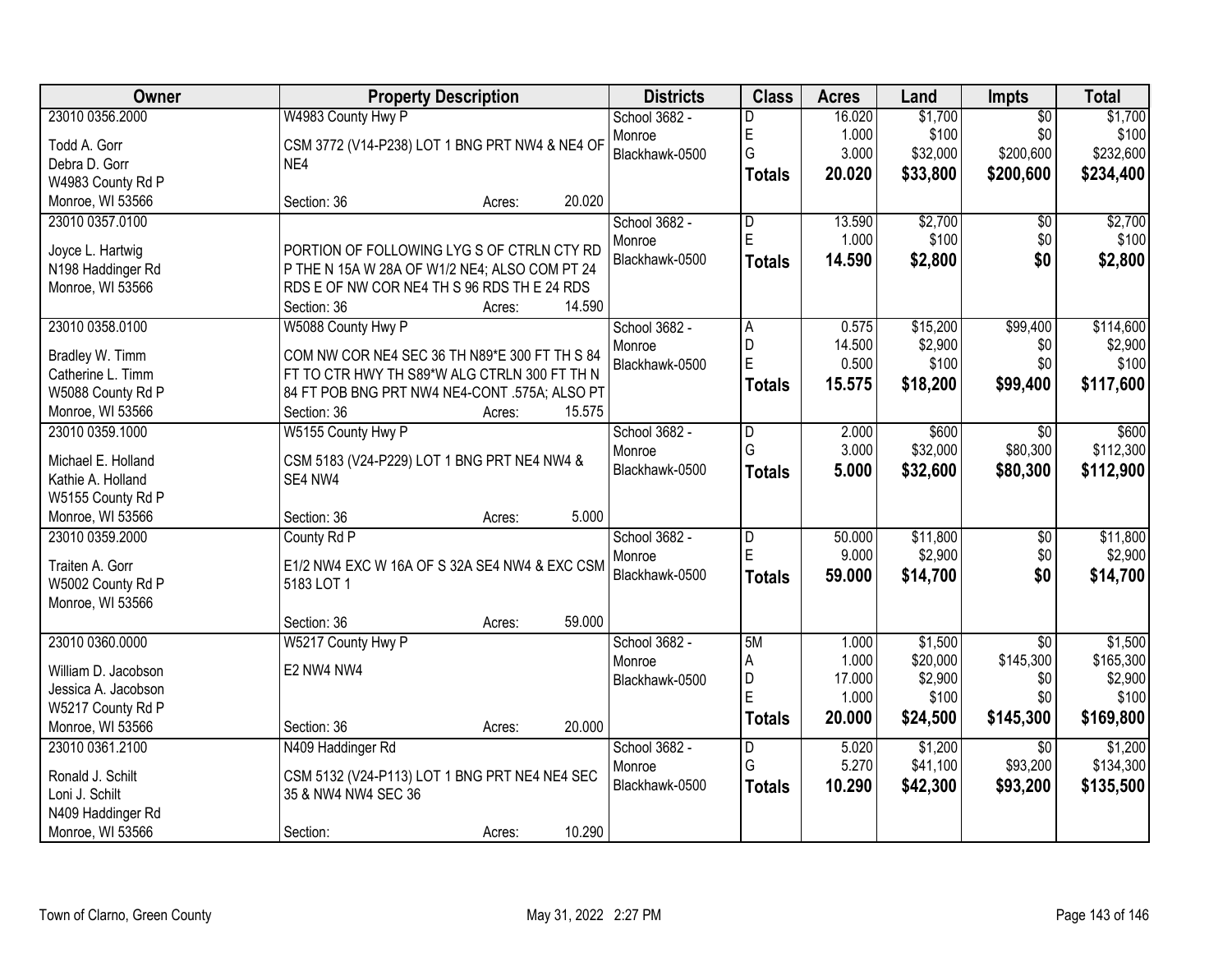| Owner                                 | <b>Property Description</b>                                                                    | <b>Districts</b> | <b>Class</b>    | <b>Acres</b> | Land            | Impts           | <b>Total</b> |
|---------------------------------------|------------------------------------------------------------------------------------------------|------------------|-----------------|--------------|-----------------|-----------------|--------------|
| 23010 0361.2200                       | <b>Haddinger Rd</b>                                                                            | School 3682 -    | D               | 12.200       | \$3,100         | $\overline{50}$ | \$3,100      |
| Ronald J. Schilt                      | W2 NW4 NW4, EXC CSM 5132 LOT 1 & EXC COM 166                                                   | Monroe           | E               | 1.250        | \$200           | \$0             | \$200        |
| Loni J. Schilt                        | FT E OF NW COR NW4 NW4 W 166 FT S 198 FT TO                                                    | Blackhawk-0500   | <b>Totals</b>   | 13.450       | \$3,300         | \$0             | \$3,300      |
| N409 Haddinger Rd                     | CTR CO RD SE IN RD TO PT 270 FT S POB N 270 FT                                                 |                  |                 |              |                 |                 |              |
| Monroe, WI 53566                      | 13.450<br>Section:<br>Acres:                                                                   |                  |                 |              |                 |                 |              |
| 23010 0362.0000                       | W5292 County Hwy P                                                                             | School 3682 -    | $\overline{X5}$ | 0.900        | $\overline{50}$ | $\overline{30}$ | $\sqrt{50}$  |
|                                       |                                                                                                | Monroe           | <b>Totals</b>   | 0.900        | \$0             | \$0             | \$0          |
| East Clarno Church                    | COM 166 FT E OF NW COR NW4 NW4 W 166 FT S 198<br>FT TO CTR CO RD SE IN RD TO PT 270 FT S POB N | Blackhawk-0500   |                 |              |                 |                 |              |
| W5899 County Rd P<br>Monroe, WI 53566 | 270 FT POB BNG PRT NW4 NW4 EXEMPT                                                              |                  |                 |              |                 |                 |              |
|                                       | 0.900<br>Section: 36<br>Acres:                                                                 |                  |                 |              |                 |                 |              |
| 23010 0363.0000                       |                                                                                                | School 3682 -    | 5M              | 6.500        | \$9,800         | \$0             | \$9,800      |
|                                       |                                                                                                | Monroe           | D               | 59.000       | \$14,300        | \$0             | \$14,300     |
| Joyce L. Hartwig                      | SW4 NW4 EXC CSM 4001 -36.25A; N1/2 NW4 SW4 -                                                   | Blackhawk-0500   | E               | 1.750        | \$200           | \$0             | \$200        |
| N198 Haddinger Rd                     | 20A; ALSO COM 1000 LNKS S W4 COR SD SEC TH S                                                   |                  | <b>Totals</b>   | 67.250       | \$24,300        | \$0             | \$24,300     |
| Monroe, WI 53566                      | 632 LNKS TH E 1680 LNKS TO CTR RD TH ALG CTR                                                   |                  |                 |              |                 |                 |              |
|                                       | 67.250<br>Section: 36<br>Acres:                                                                |                  |                 |              |                 |                 |              |
| 23010 0363.1000                       | N307 Haddinger Rd                                                                              | School 3682 -    | Α               | 1.260        | \$22,100        | \$82,900        | \$105,000    |
| Tim Allen                             | CSM 4001 (V15-P310) PRT LOT 1 IN SW4 NW4 FKA                                                   | Monroe           | <b>Totals</b>   | 1.260        | \$22,100        | \$82,900        | \$105,000    |
| N307 Haddinger Rd                     | CSM 1848 LOT 1                                                                                 | Blackhawk-0500   |                 |              |                 |                 |              |
| Monroe, WI 53566                      |                                                                                                |                  |                 |              |                 |                 |              |
|                                       | 1.260<br>Section: 36<br>Acres:                                                                 |                  |                 |              |                 |                 |              |
| 23010 0363.2000                       |                                                                                                | School 3682 -    | 5M              | 0.300        | \$400           | $\overline{50}$ | \$400        |
| Joyce L. Hartwig                      | CSM 4001 (V15-P310) PRT LOT 1 IN SW4 NW4 & NW4                                                 | Monroe           | D               | 2.190        | \$400           | \$0             | \$400        |
| N198 Haddinger Rd                     | SW4                                                                                            | Blackhawk-0500   | <b>Totals</b>   | 2.490        | \$800           | \$0             | \$800        |
| Monroe, WI 53566                      |                                                                                                |                  |                 |              |                 |                 |              |
|                                       | 2.490<br>Section: 36<br>Acres:                                                                 |                  |                 |              |                 |                 |              |
| 23010 0364.0000                       | County Rd P                                                                                    | School 3682 -    | D               | 16.000       | \$3,700         | $\overline{50}$ | \$3,700      |
|                                       | W 16A OF S 32A SE4 NW4                                                                         | Monroe           | <b>Totals</b>   | 16.000       | \$3,700         | \$0             | \$3,700      |
| Traiten A. Gorr<br>W5002 County Rd P  |                                                                                                | Blackhawk-0500   |                 |              |                 |                 |              |
| Monroe, WI 53566                      |                                                                                                |                  |                 |              |                 |                 |              |
|                                       | 16.000<br>Section: 36<br>Acres:                                                                |                  |                 |              |                 |                 |              |
| 23010 0365.0000                       | N198 Haddinger Rd                                                                              | School 3682 -    | 5M              | 1.000        | \$1,500         | $\overline{50}$ | \$1,500      |
|                                       |                                                                                                | Monroe           | А               | 3.000        | \$32,000        | \$101,800       | \$133,800    |
| Joyce L. Hartwig                      | E1/2 SW4 80A; COM 216 FT N OF SW COR NW4 SW4                                                   | Blackhawk-0500   | D               | 97.000       | \$22,800        | \$0             | \$22,800     |
| N198 Haddinger Rd                     | TH S 216 FT TH E 1320 FT TH N 648 FT TH W 314 FT                                               |                  | E               | 13.870       | \$4,400         | \$0             | \$4,400      |
| Monroe, WI 53566                      | CTR CO RD TH SLY TO PT 1120 FT E OF POB TH W                                                   |                  | <b>Totals</b>   | 114.870      | \$60,700        | \$101,800       | \$162,500    |
|                                       | 114.870<br>Section: 36<br>Acres:                                                               |                  |                 |              |                 |                 |              |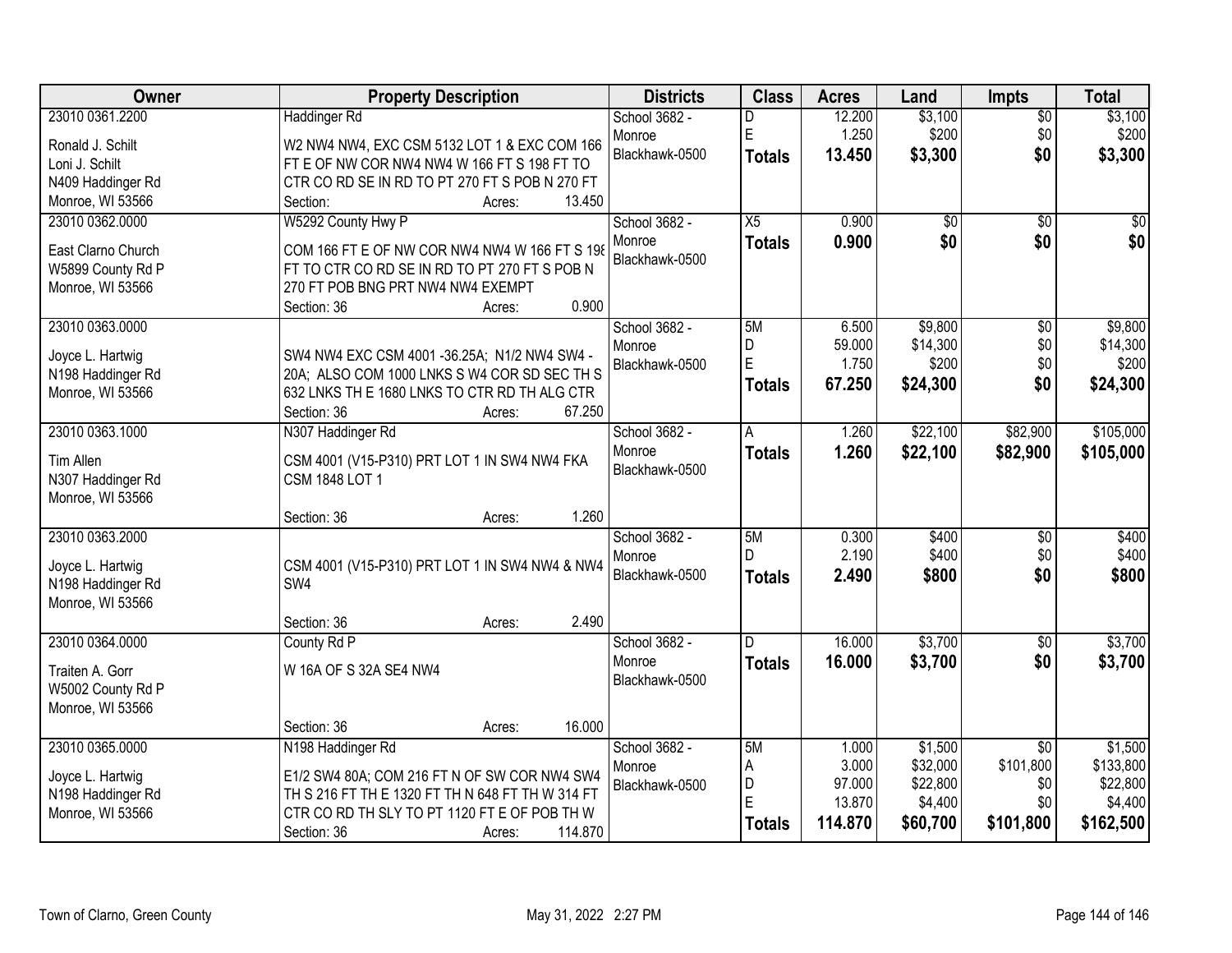| Owner                                          | <b>Property Description</b>                      |        | <b>Districts</b> | <b>Class</b>             | <b>Acres</b>  | Land   | <b>Impts</b> | <b>Total</b>    |           |
|------------------------------------------------|--------------------------------------------------|--------|------------------|--------------------------|---------------|--------|--------------|-----------------|-----------|
| 23010 0366.0000                                |                                                  |        |                  | School 3682 -            | D             | 13.000 | \$2,200      | $\overline{30}$ | \$2,200   |
| Joyce L. Hartwig                               | N2 OF S 30A OF SW4 SW4                           |        |                  | Monroe                   |               | 2.000  | \$700        | \$0             | \$700     |
| N198 Haddinger Rd                              |                                                  |        |                  | Blackhawk-0500           | <b>Totals</b> | 15.000 | \$2,900      | \$0             | \$2,900   |
| Monroe, WI 53566                               |                                                  |        |                  |                          |               |        |              |                 |           |
|                                                | Section: 36                                      | Acres: | 15.000           |                          |               |        |              |                 |           |
| 23010 0367.0000                                |                                                  |        |                  | School 3682 -            | D             | 12.000 | \$2,600      | \$0             | \$2,600   |
|                                                |                                                  |        |                  | Monroe                   |               | 1.330  | \$200        | \$0             | \$200     |
| Kendall Reinmann                               | S2 OF S 30A OF SW4 SW4 EXC LOT 1 CSM 4499        |        |                  | Blackhawk-0500           | <b>Totals</b> | 13.330 | \$2,800      | \$0             | \$2,800   |
| Joyce Reinmann                                 |                                                  |        |                  |                          |               |        |              |                 |           |
| 11270 Fish Hatchery Rd<br>Pecatonica, IL 61063 | Section: 36                                      | Acres: | 13.330           |                          |               |        |              |                 |           |
|                                                |                                                  |        |                  |                          | Α             | 1.670  | \$25,400     | \$171,100       | \$196,500 |
| 23010 0367.0100                                | N121 Haddinger Rd                                |        |                  | School 3682 -            |               |        |              |                 |           |
| Kelly J. Briggs                                | CSM 4499 (V19-P1) LOT 1 BNG PRT SW4 SW4          |        |                  | Monroe<br>Blackhawk-0500 | <b>Totals</b> | 1.670  | \$25,400     | \$171,100       | \$196,500 |
| Jeffery C. Briggs                              |                                                  |        |                  |                          |               |        |              |                 |           |
| N121 Haddinger Rd                              |                                                  |        |                  |                          |               |        |              |                 |           |
| Monroe, WI 53566                               | Section: 36                                      | Acres: | 1.670            |                          |               |        |              |                 |           |
| 23010 0368.0100                                | <b>Five Corner Rd</b>                            |        |                  | School 3682 -            | D             | 58.600 | \$12,900     | \$0             | \$12,900  |
| James R. Drafall                               | CSM 4856 (V21-P258) LOT 1 BNG PRT SE4            |        |                  | Monroe                   |               | 2.600  | \$700        | \$0             | \$700     |
| Pamela A. Drafall                              |                                                  |        |                  | Blackhawk-0500           | <b>Totals</b> | 61.200 | \$13,600     | \$0             | \$13,600  |
| W4264 Carter Rd                                |                                                  |        |                  |                          |               |        |              |                 |           |
| Juda, WI 53550                                 | Section: 36                                      | Acres: | 61.200           |                          |               |        |              |                 |           |
| 23010 0369.0000                                | N159 Five Corner Rd                              |        |                  | School 3682 -            | 5M            | 3.000  | \$4,100      | $\overline{50}$ | \$4,100   |
|                                                |                                                  |        |                  | Monroe                   | Α             | 2.000  | \$28,000     | \$78,000        | \$106,000 |
| David L. Welz                                  | PRT S2 SE4 COM NE COR S2 SE4 TH W ALG N LN       |        |                  | Blackhawk-0500           | D             | 15.000 | \$3,500      | \$0             | \$3,500   |
| Sheryl A. Welz                                 | 1155 FT TH S 924 FT TH E 1155 FT TH N 924 FT POB |        |                  |                          | E             | 4.500  | \$8,900      |                 | \$8,900   |
| N159 Five Corner Rd                            |                                                  |        |                  |                          |               | 24.500 | \$44,500     | \$78,000        | \$122,500 |
| Monroe, WI 53566                               | Section: 36                                      | Acres: | 24.500           |                          | <b>Totals</b> |        |              |                 |           |